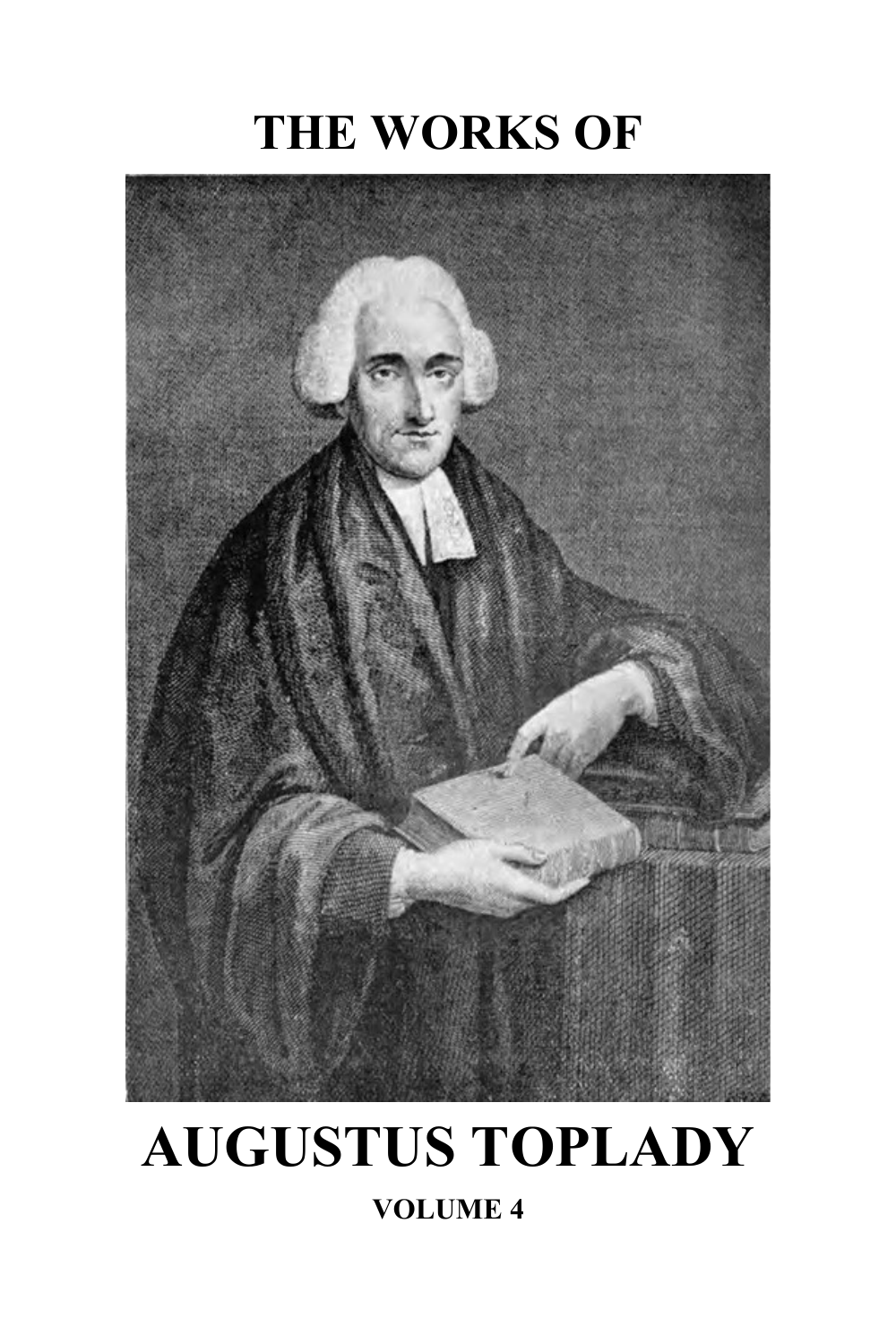## THE **WORKS**

#### OF

### AUGUSTUS M. TOPLADY, A.B.

LATE VICAR OF BROAD HEMBURY, DEVON.

 $\mathcal{L}_\text{max}$  , and the set of the set of the set of the set of the set of the set of the set of the set of the set of the set of the set of the set of the set of the set of the set of the set of the set of the set of the

#### NEW EDITION,

WITH AN ENLARGED MEMOIR OF THE AUTHOR

 $\mathcal{L}_\text{max}$ 

IN SIX VOLUMES

 $\mathcal{L}_\text{max}$ 

**VOL. 4**

 $\mathcal{L}_\text{max}$ 

#### **LONDON:**

PRINTED FOR WILLIAM BAYNES AND SON, PATERNOSTER ROW; AND H. S. BAYNES, EDINBURGH

> $\mathcal{L}_\text{max}$ 1825

As Published By Grace-eBooks.com 2015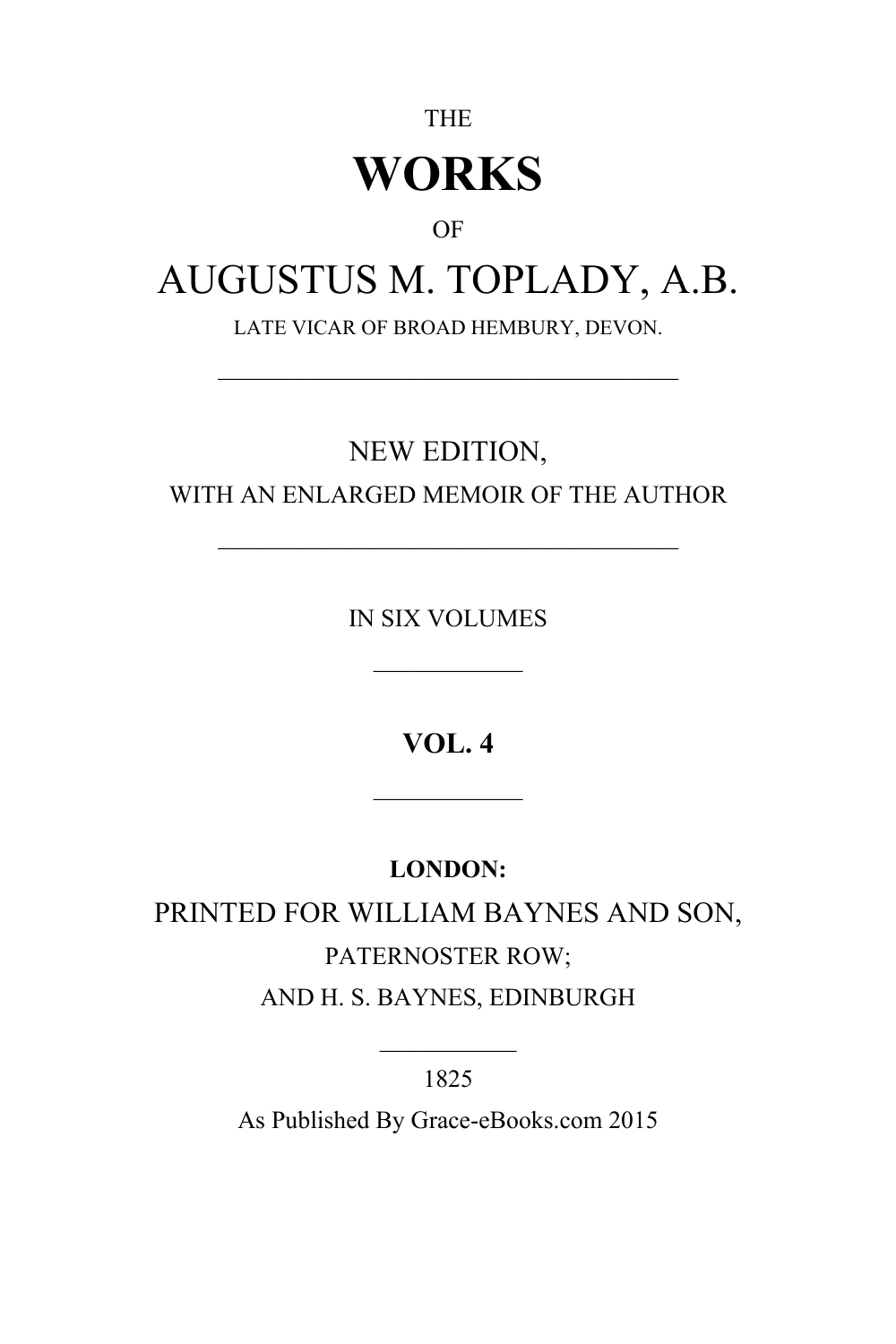## **Book IV - Works of Augustus Toplady**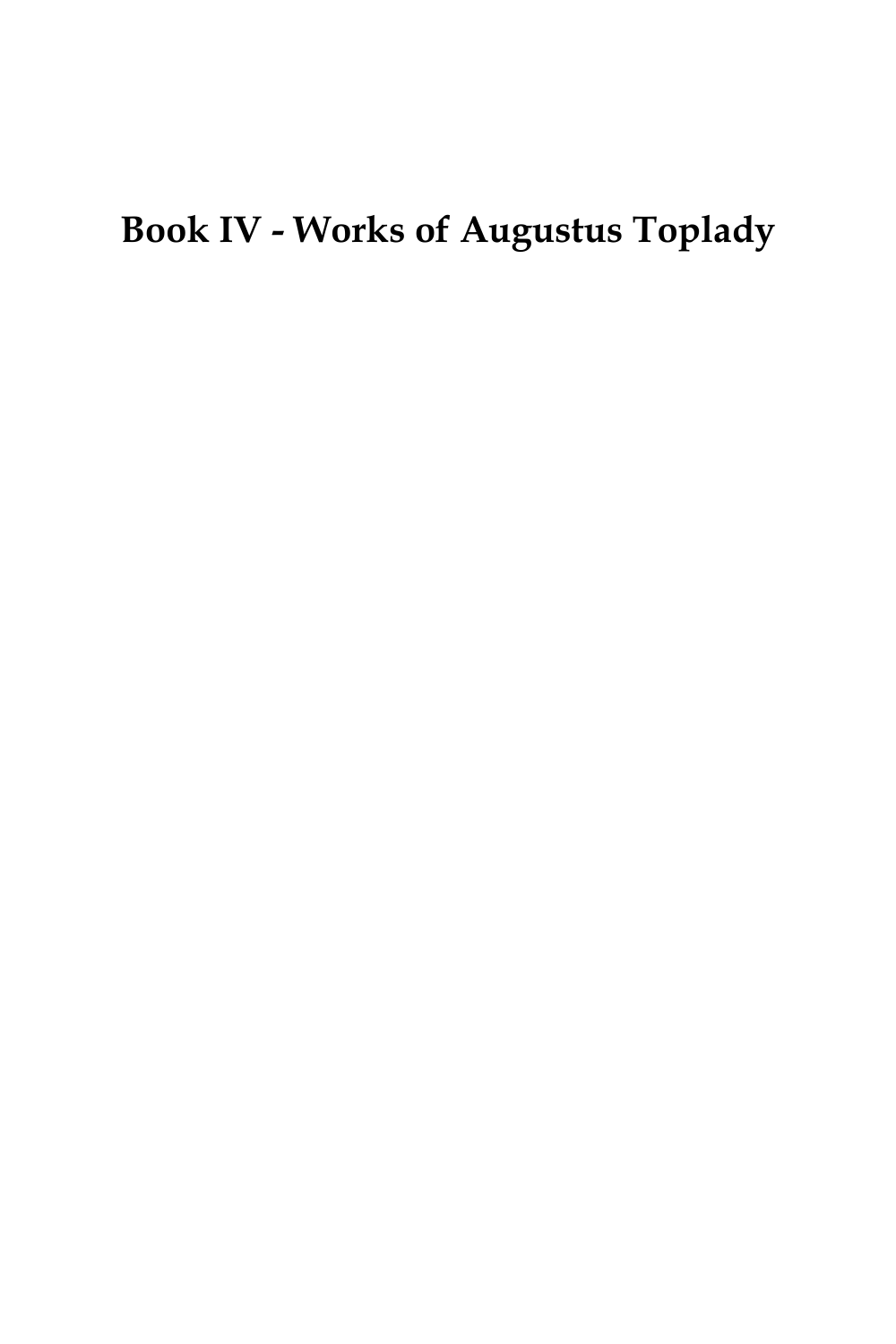#### **Biography, Some Account of Mr. John Knox** SOME ACCOUNT OF MR. JOHN KNOX, TRANSLATED CHIEFLY FROM THE LATIN OF MELCHIOR ADAMUS.

SCOTLAND had the honour of producing this great and eminent luminary, who became the principal instrument in God's hand, of effecting the reformation in that kingdom, at a time when papal darkness, ignorance, and superstition, had involved the whole nation in shades of deeper than Egyptian night. He was born at Gaffard, near Haddington, in the county of east Lothian, A. D. 1505; and received his academical education in the university of St. Andrew's, under the tutorage of the celebrated John Mair, or Major: and soon gave proof of the astonishing genius with which providence had endued him, by his swift and profound advances in all the walks of scholastic science. Having mastered these, he studied with great diligence, the writings of Austin, and of Jerom: which, running in a more simple and easy channel, moved him to forego the needless intricacies of the philosophic theology he had formerly imbibed; and to embrace that simplicity, with which both Christ and his apostles were content, and which they commended to their disciples. He soon perceived that these scholastic niceties when pushed to excess, are directly opposite to the genius of the gospel; and open the way, not to Christian knowledge, but to the endless mazes of sophistry and strife of words.

Coming acquainted with the famous Mr. George Wishart (afterwards martyred for the protestant faith), it pleased God so to bless the conversation of that holy man to Mr. Knox, that it issued in the effectual conversion of the latter: who, being very honest, and very courageous, published a confession of his faith, at Edinburgh, in which he boldly and clearly avowed the blessed principles of the reformation. The Romish bishops and clergy, alarmed at the open defection of so eminent a man, and who had taken priest's orders in their church but a few years before, endeavoured first to suppress his book, and then to seize the author himself. He was accordingly apprehended, and condemned to suffer death; but by the good providence of God, being set at liberty, he left his native country and retired to Berwick, whence he proceeded to Newcastle, and then to Warwick; in all which places, he preached the gospel in its purity,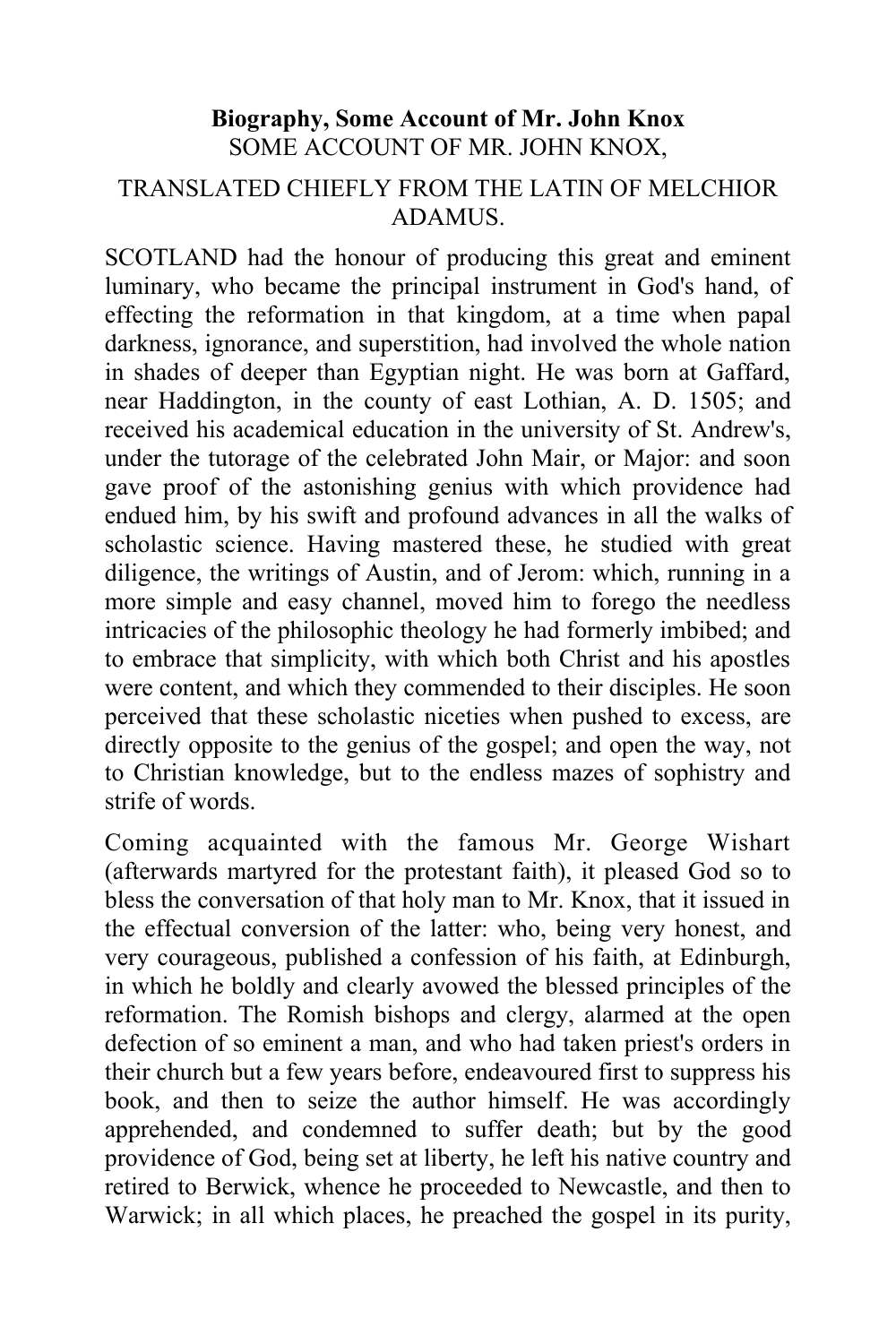with great zeal and unremitting labour, and with success equal to both; so that his name now became more public and diffused than ever.

Edward VI. was then king of England. The fame of Mr. Knox soon reached the ears of that excellent prince; who showed him no small favour and encouragement. His majesty first made him his own chaplain, and then licensed him as one of the six itinerant ministers, who were empowered to preach the gospel in all places throughout the kingdom. In process of time Edward offered him a bishopric; which, however, Mr. Knox declined to accept.

That hopeful and pious king dying, A. D. 1553, his sister Mary succeeded to the crown, whereby the reformation here, bade fair for being extinguished, almost as soon as lighted: many great and learned men, as well as others, being put to death; and those, who could, securing their lives by voluntary banishment. Among the latter, Knox was one; who fled first to Frankfort; and thence to Geneva, the common asylum of distressed Christians. There he enjoyed the intimacy of Calvin, and spent his time chiefly in preaching, and comforting the afflicted exiles.

A. D. 1559, he returned into his own country; where he again preached the truth, with incredible power and success. Although the French faction was at that time very powerful in Scotland, and the devil's emissaries strove hard to ruin the protestant interest in that kingdom; yet Knox continued resolute, laborious, and undaunted as ever; solidly and unanswerably, both by his writings and from the pulpit, asserting, that Christ alone is the foundation of our acceptance with God, and his obedience the only meritorious,cause of our justification. But as our Lord himself and his apostles underwent hatred, banishment, and persecution; so was Knox obliged to leave Edinburgh, and repair to St. Andrew's; whither when he came, he met with many adversaries.

About this time, *viz.* in the year 1572, in the month of August, such a scene opened in France as scarce any history can parallel: I mean the massacre at Paris; where, beginning with admiral Coligni, it so raged against all who held the truth, without regard to age, sex, or quality, that it was truly said, there was more blood than wine spilt at that Thyestsaean marriage.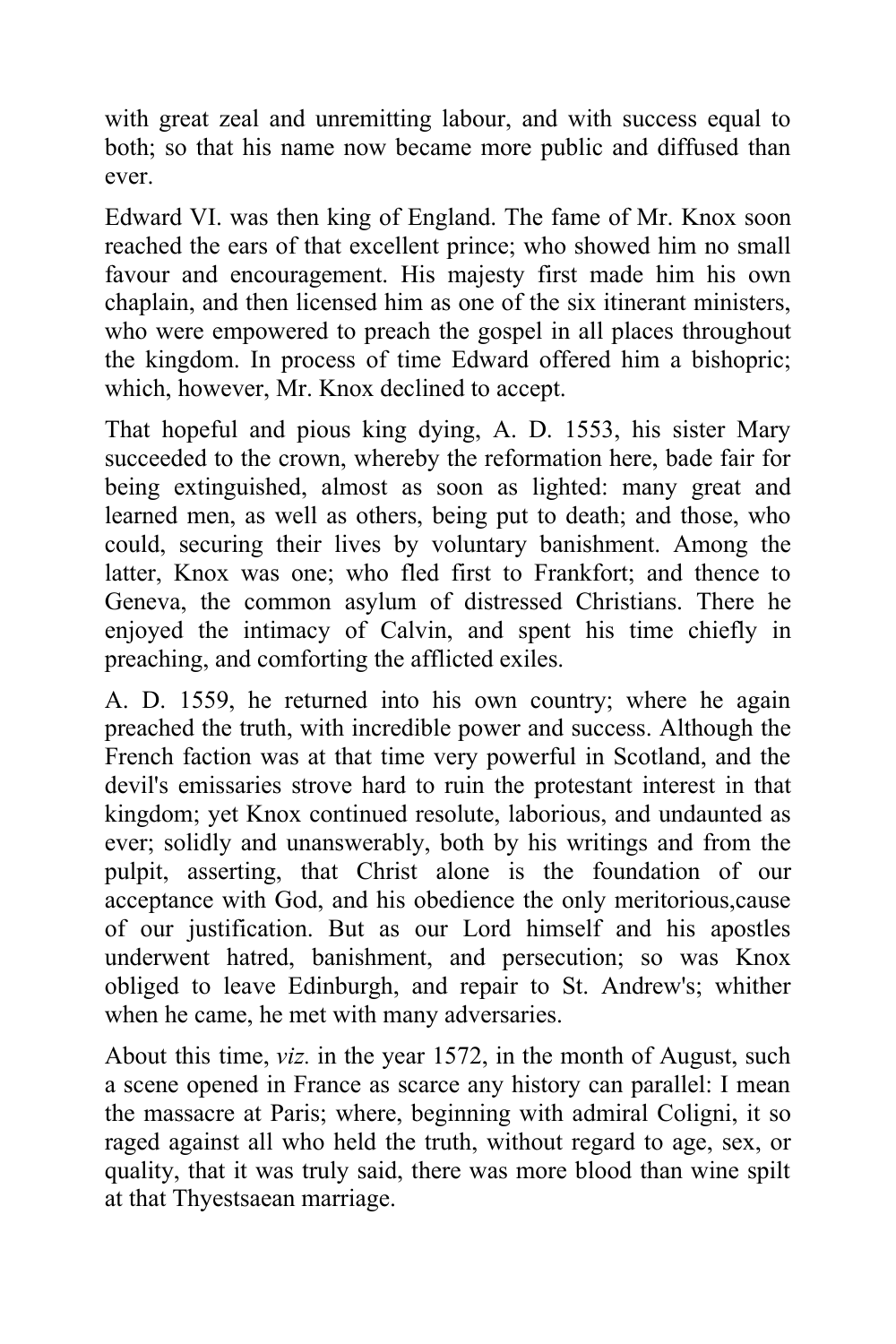This dreadful slaughter gave the deepest concern to Mr. Knox, as it did everywhere to all lovers of the gospel; and added fresh weight to his former sorrows. But shortly after, matters taking a more favourable turn in Edinburgh, many who had been banished thence, returned: and among the rest, Knox was invited back, by letters from the parliament. Thither, therefore, he came, accompanied by a great number of godly and learned men; and had not been there long, before he entered on his ministerial office, and preached publicly to the people. But as his voice was rather low and weak, he could not be well heard by the prodigious multitudes that attended. On which, he besought the parliament to furnish him with a place more commodious: which being granted, he preached some sermons to the people on the sufferings of Christ, from Mt 26; often beseeching God, to take him home while he was in that exercise.

Still continuing unable to supply the cure of so large a church, especially as his body was much weakened and emaciated by study and fatigue, and the hardships he had formerly undergone; leave was given to the people of Edinburgh, to choose him such an assistant, as Knox and they should deem most capable and worthy, and to present him, when chosen, to the ecclesiastical synod, for their approbation and licence. By common consent, Mr. James Luson, of the university of Aberdeen, was the person pitched upon; and he was accordingly invited by letters from the city, and from Mr. Knox: *who* perceiving in himself that the time of his departure was at hand, among many arguments he made use of to quicken Luson's pace, said, in the postscript of one of his letters; "make haste my brother; else you will come too late to see me alive."

The good man being arrived at Edinburgh, and having preached several times in public, was on the 5th of November, 1572, declared by Knox, to be pastor of that church. In that assembly, Knox took occasion of preaching his last sermon, and of telling the people how many and great things God had done for him, and what deliverances he had wrought in his behalf; and likewise reminded them, with how much diligence and faithfulness he had preached the gospel to them: and congratulated the church of Edinburgh on the favour God showed them, by deputing so able a minister to succeed him; adding, at the same time, most fervent prayers for the temporal and spiritual prosperity both of him and them; wishing them an abundant increase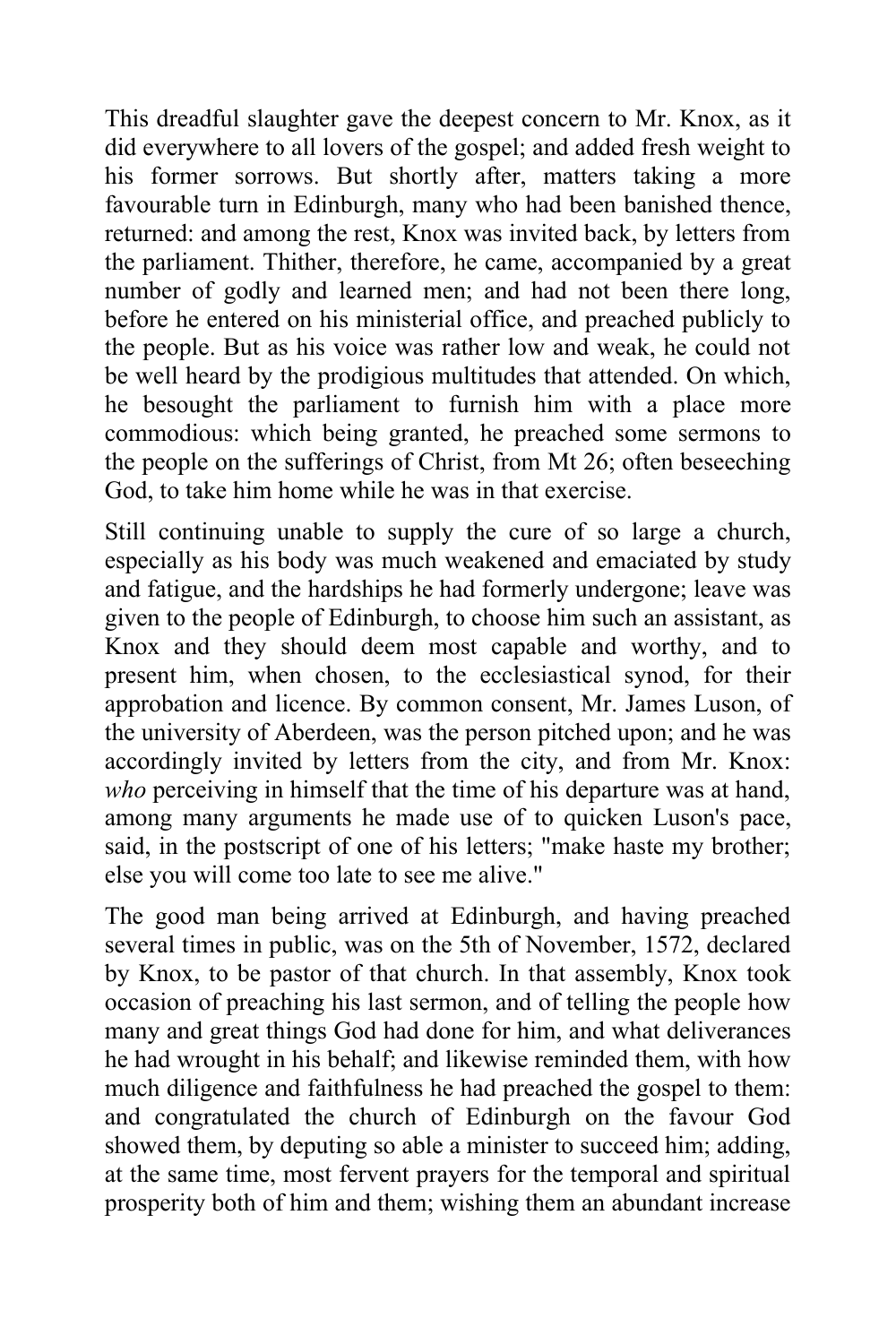of grace, and a continual supply of the Holy Ghost. In conclusion, he blessed the people with greater liveliness than he had ever done before; i. e. with a more cheerful mind, though with a very feeble body. - Then he walked home, leaning on his stick, and accompanied by the greater part of the congregation. Thus he returned to his house, out of which he never after came alive.

The next day he was seized with a violent cough; breathing continually with more and more difficulty, until he breathed his last. When his friends advised him to send for some physicians, he smilingly consented: saying, "I would not either despise, or neglect ordinary means; but of this I am certain, that God will shortly put an end to my warfare below."

The day after, he ordered his servants to be paid their wages; whom at the same time he earnestly exhorted, "to walk in the fear of the Lord; and to live so, as became Christians educated in that family." His disorder growing worse and worse, he was forced to pretermit his ordinary method of reading; which used to be, every day, some chapters of the New Testament, and in the Old, particularly the Psalms; and some useful portion of ecclesiastical history. In the meanwhile, he requested his wife (Margaret Stewart, a devout woman, and a most affectionate partner of his faith and cares), and Richard Ballantine, his servant, who was always very dear to him for his remarkable piety, that they would take care to read to him every day while he lived, Joh 17, one or other of the chapters of the epistle to the Ephesians, and Isa 53; which injunction they never once omitted.

He was always peculiarly fond of the book of Psalms, God having greatly blessed them to his soul. With some select portions of those admirable compositions, he was much comforted in life, and strengthened in death.

The day following, he rose from his bed by seven o'clock; and being asked, "Why, when he was so weak and sick, he would not rather choose to rest himself?" He answered, "I have been this whole night taken up with the meditation of the resurrection of Jesus Christ my Lord; and would with joy get into the pulpit, that I might communicate to others the comfort I have inwardly enjoyed from reflecting on that blessed subject." So intent was he on the work of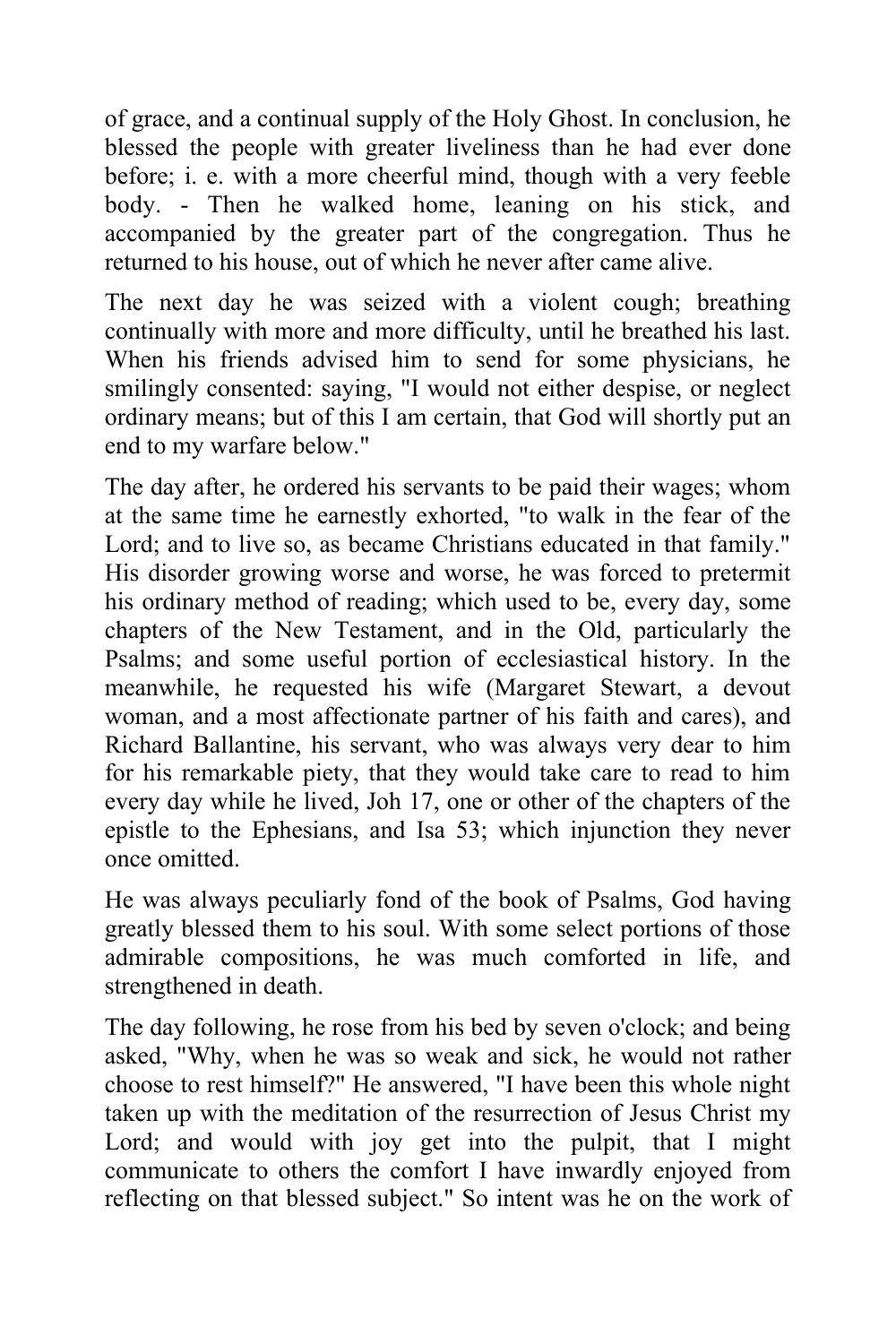the Lord, even to his last breath; and when, for want of strength, he could scarce be lifted out of bed by the assistance of two servants!

A few days after, he sent for all the ministers of the several churches in Edinburgh, to whom, being assembled round his bed, he thus addressed himself: "That day is now at hand, which I have so often and intensely longed for; in which, having finished my labours, and gone through my various sorrows, I shall be dissolved and be with Christ. And I appeal to God, whom I have served in the spirit in the gospel of his Son, that I have taught nothing but the true and solid doctrines of his word; having made this my main view, through the whole course of my ministry, to instruct the ignorant; to edify and comfort believers; lift up and confirm with the promises of grace, those who were weak, fearful, and doubting, through the fear of wrath and consciousness of sin; and to beat down haughty rebellious sinners with the threatenings and terrors of the Lord. And although many have frequently complained of my harshness in preaching, yet God knows, that I did not thus deal out thunders and severity, from hatred to the persons of any: though this I will acknowledge, that the sins in which they indulge themselves, were the objects of my keenest hatred and resentment; and, in my whole ministry, this was my single aim, if I might by any means gain over their souls to the Lord. My motive for speaking freely and plainly whatever the Lord gave me to say, without respect of persons, was nothing but reverence to that God, who called me by his grace, and made me the dispenser of his divine mysteries; before whose tribunal I knew I must one day stand; to give account for my discharge of that embassy and commission wherewith he had invested me. Wherefore I profess, before God and his holy angels, that I have never knowingly adulterated his sacred word, held back any of his counsel from my people, studied to please men, or given way to my own or others corrupt affections or secular interest; but have faithfully expended the talents committed to me, for the good of the church over whom I was in the Lord. To the truth of this, my conscience beareth testimony, which is a comfort to me, notwithstanding the various slanders which some have made it their business to cast upon me. And do ye, my dearest brethren in the faith and labour of Jesus, persist in the everlasting truths of his gospel: look diligently to the flocks, with whose oversight God hath intrusted you; and which he hath redeemed to himself by the blood of his Son. And do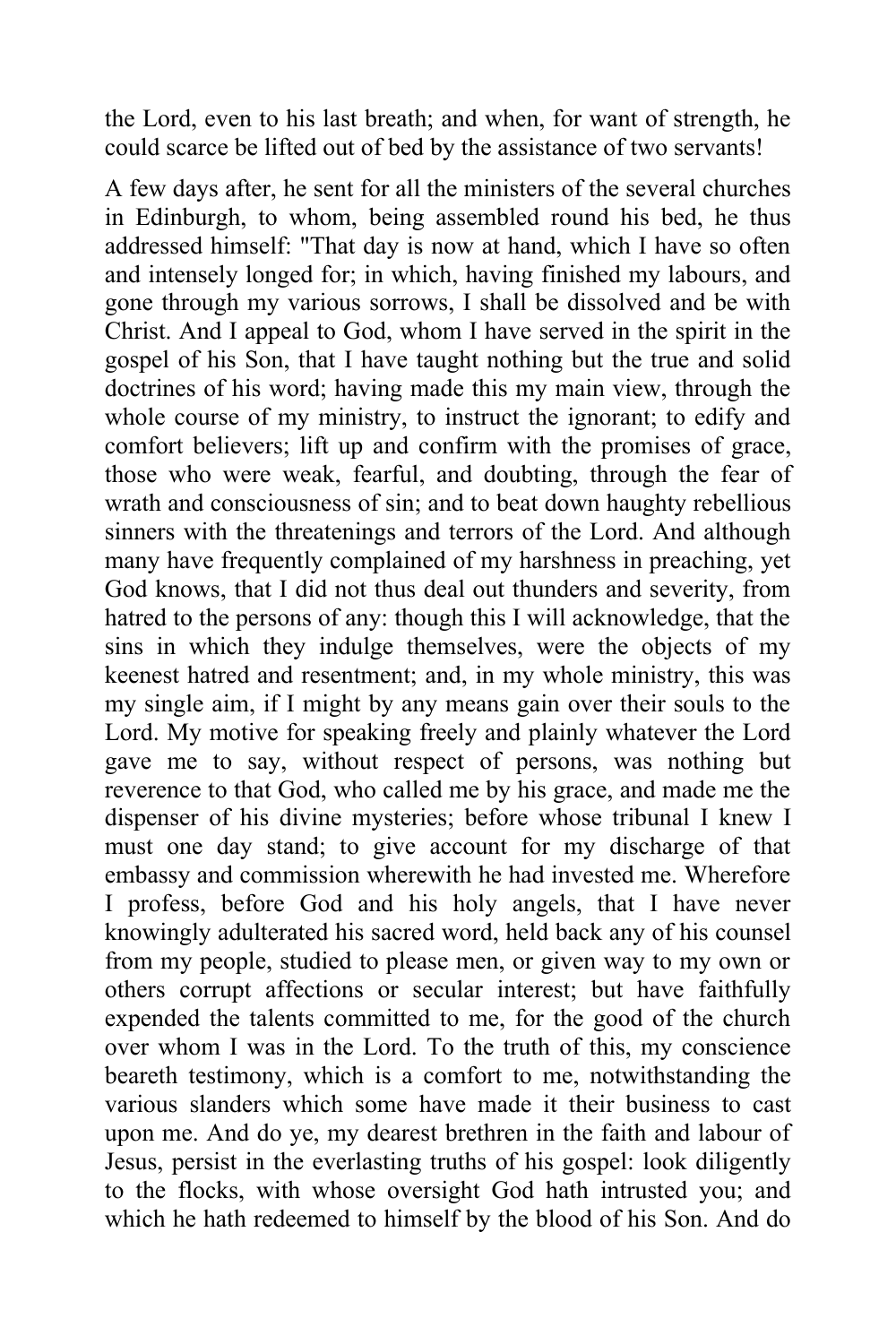you, my brother Luson, fight the good fight, and finish the work of God, to which you are called, with alacrity and faithfulness. May God shower down his blessing from on high, upon you and your several charges in this city! which, so long as they continue to hold fast those doctrines of truth which they have heard of me, the gates of hell shall never be able to prevail against. And beware of those, who have not only opposed the royal government, but even forsaken the truth which they once professed: against whom I denounce, that, unless they sincerely repent, and return to the good way which they have left, they shall one day miserably perish in soul and body. I would say more, but cannot, as I am scarce able to draw my breath." With these words he dismissed them: and afterwards spoke in private to those who attended him, to admonish one Grange, on whom that judgment afterwards fell, which Knox had predicted. He was then visited by the chief nobility of the town, among whom was Lord Morton, afterwards viceroy of the kingdom, as also by some godly ladies of the first quality: none of whom he suffered to depart, without a word of comfort or exhortation, as their separate cases required.

Perceiving death to approach nearer and nearer, he gave orders for his coffin to be made: after which, he burst forth to this effect: "Lord Jesus, sweetest Saviour, into thy hands I commend my spirit. Look, I beseech thee, with favour, upon this church which thou hast redeemed, and restore peace to this afflicted commonwealth. Raise up pastors after thine own heart, who may take care of thy church; and grant that we may learn, as well from the blessings as from the chastisements of thy providence, to abhor sin, and love thee with full purpose of heart." Then, turning to those about him, he said, "O wait on the Lord with fear, and death will not be terrible: yea, blessed and holy will their death be, who are interested in the death of the Son of God." Being asked by an intimate friend, "whether he felt much pain?" he replied, "I cannot look upon that as pain which brings on the end of mortality and trouble, and is the beginning of life." Having then ordered those passages of scripture, above mentioned, to be distinctly read to him, he repeated the Lord's Prayer and the Apostles' Creed"; enlarging as he went on, most sweetly and spiritually, upon each of the separate petitions and articles, to the great comfort and edification of them that were by. Afterwards, lifting up his hands towards heaven, he cried out, "To thee, Lord, do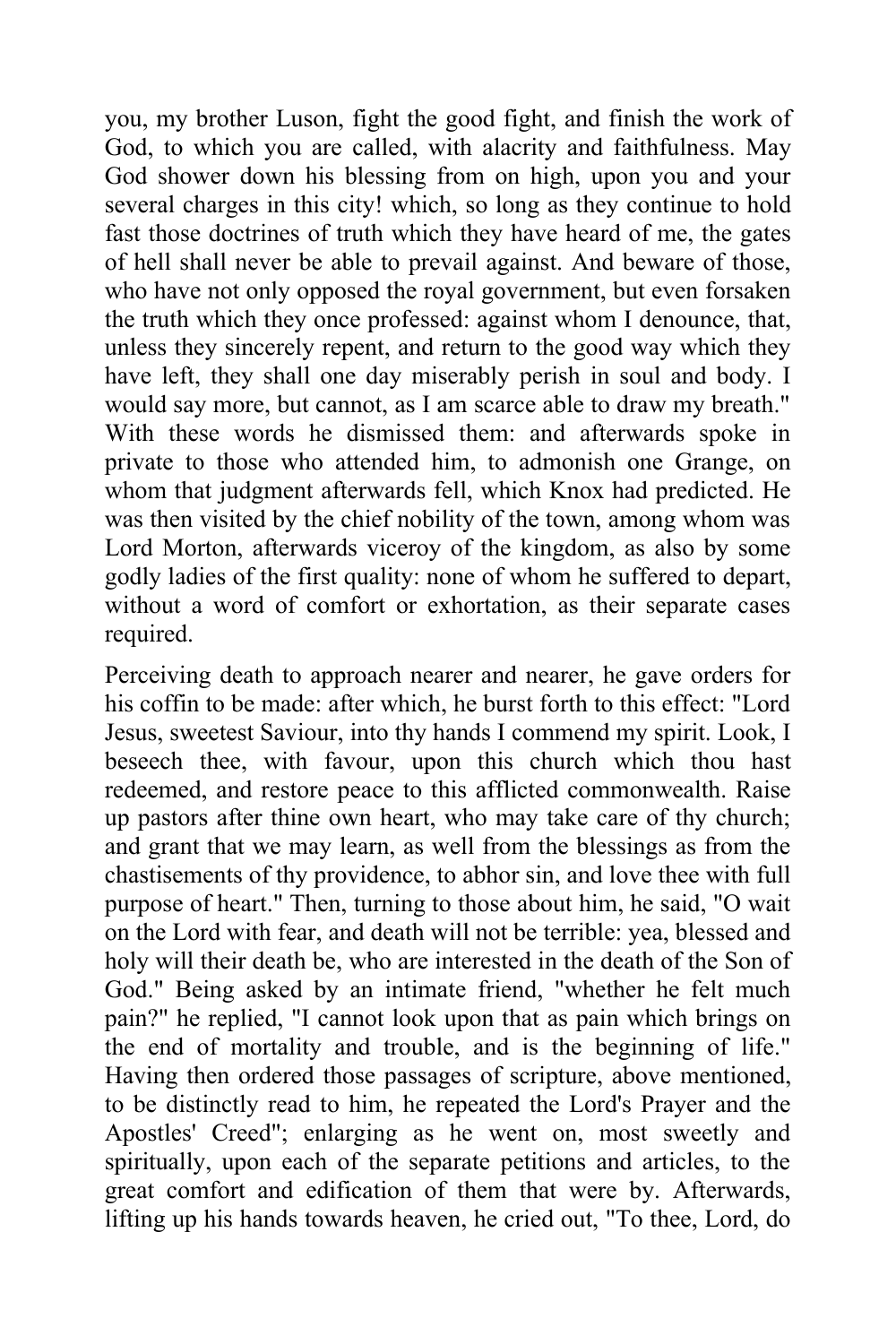I commit myself. Thou knowest how intense my pains are, but I do not complain: yea, Lord, if such be thy will concerning me, I could be content to bear these pains for many years together: only do thou continue to enlighten my mind through Christ Jesus." He passed that night with more ease and complacency, than usual: 1Co 15 being frequently read to him, at his own desire: which being done, he would cry out, "O what sweet and heavenly consolations does my Lord afford me, from this blessed chapter!" But, when one of his eyes grew blind, and his speech began to fail, be cried, faintly, "Turn to Joh 17, and read it carefully; for there I have cast my anchor." When that was read, he rested a little: but soon began to utter very heavy groans and deep sighs; so that the by-standers plainly perceived he was grappling with some very great temptation. There were, at this time, present in the room, one John Johnson, a holy man, and Robert Campbell, a great friend to the gospel, Mrs. Knox, and others; who, observing his agonies, thought him to be in the pains of death. At length, however, contrary to their expectation, he recovered, like one awaked from sleep: and, being asked how he did, answered, "Many have been my conflicts with satan, in the course of my frail life, and many the assaults which I have sustained: but that roaring lion never beset me so furiously and forcibly as now. Often has he set my sins in array before me; often has he tempted me to despair, and often strove to ensnare me with the enticements of the world: but, I being enabled to hew his snares in pieces with the sword of the Spirit, which is the word of God, he was not able to prevail against me. But now he has found out a new way. That crafty serpent has endeavoured to persuade me, that, because I have faithfully and successfully discharged my ministerial office, I am on that account deserving of eternal life and an happy immortality. But God was pleased to make me triumphant over this temptation also, by powerfully suggesting to my memory those texts, What hast thou, that thou didst not receive? And, by the grace of God, I am what I am: and, Not I, but the grace of God which was with me: and others, with which I foiled the enemy, and quenched his fiery darts. I thank my God, therefore, through Christ, who has vouchsafed me the victory; and I have a certain persuasion in my own breast, that satan shall not be permitted to return, or molest me any more, in my passage to glory: but that I shall, without any pain of body, or agony of soul, sweetly and peacefully exchange this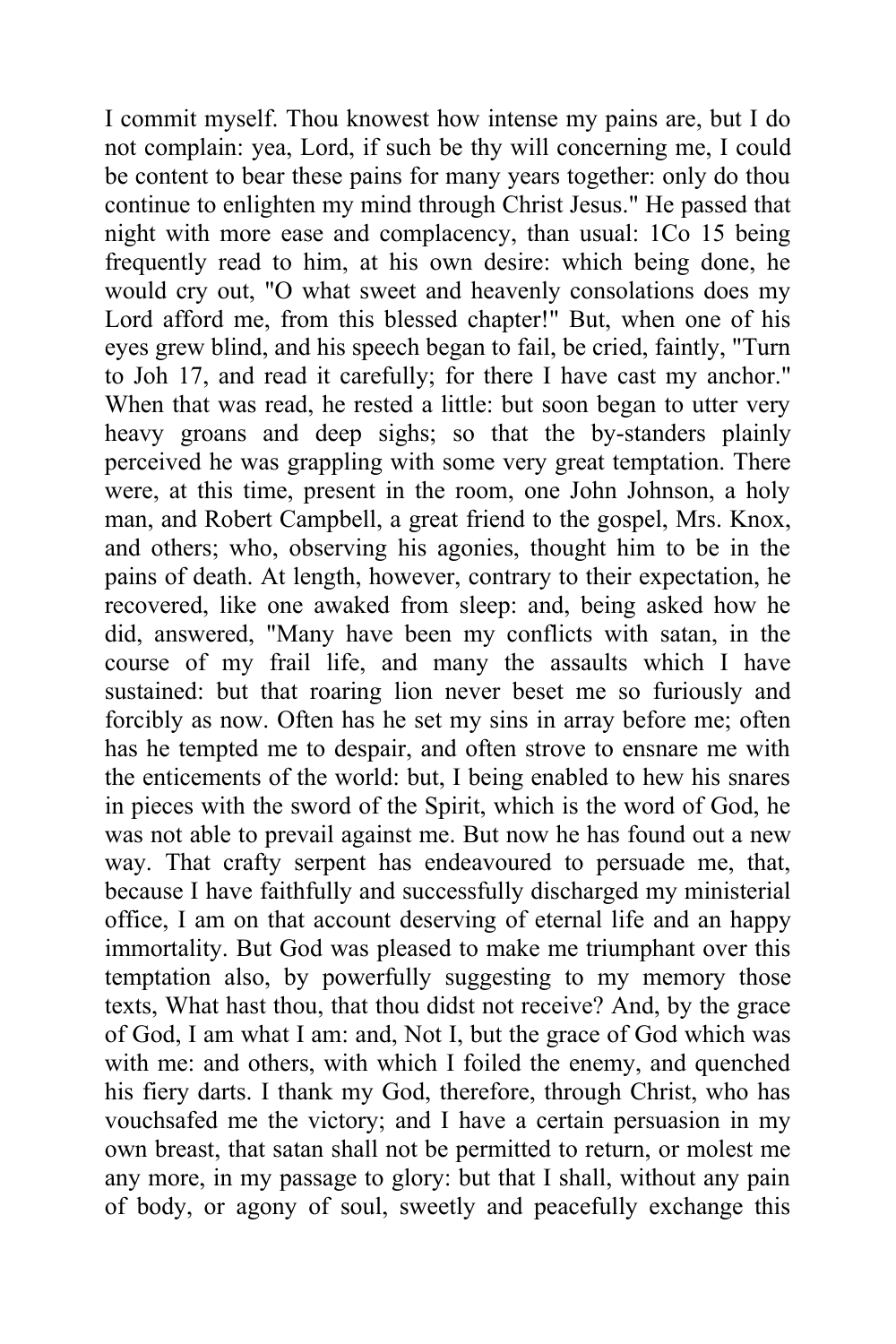wretched life for that blessed and immortal one, which is through Christ Jesus." Then evening prayers were said; and being asked, whether he could hear them distinctly? he answered, "Would to God you all heard with such ears, and perceived with the same mind, as I am enabled to do! And now, Lord Jesus, receive my spirit." Whereupon certain symptoms of immediate death appearing, he was desired to give some sign, whereby they might know, that he died in the stedfast belief and enjoyment of those gospel truths, which he had taught when living; and, likewise, of his comfortable assurance of a blissful immortality through Christ. On which, as if he had received fresh strength, he triumphantly lifted up his hand toward heaven, and continued waving it for a considerable time; and then quietly departed to the rest which remaineth for the people of God, on Nov. 24, 1572, about eleven o'clock at night.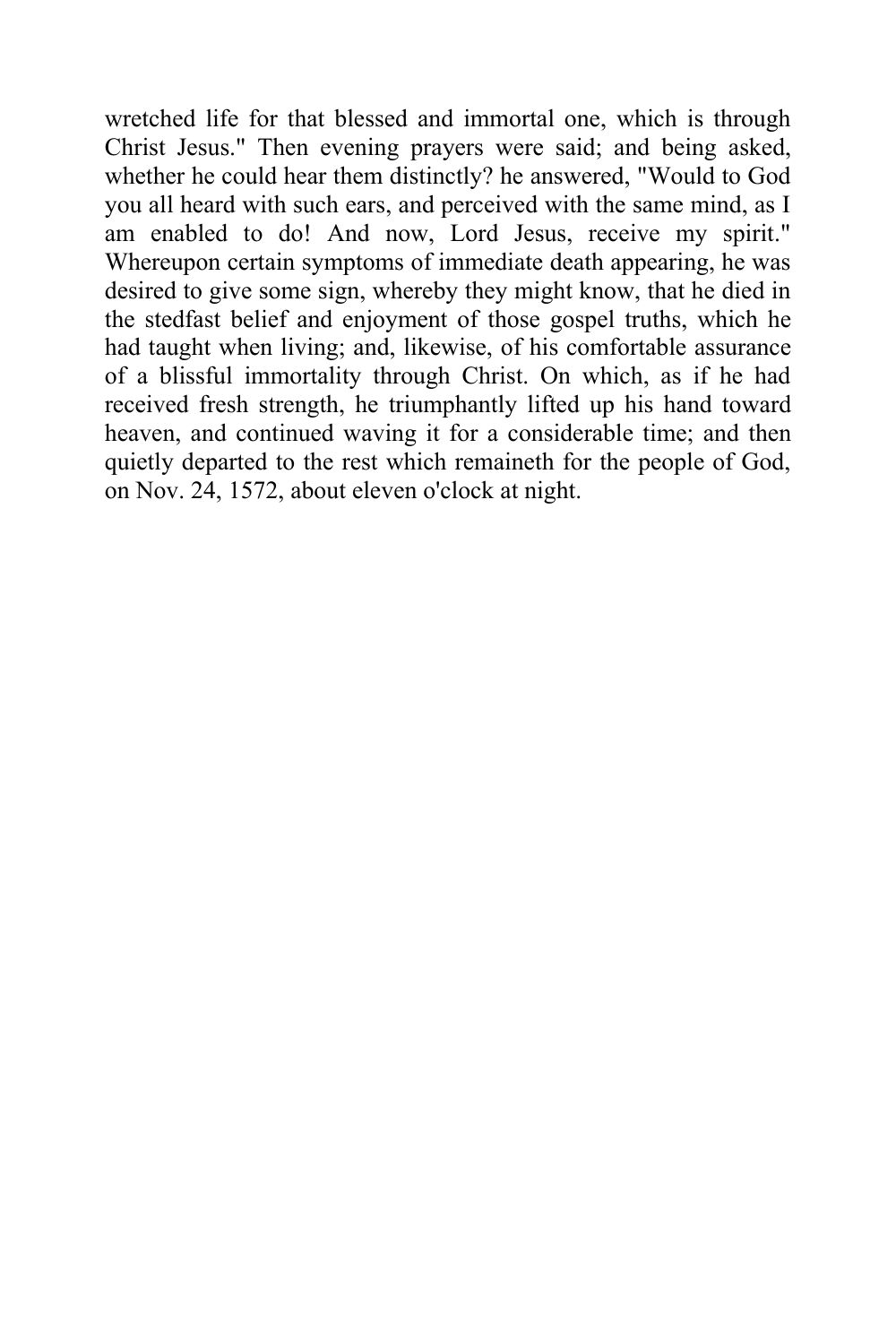#### **Life of Mr. Fox the Martyrologist** LIFE OF MR. FOX, THE MARTYROLOGIST.

MR. John Fox was born at Boston, in Lincolnshire, A. D. 1517; the very year when Luther began the reformation in Germany.

His father died when he was very young; and his mother marrying again, he came under the tutelage of a father-in-law: with whom he dwelt until the age of sixteen, at which time he was entered of Brasen-Nose College, Oxford; and was chamber fellow with the celebrated Dr. Alexander Nowel, afterwards dean of St. Paul's. Mr. Fox plied his academical studies with equal assiduity, improvement, and applause. In 1538, he took the degree of Bachelor in Arts; and that of Master in 1543. The same year, he was elected Fellow of Magdalen College.

When he first removed to the university, and for some time after, he was strongly attached to the heresies and superstitions of popery. To his zeal for these, he added a life strictly regular and moral: and, laughing at the idea of justification by faith in the imputed righteousness of Christ, thought himself sufficiently safe in the imaginary merit of his own self-denial, penances, alms-deeds and compliances with the rites of the church.

But he was a chosen vessel; and, therefore, divine grace would not let him remain a pharisee. Through the effectual breathings of God's holy Spirit, his studies were over-ruled, not only to the abundant advantage of posterity at large; but, also, to the endless benefit of his own soul in particular. His indefatigable and profound researches into ecclesiastical history, and the writings of the primitive fathers; and, above all, his thorough acquaintance with the holy scripture in its original languages; became the means of convincing him, to what an immense distance the Romish church has departed, from the faith, practice, and spirit of Christianity.

In order to make himself a yet more competent judge of the controversies then in debate between protestants and papists, he searched with indefatigable assiduity into the ancient and modern history of the church. Here he learnt at what periods, and by what means, the religion of Christ flourished; and by what errors it began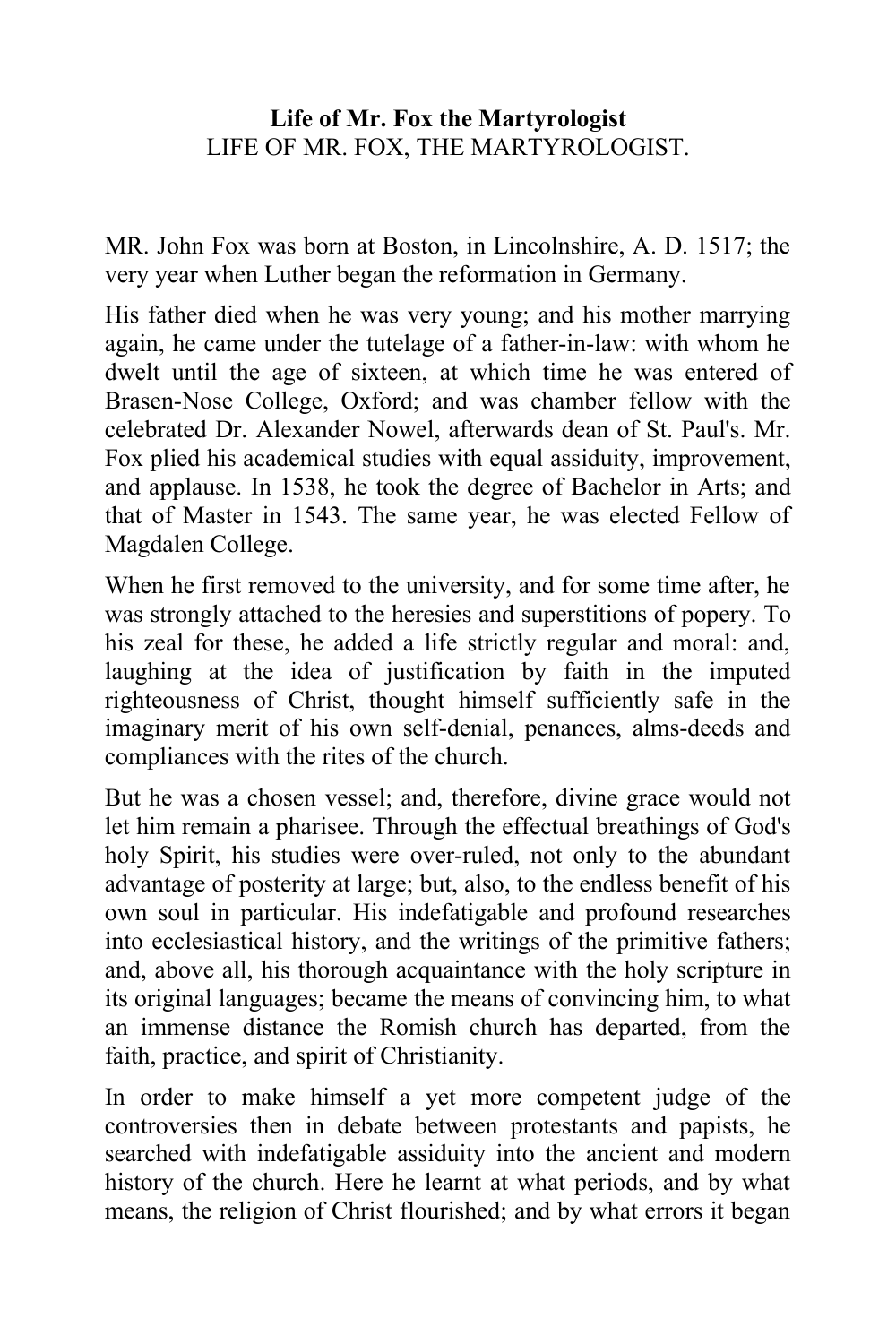to decline. He considered the causes, and weighed the importance, of those various dissensions which had, from time to time, obtained in the professing world: and quickly perceived, that, in every age, the mistakes, follies, and vices of mankind, are more similar in their nature, operations, and effects, than is generally imagined. What is the far greater part of civil and ecclesiastical history, but a register of the weakness and wickedness which divide almost the whole human race between them?

With such zeal and industry did Mr. Fox apply himself to these inquiries, that, before he was thirty years of age, he had read over all the Greek and all the Latin fathers; all the scholastic writers; together with the acts of all the councils: and, moreover, made himself master of the Hebrew language. But, from this strict and severe application, by night as well as by day; from forsaking his old popish friends, and courting the most sequestered retirement; from the dubious and hesitating manner, in which, when he could not avoid being in company, he spoke of religious subjects; and, above all, from his sparing attendance on the public worship of the church, which he had before been remarkable for strictly and constantly frequenting; arose the first surmises of his being alienated from the reigning superstitions, and infected with (what the bigotted Romanists had either the ignorance or the insolence to term) the "new heresies."

Thus, even the humble and benevolent Mr. Fox was not without his enemies; who narrowly watched his conduct, and waited for an opportunity to injure him. His singular openness and sincerity did not long leave them at a loss for ways or means. Snares were laid for him, and his generous honesty betrayed him into them. A moderate portion of dissimulation (commonly called, prudence and circumspection) would perhaps have secured him a while from the machinations of his adversaries. But he chose rather to suffer affliction with the people, and for the cause of God, than to enjoy the pleasures of sin for a season: mindful of that decisive and alarming declaration, Whosoever is ashamed of me, and of my words, in this adulterous and sinful generation, of him shall the Son of man be ashamed, when he cometh in the glory of his Father, with his holy angels. Through grace, our author determined to venture the loss of all things, for Christ's sake; in consequence of which he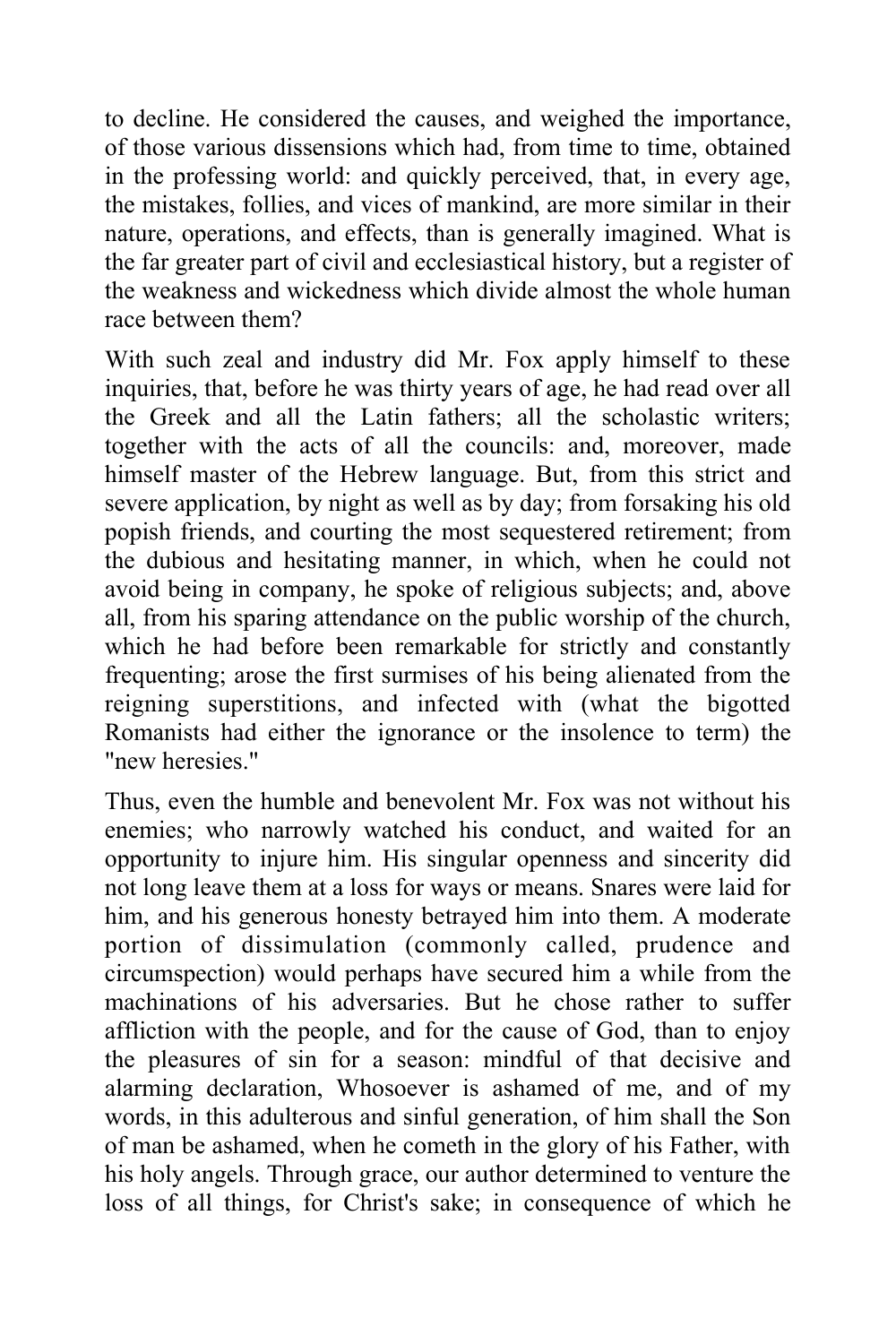openly professed the gospel, and was publicly accused of heresy. His college passed judgment on him, as an heretic convicted, and presently after, he saw himself expelled from the university. His enemies maintained that he was favourably dealt with by that sentence; and might think himself happily off, to incur expulsion instead of death.

Mr. Fox's troubles sat the heavier on him, as they lost him the countenance and good offices of his friends, who were afraid to assist and protect a person condemned for a capital offence. His father-in-law, particularly, seized this opportunity to withhold from Mr. Fox the estate which his own father had left him; thinking that he who stood in danger of the law himself, would with difficulty find relief by legal methods.

Being thus forsaken and oppressed, he was reduced to great straights: when God raised him up an unexpected patron in sir Thomas Lucy, of Warwickshire; who received him into his house, and made him tutor to his children. Here he married a citizen's daughter of Coventry; and continued in sir Thomas' family, until his pupils were grown up: after which, he with some difficulty, procured entertainment with his wife's father at Coventry; from whence, a few years before the death of Henry VIII. he removed to London.

For a considerable time after his arrival in the capital, being without employment or preferment, he was again reduced to extreme want. But the Lord's good providence relieved him at length, in the following extraordinary manner. As he was sitting one day in St. Paul's church, his eyes hollow, his countenance wan and pale, and his whole body emaciated (or rather, within a little of being literally starved to death); a person whom he never remembered to have seen before, came and sat down by him, and accosting him familiarly, put a respectable sum of money into his hand, saying, Be of good comfort Mr. Fox; take care of yourself, and use all means to preserve your life: for, depend upon it, God will, in a few days give you a better prospect, and more certain means of subsistence. He afterwards used his utmost endeavours to find out the person, by whose bounty be had been so seasonably relieved: but he was never able to gain any discovery. However, the prediction was fulfilled; for, within three days from that memorable incident, he was taken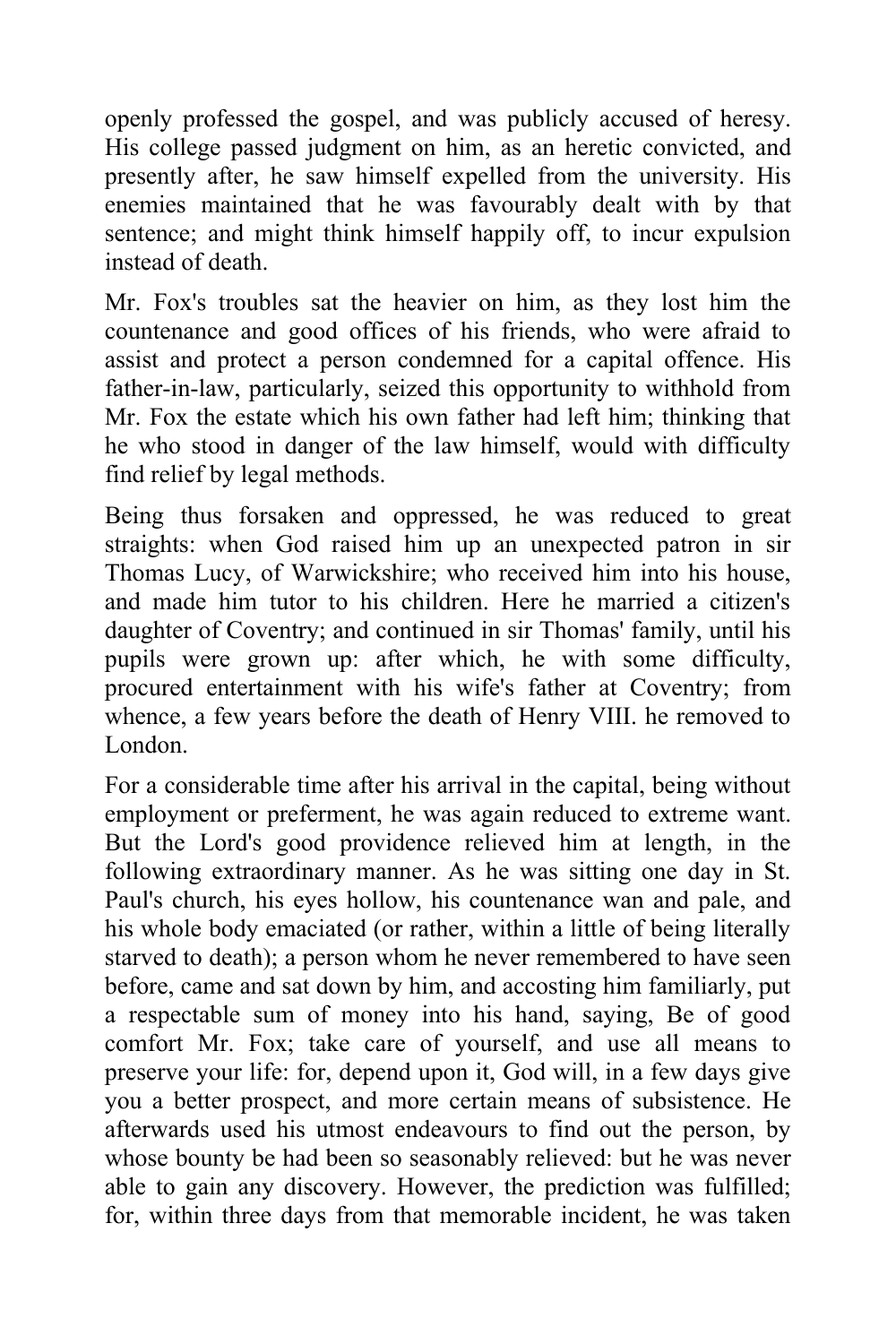into the duchess of Richmond's family, to be tutor to her nephew the earl of Surrey's children, who (on the imprisonment of the earl, and of his father the duke of Norfolk, in the Tower) were committed to the care of the duchess for education.

Mr. Fox lived with this family at Ryegate, in Surrey, during the latter part of Henry VIII's reign, the five years' reign of king Edward VI. and part of queen Mary's. Gardiner, the bloody bishop of Winchester, in whose diocese this good man so long lived, would have soon brought him to the shambles, had he not been protected by one of his noble pupils, then duke of Norfolk. Gardiner always hated Mr. Fox (who it is said was the first person that ventured to preach the gospel at Ryegate); and saw with deep concern, the heir of one of the noblest families in the kingdom, trained up in attachment to protestantism, under Mr. Fox's influence. The prelate, therefore, formed various designs against the safety of the latter; and sought, by many artifices and stratagems, to work his ruin. The holy man, who was no less suspicious of the bishop, than the bishop was of him, found himself obliged in prudence (though much against the duke's inclination, who loved and revered him as a father) to quit his native land, and seek shelter abroad. His grace of Norfolk, perceiving that no arguments nor intreaties could induce his honoured tutor to remain in England, took care to provide him with every accommodation requisite for his voyage. Mr. Fox, accordingly set sail from Ipswich haven; accompanied by his wife, who was then pregnant, and by several other persons, who were leaving their country on a religious account. The vessel had not been very long at sea, ere a storm arose; which, the next day, drove them back into the port from whence they had set out. Having, with great difficulty and danger, reached the land, Mr. Fox was saluted with indubitable information, that bishop Gardiner had issued a warrant for apprehending him, and was causing the most diligent search to be made after him. On this, he made interest with the master of the ship to put to sea again without delay; though at evident hazard of their lives, as the tempest had not yet subsided. Through God's goodness, however, they all arrived in two days at Nieuport in Flanders; from whence Mr. Fox and his company travelled to Antwerp and Franckford; and so to Basil, in Switzerland, whither great numbers of the English resorted in those times of domestic persecution.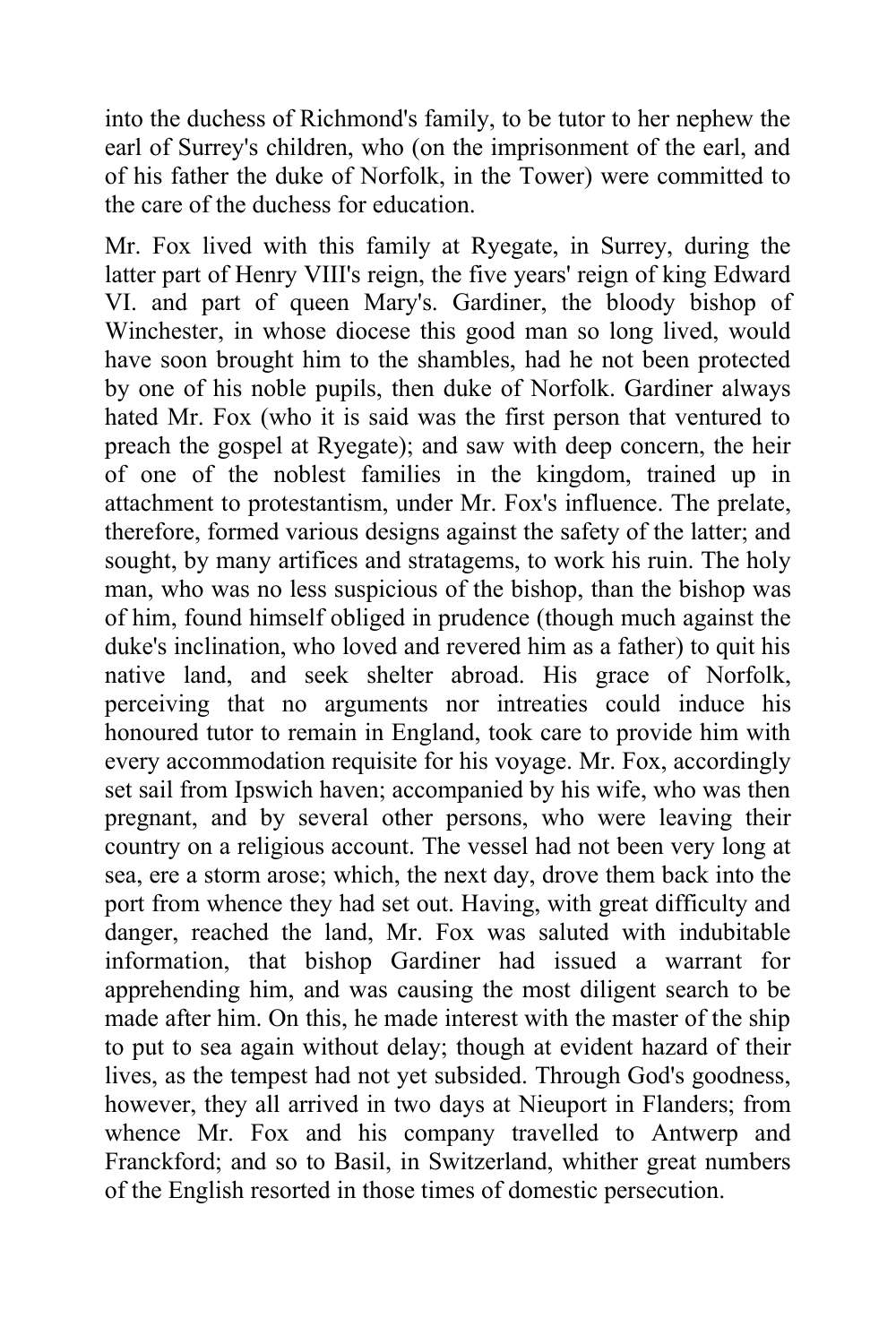The city of Basil was then one of the most famous in Europe for printing: and many of the learned refugees who retired thither, got their subsistence by revising and correcting the press. To this employment, Mr. Fox betook himself: and it was here that he laid the first plan of his inestimable history and martyrology, intitled, Acts and Monuments of the Church.

Queen Mary the bloody died in the month of November, 1558. And, the day before she died in England, Mr. Fox, in a sermon then preached by him at Basil, publicly and positively predicted, that the day then next ensuing would be the last of her life. An event, so circumstantially foretold by one at such a distance from the place of Mary's residence; and so punctually accomplished, by the hand of divine providence; could only be made known to the predictor, by revelation from God.

Elizabeth's accession encouraged Mr. Fox to return home: where, on his arrival, he still found a faithful and serviceable friend, in his late pupil the duke of Norfolk; who hospitably and nobly entertained him, at his manor of Christ church, in London, until his [i. e. until the duke's] death; from which latter period Mr. Fox inherited a pension, bequeathed to him by his deceased benefactor, and ratified by his son the earl of Suffolk.

Nor did the good man's successes stop here. On being recommended to the queen by her secretary of state, the great Cecil; her majesty gave him the prebendary of Shipton, in the cathedral of Salisbury: which was, in a manner, forced upon him; for he brought himself with difficulty to accept of it. The truth is that, wise and holy and learned as Mr. Fox unquestionably was, he entertained some needless doubts, concerning the lawfulness of subscribing to the ecclesiastical canons: a requisition, which, in his idea, he considered as an infringement of protestant liberty. Through this extreme scrupulousness, he excluded himself from rising to those dignities and promotions in the church, to which his uncommon merit, as a scholar and a divine, eminently entitled him; and to which he would most certainly have risen, but for the cause now assigned. His friends were many, great, and powerful: as sir Francis Walsingham, sir Francis Drake, sir Thomas Gresham, sir Drue Drury, archbishop Grindal, bishop Aylmer, bishop Parkhurst, &c.; who would have been the instruments of raising him to very considerable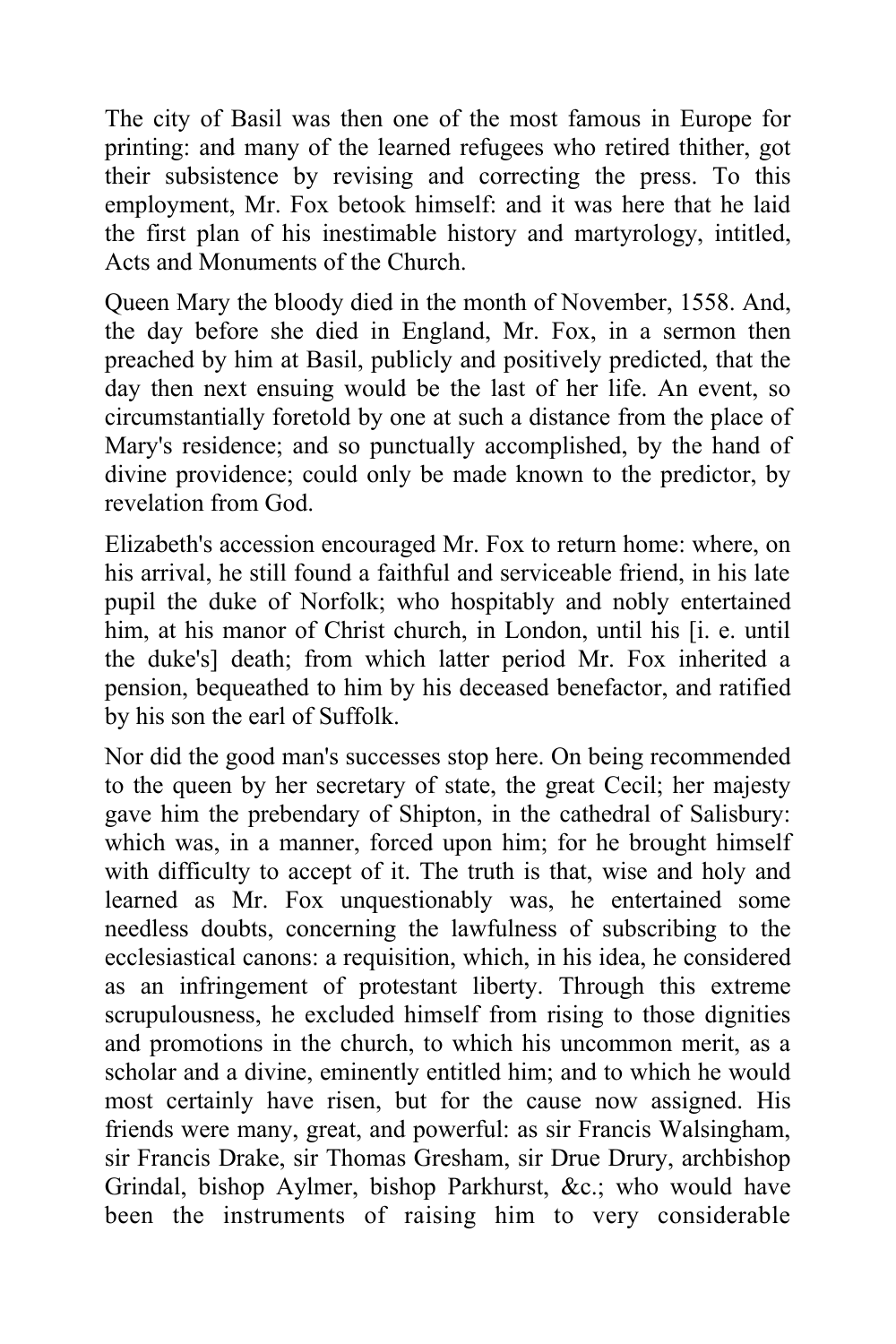preferments, had not his unaccountable coolness toward the canons and ceremonies of the church of England restrained him from accepting any of her capital emoluments. While, however, we wonder at his prejudices; we cannot but revere him for his honesty, and for his extreme tenderness of conscience. - Dr. Fuller tells us, that archbishop Parker summoned him to subscribe; in hope, "that the general reputation of his piety might give the greater countenance to conformity." But, instead of complying with the command, Mr. Fox pulled out of his pocket the New Testament, in Greek; and, holding it up, said, To this will I subscribe. And when a subscription to the canons was required of him, he refused; saying, I have nothing in the church, but a prebend at Salisbury: and, if you take it away from me, much good may it do you. But he was permitted to retain it until his death: such respect did the bishops (who had, most of them been his fellow exiles abroad) bear to his age, parts and labours.

Yet, let it be remembered that, notwithstanding his acknowledged moderation in point of thorough conformity; he was still a declared enemy to the heats and violences of rigid puritanism. "I cannot but wonder," said he, in a letter to a bishop, "at that turbulent genius, which inspires those factious puritans. - Were I one, who, like them, would be violently outrageous against bishops and archbishops; or join myself with them, i. e. become mad, as they are; I had not met with severe treatment [at their hand]. But because, quite different from them, I have chosen the side of modesty and public tranquillity; the hatred, which they have long conceived against me, is at last grown to this degree of bitterness. - Your prudence is not ignorant how much the Christian religion suffered, formerly, by the dissimulation and hypocrisy of the monks. At present, in these men, I know not what new sort of monks seems to revive; so much more pernicious than the former, as with more subtle artifices of deceiving, and under pretence of perfection, like stage-players who only act a part, they conceal a more dangerous poison: who, while they require every thing to be formed according to their own strict discipline, will not desist until they have brought all things into Jewish bondage*."(b)*

(b) The occasion on which this letter was written; and the whole of the letter itself, in its original Latin; are extant in Fuller's Church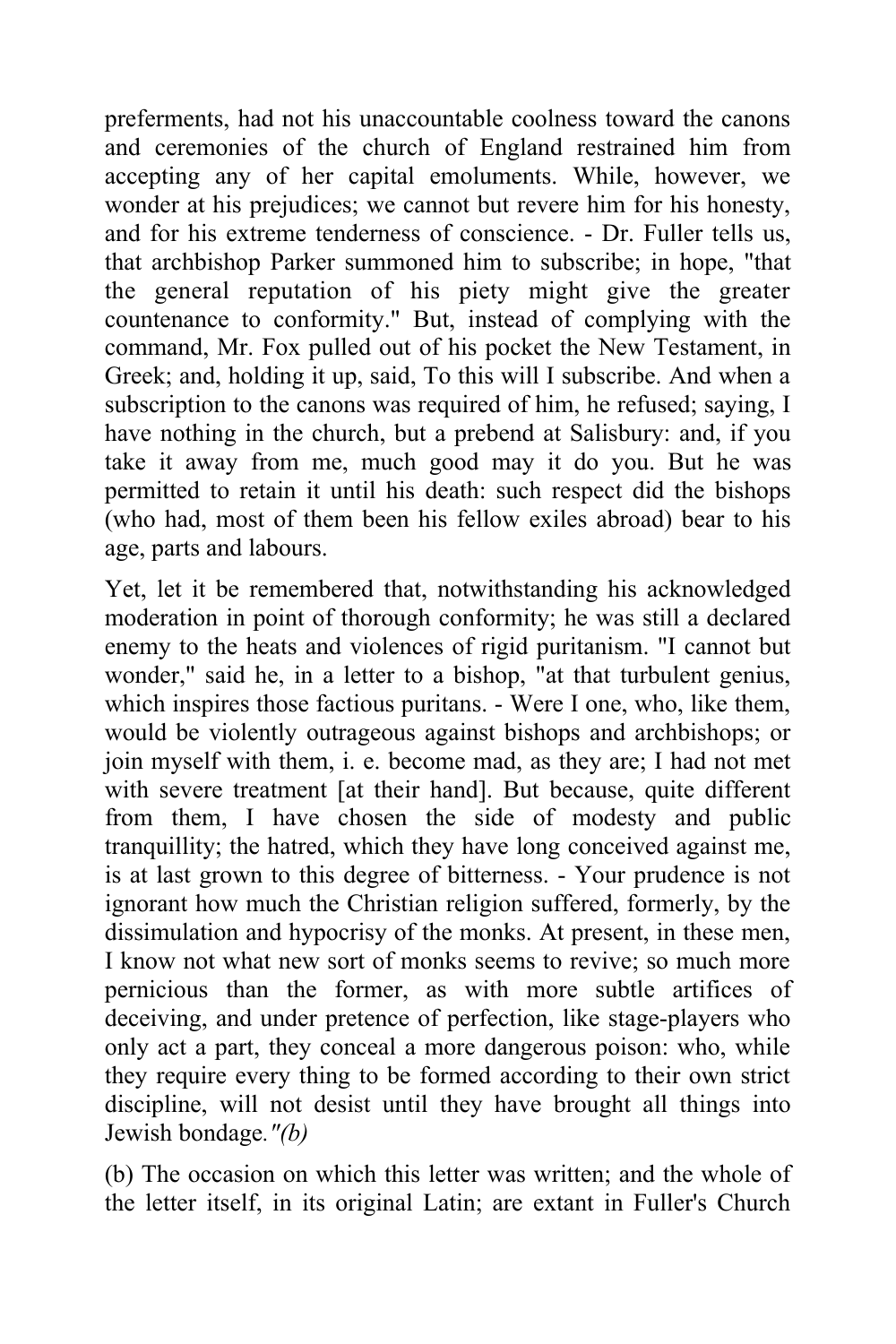Hist. b. ix. p. 106. - For a summary of it in English, see Biographia Britannica, vol. iii. p. 2021.

Thus thought, and thus wrote this admirable divine! this friend to men of all parties, but a slave to no party of men!

How benevolently disposed this great and good man was, even toward those who differed the most widely from him in religious principles, appears, among many other instances, from the Latin letter, which he wrote to queen Elizabeth, A. D. 1575, to dissuade her majesty from putting to death (c) two anabaptists, who had been condemned to the fire. Fuller has preserved the whole of this masterly and truly Christian address. The substance of it was as follows: that "To punish with the flames, the bodies of those who err rather from blindness than obstinacy of will, is cruel, and more suitable to the example of the Romish church, than to the mildness of the gospel. I do not" (added he) "write thus, from any bias to the indulgence of error; but from a regard to the lives of men, as being myself a man: and in hope, that the offending parties may have opportunity to repent of and retract their mistakes." He earnestly beseeches her majesty, "to spare the lives of these miserable men; or, at least, soften their mode of punishment: as to banish them, or commit them to perpetual imprisonment, &c. but, at all events, not to re-kindle the Smithfield fires, which, through her goodness and care, had been so long extinguished. If this could not be granted, at least to allow them a month or two, in order that endeavours might be used, to reclaim them from their errors, and thereby to prevent the destruction of their souls, as well as of their bodies." Mr. Fox (says Fuller) was very loath that Smithfield, formerly consecrated with martyrs' ashes, should now be profaned with those of heretics: and was desirous that the papists might enjoy their own monopoly of cruelty, in burning condemned persons. But, though queen Elizabeth constantly called him, "her father Fox;" yet, herein, was she no dutiful daughter: for she gave him a fiat denial, as to the saving of their lives; if, after a month's reprieve, and conference with divines, they would not recant their heresies. It is not a little surprising, that so holy and so candid a man, as Dr. Fuller, should endeavour to palliate, if not to justify, the extreme malignity, which brought those two Dutchmen to the stake. *"*Damnable," says this historian, "were their impieties; and the queen was necessitated to this severity; who,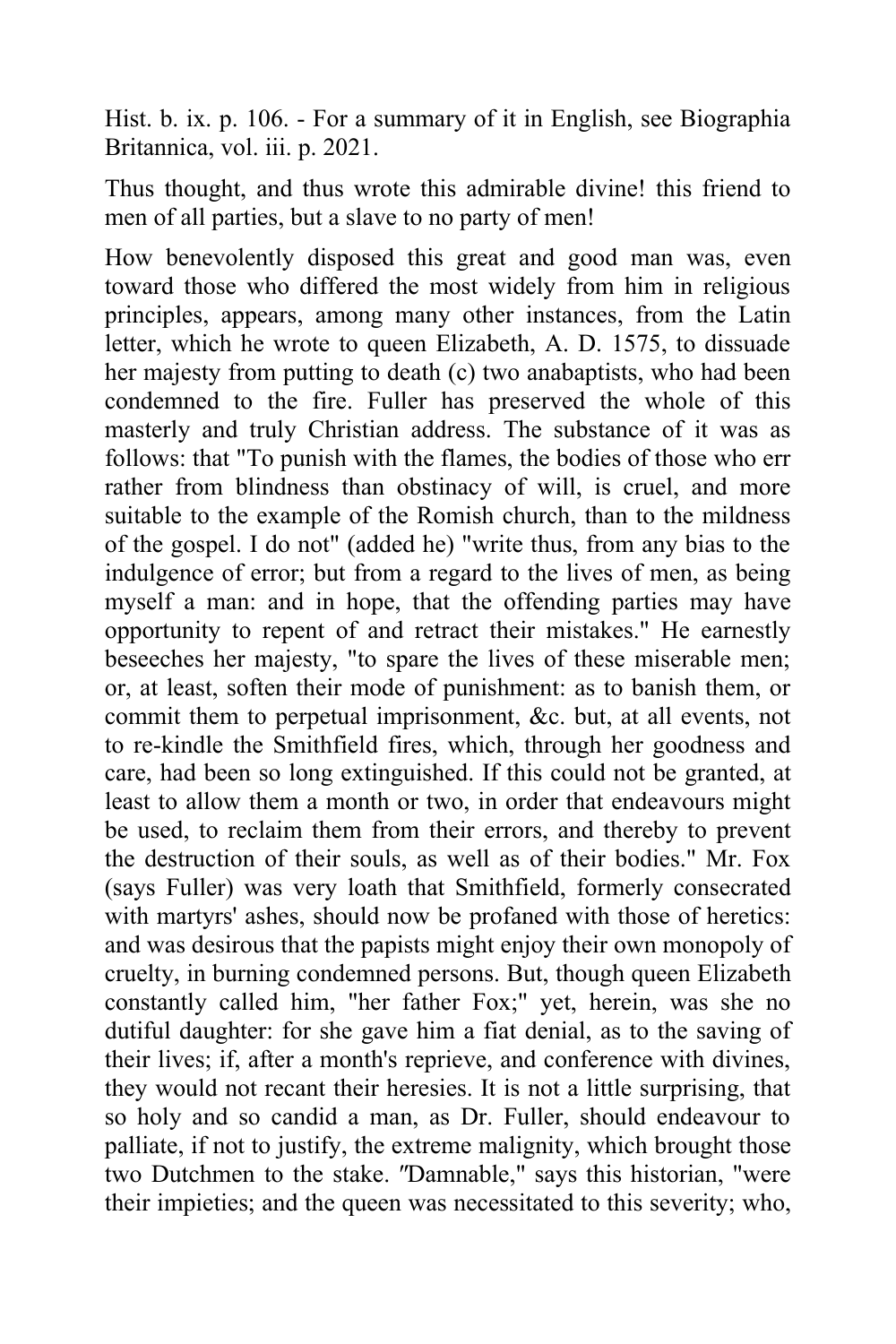having formerly punished some traitors, if now sparing these blasphemers, the world would condemn her; as being more earnest, in asserting her own safety, than God's honour." A wretched excuse this for wilful and deliberate murder! It reminds us of Melancthon's cruelty (falsely fathered on Calvin), in pressing the magistrates of Geneva to burn the heretic Servetus. The answer of a popish princess on a similar occasion, did more honour to humanity. This lady (who is still living) was solicited, by some Romish ecclesiastics, to concur with them, in bringing a supposed heretic to the flames."Is it not true," said she, "that heretics burn for ever in hell-fire?" Without doubt, answered the priests. It would be too severe then," added she, "to burn them in both worlds. Since they are devoted to endless misery hereafter; it is but justice to let them live unmolested here."

(c) On Easter-day was disclosed a congregation of Dutch Anabaptists, without Aldgate, in London: whereof seven and twenty were taken and imprisoned; and four bearing faggots at Paul's Cross solemnly recanted their dangerous opinions. Next month, one Dutchman, and ten women, were condemned, of whom one woman was converted to renounce her errors; eight were banished the land; two so obstinate, that command was issued out for their burning in Smithfield." Fuller's Ch. Hist. b. ix. p. 204.

This shocking and unjustifiable persecution, could not but reflect deep disgrace on the protestant name. The two unhappy victims were burned, according to their sentence, July 22, 1575. They were both Dutchmen, and, as we are informed by Stow, "died in great horror, with roaring and crying." (Chronicle, p. 680.) - Strype says, their names were, John Wielmacker, and Hendrick Ter Woort; and that they suffered, after an imprisonment of sixteen weeks. Much interest was made in their behalf, by the Dutch congregation settled in London; but. the privy council would not spare them: (Strype's Annals, vol. ii. p. 380). It was eminently humane, in their countrymen here, to importune the government so earnestly in their favour; especially, when we recollect, that the intercessors were Calvinists, and that the sufferers added, to their other heresies, the maintenance of free-will, perfection, justification by works, and falling from grace; which, however, was infinitely far from warranting the sanguinary rigour with which they were treated.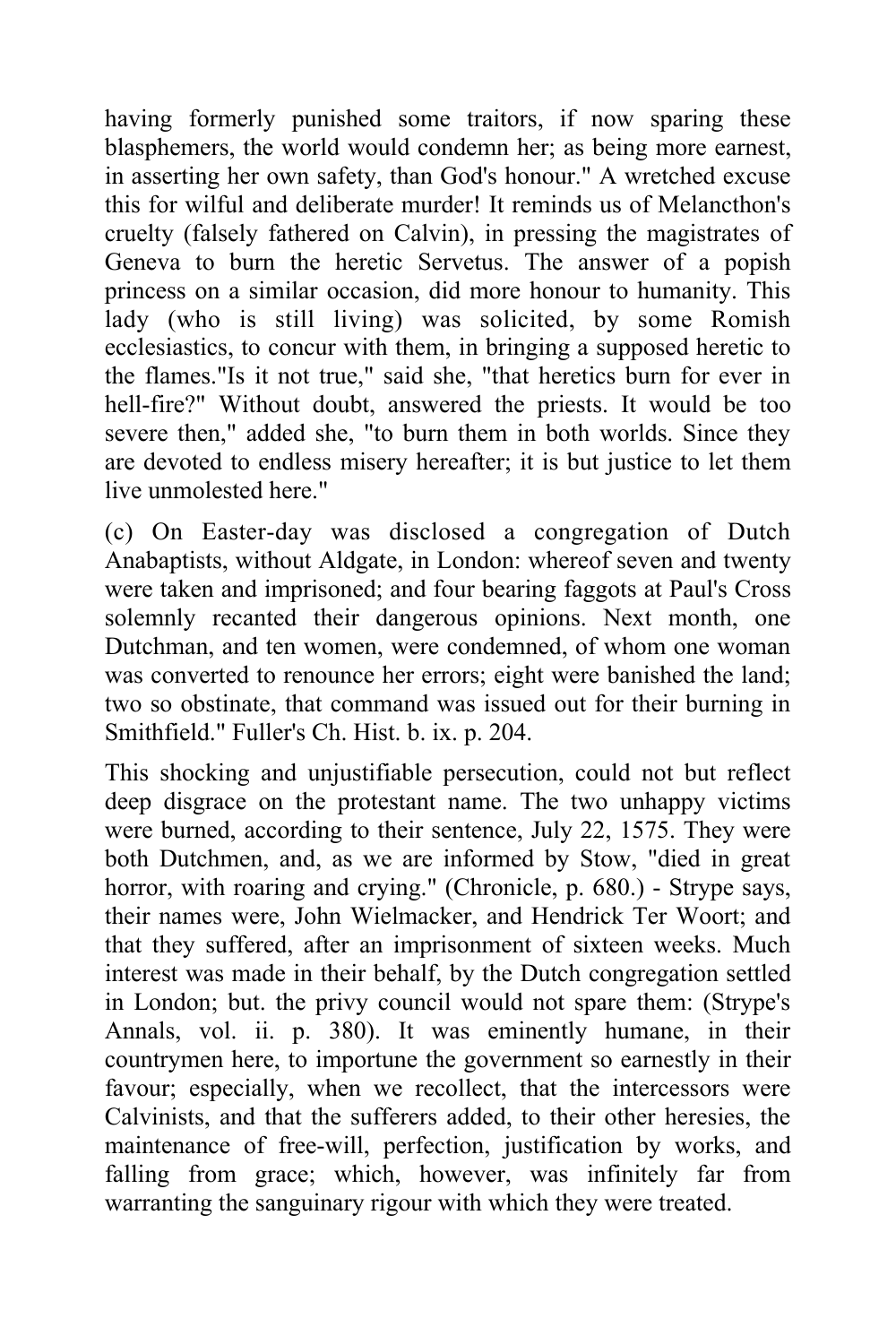Hitherto, Dr. Fuller, and the Biographia Britannica have been our chief guides, in the present account of the truly apostolic Mr. Fox. For what we have further to add, we shall be principally indebted to the learned, faithful, and laborious Mr. Clark.(d) While Mr. Fox was in exile, at Basil, during the prevalence of popery in England; he, one day, in a sermon which he preached before his afflicted countrymen in that city, positively assured them, "That the time was now come, for their safe and happy return home; and that he told them this comfortable news by express command from God." Several ministers who were present, took occasion afterwards, to reprove him with a degree of asperity, for publicly declaring, what they took to be the premature flights of his own fancy and conjecture. But they soon altered their opinion, when authentic intelligence arrived, that queen Mary the bloody was actually dead.

(d) See the first volume of his "Marrow of Ecclesiastical History," p. 382, 383.

On his re-settlement here, he set himself to revise and enlarge his admirable Martyrology. With prodigious pains, and constant study, he finished that elaborate work in eleven years. For the sake of greater correctness, he never employed any amanuensis; but wrote every line of this vast book with his own hand, and searched and transcribed all the records and original papers himself. But, by such excessive toil, leaving no part of his time free from study, nor affording himself either the repose or recreations which nature required; his health was so reduced, and his person became so emaciated and altered, that such of his friends and relations as only conversed with him occasionally could not recollect him at sight. Yet, though he grew daily more lean, withered, and exhausted; his hard studies went on as briskly as ever, nor would he be persuaded to lessen his accustomed labours. - The papists, foreseeing how extremely detrimental his history of their errors and cruelties would prove to their cause, exerted their whole art and strength to lessen the reputation of his work. This malice of theirs was of signal service, both to Mr. Fox himself, and to the church of God at large; as it eventually made his book more intrinsically valuable, by inducing him to weigh with the most exact and scrupulous attention, the certainty of the facts he recorded, and the validity of the authorities from whence he drew his informations.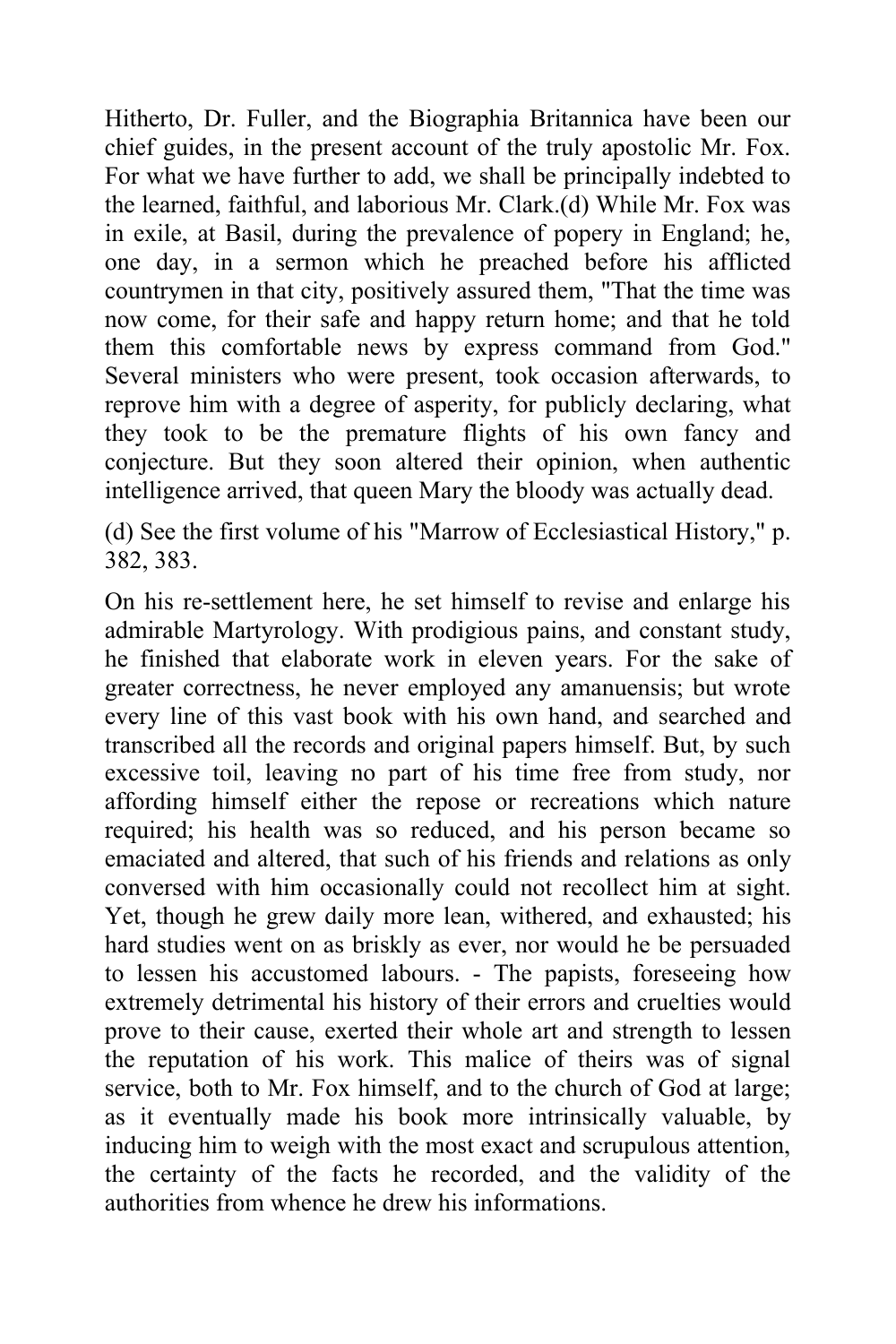Having long served both the church and the world, by his ministry, by his pen, and by the unsullied lustre of a beneficent, useful, and holy life; he comfortably resigned his soul to Christ, on the 18th of April, 1587. The Lord had given him a foresight of his departure: and so fully persuaded was he, that the time was just at hand, when he should quit the body, that (probably to enjoy unmolested communion with God, and to have no worldly interruptions in his last hours), he purposely sent his two sons from home, though he loved them with great tenderness; and, before they returned, his spirit, as he had foreseen would be the case, was flown to heaven. He was interred in the chancel of St. Giles', Cripplegate; of which parish he had been in the beginning of Elizabeth's reign, for some time vicar.

Mr. Strype says, that a very fair marble stone, fixed in the south wall of that chancel, was presently after erected to his memory, with the following inscription:

#### CHRISTO S. S. JOHANNI FOXO

Ecclesiae Anglicanae Martyrologo fidelissimo Antiquitatis historicae indagatori sagacissimo, Evangelicae veritatis propugnatori acerrimo, Thaumaturgo admirabili: Qui Martyres Marianos, tanquam phaenices, ex cin eribus redivivos praestitit Patri suo, ornni pietatis officio imprimis colendo, Samuel Foxus, Illius primogenitus Hoc monumentum posuit Non sine lacrymis.

Obitt die 18 mens. April. An. Dom. 1587. Jam septuagenarius.

#### VlTA VITAE MORTALIS EST, SPES VITAE IMMORTALIS.

Fuller acquaints us, that Mr. Fox foretold the destruction of what was madly styled by the pope and Spaniards, the Invincible Armada. "The story," says that historian, "is true, though Mr. Fox survived not to see the performance of his own prediction. - His dear friend,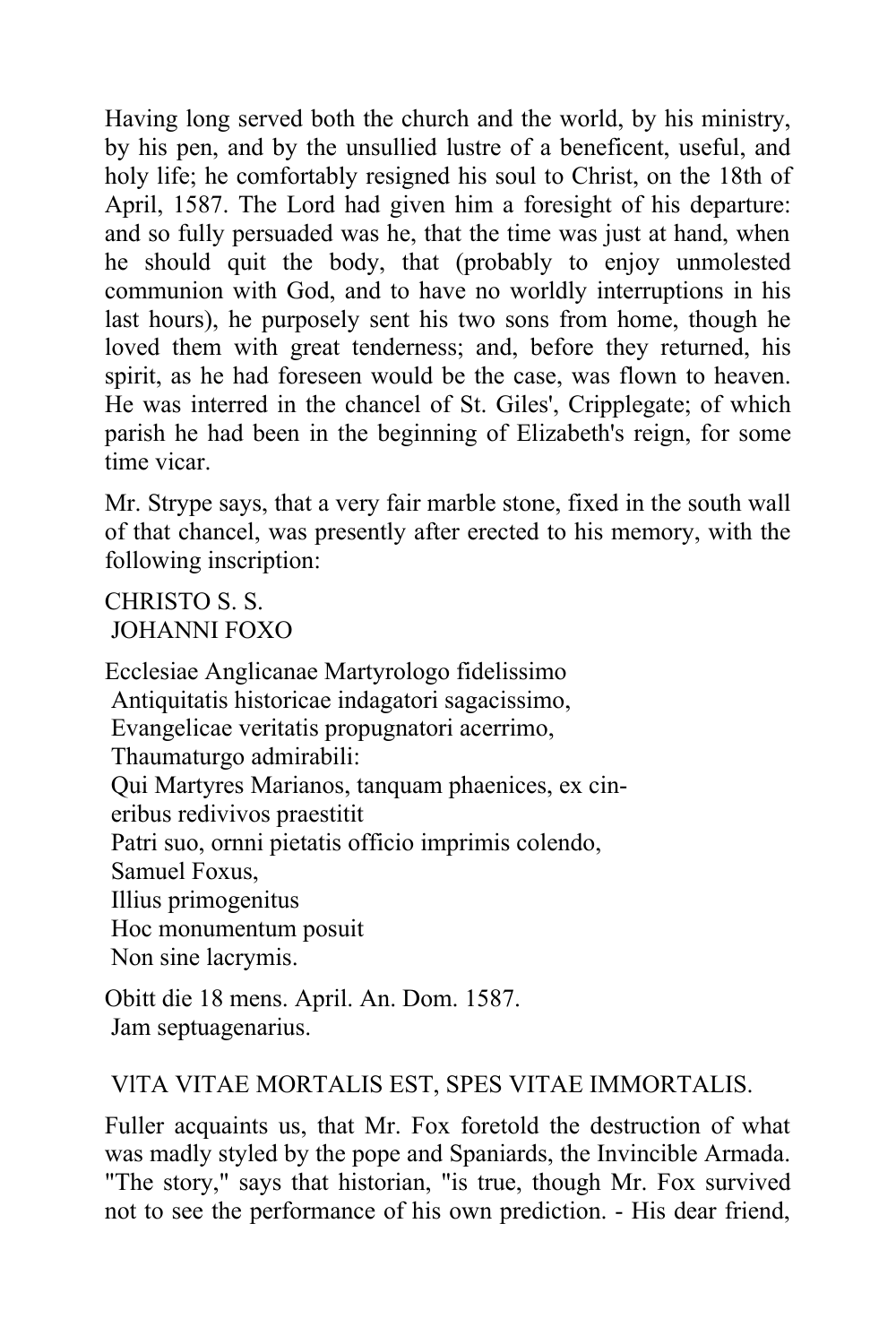Dr. Laurence Humfrey, may be said to have died with him (though his languishing life lasted a year longer); so great was his grief to be parted from his fellow-colleague, bred together in Oxford, and banished together into Germany."

Among the graces for which our matchless martyrologist was eminent, shone his extensive (some would almost term it profuse) liberality to the poor. He was so bountiful to them while he lived, that he had no ready money to leave to them at his death. His love to his Saviour was such, that he could never refuse giving to any, who asked him for relief in the name of Jesus; or, for Christ's sake. A friend once enquiring of him, "whether he recollected a certain poor man, whom he used to relieve?" He answered, Yes, I remember him well: and I willingly forget lords and ladies, to remember such as he.

His ability in comforting afflicted consciences was very peculiar. No wonder, therefore, that his house was frequented by persons of all ranks, from noblemen, down to the poorest of the flock; who were labouring under soul distresses.

His time was divided between study, preaching, praying, spiritual conference, and visiting the sick and afflicted. His principal hours for intercourse with God in secret prayer, were during the night season: at which times of holy retirement, he has been heard to agonize with God, and to mingle his supplications with groanings which could not be uttered.

He was distinguished by a deep and settled contempt of earthly things: more especially of pleasures, amusements, wealth, and honours. Hence, he abstracted himself as much as he possibly could from all friendship, society, and connection with the great and noble of this world. The money which was sometimes offered him by rich men, he accepted; but the poor were as sure to have it, as ever he received it.

On various occasions he more than seemed to speak by a spirit of prophecy. Many things did he foretel when comforting the distressed, and when terrifying the obstinate and obdurate.

Lady Anne Heneage lying sick of a violent fever, and the physicians deeming it mortal, Mr. Fox was sent for to be her spiritual assistant in her last moments. After prayer and religious conversation, he told her, that she had done right in preparing for eternity; but that,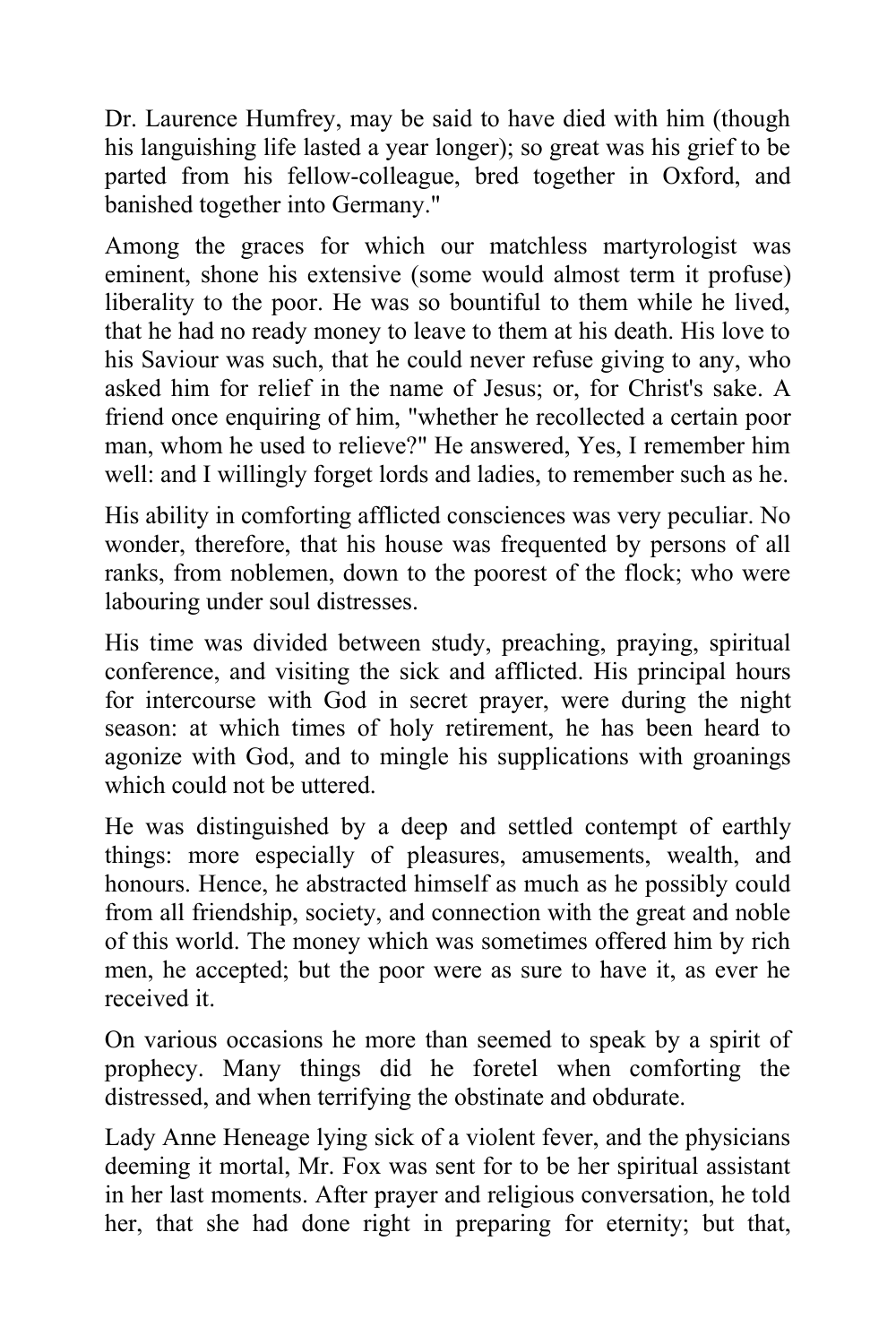nevertheless, she was not to die of that sickness. A knight; her sonin-law, taking him aside soon after, said to him, "Mr. Fox, you acted wrongly, in disconcerting my mother's mind with hopes of life, when the physicians have pronounced her past recovery." - I have said no more, answered the good man, than God commanded me: for it is his pleasure that she shall not die but live. And the event was, as he foretold.

Going one day to see the earl of Arundel, son to the duke of Norfolk, at his lordship's house in the Strand, London; on his coming away, the earl walked with him down his garden to the Thames side, where he was to take boat. The weather being very stormy, and the water extremely rough, the earl advised him not to venture himself on the river. Mr. Fox's answer was very remarkable; and makes us feel a wish to know the particular subject of their preceding conversation: My lord, let these waters so deal with me, as I have in truth and sincerity delivered to you all that I have spoken. On saying these words, he entered the boat; and, very shortly afterwards, the wind ceased, and the river ran with a smooth and gentle current.

There have been macaronies in all ages. One of Mr. Fox's sons had a great desire to travel beyond sea, from which his father could by no means dissuade him. After a tour of several years, he returned home; and presented himself to the good old man, in a fantastical, outlandish habit. Who are you? said Mr. Fox. - "Sir, I am your son Samuel." - To which his reply was: O my son, who has taught thee to make thyself so ridiculous? This reproof seems to have been attended with good effect: for the giddy youth proved afterwards, a serious, devout, learned, and respectable man. In 1610, he wrote the life of his father, prefixed to his Martyrology; and at length died, full of years and of good works.(g)

(g) See more of him in Strype's Annals, vol. iii. p. 505. - As also of Simeon his youngest brother, ibid. p. 506. Mr. Strype terms both these surviving sons of Mr. John Fox, "well deserving men, bred up to learning, and of note in their times."

A very singular incident, of which Mr. John Fox himself was eyewitness, shall conclude this summary of his life and character. He it was, who had that memorable interview with Mrs. Honeywood,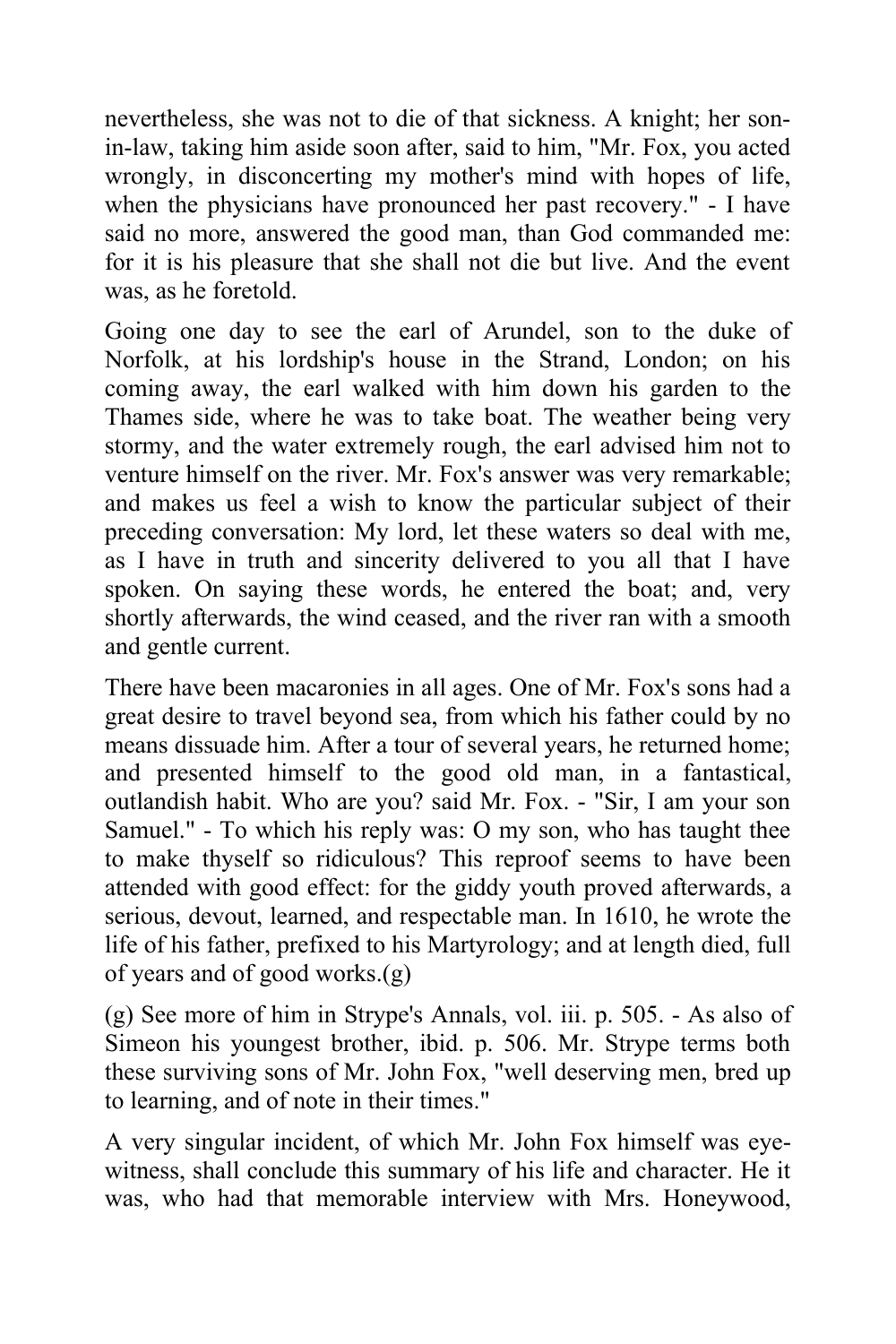mentioned by so many authors of that age. The concern of this pious lady for the salvation of her soul was so great; her doubts and fears so very distressing; and her sorrow of mind so grievous; that she sunk into utter despair: which had such an effect on her bodily health, as brought her to death's door, and kept her in a gradual consumption for almost twenty years. In vain did physicians administer their medical assistances; for her disease, which originated from a spiritual cause, required a supernatural remedy. There was but one physician, whose power and skill could reach her case: even he who healeth those that are broken in heart, and giveth medicine to heal their sickness. - In vain did the ablest and most evangelical ministers preach to her the comforts of the gospel; and labour to persuade her of the willingness and certainty, wherewith Christ receives every coming sinner. The holy Spirit alone could preach to her heart with efficacy; and he had not yet vouchsafed, in all those years, to rise upon her soul. At length, Mr. Fox was sent for; who, on his arrival, found a most mournful family, and the mistress of it the deepest mourner among them all. The holy man prayed with her; and then reminded her of what the faithful God had promised, and of what Christ had done and suffered for her soul. But even this was to no purpose: for still she could not believe, that the gospel promises and the merits of Jesus belonged to her. Mr. Fox, not in the least discouraged, went on; and to the wonder of those about her, expressed himself to the following effect: You will not only recover of your bodily disease, but also live to an exceeding great age; and, which is yet better, you are interested in Christ, and will go to heaven when you die. Looking earnestly at him as he spake these words, she answered with much emotion, Impossible! I shall as surely be damned, as this glass will break: and immediately dashed a Venice glass (which she was holding in her hand), with much force against the wall. The glass fell first on a chest, and then upon the ground; but was neither broken, nor so much as cracked.(h) The event proved that Mr. Fox did not prophesy by the spirit of error. Mrs. Honeywood was then sixty years old; and lived in much comfort and felicity, until she was upwards of ninety, and could reckon, above three hundred and sixty persons descended from herself.

(h) Fuller, in his Worthies of England (Kent, p. 86), says, that though this circumstance was little short of miraculous, still Mrs.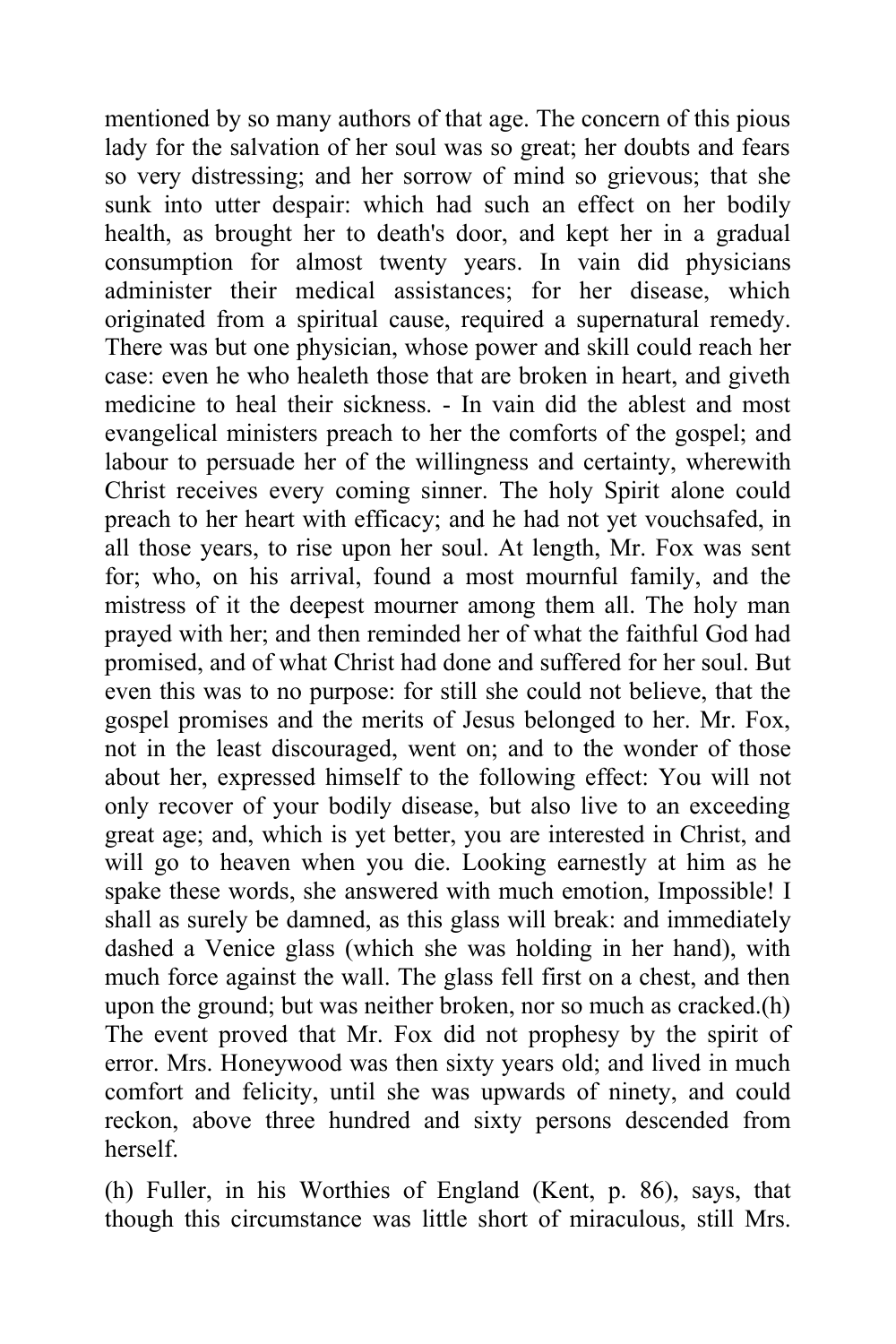Honeywood took no comfort from it; but "continued a great time after, in her former disconsolate condition, without any amendment, until God, who findeth out the fittest minutes for his own mercies, suddenly shot comfort, like lightning into her soul; so that she led the remainder of her life in spiritual gladness. This she herself told to the reverend father, Thomas Morton, bishop of Durham, from whose mouth I have received this relation. In the days of queen Mary she used to visit the prisons, and to comfort and relieve the confessors therein. She was present at the burning of Mr. Bradford, in Smithfield, and resolved to see the end of his sufferings; though, so great was the press of people, that her shoes were trodden off, and she forced thereby to go barefoot from Smithfield to St. Martin's before she could furnish herself with a new pair for her money. She died the eleventh of May, 1620; in the ninety-third year of her age, and in the forty-fourth year of her widowhood."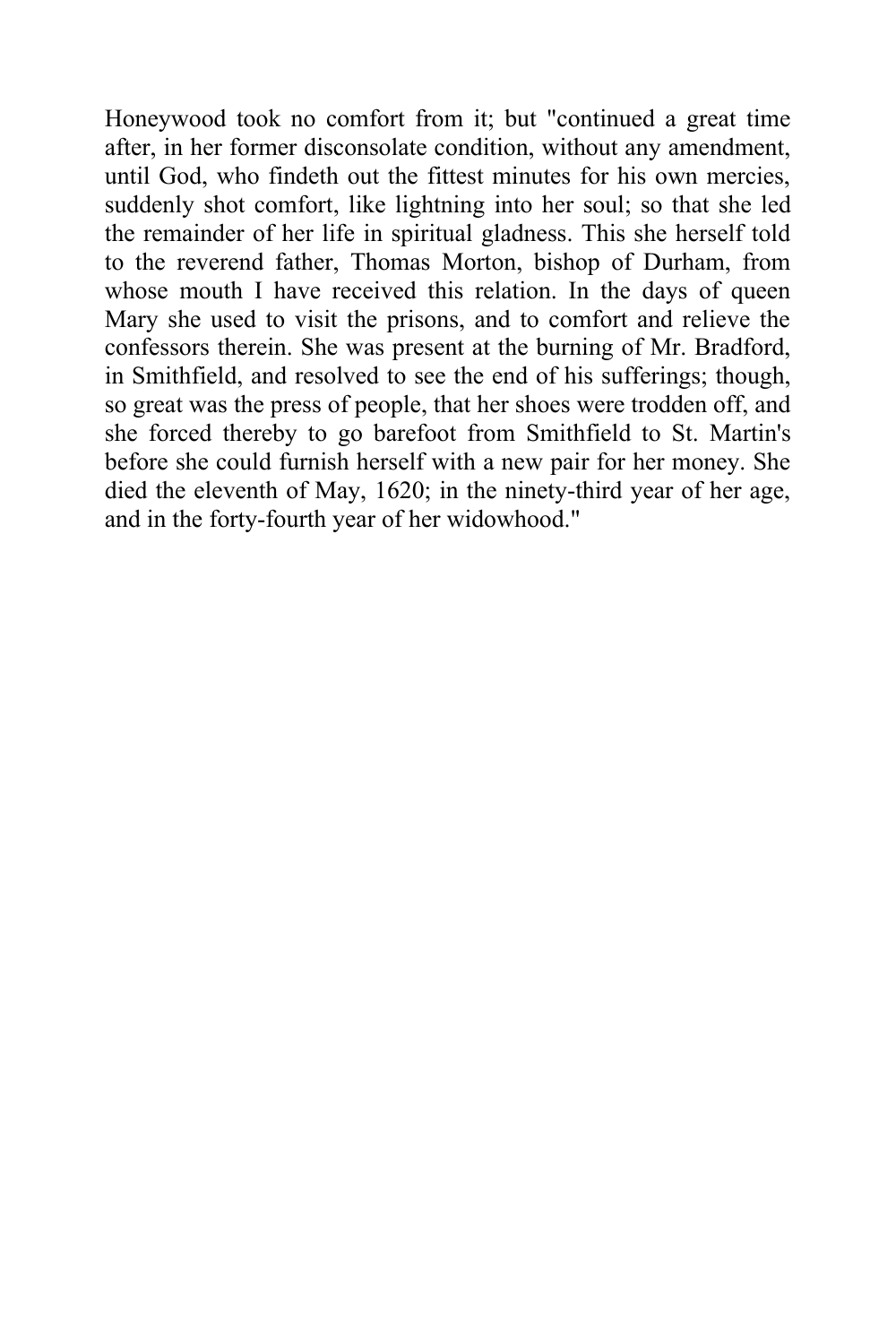#### **The Life of Dr. Jewel, Bishop of Salisbury** THE LIFE OF DR. JEWEL*,* BISHOP OF SALISBURY.

"We learn from Dr. Fuller, that this great prelate was a native of Devonshire: "John Jewel, bearing the Christian name of his father, grandfather, and great-grandfather, was born at Buden [or Bowden, of which estate his ancestors had then been near two hundred years in possession], in the pariah of Berynarber, near Ilfracombe, in that county. His mother's surname was Bellamy; who, with her husband, happily lived fifty years in holy wedlock: and, at their deaths, left ten children behind them.

"Concerning our bishop, it may be said, '*nomen, omen*.' Jewel was his name, and precious were his virtues. So that, if the like ambition led us Englishmen as doth foreigners, specially to render our surnames in Greek or Latin, he may be termed Johannes Gemma, on better account than Gemma Frisius entitled himself thereunto."

He was chiefly bred in the school of Barnstaple: where John Harding, afterwards his popish antagonist, was his school-fellow. At thirteen years old, he was admitted into Merton college, Oxford; under the tuition of Dr. John Parkhurst, afterwards the ingenious and evangelical bishop of Norwich. Such was his sedulity (rising always at four in the morning, and not going to rest until ten at night), that he was never punished for any one of his exercises, and but once for absence from chapel. Hence he was removed to Corpus Christi College, where he proved an excellent poet, linguist, and orator. Such was his memory, that he could repeat all Horace by heart; and gave many other surprising proofs of quickness and retention.

During his residence at the university, after the accession of king Edward VI. he was happy in the friendship of that holy and learned reformer, doctor Peter Martyr. "Having touched at all human arts," says Fuller, "he landed at divinity; being much assisted by Peter Martyr, the king's professor therein. St. Jerom tells us, that so great was the intimacy between Pamphilius, that worthy priest and martyr, and Eusebius, the bishop of Caesaraea; *ut ab uno alter nomen acceperat*, that they were mutually surnamed, the one from the other, *Pamphilius Eusebii*, and *Eusebius Pamphilii*. No less the unity of affections between these two; who accordingly might have been called, Martyr's Jewel, and Jewel's Martyr; as seldom in body,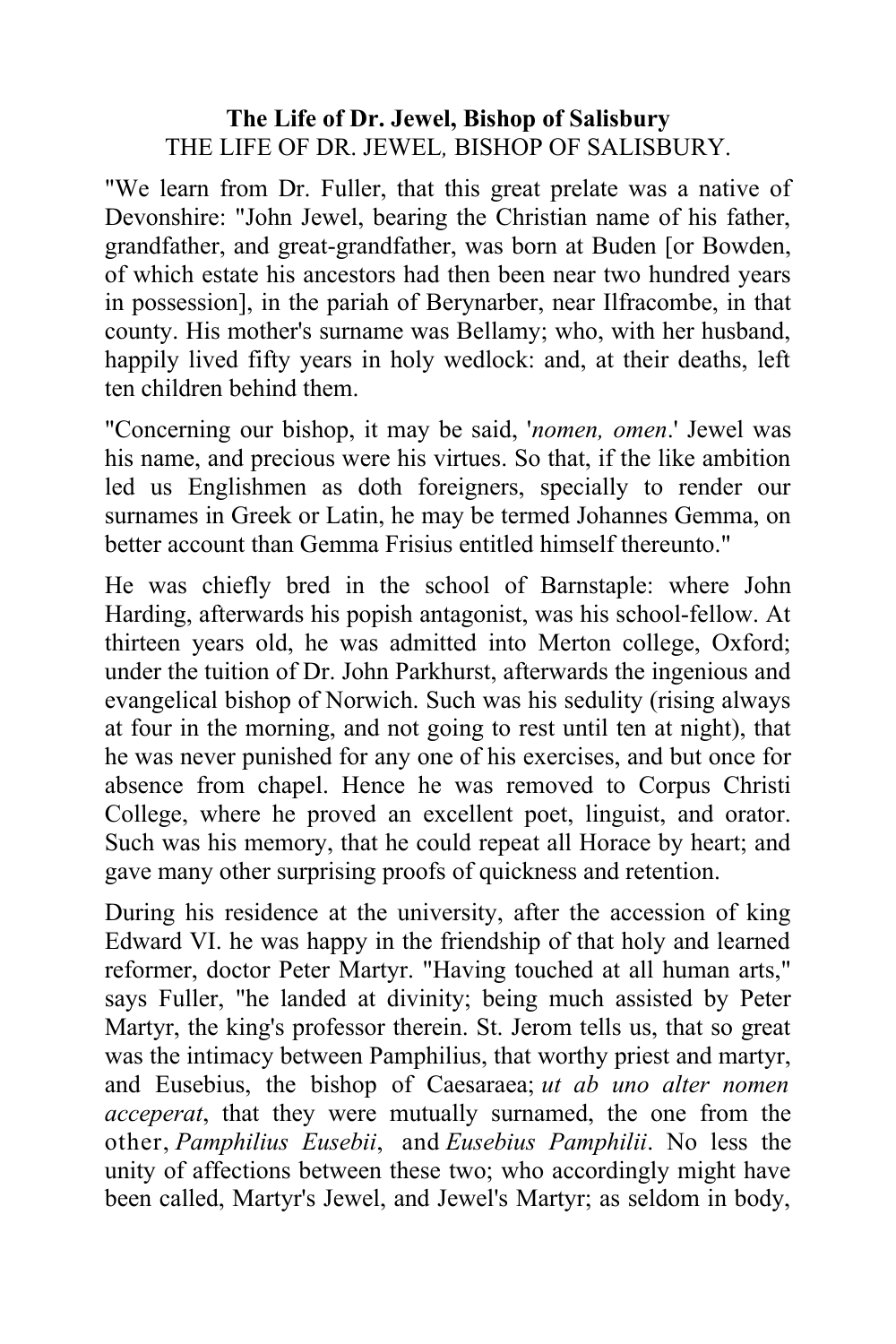and never in mind asunder."

Having been chosen (k) Humanity-Lecturer, in preference to many of his seniors, he acquitted himself with such brightness and ability, that his tutor, Dr. Parkhurst, honoured him with the following complimentary epigram:

Olim discipulus mihi, care Juelle, fuisti:

Nunc ero discipulus, te renuente, tuus.

(k) Humanity, in college language, is a term that implies and comprehends the knowledge of the Greek and Latin tongues; together with rhetoric, poetry, grammar, and history, both ancient and modern.

Amidst all his attainments in learning, such were his fervour of devotion, sanctity of life, and affability of behaviour, that he was admired, and almost loved, by the bitterest enemies of the protestant faith; insomuch that (in Henry VIIIth's reign) the dean of his college, who was a fierce and bigotted papist, would sometimes say to him, "I should love thee, Jewel, if thou was not a Zuinglian. In thy faith thou art an heretic; but, surely in thy life thou art an angel. Thou art very good and honest, but a Lutheran." Much the same with what the persecuting heathens would frequently say of believers in Christ; *bonus homo, sed Christianus*; i. e. such an one is a good man, but he is a Christian.

A little before the death of Henry VIII. Mr. Jewel took his Master of Arts degree; and when good king Edward wore the crown, he became a most celebrated and shining ornament of the church of England. His principal fault was that of being too hard a student. By this he greatly emaciated his body, and impaired his health. His diet was extremely simple and sparing; and his incessant fatigues of mind bade fair to sink him, much sooner to the grave than in reality they did. The tolerably advanced age, to which he attained, is one proof among millions, that the same absolute providence which registers our hairs, has also determined the number of our days.

Retiring once to Witney, on account of an epidemic sickness which raged at Oxford, our future bishop pursued his studies with such assiduity, that, neglecting to supply himself with necessary accommodations, he contracted so violent a cold, as fixed a lameness in one of his legs, from which he was never exempt to his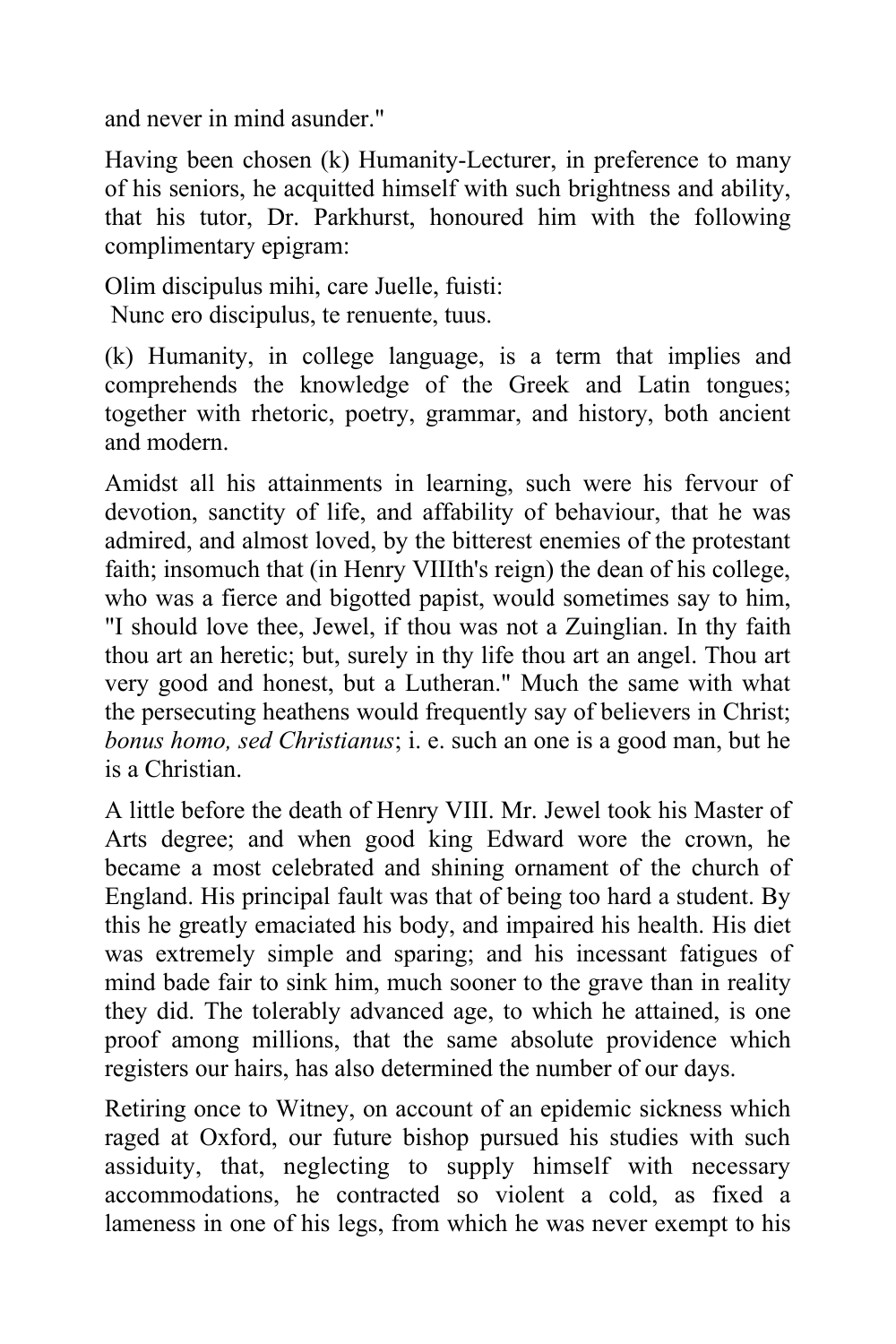dying day.

Being presented to the rectory of Sunningwell, in Berkshire, he performed his own duty at that church, every other Lord's day, by preaching and catechising in person. On the alternate Sundays, he preached and expounded at Oxford, with much credit to himself, and much usefulness to others.

Thus happily, and honourably, he went on, until king Edward VI. (of whom the world was not worthy) was transplanted to heaven, and Mary succeeded to the English throne. On that sad occasion, none had more reason to be apprehensive of danger than Mr. Jewel, whom God had made so zealous and so distinguished an instrument of diffusing the doctrines of grace, in opposition to the Arminian, (or as they were then called) the pelagian tenets of popery. His enemies immediately laid a snare for him, by choosing him to draw up a congratulatory letter to the new queen, in the name of the university; well knowing, that if he refused the task, he would expose himself to the imputation of disloyalty; and if he consented, he would give great offence to the protestants throughout England. Aware of the dilemma to which he was reduced, he extricated himself from this artful trap, by discreetly penning the letter in such general terms, as satisfied the court, and yet gave no umbrage to the favourers of the gospel. "Indeed," says Fuller, "all, as yet were confident that the queen would maintain the protestant religion, according to her solemn promise to the gentry of Norfolk and Suffolk; though (she being composed of courtship and popery) this her unperformed promise was the first court holy water, which she sprinkled among the people. And, because every one was counted a truant in popery who did not outrun the law; Dr. Tresham, an active papist, and a van-currier before authority, repaired the great bell at Christ-church, which he new named, and (I) baptized Mary. While Mr. Jewel was reading the letter he had penned, to Dr. Tresham, for his approbation thereof; presently that bell tolled to mass, and Tresham, breaking off his attention to what was written, exclaimed, in a zealous ecstacy*,*O sweet Mary! how musically, how melodiously, doth she sound! This bell then rung the knell for that time, to the truth in Oxford; thenceforward filled with protestant tears and popish triumphs."

(l) It is customary in the church of Rome, to baptize bells, and name them after some reputed saint.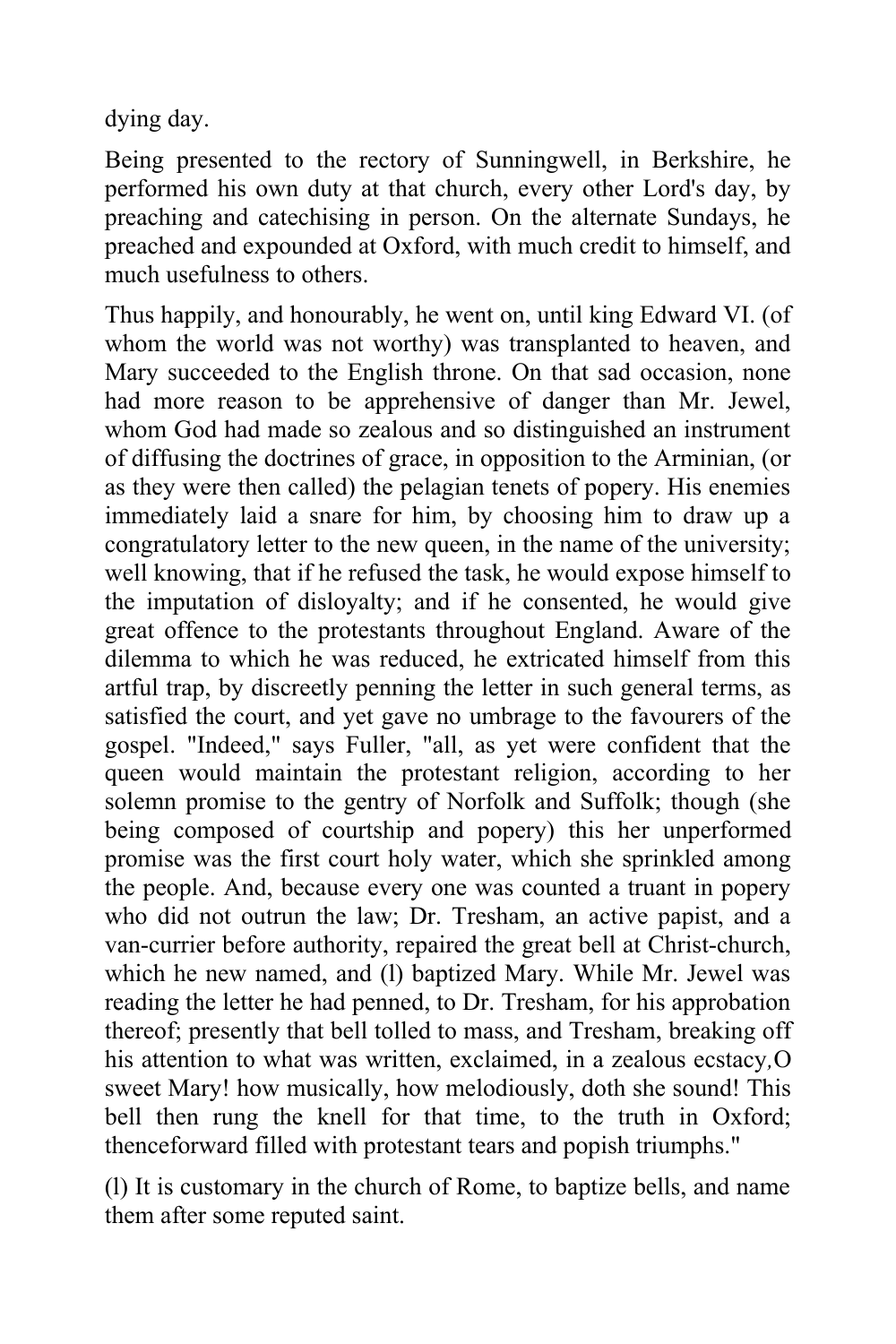Shortly after, Mr. Jewel, for refusing to be present at the celebration of mass, was driven from his college (of Corpus Christi), and forced to quit his fellowship. For a while he lay hid at Broadgates hall (now Pembroke college); where his friends and scholars privately repaired to him; and in the learned and religious knowledge which he communicated to them, they received more than compensation for the dangerous risk they ran in venturing to visit him. Among his pupils, was a Mr. Edward Year, an ingenious person, and zealously attached to the gospel. This gentleman wrote two poems, one in Latin, and the other in English, ridiculing the superstitions of papal worship, and prophesying the return of the reformation. These verses coming into the hands of Mr. Welsh, who was at that time censor of Corpus Christi college, so provoked him, that he punished the author, by literally whipping him with great severity; giving him a lash for each verse, amounting to about eighty in the whole. The poet (a sample of whose performance is preserved in Fuller's Church History), probably thought himself well off to escape with a flogging, instead of being roasted alive.

Mr. Jewel had not been long in his concealment, when he was discovered by some popish spies; which was followed by an event, that was matter of subsequent humiliation to him as long as he lived. The apostle Peter, and the excellent archbishop Cranmer, though they loved Christ with deep and undissembled affection, yet were unhappily induced to deny him, in a day of trouble and of rebuke and blasphemy. Take the account of our author's temporary defection, in the words of the valuable historian last quoted. "Being by the violence of popish inquisitors, assaulted on a sudden, to subscribe [to some errors of their church], he (m) took a pen in his hand, and said, smiling, have you a mind to see how well I can write? and thereupon under writ their opinions. Thus the most orient jewel on earth hath some flaws therein. To conceal this his fault, had been partiality; to excuse it, flattery; to defend it, impiety; to insult over him, cruelty; to pity him, charity; to admire God in permitting him, true devotion; to be wary of ourselves on the like occasion, Christian discretion.

(m) Dr. Humphry imputes his [i. e. Jewel's] wavering, to the specious promises made by queen Mary, that she would force no man's conscience, and intended to make no change in religion. It is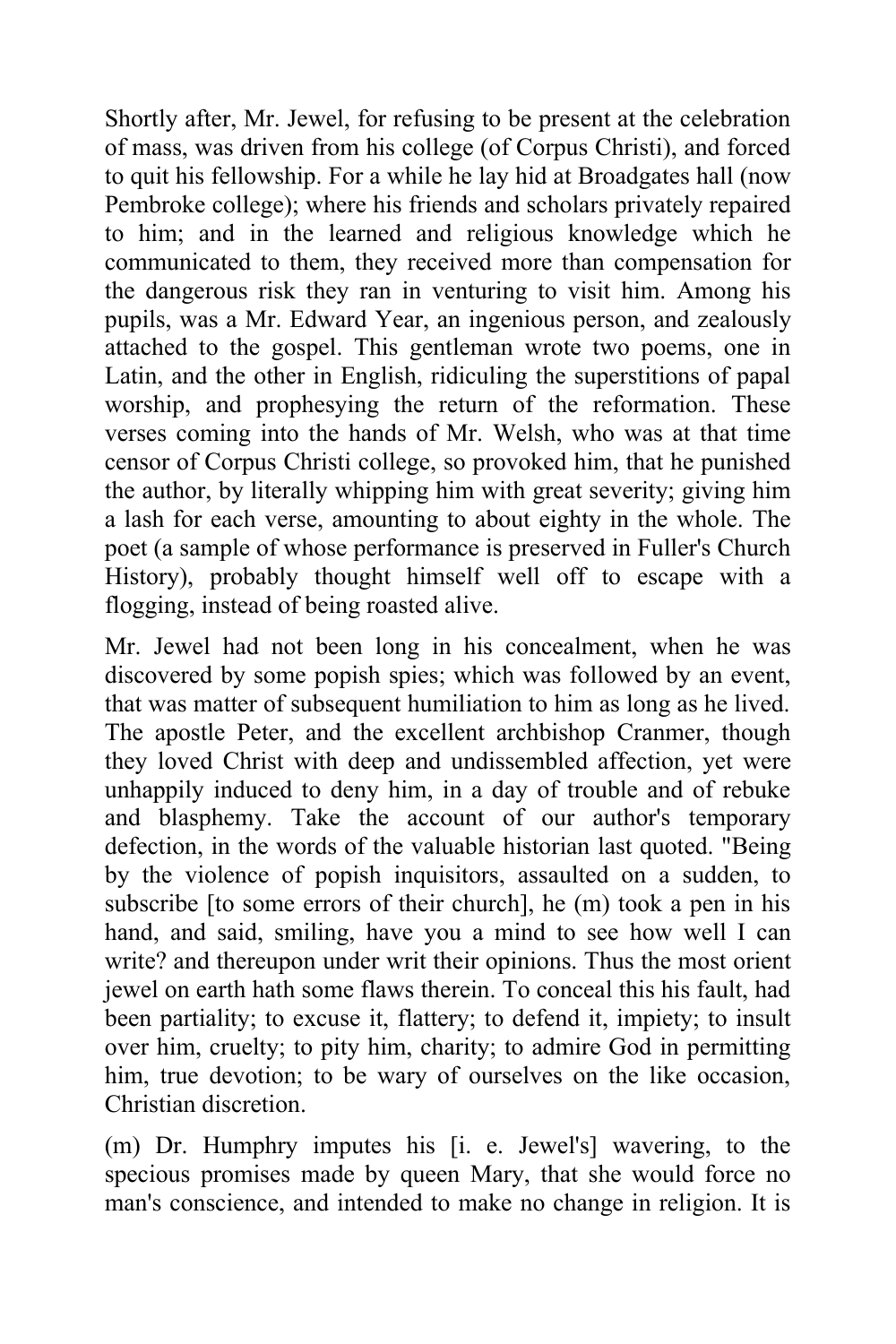added, that if he could have consulted his-old tutor, Dr. Parkhurst, he would not have been guilty of so great a weakness. He took a journey on foot to Cleve, (of which Dr. Parkhurst was rector), for that purpose; but the doctor, on the re-establishment of popery had fled to London. Mr. Jewel, being thus disappointed, returned to Oxford; where he lingered, until certain inquisitors laid hold on him by surprise, and pressed him, with threats to subscribe. But he soon became sensible of his apostasy, and took the first opportunity to escape. Biogr. Britann.

"Such as go out, when God openeth them a door to escape, do peaceably depart. But such as break out at the window, either stick in the passage, or bruise themselves by falling down on the outside. Jewel may be an instance hereof; whose cowardly compliance made his foes no fewer without him, and one the more (a guilty conscience) within him. The papists neither loved, nor honoured, nor trusted him, any whit the more for this his subscription; which they conceived not cordial, but forced from him by his fear. Yea, thereby he gained not any degree of more safety; and his life being waylaid for, with great difficulty he got over into Germany."

For Dr. (n) Martial, dean of Christ Church, not deeming his subscription sufficiently sincere and explicit, was plotting how to deliver him into the bloody hands of bishop Bonner; but he escaped on foot, and through bye-ways to London. The news of his flight was soon spread, and proper persons were dispatched to intercept him. But as God's providence would have it, Mr. Jewel (accidentally as an Arminian would call it) missed his way, and so eluded the keenness of his vigilant pursuers. Thus, says a pious historian, "by going out of the way, he found the safest way (o)*;"* and certain it is, that the wrong way proved the right.

(n) Martial was one of those supple divines, who shape their principles and conduct according to the complexion of the times. Like the celebrated vicar of Bray (who flourished at the same period), he renounced popery under king Edward; re-embraced it with flaming zeal under queen Mary; and quitted it again under Elizabeth.

Omnis Aristippum decuit color, et status, et res.

(o) Clark's Lives, p. 328.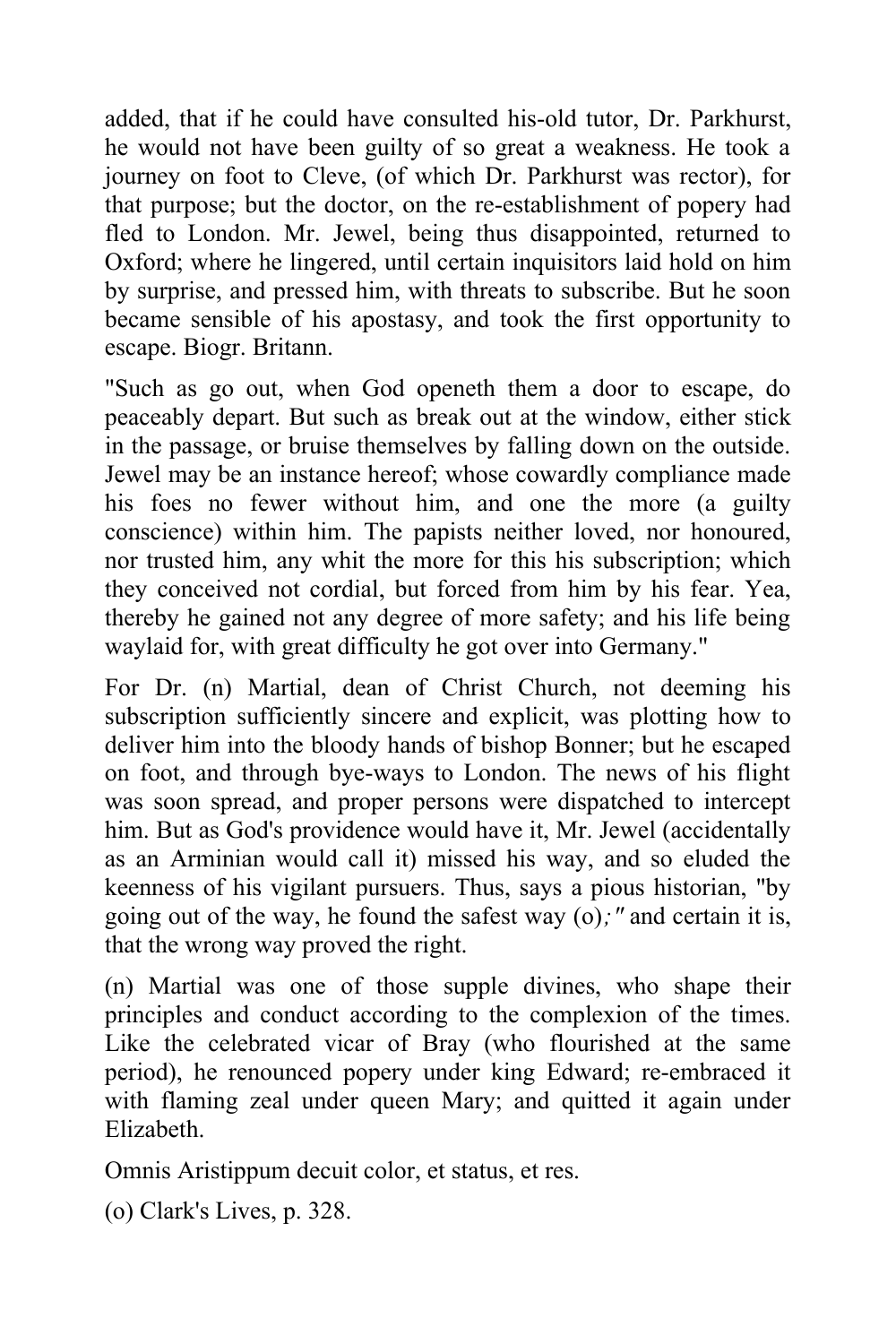While travelling on foot in a snowy winter's night, he grew quite spent and scarce able to breathe, much less to pursue his walk. In this situation, he threw himself despairingly on the earth, expecting and choosing death rather than life. He was found, however, by one Augustin Bernher, a Switz; who had formerly been a servant of bishop Latimer's, but was afterwards admitted into holy orders. This worthy person, like another good Samaritan, lifted Mr. Jewel from the ground; and seating him on a horse, conducted him to lady Anne Warcop's, by whom he was kindly entertained, and then safely conveyed to London. Here concealing himself, first in Thamesstreet, and afterwards elsewhere, for fear of being discovered; sir Nicholas Throgmorton, a man of great distinction at that time, furnished him with money, and secured his passage in a ship bound for the continent. His direct escape was managed by Mr. Giles Laurence, tutor to sir Arthur Darcie's children, living near the Tower of London. He had been Jewel's fellow collegian at Oxford, and Greek professor. Afterwards, in 1564, Mr. Jewel (then a bishop) made him archdeacon of Wiltshire.

Arriving at Frankford, A. D. 1554, and the second of Mary's reign, our refugee had the happiness to board in the same house with Dr. Edwin Sandys, who had likewise fled from England on a religious account; and who in the better days of Elizabeth, became the exemplary archbishop of York. By his advice, and that of two other intimate friends (Mr. Chambers and Mr. Sampson), he made a solemn and affecting recantation of his subscription, in a full congregation of English protestants, on a Sunday morning, after having preached a most tender penitential sermon. It was, said he, my abject and cowardly mind, and faint heart, that made my weak hand commit this wickedness. He bitterly bewailed his fall; and with sighs and tears supplicated forgiveness of the God whose truth he had denied, and of the church of Christ whom he had so grievously offended. If the eyes of the preacher were wet, those of his auditory were not dry; and from thenceforward, "all embraced him as a brother in Christ; yea, as an angel of God. Whoever seriously considers," adds Dr. Fuller, "the high parts of Mr. Jewel, will conclude, that his fall was necessary for his humiliation."

After some stay at Frankford, he was invited to Strasburgh, by his old friend (p) Peter Martyr; who being both wealthy and hospitable,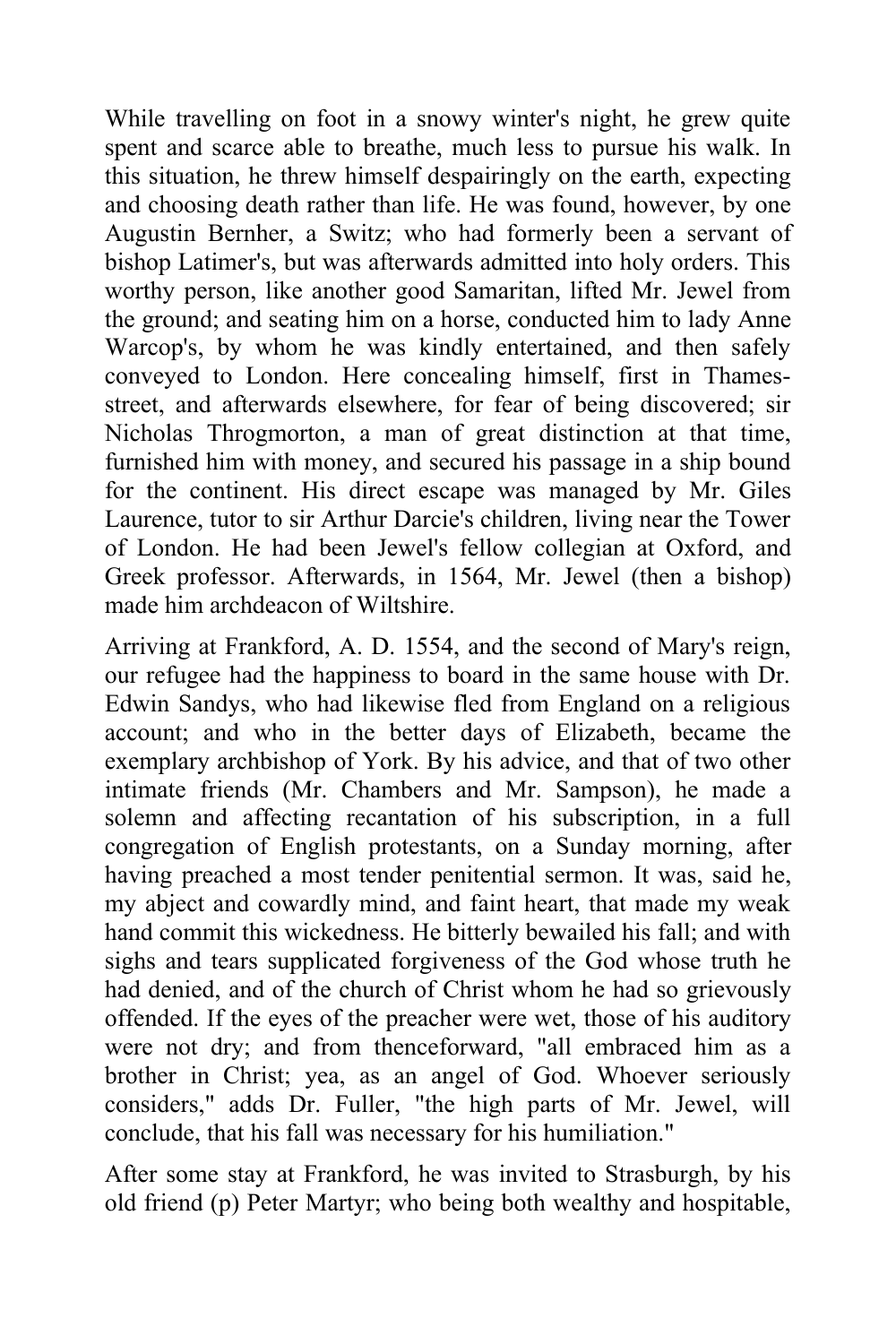had instituted a kind of college, for learned and religious men, more especially for protestant refugees in his own house. He entertained them with a friendship and liberality truly noble; and politely made our Jewel the sub-president of his numerous guests; all of whom he continued to shelter and support, until milder times, or more advantageous settlements elsewhere, made it their interest or inclination to remove.

(p) When Mary came to the crown, and the tide was turning fast for the re-introduction of popery, it was high time for Peter Martyr, seasonably to provide for his own security. This great divine was by birth, a foreigner; and had been invited hither by king Edward, who fixed him at Oxford, where he sat as divinity professor, until the death of that good prince. He had therefore, the warrant of public faith, and the law of nations for his safety. Seeing how matters were like to go under the mischievous government of the bloody female, he solicited for leave to return to his own country; and it was granted him. And well it was that he had protection of proof: otherwise, such was the enmity of the papists, and so sharp set were the teeth of some persecuting bishops against him; that they would have made Dr. Martyr brook his own name, and have sacrificed his life to their fury. Fuller.

It is a debt of justice due to the memory of bishop Gardiner, to acknowledge, that bad as he was, providence made him the principal instrument of procuring Peter Martyr the requested passport from England. The bishop revered him for his immense learning, and for the shining virtues of his life; and therefore exerted his influence with the new government, to obtain him the favour (and it was a great favour indeed, as times then went) of a safe-conduct to Germany.

"It (q) is no less pleasant to consider, than admirable to conceive, how the exiles subsisted so long, and so far from their native country in so comfortable a condition. Especially, seeing Gardiner, bishop of Winchester, solemnly vowed, so to stop the sending of all supplies to them, that for very hunger, they should eat their own nails, and then feed on their fingers' ends. But threatened folks live long: and before these banished men were brought to that short bill of fare, the bishop was eaten up of worms himself."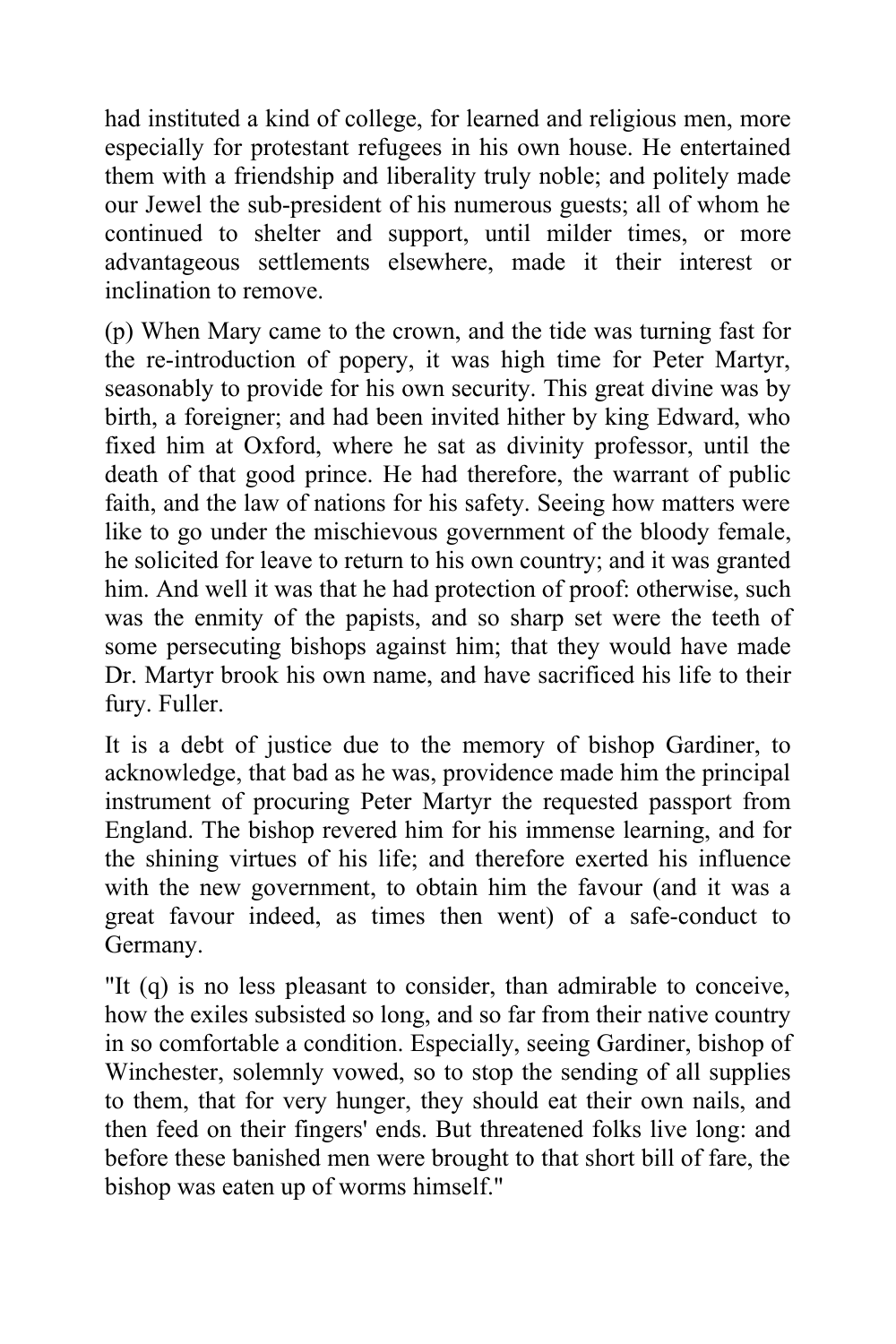(q) Fuller.

During the remainder of Mary's evil reign, Mr. Jewel, and the other English protestants, who had taken refuge in Germany, subsisted on the whole very comfortably beyond sea. It is, pleasing to trace the various (r) methods by which God's kind providence supplied the wants of all those excellent men, who had quitted their native land for the sake of Christ and his gospel.

(r) See Fuller's Church Hist. Book viii.

1. Many of them were clergymen, and had been richly beneficed in the foregoing reign of king Edward. These prudent men perceiving the rapid decline of that good monarch's health, and dreading the religious revolution which his advancing, death might occasion; had managed their revenues so frugally, as to feather their nests before the storm came on. By this means they afterwards had it in their power, not only to support themselves in a foreign land, but likewise to administer to the maintenance of their poorer brethren.

2. Some of the English refugees were lay-persons, of high birth and great opulence. Among these were sir John Cheeke, sir Richard Morison, sir Francis Knollys, afterwards privy counsellor to queen Elizabeth; sir Anthony Cook, father-in-law to that Cecil who was afterwards lord Burleigh; sir Peter Carew, renowned for his valour in Ireland, where he died in 1576; lady Elizabeth Berkeley; and lady Dorothy Stafford, afterwards lady of the bed-chamber to queen Elizabeth. These, and other exiles of wealth and rank, were eminently liberal to their companions in the kingdom and patience of Christ.

3. A great number of pious protestants still resident in England, found means to remit with secresy and safety, large sums of money from time to time, for the relief of their Christian brethren abroad. Fuller tells us, that the greater part of these home benefactors were Londoners; and adds a remark, which holds as true now, as it did two centuries ago, *viz.* that "London commonly counterpoised the charity of all the land besides."

4. One Mr. Thomas Eaton, a London merchant, but living in Germany, contributed much by his princely hospitality, to the wellbeing of his exiled countrymen; for he was *communis hospes*, the entertainer general of as many of them as had either occasion or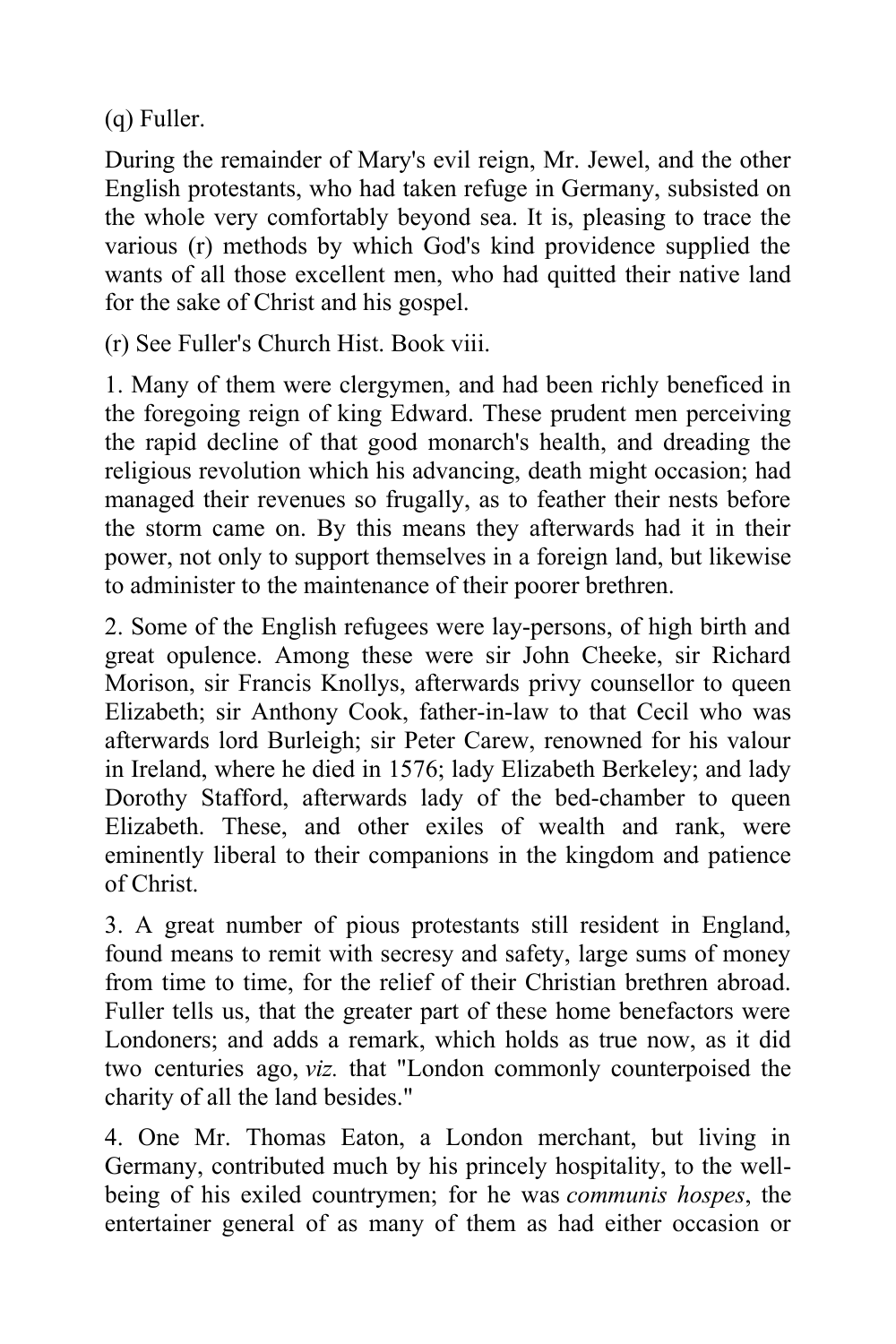inclination to avail themselves of his unlimited generosity.

*5.* The king of Denmark, the prince Palatine of the Rhine, the duke of Wirtenburgh, the duke of Bipont, together with all the states and free cities where the English sojourned, were nobly bountiful to them.

6. The Dutch clergy, and also those of Switzerland (particularly at Zurich), vied with each other in acts of kindness to the protestant strangers. Among the foremost in beneficence, were Bullinger, Pellincan, Bibliander, Simler, Wolphius, Lavator, and Zuinglius: divines says Fuller, "whose short stipends would scarce reach to maintain themselves; and yet their thrift and charity stretched their stipends so as therewith to relieve others." The learned Gesner, the famous natural historian, was likewise eminently liberal.

7. Some of the English who were men of erudition, maintained themselves by writing treatises of religion, and of science; and then disposing of their manuscripts for a good price to the booksellers. Others acquired a competent livelihood, by superintending and correcting the press. "Such sums," says Dr. Fuller, "though small in bulk, were great in blessing; a divine benediction being always invisibly breathed on painful and lawful diligence. Persons industriously occupying themselves thrive better on a little of their own honest getting, than lazy heirs on the large revenues left to them.

8. "One thing much kept up the credit of the exiles with the merchants and bankers beyond the seas; namely, the certain and constant report of queen Mary's decaying condition. She was daily consuming, though increasing; wasting, though swelling with a dropsical distemper which could not be kept so closely under the key of confession, but that it became the public discourse at home and abroad. This gave reputation to such English in Germany as were known to be possessed of estates in their own country; enabling them to borrow convenient sums from any creditors." Thus, in some way or other, did God's good providence take ample care of them all. His own grace had taught them to seek first his kingdom and righteousness, and every needful temporal mercy was added unto them.

We left Mr. Jewel at the house of his munificent friend, Dr. Peter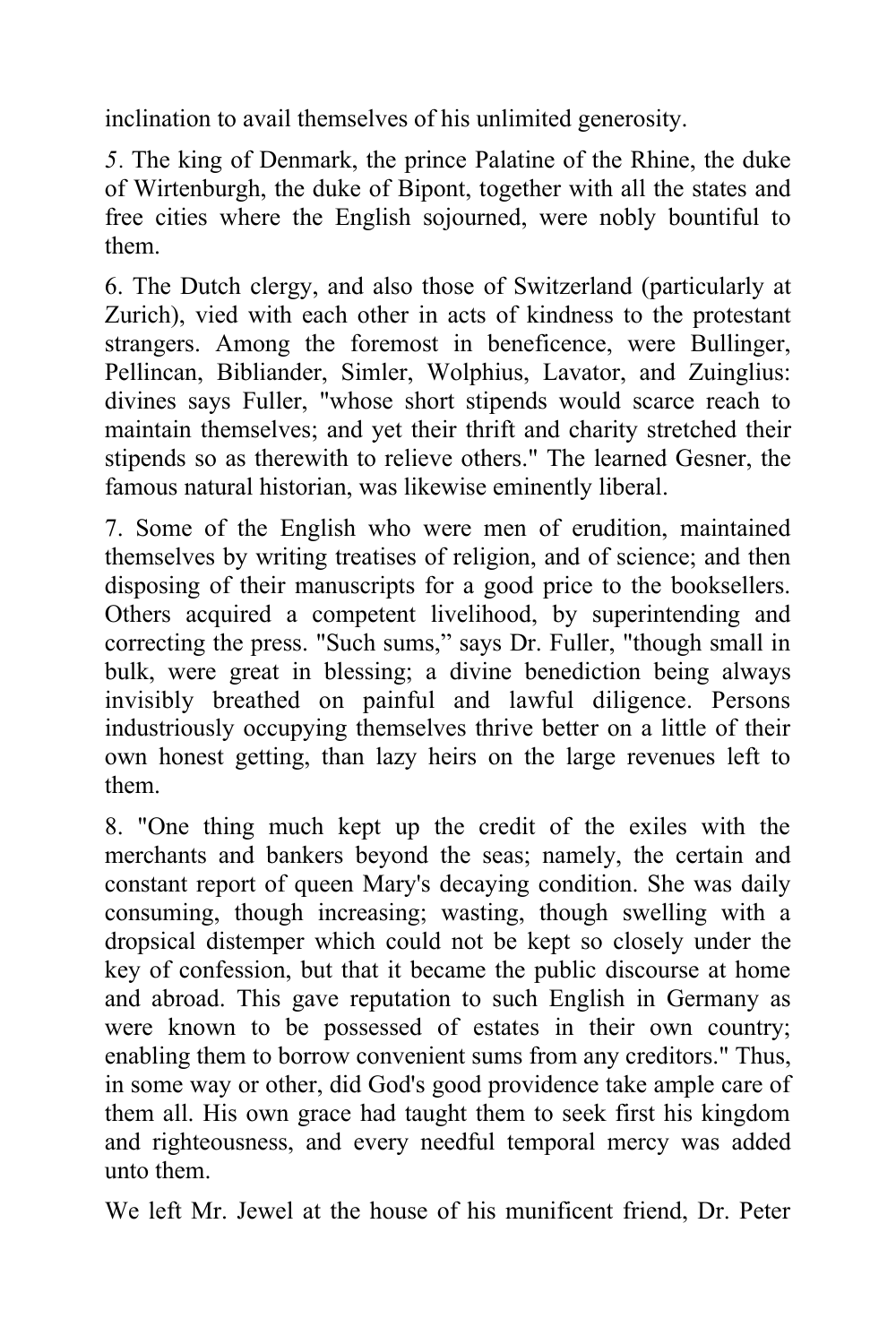Martyr, in Strasburgh. While there, he was not a little serviceable, in return for the generous reception given him by that great man, whom he assisted in the publication of his [i. e. of Martyr's] Lectures on the Book of Judges. Mr. Jewel also tasted largely of Calvin's bounty, and of Melancthon's, who remitted him (as they did likewise to many others of the English) occasional sums of money, though their own (s) revenues were by no means affluent.

(s) Calvin's whole stipend at Geneva, amounted to about twenty-five pounds sterling, per annum. - The senate pressed him to accept of more; but he peremptorily refused any addition. Supposing money, at that time, to be four times as valuable as at present; his income was worth about  $£ 100$  per annum, according to the modern estimation of specie. Even Monsieur Bayle admires and celebrates this extraordinary proof of Calvin's disinterestedness and deadness to the world: "That a man," says he, "who had acquired so great reputation, and such authority, should yet have had but a salary of an hundred crowns, and refuse to accept of more; and, after living 55 years with the utmost frugality, should leave but three hundred crowns to his heirs, including his library, which sold very dear; is something so heroical, that one must have lost all feeling, not to admire it."

Melancthon's salary was not a great deal better, considering he had a wife and family to take care of. His income (see the Biographical Dictionary, vol. viii. p. 325.) was but three hundred German florins per annum. A German florin is 2s, 4d. English. Consequently, his finances amounted to thirty-five pounds, yearly: which, quadrupled, make 140 per annum, according to the then value of money.

On Dr. Martyr's invitation to the divinity chair at Zurich, Mr. Jewel accompanied him thither; and was of great use to him, in the discharge of the weighty office annexed to that dignity.

Queen Mary, departing this life, went to her own place, November 17, 1558, in the 43d year of her age, after a bloody and disastrous reign of 5 years, 4 months, and 11 days. Her death was a most happy event for the church of God, both at home and abroad. Some time before she finished her course, such of the exiles as had their chief support from the charity of good people in England, were beginning to be anxious; the usual supplies being, in a great measure, cut off.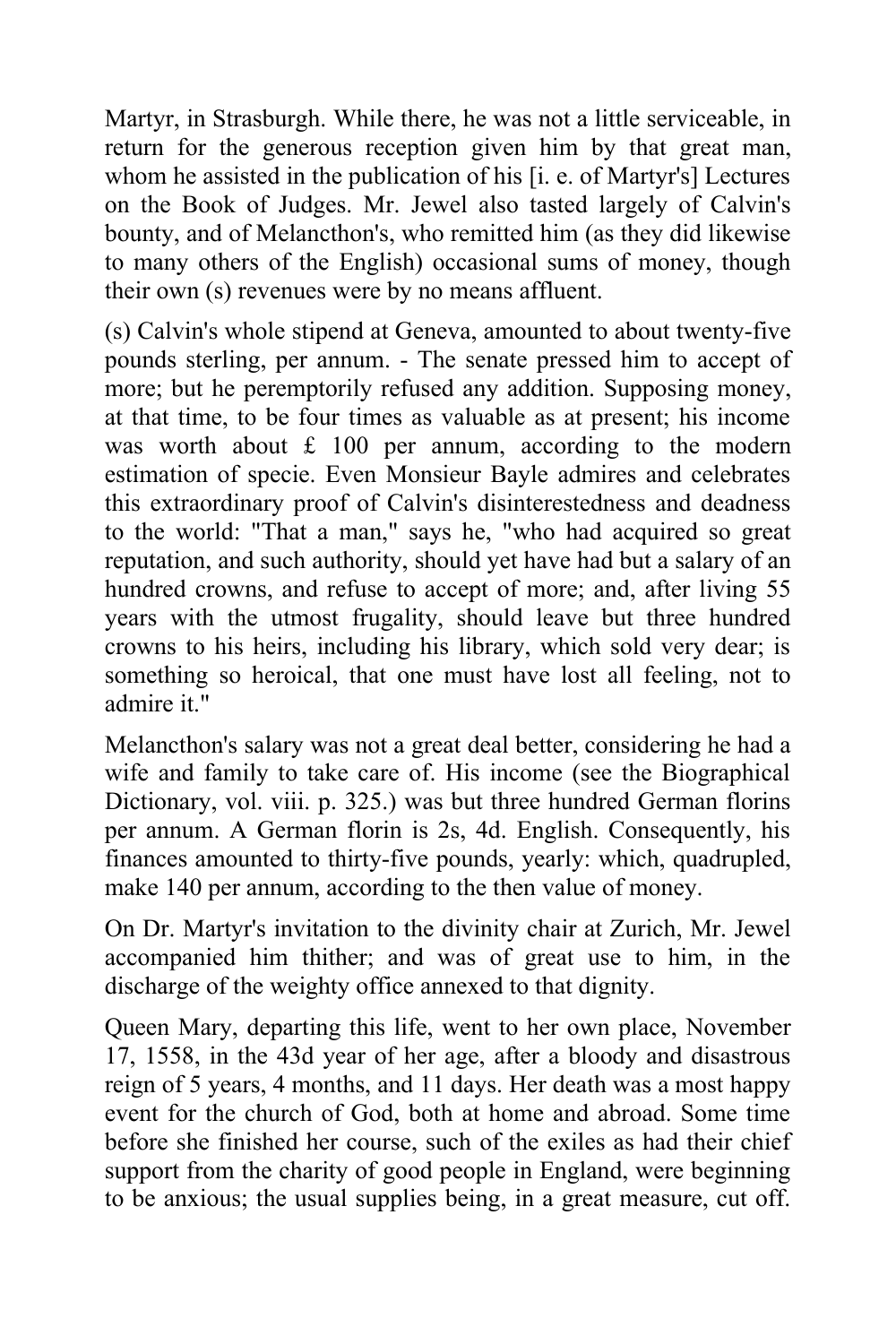This was owing to the malicious vigilance of bishop Gardiner; who, gaining intelligence of their benefactors here, threw some of them into prison, and impoverished others by various modes of oppression; so that the current of their bounty to the transmarines, was almost entirely stopt. Yet, in this difficulty, the exiles were liberally relieved, by the seasonable humanity of several German princes and cities.

No sooner was the happy news of Elizabeth's accession to the throne, publicly announced on the continent; than the exiles returned to England and among the rest, Mr. Jewel. On his arrival, he spent his first six months at the house of Mr. Culverwell, a citizen of London; and then removed into the family of Lord Williams of Tame. The 3lst of March following, he was one of the eight protestant divines, who were appointed to hold an open disputation in Westminster Abbey, against eight Romanists. On this occasion, Fuller justly remarks, that the issue of this conference was similar to *"*the general destiny of such public colloquies; which, like sycamore trees, prove barren: and the larger the leaves of expectation, the less the fruits of success. The assembly dissolved; and it were hard to say which were louder, the papists in complaining, or the protestants in triumphing."

In July, 1559, Mr. Jewel was appointed one of the queen's commissioners, to visit the dioceses of Sarum, Exeter, Bristol, Bath and Wells, and Gloucester; and to weed them as much as possible of popery. And not many months after (viz. Jan. 21, 1559-60), as a reward for his distinguished learning and merit, he was consecrated bishop of Salisbury.

So bright a luminary could not fail of moving to great advantage in so eminent a sphere. Even at a time when all the bishops of the church of England were sound in the faith, and eminent for holiness; Dr. Jewel was remarkable for the fervour of his graces, the sanctity of his life, and his laboriousness in the vineyard of Christ.

In his first episcopal visitation, he began (what he afterwards happily perfected) such a thorough reformation, not only in his cathedral and in the parochial churches, but also in the courts of his jurisdiction; as procured both to himself, and to the whole order of bishops, the utmost reverence and esteem. He was a strict overseer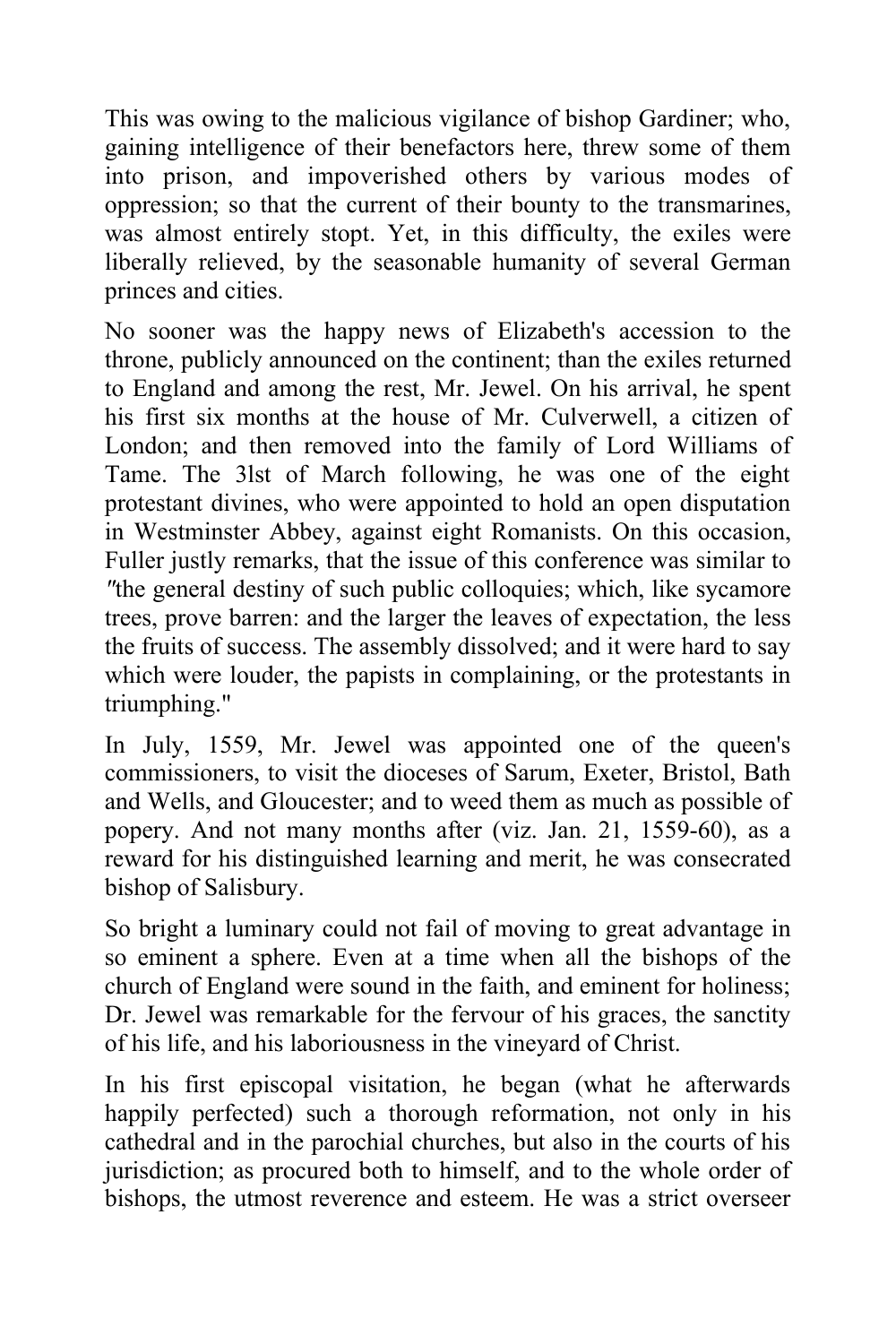of all the clergy, and of all the parishes, in his large diocese; and so narrowly watched the proceedings of his chancellor and archdeacons, and of his stewards and receivers, that they had no opportunity of conniving at error, or at vice; much less of being guilty themselves, of oppression or injustice. To prevent those abuses, for which the episcopal courts were sometimes too deservedly censured, he frequently presided in person. And being, moreover, in the commission of the peace, he was no less useful as a civil magistrate, than exemplary as a bishop, and equitable as an ecclesiastical judge.

With regard to his more private conduct, he usually rose at four in the morning; and, after prayers with his family at five, and divine service in the cathedral at six, he was so fixed to his studies all the remainder of the forenoon, that he could not without the greatest difficulty, be persuaded to interrupt them. After dinner, his doors and his ears were open to all comers; and what had been said of the emperor Titus, was justly applied to this Christian prelate, that he never sent any person away from his presence, dissatisfied or grieved. Suitors being thus dismissed, he heard with singular patience and impartiality those causes, which were either debated before him as judge, or referred to him as an arbitrator: and as much of the day as remained unoccupied by these public duties, he considered as clear gain to his studies. - About nine at night, he called all his servants to a spiritual account, how they had spent the day; and thence went to prayers with them in his chapel: from whence he directly repaired again to his study, and read or wrote until about midnight.

He greatly distinguished himself, by preaching and writing in the defence of the church of England, and against the errors of popery. In 1560, he gave a public challenge (in a sermon, which he preached at St. Paul's Cross, London) to all the papists throughout the world; defying them to produce but one clear and evident testimony, out of any father that flourished within six hundred years after Christ, for any one of the various articles in which the church of Rome dissents from that of England. His text  $(x)$  on this celebrated occasion, was 1Co 11:23. This vigorous attack involved him in a long, but very useful controversy; for the Romanists mustered their utmost forces, to defend their sinking cause. And to their fruitless attempts we are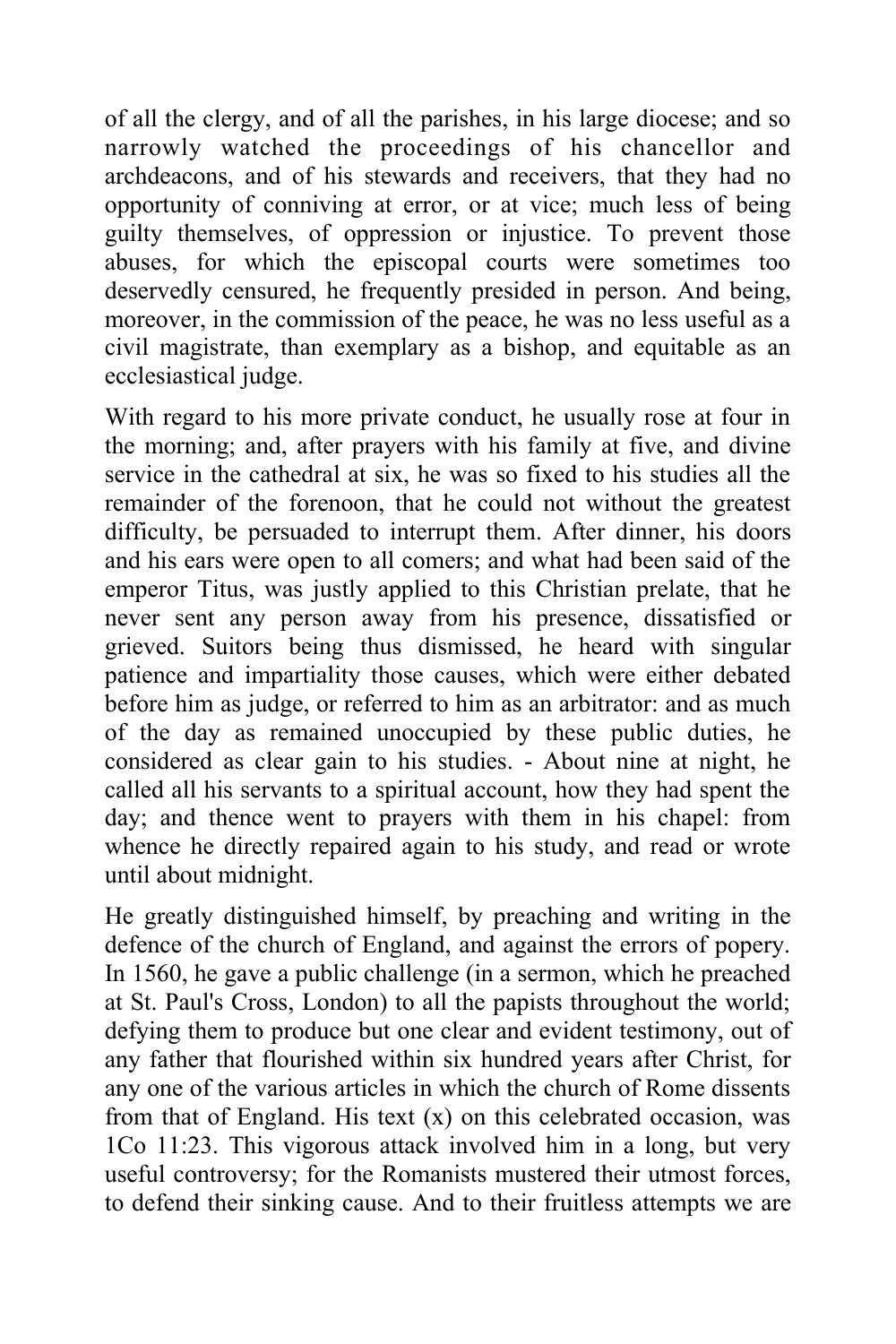indebted, for that inestimable work of the bishop's, published in 1562, and entitled, An Apology for the Church of England: written by his lordship in elegant Latin, that all the learned men in Europe might judge on which side the stress of argument lay; and afterwards translated into English; and then into Greek, for the benefit of the Eastern churches. Many popish champions, both foreign and domestic, entered the lists against this masterly and unanswerable defence of the gospel. To these (and particularly to the cavils and calumnies of Harding the Jesuit) our prelate replied, in A Defence of the Apology for the Church of England; first printed, A. D. 1564. In so great esteem was this treatise held, that it was ordered by queen Elizabeth, and by king James I. to be read in every parish church throughout England and Wales; and that each of those sacred edifices should be furnished with a copy, chained to the wall. In some of our country churches, this excellent book is still to be seen. - Mr. Harding strenuously attacked the Defence, in a treatise published at Louvain, A. D. 1568. To which the indefatigable bishop wrote a rejoinder, printed at London, in folio, A. D. 1568, and 1570.

(x) The sermon itself was printed the same year and an extract from it is preserved in Clark's Lives, and in the Biog. Britann.

On the 26th of May, 1565, the university of Oxford conferred on him the degree of Doctor in Divinity, though he was then absent: and the year following, he attended queen Elizabeth, in the visit she made to that noble seminary; and sat as Moderator, at the divinity disputations which were held before her majesty.

Providence had furnished this great and evangelical prelate, with such natural talents, as most highly qualified him for the important departments he was destined to sustain. His memory was capacious and retentive, almost to a prodigy. After hearing a remarkable incident, he penned it down in his common place book: and the trouble of once writing any thing, would impress it so strongly on his mind, that he never afterwards forgot it. If he wrote down an intended speech or a sermon (which it was always his custom to do); he just gave it a single perusal, and could then exactly repeat the whole. When the bell began to toll for church, he began to run his eye over his discourse; and was perfect master of it in a few minutes. Such were his firmness of nerves, and power of recollection, that he used frequently to say, If I was to deliver a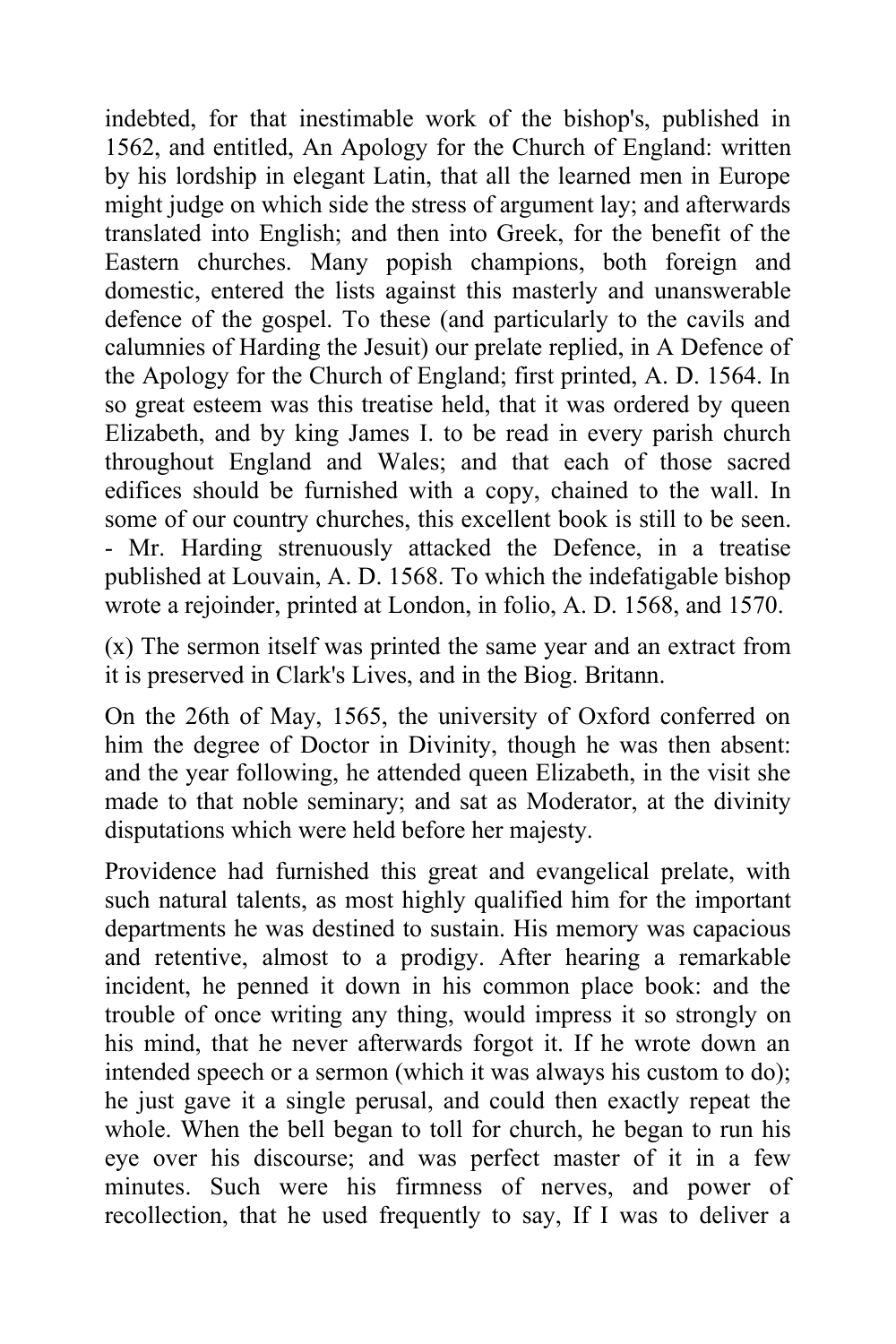premeditated speech before ten thousand auditors, and they were shouting or fighting all the while; I should still be able to pronounce the whole of what I intended to speak. After once (or at the most twice) reading the hardest and uncouthest words, in such languages as the Welsh, Irish, &c. and meditating a little upon them; he would repeat any forty of them at a time, either backwards or forwards, without hesitation. In the year 1563, sir Nicholas Bacon, lord keeper of the great seal, having read to him out of Erasmus' Paraphrase, the last clauses of ten lines, in a confused and imperfect manner, on purpose to try him; the bishop, covering his face with his hand, and sitting silent awhile, immediately rehearsed all those broken sentences, both the right way and the contrary, without mistake or embarrassment. - He attained to this amazing memory, partly, by the help of art. It is to be wished, that his method of improving that important faculty, had been recorded. But we only know, that he taught it to some of his friends: and, among them, to bishop Parkhurst; who profited so effectually by Dr. Jewel's rules, that he [Parkhurst] was able in 28 days, and by devoting no more than one hour each day, to repeat the whole 28 chapters of St. Matthew's gospel, both regularly, and in any detached parcels.

Though bishop Jewel was a constant preacher, and endued with as profound and lively talents as man could well be; yet, he never presumed so far on his inherent powers, as to preach an extemporary sermon. I do not mean to say, that he carried written notes with him into the pulpit; for I cannot find that he ever did this, so much as once: but he always premeditated, and generally committed the principal parts of each discourse to writing, prior to his preaching it. In the article of premeditation, he acted properly and wisely. In penning his sermons beforehand, he incurred, what I should humbly think, a needless drudgery.

His moral and social character were such, as might be expected in a bishop, who was savingly regenerated by divine grace, and who walked in close communion with God. Devout, charitable, and liberal; modest, humble, and temperate. His serenity of soul rendered him happy, affable, and cheerful; and God gave him the most absolute mastery over all his passions.

His genius was bright and quick: his application to study indefatigable. Hence, he was profoundly versed in the sciences; and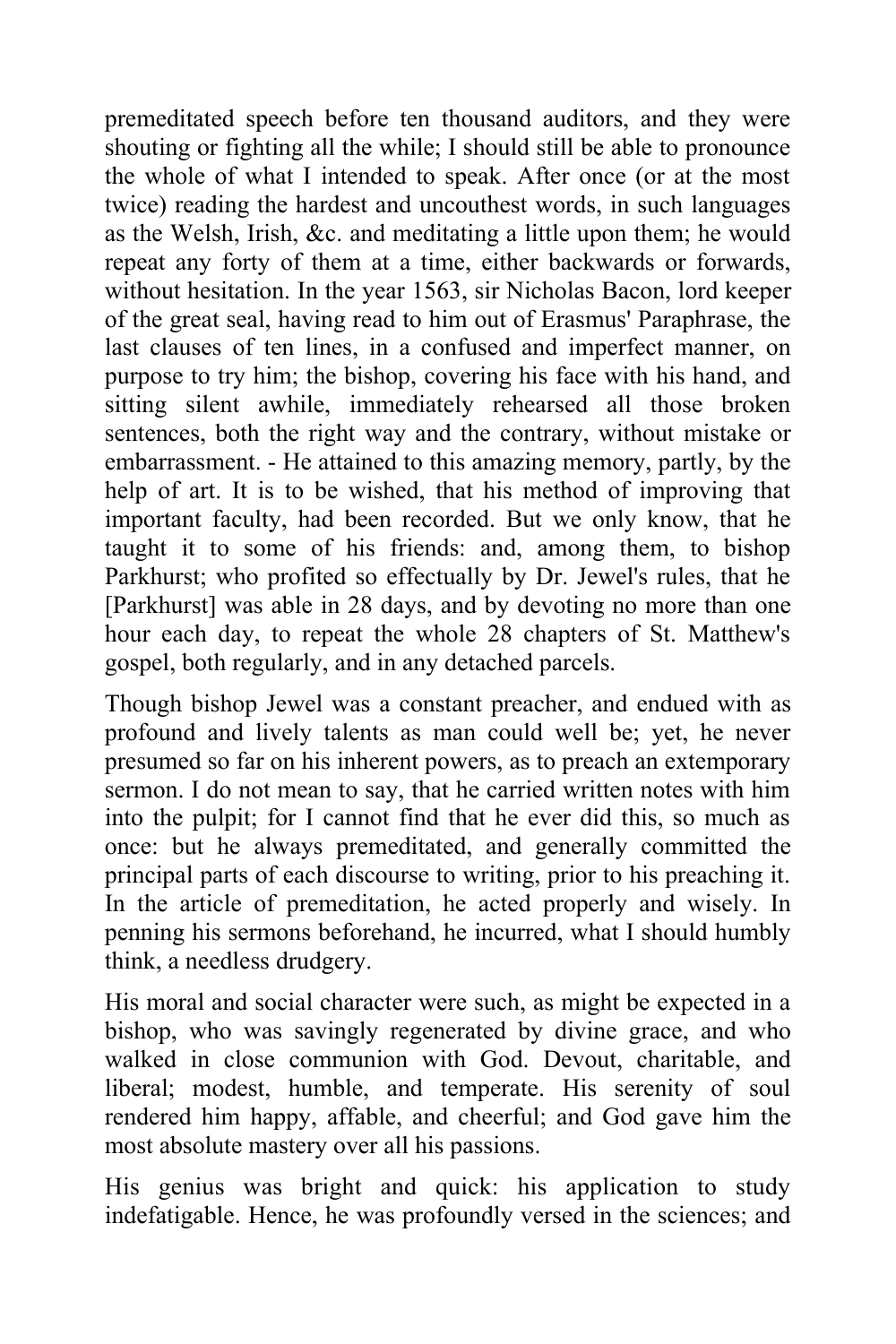thoroughly acquainted with the Greek, Latin, and Italian languages; with a competent knowledge of the French and German.

Long before his final sickness, he predicted its distant approach; and, when actually overtaken by it, he foretold the precise day of his death. So far was he from shrinking back at the thoughts of his dissolution, that by fasting, labour, and watching, he rather seemed to accelerate it: desirous to entertain death, and to meet his Saviour. When in a very weak and emaciated state, he was riding to Laycock (a beautiful village, near Melsham, in Wiltshire), with an intention to preach; a gentleman, who met him, tenderly advised him "to return home, for his health's sake; it being better that the people should want one sermon, than that the church of God should lose such a preacher." To whom the holy invalid returned this memorable answer (hear it, ye modern dignitaries and blush!): "It becomes a bishop to die in the pulpit, preaching the gospel*. "* (z) He went forward to Laycock, and preached, as he intended. His text was, Ga 5:16. Walk in the spirit. It was the last sermon he ever preached: for, his illness gaining ground on him, more and more, he was conveyed from Laycock, to the neighbouring parish of Monkton Farley; where, taking to his bed, he resigned his valuable soul to God, September 23, 1571, in the 50th year of his age. He was interred in the choir of his cathedral, at Salisbury; where his grave-stone, with his name upon it yet remains.

(z) It is supposed that, in this fine reply, he alluded to the saying of Vespasian; some of whose departing words were, "*Oportet imperatorem stantem mori;*" i.e. An emperor should die upon his feet.

With respect to his person, he was of a thin habit of body, which natural thinness was increased by his abstemious way of living, his want of exercise, and his intense studies. So that, in the latter part of his life, he was almost a breathing skeleton; or in the words of Dr. Humphrey, *Ad incredibilem maciem perductus, et vivum quasi cadaver effectus*.

He bequeathed the greater part of his estate to his servants, to indigent scholars, and to the poor of Salisbury. A short time before he departed, he called all his family into his chamber, and expounded the Lord's Prayer to them, as they stood weeping round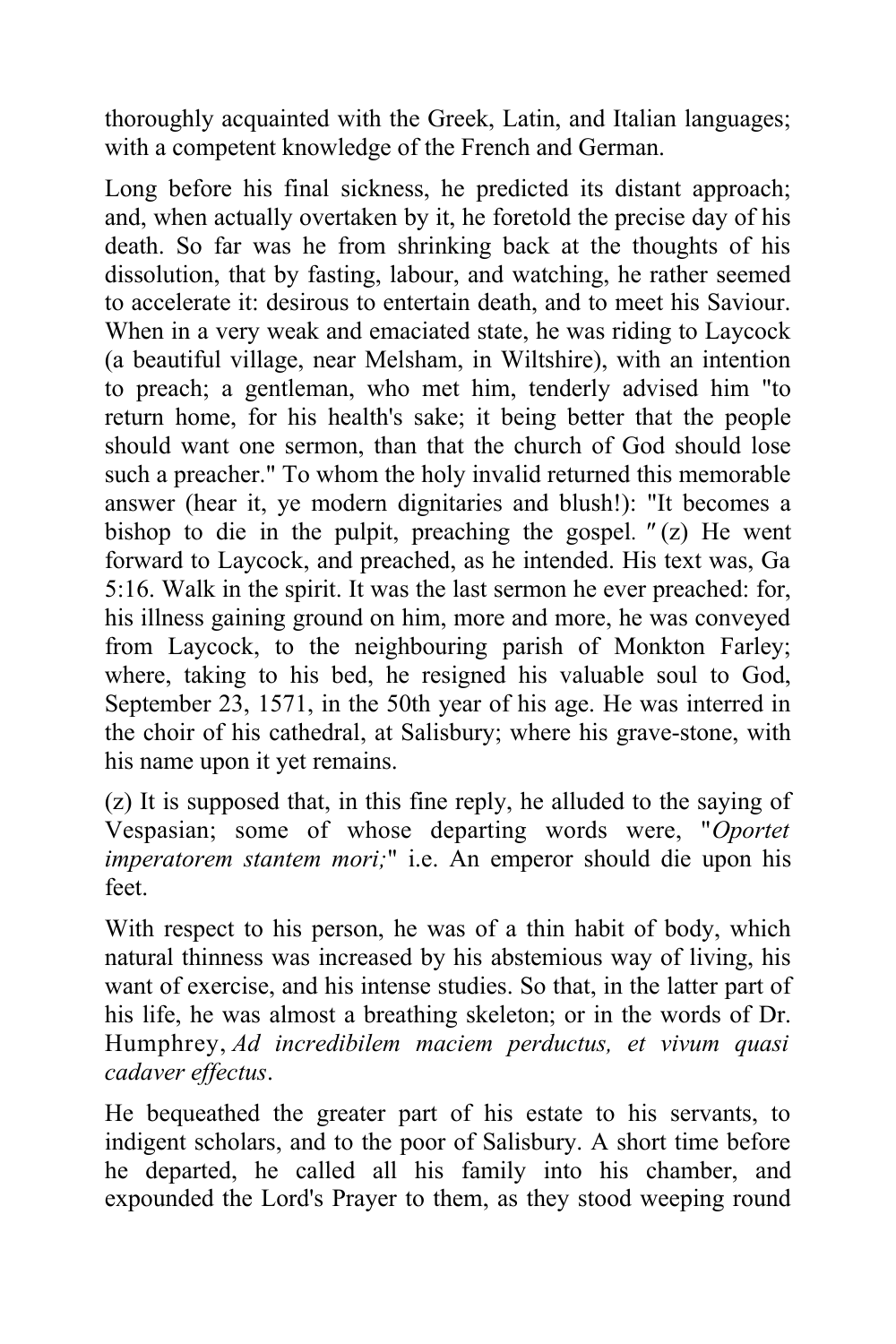his bed. "It has always been my desire," said he, "that I might glorify God, by sacrificing my life unto death, in defence of his truth. But, though God has not granted my desire, yet I rejoice that my body is exhausted, and worn away, in the labours of my holy calling. And, now my hour is at hand, I earnestly desire you to pray for me, and to help me with the ardency of your affections, when you perceive me, through the infirmity of the flesh, to languish in my prayers. Hitherto I have taught you; but now the time is come, wherein I desire to be taught and strengthened by you." He then requested them to sing the seventy-first Psalm (Ps 71); in which he joined with them, so far as his extreme weakness would permit. Among his dying ejaculations were these: - Lord, now let thy servant depart in peace. - Break off all delays. - Lord, receive my spirit. One of the company burst out into prayer, with tears; beseeching God to restore the bishop's health, and to continue him longer upon earth. The expiring saint overheard the supplications of his friend, and answered; "I have not lived so, as to be ashamed of living longer; neither am I afraid to die, because we have a merciful Lord. A crown of righteousness is laid up for me. Christ is my righteousness. Father, thy will be done. Thy will, I say; not mine, which is imperfect and depraved. This day, quickly, let me see the Lord Jesus."

Dr. Fuller's summary character of the bishop, deserves to be transcribed.

"A jewel, sometimes taken for a single precious stone, is properly, a collective of many, orderly set together for their best advantage. So, several eminencies met in this worthy man; naturals, artificials (among which I recount his studied memory, deserving, as well as Theodectes, the surname of Mnemonicus), morals, but principally spirituals.

"So devout in the pew, where he prayed; diligent in the pulpit, where he preached; grave on the bench of judicature where he assisted; mild in the consistory where he judged; pleasant at the table, where he fed; patient in the bed, where he died; that well it were, if in relation to him, *secundum usum Sarum* were made precedential to all posterity.

"He gave at his death, to Peter Martyr, a golden rose, more fragant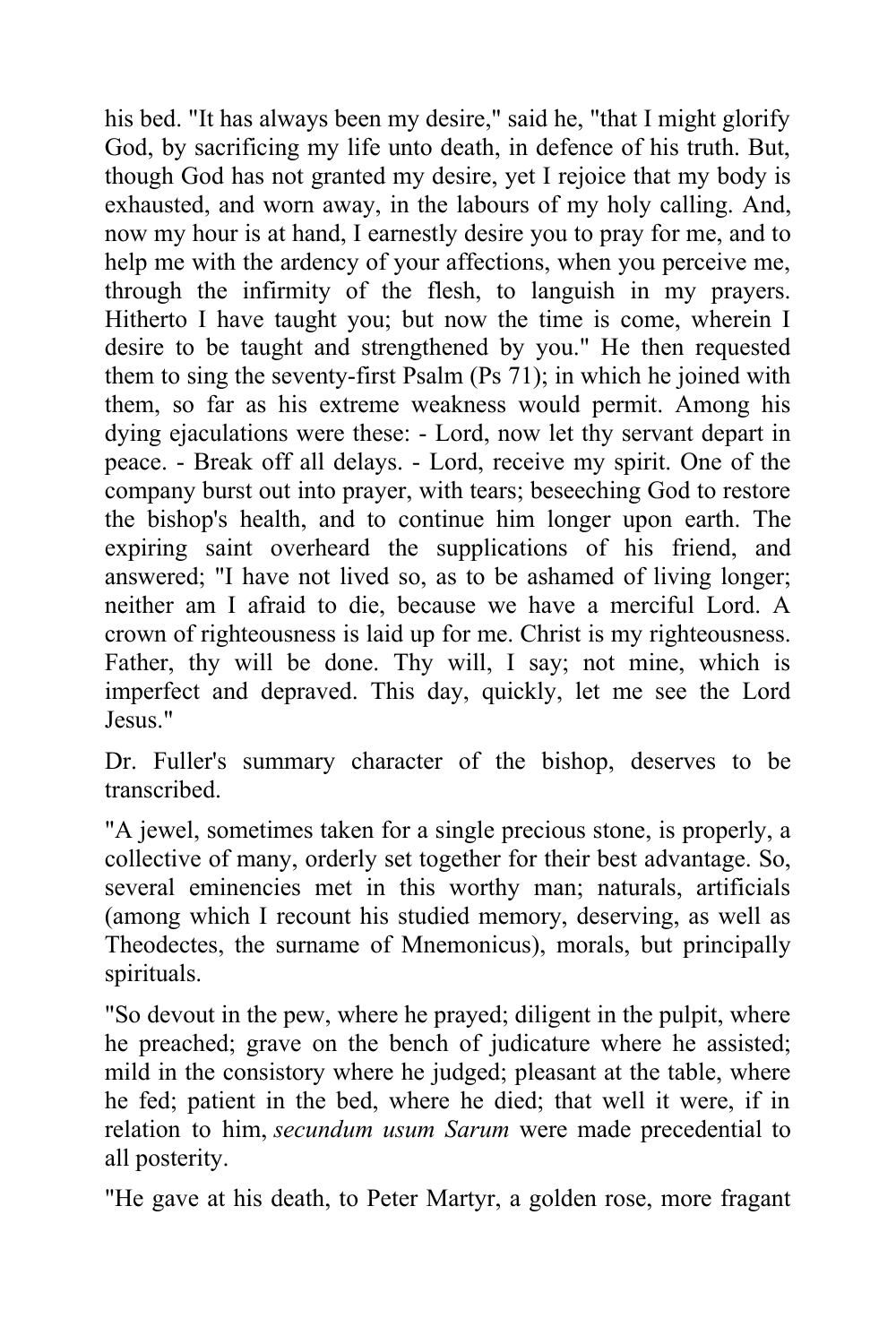for the worth of the giver than the value of the gift. To the city of Zurich, a present, which they converted into a piece of plate, with Jewel's arms thereon. To several scholars large legacies. To the church of Salisbury, a fair library; and another to the church of England; I mean, his learned Apology.

"It is hard to say whether his soul or his ejaculations arrived first in heaven; seeing he prayed dying, and died praying.

"He was buried in the choir, by bishop Wyvil: two champions of the church lying together. One who with his sword, proffered to maintain the lands; the other, with his pen, defended the doctrine thereof.

"In the absence of Dr. Humphrey, designed for that service, Mr. Giles Laurence preached his funerals (i*.*e. funeral sermon); who formerly (being tutor to the children of sir Arthur Darcie, by Aldgate, in London), in queen Mary's days, preserved Jewel's life, and provided accommodations for his flight beyond the seas."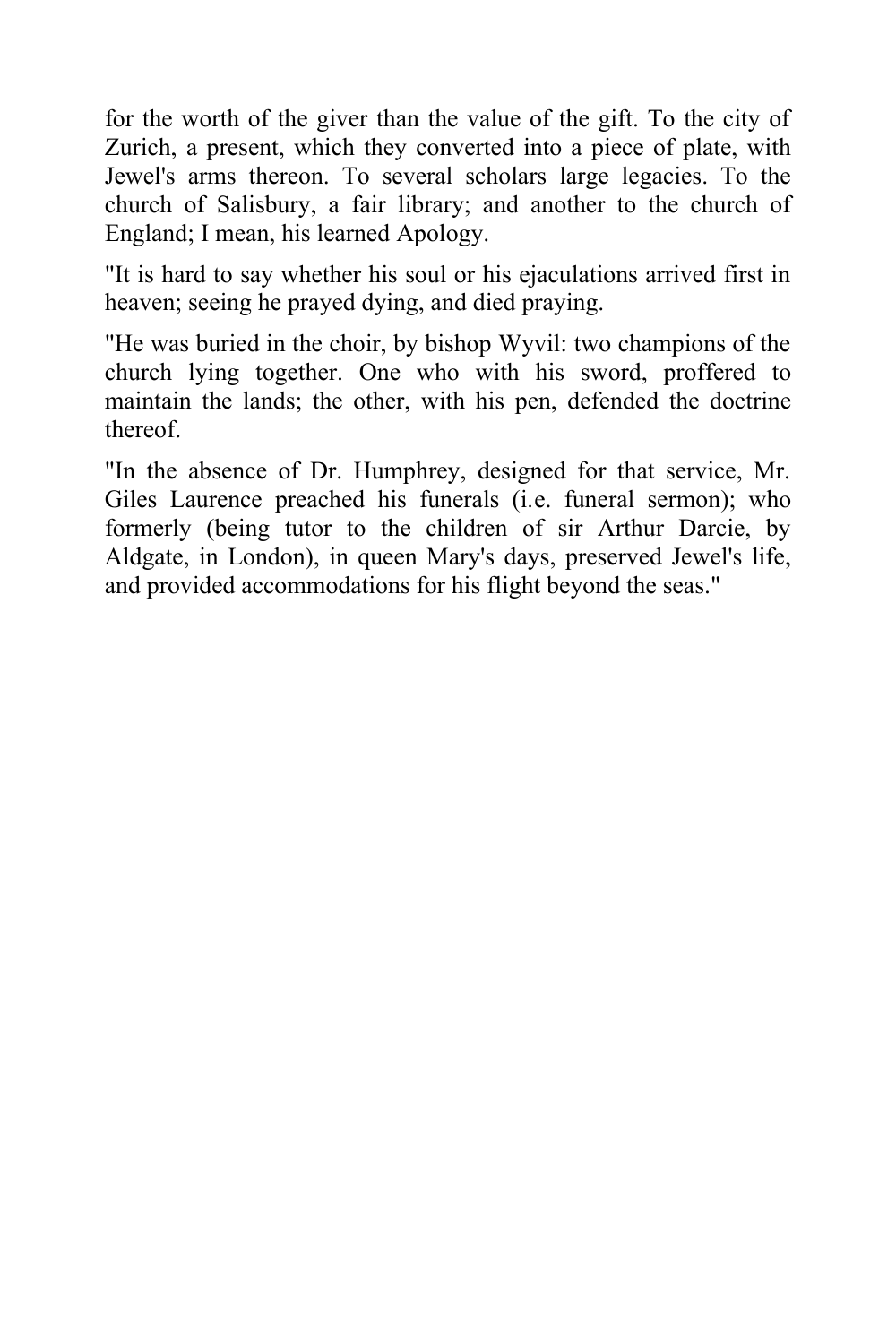### **Some Account of Dr. Carleton, Bishop of Chichester** SOME ACCOUNT OF DR. CARLETON, BISHOP OF **CHICHESTER**

GEORGE Carleton, one of the ablest and devoutest prelates on record in English history, was born, A. D. 1559, at Norham in Northumberland; of which castle, his father was at that time governor.

He received his grammatic learning, under the care of the celebrated Mr. Bernard Gilpin; whose faithful, judicious, and affectionate attention to his young pupil, was so remarkably owned of God, that the excellent tutor had the satisfaction of seeing him rise at once into a scholar and a saint. When Mr. Carleton became sufficiently qualified for the university, he was transplanted to Edmund Hall, in Oxford; where he was liberally supported by the munificence of his old master Mr. Gilpin, who loved him as his son, and who seems to have foreseen the eminence and usefulness for which God had designed him.

While at Oxford, our future bishop was a pattern to the rest of his fellow-students, in piety, in charity, in spirit, in faith, in purity. Persons who are devout in very early life, are sometimes prone to neglect, if not to despise, that literary cultivation of the understanding, which, at a more advanced age, they know the value of, too late. Mr. Carleton was blest with a measure of wisdom, to discern and avoid this mistake. Next to the care of his soul, and the maintenance of communion with God, his grand business was, to furnish his mind with as much important knowledge as he could grasp. Hence the solid and swift advances which providence enabled him to make in the various walks of useful and ornamental science. In February, 1580, he took his Batchelor's degree, with a preeminence of applause, which did him honour as long as he lived, and laid the first visible foundation of his subsequent promotions.

He was elected Probationer Fellow of Merton College, in the course of the last mentioned year, 1580; and proceeded Doctor in Divinity, A. D. 1613. From his long and constant residence at Oxford, he appears to have been extremely fond of an academic life: nor probably would any thing but the royal command have drawn him out of a sphere so suited to his regular and philosophical turn of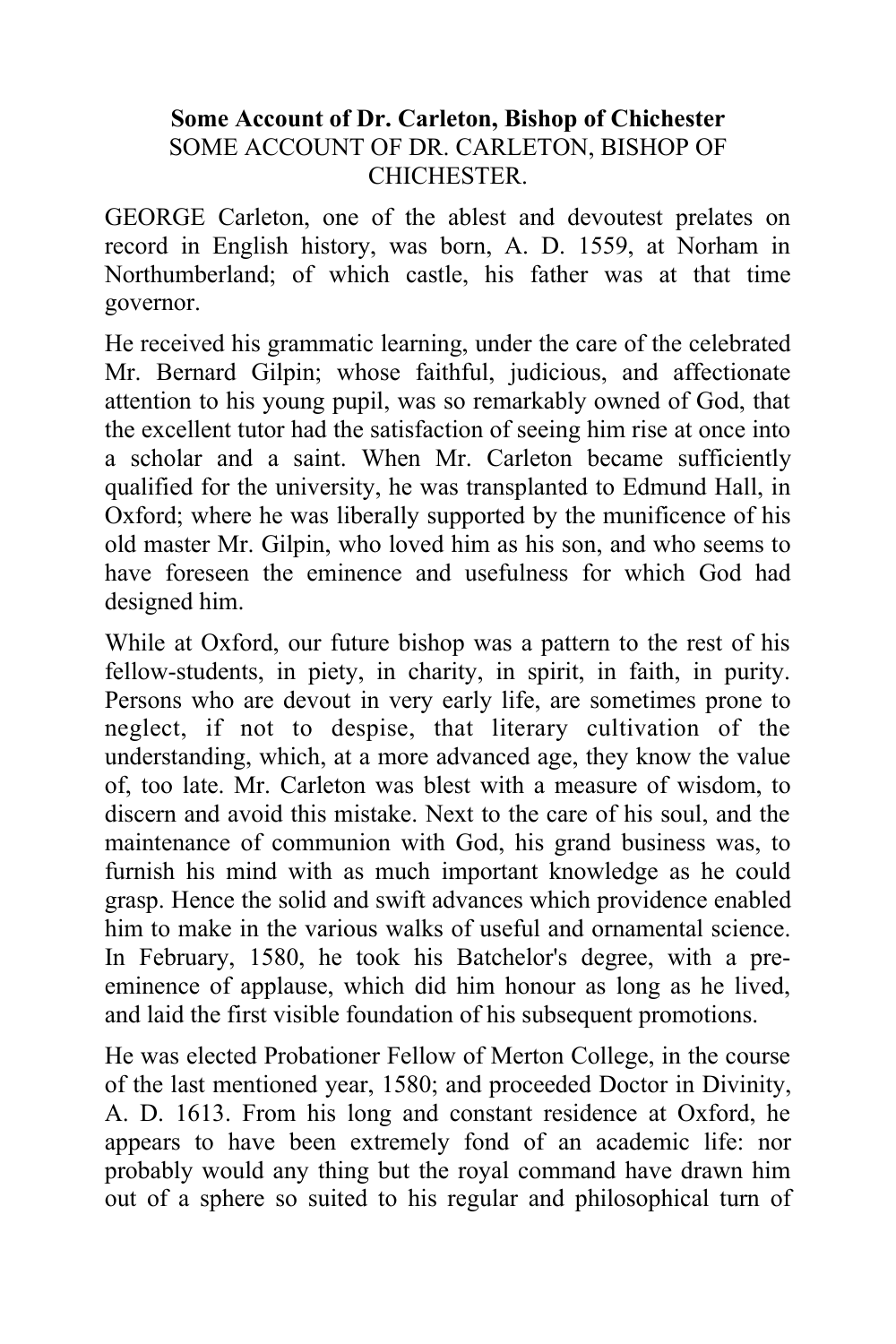mind.

On the 12th of July, 1618, he was consecrated to the see of Llandaff: to which elevation, he was raised, and entitled, not only by his amazing genius, learning, and virtues; but, chiefly, on account of his masterly and resolute opposition to Arminianism, which had, by that time, found its way hither from the Dutch provinces, and with which several of the English clergy were then beginning to be infected. Dr. Carleton, in his sermons and university disputations, had shown himself so watchful against the encroachments of this newly imported poison, and was so accomplished a master of the whole controversy, that king Jas 1. (who hated the Arminians with a perfect hatred, until he thought fit, some years afterwards, to make use of them for political purposes) first appointed him to the above bishopric, and then sent him, as his religious plenipotentiary, and as one of the four representatives of the church of England, to the famous synod of Dort: where his lordship assisted that most venerable assembly in their candid trial and just condemnation of the Arminian heresies.

So faithfully, as a minister of God, and so ably, as a man of talents, did our excellent bishop acquit himself at Dort, that, on his return to England, the states of Holland wrote king James a letter of thanks, for sending to them a person, whom they not extravagantly styled, "*imago atque expressa virtutis effigies*;" i. e. a living image and counterpart of all virtue. His majesty, likewise, was so thoroughly satisfied with the whole of his conduct that he translated him to the see of Chichester, in September 1619.

What must endear his name to posterity, while sound religion breathes in England, are the invaluable works, which his pious and learned pen has bequeathed to the church of God. Among these,

- - - - - - velut inter ignes Luna minores,

shines his famous "Examination" of Mr. Richard Mountagu's "Appeal." This Mountagu, in order to curry favour with Charles I. and with archbishop Laud, wrote a very shallow, but very insolent tract, entitled, "An Appeal to Caesar:" in which the author was so lost to all sense of veracity and shame, as to aim at squeezing the articles and homilies of the church of England into the newfangled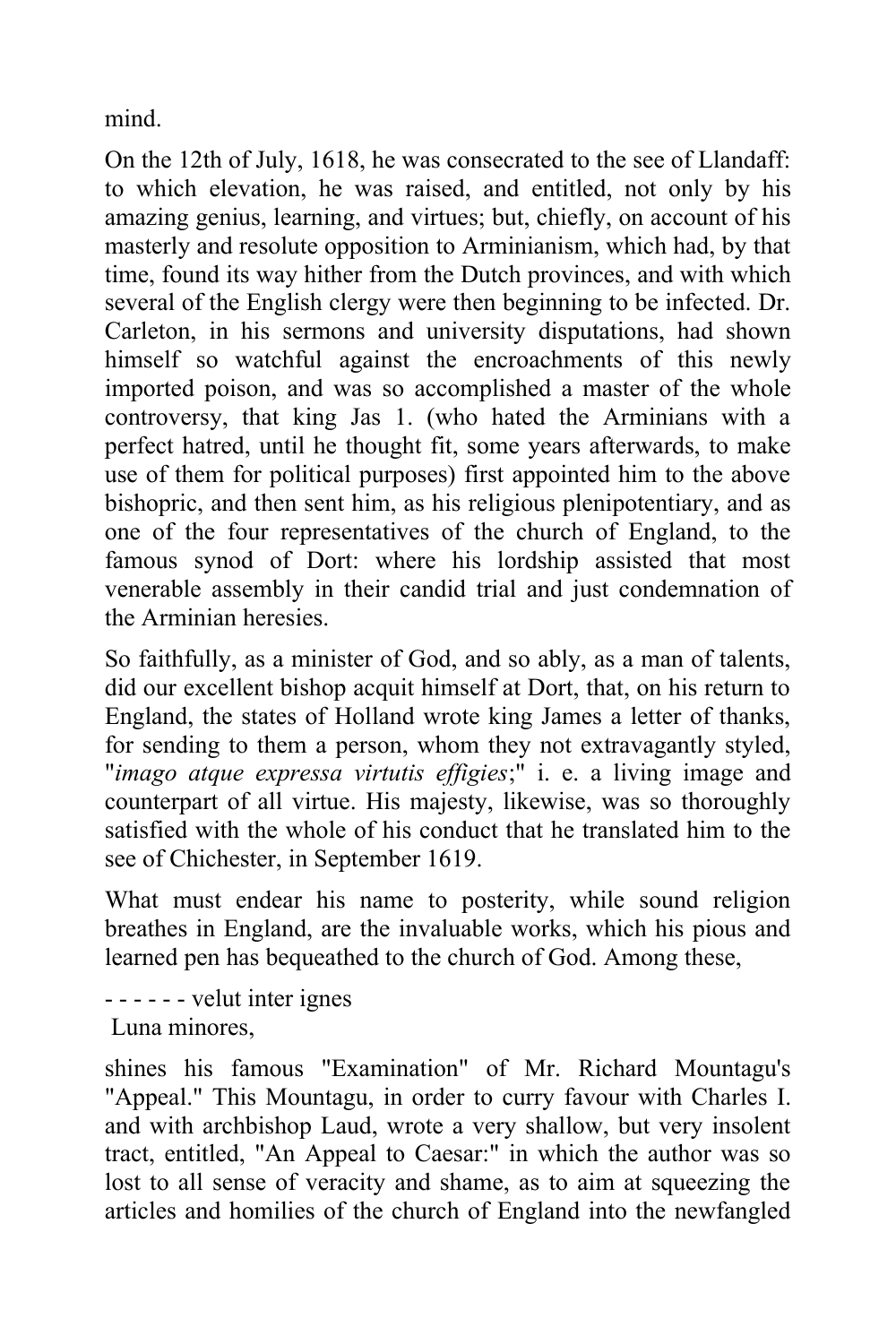mould of Arminianism. Many were the refutations which the paltry and daring pamphlet received, from some of the best and greatest clergymen then living. Bishop Carleton was among the foremost to assert the scriptural and established doctrines, in opposition to the innovations of error; and to that worse than Stygian flood of varnished atheism, which has since overwhelmed so great a part of the protestant vineyard, and which still continues (though in a much narrower channel than formerly) to roll its baneful stream. The great prelate foresaw, and deplored, the terrible effects, which have redounded from the free-will system; and which once operated almost to the utter extirpation of Christianity, morality, and sound philosophy, from off the face of this land.

Before our civil and ecclesiastical troubles in the seventeenth century, arrived at their height, God was pleased to translate Dr. Carleton from earth to heaven. He expired, aged 69, full of faith and of the Holy Ghost, and richly laden with good works, in May, 1628, and was buried, the 27th of that month in the choir of Chichester cathedral, near the altar.

The compilers of Biographia Britannica, who have supplied us with several of the above particulars, are so just to the memory of this profound and stedfast Calvinistic bishop, as to observe, that "He was a person of solid judgment, and of various reading; well versed in the fathers and schoolmen; wanting nothing that could render him a complete divine." Echard, in his "History of England," characterises him in terms of distinguished honour: as does the indefatigable Dr. Fuller, whose words are: "About this time, George Carleton, that grave and godly bishop of Chichester, ended his pious life. He was bred and brought up under Mr. B. Gilpin, that apostolical man; whose life he [i. e. bishop Carleton] wrote, in gratitude to his memory. He retained his youthful and poetical studies fresh in his old age."

The testimony of the great Mr. Camden shall close the present sketch (I wish the materials were more ample) of this admirable prelate's life and character. The learned antiquarian, in his account of Norham and its castle, writes as follows: "This, and other matters, were taught me (for I shall always own my instructors) by George Carleton, born at this place; whom for his excellent proficiency in divinity (whereof he is professor), and the other polite parts of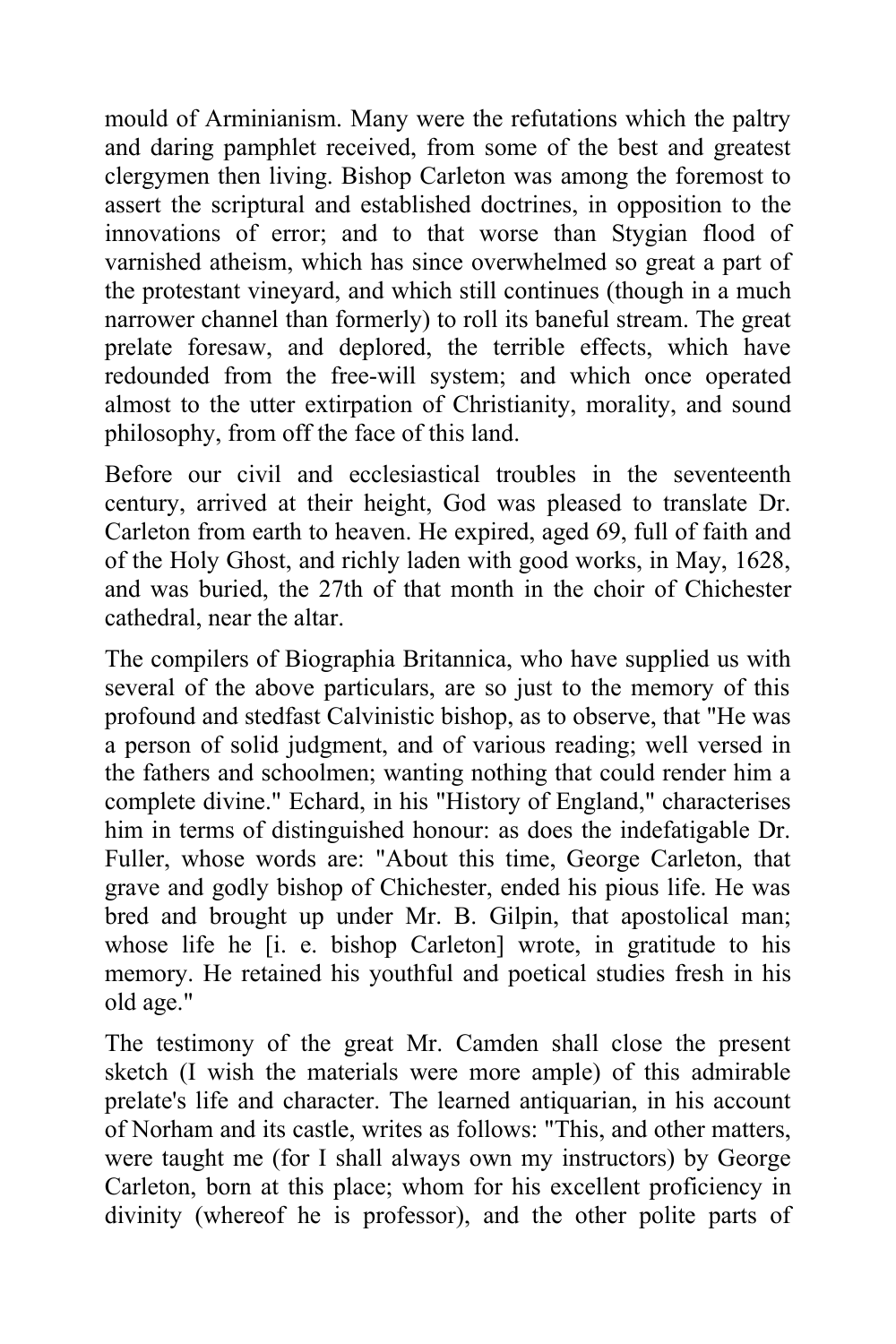learning, I love, and am loved by him: and I were unworthy of that love, if I should not acknowledge his friendship*. "* Mr. Camden wrote this in 1607, some years before Dr. Carleton's elevation to a bishopric.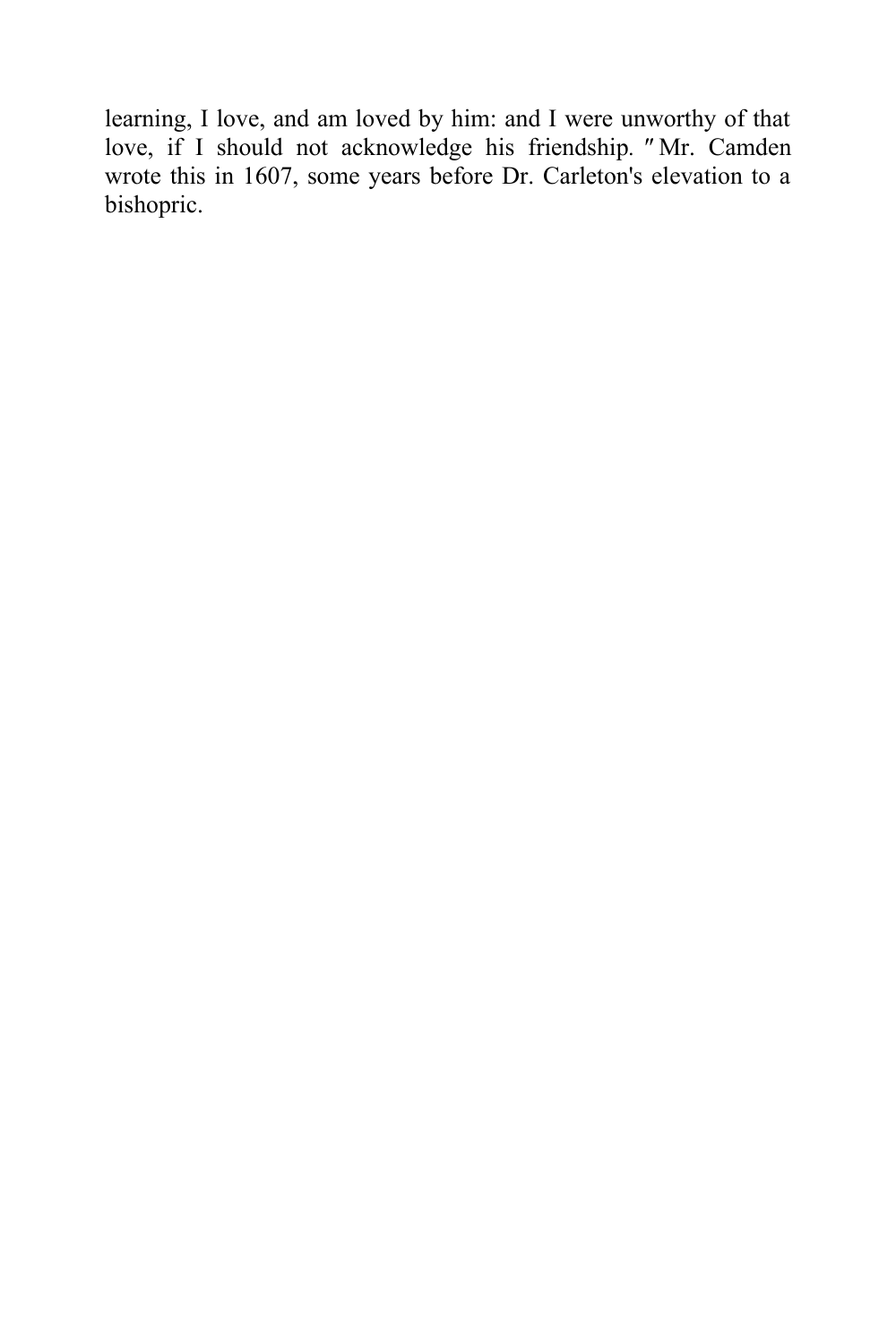## **Memoirs of John, Lord Harington, Baron of Exton** MEMOIRS OF JOHN, LORD HARINGTON, BARON OF **EXTON**

THIS extraordinary young nobleman was the eldest son of that lord and lady Harington, to whose care king James I committed the education of his daughter Elizabeth, who was afterwards married to Frederick, prince elector Palatine. They were persons eminent for prudence and piety, and were unwearied in forming the mind of their son to learning, and his manners to virtue.

He soon manifested that the labours of his parents and tutors was not in vain in the Lord. Effectual grace laid hold on his heart betimes; and as he advanced in years, he gave brighter and brighter evidences of sound conversion and increasing holiness.

In very early youth, he was able to read the common Greek authors, not only with ease, but with taste. He spoke Latin with fluency; and wrote it with elegance; and could converse with foreigners, either in French or Italian. He was not a perfect speaker of the Spanish, but had enough of it to read and understand several books written in that language. Logic, natural and moral philosophy, and the mathematics, he was more than competently master of; and excelled in the theory of tactics, and of navigation. What added lustre to all, were, his deep experience, and his admirable knowledge of the great things of God. Theology was his grand and favourite study; and there were few even of the sacred order (though, at that time, bishops and clergymen merited the name of divines), who could disembarrass an intricate question, or resolve a difficult case of conscience, with more ability, judgment, and spirituality than he.

Being well grounded in religion and learning, his noble father sent him to make the tour of France and Italy, under the care of the excellent Mr. Tovey, who had formerly been head master of the free-school at Coventry. During their travels on the continent, they seem to have been imprudently zealous in their avowal of the protestant faith; by which having given offence to some Jesuits, the latter took an opportunity to administer a slow, but sure poison to the noble traveller and his religious tutor; that (says the original writer of this memoir), "seeing they had no hope of being able to corrupt their minds, they might at least destroy their bodies, and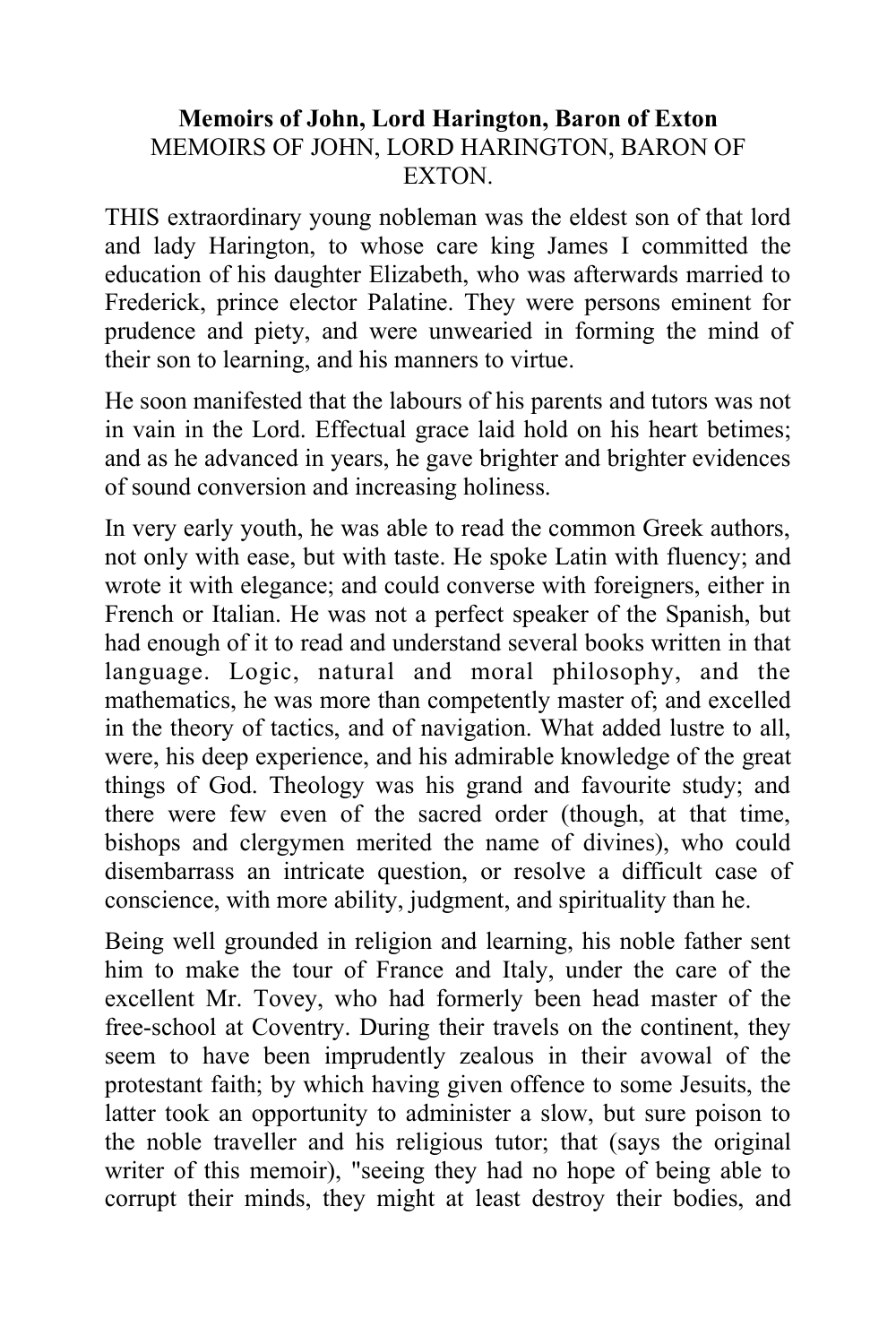bring them to their graves."

Mr. Tovey, who was in years, and less able to encounter the strength of so potent a poison, died quickly after his return to England. But lord Harington, who was of a strong constitution, and in the prime of life, did not so soon yield to its effects, though its violence presently showed itself in his countenance, and a very few years afterwards terminated in death.

On his lordship's arrival in England from his travels, he testified his gratitude to God, by giving twenty pounds to the poor, which donation he continued annually while he lived. The second Sabbath after his landing (having spent the preceding Saturday with his tutor, Mr. Tovey, in prayer, fasting, and thanksgiving), he devoutly attended on the preaching of the word, received the Lord's supper, and distributed five pounds to the poor of that parish, together with forty pounds beside, for the relief of indigent ministers, and of other distressed Christians. At all times, his constant rule was, never to devote less than a tenth part of his income to charitable purposes.

From the first day of his last sickness, he strongly apprehended the approach of death; and exercised himself in such thoughts and duties as might tend to loosen him more and more from the world, and aid his affections in their flight to heaven. Much of his time was spent in social and private prayer, and his conversation with his friends and domestics, turned chiefly on continual confessions of his own sinfulness, declarations of his faith, and professions of his sure and certain justification through Christ Jesus. So strong was his assurance of interest in the covenant of grace, that not one cloud of misgiving seems to have darkened his mind; but he was enabled to testify, with joy unspeakable and full of glory, that he feared not death, in what form soever it might come to him.

Great were his desires to be dissolved and taken home to the Lord. About two hours before he departed, he witnessed to those about him, that he still felt the assured comforts and joys of his salvation by Christ. When the last agonies were upon him, he was heard to say, O thou, my joy! O my God! when shall I be with thee? In the midst of which holy breathings, he placidly and triumphantly surrendered his soul to God, A. D. 1613; aged 22 years.

His manner of life had been eminently and uniformly religious. He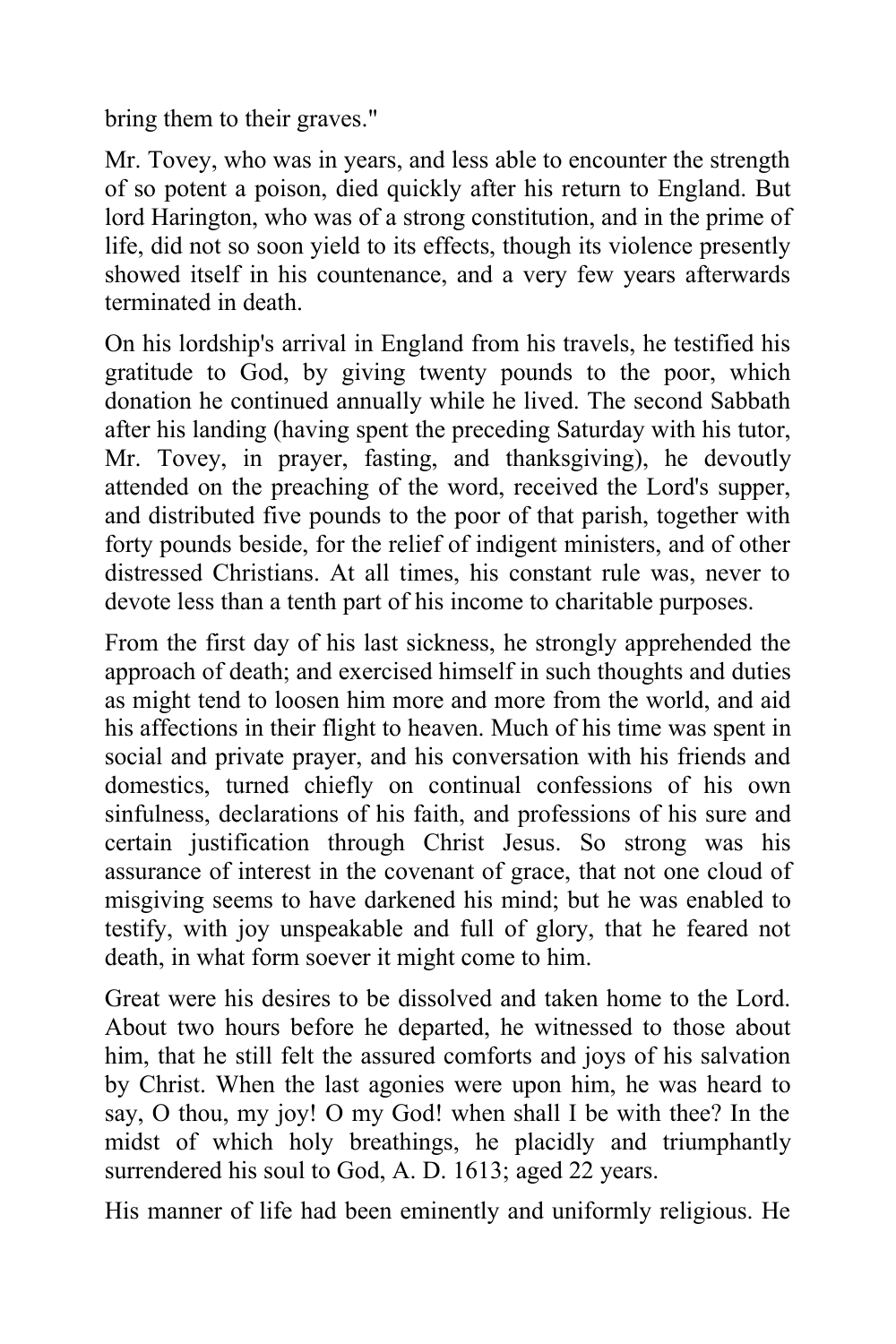usually rose every morning at five, and sometimes at four. When he first waked, his constant care was, to cultivate communion with God, by offering up the first-fruits of the day, and of his thoughts, to the uncreated majesty. So soon as dressed, he endeavoured to put his heart in tune for family worship, by reading a portion of scripture; after which, he prayed with his servants. This duty concluded, he spent about an hour in reading some valuable book, calculated to inform his understanding, and to animate his graces. - Calvin's Institutions, and Mr. Rogers' Treatise, (f) were among the performances which he highly esteemed, and which he carefully studied.

(f) Probably, Mr. Rogers' Commentary on the XXXIX articles, is the treatise here meant.

Before dinner, and before supper, his family were called together, to wait on God in reading, singing, and prayer. After supper, prayer was repeated; and, if he was at leisure from company or business, he then retired to write his diary; in which he faithfully recorded the temptations, sins, and spiritual mercies of the day. When in bed, some or other of his devout servants read to him out of the scriptures, for an hour, or longer, until he betook himself to sleep. Thus he both lay down, and awoke with God.

He was a most strict observer of the Lord's day: and, as far as possible, devoted the whole of it to private and public duties; yet so as to show, that in his estimation, public ordinances should have the preference to private ones; knowing that the Lord loveth the gates of Sion, more than all the dwellings of Jacob. Hence, though he had an household chaplain, he constantly attended the public service twice every sabbath: nor did he violate this rule even when he was called to attend the royal court. If business, or other providences, cast his lot occasionally where the word was not preached; he would ride many miles to some other place, at the proper seasons, rather than defraud his soul of spiritual food. Immediately after sermon, he would seclude himself from company for about half an hour, in order, by prayer and meditation, to digest what he had heard. After evening sermon, two of his servants repeated in the family, before supper, the substance of that and the morning discourse, from notes which they had written at the times of preaching; and so great was his memory, that he himself would usually repeat more than they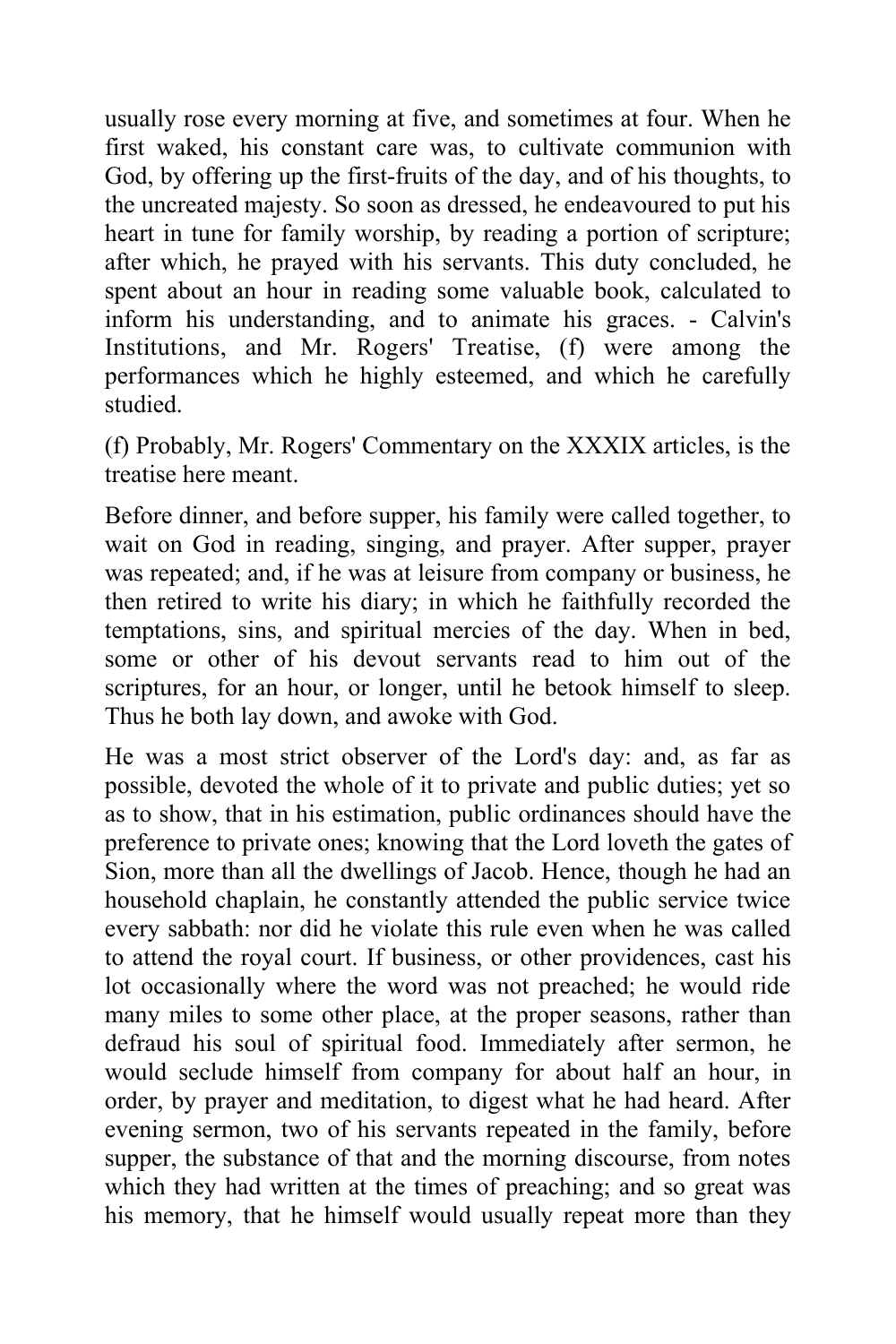had committed to writing. He then entered the heads and principal passages of each sermon, in a plain paper book. which he kept for that purpose; and afterwards dismissed his domestics with prayer, in which he had a very extraordinary gift.

By way of preparation for the Sabbath, he called his soul to a strict account every Saturday night; and, with confession, supplication, and thanksgiving, committed himself to the grace of God in Christ. On the Lord's-day morning, rising as usual, very early; he repeated to the attendants who waited on him while he was rising, a summary of the two sermons which they had heard the Sunday before.

Every month he received the holy communion; and sanctified the preceding day, as a solemn private fast: reviewing the memoirs of his experiences and conduct in the month before, and spending the whole day in prayer, meditation, and self-examination. He carefully noted on this occasion, how it had been with him since his last appearance at the holy table; what progress he had made in piety; how he had throve in grace, and what additional strength the Lord had given him over his corruptions. Thus he spent his monthly fast (beside which, he frequently kept other days of private humiliation); not coming out of his study until about supper-time. On the sacrament morning he constantly read, 1Co 11. wherein the institution of that holy ordinance is treated of; and to his servants who were to communicate with him, he read part of a spiritual treatise upon the same subject.

He was deeply attentive to the word preached, sensible that it was, then, eminently in the presence of God; and demonstrated by the awfulness and circumspection of his behaviour, that he came to hear not the preacher, but Christ speaking in his word.

To avoid all appearance of ostentation, it was his custom not to admit any visitant or acquaintance either to his prayers, or to the repetition of sermon, in and with his family, except one intimate friend only, who used to be indulged in bearing a part in these heavenly devotions. How far lord Harington judged exactly right, in this extreme scrupulousness, is not for us to enquire. But it certainly resulted from a very high sense of modesty and religious delicacy.

He is now engaged in still more exalted family worship, and sings with angels and glorified saints, the song of Moses and the Lamb.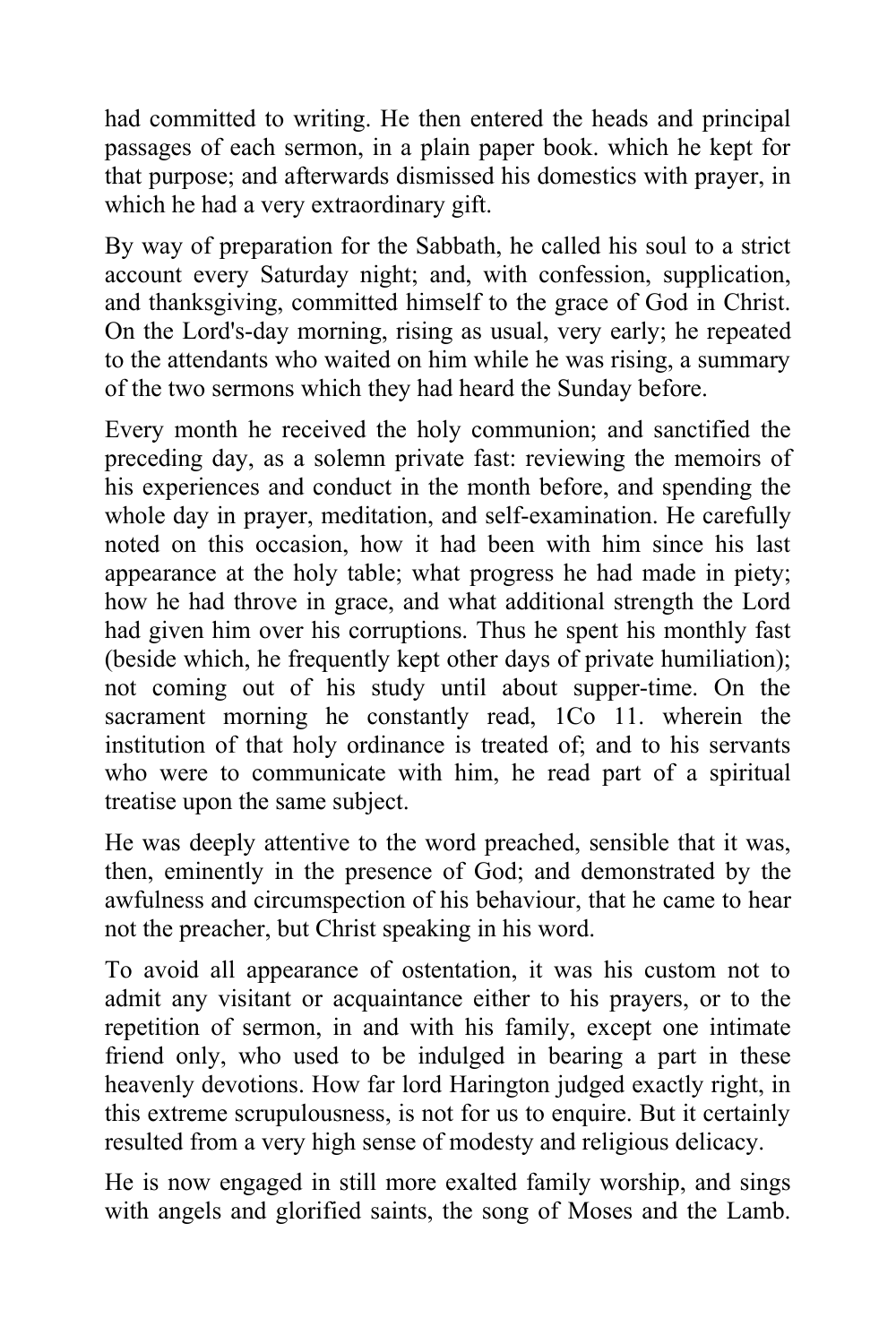Reader, be not slothful in the works of God, but a follower of them, who, through faith and patience, inherit the promises!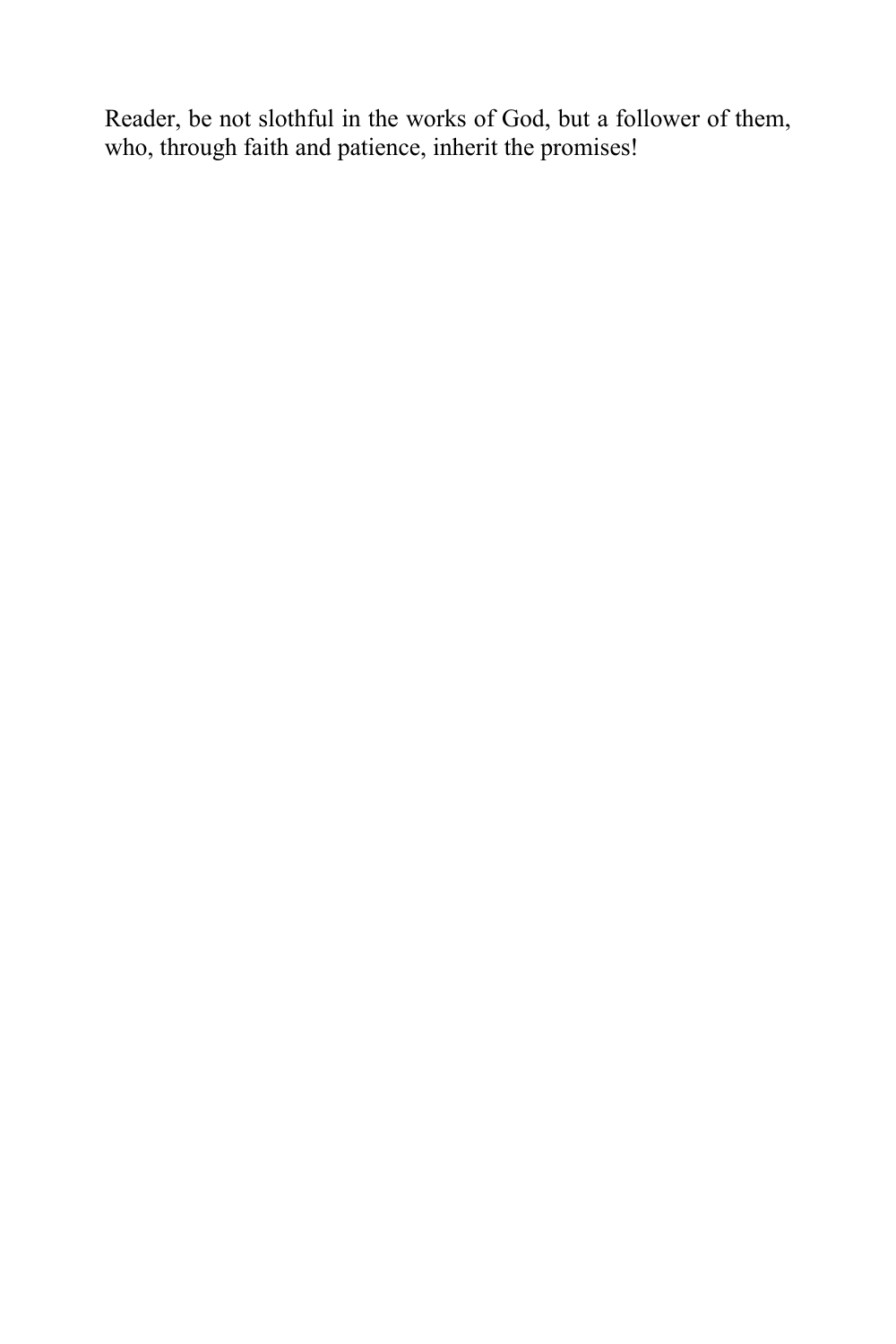#### **Some Account of the Life of Herman Witsius,...** SOME ACCOUNT OF THE LIFE OF HERMAN WITSIUS, D. D.

### TRANSLATED FROM THE LATIN ORATION WHICH MARCKIUS DELIVERED BEFORE THE UNIVERSITY OF LEYDEN, AT HIS INTERMENT.

ENCHUYSEN is a noted and considerable city of West Friesland, and remarkable for being one of the first towns in the United Provinces, which, A. *D*. 1572, shook off the Spanish yoke. It was eminent, moreover, on another account; namely, that having embraced the pure faith of the gospel, this city was inflexibly tenacious of the truths it had received, and made a most strenuous and successful stand against the insolent innovations and incroachments of the Arminians, at a time when that pestilent sect was newly started up, and had rendered itself by the number of its adherents, very formidable to the whole reformed interest in Holland. And although this city, from the convenience of its situation (being a seaport), had been for a long series of ages, famous for its extensive commerce; yet it has been so happy as to produce many very learned men, and able ministers of the gospel: and perhaps amidst all its advantages, it has not more reason to boast of any thing, than for being the birth-place of our Hermannus Witsius; who was born here on the 12th of February, 1636. Which same month and year were rendered further memorable, by the erection of the famous school of Utrecht into an university.

His father, Nicolas Witsius, served the church of Enchuysen, first as deacon, and then as presbyter; and in course of time, being advanced to civil honours, he was made treasurer and chief magistrate of the city: in all which stations, his piety, integrity, and humility, exceedingly endeared him to all his fellow-citizens. He also composed a book of sacred poems and hymns: which were, in their matter, so evangelical; and in their manner, so accurate and lively; that they seemed dictated by heaven, to inspire devout affections, and cultivate holy joy and spiritual mindedness.

The mother of our Witsius, was Joanna, daughter of Herman Gerardus; who, suffering greatly in his own country on account of his religious principles, after sustaining many losses, and running various hazards, got safe to Enchuysen; where he settled with his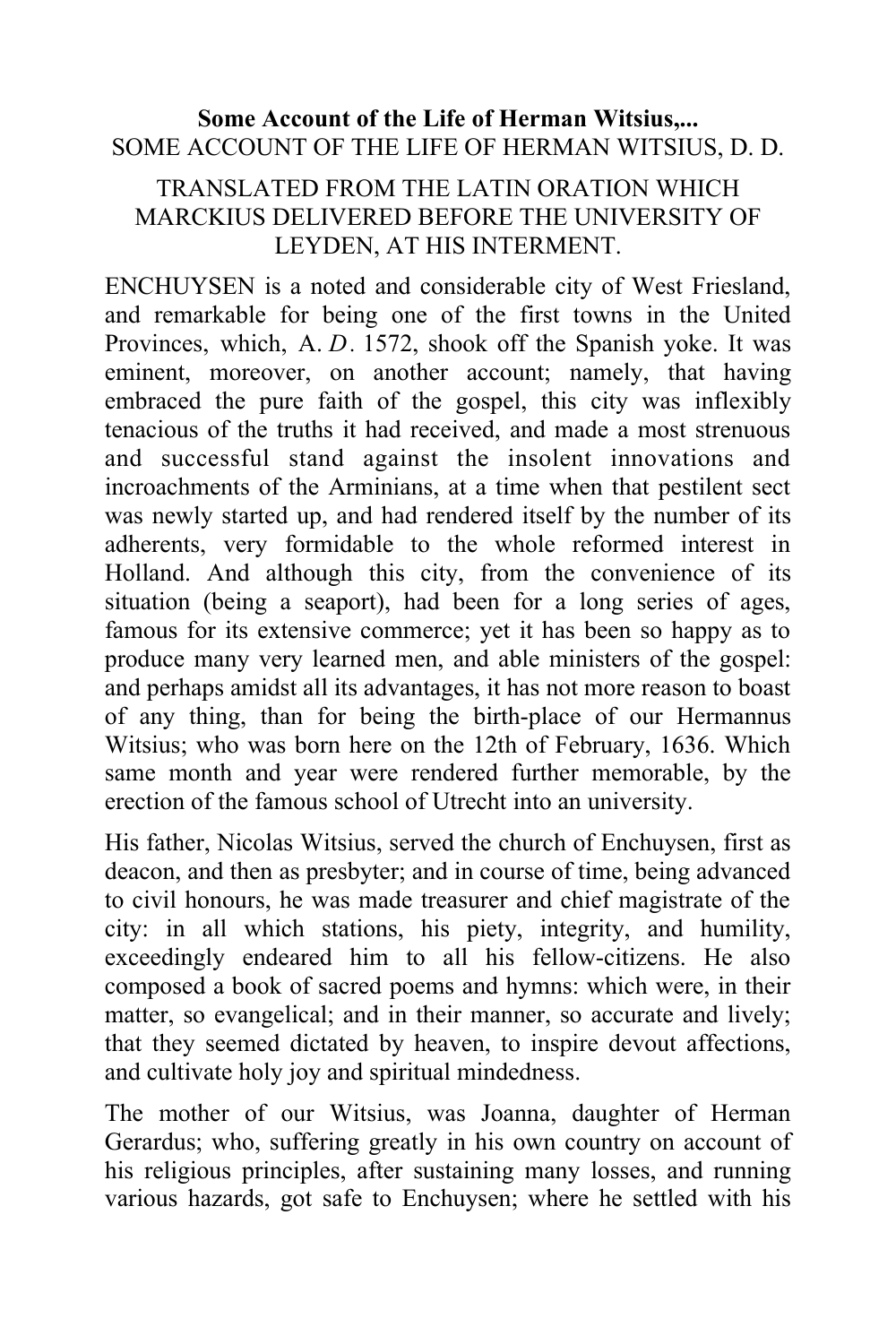family, and became an eminent minister in the church. Here he continued preaching the gospel, for upwards of thirty years, and discharged his important trust with singular faithfulness and zeal; admired by all, no less for his eloquence than learning. And so hearty were his attachments to his flock in this place, that he refused many invitations sent him from several churches in Holland of greater dignity and much larger revenues than his own.

Witsius, thus descended on both sides from such worthy persons, looked upon himself as under an additional obligation so to behave and adjust his conduct, throughout the course of his life, as, by the blessing of divine grace, to bring no stain or dishonour on a family thus happily distinguished by their extraordinary love to God and reverence for his laws.

Before he was born, his pious parents made a vow to the Lord, that, if they had a male child, they would, from his earliest years, endeavour to devote him to the ministry and service of the sanctuary. At length, a son came; and they called him after his pious grandfather, Hermannus: beseeching God at the same time, that the spirit of that holy man, whose name he bore, might, as it were, revive in this his grandson; and that their infant offspring might not only equal, but, if possible, even go beyond him, in Christian graces and ministerial abilities. And their prayers were indeed signally answered.

I must not forget to inform the reader, that Witsius came (as it is called) before his time: and this premature birth had well nigh cost both mother and son their lives. In consequence of this, he was, when born, so uncommonly small and weakly, that the midwife, and the other women present, concluded he must die in a few hours. But, herein God disappointed their fears, and (for what can make void his purposes?) raised this puny infant, afterwards, into a very great man (not in body, for he was always spare and thin): a man of vast intellectual abilities, brightened and improved by deep study, and whose fame diffused itself throughout the whole Christian world, by his useful, numerous, and learned labours.

His parents, after this danger, took particular care of his education, and were obliged to be extremely tender of his health. Above all, they endeavoured (and their endeavours were crowned with success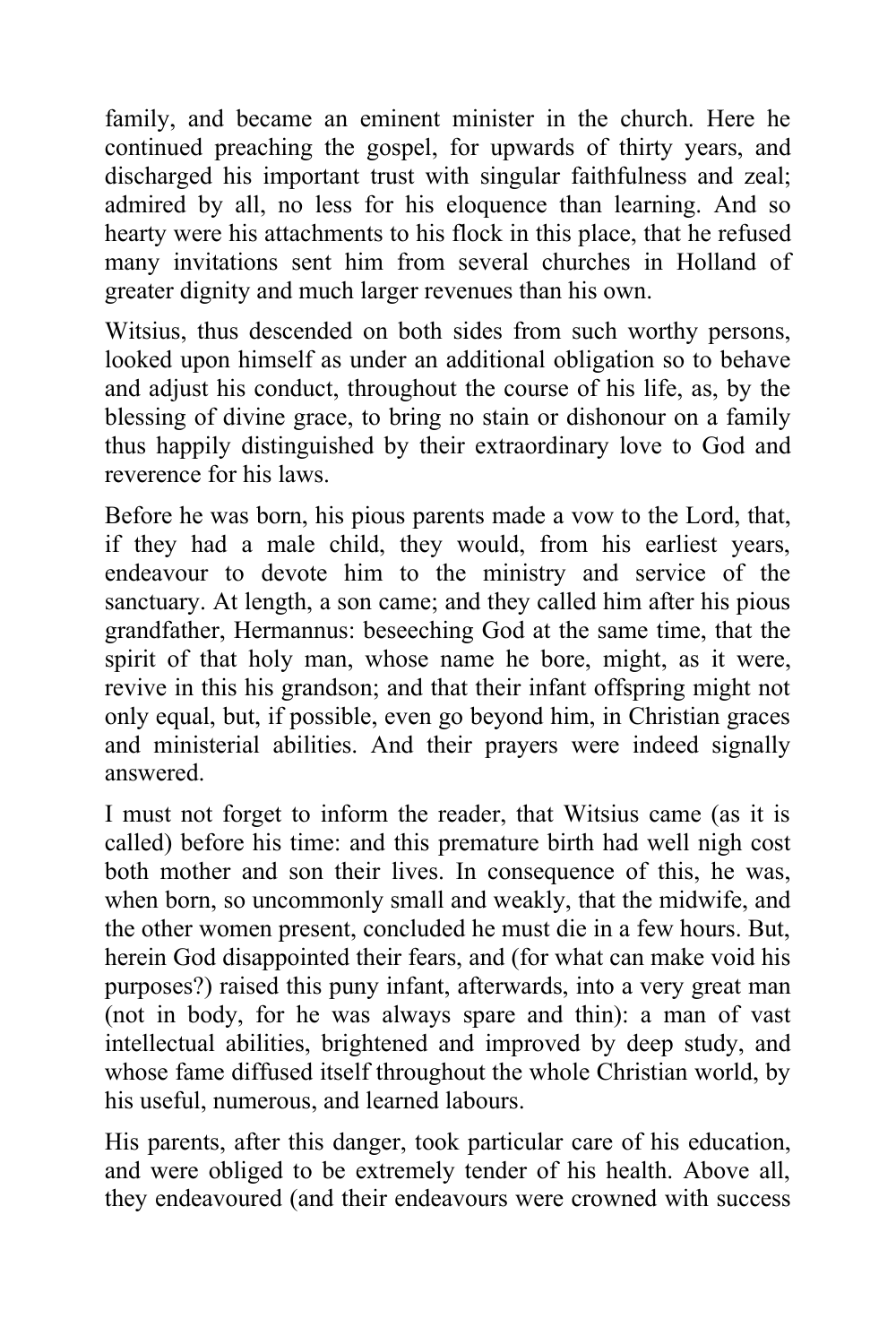equal to their largest wishes) to bring him up in the nurture and admonition of the Lord: teaching him, ere he could speak distinctly, to lisp out the praises of God, and unfold his wants in prayer before the throne of grace.

In the sixth year of his age, he was entered at the public school of his native town, to learn the rudiments of Latin. There he continued three years; at the end of which space, his mother's brother, Peter Gerardus, took him to his own house, and under his own immediate tuition. This worthy person was a great master of philosophy and the learned languages; but chiefly devoted his time to the study of divinity: and, not being then in any public employment, enjoyed a comfortable and useful retirement, addicting himself much to the instruction and improvement of his nephew, whom he loved as his own son.

Under the care of his good uncle, Witsius made so rapid a progress in learning, that, before he was fifteen years old, he could not only speak and write the Latin language correctly, and with some degree of fluency; but could also readily interpret the books of the Greek Testament, and the orations of Isocrates, and render the Hebrew commentaries of Samuel into Latin: at the same time giving the etymology of the original words, and assigning the reasons of the variations of the pointing grammatically. He had likewise, now, acquired some knowledge of philosophy; and had so far made himself master of logic, that, when he was removed to the university, he needed no preceptor to instruct him in that art. He learned also, while he continued with his uncle, Walaeus' and Burgersdicius' Compendiums of Ethics: which latter author he plied so diligently, that he could at any time, repeat by heart the quotations cited by him from any of the ancient writers, whether Greek or Latin. He acquainted himself too, with the elements of Natural Philosophy and Metaphysics; and, as his uncle always kept him usefully employed, he was likewise master, and that almost by heart, of Windelin's Compendium of Theology: the good man deeming it an essential and special part of his duty, to make his nephew, from his earliest youth, intimately versed in matters of divinity.

His uncle himself had, from his own childhood, been inured to sanctify the ordinary actions and offices of life, by sending up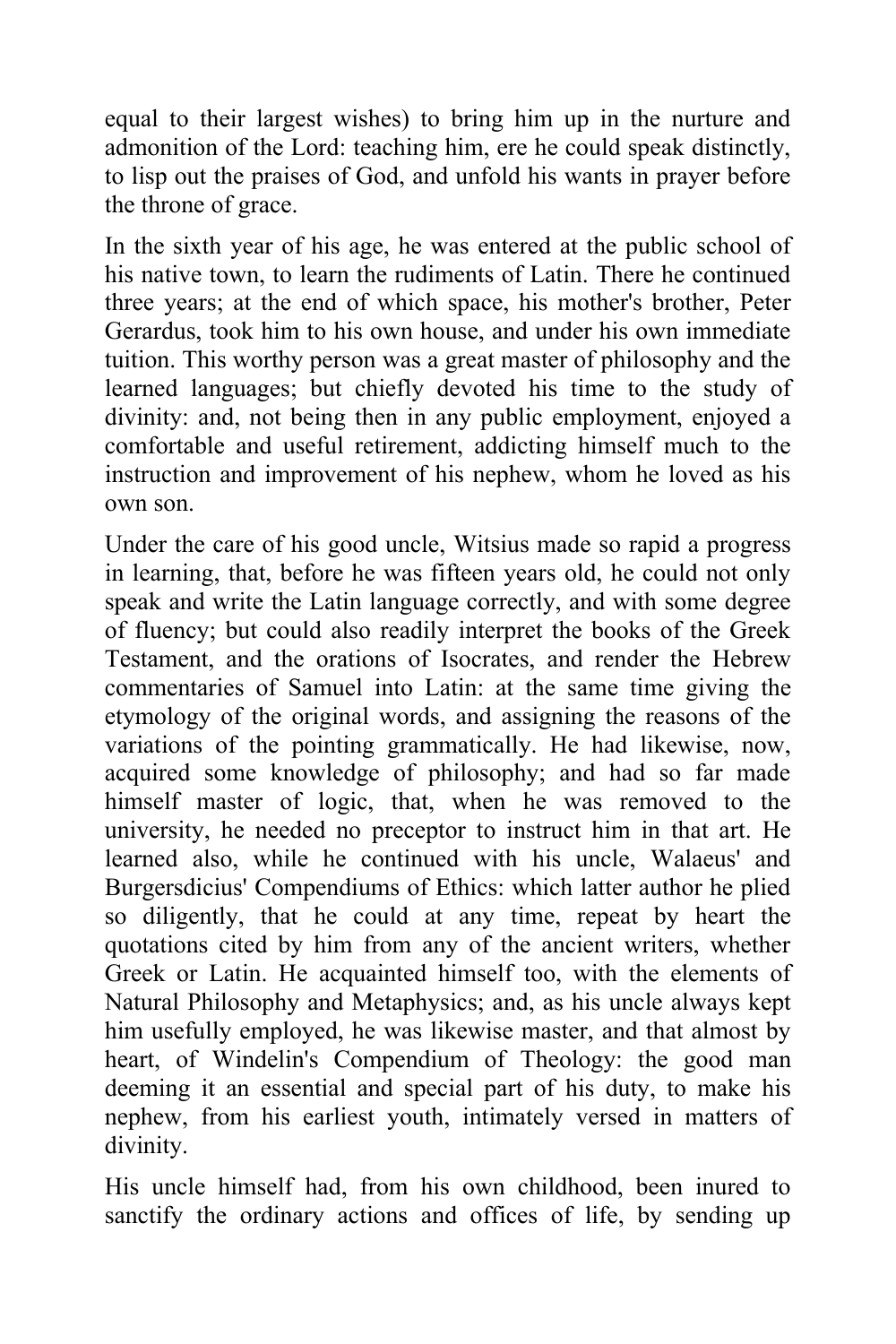ejaculatory aspirations to God, suitable to the business he was about: in order to which, he had made his memory the storehouse of some more eminently useful and familiar texts of scripture, both of the Old and New Testament, which related or might be accommodated to every part of common life: so that, when he lay down, rose up, dressed, washed, walked abroad, studied, or did anything else, he could repeat apposite passages from the holy scriptures, in their original languages of either Hebrew or Greek; thereby, in a very eminent manner, acknowledging God in all his ways, and doing whatsoever he did to his glory. This same excellent practice he recommended to his nephew: which had so happy an effect, that very many portions, both of the Hebrew Bible and Greek Testament, were, in his youth, so deeply impressed on Witsius' memory, that even in his old age, he never forgot them. Were all, who are intrusted with the education of others, equally diligent in forming the minds of their pupils betimes, to piety and learning; and were all young men equally attentive and obsequious as Witsius; they would be better scholars at their entrance into the university, than the generality of them now are when they leave it.

Having made so swift and deep a progress in most kinds of learning, Witsius began to think of removing to some university; and fixed on that of Utrecht, which was very eminent for the excellency of its course, the strictness of its discipline, the reputation of its professors, and the number of its students. What chiefly recommended this place to him, were the advantages he hoped to gain from the lectures and conversation of those very famous divines, who, at that time, flourished there: especially Maatsius, Hoornbeek, and Gisbert Voetius. Hither, therefore, he came, A. D. 1651, and in the fifteenth year of his age. But, just before he reached Utrecht, Maatsius was gathered to his fathers; so that on his arrival, he had only the melancholy satisfaction of hearing the great Hoornbeek pronounce the funeral oration over his much loved friend and colleague.

Being thus entered at the university, he assiduously applied himself to metaphysics; using, for that purpose, the Manuductio of Paul Voetius: and, being greatly taken with the Oriental languages, he studied them under the ever memorable John Leusden, then professor and teacher of those tongues there. Under the direction of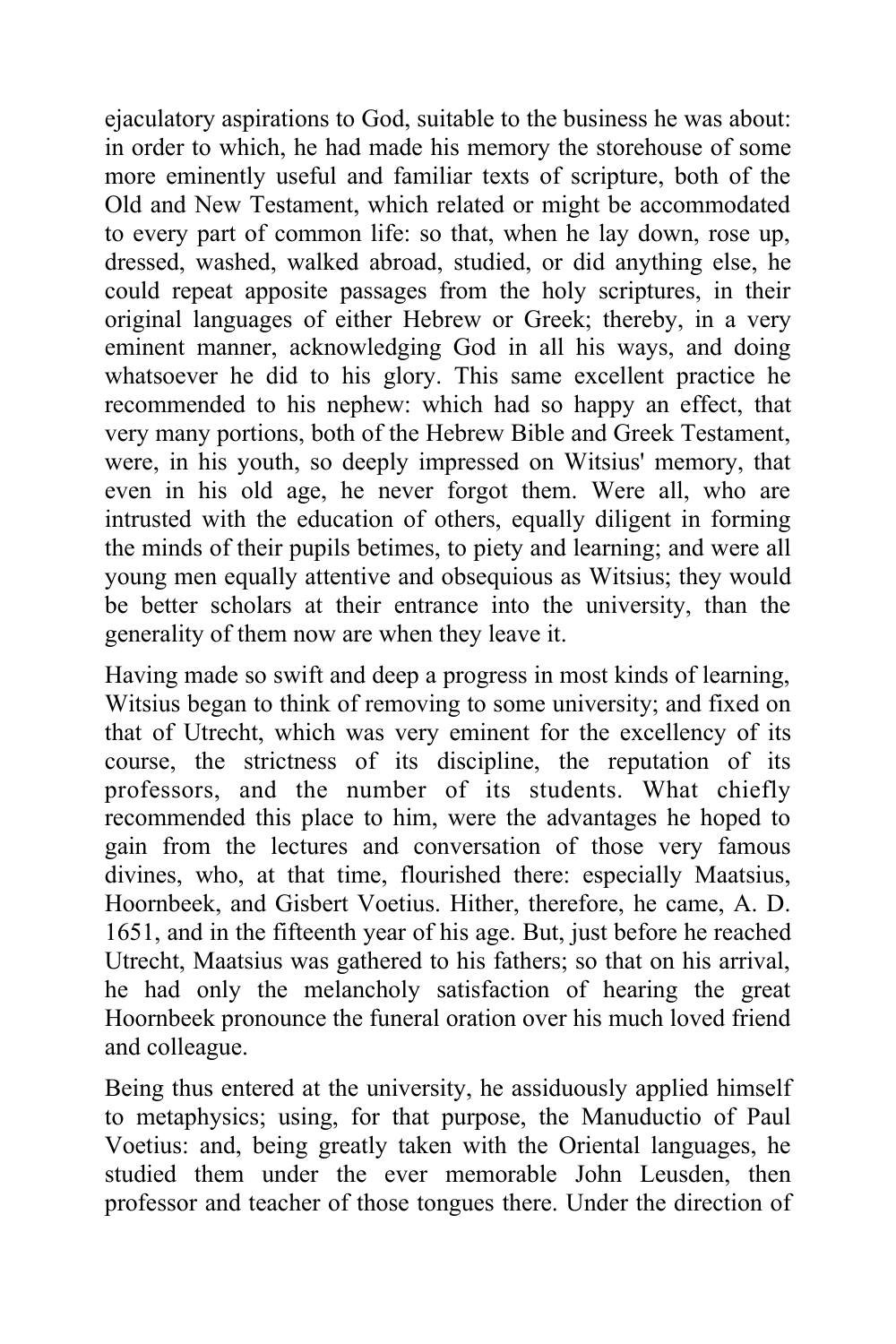that eminent linguist, he went through the greater part of the Hebrew Bible; as also made himself master of the Hebrew commentaries of R. Jarchi, Aben Ezra, and Kimchi, on Hosea; Jonathan's Chaldee paraphrase on Isaiah; and the Onkelos, on part of the Pentateuch. He likewise, under the tutorage of Leusden, acquainted himself with the mysteries of the Massora, and the intricacies of the Talmud, as set forth by Cocceius and L'Empereur. Through his instructions, he acquired the knowledge of Syriac, and the rudiments of Arabic. He very early gave a specimen of his great proficiency in the Hebrew tongue by composing a most elegant and masterly oration in that language, *De Messia Judaeorum et Christianorum*: which, at the request of his master Leusden, he pronounced with great applause, before the university, A. D. 1654, and in the eighteenth year of his age.

Though he was thus devoted to matters of literature, he nevertheless, set apart the major portion of his time for the study of divinity: to which, as he rightly judged, the others were to act in subserviency. In order to proceed properly in this greatest and best of sciences, he put himself under the guidance of such theological professors as were most eminent for profound learning and the exactest skill in the sacred volumes; and who might consequently, be most serviceable to him in the prosecution of such studies. These were Gisbert Voetius, John Hoornbeek, Walter Bruinius, and Andrew Essenius. Assisted, therefore, with such preceptors, and adding to their instructions indefatigable labour on his own part, and both being crowned with the grace and blessing of God; the reader may form some judgment, how vast a proficiency such a student, with such advantages, must needs make.

About this time he had a great desire of repairing to Groningen; chiefly with a view to see and hear the celebrated Maresius, then professor of divinity in that university. Hither, therefore, he repaired, toward the latter end of the year 1654. Being arrived, he devoted himself entirely to divinity, under the sole guidance of Maresius; and entered on the exercises previous to preaching. These he performed in the French tongue; and, so well did he acquit himself to the satisfaction of his tutor Maresius, that, notwithstanding that great man was so much taken up with various business of importance, he nevertheless condescended to look over, and with his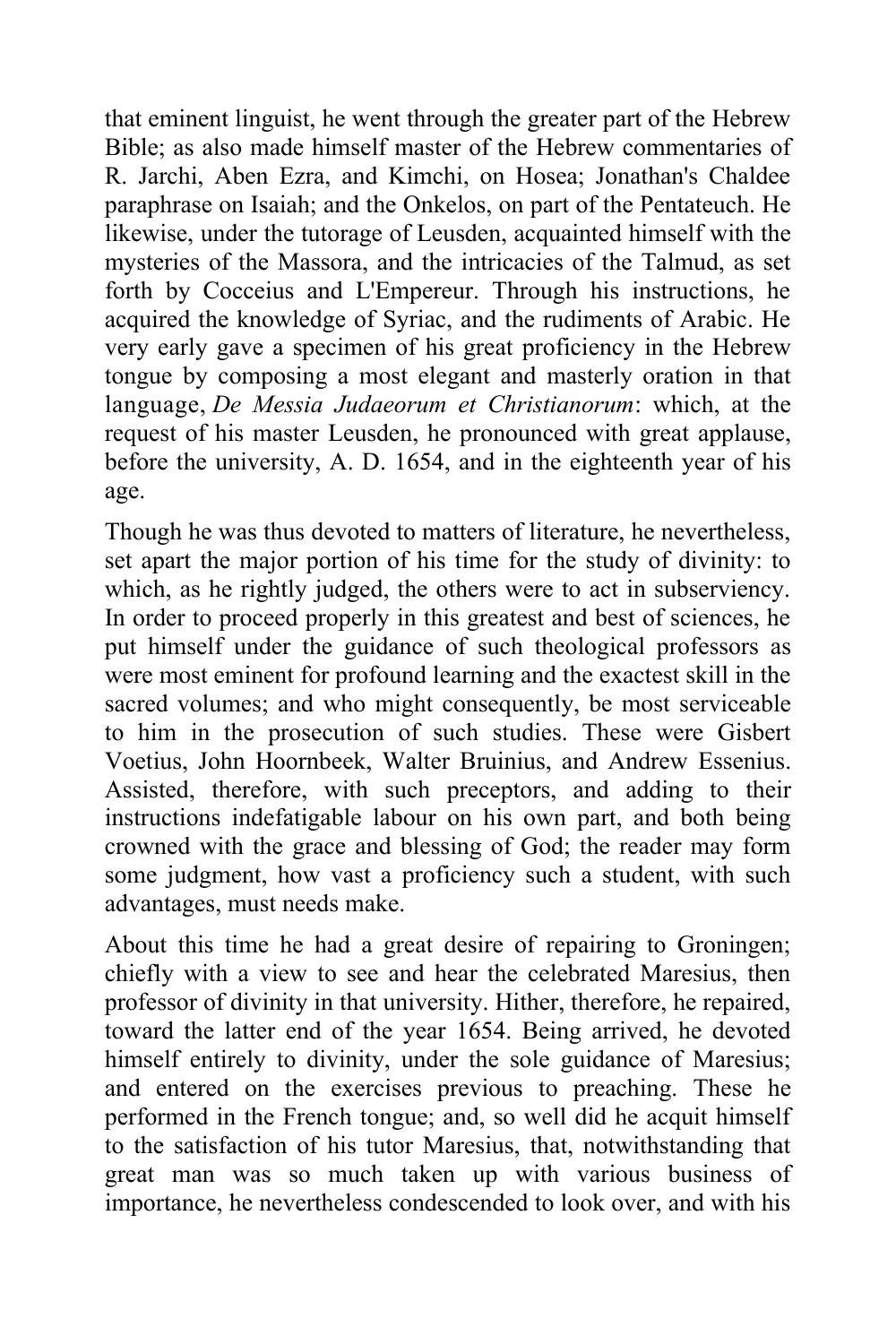own hand to correct, Witsius' declamations, before he pronounced them in public.

Having spent a year at Groningen, and obtained ample testimonials of his good behaviour and great abilities from the college of divines, he determined for Leyden; but, having received information that the plague was making great havock in that city, he changed his mind, and resolved to revisit his beloved Utrecht, that he might there perfect himself in divinity, in which he had already made such large and happy advances.

On his return to Utrecht, he not only as formerly attended all the divinity lectures, both public and private, of the several professors; but entered into a strict and thorough intimacy with that very excellent divine Bogaerdtius; than whom, Witsius was of opinion, a greater man never lived. From his lectures, conversation, example, and prayers, through the blessed energy and grace of the divine Spirit, Witsius was enlightened into the mysteries of the Redeemer's kingdom, and led into the comfortable, heart-felt enjoyment of inward, spiritual, and experimental Christianity. Through his means, he first learned how widely different that knowledge of divine things is, which flows from mere learning, study, and acquisition; from that sublime and heaven taught wisdom, which is the result of fellowship with Christ by the Holy Ghost; and which, through his own powerful influences on the heart of his elect, gloriously conforms the believing soul more and more to the blessed image of its divine Saviour.

Witsius always humbly and thankfully acknowledged, that Bogaerdtius was the instrument God made use of, to lead him into the innermost temple of holy love and gracious experience; whereas, until then, he stood only in the outer court: but, from thenceforward, disclaiming all vain wisdom and self-dependance, he was happily brought to sit down at the feet of Jesus, simply to learn the mysteries of his grace from his blessed teachings alone, and to receive his kingdom as a little child.

Nor yet was he so taken up with these delightful and sublime matters, as to omit or slight his academical studies; which appeared from his Theses concerning the Trinity, written about this time: wherein, with great learning and singular dexterity, he proved that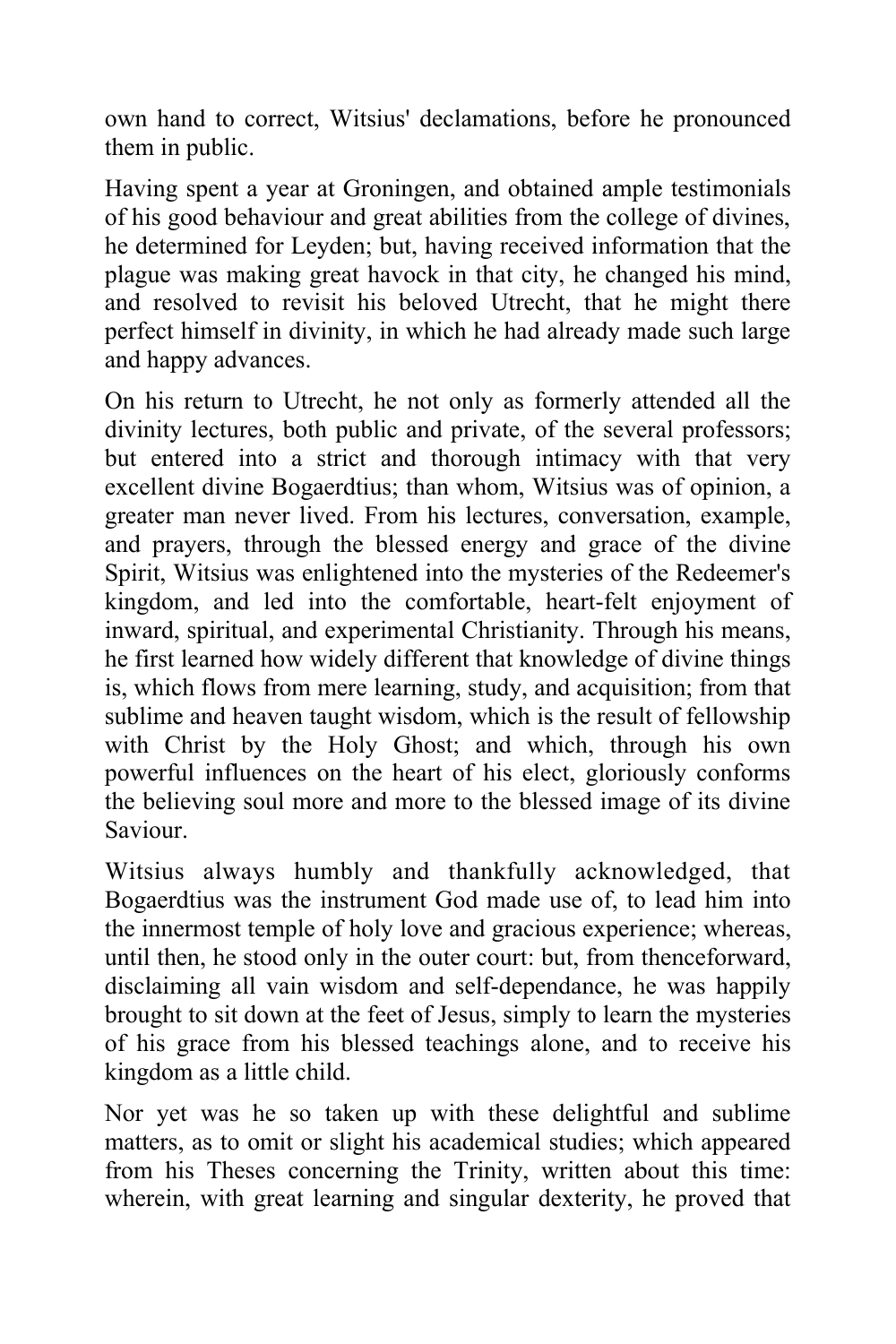important doctrine from the writings of the ancient Jews, and showed how very far the modern ones were degenerated in that article, from their rabbis and forefathers. These Theses he debated publicly in the University, under the presidency of Leusden: and although they were opposed by some of the oldest standers and ablest disputants in the college, yet Leusden was of opinion, that his young pupil defended his positions so well, and maintained his ground in so firm and masterly a manner, as to stand in need of no assistance from him: wherefore he sat by the whole time, without interposing one word, but left Witsius entirely to it himself. And it being customary there, when disputations are over, for the defendant to return thanks to the president, for his care and assistance; when Witsius did this, the president replied, with equal truth and politeness, "You have no reason, sir, to make me such an acknowledgment; since you neither had, nor stood in need of, any assistance from me." This was in the year 1655, and in the nineteenth year of his age.

Being, by this time, very famous in the two universities of Utrecht and Groningen, it was thought high time for him to enter on an office, wherein he might be made of general service to the church. In order to this, it is expected there that all candidates for the ministry give some previous specimen to the church, of their knowledge in divine things, and of their abilities for so important an undertaking. Wherefore he presented himself, for his preparatory examination, at Enchuysen, A. D. 1656. Here he was admitted to preach publicly; which he did, with extraordinary reputation and universal applause. So great was the satisfaction he gave, that there were scarce any country churches in North Holland, which were without a pastor, that did not put down his name in the list of the candidates, out of whom the choice was to be made.

At the instigation of that reverend man, John Boisius, minister of the French protestant church at Utrecht, Witsius, though naturally exceedingly bashful and diffident, was prevailed with to solicit the assembly of French divines convened at Dort, for licence to preach publicly, and in the French language, in their churches. This he easily obtained; partly by the influence of the celebrated Anthony Hulsius, to whom, at the request of Boisius, Witsius had written a very elegant epistle in Hebrew.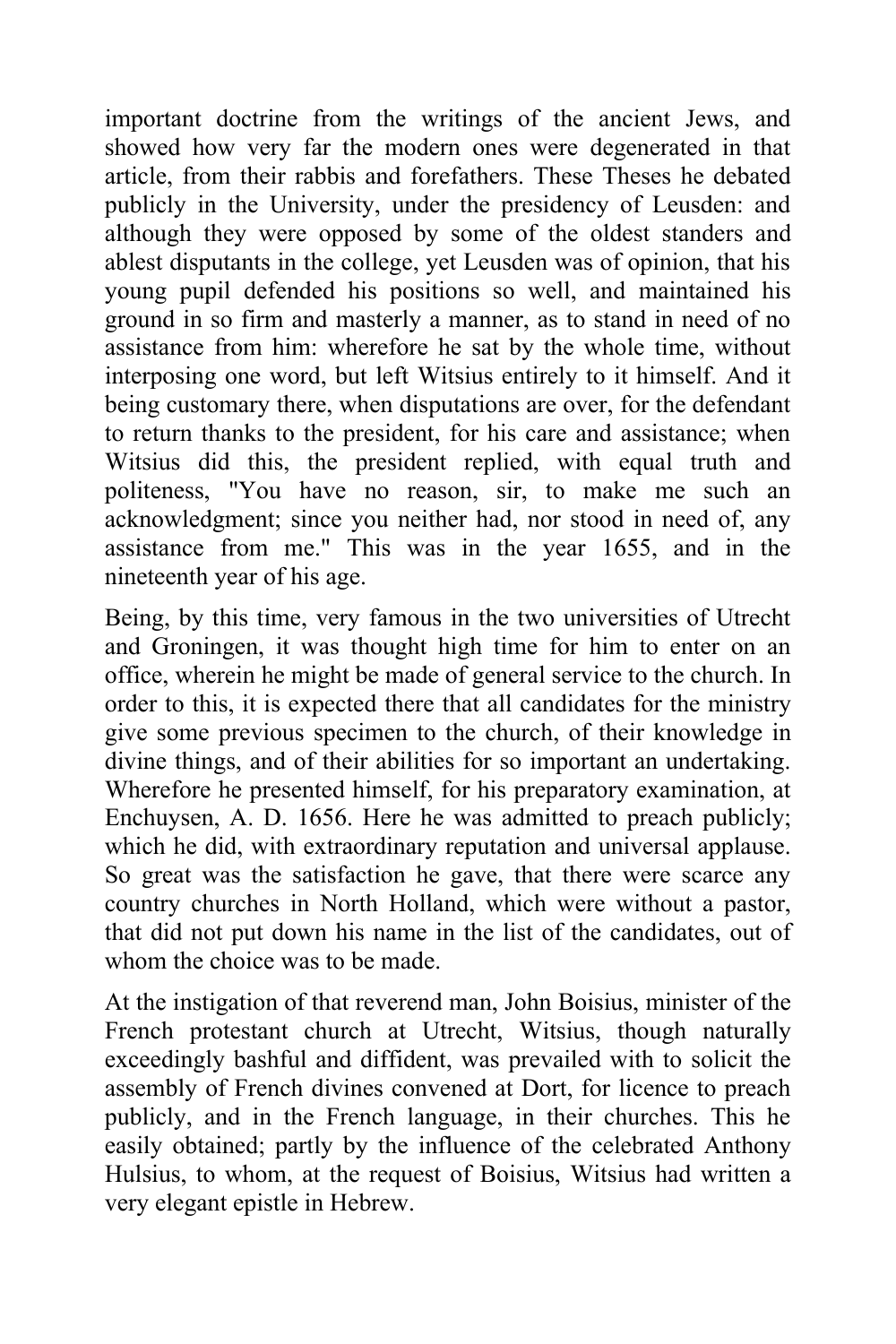From that time forward he often preached in French, both at Utrecht and Amsterdam; as, in the course of his ministry he had done a considerable time before out of the French pulpit at Leuwarden. But, thinking himself not quite perfect in that language, he proposed taking a journey into France for that end; as also, that he might have an opportunity of seeing the many eminent divines and university professors, who then flourished in the protestant parts of that kingdom. But divine providence was pleased to order matters otherwise: for, in the year 1657, and the twenty-first of his age, he had a regular call from the church of Westwouden to be their minister; and into this office he was initiated, on the 8th of July, in the same year. Westwouden is a town situate between Enchuysen and Hoorn, at about an equal distance from both: and, in ecclesiastical matters, is united to the adjoining parish of Binne Wiisent. Here he waited on God and his church, for upwards of four years; and being in the prime of life, was the better able to discharge the duties of his function with activity and diligence. He had the satisfaction to see his labours succeed, especially among the younger sort, whom he very frequently catechised, with great sweetness and condescension, accommodating himself to their understandings: insomuch that both the children and youth of the place, who, at his first coming there, were quite ignorant of everything, could not only give a judicious account of the principal heads in divinity, but could also confirm and support the account they gave with numerous and pertinent quotations from scripture; and, when they came home from church, and were, at any time questioned as to the sermon they had heard, they could without any trouble, recapitulate the chief particulars of the discourse, its subject, divisions, doctrines, and improvements.

When the fame of our learned and able pastor began to reach far and wide, he received an invitation from the church of Wormeren, in the same province of North Holland, to be their minister; a church famous for its numbers, but, at that time, sadly harrassed with intestine jars and divisions; and who, therefore, thought they could not possibly choose a pastor more capable of edifying his flock, and of calming their dissensions, than Witsius. To this call of theirs he acceded, and undertook the ministry of that church in the month of October, 1661, and the 25th year of his age. Here he stayed four years and a half; so reconciling all parties, and building them up in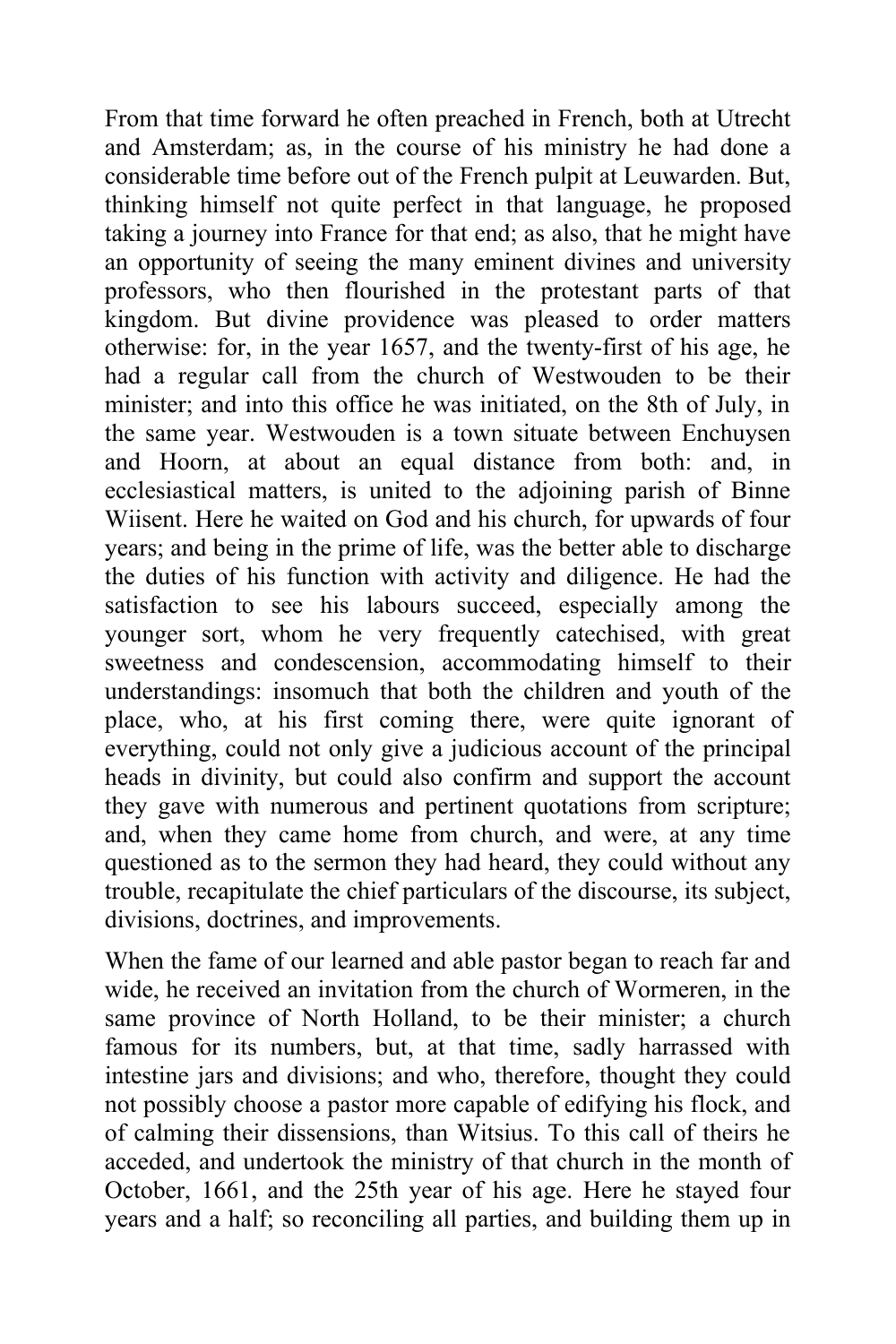the knowledge of Christ, and the obedience of faith, that, on one hand, he had the comfort to see himself the object of his people's most affectionate regard; and, on the other, that his pious and pacific labours were not in vain in the Lord. This being his situation, he could not be prevailed with to change it, by complying with the earnest and repeated invitations sent him by the inhabitants of Sluys, a town in Flanders, to take on him the pastoral care of that place, and to preach to them alternately in French and Dutch. However, being afterwards invited to Goes in Zealand, he thought it adviseable to accept the call; and, repairing thither, about Whitsuntide, A. D. 1666, was universally admired for his purity of doctrine, depth of learning, diligence in his office, and holiness of life. Here he had three pious and learned co-adjutors: two of whom, being considerably older than himself, he revered as parents; and the third, being much about his own age, he loved as his brother; maintaining with them all, a most pleasing harmony and profitable intimacy. While he continued here, he enjoyed such opportunities of study and retirement, and was in all respects, so comfortably situated, that he would often declare afterwards, he never spent his time with greater pleasure and improvement, and could have wished to have passed his days in a connection so agreeable.

But these wishes were superseded, by the inhabitants of Leeuwarden, the capital of Friesland; who, in November, 1667, invited him to their metropolis; that so burning and shining a light might, by being fixed in so conspicuous a place, diffuse its useful rays in a manner over the whole province. Hither, therefore, he came, in April, 1668; the church at Goes having dismissed him with great reluctance and concern, and contrived all the methods they could devise, if not to prevent, yet at least to retard his journey, and detain him with them as long as they could.

During his stay at Leeuwarden, it can scarce he conceived with what vigilance, faithfulness, and prudence, he laid himself out for the edification, comfort, and discreet guidance of that church; which was a matter of the greater difficulty, as the public affairs were in a very critical and precarious situation; the United Provinces being at that time engaged in a dangerous war, and the enemy making frequent inroads into their territories. At this season of exigence and distress, I much question if there ever lived a man, whose labours,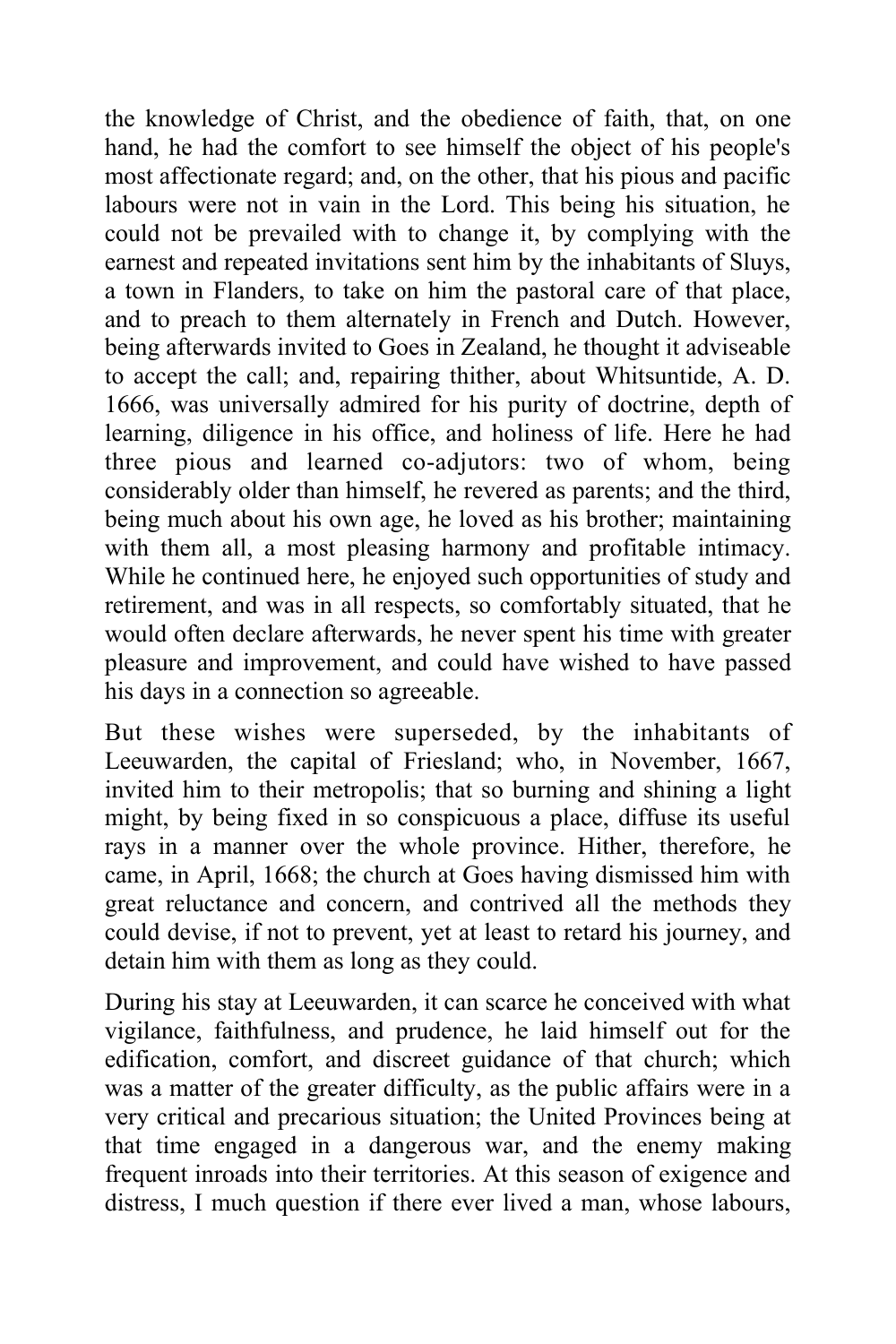for the good both of church and state, were more remarkably successful; and who, by his great talents, as well in civil as religious matters, rendered himself more useful and pleasing to persons of all ranks and stations. One signal proof of the high esteem in which he was held, was his being made tutor to Henry Casimir, prince of Nassau, and hereditary governor of the province of Friesland. He was also singled out to be the religious instructor of Amelia, the fore-mentioned prince's most illustrious sister; and who was afterwards married to the duke of Saxony Eisenach. Witsius was made very useful to the soul of this excellent princess, by his prudent and pious informations; and, about this time, he had the framing and drawing up of the Confession of Faith, published by that princess and her brother (with the approbation and concurrence of their mother, Albertina, princess of Orange), to the no small joy and edification of the churches in their dominions.

In the year 1675, that very reverend and learned divine, John Melchior Steinberg, professor of theology in the university of Franeker, departed to a better world; and, that they might the better repair so great a loss, it is no wonder that that university made choice of Witsius to fill up the vacant professorship; especially, as they had abundant experience of his integrity and great abilities, during his seven years residence in their province of Friesland. And, which seemed to add still greater weight to their invitation, and made it appear yet more providential, the church at Franeker, being about the same time deprived of one of their pastors, embraced the present occasion of calling him to be over them in the Lord.

Witsius, on the offer of these two important charges, repaired to Franeker; and, after the university had conferred on him the degree of doctor in divinity, he was solemnly invested with the professorship on the 15th of April, 1675; having first, as is customary, delivered a most beautiful oration *De vero Theologo*, to the great satisfaction of a vast auditory, who flocked to Franeker, on this occasion, from all parts of the province.

During his presidency, the university was remarkably thronged with students, many, who were designed for the ministry, repairing thither, on his account, from various parts of Europe; who, having finished their studies under his tutorage and direction, returned back to their own several countries, equally built up in piety, and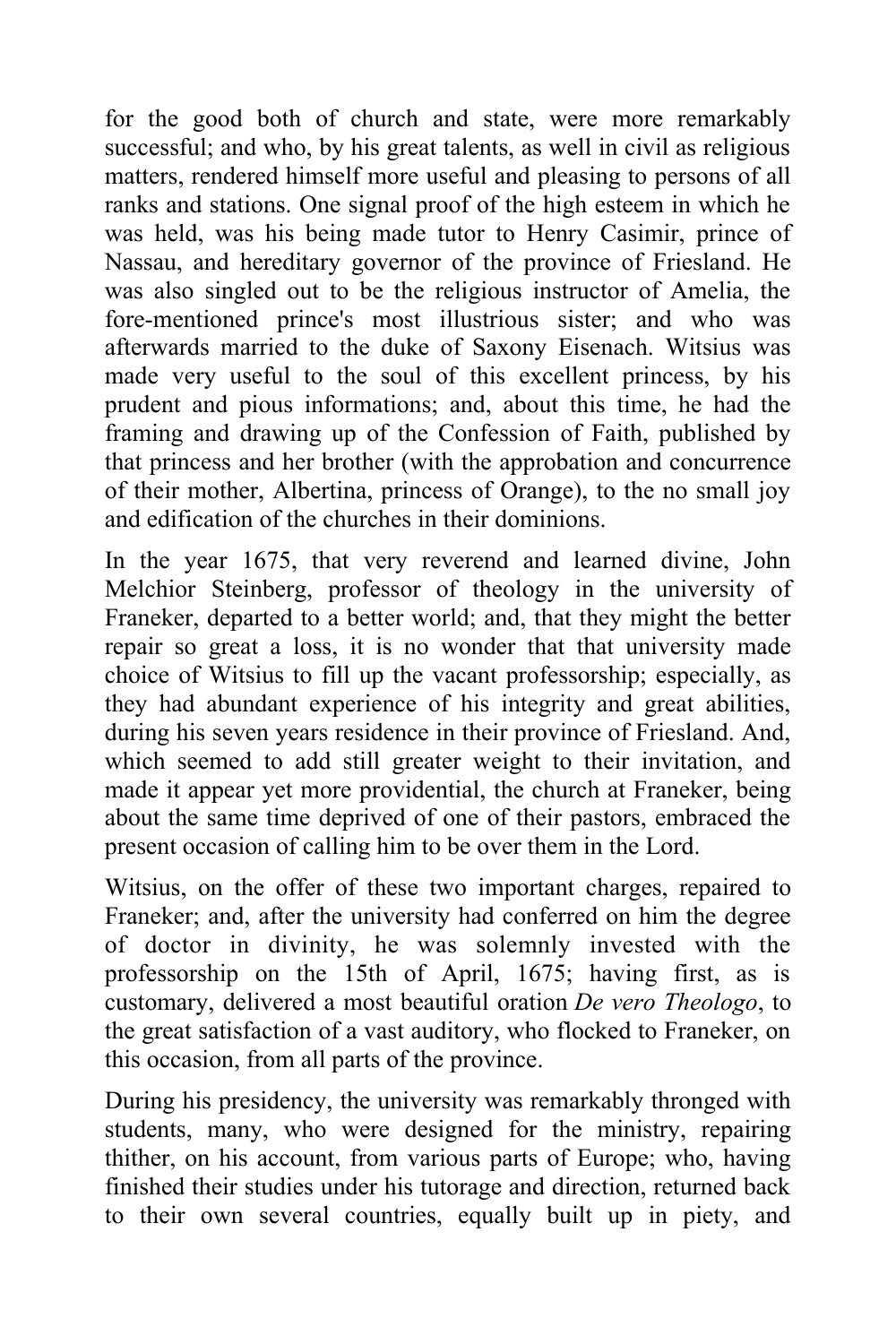advanced in learning, And, that he might be defective in no part of his duty, but every way answer the large expectations of those who promoted him, he had scarce entered on his professorship, before he began (surrounded as he was with business of great importance, both public and private, all which he faithfully and ably discharged) to set about writing*;* and published, in a very short space (beside some select academical disputations, and a smaller discourse), two learned and pretty large treatises in Latin: to wit, his immortal book on the Economy of the Covenants, and his Exercitations on the Apostle's Creed. These had a prodigious sale, being soon vended throughout Holland and all Europe; and, going through several editions, were read with great applause and admiration of their author.

About this time, he became acquainted with the famous John Marckius (afterwards his colleague): who, being originally a native of Frieseland, though educated at Leyden, after he had finished his studies there, now returned to his own country; and Witsius, having, by authority from the ecclesiastical synod, examined him as to his abilities for the ministry, solemnly set him apart as pastor of the church at Midluman, situate between Franeker and Harlingen. Soon after, Marckius commenced D. D. and was, by Witsius' influence with the prince and senate, made ordinary professor of divinity in Franeker, A. D. I676.

Friesland, thus happily possessed of so inestimable a treasure as Witsius, began to be the envy of the neighbouring states and universities, who were each desirous of enjoying so eminent a man themselves. The university of Groningen was the first, that invited him to leave his settlement at Franeker; for, having lost their great professor, James Altingius, they scarcely knew where to avail themselves of a successor equally capable of discharging the several weighty duties of theological and philological professor, and likewise that of being pastor of the university church. Wherefore, in the latter end of the year 1679, they deputed a reverend and learned member of their society, to wait on Witsius at Franeker; who, being arrived, offered him very advantageous terms, if he would remove to Groningen.

Witsius immediately communicated the proposal to the prince, and to the heads of the university of Franeker, and desired their advice. They with one voice, testifying the great esteem in which they held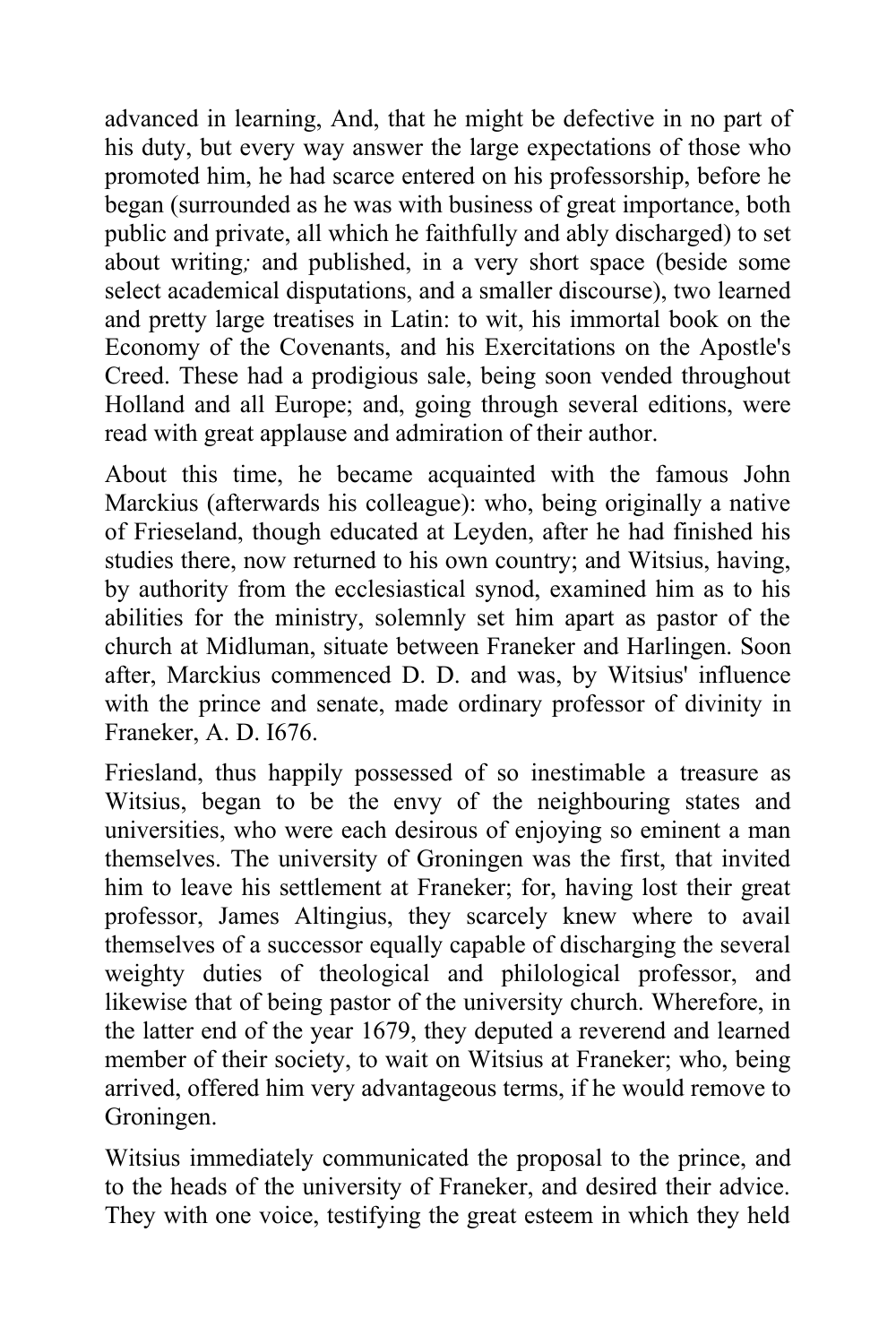him, and uniting in a most earnest request, that he would not think of leaving them; he very modestly and respectfully excused himself to the university of Groningen.

In the beginning of the year 1680, the university of Utrecht (their professor, Burmannus, being dead) looked out for some eminent person to make up his loss; and, without much hesitation, fixed their eyes on Witsius for this purpose. In order to prevail with him to accept the overture, they dispatched an honourable deputation to Franeker, by whom they importuned him to come over to Utrecht, and adorn that church and university with his residence.

Although Witsius was cordially attached to Friesland, as being the place of his nativity, and where he had spent the major part of his life; yet, from the love he bore to Utrecht, the place of his education, the messengers had not much difficulty in gaining his consent. Therefore being with great reluctance on their part, dismissed by the university of Franeker, he repaired to Utrecht, where he and the famous Triglandius were jointly invested with the ministry of that church, on the 25th of April, 1680; and, four days after, he commenced divinity professor: having first delivered a most elegant oration (afterwards printed), *De Praestantia Veritatis Evangelicae*.

In this elevated station, he continued more than twenty-two years; during which time, it is incredible with what application and success he guided the affairs both of the church and university; each of which flourished exceedingly, under his faithful and laborious administration.

He was singularly happy in his colleagues; having for his assessors in the university, those illustrious divines, Peter Mastricht, Melchior Leidecker, and Herman Halenius. For his assistants in the church, he had many, equally eminent for piety, learning, zeal, and moderation: among whom were Peter Eindhovius, and John Ladstrager, formerly his colleagues in the church at Leeuwarden. He had likewise in the university, beside those already mentioned, that immortal linguist, John Leusden, formerly his tutor; together with Gerard Uriesius, and John Luitsius, both very eminent in philosophy, and to whose care, for instruction in matters purely literary, those youth were committed, who were designed for the ministry.

His congregation at Church consisted chiefly of the magistrates and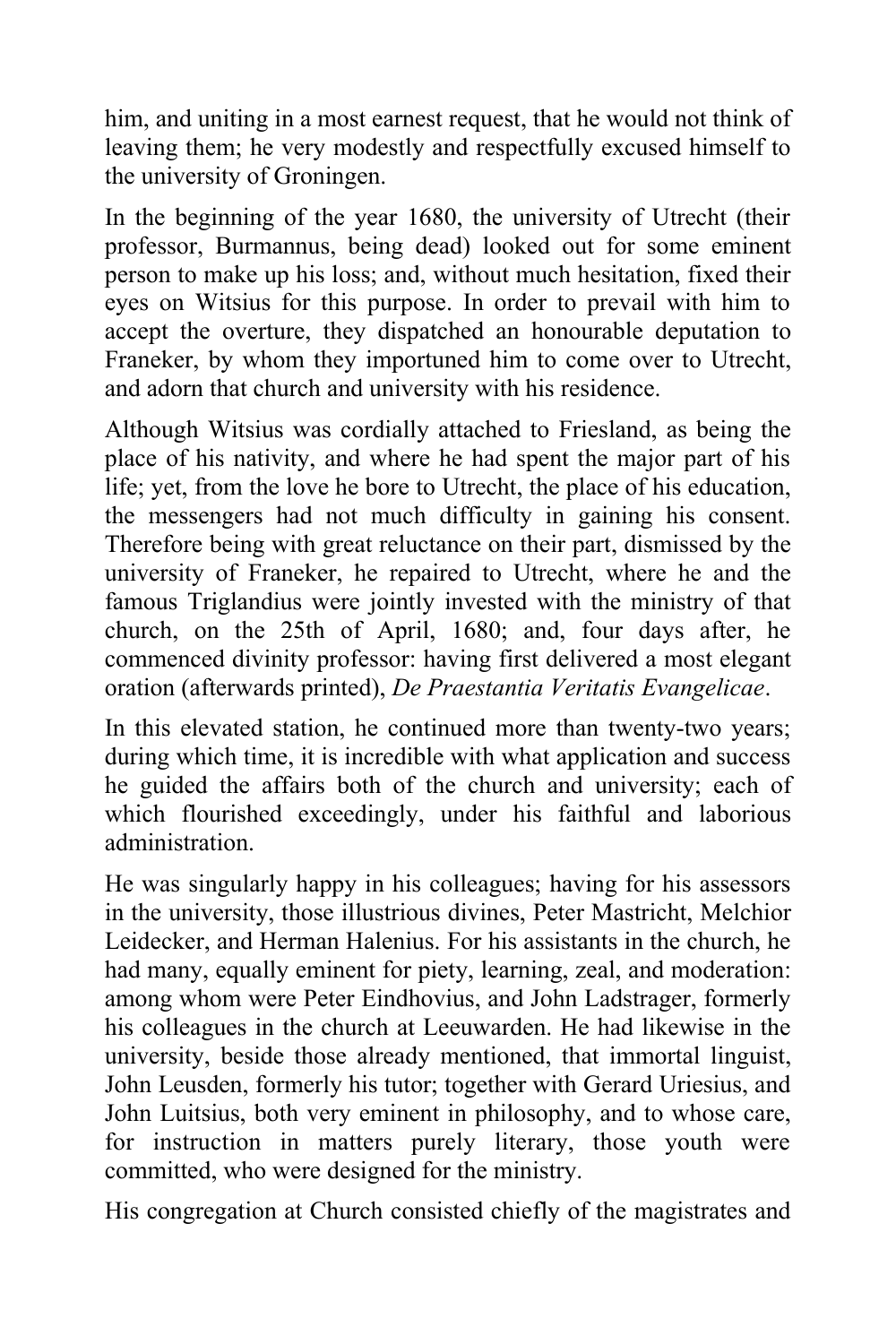inhabitants of the city*;* who were all no less edified, than astonished, at the energy which accompanied his preaching, and the masterly freedom and propriety of his elocution.

As a public and private tutor, he had a most numerous circle of excellent youths, who flocked on his account to Utrecht, from every part of the protestant world; and who hung, with no less rapture than improvement, on his learned, pious, and eloquent lips. Even his private lectures were attended daily, not only by these his pupils, but likewise by great numbers of doctors in divinity, and professors of the several sciences.

This great man, therefore, seeing his labours crowned with such abundant success, spared no pains nor fatigues, whereby he might advance the interests, and diffuse the knowledge of religion and learning. In consequence of this, he would spend many nights totally without sleep: nor was he content with serving the church and the university, by preaching, lecturing, conversing, and disputing in the public halls; but committed his treasures of knowledge to writing, and published many books truly invaluable, which will transmit his name with renown to succeeding generations: nor can they ever sink into oblivion, so long as true religion, unaffected elegance, and profound literature have a friend left in the world.

The people of Utrecht, from the highest to the lowest, were thoroughly sensible of the worth of such a man: whence we find them heaping all the honours upon him, which, being a minister, he was capable of receiving. He had always the preference given him in their synods, and was twice honoured with the supreme government and headship of the university; namely, in the years 1686, and 1697. Nor must we omit, that when, in the year 1685, the states of Holland sent a splendid embassy to James the Second, king of Great Britain, who at that time was pursuing measures, which at last justly ended in his total ruin ; and Wassenar, lord of Duvenwarden, and Weedius, lord of Dykeveldt, and Cittersius, were the persons nominated to execute this sumptuous commission; the second of these noble personages easily convinced the other two, that none was so proper to attend them to England, in quality of chaplain, as Witsius; who might not only, by his uncommon knowledge in religious and civil matters, be of great service to them in both respects; but, also, be no small credit to the reformed churches of Holland, by letting the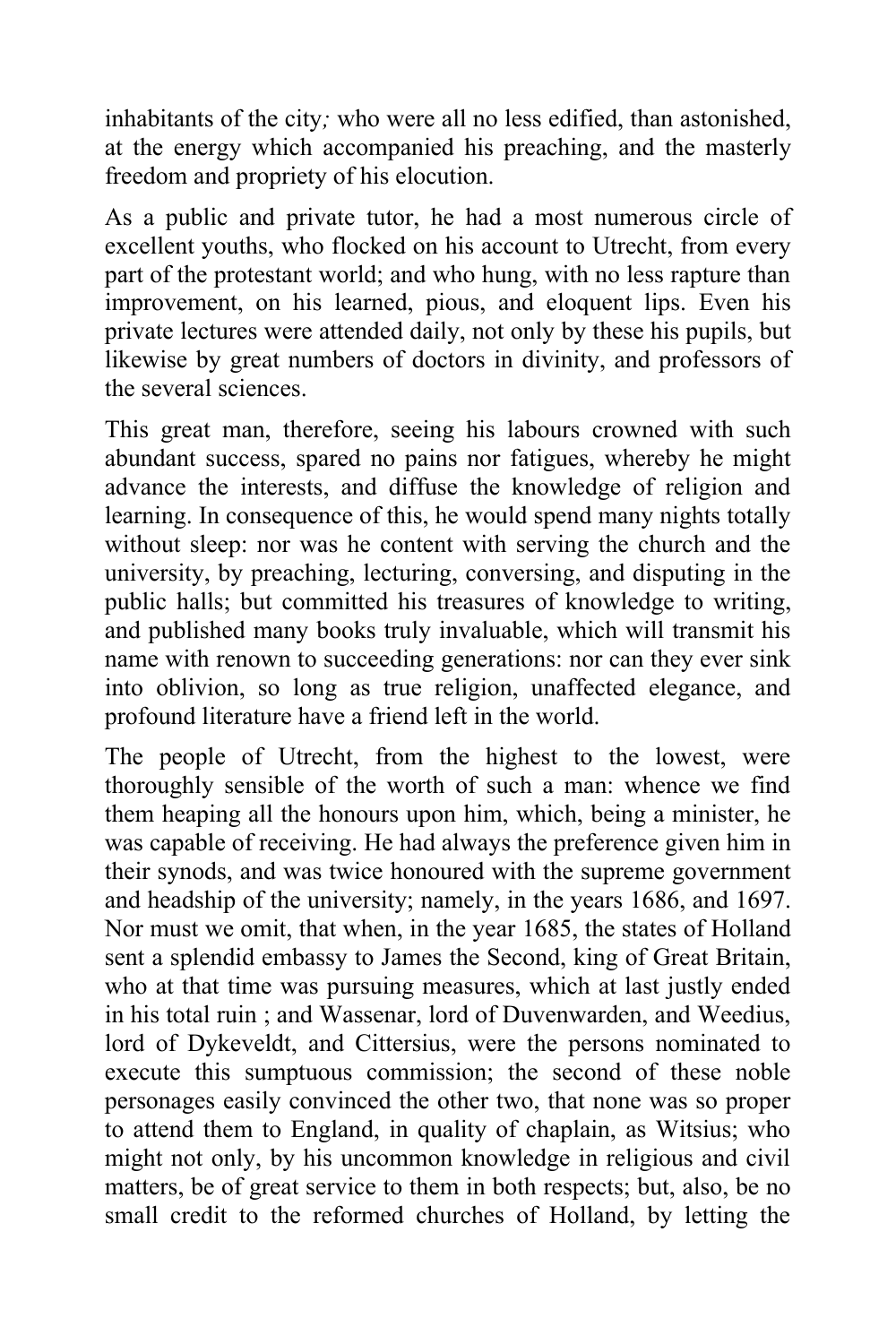English nation see what great divines flourished there. The design being intimated to Witsius, he cheerfully closed with it; though he was at that time very ill and weak in body. After some months' stay in England, he confessed, on his return, that he had conversed with the (g) archbishop of Canterbury, the bishop of London (h), and many other divines, both conformists and dissenters: "by which conversations," he would say, "I was much furthered in learning, experience, and moderation." From that period forward, the principal prelates and clergymen in England did not conceal the respect and esteem in which they held this great man; especially, as he came to be more and more known to them.

- (g) Dr. William Sandcroft.
- (h) Dr. Henry Compton.

By this time, there were few places in the Christian world, which the fame of Witsius had not reached. And now it was that the commissioners of the university of Leyden, and the magistrates of that city, resolved on inviting him thither; and the rather, as the very eminent Spanhemius, junior, was judged to be ill, past recovery; and it pleased that most excellent prince, William, king of great Britain, and governor of Holland, to ratify their choice with his royal approbation. The professorship of Leyden being tendered to Witsius in form, he accepted it. Though the people of Utrecht were loth to part with so great an ornament, he had solid and sufficient reasons for removing; as he judged he might be more useful, if, for the few remaining years of his life (which, according to the course of nature, could not be many), he should desist from preaching, and devote himself entirely to university business. He was the more confirmed in this resolution when he received information from Heinsius, the illustrious administrator of Holland, that king William heartily concurred in his removal. Some time afterwards, that truly great monarch, having admitted Witsius to a personal conference, was pleased with his own mouth to ratify the same, in terms very affectionate and obliging: assuring him, "how highly agreeable it was to him, that he obeyed the call to the professor's chair at Leyden, of which call he [*i.*e. the king] himself was the first mover; and that for the future, he might depend on his omitting no opportunity of testifying the favour he bore him, and the reverence in which he held him." And the king was ever after, as good as his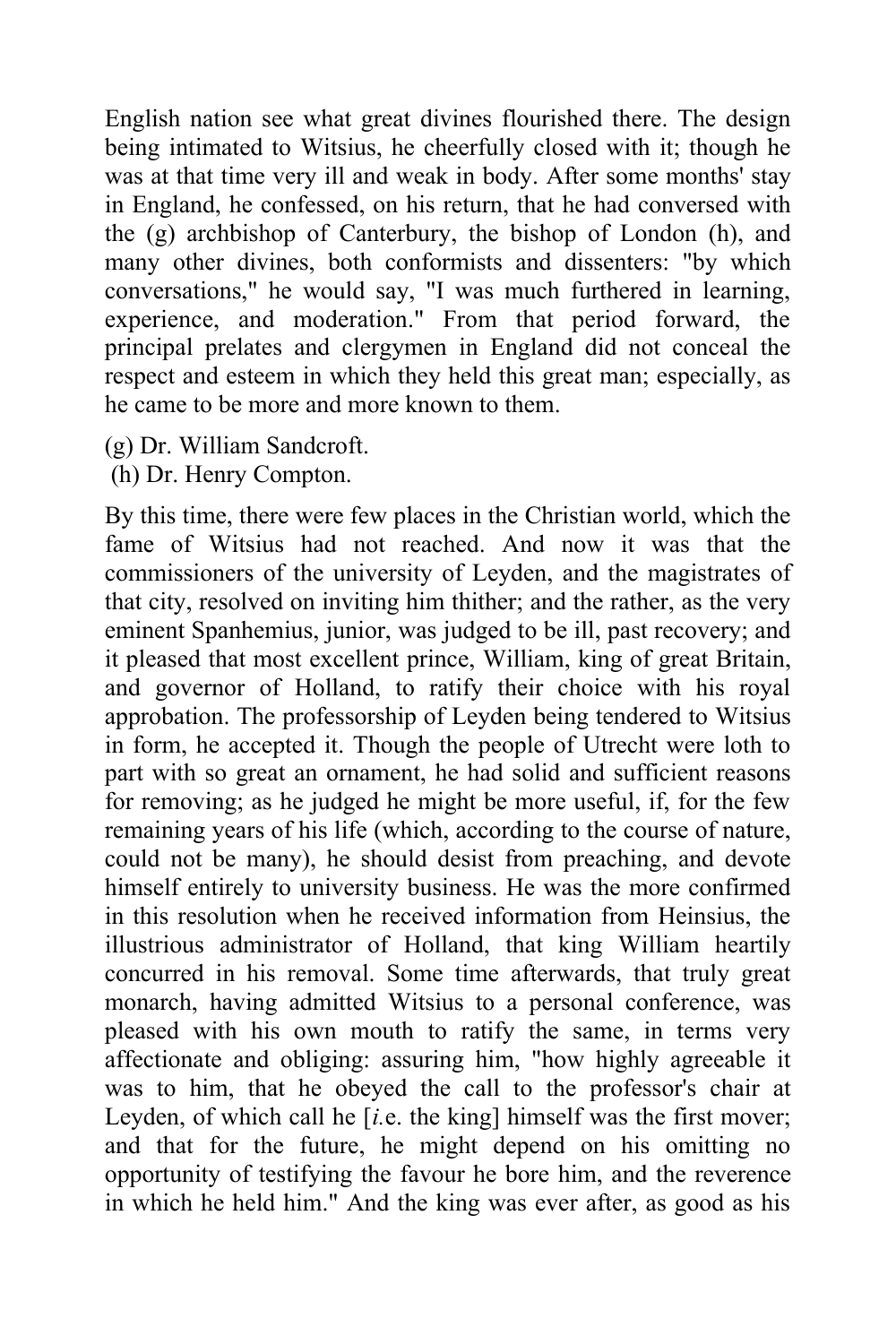word.

On his entrance upon the professorship at Leyden (i. e. on the 16th of October, 1698), he delivered his fine oration *De Theologo modesto*. And with what integrity he discharged his high office, for the remaining ten years of his life; how incessant his labours were; with what wisdom and skill he taught; with what resistless eloquence he spoke; with what alacrity he went through the academical disputations; how holily he lived; with what nervous beauty he wrote; with what sweetness of address, with what humility, candour, and benignity of demeanor he behaved in common life; and what an ornament he was to the university; were almost impossible, and altogether needless to say.

He had scarce been a year at Leyden, when the states of Holland and West Friesland, at the recommendation of the governors of the university, made him regent of their Theological College, in the room of their lately deceased regent, Marcus Essius; which he could superintend, without omitting any part of his duty as professor; having for his associate in the professorship, the famous Antony Hulsius. When he was invested with this new office of trust and dignity, that illustrious nobleman, Hubert Roosemboomius, president of the supreme court of Holland, principal of the university of Leyden, and lord of Sgrevelsrecht, made a most elegant oration (registered in the college acts, and worthy of being universally read); wherein, in the name of the heads of the university, he not only largely set forth the just praises of the new regent, but likewise fervently exhorted the Fellows of the Divinity College, to show him all due veneration, and give him every other mark of becoming duty and esteem.

Witsius entered with great reluctance, on this new stage of action; and it is well known that he would have absolutely declined it, had he not considered himself bound in duty and gratitude, both to accede to the pleasure of the states, and to spend and be spent in the service of the church. However, he went through this weighty office, with fidelity, and indefatigable zeal: and his care for the youth under him, was rendered easier from the affection he bore them; and from the apparent success, with which his instructions were attended. At the same time he was equally attentive to his duty as professor.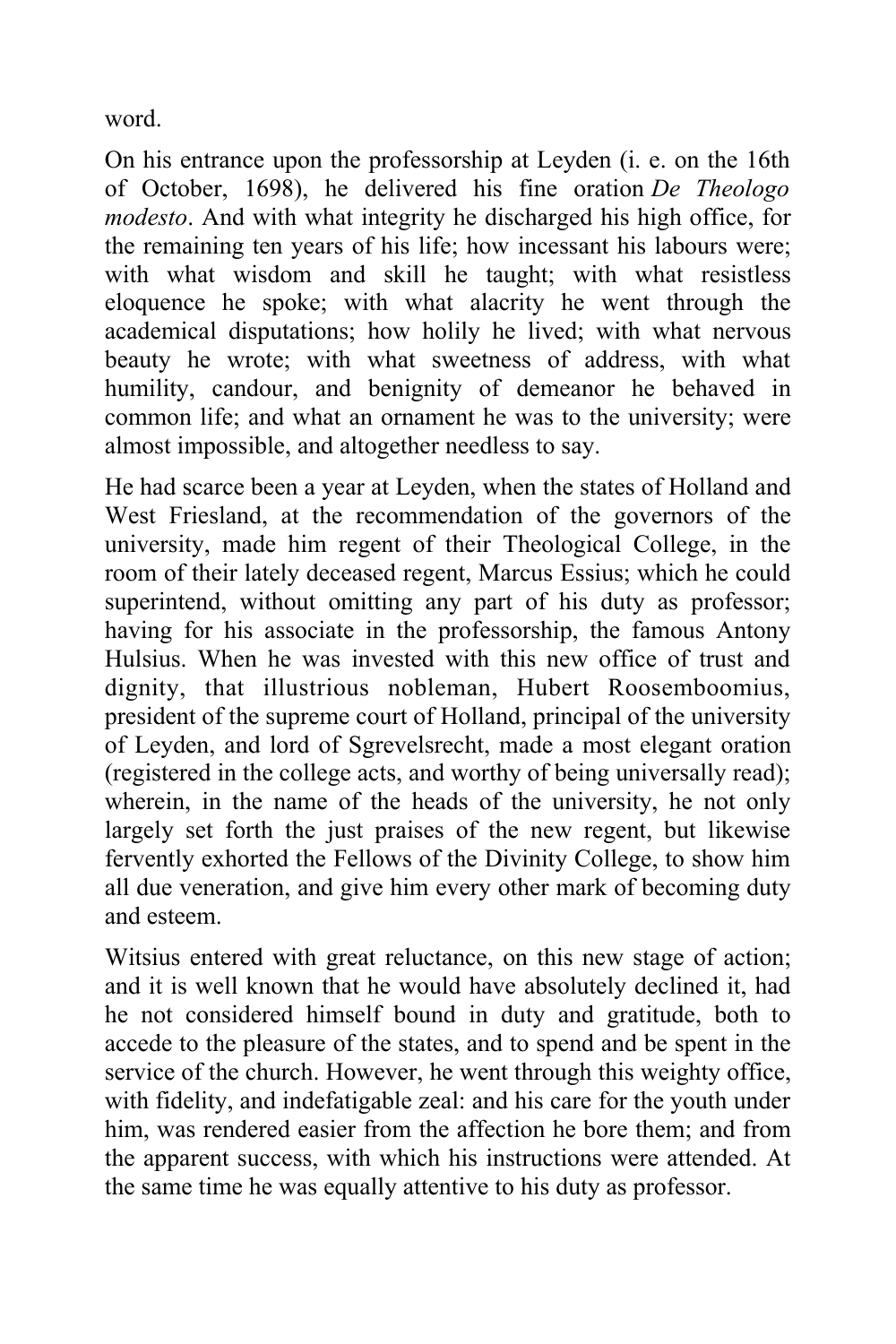Thus usefully he went on, till upon the 8th of February, 1707, partly on account of his advanced age, and partly through infirmities of other kinds (his strength being almost exhausted by heavy and frequent sicknesses for some years back), he with great modesty resigned his important charge as regent, in a full assembly of the university heads and governors; who with one voice, and without intermission, even stooped to intreat his continuance in that office: but in vain; for Witsius, well nigh worn out with a series of years and labours, was as deaf to their intreaties, as to the consideration of the very great revenues he must forego by quitting that exalted post. At the same time, he was at his own particular request, favoured with a discharge from the public exercise of his office as university professor; for the execution of which, with his usual accuracy and diligence, his great feebleness of body rendered him less able. And he declared on the occasion, to an intimate friend, that "he had much rather desist altogether from the exercise of his function, than not go through with it in a becoming manner."

It would have been impossible for Witsius to have undergone so many and incredible fatigues for the public benefit, had he met with domestic troubles and family disquiets. To prevent these, A. D. 1660, he married Aletta Van Borchorn, the daughter of Wessalius Van Borchorn, a wealthy citizen and merchant of Utrecht. She was a woman happy in the singular sweetness of her temper; and, indeed, excelled in every Christian grace and social virtue. It was hard to say, whether she more loved, or revered her husband: between whom subsisted an uninterrupted harmony until her death, which happened in the year 1684, after living together 24 years. She was always the companion of his travels; having lived with him in North Holland, Zealand, Friesland, and Utrecht. Her last illness was very long and painful; which, however, she bore with fortitude and resignation truly Christian; and at last departed in great peace and comfort of soul.

He was no less happy in his children. For, not to mention two sons who died young, he had three most pious and accomplished daughters: Martina, who afterwards married Henry Dibbetsius, an eminent doctor of divinity in the church of Leyden; Joanna, married to Luke Walckier, a judge and senator of Utrecht; and, lastly, Petronella, who would never leave her father, but always stayed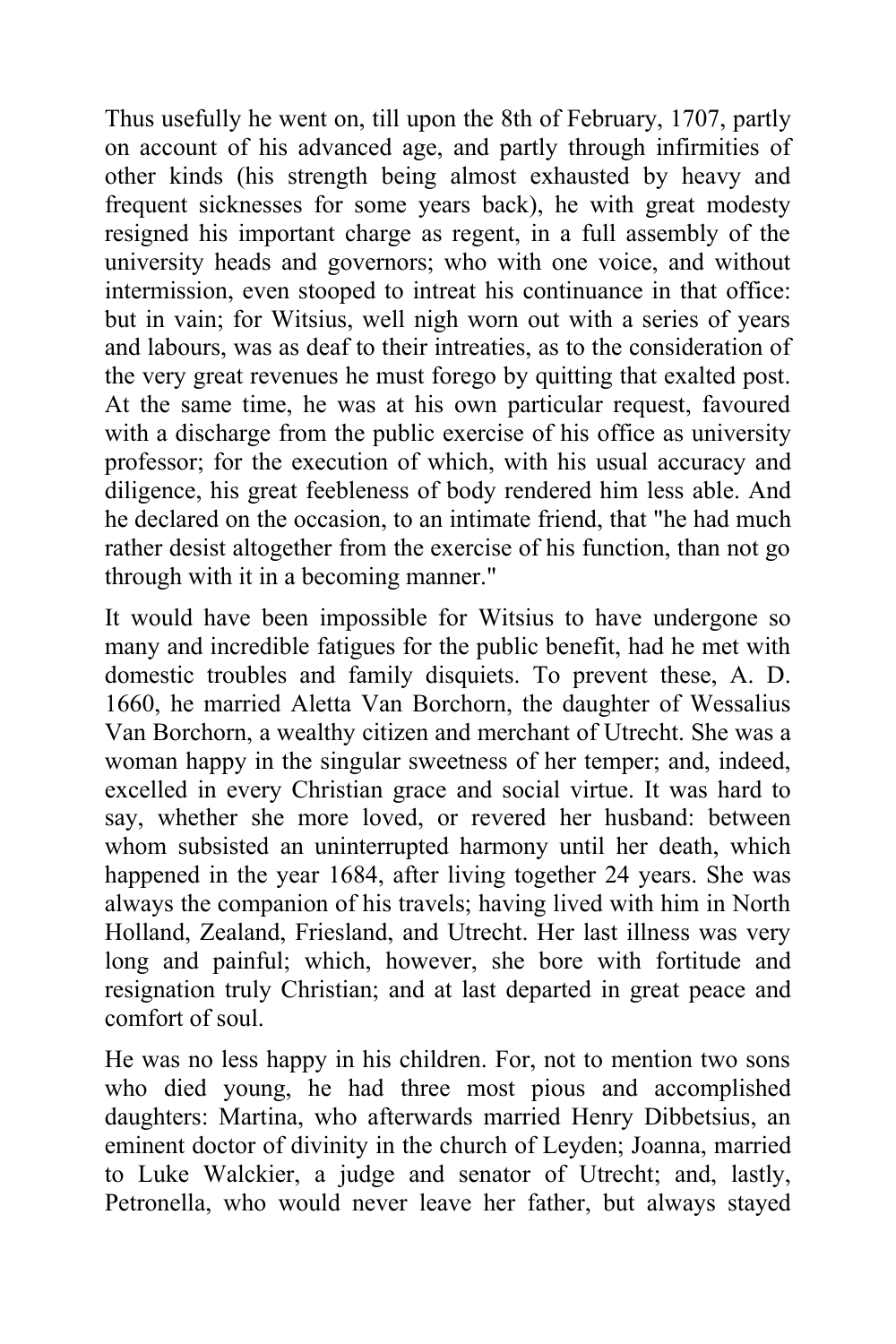with him; and who, a little before his last sickness, was herself almost brought to the gates of death. So great were his trouble and concern on her account, that, in all human appearance, his grief would have been too much for his feeble spirits, had not providence been pleased to recover her.

From the little that has been related concerning this great man, we may form some idea of his vast abilities and singular virtues. How great the force of his genius was, in tracing, comprehending, and illustrating the abstrusest matters; how solid and how quick his judgment, in the careful separation, determination, and disposition of them; how tenacious his memory, in retaining, and readily suggesting what was once committed to its trust; his elocution, how captivating, how powerful to explain, set off, establish, and enforce; they who have heard him speak, whether in public or private, can testify. How complete a master he was of the Latin tongue, they well know who have conversed with him personally, or read his writings. And, as he was thoroughly versed in the Dutch, wherever he spoke, or preached, his apposite and becoming gesture, his justly modulated voice, aided by all the exactest propriety and harmony of language, crowned with the power and presence of the Holy Ghost, sweetly established the faith of God's people, and struck the unbelieving and the unholy with astonishment, shame, and fear.

As no person whatever composed a more just and finished encomium on king William's queen, than he, in a sermon occasioned by the death of that princess, and afterwards published; so was he also very happy in his talent at sacred poetry; having presented the world with many spirited, elegant, and devout hymns. Indeed, what excellency, befitting the most accomplished divine, was wanting in him? He was a most accurate philosopher; absolute master of Hebrew, Greek and Latin; a very considerable Orientalist; perfectly versed in the history of all nations, ancient and modern, sacred and profane; and, for his consummate knowledge of theology, in all its branches, it would be superfluous to speak. How happy he was, at asserting and vindicating the truths of the gospel, every one knows. With the holy scriptures he intimately conversed, night and day; and so perfect was his familiarity with these, that he could at once, and on any occasion, quote by heart, any text of either Testament, in its original language; and solve, extempore, with the utmost skill and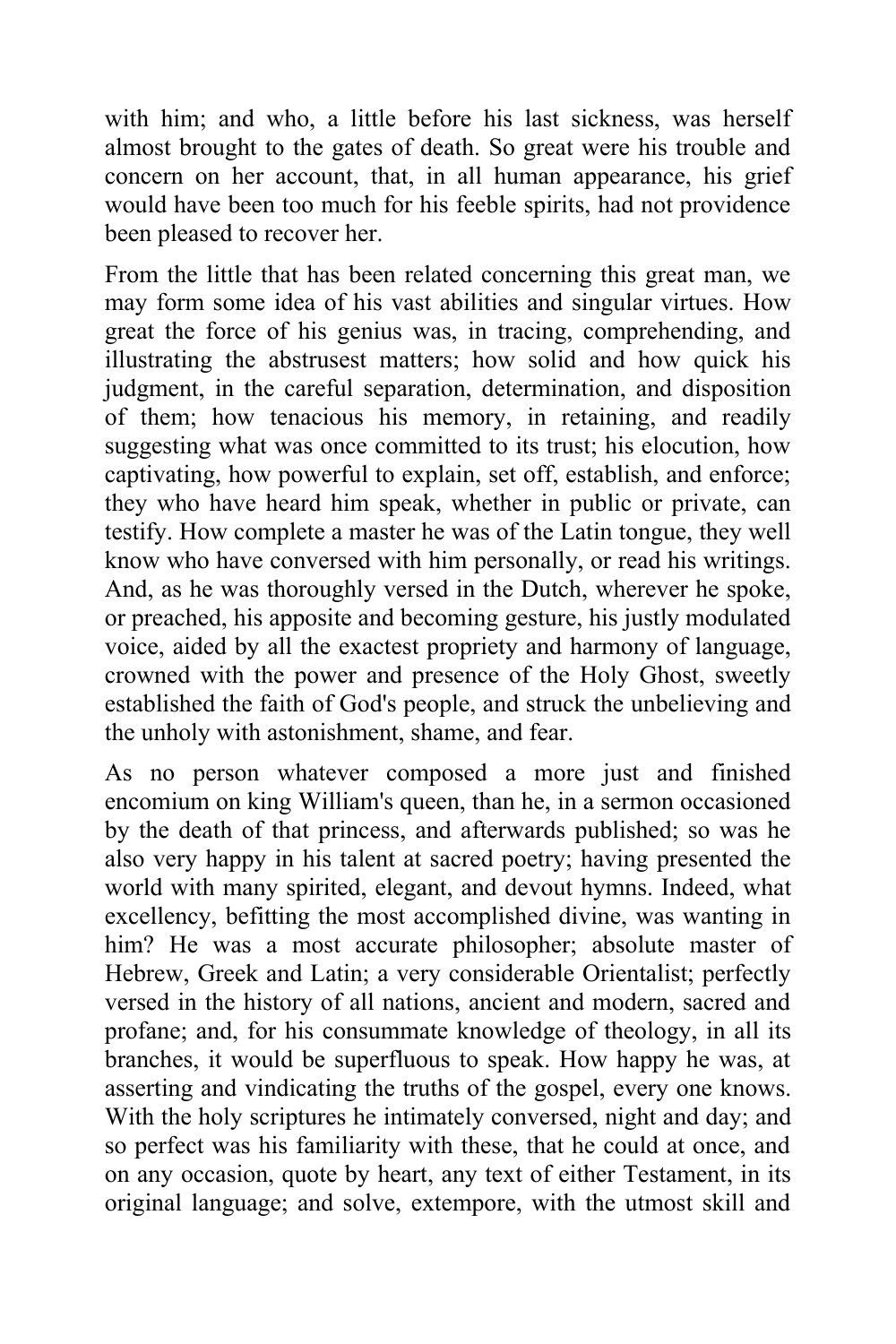propriety, the critical and theological difficulties of any passage, how nice or intricate soever.

With respect to his temper, it was as sweet, humble, and benevolent, as can be imagined. Hence arose, both his aversion to all unreasonable novelties in doctrine, and, at the same time, his great moderation toward such persons as differed from him. He neither chose to be dictated to by man, nor yet to dictate: his favourite maxim being always this, In necessariis unitas; in non-necessariis, libertas; in omnibus, prudentia & charitas. (k) He foreboded the sad declension, in doctrine and experience, which was coming on the protestant churches of Holland; and blessed God, that he was too old to live long enough to see it. And, though he could not help (such was his zeal for truth) taking notice of such of his reverend brethren, as were desirous of striking out, and introducing into the church, unscriptural novelties, and forced constructions of scripture; yet, so far had he drank into the mind of Christ, that he did this with all tenderness, deference, and caution: and if any were angry at the freedom of his remarks, he received their resentment in a spirit of meekness, and either took no notice of those who reproached him; or repaid their slanders, by giving them those commendations, which were due to them on account of their commendable qualities in other respects.

(k) Agreeable to which was the motto upon his seals, Candide.

Nor can it be wondered at, that a man so learned, holy, humble, and diligent, should, wherever he was, be attended with a vast concourse of pupils, from every part of the reformed world; from Holland, Germany, France, Poland, Prussia, Switzerland, Great Britain, and even from America (among which last were some native Indians too); and that his acquaintance should be sought for, by the most eminent scholars and divines, throughout Europe. To mention his learned works, which are so well known, would be superfluous. I cannot, however, help observing, that, in the year l660, he published, 1. his *Judaeus Christianizans circa principia fidei & S. S. Trinitatem*: and, 2. A. D. 1665, at Wormeren, he published, in Dutch, The Practice of Christianity, with spiritual representations, first, of what was laudable in the unregenerate, and then, of what was blameworthy in the regenerate: 3. At Leovarden he set forth an Explanation of the Parable of God's Controversy with his Vineyard.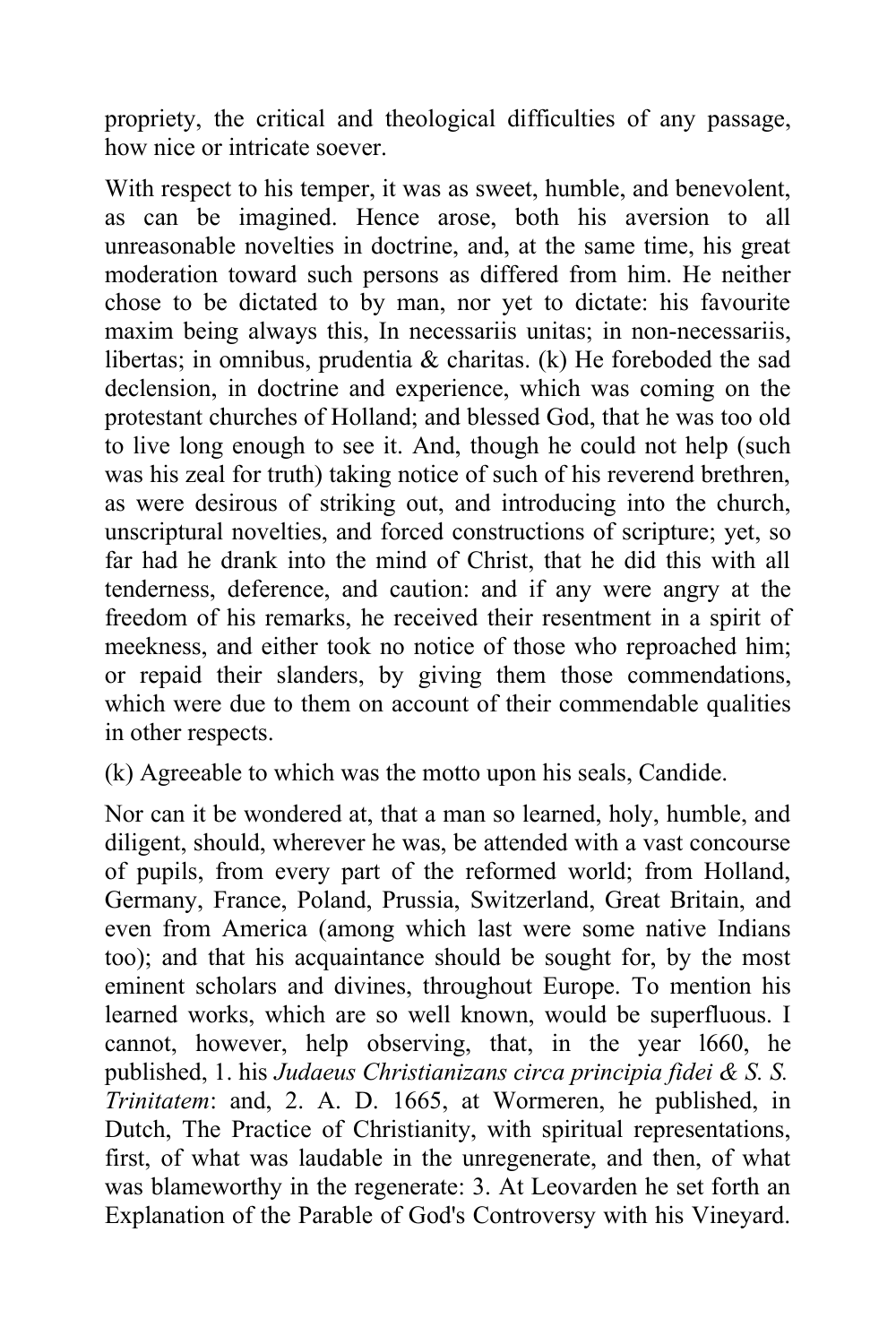- At Franeker, he published, besides several lesser treatises, 4. his *Oeconomia Faederum*; afterwards translated into Dutch, by the Rev. Mr. Harlingius; as also, 5. his *Exercitationes in Symbolum*, which were also translated into Dutch, by Mr. Costerus, at Delft. At Utrecht, he set out, 6. *Exercitationes in Orationem Dominicam*: 7. his *Egyptiaca*, with several lesser pieces annexed: and, 8. his first volume of *Miscellanea Sacra*: and at Leyden, he, 9. published his second volume of *Miscellanea Sacra*, complete; and likewise, 10. his *Meletemata Leidensia*.

We now draw near to the last scene of this great man's life: for as, from his childhood his thin weak body had often struggled with many severe disorders; from whence most people were apprehensive he would die young; so now, being far in years, he advanced apace to the house appointed for all living. However, he constantly retained, under all his sickness, his senses and intellects in full vigour; insomuch that, until within a little before his death, he could with all readiness, read the Greek Testament of the smallest type, by moonlight. But, as he advanced farther in life, he suffered the most dreadful tortures from the gout and stone; and, so far back as six years before he died, he was seized for the first time, with a temporary dizziness, accompanied with a suspension of memory, and absence of thought: and this too, as he was sitting in the professor's chair, and delivering an academical lecture. By the help of an able physician, these evils were a little mitigated; but, returning by degrees, they threatened future and more violent attacks. His last illness was ushered in by a reeling, and universal languor. On the 18th of October, 1708, he was seized with a fever, about one o'clock in the morning: which suddenly subsiding, a total feebleness and relaxation diffused itself over his body, and a torpor over his mind. The holy man, considering these symptoms, told, with great serenity and composure, some friends who attended him, that "he knew they would issue in death." He slept much, and had very pleasing dreams: and departed, in much peace and tranquillity, on the 22d day of October, 1708, about noon; and was interred at Leyden, on the 29th of the same month.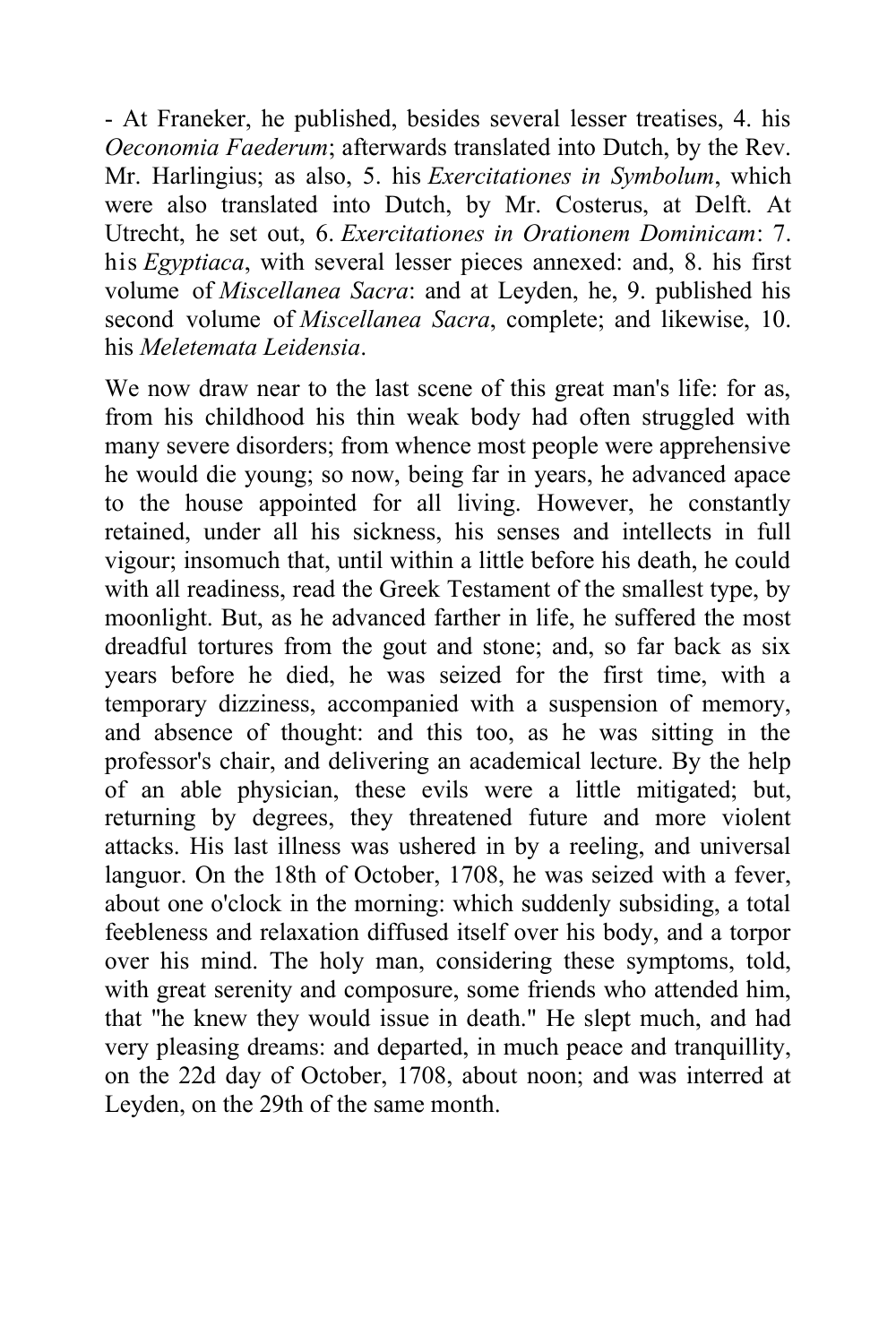# **An Account of the Reverend Mr. Alsop** AN ACCOUNT OF THE REVEREND MR. ALSOP.

VINCENT ALSOP, A. M. the admired author of *Anti-Sozzo*, was born in Northamptonshire; and received his academical education at St. John's college, Cambridge, where he took the two first degrees in arts. On quitting the university, he removed to Okeham, in Rutlandshire; and became, for a time, assistant to the master of the free school at that place.

His genius being very quick and brilliant, and his disposition remarkably cheerful, he was, before his conversion, what the world calls, a lively, entertaining companion. After effectual grace had formed him anew, his wit and humour were consecrated to the service of the sanctuary; and his acquired parts, which were not inferior to his natural talents, were also devoted, as an whole burntoffering, to the glory of God and the salvation of men. His politeness and affability, his engaging sweetness and vivacity of temper, never deserted him to the last. They were not extinguished, but refined and sanctified, and rendered still more lovely and respectable than before, by his being born again of the Holy Ghost.

Mr. Benjamin King (an eminent puritan minister, at or near, Okeham) seems to have been in God's hand, the instrument of Mr. Alsop's conversion; who, soon after, married Mr. King's daughter, and removed to Wilbee, in his native county of Northampton, where he was fixed as parish minister, and where we hear little of him until 1662, when he was ejected from Wilbee by the act of uniformity. An act, which (through the cruel and unprotestant manner of its first enforcement) gave the true church of England so severe a bleeding, that she has never entirely recovered herself, from that time to this.

On being displaced from Wilbee, Mr. Alsop and his family settled at Wellingborough; where, and likewise at Okeham, he sometimes ventured to preach, notwithstanding the rigorous execution of the then persecuting laws. Justice compels me to own, that Charles the Second stood partly indebted for his restoration, to the zeal and activity which the protestant dissenters had exerted in his behalf. And he rewarded them well! Among other effects of civil and ecclesiastical tyranny in conjunction, Mr. Alsop suffered six months imprisonment, for having dared to pray by a sick person.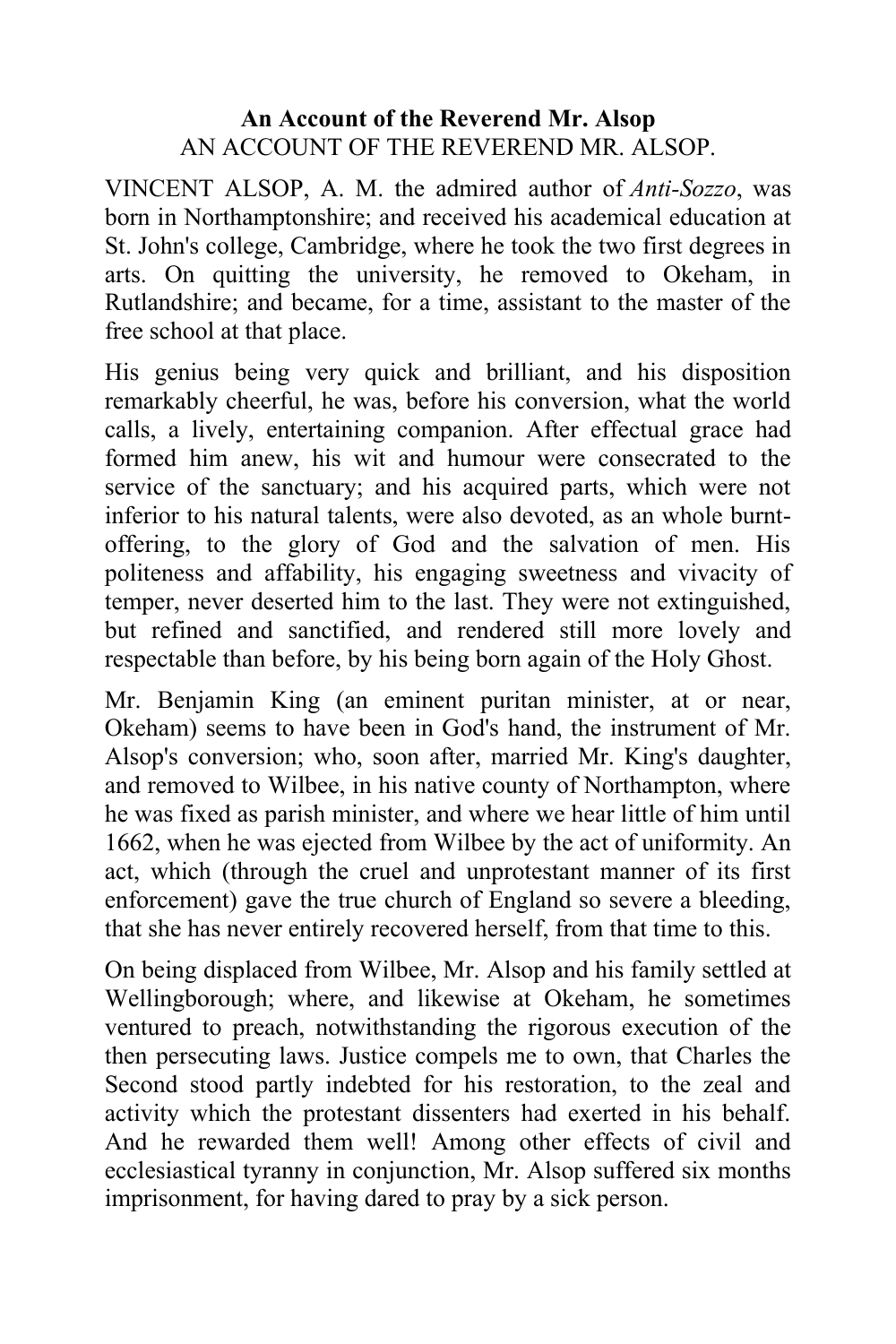In 1674, Dr. William Sherlock (afterwards dean of St. Paul's, London) published a treatise, entitled, "A Discourse, concerning the Knowledge of Jesus Christ." The Dr. was an Arminian; and, as such, could not avoid Socinianizing, on many important articles: Socinus and Arminius being the two necessary supporters of a free-willer's coat of arms. Good Mr. Alsop would not suffer a performance, so horrid and so shameless as that of Sherlock, to walk abroad, without chastisement. He therefore, in the year 1675, published a confutation of it; which he entitled, *Anti-Sozzo* (i. e. a book in opposition to Socinus: the real, unlatinized name of Socinus, who was an Italian, being Sozzo).

The editor (such an editor as he was) of Mr. Hervey's letters, observes*,* very properly on this subject, that "In the reign of Charles the Second, the Socinianism tenets were gaining ground in England." And no wonder. For Arminianism is the head, and Socinianism the tail, of one and the self-same serpent; and, where the head works itself in, it will soon draw the tail after it. In the above-mentioned critical days of the unmartyred Charles, the said editor goes on to inform us, "Mr. Alsop, one of the wittiest, as well as one of the best men in that age, wrote this book, called, *Anti-Sozzo*. He [i.e. Mr. Alsop] and Dr. Sherlock had been pupils at college under the same tutor. And [now], when he saw that Sherlock had no more reverence to the majesty of God, no more regard to the authority of scripture, than to write as above; he was determined to attack him, and to plead for Christ and his truth here at the footstool, who pleads for us, according to his truth at the throne.

"Nor was any man better qualified than himself, either to give a check to a man of Sherlock's talents and imperious disposition; or to the growing petulancy of the then daily encroaching profaneness. On grave subjects, he appeared as he was, the truly reverend Mr. Alsop; and wrote with a becoming seriousness. But, where wit might properly be shown, he displayed his to great advantage, as may be seen in his *Anti-Sozzo*."

Controversy, when either frivolously or captiously founded seldom brings any advantage or honour to the cause of God. But the controversies which have from time to time taken place, between the orthodox on one hand, and the Arminians and Socinians on the other, have been attended with the most important utility to the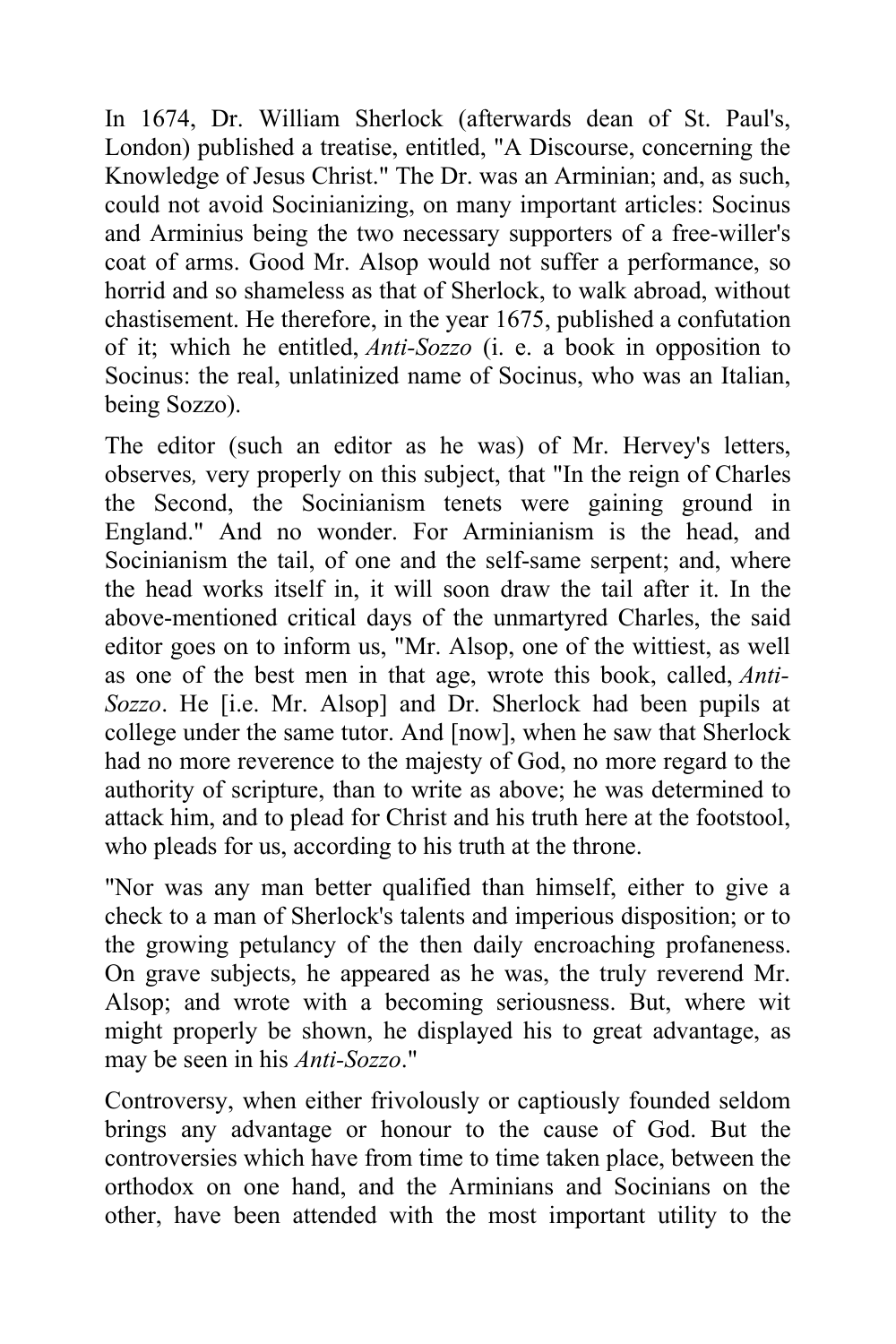church and visible interests of Christ. "If," as Mr. Alsop observes, "the Socinians oppose, every true Christian should defend, the gospel of Jesus Christ. For the dispute is not now about decency and order, about fringes and phylacteries, about the tything of mint, anise, and cummin; but about the influence of the righteousness of Christ's life, and the sacrifice of his death upon our acceptance with God; about the influence of the blessed Spirit in the glorious work of the new creation. Whether Christ be a proper priest, or not? Whether, as a priest, he offered himself as a proper sacrifice to God, or not? Whether God and man are reconciled, and we redeemed from the curse of the law by the blood of Jesus, or not? Whether we are justified before the just and holy God by our own righteousness, or by the righteousness of a mediator? In which the concerns, and all the eternal hopes of every Christian are wrapt up."

The excellent Mr. Hervey's character of this work, in a letter which he wrote, not quite seven weeks before his departure to eternal rest, deserves to be admitted here. "I could wish, methinks, at this critical juncture, that Alsop's *Anti-Sozzo*, which made its first appearance in 1675, was judiciously abridged; and, in the neat Glasgow type, reprinted in a duodecimo volume. Though it is almost pity to abridge it (unless it were well executed), as the whole is so interesting. It is, I can assure you, a very smart book; and one of the best defences of the evangelical doctrines I ever saw, or ever expect to see; even if my life which now draws very near its end, could be prolonged to the next century. In short, I think it an unanswerable performance; and divines of every denomination, would do well, to make themselves thoroughly masters of this spirited and entertaining writer; as they would then be able to defend the truth as it is in Jesus, against all kinds of opponents, how witty, keen, subtle, or malignant soever the attack might be. I would therefore beg you to recommend this book, as a specific against Socinianism."

The learned, pious, and candid Dr. Edmund Calamy bears a testimony no less honourable to Mr. Alsop. "Dr. Sherlock's affecting to treat the most sacred things of religion in a jocular way, gave no small offence to a number of persons, famous for piety and prudence; and was the very inducement to Mr. Alsop, to draw his pen against him. And though, in his management of the controversy with him, he treated serious matters with abundance of gravity; yet,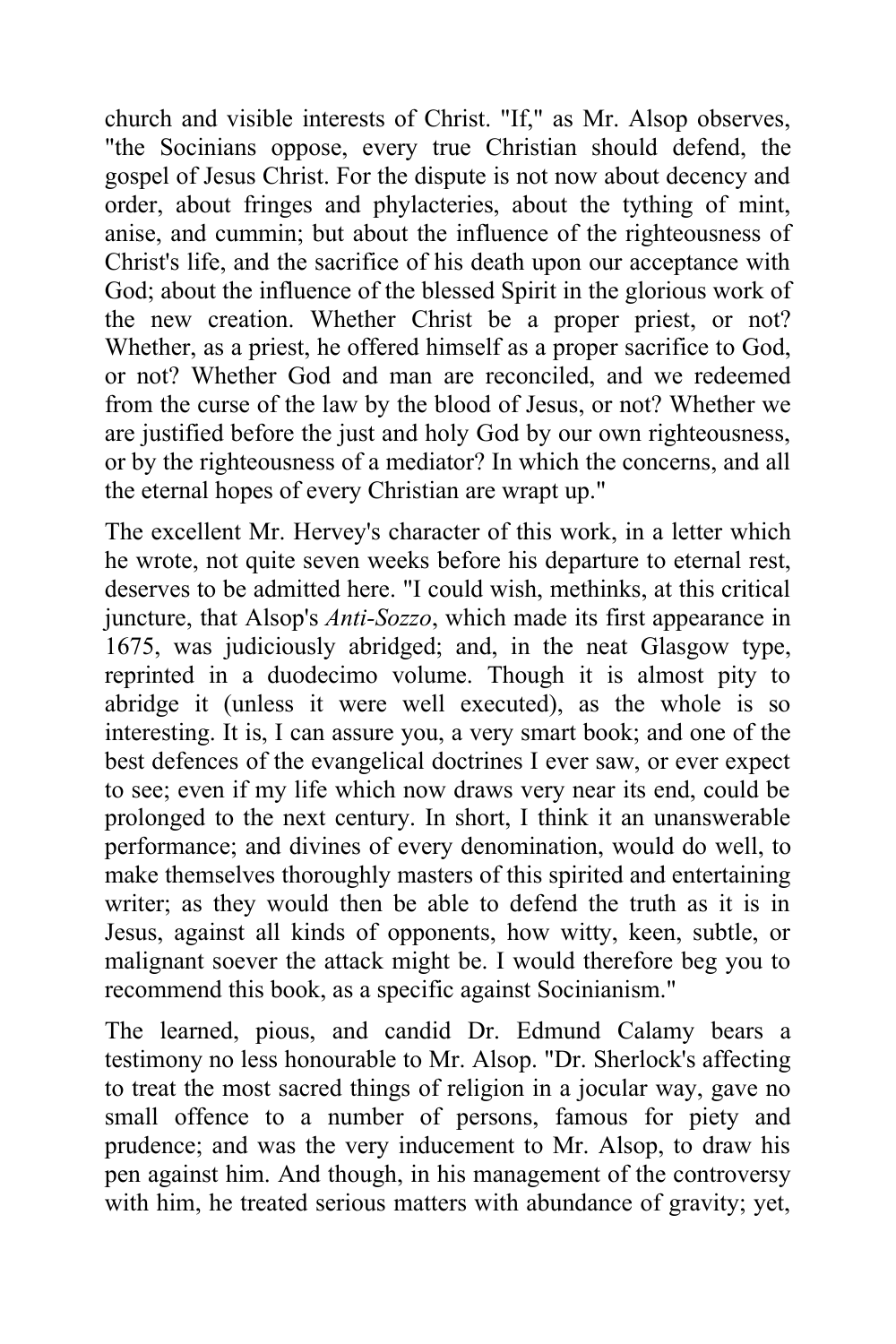where that gentleman [viz. Sherlock] was upon the merry pin, he [viz. Alsop] being an ingenious and facetious man, so wittily and sharply turned the edge upon him, that he beat him at his own weapon; so that that celebrated author never cared to answer him, nor was he ever fond of that way of writing afterward. Though Mr. Wood endeavoured to pour contempt on him; yet Dr. South, who was as famous for his wit and drollery as any one of the age, and as bitter an enemy of dissenters as any one whatever, acknowledges that Mr. Alsop obtained a complete victory."

The merits of this book against Sherlock, induced Mr. Cawton, who had the pastoral charge of a congregation in Westminster, to cast his eye on our author, as a proper person to succeed him in the spiritual care of that people. Mr. Cawton dying soon after, Mr. Alsop left Northamptonshire, to settle in London, where he was very assiduous, both as a preacher and a publisher. "His living in the neighbourhood of the court," say the compilers of a celebrated work, "exposed him to many inconveniences. However, he had the good fortune to escape imprisonment and fines, by an odd accident; which was, the informers not knowing his Christian name; which, for this reason, he studiously concealed. His sufferings ended with the reign of Charles II. or, at least, in the beginning of the next reign; when Mr. Alsop's son, engaging in [what were termed] treasonable practices, was freely pardoned by king James. After this, our divine went frequently to court; and is generally supposed to have been the person who drew the address to that prince, for his general indulgence. After the revolution, Mr. Alsop gave very public testimonies of his affection for the government; yet, upon all occasions he spoke very respectfully of king James; and retained a very high sense of his clemency, in sparing his only son. The remainder of his life he spent in the exercise of his ministry, preaching once every Lord's day; had a Thursday lecture, and was, besides, one of the lecturers at Pinner's Hall. He lived to be a very old man, and preserved his spirits to the last."

Dr. Calamy, whom we have already quoted, gives the following instance of that intellectual vigour, which Mr. Alsop was so happy as to retain even to old age. "I was," says the doctor, "very strictly examined by him before my ordination; at which time it falling to my lot to make and defend a Latin thesis upon this question which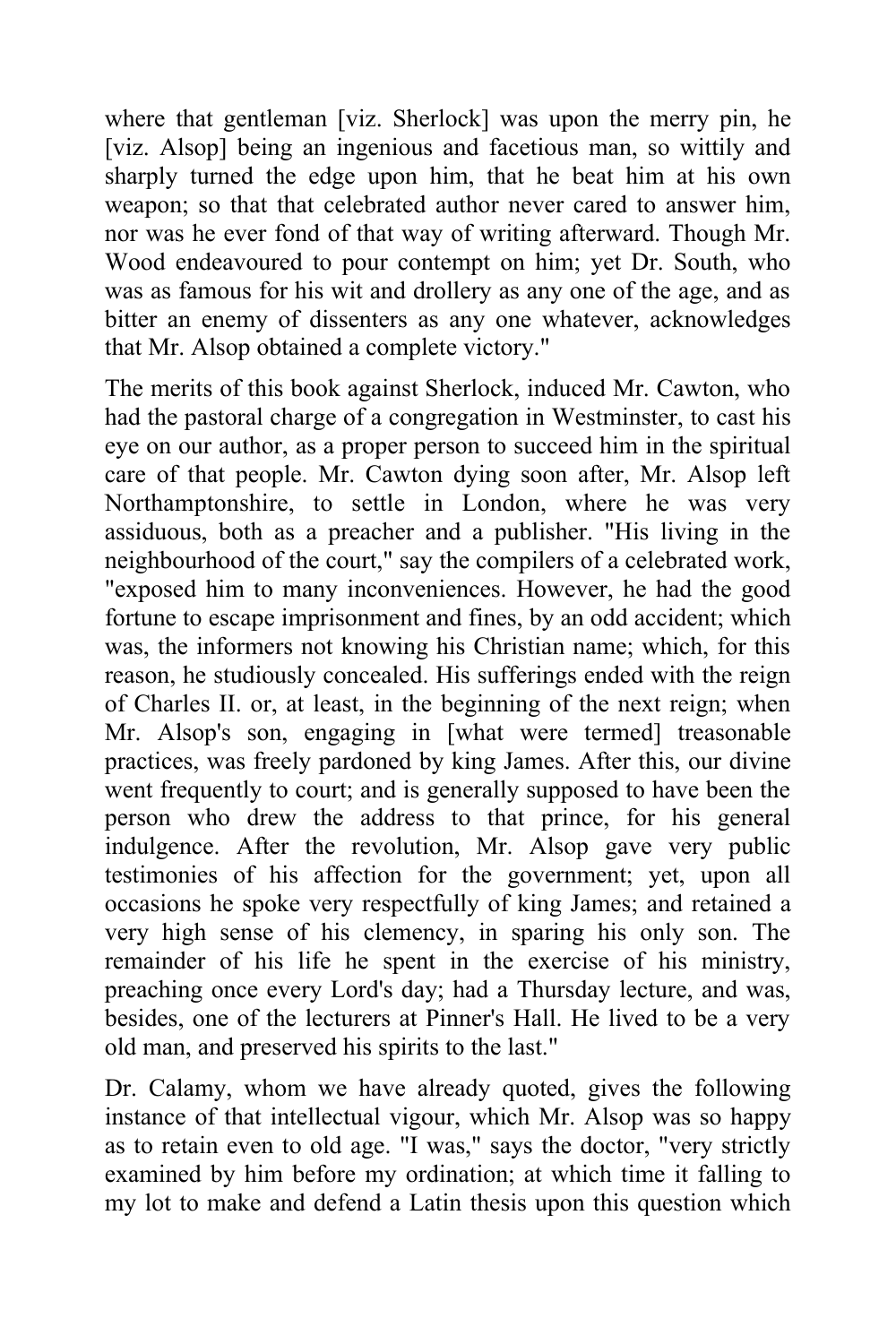he himself gave me, *An Christus officio saccrdotali fungatur in caelis tantum*? he (for argument sake, as is the way of the schools) opposed me with all the vigour, smartness, and fluency of a young man, though he was then considerably advanced in years. This was in the year 1694."

At length, this great and good man, full of days and of renown, slept in Jesus, on the 8th of May, 1703, at his house in Westminster.

It may not be unacceptable to the religious reader, if we acquaint him, that the place of worship, where Mr. Cawton, Mr. Alsop, and Dr. Calamy, were successive pastors, was very lately repaired and enlarged, by the pious munificence of an elect lady, aided by the zeal and liberalities of other devout persons. So that the glorious gospel of the blessed God is again preached with power and with the Holy Ghost sent down from heaven, on that spot, and within those walls.(q)

(q) The late Countess Dowager of Huntingdon. Some time previous to her ladyship's decease, the concerns of the above chapel were transmitted into the hands of others. It continues to the present, supported by the assistance of eminent evangelical ministers in the establishment, and of the dissenting community. EDITOR.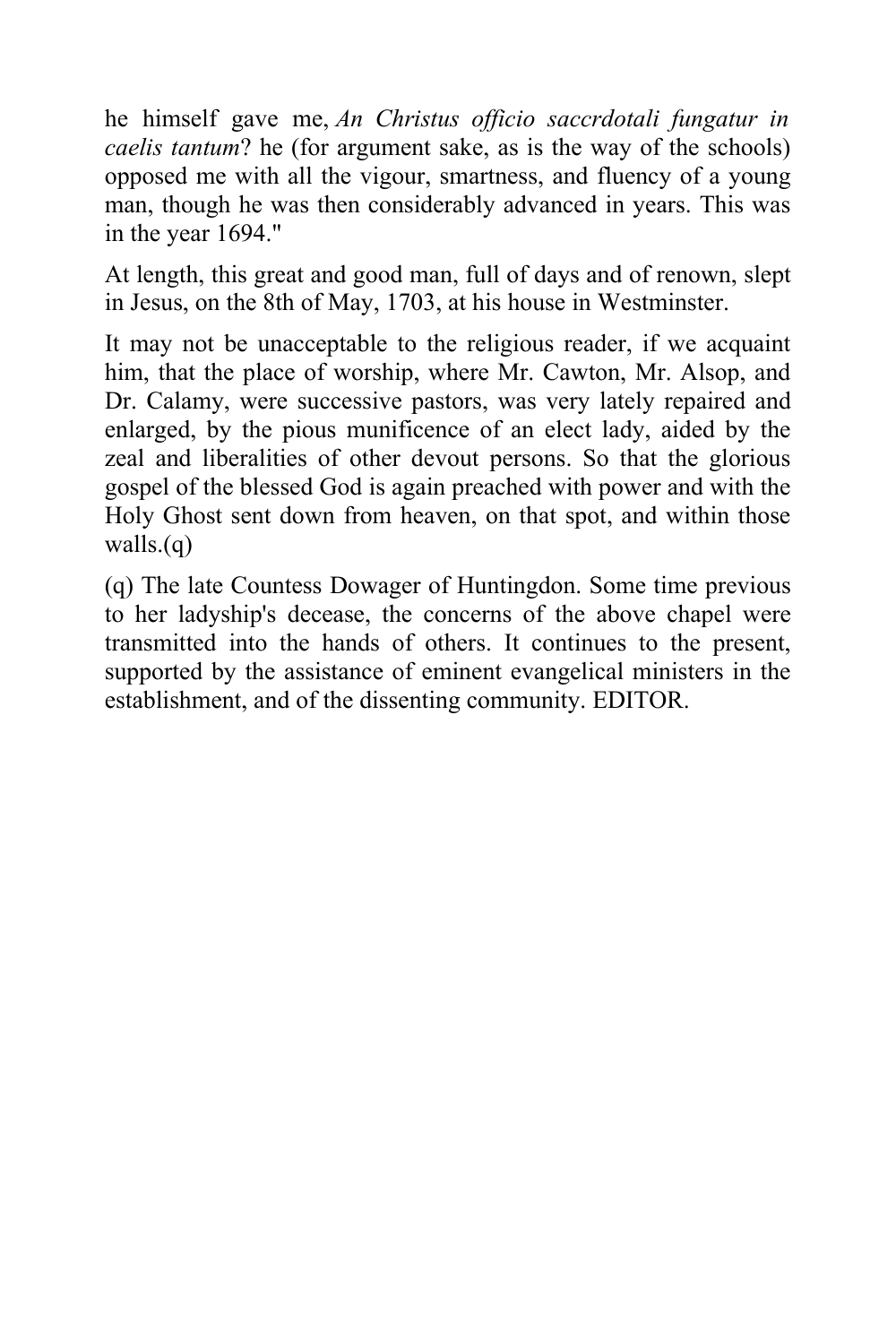#### **Some Account of the Right Rev. Dr. Thomas Wilson,...** SOME ACCOUNT OF THE RIGHT REV. DR. THOMAS WILSON, LATE BISHOP OF SODOR AND MAN.

FEW as the modern instances have been of sanctity in lawn; even the present century has seen a prelate, whose purity and simplicity of manners would have done honour to the primitive ages.

He was born, December 20, 1663, at Burton Wirral, near Chester; and, having received his school education in England, was sent, A. D. 1681, to perfect his studies in the university of Dublin; where he continued about eight years, and, at the stated periods, took his two first degrees in arts with singular reputation, on account of his literary attainments, and the unblameable regularity of his life. When of age for holy orders, he was ordained deacon, A. D. 1686, by the then bishop of Kildare; and priest, A. D. 1689.

Not long afterwards he quitted the university, on being appointed travelling tutor to lord Strange, eldest son to the earl of Derby. But before the young nobleman had completed the tour of Europe, he died in Italy, at the end of three years from their first setting out; and good Mr. Wilson returned with an heavy heart to England. He had, however, acquitted himself so faithfully, and so well in his care of his deceased pupil, that the earl nominated him to the bishopric of Man; and king William approving the choice, our bishop was admitted to a Lambeth degree of Doctor in Laws, and received his episcopal consecration at the Savoy chapel in London, on the 16th of January, 1697, from the hands of Sharp, archbishop of York; assisted by Moore, bishop of Norwich, and Stratford, bishop of Chester.

From his first acceptance of this see, he determined to reside with his flock, that he might watch over them, as one that must give a speedy and solemn account of his spiritual stewardship. Repairing, therefore, to the Isle of Man, he took possession of his bishopric, with the usual formalities (which, there, are very peculiar); and, by the strictness of his life and conversation, soon began to shine as a light in a dark place.

The year after, *viz.* in October, 1698, he gave his hand to Mrs. Mary Patten, daughter of Thomas Patten, Esq. of Warrington, in Lancashire *;* who was directly descended from the elder brother of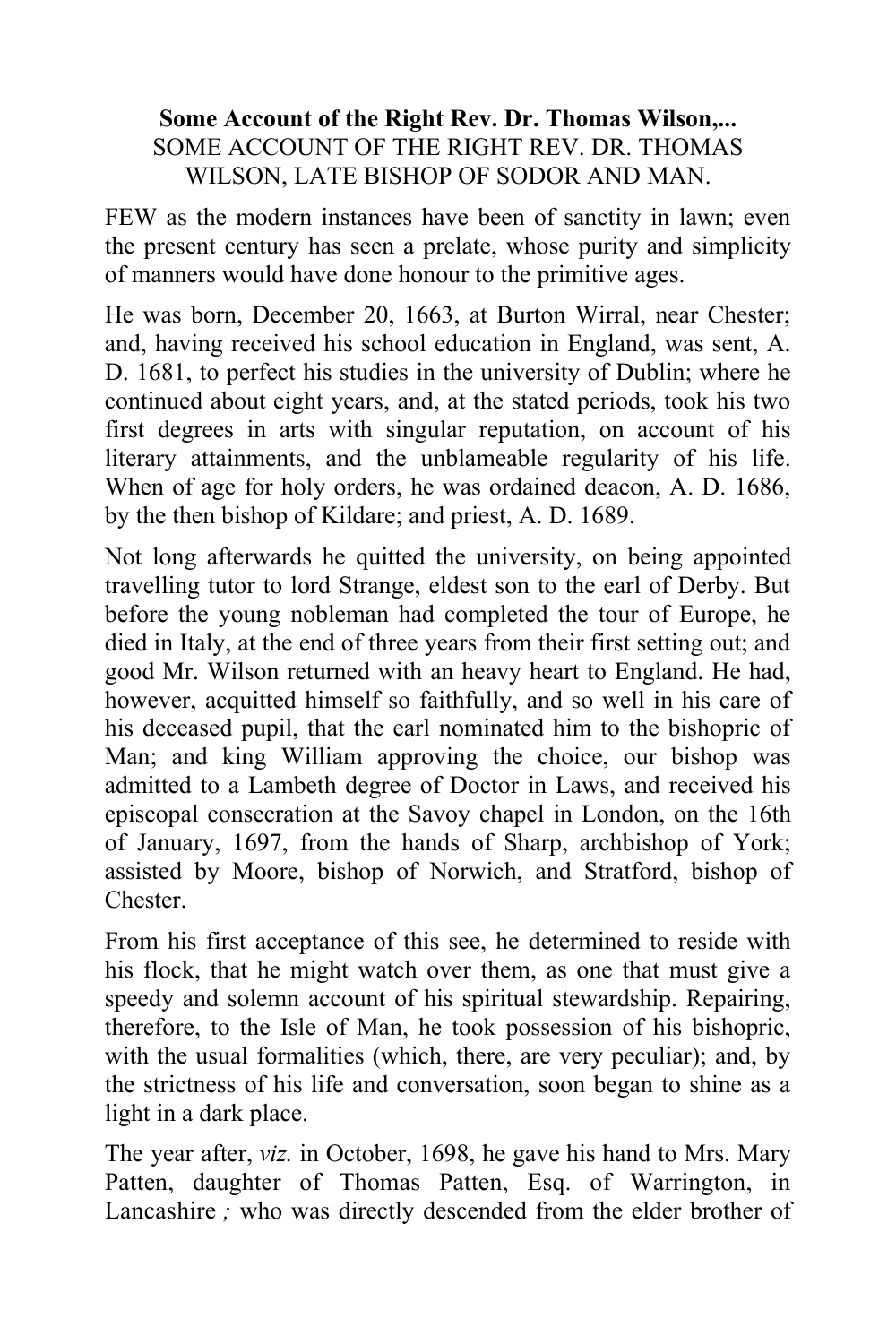William Patten (commonly called, from the place of his nativity, William Wainfleet), the devout and munificent bishop of Winchester, who founded Magdalen College, in Oxford, and who died A. D. 1486. This great prelate was hardly more distinguished by his works of piety and liberality, than by his invariable gratitude to his patron, king Henry VI; to whom he stedfastly adhered, and for whose sake he suffered many mortifying inconveniencies, when that prince was deposed, and the house of York became the reigning family. Wainfleet's monument is still remaining, in the cathedral of Winchester. He lies over against cardinal Beaufort; and his tomb, which does not appear to have received any injury during the civil wars, is one of the most elegant and majestic pieces of Gothic architecture in England.

If a bishop ever merited the title of Right Rev. Father, it was Dr. Wilson; who might truly be styled the father of his clergy, and of the whole island. His benevolent care to augment the revenues, to improve the knowledge, and to regulate the lives, of the parochial incumbents; his care to put the various schools, in his diocese, on such a footing as to render them seminaries of strict morals and of sound learning; the zeal he showed, and the expences he sustained, in causing the Bible, the liturgy, and other useful books, to be translated into the Manks language, and distributed through the country; together with many instances of piety and liberality, not confined to his own immediate connections, but extending to England, and even far beyond the boundaries of Europe; demonstrated, that, where the heart is fully bent on promoting the glory of God, great things may be done, without the assistance of extraordinary opulence.

He rightly judged, that to employ the young and healthy poor, was rendering them a more substantial service, than by giving them small pecuniary supplies. Hence, he constantly found something for a considerable number of them to do. His method was to assemble all his workmen and domestic servants, in his chapel belonging to his palace, before they entered on the various business of the day, at six in the morning, during the summer season; and, in the winter at seven. On these early occasions, he hardly ever failed being his own chaplain; making it a rule to read the whole service himself, and to dismiss his domestics and his labourers with his blessing, which he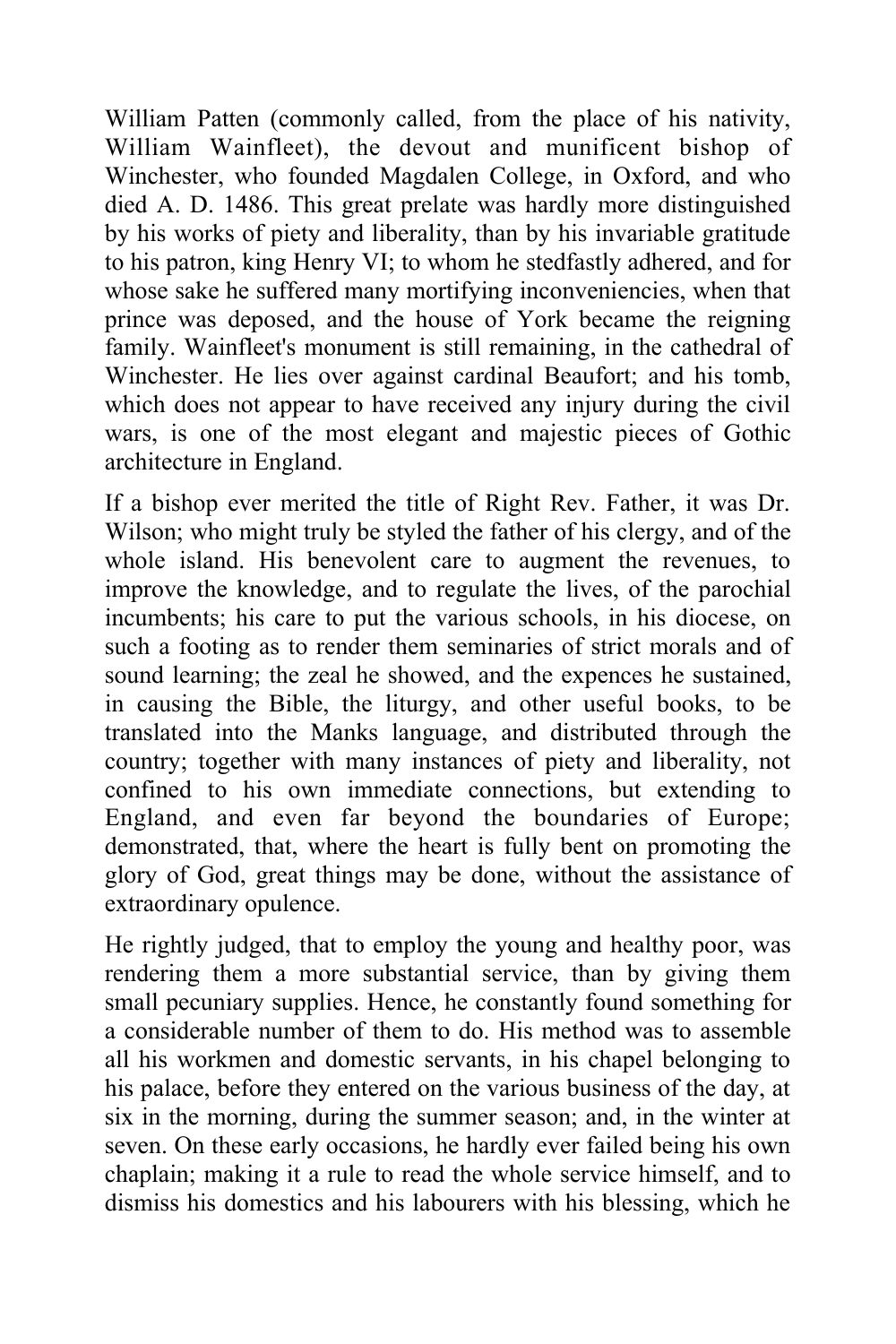pronounced in the true spirit of prayer, with peculiar solemnity and affection. At meal times, his hospitable table was open, not only to his friends and neighbours, but also to his (r) meanest workmen, and to such of the honest poor as he was not able to employ.

(r) How different his conduct, from that of a certain great churchman, now living in Ireland! Not long ago, he was repairing his palace there, and the labourers were allowed a moderate quantity of small beer daily. But when his lordship paid them off*,*they found themselves obliged to abate part of their wages, in proportion to the quantity of small beer which they had respectively drank. One of the men, more arch and less ceremonious, than the rest, addressed him as follows: "I believe, your lordship is the first b\_\_\_\_p that ever sold small beer. I have a good mind to prosecute you for presuming to sell malt liquor without a license. This anecdote is authentic.

His concern for the whole people of his charge reached even to their secular interests. He studied physic, and distributed medicines with success. He imported the finest cattle; and procured the best grain of every kind for seed. And it appeared, that, by the year 1744, he had expended more than ten thousand pounds, in acts of charity and beneficence. Nor did he forget to take thought for the welfare of his successors in the bishopric: of which, when he first took possession, the episcopal demesne was rented at no more than thirty pounds a year; but, through his long and many improvements of the soil, he left it fairly worth four hundred pounds per annum.

His tempers, words, and works, all tended to promote the temporal and moral benefit of his diocese. His unaffected gravity of demeanour was softened and brightened by the most amiable and condescending affability. Everybody had free access to him: and very few, who had been once admitted to his conversation, were so lost to virtue and the fine feelings, as not to love and admire him.

On one occasion, indeed, his lordship experienced, for a time, the iron hand of savage insult and oppression. I shall relate the circumstances, first, in the words of another; and then add some additional particulars, exactly as they were related to me by a person of high rank, who is still alive, and who well remembers the whole transaction.

"The person who was governor of Man, from 1713 to 1723, having a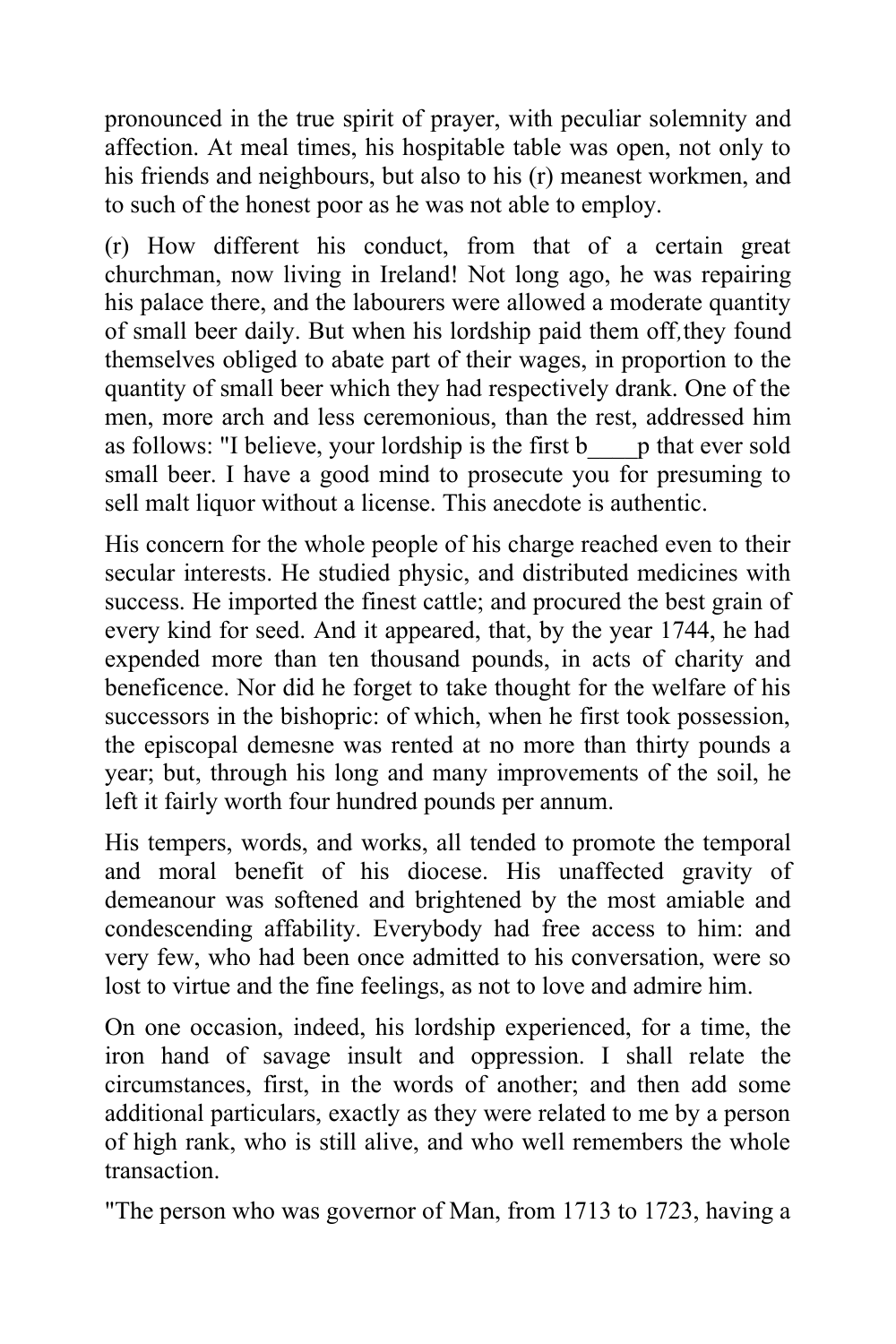difference with his lordship, about some matters of right, which the bishop conscientiously denied to give up; that ruler stretched forth the hand of power, and committed his diocesan to the damp and gloomy prison of Castle-Rushin, where he remained many weeks, until the affair was determined, by king George I. and his privycouncil, in favour of the bishop. - This treatment of their patron and benefactor so affected the Manks, that they came from all parts of the island, to Castle-Town, at least once every week, to express their concern about him; and, with tears and lamentations, kneeling down before the castle walls, they had their pious pastor's prayers and blessings from the grated loop-hole*."*

What was communicated to me by the noble person above mentioned, is as follows. After the good bishop had been a considerable time in confinement, his hard usage was reported (seemingly by accident) to one of the two Turks, whom king George I. then retained about his person. The honest Mahometan gave his majesty an account of the unmerited severities, under which the pious prelate laboured; and the king ordered his lordship to repair to London, and stand on his defence against the allegations of the governor. The bishop was soon acquitted, on being heard; and, the next court day, attended the royal levee, to thank his majesty for the equity that had been shown him. His appearance, in the drawingroom, struck every body with veneration and surprize. He came, in his usual manner, very simply habited; with his grey locks, a small black cap on the crown of his head, and leather thongs in his shoes*;* which last he constantly wore, in lieu of buckles. A number of English bishops were in the circle; but the king, passing by them all, walked up to the bishop of Man, and, taking him by the hand, said, "My lord, I beg *your* prayers:" laying a particular emphasis on the word *your.* - Nor must the disinterestedness of the worthy Turk be forgot. A near relation of the bishop's pressed the generous Mussulman to accept of 50 guineas, as a testimony of that person's gratitude for the kind services he had rendered to the suffering prelate: but no arguments could induce the Mahometan to accept the offered acknowledgment. "I will have no return," said he; "for it is reward enough, to do good to a good man."

Mr. Whiston accounts for bishop Wilson's commitment to prison, in a different manner from the authors of Biographia Britannica.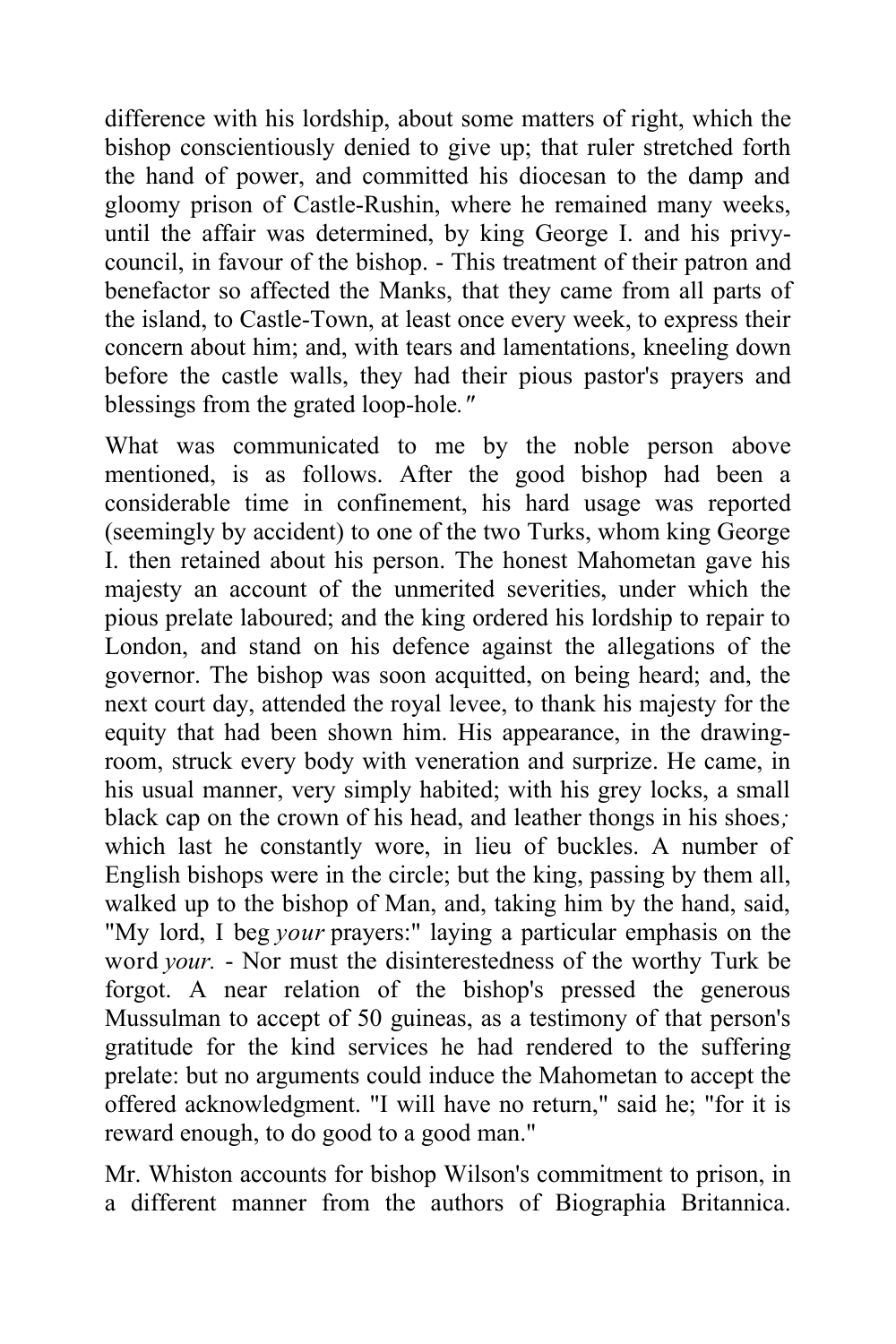Probably both he and they were equally in the right. The offence taken by the governor's lady was, perhaps, the real, and the civil claims of the governor himself might be the pretended, cause of that brutal and unwarrantable persecution. Mr. Whiston's own words deserve to be transcribed. - "About this year, it might be, that Dr. Wilson the bishop of Man, was heard before the privy council, in a cause wherein he had been put in prison, by the earl of Derby's governor of the Isle of Man; for executing, as tenderly as he could, the ecclesiastical law, for defamation of an innocent woman by the governor's wife. I heard the cause; and, with Dr. Nathaniel Marshal, did the bishop what good offices I could. He carried his cause: but was almost ruined by the suit; the charges were so great. The bishop had long been my acquaintance; and had, many years before, given me the first, or rather the only book then printed in the Manks language; being an Explication of our Church Catechism. - He has always appeared to me, as one of the best bishops of our modern ages: and so much the better, as he is clear of the snares and temptations of a lord of parliament. His great worth has been principally acknowledged, in the plentiful provision made for his (u) son; who told me, very lately, that his father still preaches, every Lord's day, at eighty-three years of age. May the Divine Providence" [adds honest Whiston] "send forth more such labourers, as this bishop, into his vineyard: which, perhaps, never stood in greater need of them, than at this day." What would Mr. Winston have said, had he lived to our day, 1776?

*(u)* The present venerable and munificent Thomas Wilson, D. D. prebendary of Westminster, minister of St. Margaret's in that city, and rector of St. Stephen's, Walbrook, London.

Having seen the bishop honourably and happily extricated from the principal difficulty that ever befell him, we will attend him back to the Isle of Man; where, on his return from London, he was received with the most affectionate demonstrations of joy. The iniquitous hardships, which he himself had experienced under colour of legal authority, made him, thenceforward, peculiarly attentive to the due execution of equitable law, for in that island, the bishop has some share in the public administrations of justice*.(x)*

 $(x)$  The two principal judges, in the Isle of Man are called deemsters: whose oath, at their admission is, You shall do justice between man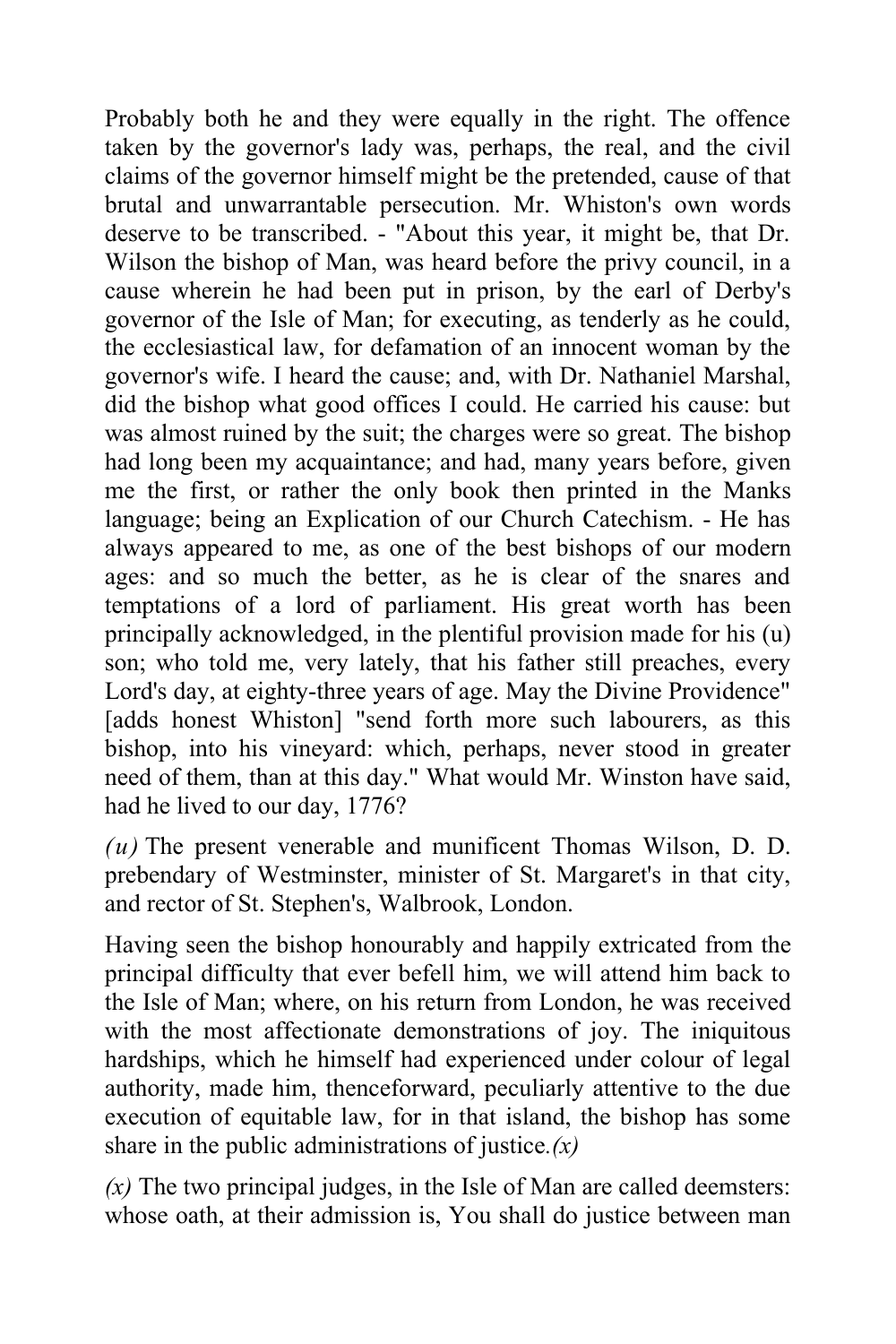and man, as equally as the herring bone lies between the two sides of that fish. - Herrings were the chief food of the ancient inhabitants; and the tithe of them is still a good part of the bishop's revenue. Biog. Britann.

To all his other great and useful talents, he added the cultivations of learning; and, in particular, a deep acquaintance with history and antiquities. He was the person, who furnished bishop Gibson with those (y) particulars concerning the Isle of Man, which that prelate inserted into the second edition of his Camden's Britannia.

(y) "To have rendered this little history as complete as possible, Dr. Wilson addressed an elegant Latin epistle, dated May 1, 1710, to the archbishop of Drontheim in Norway (*episcopo Nidresensi*), to which see the bishopric of Man had formerly been a suffragan; desiring to have copies of such abstracts, papers, &c. relating to the bishopric of Man, as were in the archives of that metropolitan: but was answered, that the old register proofs of Drontheim had been burnt." Biog. Britann.

The high esteem in which bishop Wilson was held may appear from the following instance. As queen Caroline, consort of his late majesty, was once in conversation with several of our English bishops, his lordship of Man came in to pay his respects. She no sooner glimpsed him at a distance, than she said to the prelates who were present, "My lords, here comes a bishop, whose errand is not to apply for a translation; he would not part with his spouse (his diocese), because she is poor."(z)

(z) The queen seems to have taken this phrase from the usual saying of Fisher, bishop of Rochester, whom Henry VIII. beheaded: who, in the days of his prosperity, was more than once offered a translation to a richer see; but his answer constantly was, I will not forsake my little old wife, to whom I have been married so long, for a wealthier. And to his friend, bishop Fox, he wrote thus: If other bishops have larger revenues, I have fewer souls to take care of: so that, when I give up my account for both to God, which I must soon do, I shall not wish my condition to have been better than it is. - Biog. Brit. vol. iii. p. 1929.

No pastor could be more intensely vigilant. Scarcely a Sunday passed, without his preaching himself, either at his own cathedral, or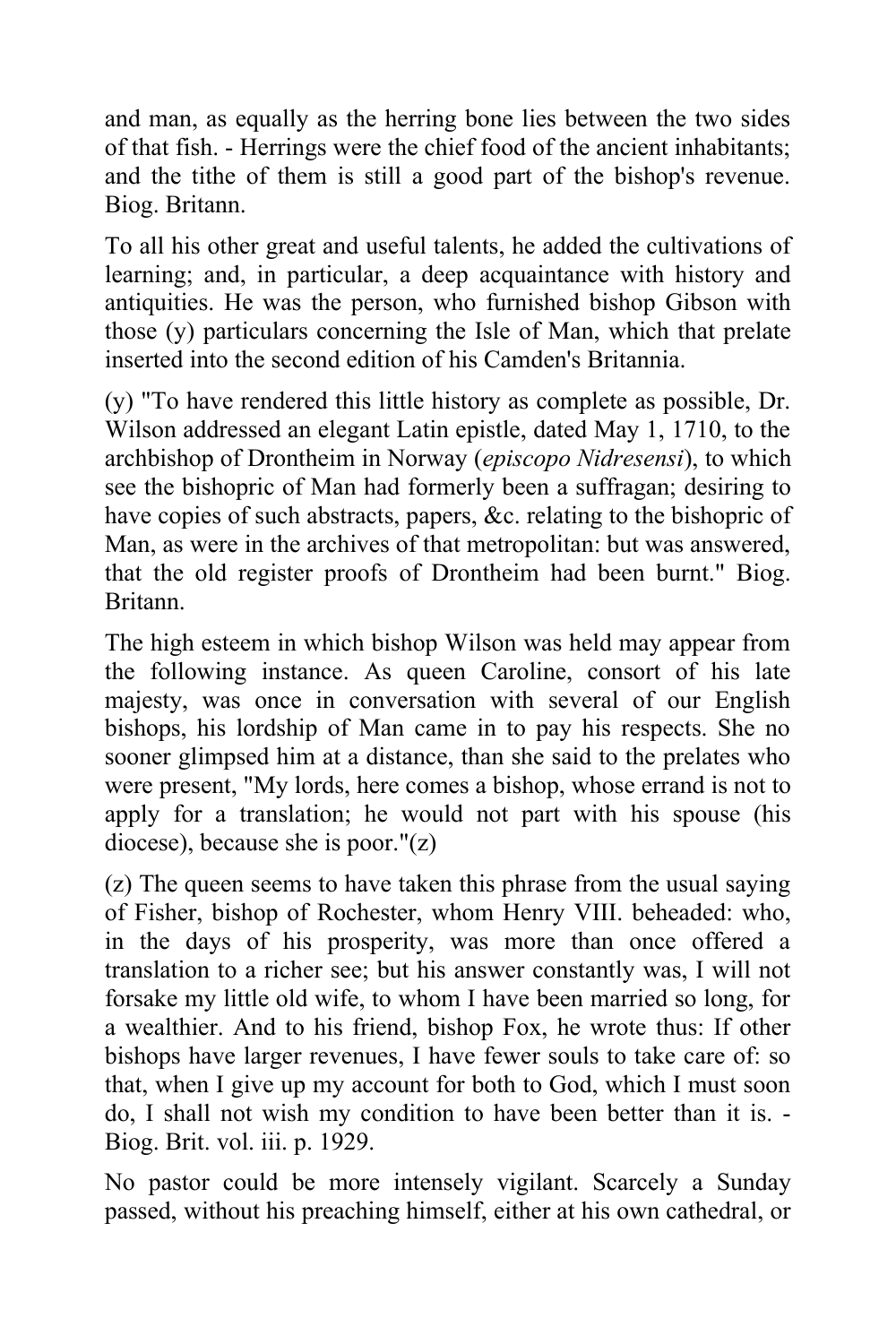in some of the parochial churches. Exclusive of his general visitations of his whole diocese (which visitations he constantly held four times in every year); he privately visited each parish church, occasionally, that he might judge how both clergy and people went on. With regard to the rights of conscience in others, he exercised the most candid and benevolent moderation. He admitted dissenters to the holy communion; and administered it to them, either sitting *or standing, as they themselves approved. Such* amiable and uniform moderation had so favourable an effect, that, a few years after his settlement in the island, not a single dissenting congregation of any kind was to be found in it. Never was episcopal authority (which he knew how to maintain, when occasion required) more happily blended with paternal mildness. Nor was the learned lord chancellor King at all beyond the mark, in declaring, that, under this bishop, the true form of the primitive church, in all its purity, might be found in the Isle of Man.

At length this excellent prelate, having served his generation, by the will of God, all the days of his appointed time, was translated to heaven, the beginning of March, 1755, in the ninety-third year of his age, and the fifty-eighth of his episcopate. He died of a cold, which he caught by taking an evening walk in his garden, after having read prayers in his domestic chapel.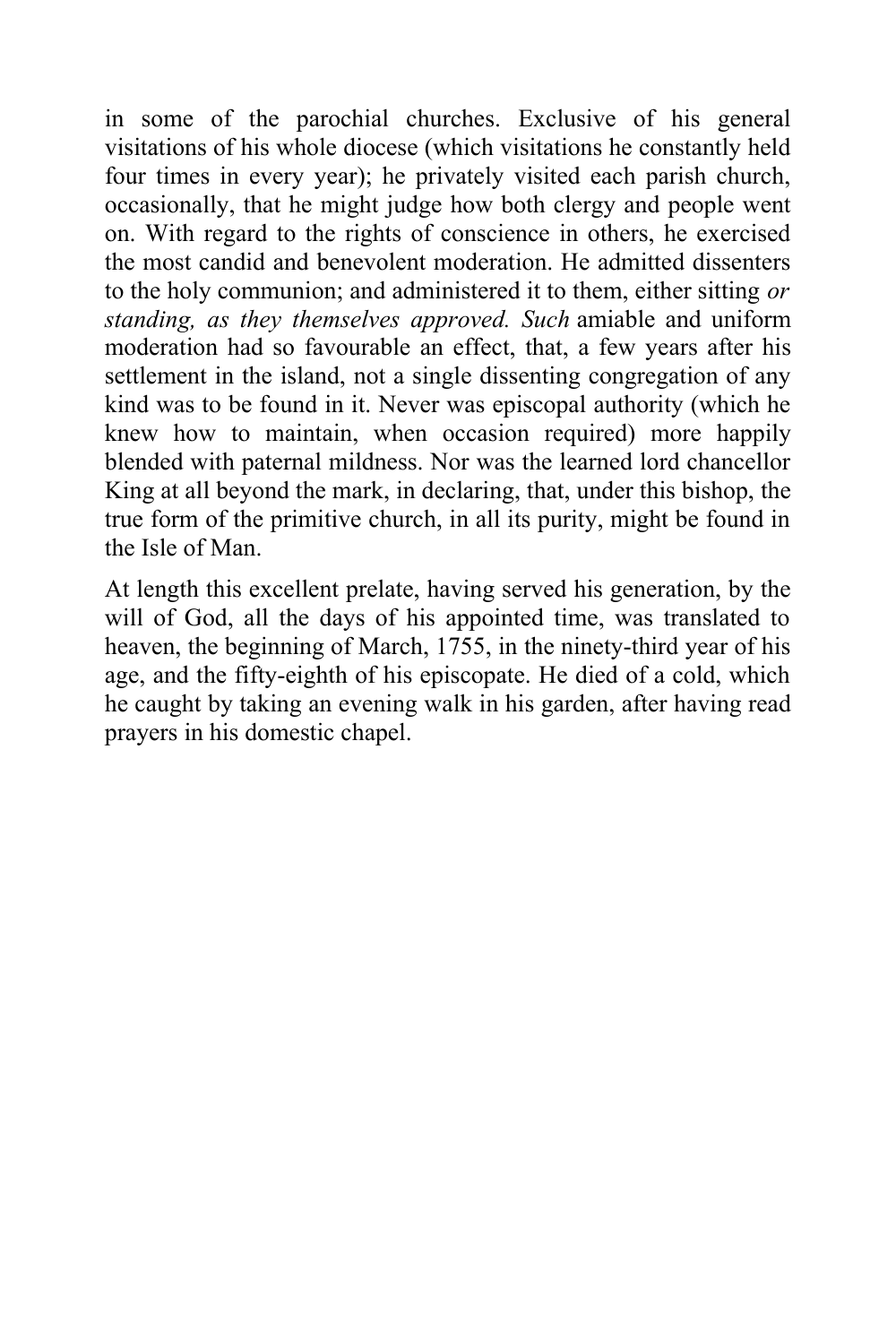### **Some Outlines of the Life of Dr. Isaac Watts** SOME OUTLINES OF THE LIFE OF DR. ISAAC WATTS.(a)

(a) Dr. Gibbons, in his Memoirs of Dr. Watts, attacks the validity of two anecdotes, and the date of a piece of poetry, which was printed in Mr. Toplady's Outlines of Dr. Watts, with a disposition bordering on asperity; the littleness of criticism upon such trifles are certainly derogatory to the dignity of a biographer. They may be false, or imperfect, from mistake or misinformation. To whatever cause they may be ascribed, it cannot be deliberate misrepresentation; they do not, in the least, affect to take one flower from the wreath which encircles the doctor's brow, whose name is enrolled in the tablet of literary merit, by the united suffrages of the public. The hints derived from them, were made use of as a palliative for that eminent character's defalcation, respecting the Trinity, which the doctor published to the world. These few incidental remarks, which are exhibited to the reader, and delineated with a bold and masterly hand, has received no alteration except the expunging of the objectional parts.

THIS great and good man was born at Southampton, July 17, A. D. 1674, of eminently religious parents; who being conscientious nonconformists, had suffered much by those persecuting measures which dishonoured the reign and will for ever disgrace the memory of Charles II.

It is unspeakably beneficial to a man, that he bear the yoke in his youth. Whoever is entrusted with the education of a young person, and wishes him to excel in solid literature, should take particular care, to initiate him betimes. By which just precaution, useful knowledge becomes insensibly familiar, and almost natural to the mind; before the poisonous habits of ease, idleness, and trifling (so hostile to every manly and valuable pursuit), have entirely and irradicably overspread the soil.

Dr. Watts enjoyed the full advantages of this early cultivation. He began to learn Latin at four years of age; and at a proper interval the Greek; under the care of Mr. Pinhorne, a clergyman of the church of England, to whom we find a Latin ode addressed by the doctor in his lyric poems. His progress in the languages, though rapid, was solid. He ran fast; but (which was of far greater consequence) he mastered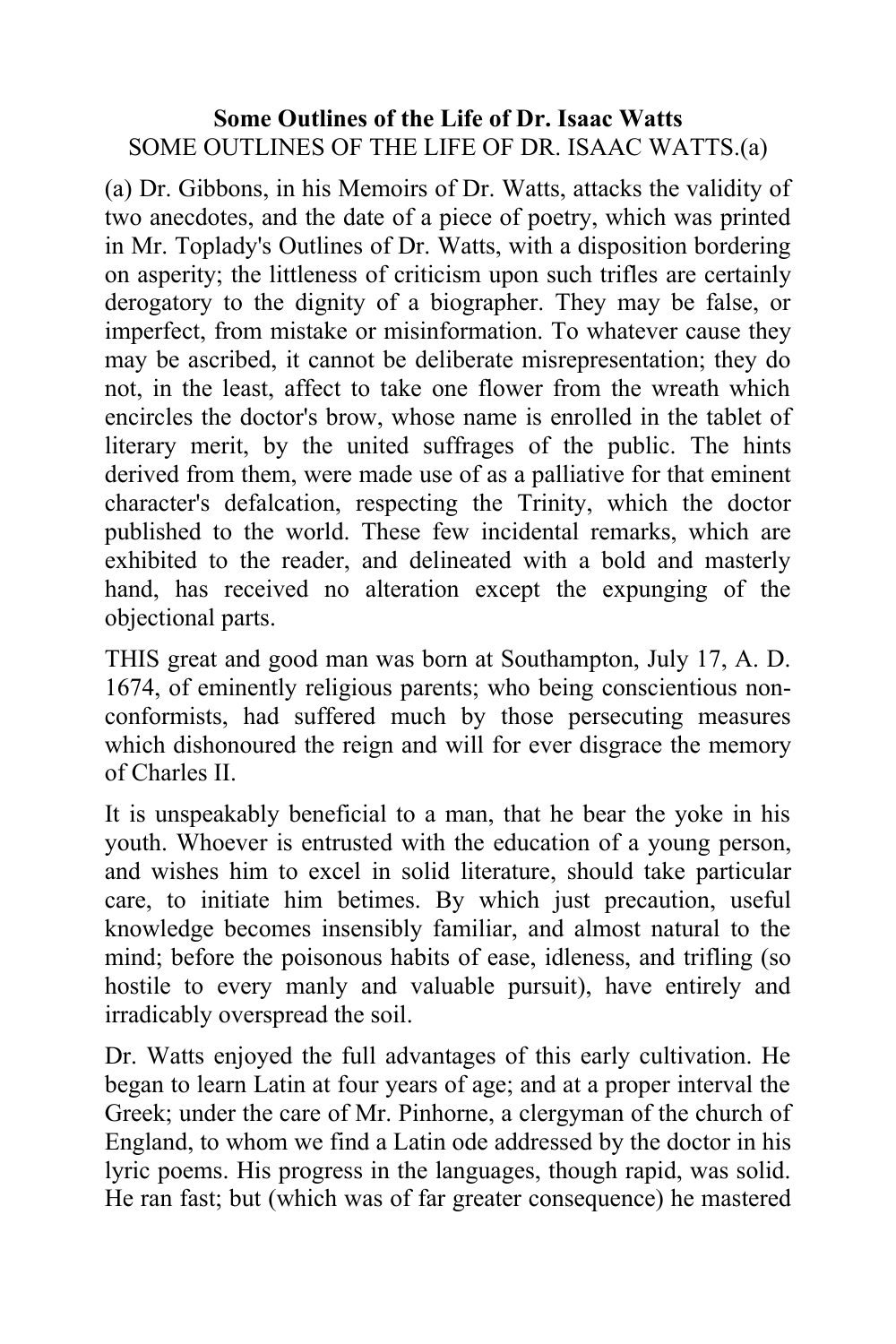every inch of ground as he went.

The precise time when effectual grace laid hold of his heart, and spiritually converted him to God, I am not at present able to find. But that great event (abstracted from which all besides is of little value), appears to have taken place in an early period of his life. Some tender and beauteous fruits of the Holy Spirit's work upon his soul appear in several of the doctor's juvenile productions, as well as in those of a later date: and warrant us to believe, that (to use the phraseology of a divine long since with God) the "old angel" had been a young saint.

About the sixteenth year of his age, and A. D. 1690, he was sent up to London, that the academy might finish an education so happily begun. His tutor, Mr. Thomas Rowe (to whom also the doctor inscribed an ode, extant in his lyric poems), has been heard to declare, that he never had occasion to reprimand Mr. Watts, so much as once, during the whole time of his residence in the academy: on the contrary, that his behaviour was so correct and exemplary, that he often proposed Mr. Watts to the other pupils, as a pattern worthy of their imitation.

In the year 1693, when he was but nineteen, he was admitted as a communicant by the congregation of which his tutor had the pastoral charge.

Having completed his academical studies at London, he returned (about A. D. 1694,) to his father's house; where he spent two years in the private spiritual exercises of reading, meditation, and prayer, by way of humble prelude to his entrance on the work of the ministry; a work to which he believed providence had called him, and which he justly considered as the most sacred and momentous of all human undertakings.

Hardly any thing can be of more important consequence to individuals, to families, and to society at large, than the wise and virtuous education of young people. Instruction, it is true, cannot impart the saving grace of God; but it is no less true, that God often blesses human cultivation to very valuable purposes; and sometimes even deigns to make the religious efforts of Christian tutors and ministers, the channels, or means, through which he imparts his saving grace. The husbandman's duty is, to plough and dress and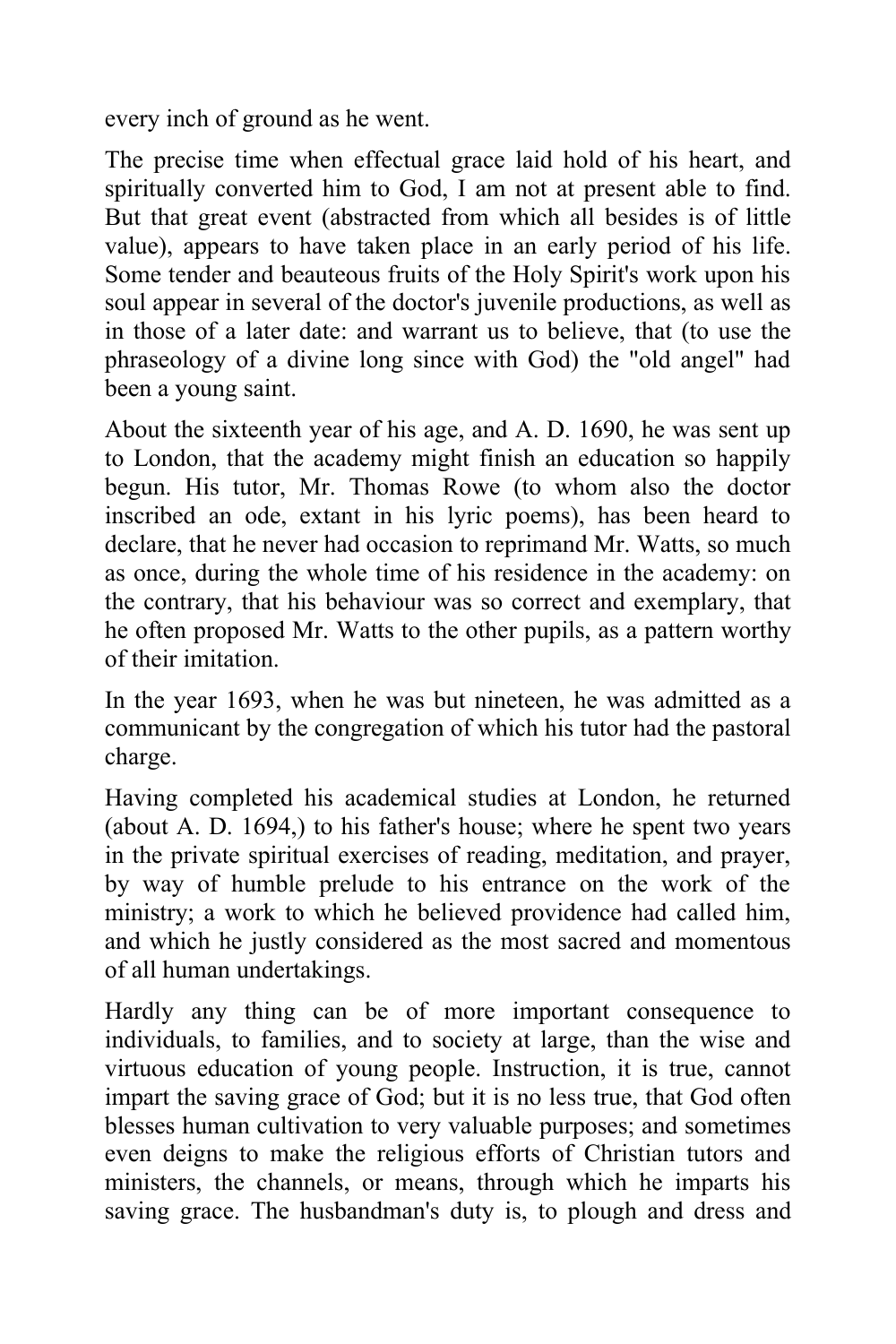sow his lands; and though, after all his efforts, their success depends on the blessing of heaven; and notwithstanding the crop may not constantly, and in every respect correspond to the utmost of his wishes and his labours; yet some valuable fruits seldom fail to crown his industry, even if the seasons prove inclement, and the soil untoward. Sir John Hartopp, baronet, a gentleman of distinguished piety and erudition, was sensible of the importance of putting his son under the conduct of a wise, a learned, a polite, and a truly Christian tutor. Swayed by this view, it was no wonder that he should cast his eye on Mr. Watts, as one of the fittest persons in the world to discharge so arduous a trust. Witsius, in Holland; Rollin, in France; and Watts, in England; were, perhaps, of all the elegant scholars who then flourished, indued with the happiest powers to form young people to science and virtue, and to insinuate the delicacies of learning, without its thorns, into tender and unexperienced minds. Most young persons have a certain key, on which, if you touch discreetly, you may manage them as you please, without the usual methods of harsh severity and disingenuous punishments. To discern that key, but without letting your pupil perceive you discern it; and to touch it with judgment; are the great test of a sagacious tutor. Plutarch, in his Life of Alexander the Great, observes, concerning that prince, that he was from a child, of an ardent and impetuous temper, incapable of being forced to any thing, but susceptible of persuasion, and easily won over by gentleness and reasoning. His father, king Philip, had sufficient penetration to perceive the key of Alexander's mind, and wisdom to provide him a suitable preceptor in Aristotle: who, by a judicious address to the finer passions of his royal charge, subdued the future conqueror of the world; and the prince being made to fall in love with knowledge, became a considerable proficient in the belles lettres, because he apprehended himself to be a perfect volunteer. I should, as a well-wisher to mankind, deeply lament the want of such tutors as Aristotle, Witsius, Rollin, and Watts; if providence in the present day, had not given us a Ryland*.(b)*

(b) This friend to religion, literature, and mankind, breathed his last at Enfield, July 24, 1792, in the 69th year of his age. EDITOR.

Pursuant to his friend's invitation, Mr. Watts accepted the care of young Mr. (afterwards sir John) Hartopp, with whom he resided four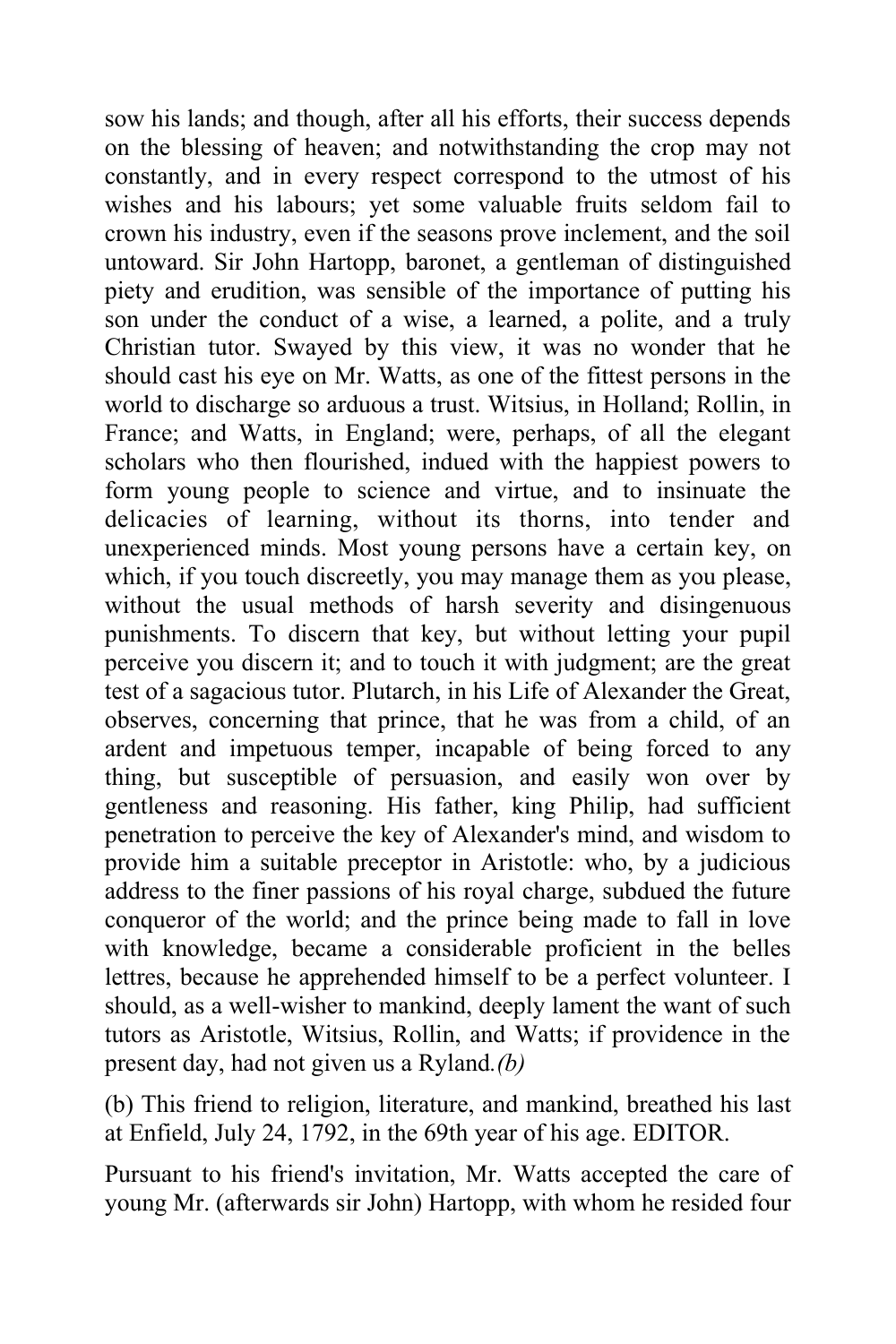years, in the family-house at Stoke-Newington. And it appears, from the dedication prefixed to our author's admirable Treatise on Logic, that the young gentleman's advancements in literature were such as might be expected from the happy pupil of so accomplished a superintendant.

While he was thus discharging the duties of a pleased and pleasing preceptor, with that meekness of wisdom (c), which gave charms to science, and with that sweetness of the lips which encreaseth learning;(d) he sedulously attended no less to his own literary improvements, than to those of his promising disciple. It is with diligent tutors, as with faithful and laborious ministers; to both of whom that encouraging word is frequently made good, he that watereth, shall be watered himself (e). But, amidst all his other profound and important attentions, he never lost sight of that grand mark to which he made every human attainment subserve; *viz.* the edification of his own heart in faith and holiness. Hence he devoted much of his time to God; and carefully studied the inspired volume in its original languages, and with the assistance of the best ancient and modern expositors.

## (c) **Jas** 3:13. (d) **Pr** 16:21 (e) **Pr** 11:25

He preached his first sermon on his birthday, *viz.* July 17, 1698; when he completed his four and twentieth year; and was shortly after chosen assistant preacher to that independent congregation of which Dr. Isaac Chauncey was the pastor. His pulpit exertions, supposed to be more zealous and vehement than his constitution could well sustain, were soon followed by a severe and menacing illness of five month's duration. But the ambassador of Christ had not yet finished his appointed course, nor fulfilled the work which was given him to do. He recovered, and determined through grace, to spend and be spent for God, he plied his ministerial labours with as great intenseness as before.

On the decease of Dr. Chauncey, he was ordained (March 18, 1702, N. S.) to the pastorship of that church; presently after which event, another long confinement by sickness threatened the extinction of his valuable life. His recovery was so gradual, that it was deemed necessary to lessen his public fatigues, by appointing Mr. Samuel Price to be his assistant, in the summer of 1703.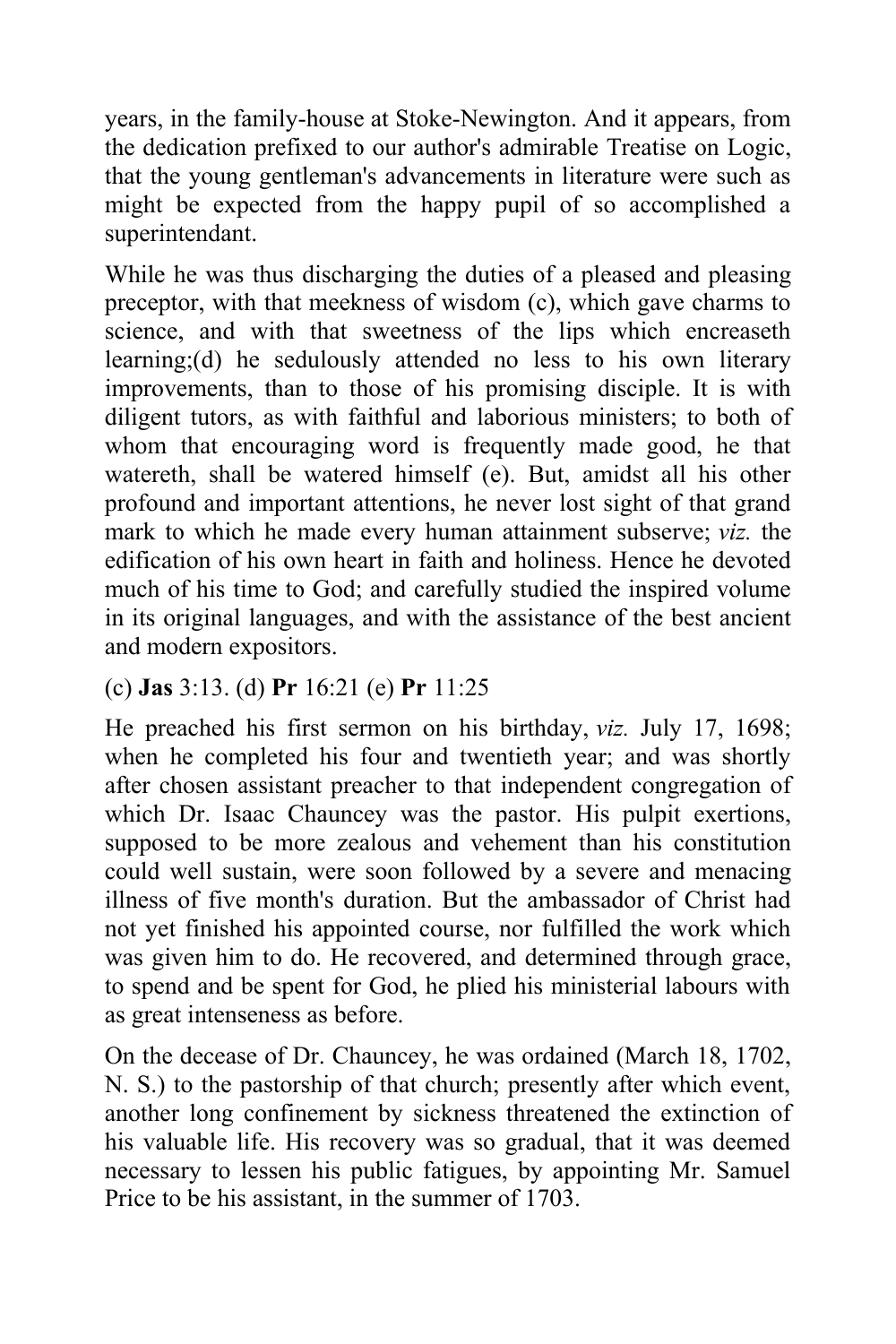Men of the finest talents have frequently the infirmest bodies. Mr. Watts was of that number. His health, for some years after the above mentioned period, continued extremely precarious. Yet he appears to have spared himself as little as possible; and to have intermitted his private studies and public ministrations, no more than necessity obliged.

To increase, and to perpetuate as far as he was able, the life and power of godliness among the younger part of his spiritual charge, he formed them into a society, for the excellent purposes of prayer, and conference on religious subjects. When his health would permit, he met them himself: and to his instructive and pious oversight of these young people, we owe the occasion and the rudiments of his treatise, entitled, a Guide to Prayer.

In September, 1712, when he had little more than entered his 38th year, a violent fever (occasioned, probably by too devoted application to study) almost quite broke him down. From the effects of this visitation, he never totally recovered. His nerves continued more or less in a shattered state, from that time forward, until his spirit returned to God. A sad proof, that the famous sir Francis Walsyngham's maxim (viz. knowledge cannot be bought too dear) is to be adopted with very considerable limitation.

Notwithstanding those severe constitutional shocks, this faithful servant of God had not, at the time last specified, measured much more than half the race he was to run; for his life was extended to an additional period of six and thirty years. But he could truly say, with the apostle before him, We, who are in this tabernacle, do groan, being burdened. Yet, though he could not help feeling his bodily infirmities, he was preserved by grace from murmuring under them. He does not appear to have entertained one hard thought of God; but lay, at the divine footstool, passive as blank paper to the hand of the writer, or as softened wax to the impressing seal.

In the year 1728, the university of Edinburgh, and also that of Aberdeen, did honour to themselves by conferring on him the degree of Doctor in Divinity; not purchased for five pounds, nor even solicited: but transmitted to him entirely without his knowledge. Learned seminaries would retrieve the departing respectability of their diplomas, were they only presented to (I will not say, such men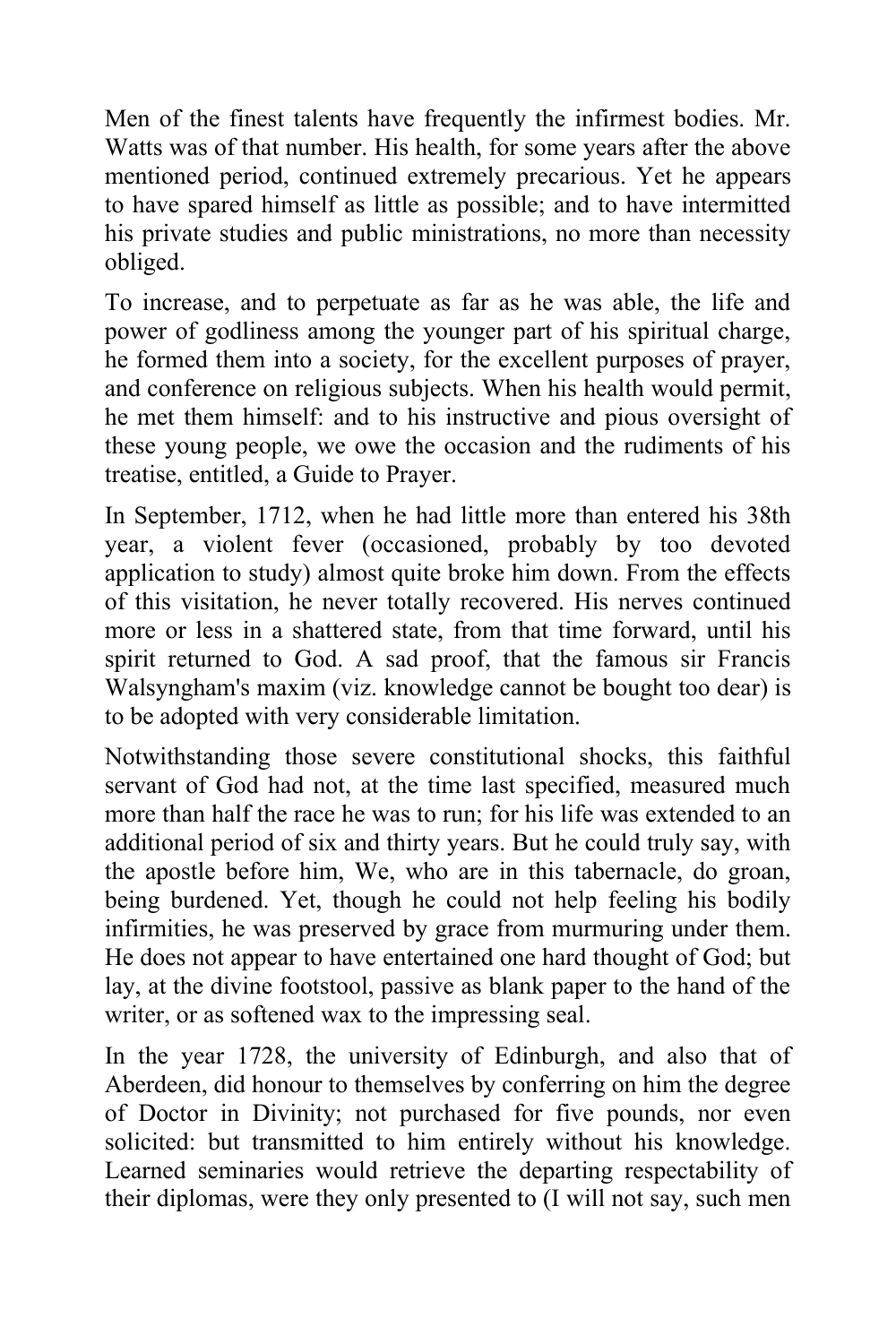as Dr. Watts; for few such men are in any age to be found; but to) persons of piety, orthodoxy, erudition, and virtue.

The good doctor, though frequently, and for long seasons together, restrained by illness from the public exercises of his ministry, strictly so called, was an hard student, almost to the very last. At length, exhausted by a progressive, but deep decay, his mortal body was forsaken by its deathless inhabitant, Nov. 25, 1748; after an union of seventy-four years, four months, and eight days. - His funeral sermon (which has supplied me with the foregoing facts and dates) was preached by the learned Dr. David Jennings, on the latter clause of Heb 11:4. And a concise, but not very animated oration was spoken over his grave, at the time of his interment, by Dr. Samuel Chandler.

I have been told, by the late excellent Mr. Whitefield (between whom and Dr. Watts a long and very tender friendship subsisted), that, for several years together, the doctor was so grievously and frequently afflicted with insomnia, or continual wakefulness; and his health, strength, and spirits, were thereby reduced to so low an ebb; that he might on the whole, rather be said to gasp, than to live. Very often, he could obtain no sleep for two or three nights successively, but what was procured by art; i. e. by dint of medicinal preparations. Sometimes, even opiates failed to win the courted repose: and our modern Job might sing, like him of Chaldea, wearisome nights are appointed unto me. When I lay down, I say, when shall I rise, and the night be gone? I am full of tossings to and fro, unto the dawning of the day. Job 7:3-4.

"Tired nature's sweet restorer, balmy sleep." *Grata laboratae referens oblivia vitae*

is a visitant, which, like every other blessing, is the gift of God, and comes not but at his command. He giveth to his beloved, sleep: Ps 127:2. And, when he gives it not, faith will acknowledge the finger of Jehovah's providence, and say, Thou holdest mine eyes waking. Ps 77:4.

But the divine will operates through the medium of second causes. Too intense and unintermitted exertions of mind in the pursuit of knowledge, and in the communication of it to others by writing, were the direct occasions of unhinging Dr Watts' intellectual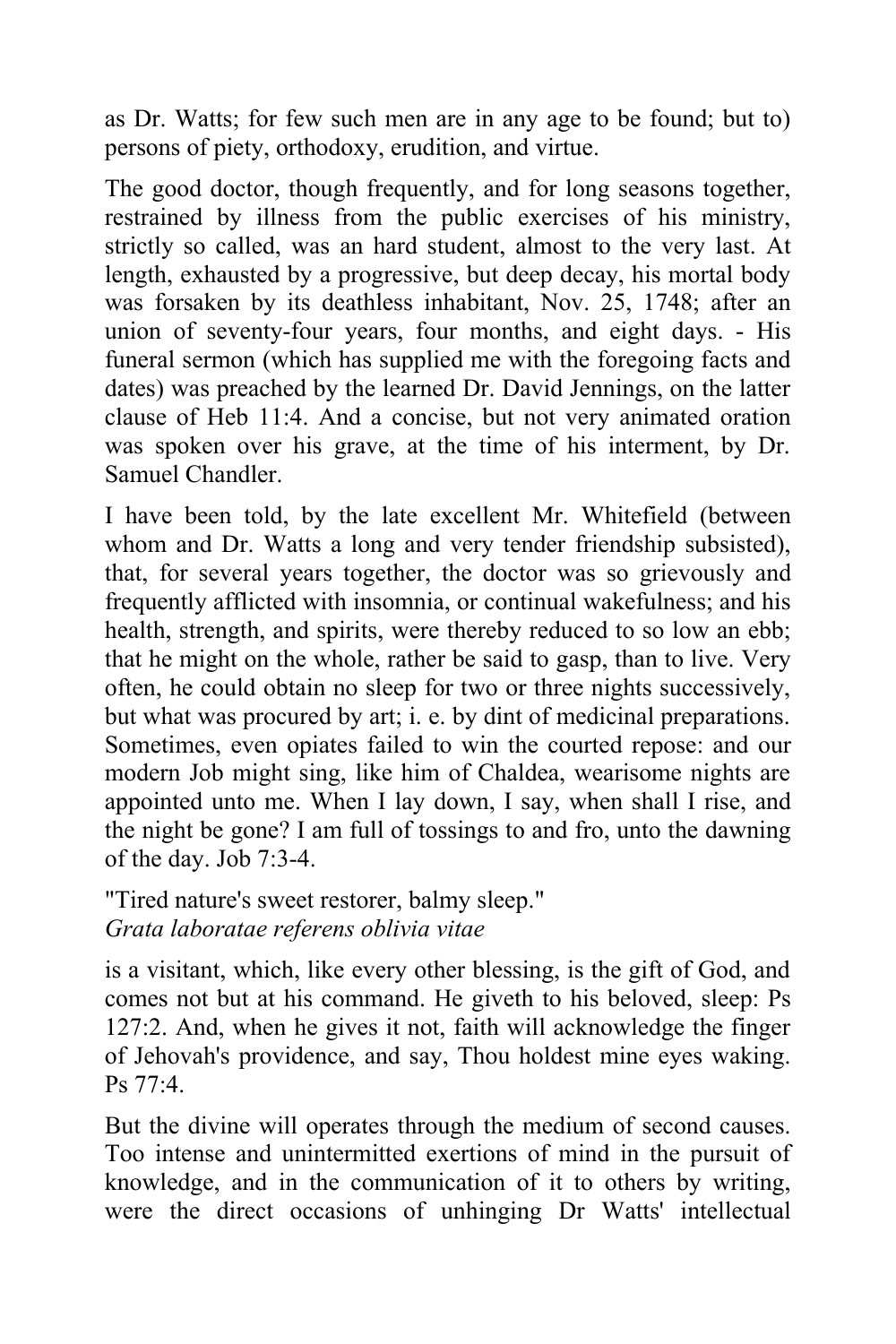powers, and of shattering a constitution naturally firm.

"With curious art the brain, too finely wrought, Preys on itself and is destroyed by thought. Constant attention wears the active mind, Blots out its powers, and leaves the blank behind."

If grandeur, elegance, and poignancy of genius; - if a strong, extensive, and highly cultivated understanding; - in a word, if the richest native and acquired talents of the head, added to the most amiable virtues of the heart; - could have secured to an human being the felicity of calm and constant self-possession, Dr. Watts had never written his unhappy Dissertations on the Trinity.

Gladly would I throw, if possible, an everlasting vail over this valuable person's occasional deviations from the simplicity of the gospel, relative to the personality and divinity of the Son and Spirit of God. But justice compels me to acknowledge, that he did not always preserve an uniform consistency with himself, nor with the scriptures of truth, so far as concerns that grand and fundamental article of the Christian faith.

"How narrow limits are to wisdom giv'n! Earth she surveys, and thence would measure heav'n. Through mists obscure, now wings her tedious way, Now wanders, dazzled with too bright a day. And, from the summit of a pathless coast, Sees infinite - and in that sight is lost."

The inclusiveness (to call it by the tenderest name we can) of his too wanton tamperings with the doctrine of the Trinity, has been largely and irrefragably demonstrated by more hands than one. Among others, by the learned Dr. Abraham Taylor, in a masterly tract, entitled, The Scripture Doctrine of the Trinity vindicated, in Opposition to Mr. Watts' Scheme of one divine Person and two divine Powers. The great Mr. John Hurrion, one of the most evangelical men, and ablest reasoner that have added lustre to the present century, has likewise totally demolished Dr. Watts' fanciful and dangerous surmises, in his [i. e. in Mr. Hurrion's] set of admirable discourses, entitled, The Scripture Doctrine of the proper Divinity, real Personality, &c. of the Holy Spirit, stated and defended. Both the above performances were published many years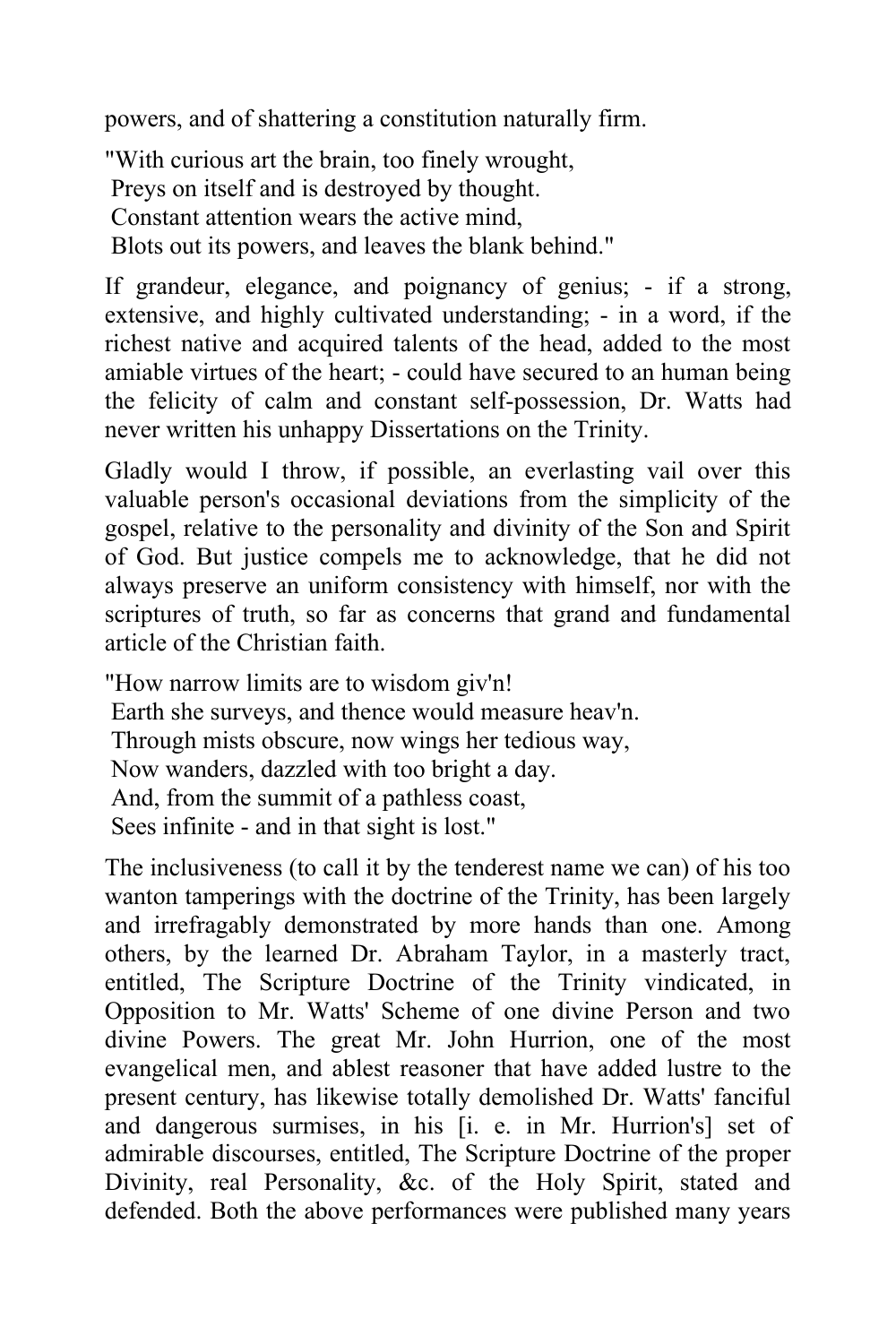before the Doctor's decease; and consequently, while he was able to answer for himself. Notwithstanding this declension, I am happy in believing, that the grace and faithfulness of the Holy Ghost did not permit our author to die under the delusions of so horrible and pernicious an heresy.

Among many instances which redound exceedingly to the honour of the Doctor's heart, must be numbered the cordial and uninterrupted friendship, which obtained between him and his co-partner in the ministry, the Rev. Mr. Samuel Price. Aulus Gellius used to wonder how two such elegant and magnanimous philosophers, as Plato and Xenophon, could ever descend to the meanness of depreciating and envying each other's talents and success. What would he have said, had he been witness to the low competitions, the dirty jealousies, the narrow self-seekings, and the envious treachery, visible in the spirit and conduct of some, who pass for Christian ministers? No such roots of bitterness had any place in the benevolent and disinterested bosom or Dr. Watts. Like the master he served, he took pleasure in the excellencies, the usefulness, and the prosperity of others. It was by his own request, that Mr. Price was associated with him as copastor, in the year 1713. And, in his last will, he styled that gentleman, his "faithful friend and companion in the labours of the ministry;" and bequeathed him a legacy, as a "small testimony of his great affection for him, on account of his services of love, during the many harmonious years of their fellowship in the work of the gospel."

Dr. Jennings has preserved a few of Dr. Watts' dying sayings. It is to be wished, that he had recorded more of them. "I bless God," said the ripening saint, "I can lay down with comfort at night, unsolicitous whether I wake in this world or another!" His faith in the promises was lively and unshaken: "I believe them enough to venture an eternity on them!" Once, to a religious friend, he expressed himself thus: "I remember an aged minister used to say, that the most learned and knowing Christians, when they come to die, have only the same plain promises for their support as the common and unlearned. And so," continued the Doctor, "I find it. It is the plain promises of the gospel that are my support; and, I bless God, they are plain promises, which do not require much labour and pains to understand them: for I can do nothing now, but look into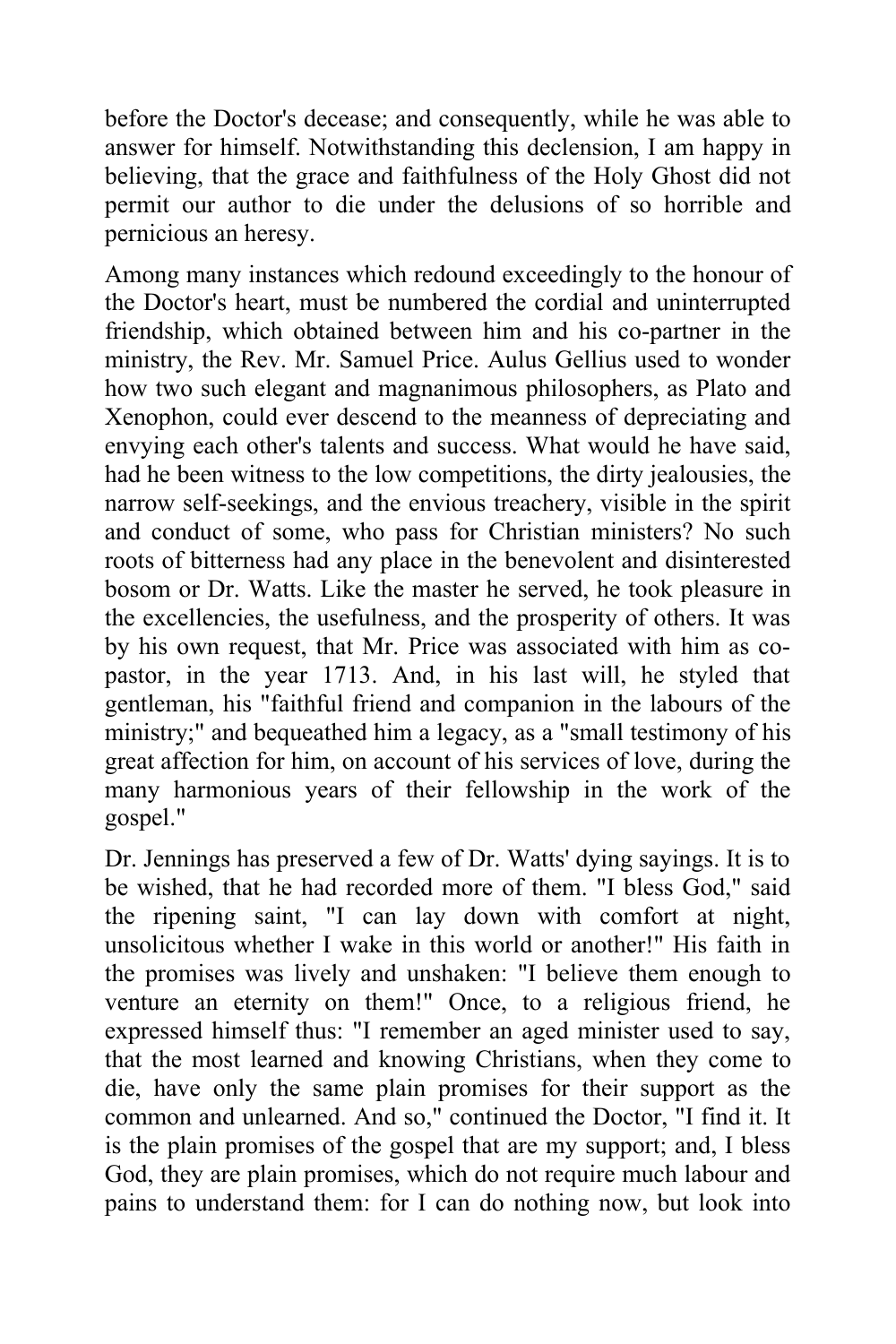my Bible, for some promise to support me, and live upon that." On feeling any temptations to complain, he would remark, "The business of a Christian is to bear the will of God, as well as to do it. If I were in health, I could only be doing that; and that I may do now. The best thing in obedience is a regard to the will of God; and the way to that, is to get our inclinations and aversions as much mortified as we can."

The following little incident, I lately had from a person of quality*,(f)* who has long shone (and much longer may she continue to shine) the principal ornament of the great and of the religious world. The anecdote, though not important in itself, is worthy of being preserved from oblivion, as a small monument of the refined politeness which distinguished the mind and manners of another elegant and devout female long since with God. The first mentioned of these ladies, being on a visit to Dr. Watts, at Stoke-Newington, the doctor accosted her thus: "Madam, your ladyship is come to see me, on a very remarkable day." Why is this day so remarkable? answered the countess. "This very day thirty years," replied the doctor, "I came hither, to the house of my good friend sir Thomas Abney, intending to spend but one single week under this friendly roof; and I have extended my visit to the length of exactly thirty years." Lady Abney, who was present, immediately said to the doctor, "Sir, what you term a long thirty years visit, I consider as the shortest visit my family ever received."

(f) The late countess of Huntingdon, who deserves the highest panegyric that can be given to a woman. She closed a life of the most extensive usefulness, unbounded intrepidity, and intrinsic excellence in the cause of Christ, on Friday, June 17, 1791. Unequivocally may it be said that her character has never been surpassed or equalled in any age, or in any nation. EDITOR.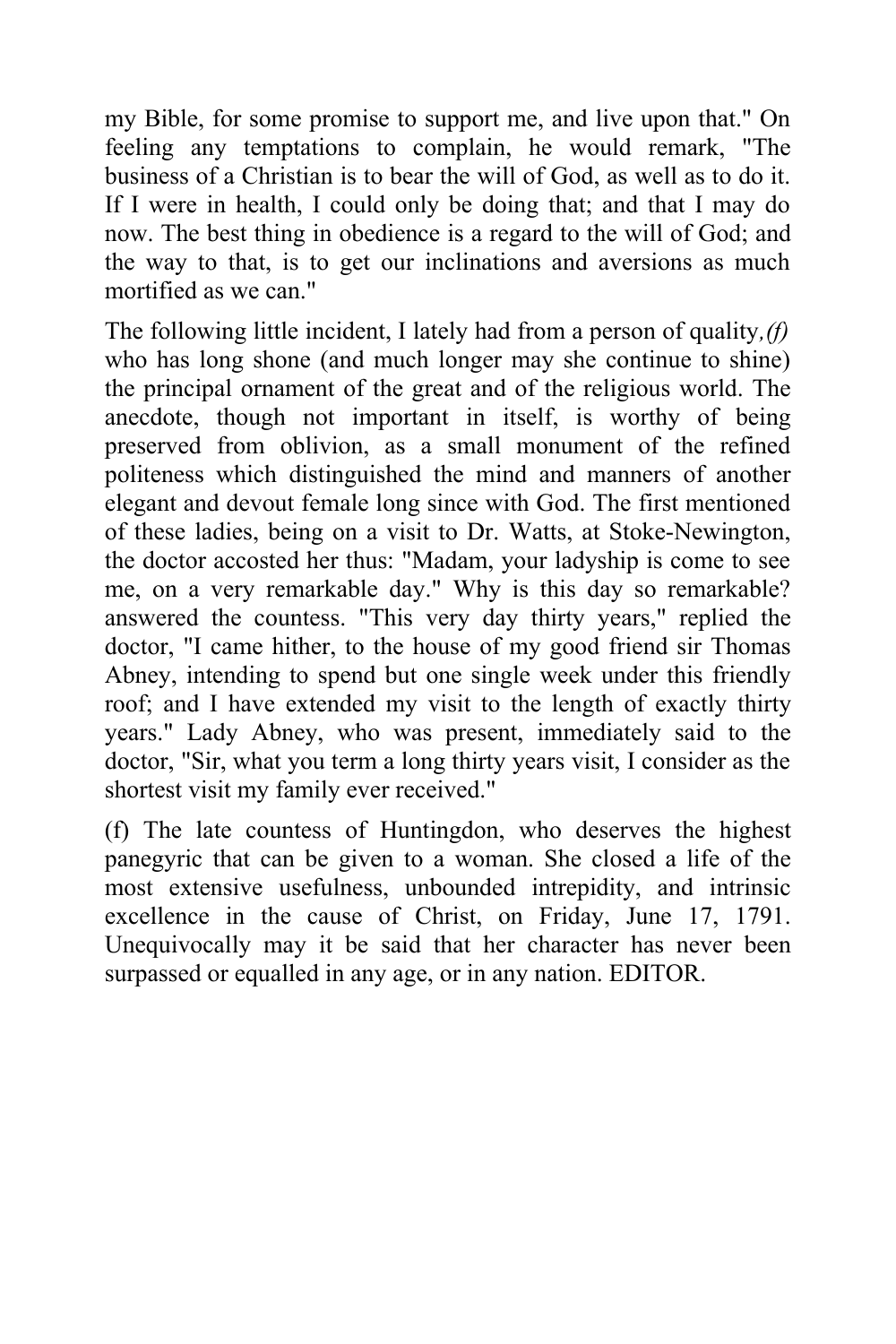# **Some Account of Mrs. Elizabeth Rowe** SOME ACCOUNT OF MRS. ELIZABETH ROWE.

THIS elegant and devout female was the daughter of Mr. Walter Singer, a dissenting minister, of good family, and possessed a competent estate, near Frome, in Somersetshire: who being imprisoned at Ilchester, for non-conformity in the reign of Charles II. was there visited by Mrs. Elizabeth Portnel, of that town, from principles of mere benevolence and compassion. The acquaintance thus commenced, terminated, however, in marriage: and the lady, a summary of whose memoirs we are now going to give, was the first fruit of the alliance; being born, September 11, 1674, at Ilchester, in which town her father continued to reside, until the death of his wife induced him to return into the neighbourhood of Frome.

On his re-settlement there, his piety, prudence, integrity, and good sense, recommended him to the friendship of lord Weymouth; and to that of Dr. Ken, the deprived bishop of Bath and Wells, who (after the Revolution) lived with that nobleman at Long Leat. Though the bishop was in principle, a very high churchman; and Mr. Singer, a radicated dissenter; still, such were the candour and moderation of these excellent men, that they cordially esteemed, and constantly visited each other. Dr. Ken would sometimes ride, to see his worthy and valued non-conforming neighbour, so frequently as once a week.

Mr. Singer's chief happiness, however, lay within the pale of his own family. Beside our authoress, he had two daughters; one of whom died in her childhood, and the other survived to her twentieth year. The latter seemed to be the very counterpart of her elder sister, in devotion, virtue, accomplishments, and amiableness of temper. She had the same invincible thirst for knowledge; and consequently, the same extreme passion for books. The lovely sisters frequently prolonged their studies, in concert, until midnight.

But it was Miss Elizabeth, whom providence reserved to be an ornament, not only to her family and to her sex, but to the human species. Her uncommon talents and exalted piety, which dawned even in her infant years, gave her religious father a satisfaction not to be expressed. He himself had received his first effectual convictions, in about the tenth year of his age: from which time, he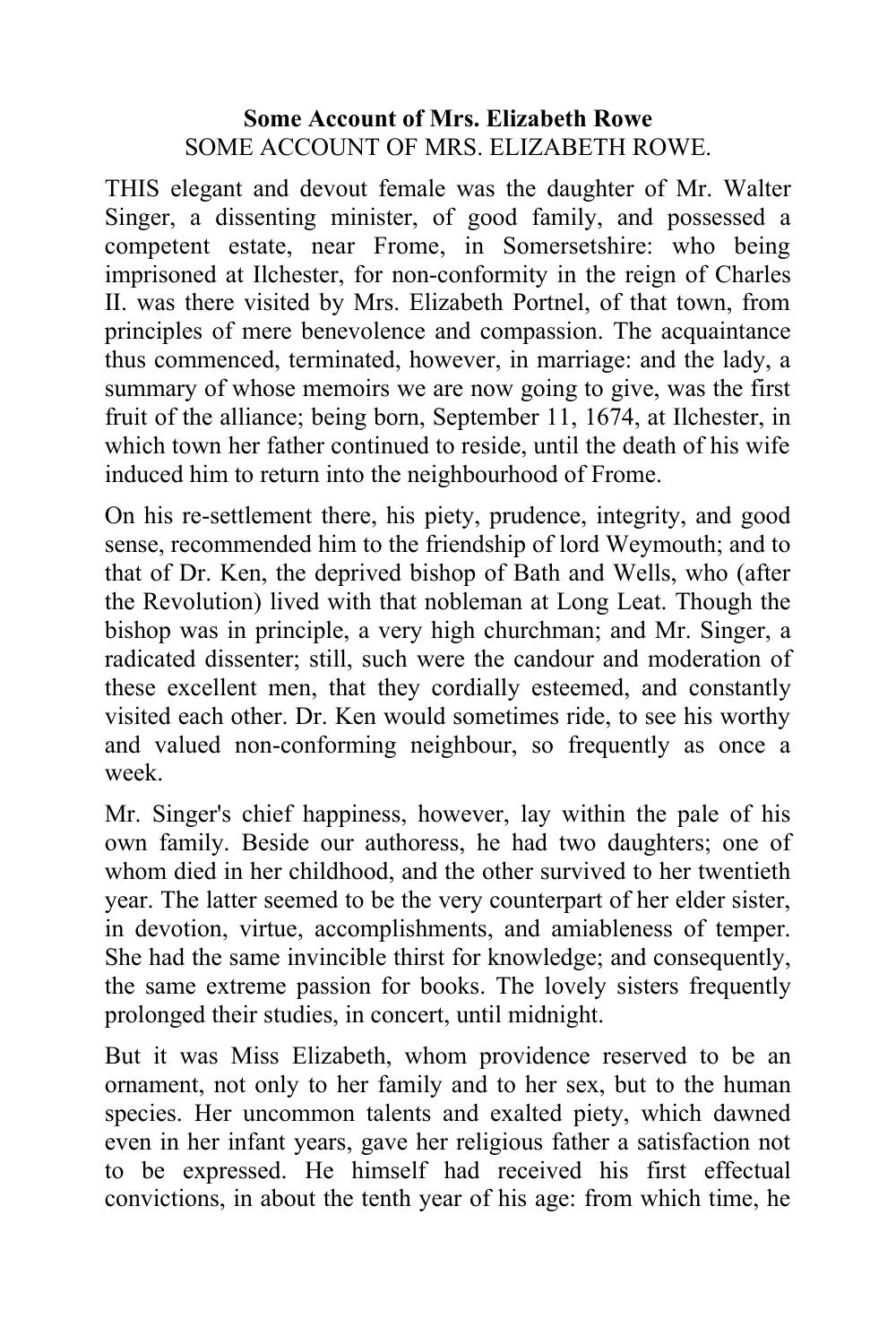was remarkable for having never neglected prayer. God was pleased to visit our poetess with strong impressions of grace, at a still less advanced period. My infant hands (says she, in her manual, entitled, "Devout Exercises of the Heart") were early lifted up to thee; and I soon learned to know and acknowledge the God of my fathers. Her relative affections were so lively and delicate, that we find them mingling even with her most solemn addresses to the Deity. In particular, her love and veneration for her father resembled the vestal fires, which were strong, bright, and inextinguishable. As a specimen of her fine feelings, in this respect, we may recur to the following passage: Thou art my God, and the God of my religious ancestors; the God of my mother, the God of my pious father. Dying, and breathing out his soul, he gave me to thy care. He put me into thy gracious arms, and delivered me up to thy protection. He told me, Thou wouldst never leave me, nor forsake me. He triumphed in thy long experienced faithfulness and truth; and gave his testimony for thee with his latest breath.

At twelve years of age, she began to write poetry: and it is no wonder, the same elegant turn of mind was connected with a fondness for music and painting; in the former of which, she particularly delighted, and became a very able proficient. But that walk in music, which she chiefly cultivated, was of the most serious and solemn kind; such as best comported with the grandeur of her sentiments, and the sublimity of her devotion. As to painting she was more than an admirer of that beautiful art. She took up the pencil, when she had hardly sufficient strength and steadiness of hand to guide it: and, almost in her infancy, would press out the juices of herbs, to serve her in lieu of colours. Her father, perceiving her propensity to this accomplishment, provided a master to instruct her in it; and it never failed to be her occasional amusement to the end of her life.

It was her excellence in poetry which first introduced her to the attention of the noble family at Long Leat. She had written a small copy of verses, with which they were so highly charmed, that they conceived a strong curiosity to see the authoress: and, in this visit, there commenced a friendship, which subsisted ever after. She was not, then, twenty.

Her paraphrase of the 38th chapter of Job, was written at the request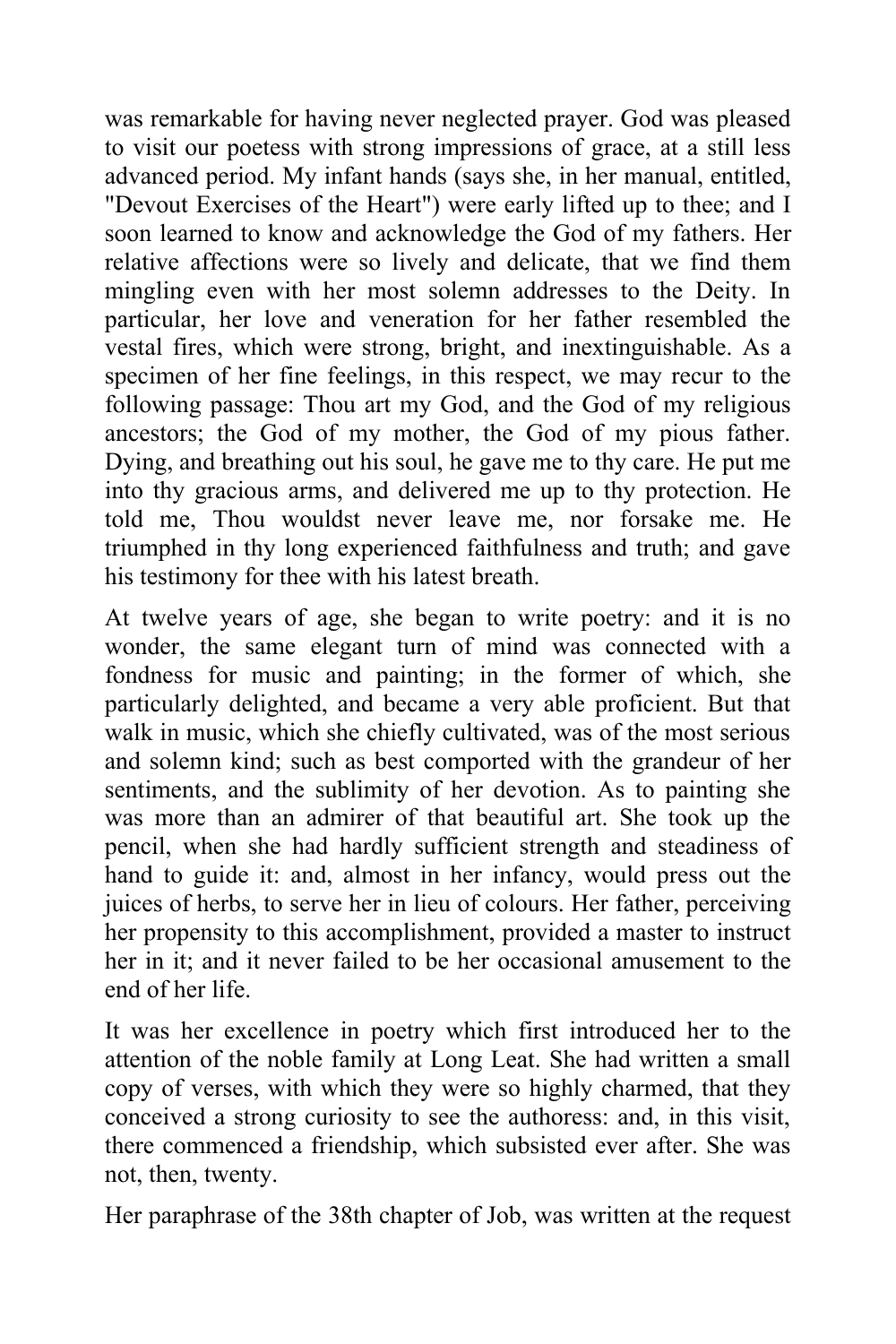of bishop Ken; and added to the reputation she had already acquired. She had no less a tutor for the French and Italian languages, than the Hon. Mr. Thynne, son to lord Weymouth, who voluntarily took that office upon himself; and had the pleasure to see his fair scholar improve so fast under his lessons, that, in a few months, she was able to read Tasso, with great facility. She seems to have been entirely unacquainted with the learned languages. Her father, indeed, took the greatest care of her education: but he confined it to the acquisition of those accomplishments only, which he considered as falling most properly within the sphere of female improvement.

In the year 1696, which was the 22d of her age, a collection of her poems on various occasions was published, at the request of two distinguished friends.

Her shining merit, and the charms of her person and conversation, had procured her a great many admirers. Among others, the celebrated Mr. Matthew Prior is said to have been a candidate for her heart: and, from several tender passages, relative to this lady, in his printed poems, it plainly enough appears, that she had the deepest interest in his affections. But Mr. Thomas Rowe was the person, destined by heaven to make happy, and to be made happy by the most amiable female then existing.

This gentleman had a fine genius, adorned with an uncommon share of profound and polite learning. His talent in poetry, though not invariably equal to his wife's, was yet very considerable. He was the son of Mr. Benoni Rowe, a dissenting minister, eminent as a preacher and a scholar; and descended of the same family, from which Mr. Nicholas Rowe, the dramatic poet, derived his pedigree: *viz.* the Rowes of Lamberton, in Devonshire. Our Mr. Thomas Rowe was born at London, April 25, 1687; and was married to Miss Singer, in 1710. On which occasion, a friend of Mr. Rowe wrote the beautiful Latin epigram inserted (h) *below.*

(h) In nuptias THOMAE ROWE et ELIZABETH AE SINGER.

Quid doctum par usque tuum, sociosque labores, FABRAE et DACERII, Gallia vana, crepas? Par majus gens Angla dedit, juvenem atque puellam, Quos hodie sacro faedere junxit amor. Namque ea, quae nostri Phoebo cecinere docente,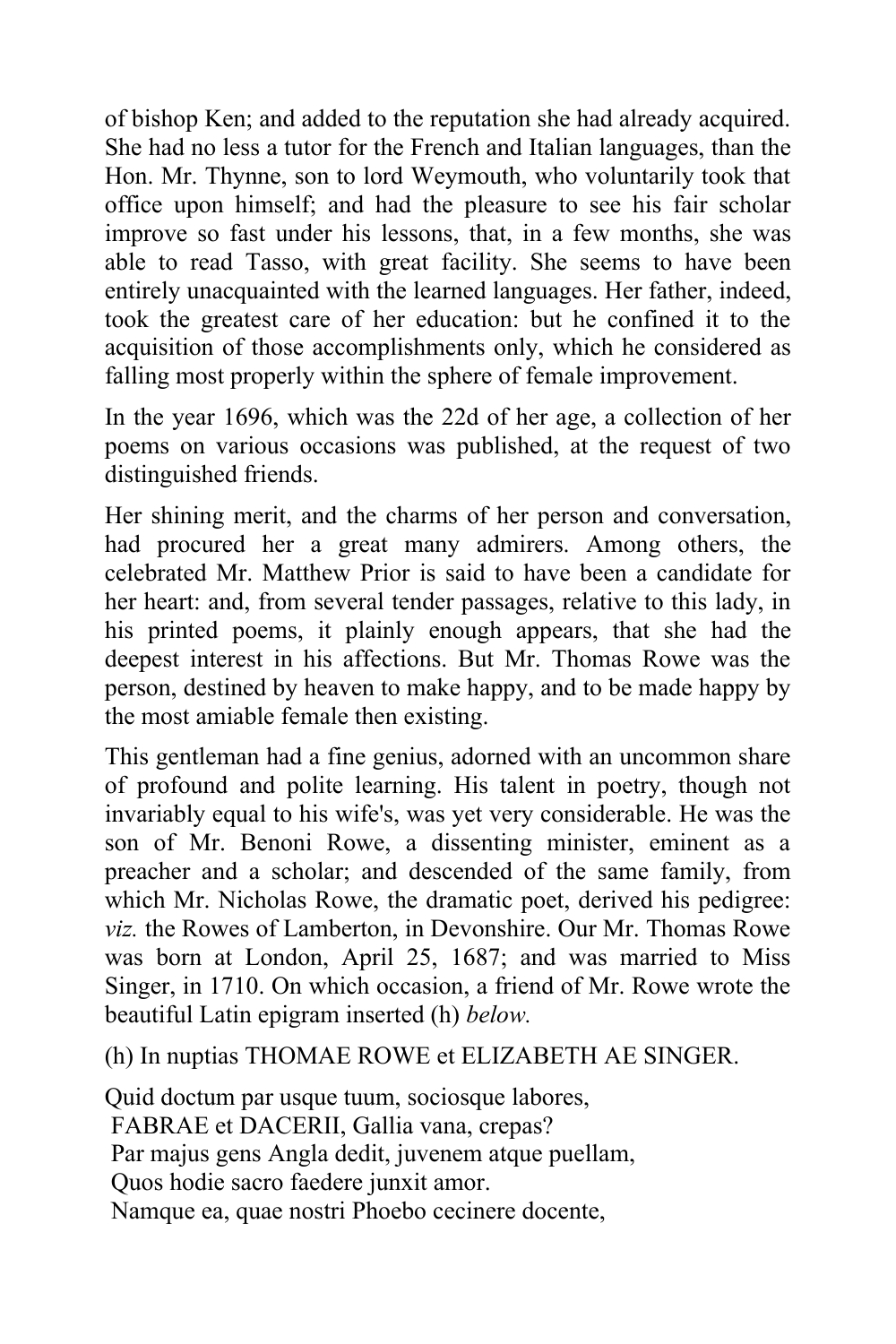Explicuisse tuis gloria summa foret.

Thus translated, by a young gentleman: "No more, proud Gallia, bid the world revere Thy learned pair, Le Fevre and Dacier. Britain may boast, this happy day unites Two nobler minds in Hymen's sacred rites: What these have sung, while all th' inspiring Nine Exalt the beauties of the verse divine, Those (humble critics of th' immortal strain) Shall bound their fame to comment and explain."

Mrs. Rowe's exalted merit and captivating qualities could not fail to inspire the most pure and lasting passion: and Mr. Rowe knew how to value that treasure of piety, elegance, and wit which Divine Providence had given him in such a partner. He made it his business to repay the felicity with which she crowned his life. A considerable time after marriage, he addressed to her, under the name of Delia, that delicate and beautiful ode, of which the following lines are part:

---------------Long may thy inspiring page, And great example, bless the rising age! Long, in thy charming prison, may'st thou stay; Late, very late, ascend the well known way; And add new glories to the realms of day!

At least, Heav'n will not, sure, this pray'r deny: Short be my life's uncertain date, And earlier far than thine, the destin'd hour of fate! Whene'er it comes, may'st thou be by; Banish desponding nature's gloom; And make me hope a gentle doom; And fix me all on joys to come!

With swimming eyes I'll gaze upon thy charms,

And clasp thee, dying, in my fainting arms:

Then, gently leaning on thy breast,

Sink in soft slumbers to eternal rest.

The ghastly form shall have a pleasing air,

And all things smile, while Heav'n and thou art there.

As Mr. Rowe had not naturally, a strong constitution, his intense application to study (which his marriage connection did not in the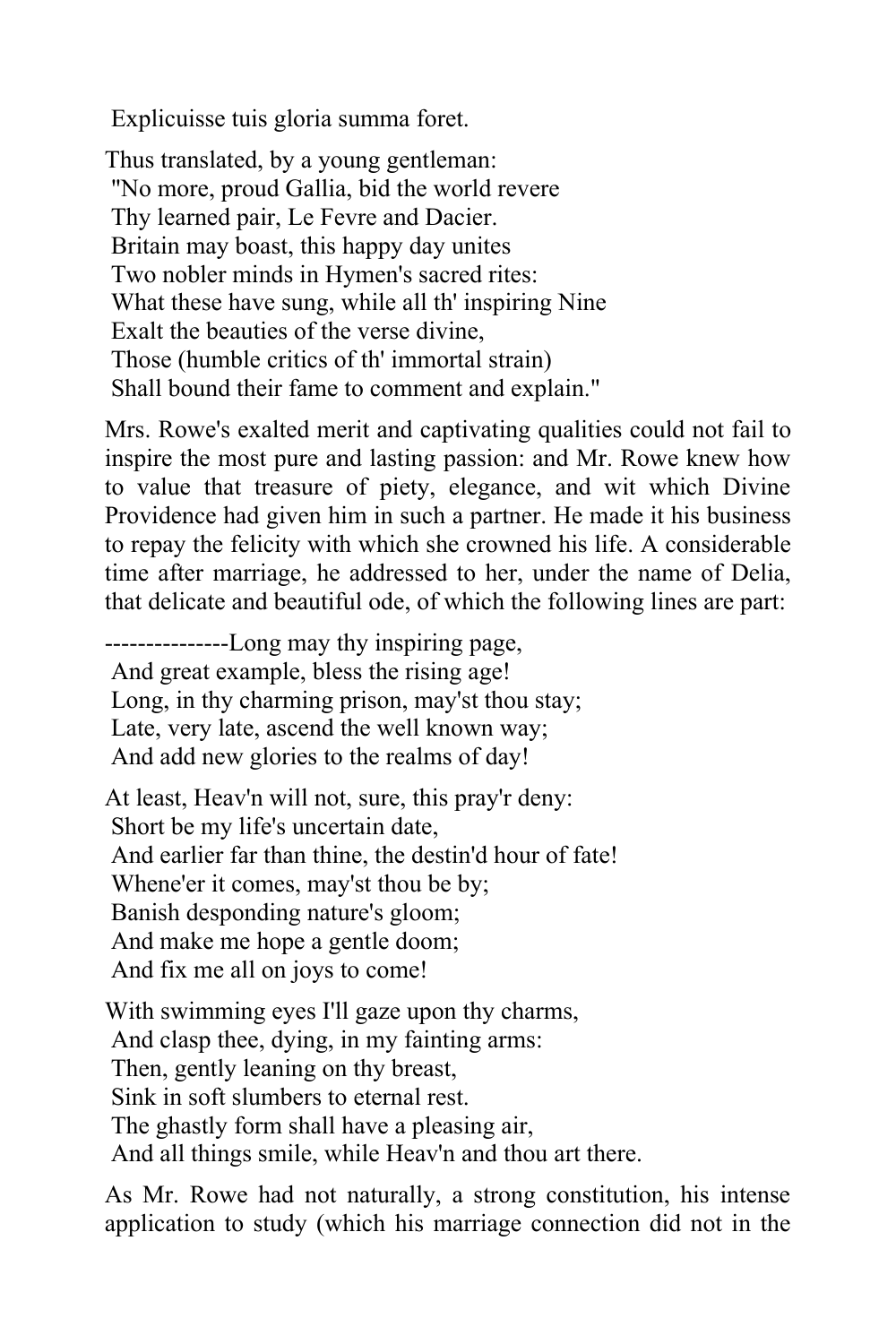least abate) is supposed to have sown the seeds of that ill health, which allayed the happiness of his connubial state; and threw him into a decline, about the latter end of the year 1714. Having little more than finished his twenty-eighth year, his consumption put a period to his life, on the 13th of May, 1715. He had formed a design, to compile the lives of all the illustrious persons of antiquity omitted by Plutarch. He was enabled to accomplish part of his intent (i): for which no man, perhaps, was better qualified, both by genius, judgment, and erudition. History was his favourite pursuit: and he had studied that part of it, which relates to Jewish antiquities, under the tuition of the great Witsius, at Leyden.

(i) He finished nine of those omitted lives; of which, eight were published after his decease, by the late Dr. Samuel Chandler. The ninth (viz. that of Thrasybulus), having been put into the hands of sir Richard Steele, for his revisal, was unhappily lost.

During her husband's long illness, Mrs. Rowe hardly ever quitted his chamber; and alleviated, by all the tender offices of sympathy and assiduity, the pains she was unable to remove. She partook his sleepless nights; nor could be persuaded to relinquish her kind but melancholy station at his bed-side. When death had performed its commission, she was with difficulty torn from his breathless clay: and devoted her future years to his memory, by a resolution (which she inviolably kept) of perpetual widowhood. He died, at Hampstead, near London; where he had resided some time, for the benefit of the air; and was buried in a vault, belonging to his family, in Bunhill-Fields. On his tomb were only marked his name, with the dates of his birth and decease. But an inscription of greater pomp was rendered unnecessary, by Mrs. Rowe's fine Elegy on his Death; in which she relates the thoughts that follow, as a part of his dying conversation:

"How much I love, thy bleeding heart can tell, Which does, like mine, the pangs of parting feel. But haste to meet me on those happy plains, Where mighty love in endless triumph reigns. He ceas'd. Then gently yielded up his breath, And fell a blooming sacrifice to death."

She survived him, almost 22 years, and, to the last, retained, without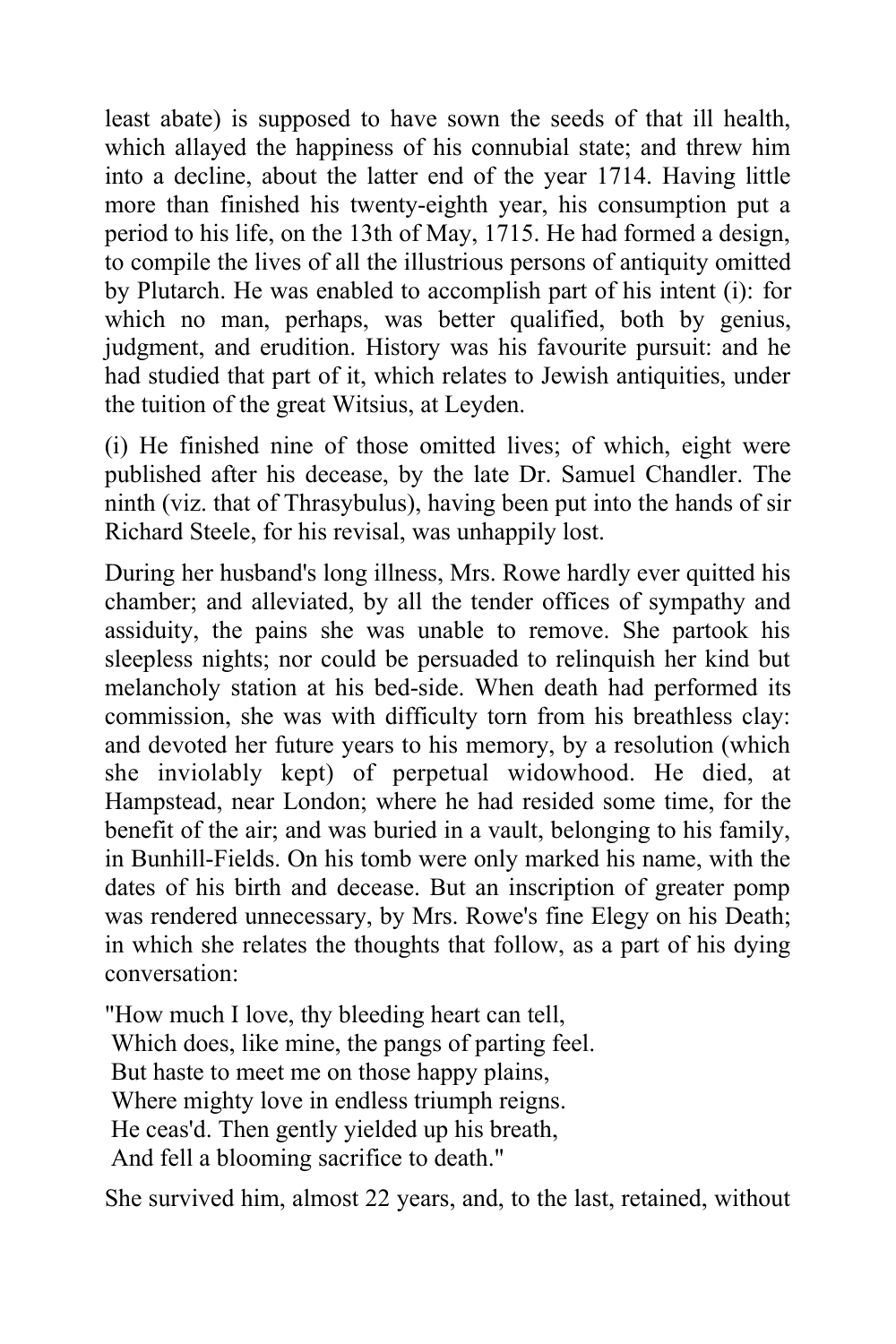abatement, that extreme affection and veneration for him, which had constantly animated her breast during life. A very little time before her own departure to heaven, she was observed to shed tears at but hearing the mention of his name.

Soon after the commencement of her widowhood, she quitted London (where, in complaisance to Mr. Rowe's inclination, she usually spent the winter season); and indulged her unconquerable love of solitude, by retiring to Frome, where the greater part of her estate lay. It was in this retreat, that she composed the most celebrated of her works, entitled, Friendship in Death; with the Letters moral and entertaining. How fond she was of obscurity, appears from that beautiful passage, among many others, where she thus sings in prose:

"Such a retreat as disengages the mind from those interests and passions, which mankind generally pursue, appears to me, the most certain way to happiness. Quietly to withdraw from the crowd, and leave the gay and ambitious to divide the honours and pleasures of the world, without being a rival or competitor in any of them, must leave a person in unenvied repose. - Ye vain grandeurs of the earth, ye perishing riches, and fantastic pleasures, what are your proudest boasts? Can you yield undecaying delights, joys becoming the dignity of reason, and the capacities of an immortal mind? Ask the happy spirits above, at what price they value their enjoyments. Ask them, if the whole creation should purchase one moment's interval of their bliss. No: one beam of celestial light obscures the glory, and casts a reproach on all the beauty this world can boast."

In 1736, some of her acquaintances, who had seen the History of Joseph in manuscript, prevailed on her, though with difficulty, to let it be made public. She had written it, in the early part of life; and had carried it on, no farther, than to Joseph's marriage. Through the importunity of friends (especially, of the countess of Hertford, to whom Mrs. Rowe could scarcely refuse any thing), she added two books more: the composing of which is said to have been the labour but of three or four days. This additional part, which was her last work, was published a few weeks before her death.

That crowning event befel her, according to her wish, in her beloved retirement. She was favoured with uncommon strength of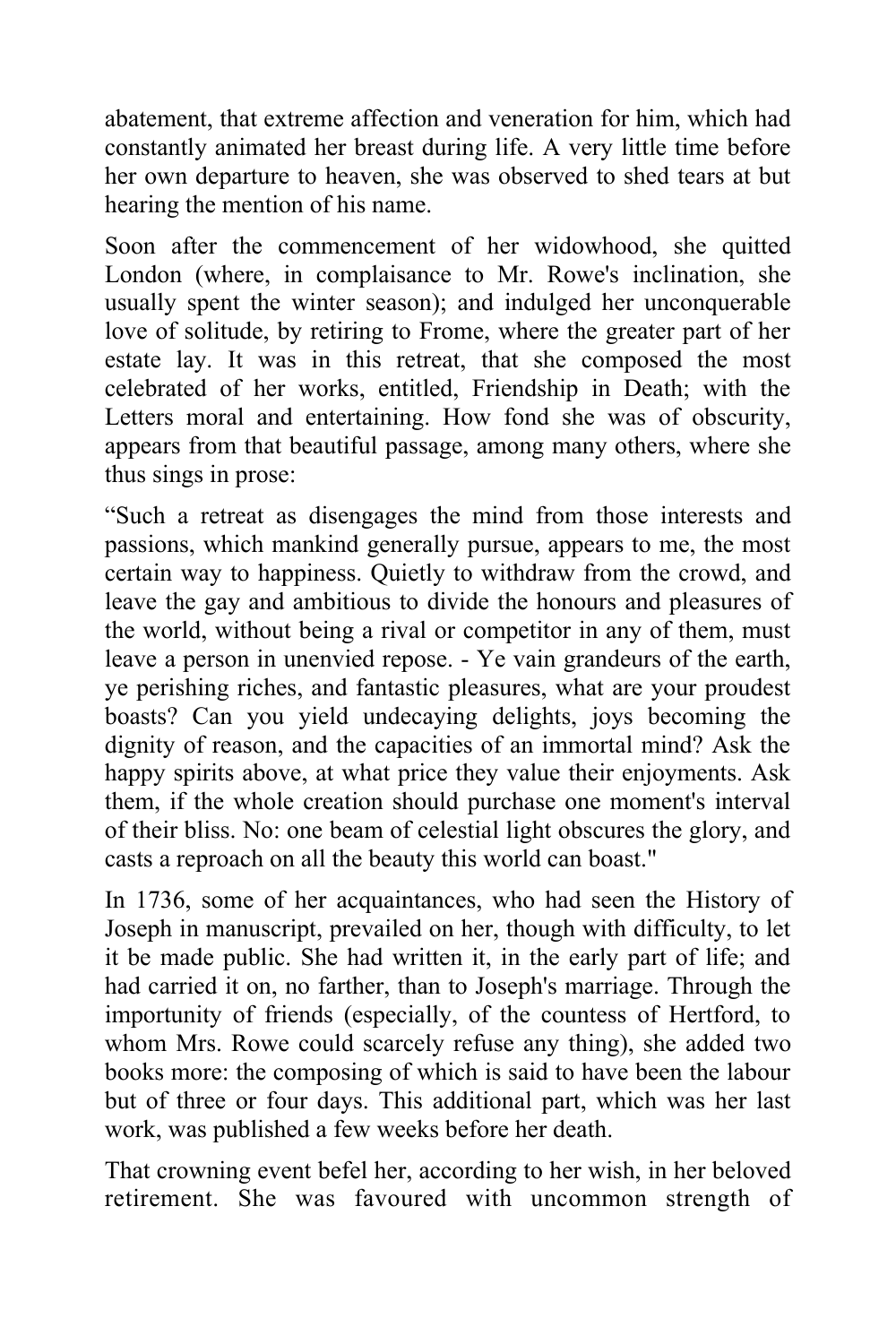constitution; and had past a more than short life, with scarce any indisposition severe enough to confine her to her bed. But, about six months before her decease, she was attacked by a visibly dangerous complaint; and lamented, to an intimate friend, that, on the near approach of death, she did not find herself so serene as she could wish. Her doubts and fears, though sharp, were short. The holy Spirit, after a little season, filled her with gladness unspeakable, by witnessing to her soul, the interest which God's free grace had given her in the atonement and mediation of him who died for sinners. Under these assurances, she experienced such repose and triumph, that she acknowledged, with tears of joy, that she had never felt any consolations equal to these. She repeated, on this happy occasion, Mr. Pope's verses, entitled, "The dying Christian to his Soul," with such exalted transport, as evidenced, that she really felt all the holy ecstasies, which breathe in that (k) exquisite piece of sacred poetry.

(k) I.

Vital spark of heav'nly flame, Quit, Oh quit this mortal frame! Trembling, hoping, ling'ring, flying: Oh the pain, the bliss, of dying! Cease, fond nature, cease thy strife; And let me languish into life.

 $II$ .

Hark! they whisper. Angels say, Sister spirit, come away. What is this absorbs me quite, Steals my senses, shuts my sight, Drowns my spirit, draws my breath? Tell me, my soul, can this be death?

III.

The world recedes: it disappears. Heaven opens on my eyes: my ears With sounds seraphic ring. Lend, lend your wings! I mount! I fly! O Grave, where is thy victory? O Death, where is thy sting?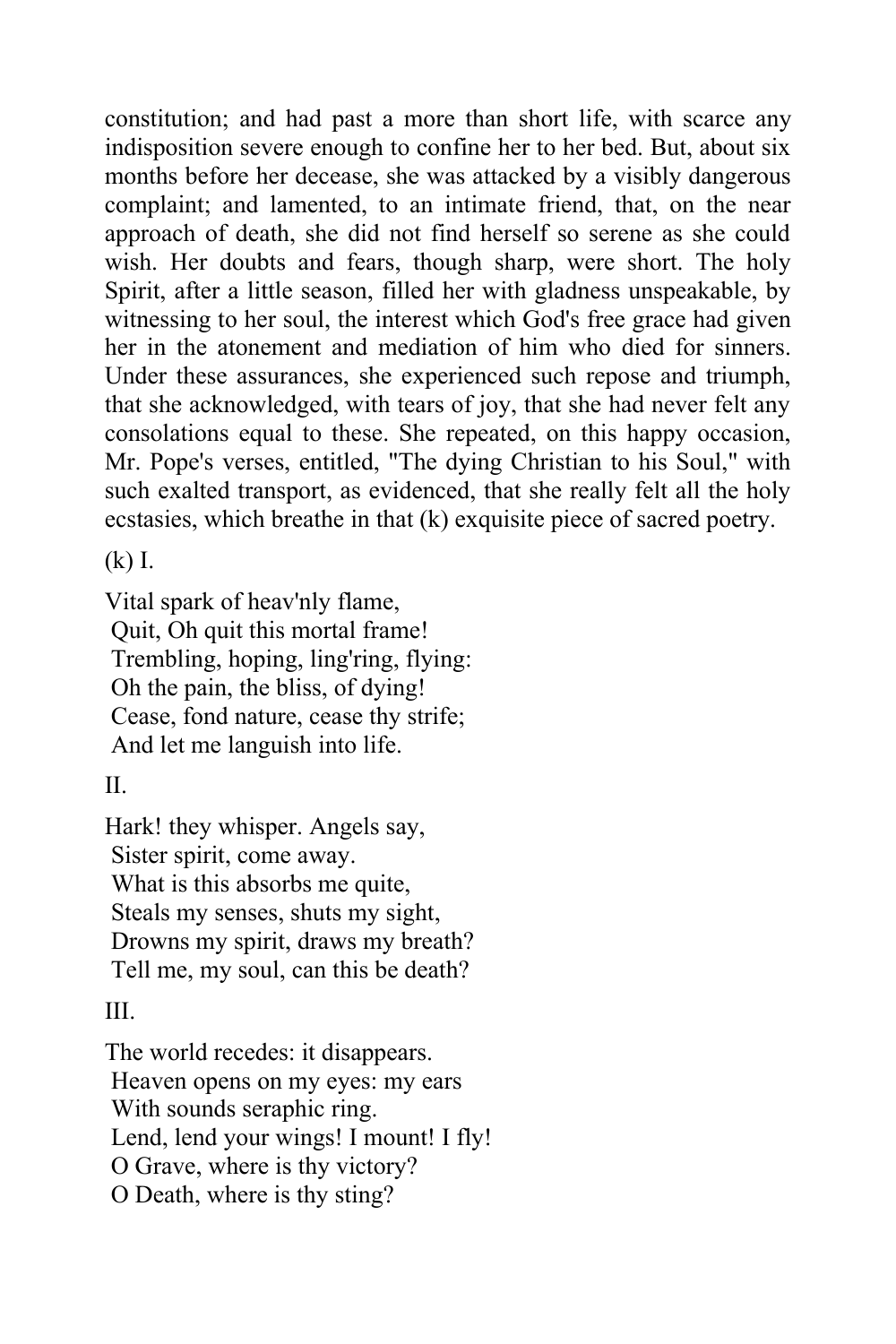After this threatening illness, Mrs. Rowe recovered her usual good state of health: to which, it is extremely probable, the happy state of her soul, and her blessed foretastes of eternal life, might chiefly contribute. Communion with God, and the assurance of his favour, are frequently known to promote health of body, no less than of mind. The fellowship of the Holy Ghost is the grand cordial of human life; and sometimes operates as a sovereign restorative, even to the mortal house of clay.

On the day in which Mrs. Rowe was seized with that distemper, which, in a few hours, carried her off, she seemed to those about her, to be in perfect vigour. About eight in the evening, she conversed with her usual sprightliness; and not without laughter. Afterwards, she retired to her chamber. About ten, her maid-servant hearing some noise in her mistress' apartment, ran immediately in, and found her fallen on the floor, speechless, and in the convulsions of death. A physician and a surgeon were instantly sent for; but all applications proved fruitless. She expired, a few minutes before two o'clock, on Sunday morning, February 20, 1736-7. Her disease was judged to be an apoplexy. A devout book was found, lying open just by her: it contained some meditations on spiritual subjects, but was afterwards lost; nor could the title be exactly remembered by those who were with her at the time of her death. She often wished, and prayed, for a sudden dissolution; and God was pleased to grant her the request of her heart. Mr. Grove (who, by his mother's side, was related to Mrs. Rowe) expressed himself thus, in a letter to a friend, occasioned by the decease of this extraordinary lady: "Though her death," says he, "be universally lamented, yet the manner of it is rather to be esteemed a part of her happiness. One moment, to enjoy this life; the next, or after a pause we are not sensible of, to find ourselves got beyond, not only the fears of death, but death itself; and in possession of everlasting life, and health, and pleasure: this moment, to be devoutly addressing ourselves to God, or employed in delightful meditations on his perfections; the next, in his presence, and surrounded with scenes of bliss, perfectly new, and unspeakably joyous, is a way of departing out of life, to be desired, not dreaded, by ourselves; and felicitated, not condoled, by our surviving friends. When all things are in a readiness for our removal out of the world, it is a privilege, to be spared the sad ceremony of parting, and all the pains and struggles of feeble nature." Dost thou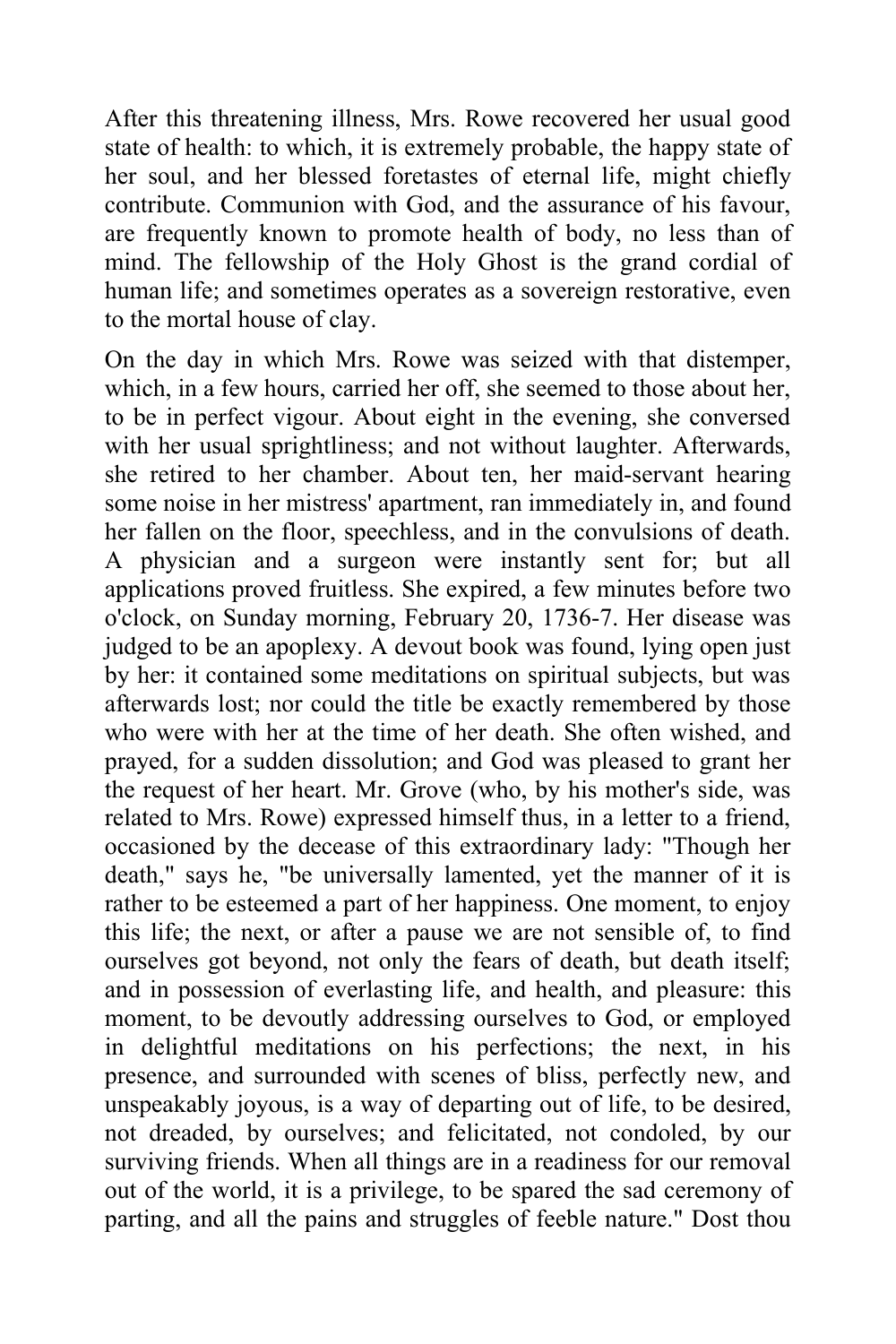ask, O converted reader, Which is best? To be snatched to heaven, in a moment or two; or to be thrown on a lingering bed, and so (if the Lord please) be able to bear some testimony to his love, power, and faithfulness? I answer: leave the whole matter to him. If possible, do not entertain a wish, either one way, or the other. Be this your petition:

"Only receive my soul to thee;

The manner, and the time, be thine."

She was buried, by her own desire, under the same stone with her father, in the Meeting-house, at Frome; and her funeral sermon was preached by Mr. Bowden, to whom she left a particular charge, that he should not say one word about her in the whole of his discourse.

In her cabinet were found letters, to the countess of Hertford, the earl of Orrery, doctor Watts, and some others of her most intimate and most valued friends. These farewell epistles she ordered to be, immediately after her death, transmitted to the persons they were directed to. They have since been published. An extract from that to her bosom-confident, the countess of Hertford (afterwards duchess of Somerset), may stand for a sample of the rest. "This is the last letter you will ever receive from me; the last assurance I shall give you on earth, of a sincere and stedfast friendship. But when we meet again, I hope it will be in the heights of immortal love and ecstasy. Mine, perhaps, may be the first glad spirit, to congratulate your safe arrival on the happy shore. What transporting reflections shall we make on the advantages, of which we shall find ourselves eternally possessed! To him that loved and washed us in his blood, we shall ascribe immortal glory, dominion, and praise, for ever. This is all my salvation, and all my hope. That name, in whom the Gentiles trust is now my glorious, my unfailing confidence. In his merits alone, I expect to stand justified, before infinite purity and justice. How poor were my hopes, if I depended on those works, which my own vanity, or the partiality of men, have called good! The best actions of my life would be found defective, if brought to the test of that unblemished holiness, in whose sight the heavens are not clean. Where were my hopes, but for a Redeemer's merits and atonement! How desperate, how undone my condition! With the utmost advantages I can boast, I should start back, and tremble at the thoughts of appearing before the unblemished majesty. O Jesus,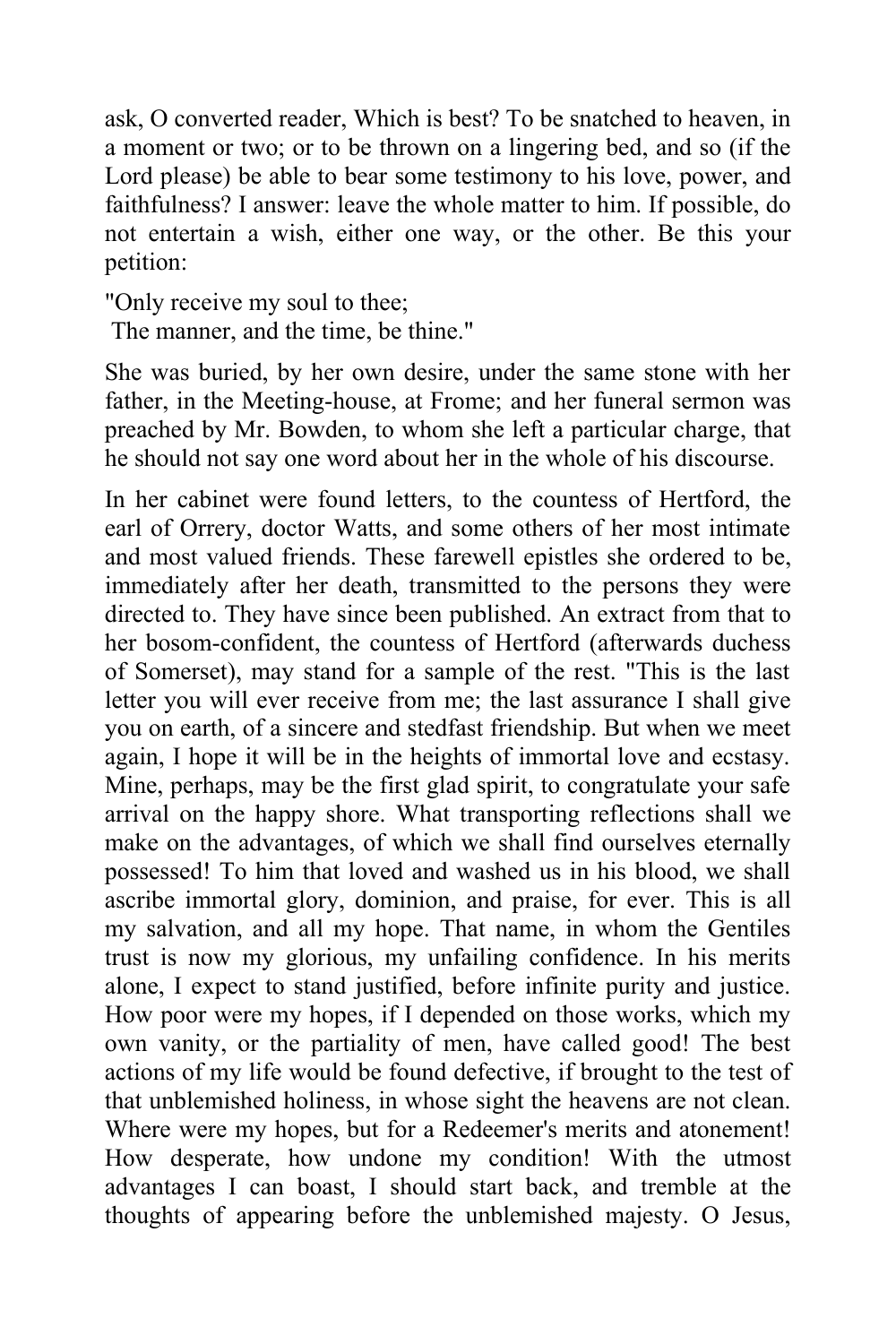what harmony dwells in thy name! Celestial joy and immortal life is in the sound. Let angels set thee to their golden harps. Let the ransomed nations, for ever, magnify thee. Adieu, my most dear friend, until we meet in the paradise of God."

All truly great minds entertain the most elevated ideas of friendship: and, indeed, without some greatness of soul, no man is capable of the sublime virtues and the refined attachments«comprised in that lovely term. Such a spirit, as ennobled and warmed the breast of Mrs. Rowe, was susceptible of that generous and exalted flame. Witness the following paragraph, in her farewell letter to Mr. Theobald: "The converse I have had with you, has been very short: but, I hope, the friendship, begun by it, will be transmitted to the regions of perfect amity and bliss. It would not be worth while, to cherish the impressions of a virtuous friendship, if the generous engagement was to be dissolved with this mortal life. Tell Mrs. Theobald, I hope to meet her in the shining realms of love and unmingled bliss."

As to her person, Mrs. Rowe was not what is called, a regular beauty: yet she possessed a large measure of the charms of her sex. She was of a moderate stature. Her hair of a fine auburn colour. Her eyes, of a darkish grey, inclining to blue, and full of fire. Her complexion was very fair, and a lovely blush glowed in her cheeks. She spoke gracefully: her voice was harmoniously sweet, and perfectly suited to that gentle language which always flowed from her lips. The softness and benevolence of her aspect, together with the strength of understanding which appeared in her countenance, exceed the powers of description.

Her acquaintance with the great, added to her own natural delicacy and good sense, had insensibly formed her to all the ease and accomplishments of the most engaging politeness. Without any degree of stiffness or affectation, she practised, in a distant solitude, all the address and fine behaviour of a court.

The labours of the toilet consumed very little of her time. She despised the arts of dress and ornament; yet without falling into the opposite extreme of improper negligence.

She led a recluse life, but without austerity; and was as exemplary for sweetness of temper, affability, meekness, and every social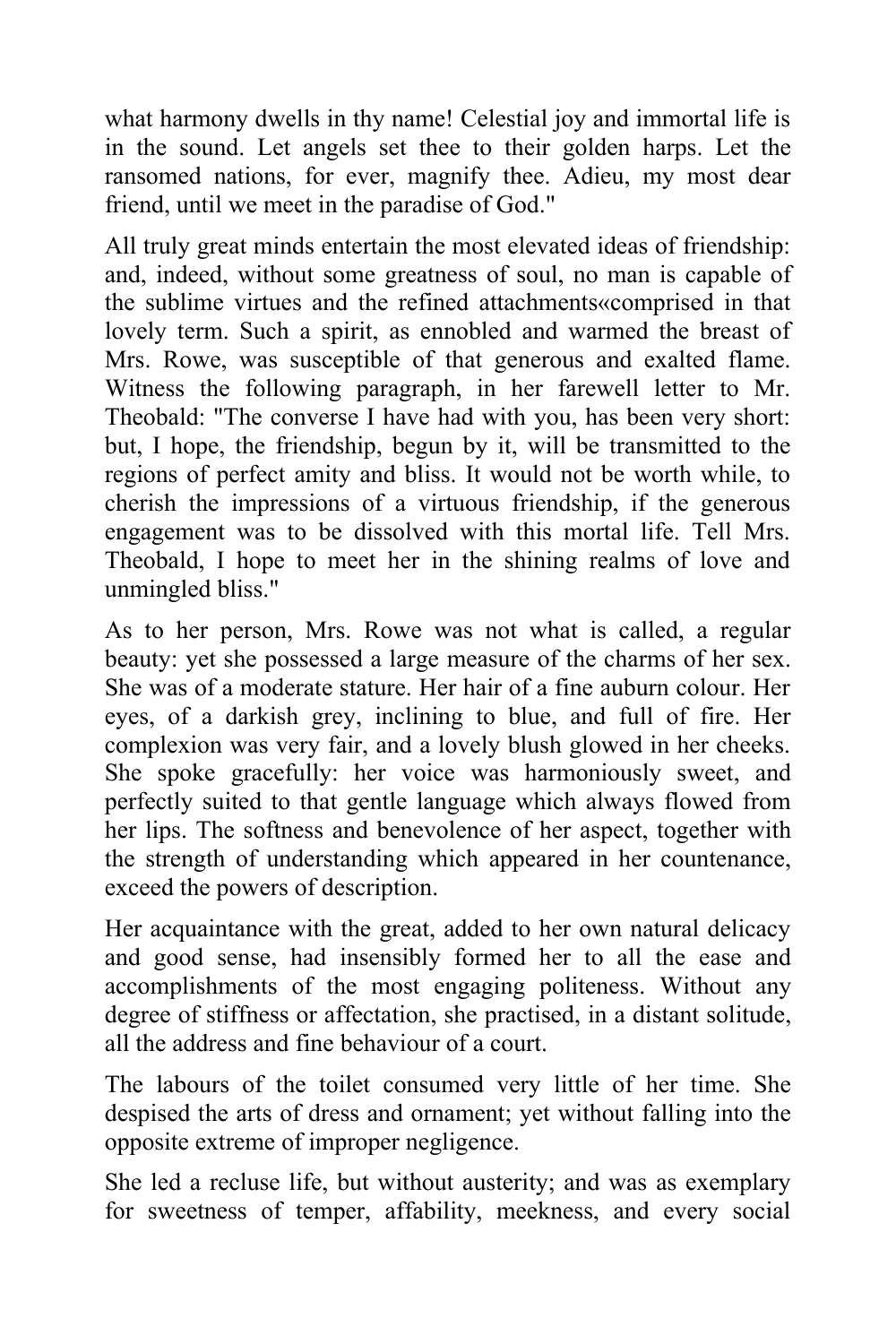virtue, as for the exact sanctity of her manners.

God had given her such absolute command over her passions, that it has been questioned, whether she was ever angry, so much as once, in her whole life.

Though she possessed an uncommon share of wit, no one had reason to fear its edge, or to wish it had been less. For, together with the most manly genius, she possessed all that gentleness, which completes the charms of the tender sex. Next to profane and lewd writings, she expressed the strongest aversion to satire; as being usually replete with uncandid invective. No strokes of this kind can be found in her works: and her conversation was not less innocent of every appearance of ill-nature, than her writings. Scandal and detraction were considered, by her, as extreme inhumanity, which no embellishments of wit and liveliness could render tolerable.

She had few equals in her admirable turn for conversation. Her wit was inexhaustible; and she expressed her thoughts in the most beautiful and flowing style. Though she had, even from her youth, been accustomed to receive the deserved tributes of compliment and praise, from such judges of worth, as might have made some degree of vanity almost pardonable in a lady and an author; yet, she retained all the humility of the meanest and most obscure person.

She was perfectly untainted with the love of pleasure; and was even ignorant of every polite and fashionable game. She had no relish for novels and romances, and entirely abstained from the entertainments of the theatre. The grandeur of her mind set her above every species of luxury. She was always pleased with whatever she found on her table; and neither the nature of her food, nor the manner of dressing it, gave her any uneasiness. She despised visits of ceremony, and had a contempt of riches, that has been rarely equalled. She wrote no dedication to great persons, nor is the name of any minister of state to be met with in her productions. She solicited no favours, and never saw a court.

Filial piety was a remarkable part of her character. She loved the best of fathers, as she ought; and has been heard to say, that she would rather die than displease him. In a memorandum, relating to his last sickness and death, are these words: "My father often felt his pulse, and complained that it was still regular. He smiled at every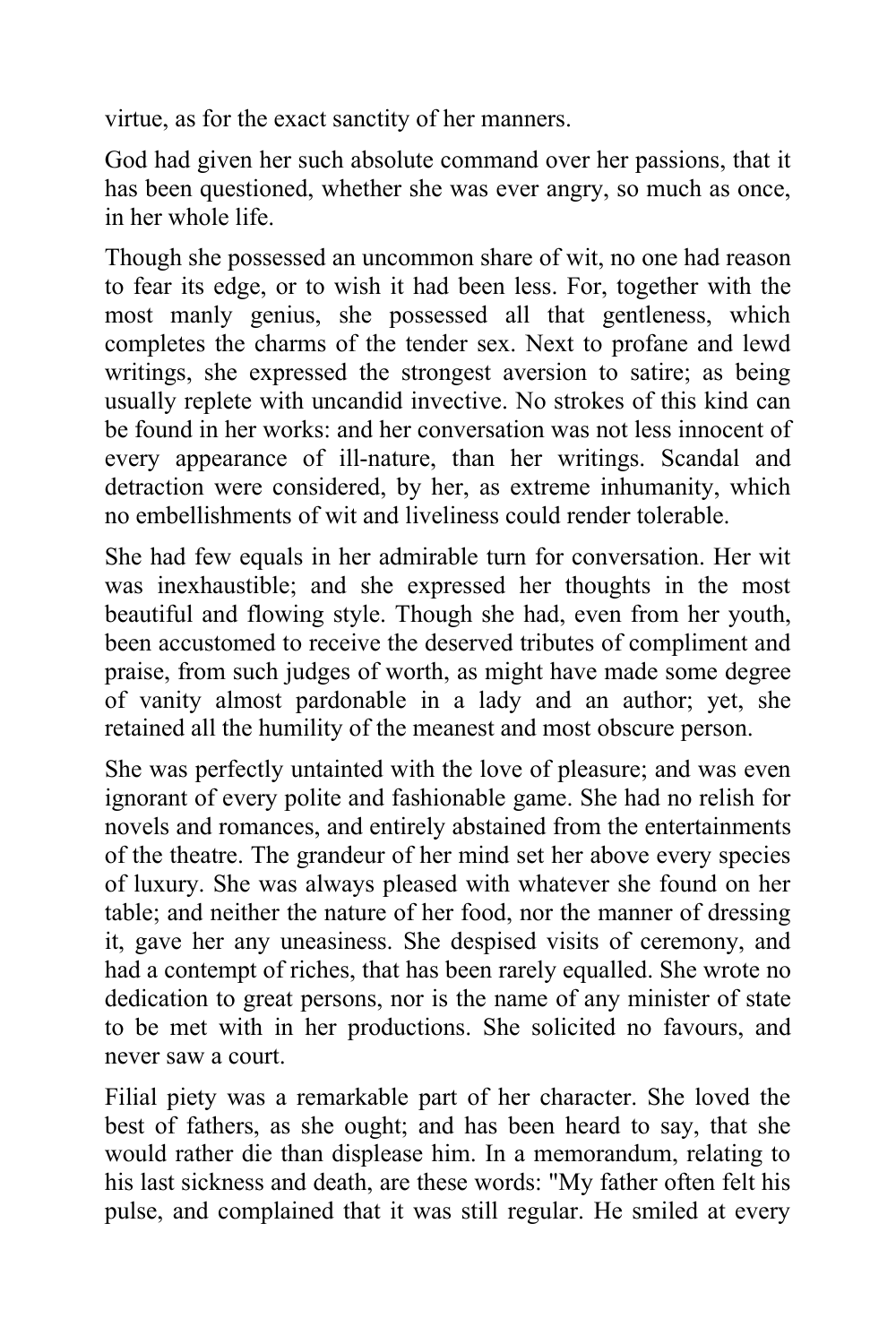symptom of approaching death; and would be often crying out, Come, Lord Jesus, come quickly! Come, ye holy angels, who rejoice at the conversion of a sinner: come, and conduct my soul to the skies, ye propitious spirits! And then would add, but thy time, Lord, not mine, is best. When shall I awake, and be satisfied with thy likeness?" The anguish she felt at seeing him in so much pain, gave her, during the time of his illness, a kind of habitual convulsion: a disorder, from which she was wholly free, in every other part of her life. Her father died, April 18, 1719, and was indulged with some delightful prelibations of heaven, before he ascended thither.

She was a gentle and kind mistress to her dependents; and a warm and generous friend. It was observed, that none of her domestics ever quitted her service, unless they married off. Nor was there a friend of hers, though in ever so high a station, who did not experience her beneficent disposition, in presents of books, pictures, or something elegant and valuable, as marks of her esteem.

Her charities to the poor were literally amazing. The first time she accepted of a gratification from a bookseller for any of her works, she bestowed the whole sum on a family in distress. She solemnly consecrated half of her yearly income, to charitable uses; and employed her own hands, in providing clothes for the necessitous. She extended her liberalities, not to the poor only, but also to the farther relief of those who were raised above absolute want; and would frequently observe, that one of the greatest temporal benefits we can render to our fellow-creatures, is, to free them from the cares and anxieties which attend a narrowness of fortune. In these cases, she knew how to heighten every favour, by the delicate and obliging manner in which she conferred it. She studied to spare their blushes, while she softened their adversity. Thus, when one of her worldly acquaintances was in known distress, she contrived to lose at play, a sum of money, sufficient to answer the exigences of the case; and this was, probably, the only time she ever touched a card in her life.

It was matter of wonder, how so moderate an estate as she possessed, could supply such various and extensive benefactions; and her own sense of this once broke out to an intimate friend. I am surprized, said she, how it is possible my estate should answer all these things. And yet I never want money!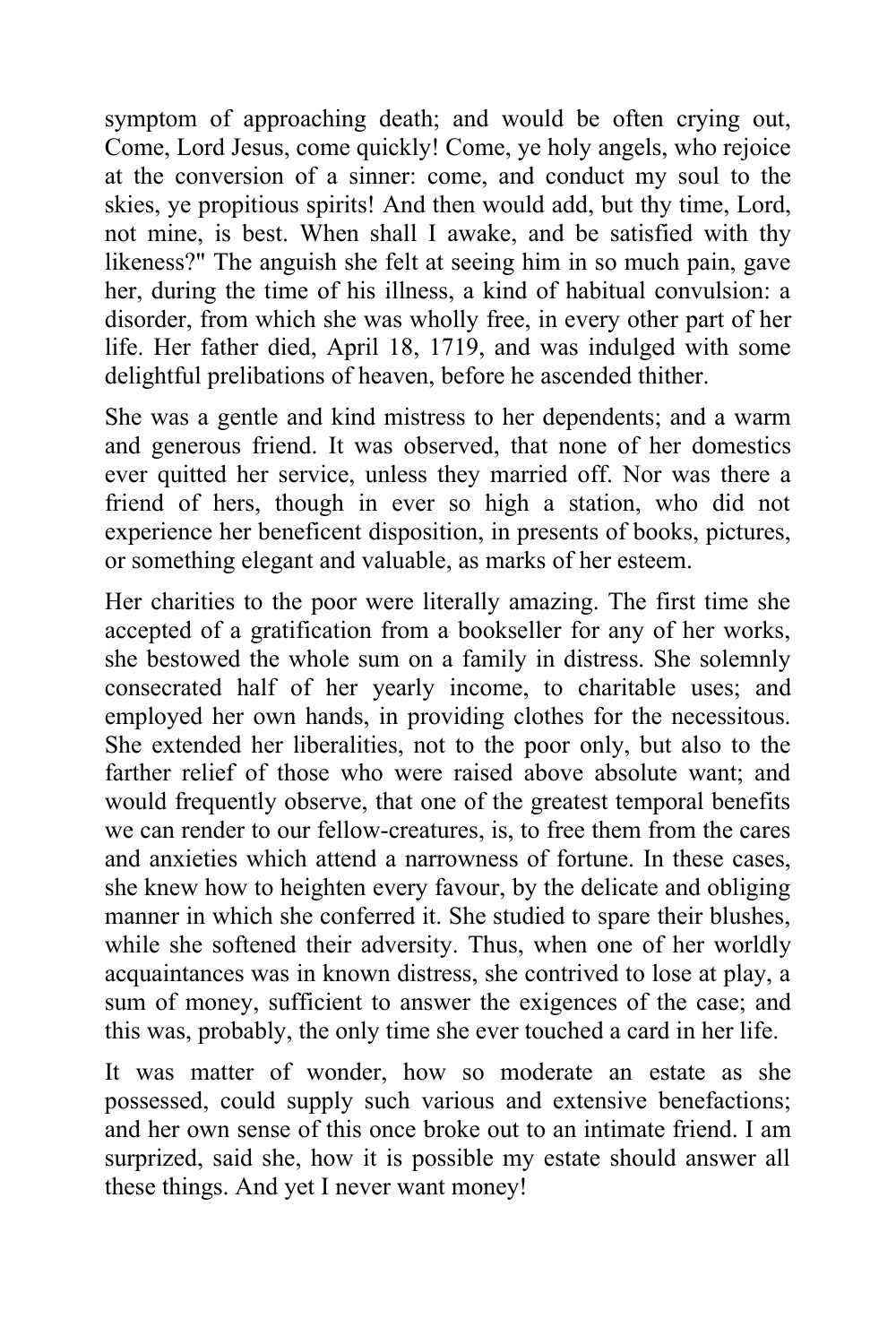She affected no kind of singularity, or appearance of severity; nor ever presumed to censure those, whose piety and morals were less exalted than her own. Her serenity and cheerfulness of temper were so perpetual, that (except on the loss of her father and of her husband, and when she was witness to any case of distress in others) her whole life seemed to be a constant calm; or, rather, an uninterrupted sunshine: and every hour of it sparkled with good humour, and inoffensive gaiety.

With regard to her religious principles, she was a doctrinal Calvinist: and shone an eminent trophy of that distinguishing and efficacious grace, which she so richly experienced, and which diffused its sanctifying power throughout her practical walk. Agreeably to the scriptural views of the divine sovereignty, we find her thus expressing herself, to him whom her soul loved: "Why did thy watchful providence perpetually surround me, crossing all the methods I took to undo myself? Why didst thou pursue me with the offers of thy favour, when I fled thee with such aversion; and had fled thee for ever, if thou hadst not compelled me to return? Why wast thou found of one that sought thee not? Oh why, but because thou wilt be merciful to whom thou wilt be merciful?" [Devout Exerc. Medit. VIII.] - Again: "I lay a wretched slave, pleased with my chains, and fond of my captivity; till love, almighty love, rescued me. Blest effect of unmerited grace! I shall stand, for ever, an illustrious instance of boundless mercy. To that I must entirely ascribe my salvation: and, through all the ages of eternity, I will rehearse the wonders of redeeming love; and tell to listening angels, what it has done for my soul." [Ibid.] - "Thy kingdom ruleth over all, O Lord; and thou dost according to thy will, in the armies of heaven, and among the inhabitants of the earth. I confess and acknowledge thy providence. The ways of man are not at his own disposal, but all his goings are ordered by thee." [Ibid. Med. IV.]

The holy doctrine of final perseverance was, through the application of it to her soul by the blessed Spirit, the comfort and rejoicing of her heart. Hence those fine passages, which occur in Medit. X. of the above work. "Shall a soul, consecrated to thee, fall a sacrifice to hell? Shall the temple of thy spirit be profaned, and the lips that have so often ascribed dominion and glory and majesty to thee, be defiled with infernal blasphemy and the execrations of the damned?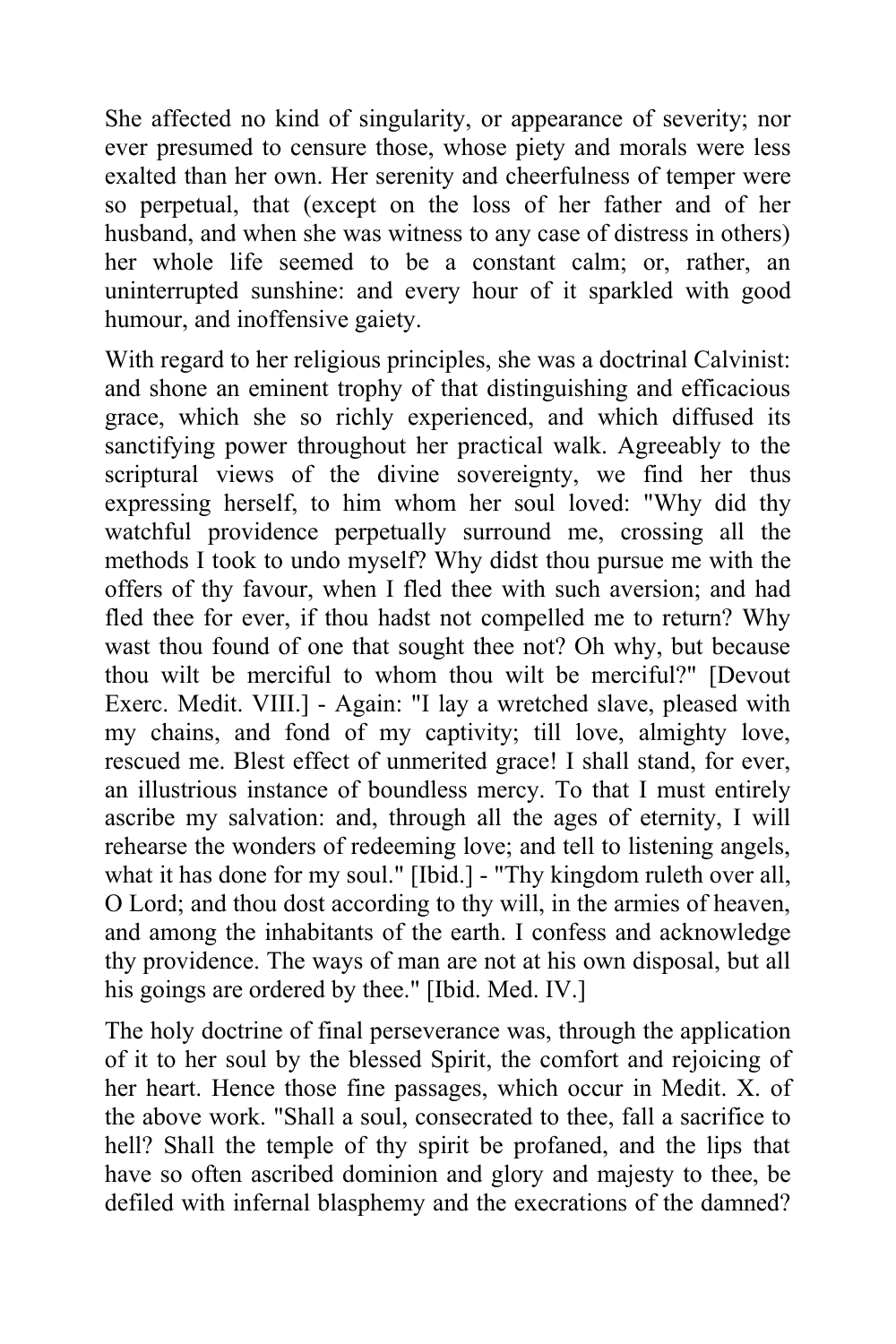Shall the sparks of divine love be extinguished, and immortal enmity succeed? And shall I, who was once blest with thy favour, become the object of thy wrath and indignation? It is all impossible; for thou art not as man, that thou shouldest lie; nor as the son of man, that thou shouldest repent. Thou art engaged by thy own tremendous name, for my security. Transporting assurance! What further security can I ask? What security can I wish, beyond eternal veracity? The mountains shall depart, and the hills be removed; but thy kindness shall not depart, nor the covenant of thy peace be broken."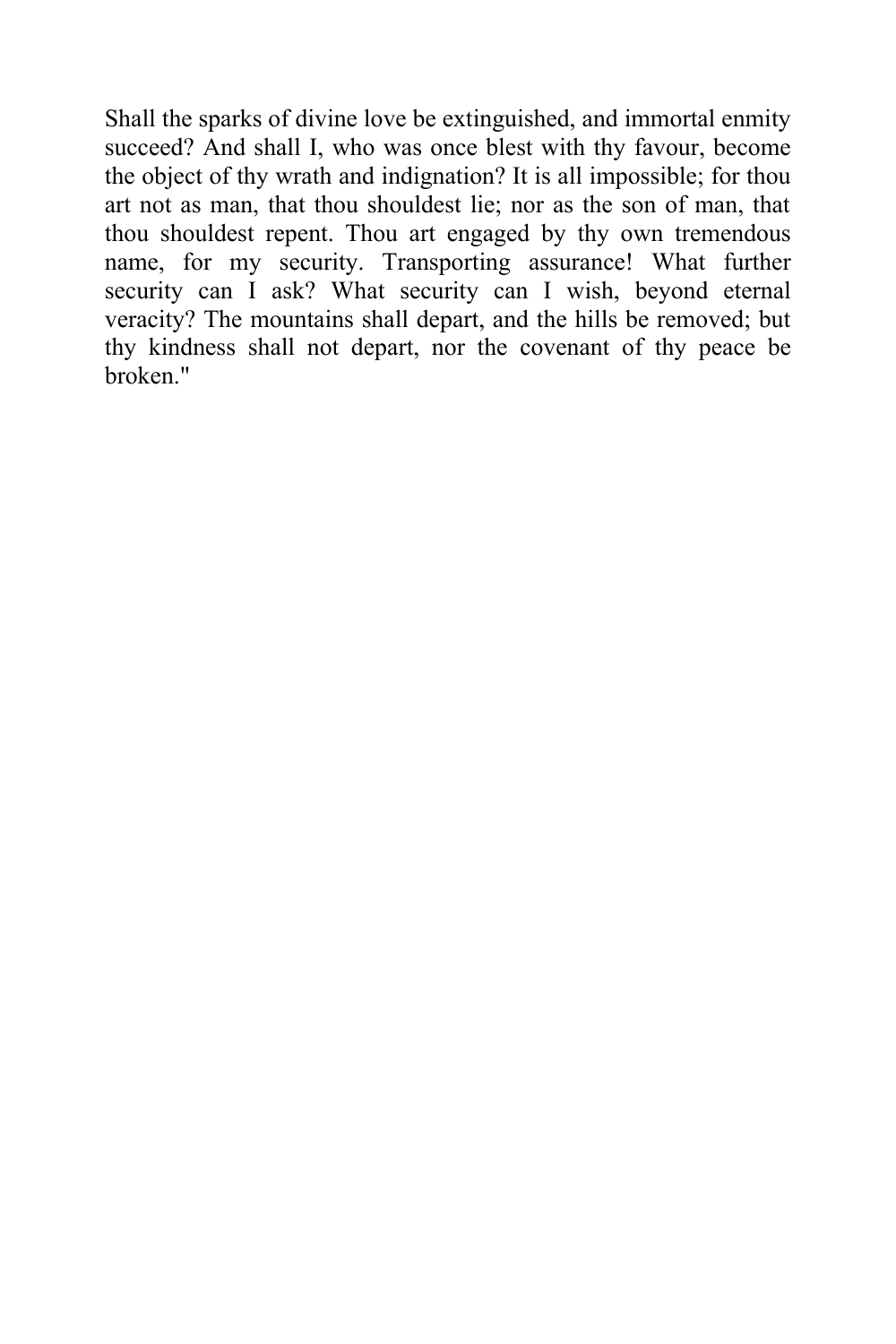## **A Concise Character of the Late Rev. Mr. Whitefield** A CONCISE CHARACTER OF THE LATE REV. MR. WHITEFIELD.

I DEEM myself happy in having an opportunity of thus publicly avowing the inexpressible esteem, in which I held this wonderful man; and the affectionate veneration, which I must ever retain, for the memory of one, whose acquaintance and ministry were attended with the most important spiritual benefit to me, and to tens of thousands beside.

It will not be saying too much, if I term him, The apostle of the English empire: in point of zeal for God, a long course of indefatigable and incessant labours, unparalleled disinterestedness, and astonishingly extensive usefulness.

He was a true and faithful son of the church of England; and invincibly asserted her doctrines to the last; and that, not in a merely doctrinal way, (though he was a most excellent systematic divine), but with an unction of power from God, unequalled in the present day.

He would never have quitted even the walls of the church, had not either the ignorance, or the malevolence of some who ought to have known better, compelled him to a seeming separation.

If the most absolute command over the passions of immense auditories be the mark of a consummate orator, he was the greatest of the age. If the strongest good sense, the most generous expansions of heart, the most artless but captivating affability, the most liberal exemption from bigotry, the purest and most transpicuous integrity, the brightest cheerfulness, and the promptest wit, enter into the composition of social excellence, he was one of the best companions in the world.

If to be stedfast and unmoveable, always abounding in the works of the Lord; if an union of the most brilliant, with the most solid, ministerial gifts, ballasted by a deep and humbling experience of grace, and crowned with the most extended success in the conversion of sinners and the edification of saints, be signatures of a special commission from heaven; Mr. Whitefield cannot but stand highest, on the modern list of Christian ministers.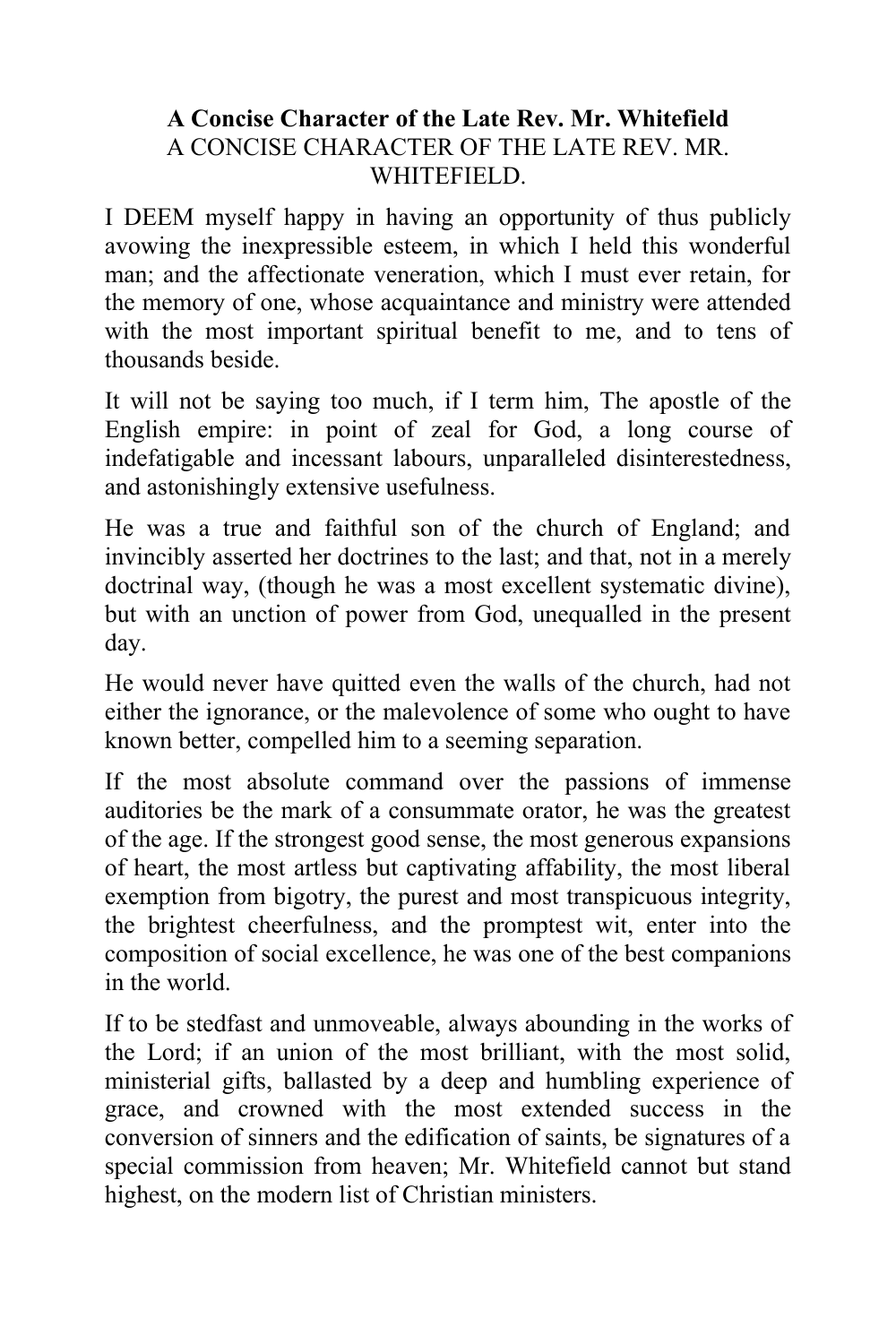England has had the honour of producing the greatest men, in almost every walk of useful knowledge. At the head of these are, 1. Archbishop Bradwardin, the prince of divines. 2. Milton, the prince of poets. 3. Sir Isaac Newton, the prince of philosophers: and 4. Whitefield, the prince of preachers.

Bishop Benson was the prelate who had the distinguished honour of ordaining the greatest, the most eloquent, and the most useful minister that has, perhaps been produced since the days of the apostles.

It appears from a passage in one of Mr. Whitefield's own letters, published since his decease, that he was the person, whom the gracious Spirit and providence of God raised up and sent forth, to begin that great work of spiritual revival in the church of England, which has continued ever since, and still continues, with increasing spread, to replenish and enrich the evangelical vineyard by law established. In the remarkable passage, to which I refer, Mr. Whitefield expresses himself, verbatim, thus, to Mr. John Wesley: "As God was pleased to send me out first; and to enlighten me first; so, I think, he still continues to do it: my business seems to be chiefly in planting. If God send you to water, I praise his name*."*(l) On the whole, he was the least imperfect character I ever knew; and yet, no person was ever more shockingly traduced and vilified, by those, who either were unacquainted with him, or who hated him for his virtues, and for his attachment to the gospel of Christ. But the pen of faithful history, and the suffrages of unprejudiced posterity, (m) will do justice to the memory of a man, of whom the present generation was not worthy.

(l) See the Collection of Mr. Whitefield's Letters, in three volumes, octavo. Vol. i. Let. 214. p. 205.

*(m)* Already has this been exemplified by the testimony of several eminent persons, particularly by the inimitable pen of Cowper, whose poetical characteristic is truth and taste. The following lines are transcribed, as descriptive of that invaluable man, and by being inserted in proximity with the above, it is presumed cannot fail of being interesting to the reader. EDITOR.

"Leuconomus (beneath well sounding Greek,

I slur a name a poet must not speak)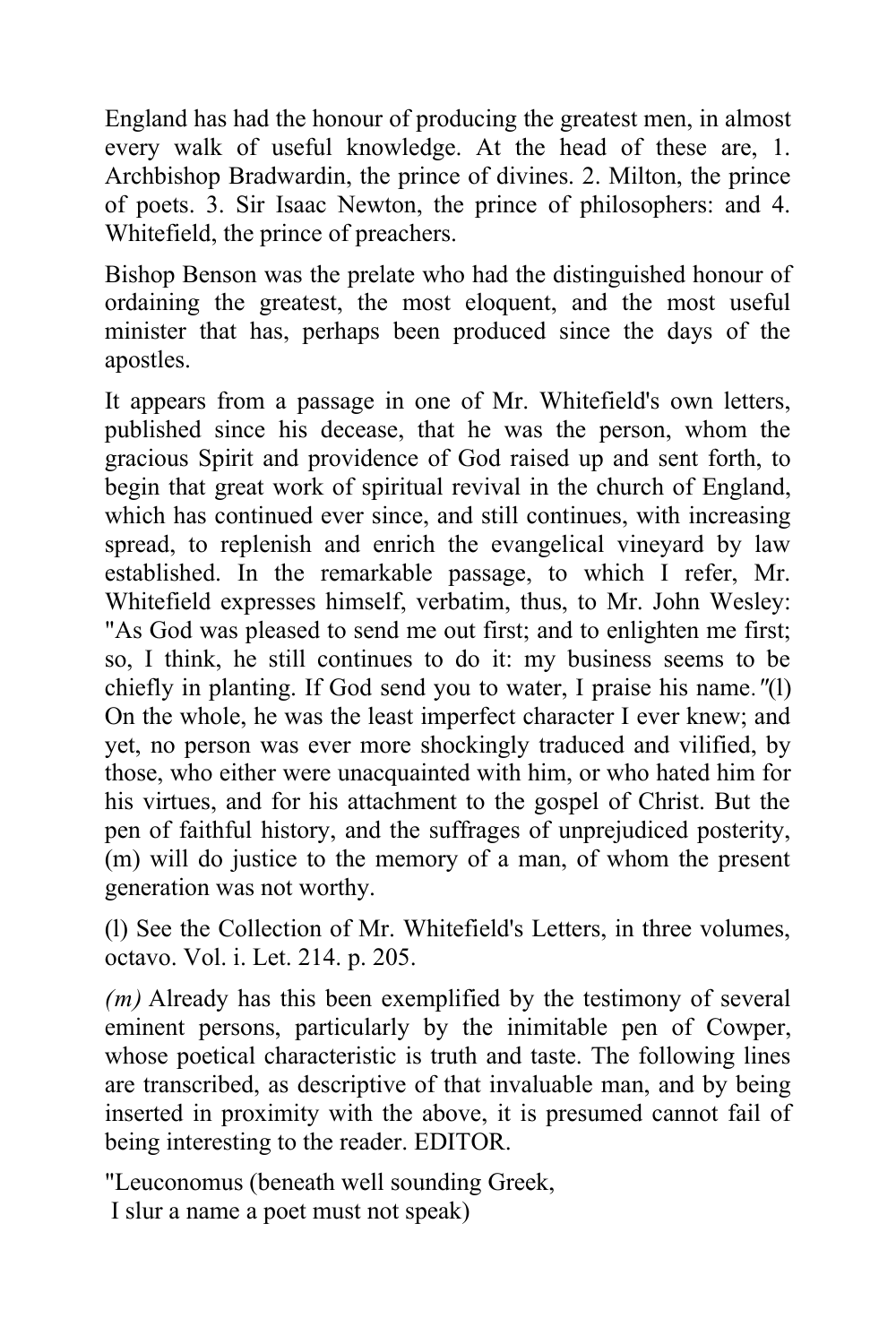Stood pilloried on infamy's high stage, And bore the pelting scorn of half an age; The very butt of slander, and the blot For ev'ry dart that malice ever shot. The man that mentioned him at once dismiss'd All mercy from his lips, and sneer'd and hiss'd; His crimes were such as Sodom never knew, And perjury stood up to swear all true; His aim was mischief, and his zeal pretence, His speech rebellion against common sense: A knave, when tried on honesty's plain rule, And when by that of reason, a mere fool; Th' world's best comfort was, his doom was pass'd; Die when he might, he must be damn'd at last. Now, truth, perform thine office; waft aside The curtain drawn by prejudice and pride; Reveal (the man is dead) to wond'ring eyes This more than monster in his proper guise.

He lov'd the world that hated him: the tear That dropp'd upon his Bible was sincere; Assail'd by scandal and the tongue of strife, His only answer was a blameless life: And he that forg'd, and he that threw the dart, Had each a brother's int'rest in his heart! Paul's love of Christ, and steadiness unbrib'd, Were copied close in him, and well transcrib'd. He follow'd Paul - his zeal a kindred flame, His apostolic charity the same. Like him, cross'd cheerfully tempestuous seas, Forsaking country, kindred, friends, and ease: Like him. he labour'd, and like him, content, To bear it, suffer'd shame where'er be went.

Blush, calumny! and write upon his tomb, If honest eulogy can spare thee room, Thy deep repentance of thy thousand lies, Which, aim'd at him, have pierc'd th' offended skies; And say, blot out my sin, confess'd deplor'd, Against thine image in thy saint, oh Lord!"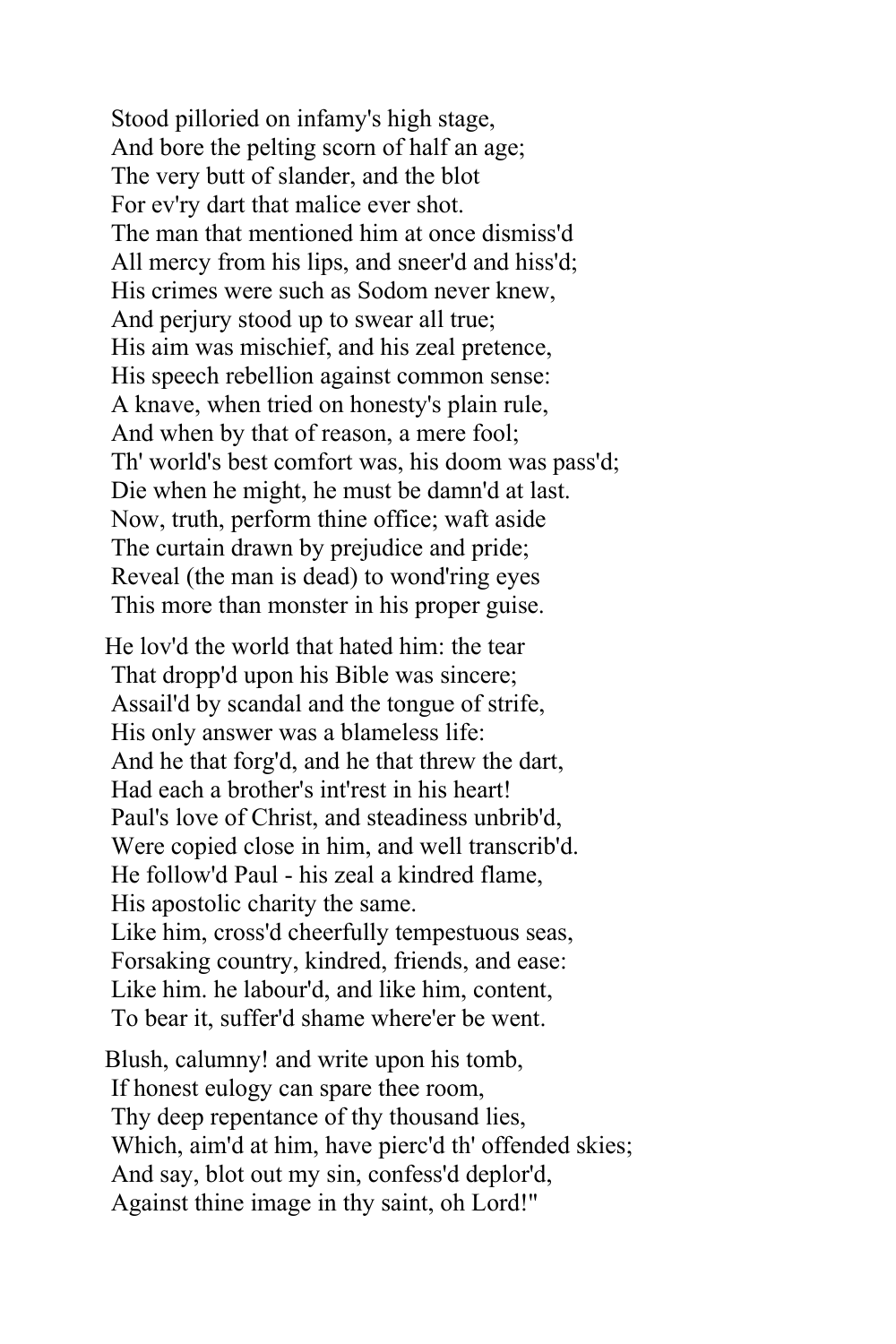## **Anecdotes, Incidents, and Historic Passages** ANECDOTES, INCIDENTS, AND HISTORIC PASSAGES.

IT appears from a little account book, wherein that great man of God, the Rev. Mr. George Whitefield, minuted the times and places of his ministerial labours, that he preached upwards of eighteen thousand sermons, from the aera of his ordination, to that of his death.

---------------------------------------------------------------------------------

DR. GROVENOR'S first wife was a most devout and amiable woman; the Sunday after her death, the Doctor expressed himself from the pulpit, in the following manner: "I have had an irreparable loss, and no man can feel a loss of this consequence, more sensibly than myself. But the cross of a dying Jesus is my support; I fly from one death, for refuge to another.

---------------------------------------------------------------------------------- --------------------------

SOME years ago, a friend of a clergyman now living, (n) said to him, "Sir! you have just as many children as the patriarch Jacob." - True, answered the good old divine: and I have also Jacob's God to provide for them.

(n) The late venerable Mr. Moses Brown. Editor.

--------------------------

---------------------------------------------------------------------------------- --------------------------

A SPARK of red hot iron flew into a gentleman's eye, several eminent surgeons tried in vain to extract it; at last, a lady of the patient's acquaintance thought of holding his eye-lid quite open, and of extracting the grievance, by the application of a load stone. The experiment succeeded. How similar is the holy Spirit's virtue, in extracting the love of sin from the heart of a saint.

KING CHARLES II. once said to that great man Mr. John Milton, "Do not you think your blindness is a judgment upon you, for having written in defence of my father's murder ?" - Sir, answered the poet, it is true I have lost my eyes; but, if all calamitous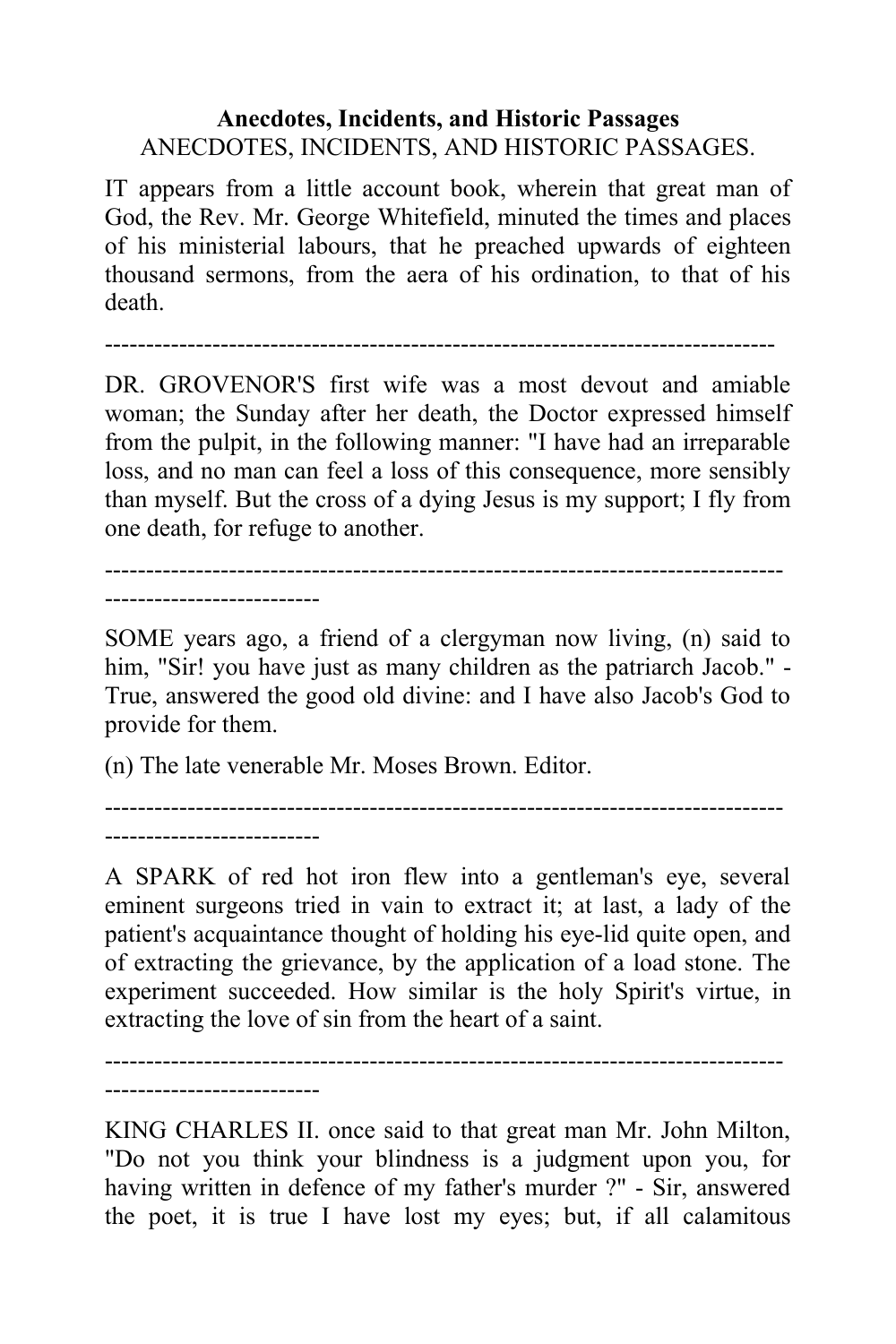providences are to be considered as judgments, your majesty should remember that your royal father lost his head.

----------------------------------------------------------------------------------

--------------------------

THAT excellent man the late Rev. Mr. Joseph Hart, made it his inviolable rule, not to let an Arian, an Arminian, or any unsound preacher, occupy his pulpit, so much as once. His usual saying on those occasions, was, I will keep my pulpit as chaste as my bed.

---------------------------------------------------------------------------------- --------------------------

Monsieur de Voltaire forgets all his infidelity, on two occasions; *viz.* when he is sick, and when it thunders and lightens. He is so particularly afraid of stormy weather, that, if he happens to be writing when the "clouds pour down their torrents, the air thunders, and the arrows of the Almighty flash abroad," he will call out, in an agony of horror, for a bottle of holy water, and sprinkle himself with it from head to foot, and plentifully bedew the floors and walls of his apartments into the bargain. Immediately after which precaution, he orders mass to be said in his chapel; and the masses go on briskly, one after another, until the thunder and lightening cease. But no sooner is the tempest hushed, than a clear sky and placid elements settle him into a laughing Infidel again; and, resuming his pen, he writes against Christianity with as much acrimony, zeal, and want of argument as ever. - This behaviour reminds me of an old proverb:

"When the devil was sick, The devil a monk would be; But, when the devil grew well, The devil a monk was he."

--------------------------

----------------------------------------------------------------------------------

A SHORT time before the demise of queen Anne, as bishop Burnet was riding slowly in his coach, round that part of Smithfield, from whence so many blessed martyrs ascended to heaven, he observed a gentleman, standing on the distinguished spot, in a musing, pensive attitude, and, seemingly, quite absorbed in thought. His lordship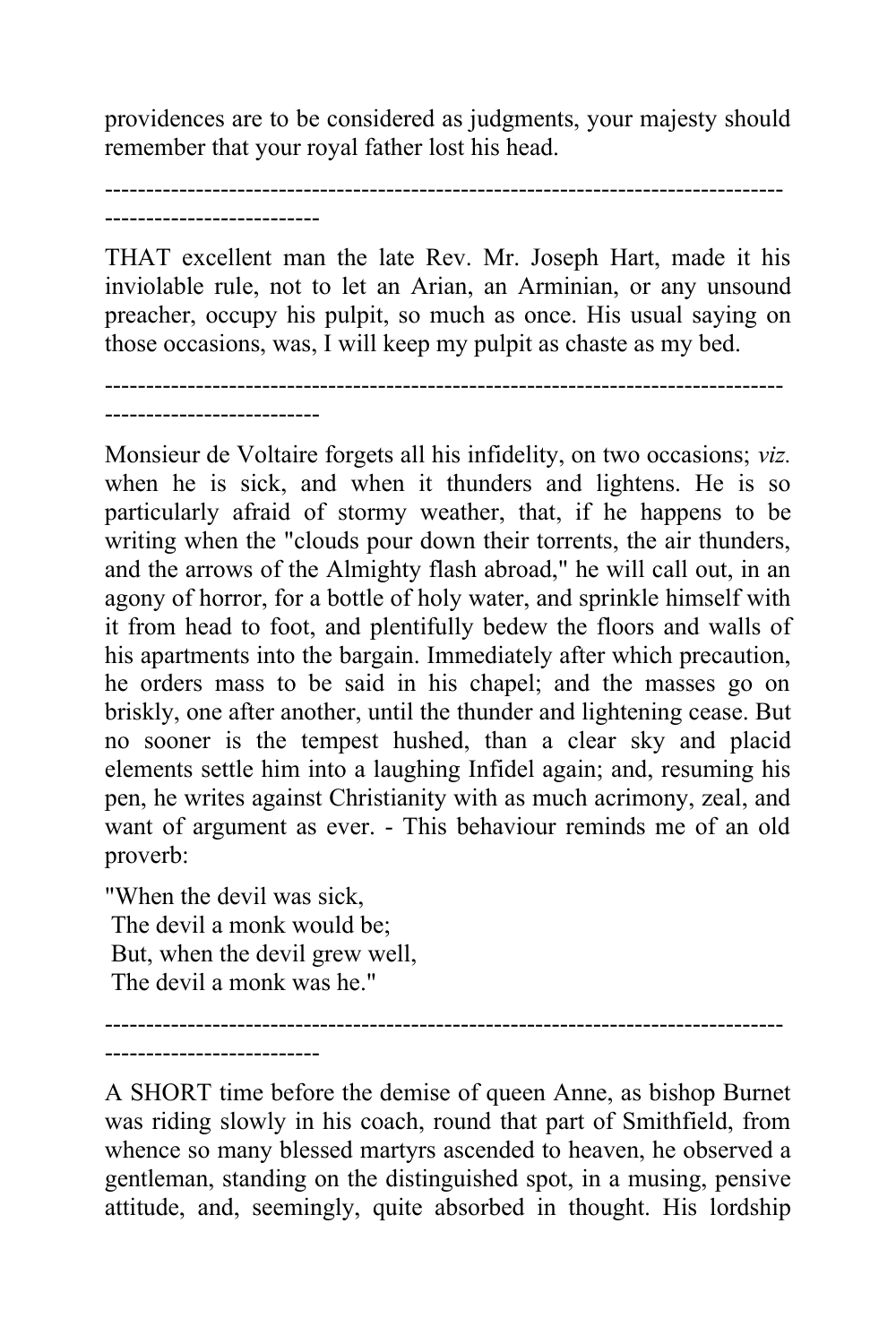ordered the carriage to stop, and sent his servant to the person, with a request that he would come to his coach side. He did so, and proved to be Dr. Evans, a very erninent dissenting minister, of whom the bishop had some knowledge; "Brother Evans" said the prelate, give me your hand, and come up hither, I want to ask you a question." The doctor being seated, and the coachman ordered to continue driving round as before, the bishop asked the doctor, "what it was that directed his steps to Smithfield? And what he was thinking of, while standing there ?" - "I was thinking," answered the other, "of the many servants of Christ, who sealed the truth of their lives in this place. I came purposely, to feast my eyes, once more, with a view of that precious spot of ground. And as public matters have, at present, a very threatening aspect, I was examining myself, whether I had grace and strength enough, to suffer for the gospel, if I should be called to it, and was praying to God, that he would make me faithful even to death, if it should be his pleasure to let the old times come over again." - " I myself came hither," replied the prelate, "on the same business; I am persuaded, that, if God's providence do not interpose, very speedily, and almost miraculously, these times will, and must shortly return. In which case, you and I shall probably be two of the first victims that are to suffer death at that place," pointing to the paved centre.

But it pleased God to disappoint their fears, by giving a sudden turn to national affairs*;* within a few weeks queen Anne was gathered to her fathers, and king George I. was proclaimed.

----------------------------------------------------------------------------------

--------------------------

King William being once advised to take more care of his safety, and not to hazard his person too much in the field of battle, answered, "Every bullet has its billet; meaning, that not a bullet flew at random, but was directed by a particular providence, whom to injure, and whom to spare. So the preaching of the gospel is equally under divine direction. God's Spirit takes care that the word of truth shall be a savour of life unto life, to this man; and a savour of death unto death, to that.

---------------------------------------------------------------------------------- --------------------------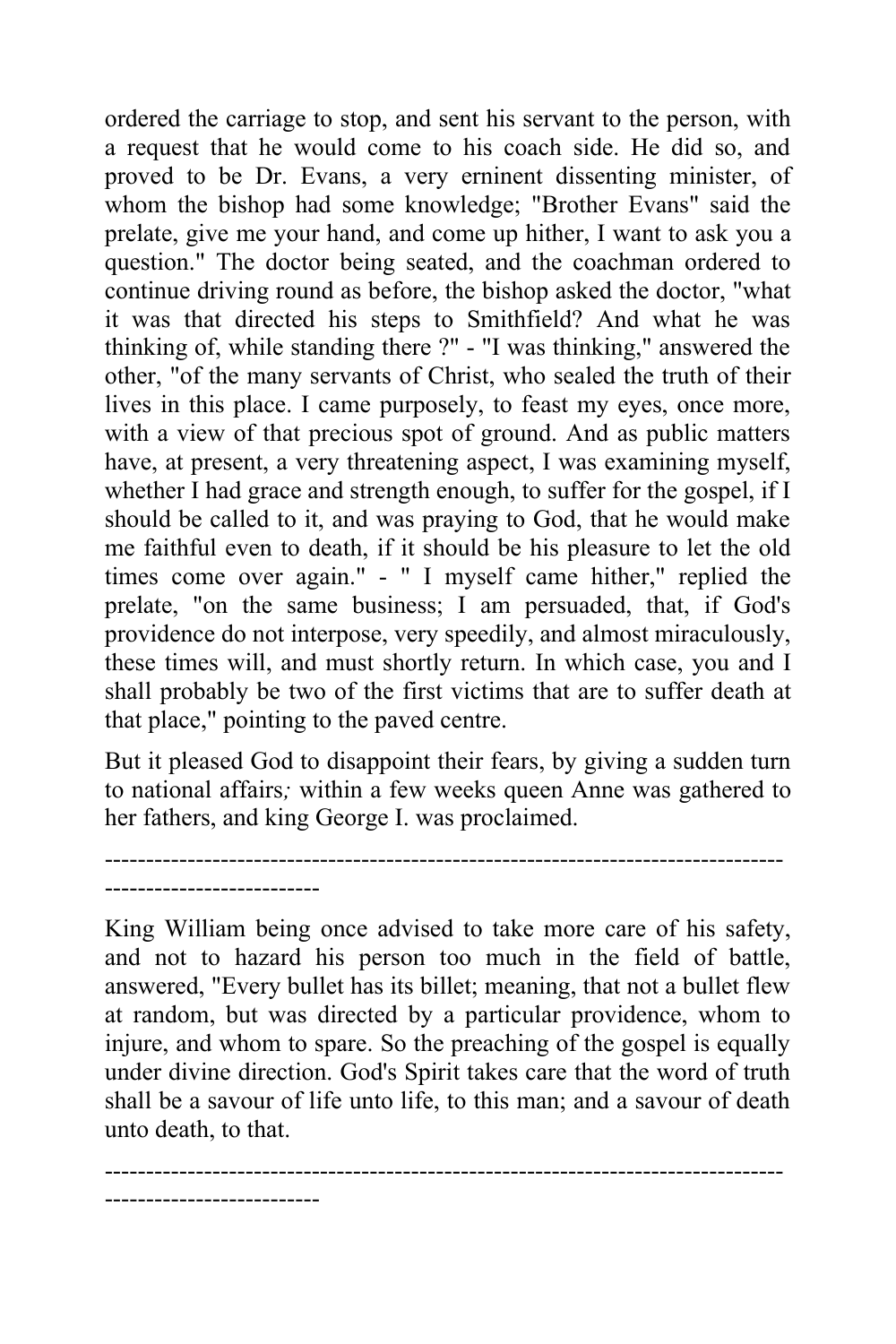An ingenious foreigner was, this week, observing to me, That, "of all the nations of Europe, in which he had been, the English were the most afraid of death." I fear, the reason is, because the English have less religion than other nations.

---------------------------------------------------------------------------------- --------------------------

Archbishop Potter wrote a letter to lady Huntingdon, to this effect; and, as nearly as she can remember (for she repeated it to me by memory,) in these terms:

"Dear Madam,

"I have been very ill since I last saw you. I hope soon to hear from you, that your health is better for your being at Bath. Continue to pray for me, until we meet in that place, where our joy shall be complete. I am, as ever,

Your affectionate friend,

John Cant."

After the good prelate had written the above letter, he was walking with it to his scrutoire, and (as his son, Mr. Potter, acquainted lady Huntingdon), being seized with a sudden syncope, dropped upon the floor, and expired with the letter in his hand.

----------------------------------------------------------------------------------

--------------------------

A VERY remarkable circumstance is related, concerning Monsieur Huet, the learned bishop of Avranches. During the latter years of his life, his genius and memory gradually failed: but, two or three hours before his death, being then in the ninety-first year of his age, his genius revived, his memory returned, and he enjoyed all his intellectual faculties in their original vigour. So, with the people of God, faith, hope, love, joy, and other gracious fruits of the Spirit, may seem to decline; but, before a saint expires, they all flourish again, in as great or greater liveliness than ever. God does not take away his children, until he has given them a lightening before death.

----------------------------------------------------------------------------------

--------------------------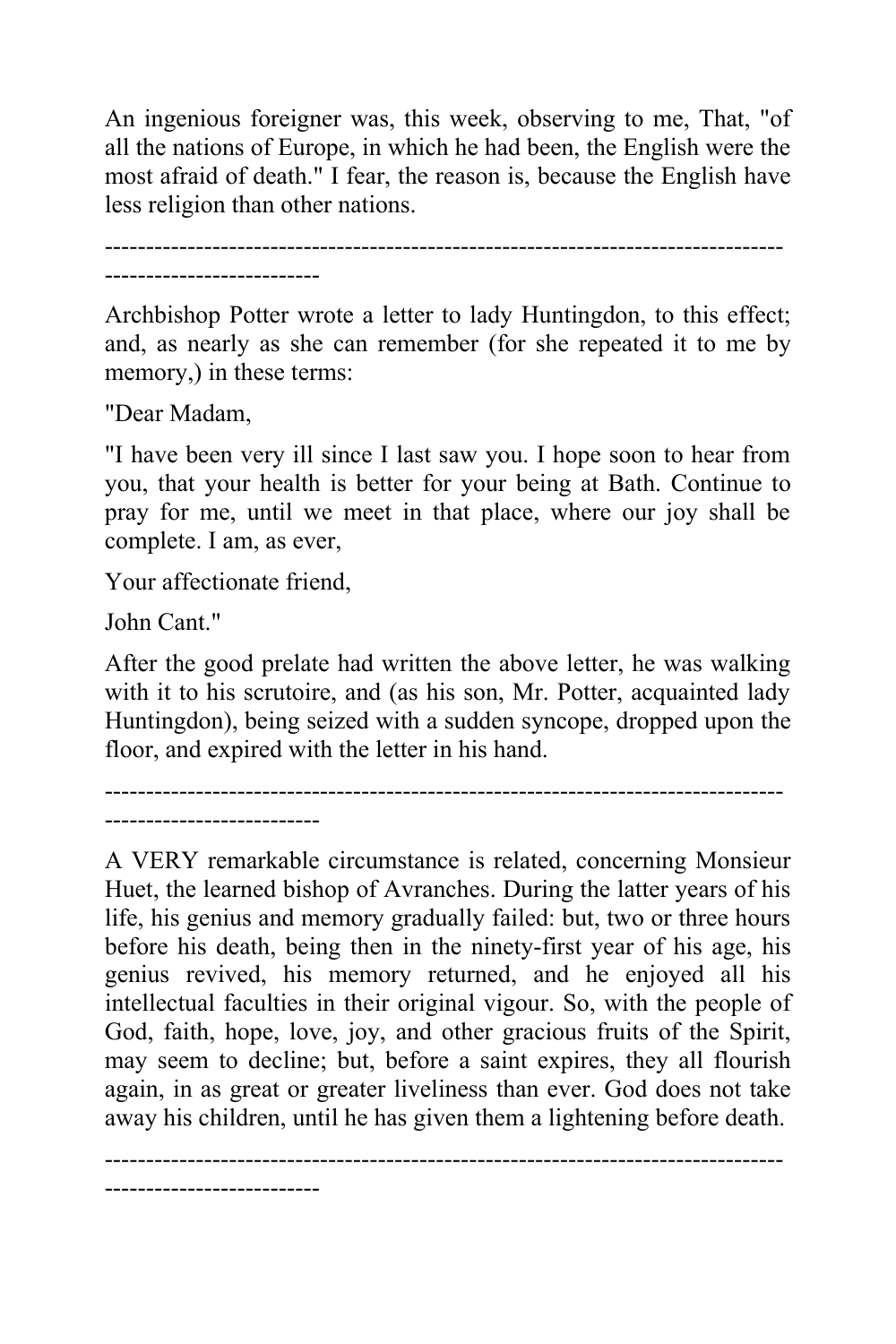THALES, the Miletian, one of the seven sages of Greece, while he resided in Egypt, measured the exact height of the pyramids there, by the shadows they cast. So, one way of attaining to the knowledge of doctrinal truths, is, by considering the consequences of the opposite errors.

----------------------------------------------------------------------------------

--------------------------

SOME gentlemen and ladies were a Sunday or two ago, refused admittance into the Magdalen Chapel, though they showed their tickets. On asking the door-keeper, "Why he objected to their going in?" he answered, that he had orders to admit no persons but such as were in full dress. - Surely, this is a very ridiculous regulation.

There is, however, a church, where this regulation is indispensable, and most strictly right. I mean, the church above. No admittance there for any souls that are not in full dress. You must put on Christ for yonr wedding garment, and wear his resplendid righteousness, by imputation; if ever you mean to shine at God's right hand, and to have a seat in the church triumphant.

---------------------------------------------------------------------------------- --------------------------

THE late king of Sweden was, it seems, under great impressions of spiritual religion, for some time before his death. A peasant being once on a particular occasion, admitted to his presence, the king, knowing him to be a person of singular piety, asked him, "what he took to be the true nature of faith?" The peasant entered deeply into the subject, and much to the king's comfort and satisfaction. The king, at last, lying on his death bed, had a return of his doubts and fears, as to the safety of his soul; and still the same question was perpetually in his mouth, to those about him, "What is real faith?" His attendants advised him to send for the archbishop of Upsall; who, coming to the king's bedside, began, in a learned, logical manner, to enter into the scholastic definition of faith. The prelate's disquisition lasted an hour. When he had done, the king said with much energy, "All this is ingenious; but not comfortable: it is not what I want. Nothing, after all, but the farmer's faith will do for me."

Told me by Mrs. Gallatin, Oct. 1769.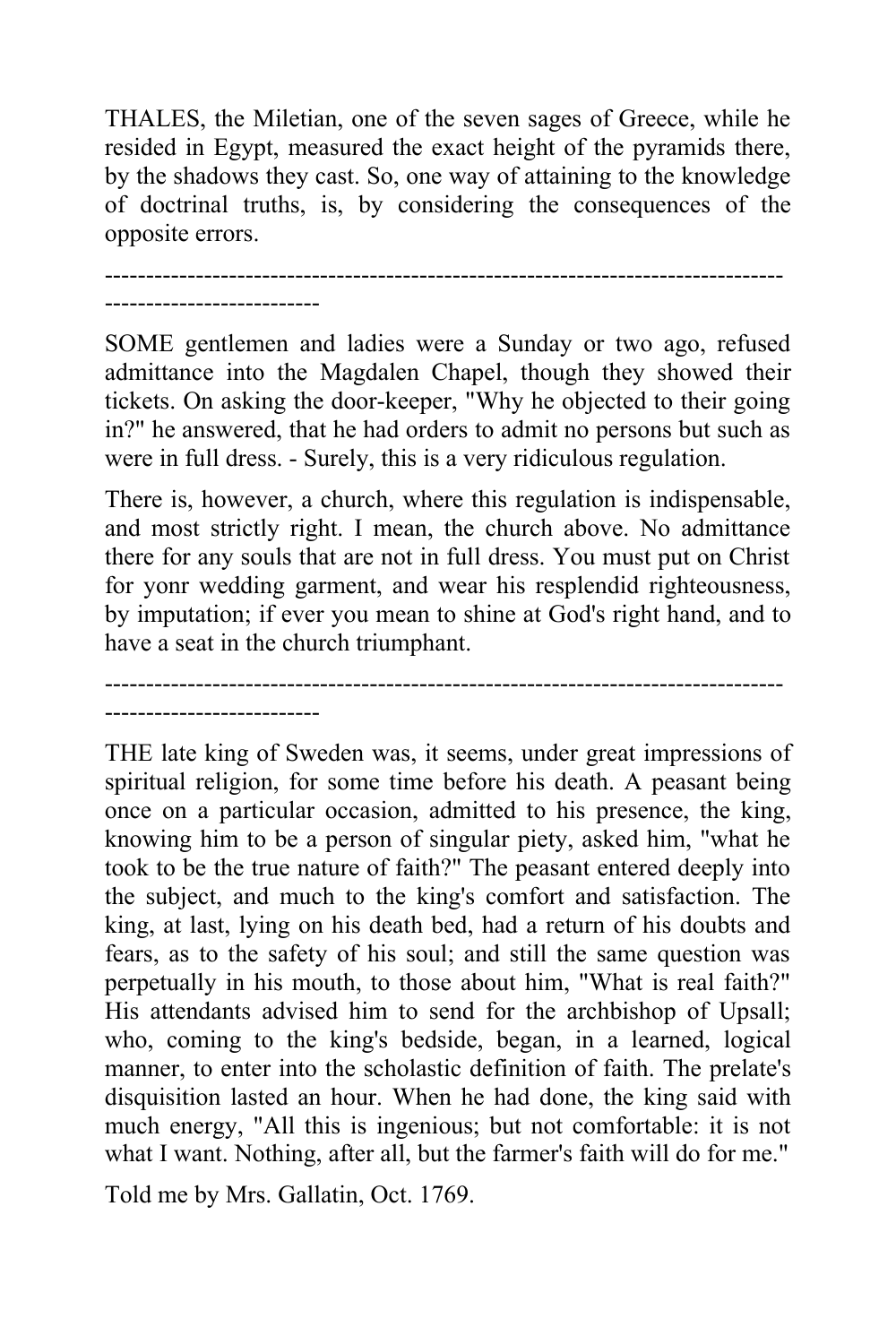---------------------------------------------------------------------------------- --------------------------

I had the following anecdote from the late worthy Mr. Davis of Hatton Garden, London; whose father had it from one who lived during the plague, and who was well acquainted with the nobleman to whom it refers.

Lord Craven lived in London, when that sad calamity raged. His house was in that part of the town, since called (from the circumstance of Craven House being situated there) Craven Buildings. On the plague growing epidemic, his lordship), to avoid the danger, resolved to go to his seat in the country. His coach and six were accordingly at the door, his baggage put up, and all things in readiness for the journey. As he was walking through the hall, with his hat on, his cane under his arm, and putting on his gloves, in order to step into his carriage, he overheard his negro (who served him as a postillion) saying to another servant, "I suppose, by my lord's quitting London to avoid the plague, that his God lives in the country, and not in town." The poor negro said this in the simplicity of his heart, as really believing a plurality of gods. The speech, however, struck lord Craven very sensibly; and made him pause. "My God," thought he, "lives every where, and can preserve me in town, as well as in the country. I'll even stay where I am. The ignorance of that negro has preached an useful sermon to me. Lord, pardon that unbelief, and that distrust of thy providence, which made me think of running away from thy hand." He immediately ordered his horses to be taken off from the coach, and the luggage to be brought in. He continued at London; was remarkably useful among his sick neighbours; and never caught the infection.

I likewise think it worth preserving, that (as the same person assured my friend Davis' father), the out-pouring of God's Spirit was uncommonly great, during the whole time of the plague. Such spiritual consolations, and such rich communion with God, were seldom experienced, as were felt and enjoyed by the Lord's people, from the first commencement to the final cessation of that tremendous visitation. So that the time of destruction was, in another respect, a time of peculiar and most transcendent refreshing to the church of Christ.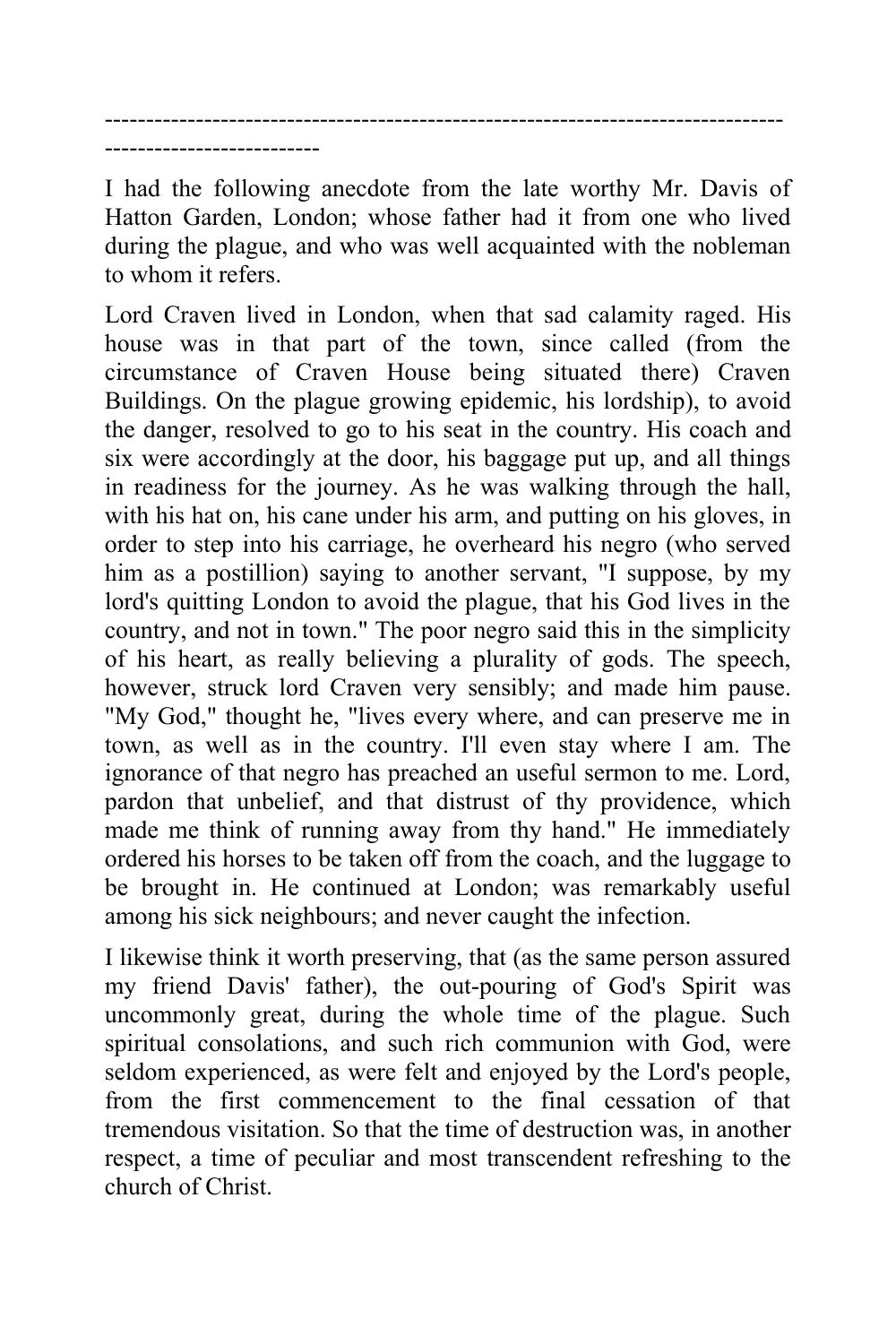---------------------------------------------------------------------------------- --------------------------

--------------------------

--------------------------

A VERY poor, but a very good woman, who died in Yorkshire, not far from Ledstone, the seat of the excellent lady Betty Hastings, said, a little before she expired, "I will not die without leaving dear lady Hastings a legacy; and I bequeath her the 17th chapter of St. John; with my prayers that that sweet chapter may be made as great a blessing to her heart, as it has been to mine.''

The preceding anecdote was told me, by the countess of Huntingdon, at Clifton, this day, August 12, 1775.

----------------------------------------------------------------------------------

ONE Mr. Simon Brown, an eminent dissenting minister, who lived about forty years ago in London, became at one time so low spirited, as actually to believe that his soul was annihilated, and that he had no more soul than a stock or a stone. And yet he wrote, and preached, and prayed, and reasoned, with so much power, liveliness, and good sense, that he was more like a man with two souls, than like a man with none. Some of the Lord's people, who are disposed to question the truth of their conversion, live so conscientiously, feel their imperfections so deeply, prize Christ so highly, and long for his presence so ardently, that they demonstrate themselves to be converted persons; just as Mr. Brown, who persuaded himself that he had no soul, proved that he had one, by the very arguments which he brought against it.

CYRUS said to Croesus, "The chests I keep my riches in, are the hearts and affections of my subjects." The hearts of the saints are the repositories in which God lays up the riches of his grace. His best treasure is in the souls of his people; for there himself resides.

----------------------------------------------------------------------------------

---------------------------------------------------------------------------------- --------------------------

SIR JAMES THORNHILL was the person who painted the inside of the cupola of St. Paul's, London. After having finished one of the compartments, he stepped back, gradually, to see how it would look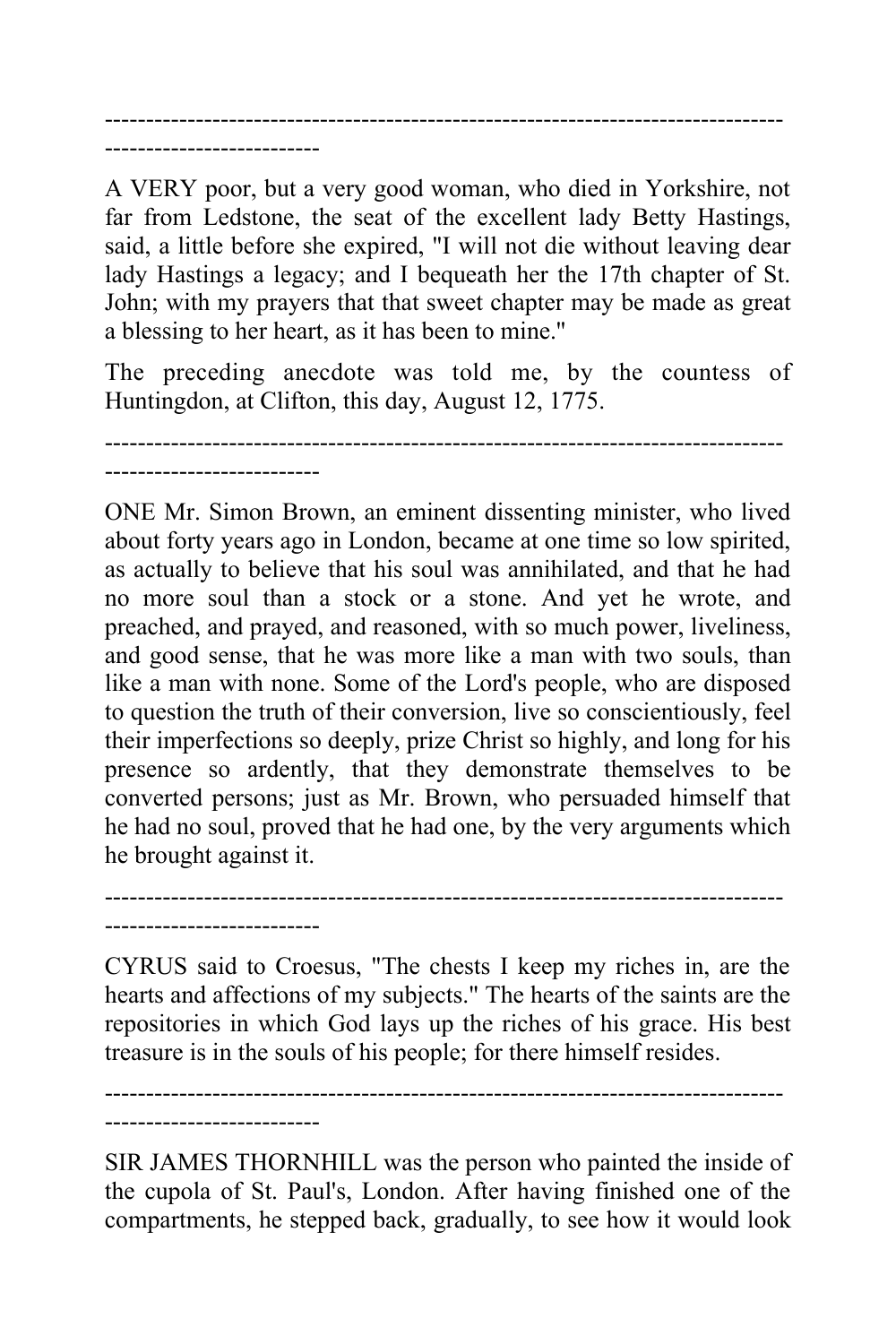at a distance. He receded so far (still keeping his eye intently fixed on the painting) that he was got almost to the very edge of the scaffolding, without perceiving it: had he continued to retreat, half a minute more would have completed his destruction; and he must have fallen to the pavement underneath. A person present, who saw the danger the great artist was in, had the happy presence of mind to suddenly snatch up one of the brushes, and spoil the painting, by rubbing it over. Sir James, transported with rage, sprung forward, to save the remainder of the piece. But his rage was soon turned into thanks, when the person told him, "Sir, by spoiling the painting, I have saved the life of the painter. You was advanced to the extremity of the scaffold, without knowing it. Had I called out to you, to apprize you of your danger, you would naturally have turned to look behind you; and the surprize, of finding yourself in such a dreadful situation, would have made you fall indeed. I had, therefore, no other method of retrieving you, but by acting as I did."

Similar, if I may so speak, is the method of God's dealing with his people. We are all naturally fond of our own legal performances. We admire them to our ruin, unless the holy Spirit retrieve us from our folly. This he does, by marring (as it were) our best works, i. e. by showing us their insufficiency to justify us before God. When we are truly taught of him, we thank him for his grace, instead of being angry at having our idols defaced. The only way by which we are saved from everlasting destruction, is, by being made to see, that "by the deeds of the law no flesh living shall be justified."

----------------------------------------------------------------------------------

--------------------------

WHILE Dr. Doddridge was at Bath, in his way to Falmouth (from which latter place he was to embark, and did embark for Lisbon), lady Huntingdon's house at Bath was his home. In the morning of the day on which he set out from thence for Falmouth, lady Huntingdon came into his room and found him weeping over that passage in the prophet Daniel (Da 10:11-12), O Daniel, a man greatly beloved, &c. "You are in tears, sir," said lady H. "I am weeping, madam," answered the good doctor,*"*but they are tears of comfort and of joy. I can give up my country, my relations, and friends, into the hand of God. And, as to myself, I can as well go to heaven from Lisbon, as from my own study at Northampton."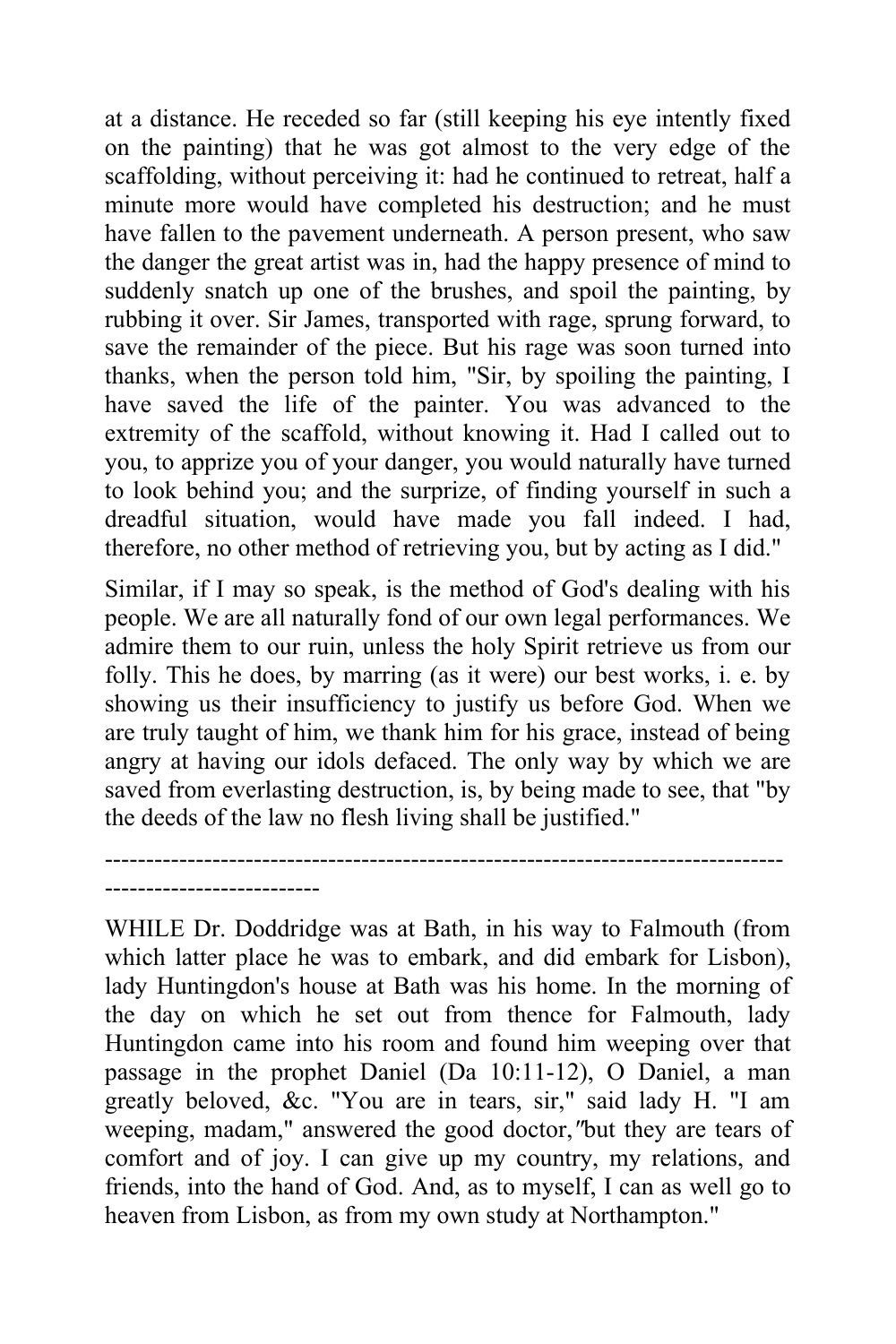Told me, by lady Huntingdon, at Clifton, this day, August 19, 1775.

----------------------------------------------------------------------------------

--------------------------

--------------------------

SHE also said, that Dr. W n (the present bishop of Gloucester) came to see her the evening before the day above-mentioned. Dr. Doddridge, and Dr. Oliver (the physician), and Dr. Hartley, (author of the Observations on Man), were in the room at the time. W n, who never knew any thing of politeness or refined behaviour, ran out very furiously against what he called enthusiasm; and observed, however, that "all enthusiasts were honest, though extremely warm and extravagant in their zeal." Shortly after, Oliver Cromwell's name came on the carpet; and W\_\_\_\_n termed him "the greatest enthusiast and the greatest rogue that ever existed." Lady Huntingdon pointed out the inconsistency of such a remark, from the gentleman who had said, just before, "enthusiasm and honesty always went together:" but W\_\_\_\_\_n (who I believe was never known either to blush, to retract, or to apologize) brazened it out very lamely.

KING RICHARD I. in one of his battles with the French, took Philip de Dreux, bishop of Beauvais, prisoner. The pope interceded for his liberty, in a letter, wherein he styled the fighting prelate, "his dearly beloved son." The king, by way of answer, sent the bishop's suit of armour, stained with blood and covered with dust, to the pope, and asked him, "Whether he knew his son's coat or no?" The pope was ashamed at the sight, and left the bishop to Richard's mercy. We call ourselves Christians. Are our conversation-garments such as may be expected from the children of God?

----------------------------------------------------------------------------------

---------------------------------------------------------------------------------- --------------------------

Broad Hembury, Sunday, Nov. 11, 1770. I told my people from the pulpit, that, as I was walking to church this morning, I could not help observing, how different the trees looked to-day, from what they did this day se'nnight. They were then covered with almost an infinity of leaves: they are now half stript, and their verdant ornaments lie consuming on the ground. Just such an alteration does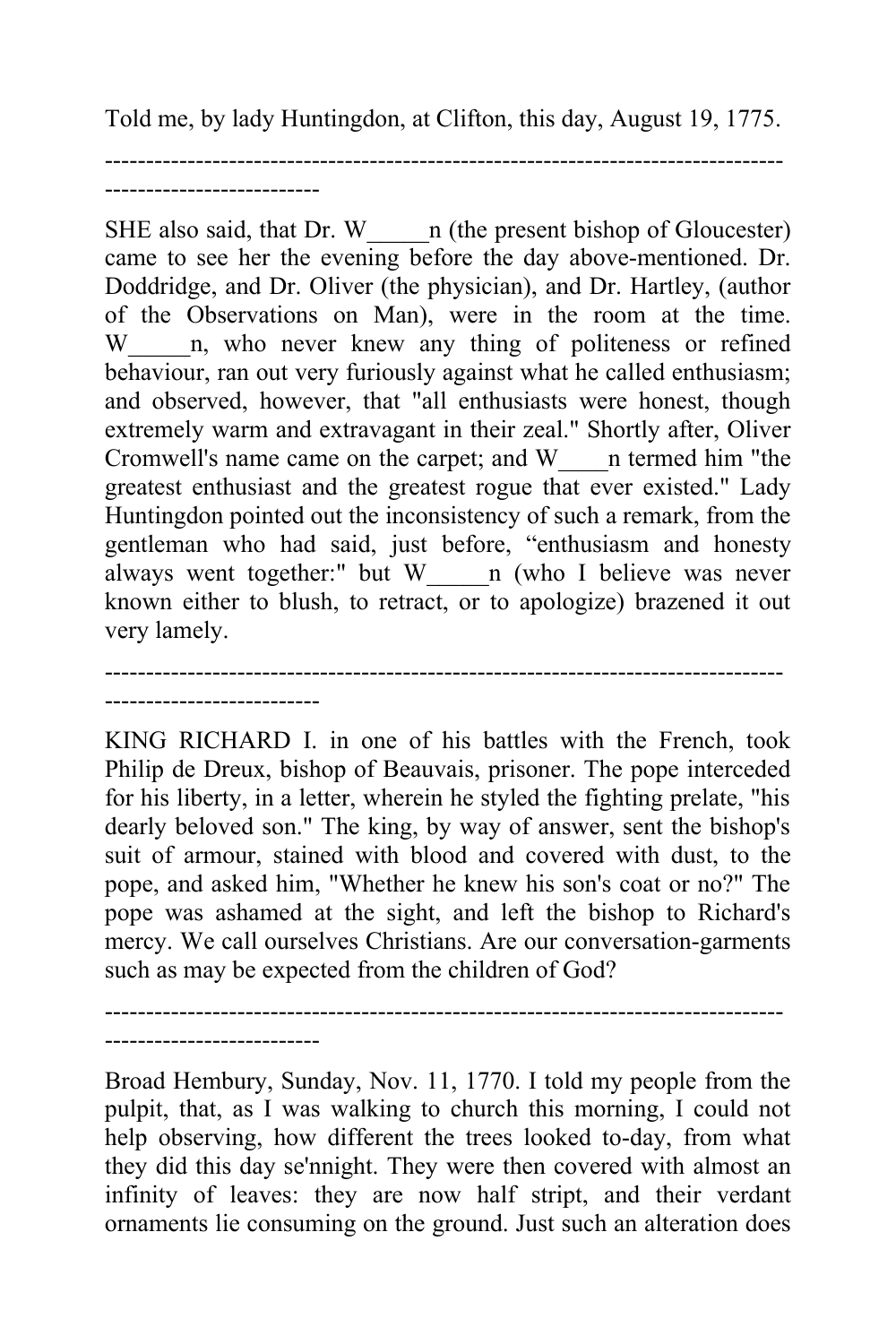death make in a country, a parish, or a family. Providence shakes the tree, and down fall the human leaves. But though the leaf drops, the tree remains; though the body dies, the soul survives.

KING WILLIAM RUFUS, being once about to embark for France in a storm, the mariners advised him not to endanger his person, but postpone his voyage until the tempest was over. But his answer was, "Push off, push off; for I never yet heard of a king that was drowned." And, if we never yet heard of a king that was drowned, I am sure we shall never hear of a saint that was damned.

---------------------------------------------------------------------------------- --------------------------

I HAVE been told, that, when our princes touched people for the evil, the form of words pronounced at the time, was, "I touch, but it is God that heals." The same may be said concerning ministers, ordinances, providences, &c. they touch and affect our outward senses, but it is God alone who by his effectual grace heals the soul.

---------------------------------------------------------------------------------- --------------------------

DR. D 's besetting sin seems to have been an excess and laxness of complaisance. Being to preach one Sunday at a country town, where were two different meetings, the one Calvinistic, the other Arminian; the doctor provided himself with two sermons, as opposite in their plan, as were the congregations he was to preach to. When arrived at the place, he mounted the Calvinist pulpit in the morning. He gave out his text, and began his discourse; but had not got far, before he perceived he had pulled out the wrong sermon. He could not, however, recede, but went through with it; with much uneasiness to himself, and to the great dissatisfaction of his auditory. Having but two sermons with him, and knowing that many of his morning hearers would follow him to the other meeting in the afternoon, he was under the necessity of preaching his Calvinistic discourse to the Arminian synagogue: where he gave as much discontent, as he had done to the others before. The doctor lamenting his mistake, shortly after, to an intimate friend, received this mortifying answer: "Never mind it, sir; you only happened to put your hand into the wrong pocket."

Such are the fruits of men-fearing and men-pleasing. Told me, some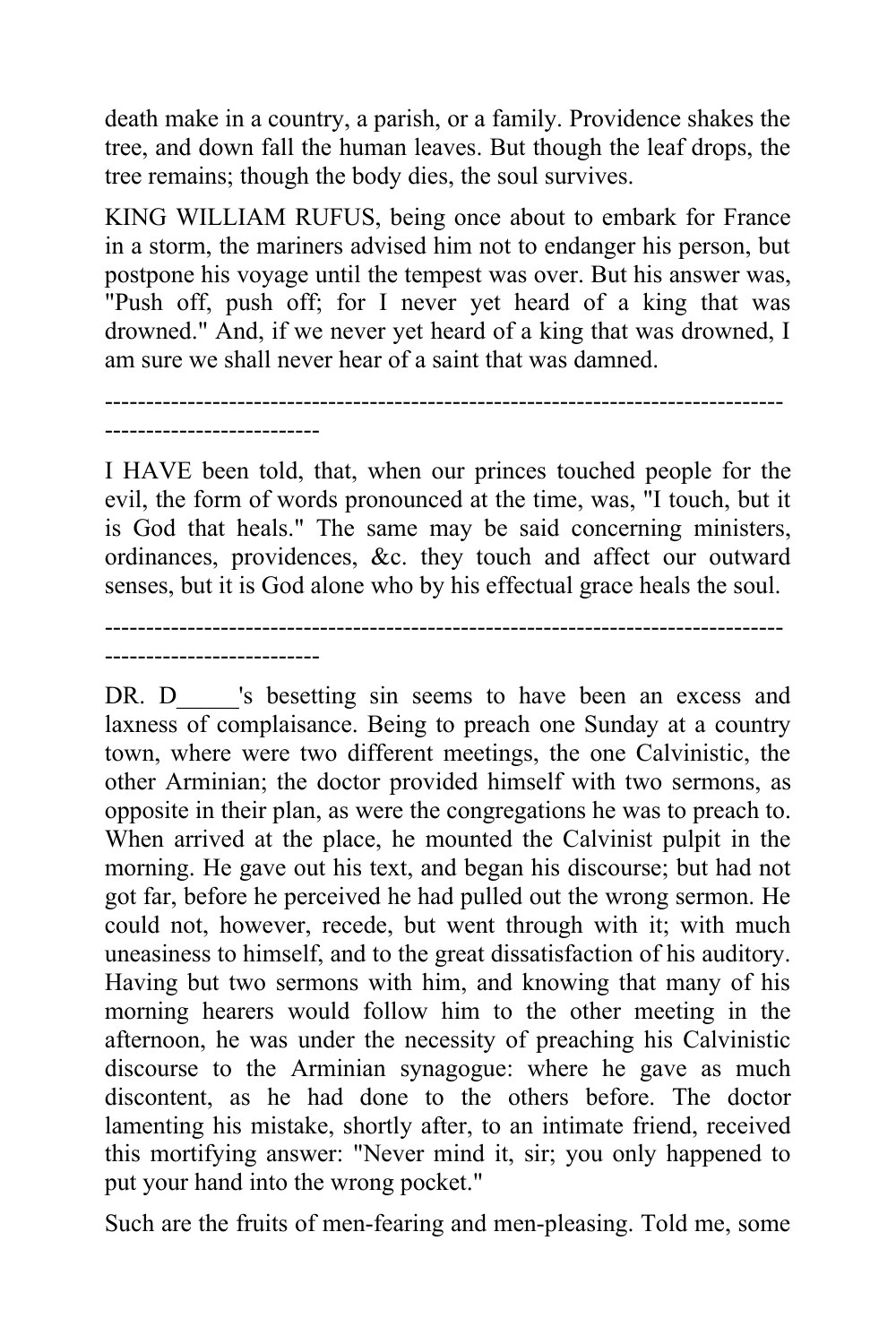time ago, by Captain Clunie.

---------------------------------------------------------------------------------- --------------------------

THE late earl of Portsmouth told my uncle, Francis Toplady, as they were one day walking in a park of his lordship's, which commanded a view of the parish church; that he [the earl] had asked leave of the churchwardens to plaister and whitewash the church all over, at his own expense; to which the answer he received was, "That they would give his lordship leave to repair and beautify the church, upon condition of his presenting it with a new ring of bells." As if his conferring one favour on the parish, could lay him under an obligation to confer more!

In this very manner do pharisees and merit-mongers treat the Creator himself. Told me, by my uncle, Francis Toplady, May 19, 1770.

----------------------------------------------------------------------------------

--------------------------

WE have had praying kings in England: such as Alfred, Edward III. Henry V. Edward VI. and king William III. Christ himself is a praying king, who ever lives to make intercession for his people. He prays for his subjects, that they may be glorified eternally; and he prays for his elect rebels (those of his mystic body, who are yet unconverted) that they may be called effectually.

```
----------------------------------------------------------------------------------
--------------------------
```
EDWARD VI. (at a time when sir John Cheek, one of his tutors, was sick) asking, one morning, "how his tutor did?" was answered, that "He was supposed to be near death; and had been absolutely given over by his physicians." "No," replied the king, "he will not die this time; for I have been wrestling for him to-day, with God, in prayer, and I have had an answer of peace; I know he will recover." And the event corresponded. Christ also prays for the spiritual and eternal life of his people; nor prays only, but prevails.

---------------------------------------------------------------------------------- --------------------------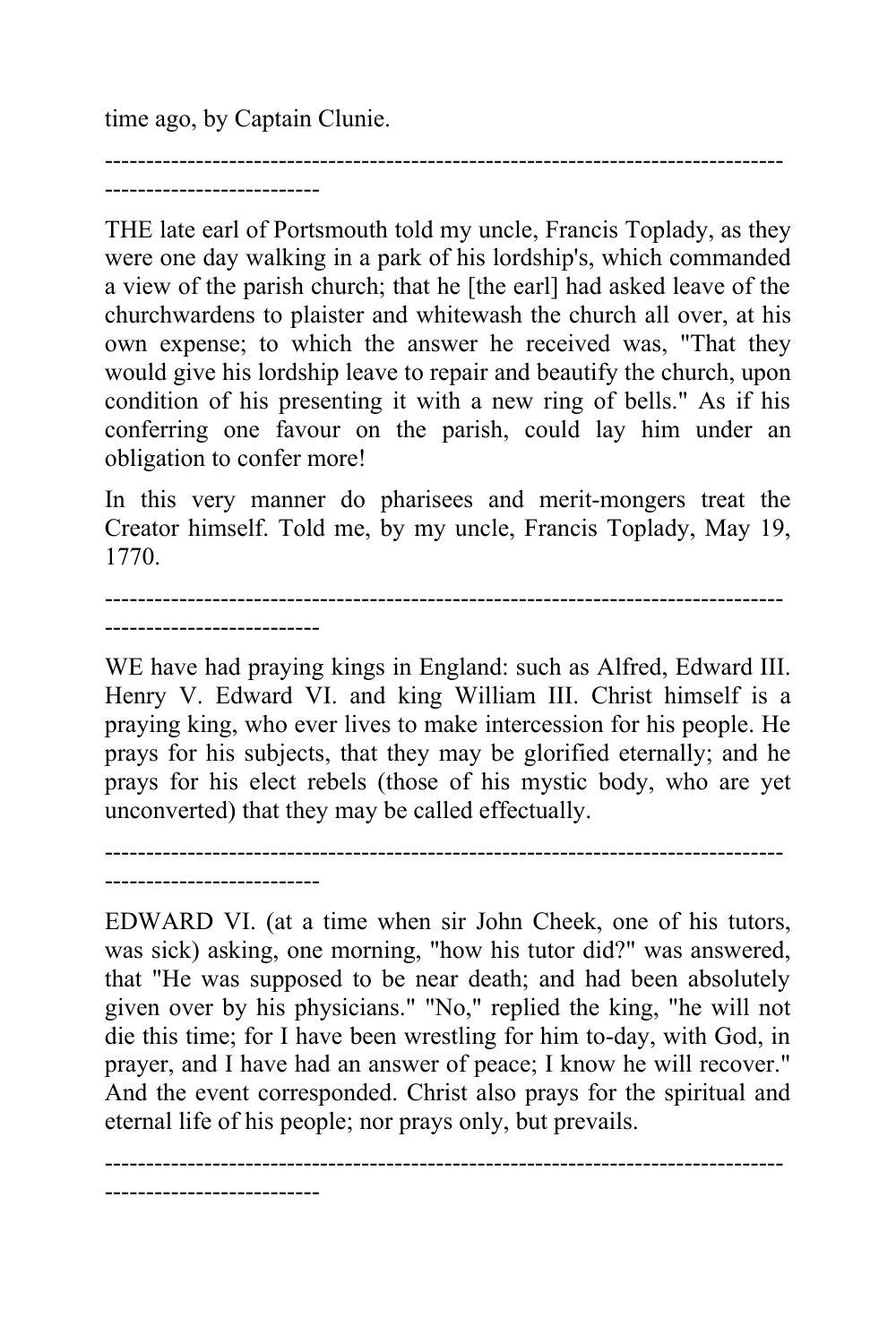June 19, 1774. As my uncle Francis Toplady and I were walking near the Lock, he was admiring the elegant row of houses, lately built opposite the garden wall of the queen's palace: "What a fine series of building is this, to rise out of what was lately a dirty brickfield!" - I could not help observing, how infinitely greater is the blessed difference which God's Spirit occasions, by his regenerating power, in the souls of them that are born of him!

----------------------------------------------------------------------------------

WHEN Philip of Macedon besieged Methone, an archer (whose name was Aster, and who assisted in defending the town) took his stand on one of the turrets; and, being a very exact marksman, wrote upon an arrow, "To Philip's right eye." He shot the arrow, and it deprived Philip of the eye it was meant to destroy. Did an ancient warrior take his aim with such certainty, or shall a modern American rifle-man hardly ever miss his mark; and the Spirit of God fall short of his design, and try in vain to pierce a sinner's heart with the arrow of saving grace? Impossible.

A YOUNG man was recommended to Diogenes for a pupil; and his friends, thinking to give Diogenes a good impression concerning his intended disciple, were very lavish in his praises. "Is it so?" answered the old philosopher: "If the youth is so well accomplished to my hands, and his good qualities are already so numerous, he has no need of my tuition. Even keep him to yourselves." As little are self-righteous people fit for Christ.

----------------------------------------------------------------------------------

---------------------------------------------------------------------------------- --------------------------

--------------------------

--------------------------

WISE, learned, and magnanimous, as the ancient Romans were, they still had a foolish custom, when the moon was eclipsed, of rattling and making a noise with brass vessels, in order that the sound might bring the moon to herself again: and in hopes of making her shine, they lighted up torches, and threw firebrands into the air. Just as much efficacy have human reason, and human works, to discover the way of salvation, and reconcile lost man to the favour of God.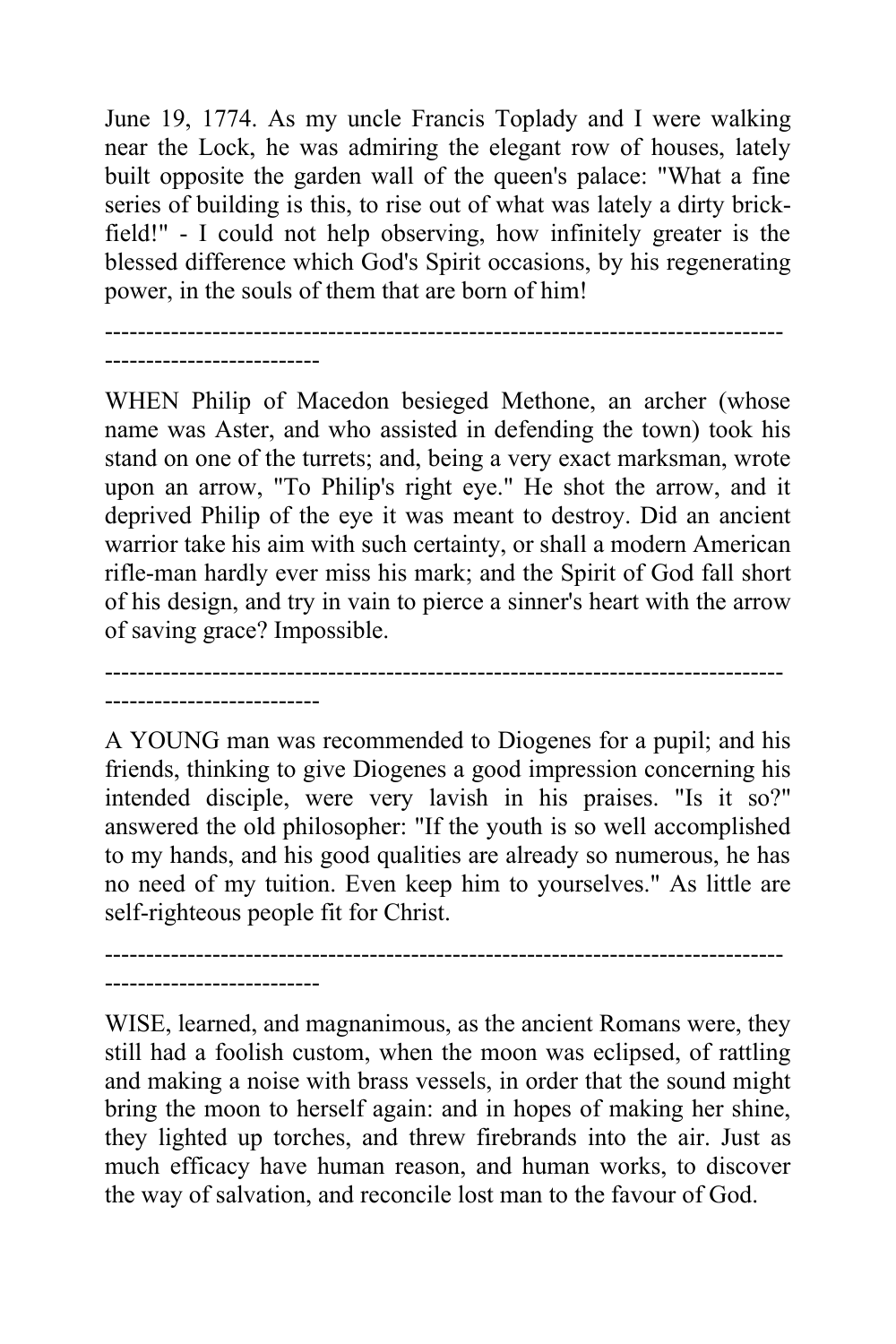---------------------------------------------------------------------------------- --------------------------

KING PHILIP of Spain, calling queen Elizabeth's ambassador to him, pulled a small map of the world out of his pocket; and covering the spot designed to represent England, with his little finger, jeeringly asked the ambassador, "where was England?" On comparing the pomp of the present world, with the glory that shall be revealed; we may justly ask, "Where and what is the present life, when set in competition with the bliss that flows at God's right hand?"

---------------------------------------------------------------------------------- --------------------------

XENOCRATES of Chalcedon, while pupil to Plato, was often reproached by his master, for his want of politeness and good nature. Some of Xenocrates' pretended friends endeavoured to prejudice him against Plato, for making so free with him. "Hold your tongues," answered Xenocrates; "I neither love nor respect Plato the less, for using me thus; he does it for my good." O afflicted Christian, remember this! and know, that God troubles thee for thy good.

---------------------------------------------------------------------------------- --------------------------

AT Worcester, there was (and perhaps still is) an idiot, who was employed at the cathedral there, in blowing the organ. A remarkable fine anthem being performed one day, the organ-blower, when all was over, said, "I think we have performed mighty well to-day." "We performed?" answered the organist; "I think it was I performed; or I am much mistaken." Shortly after, another celebrated piece of music was to be played. In the middle of the anthem, the organ stops all at once. The organist cries out in a passion, "Why do not you blow?" The fellow, on that, pops out his head from behind the organ, and said, "Shall it be we then?"

What are all our pretensions to free-will, spiritual strength, and selfrighteousness; but the pride of our hearts, realizing the idiot's question, "Shall it be we?"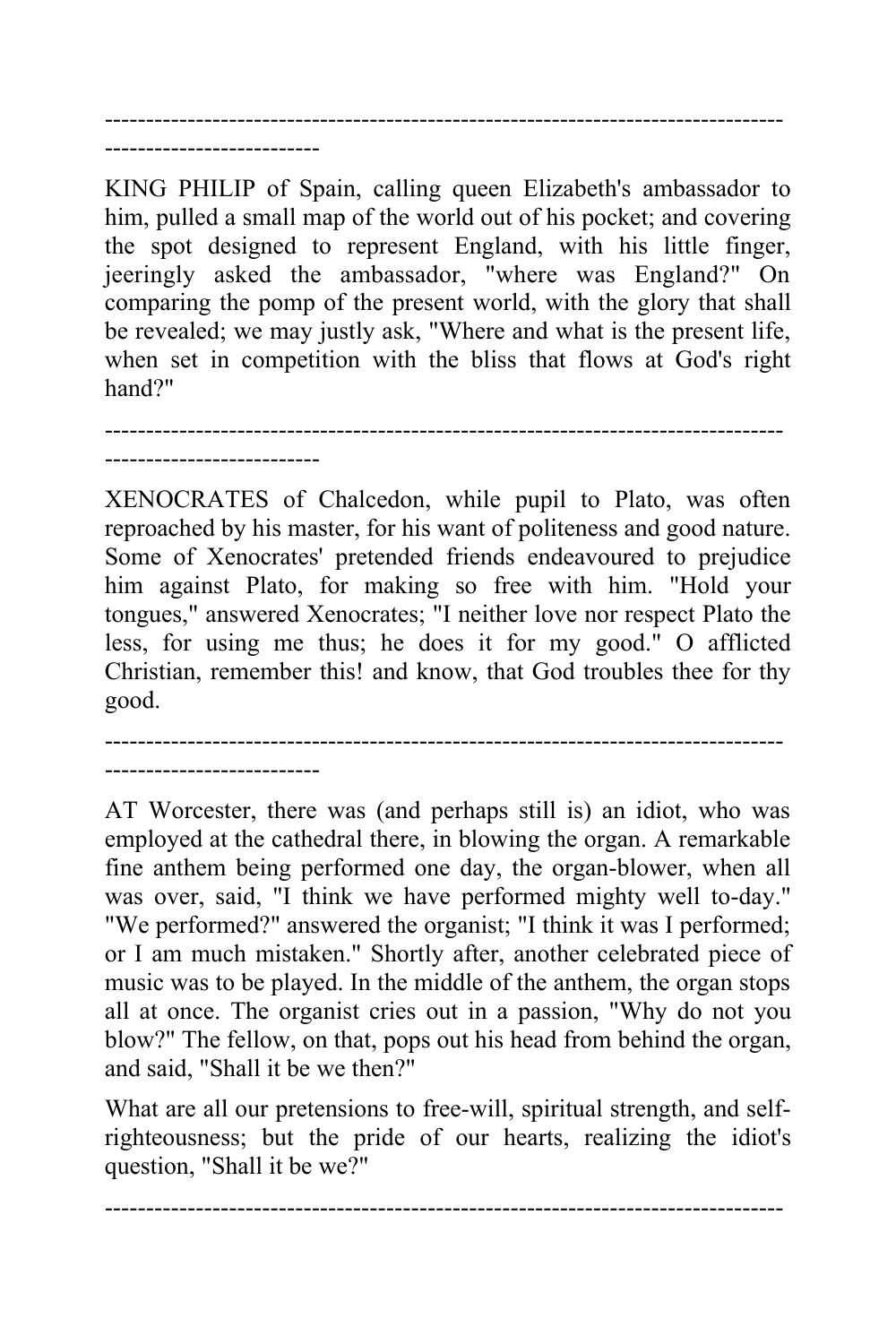## --------------------------

WHEN Matthew Prior was secretary to king William's ambassador in France, A. D. 1698, he was shown, by the officer of the French king's household at Versailles, the victories of Louis XIV. painted by Le Brun; and, being asked whether the actions of king William were likewise to be seen in his palace? Prior answered, "No: the monuments of my master's actions are to be seen every where but in his own house."

So the good works of a true believer shine every where, except in his own esteem.

----------------------------------------------------------------------------------

IT was remarked concerning the present sir Peter Warren (who in the war before the last, had only the command of a twenty-gun ship), that he did more execution on the Spaniards (who therefore nicknamed his ship the Infernal), and that he took more prizes than any captain of a first-rate man of war. So ministers of the fewest gifts, are sometimes more eminently owned of God, to the conversion of souls, than those of the brightest abilities and highest attainments.

----------------------------------------------------------------------------------

--------------------------

--------------------------

A GOOD woman (Mrs. Eagle) was saying to me, today (at London, Sept. 14, 1775), that she never desired to be in a sweeter frame than Mary Magdalen was, when she washed our Saviour's feet with tears. 1 answered, that Mary Magdalen had two frames; her weeping frame, when she bedewed the feet of Christ; and a rejoicing frame, when he said to her "Go in peace." Sooner or later, all God's people know what both these frames mean.

---------------------------------------------------------------------------------- --------------------------

CHARLES the Xllth's first exploit was the siege of Copenhagen. He had never till then, heard the report of muskets loaden with ball; which were now firing on him from the fortifications. Asking a gentleman who stood near him, "What whistling it was that he heard?" was answered, "It is the noise of the muskets, which they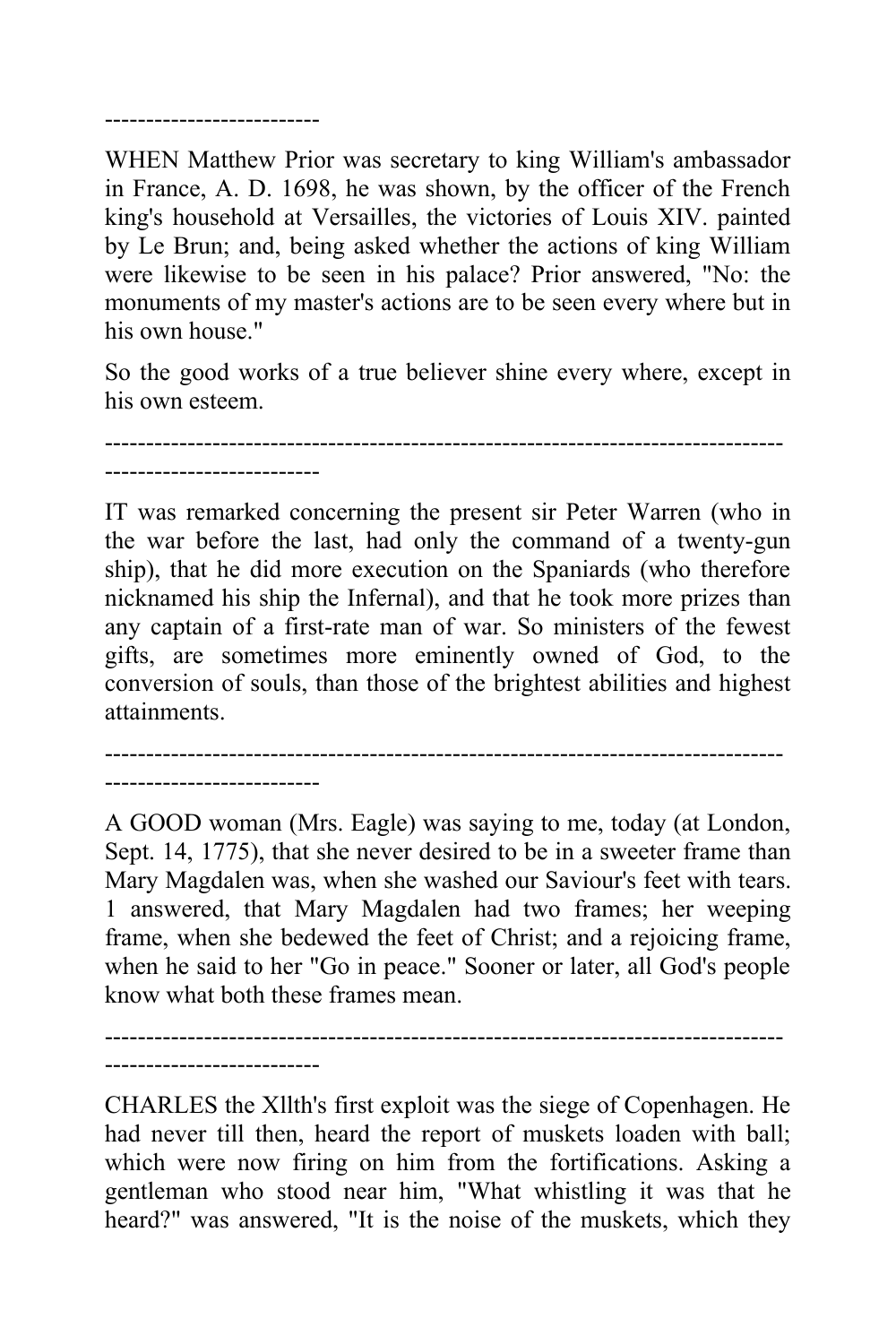are firing upon your majesty." "Right," replied the king; "from henceforward it shall be my music." [Biogr. Diet. vol. XII.] When a Christian, or a minister, renders himself conspicuous in the defence of gospel truths, noise and malice, slander and opposition, are the music he is to expect from the world, and from that day forward.

---------------------------------------------------------------------------------- --------------------------

A happy death, no less than an holy life, is the gift of God. Hence the late truly good Dr. Guise never prayed in public, without thanking God for all who were departed in faith. And so does the church of England, in the Communion Service, None but the Holy Ghost can give the euqanasia.

----------------------------------------------------------------------------------

--------------------------

WHEN the magnanimous and heroic Caractacus, a British king, was sent prisoner to Rome, he could not forbear crying out, on surveying the grand and elegant buildings of that superb capital, "How is it possible, for the owners of such magnificent structures as these, to envy the poor cottages of the Britons!" Much more may we wonder, how it is possible for a regenerate soul, who has God and heaven for its portion, to pant after the honours, wealth, and pleasures, of a wretched, perishing world.

---------------------------------------------------------------------------------- --------------------------

I AM told, that there is at Brighthelmstone, on the sea-shore, a spring of fresh water; which spring continues fresh, though constantly covered with the sea when the tide is in. How strongly does this resemble the principle of grace in the heart of a believer! a principle which still exists, though amidst a sea of corruptions*;* and remains distinct, even when those corruptions conceal it from view, and debar it (for the time being) from actual use and exercise.

---------------------------------------------------------------------------------- --------------------------

PLATO, in his youth, had wrote several tragedies. But he no sooner heard Socrates lecture upon virtue, than he burnt them all, and devoted himself to the pursuit of wisdom and morality. So when the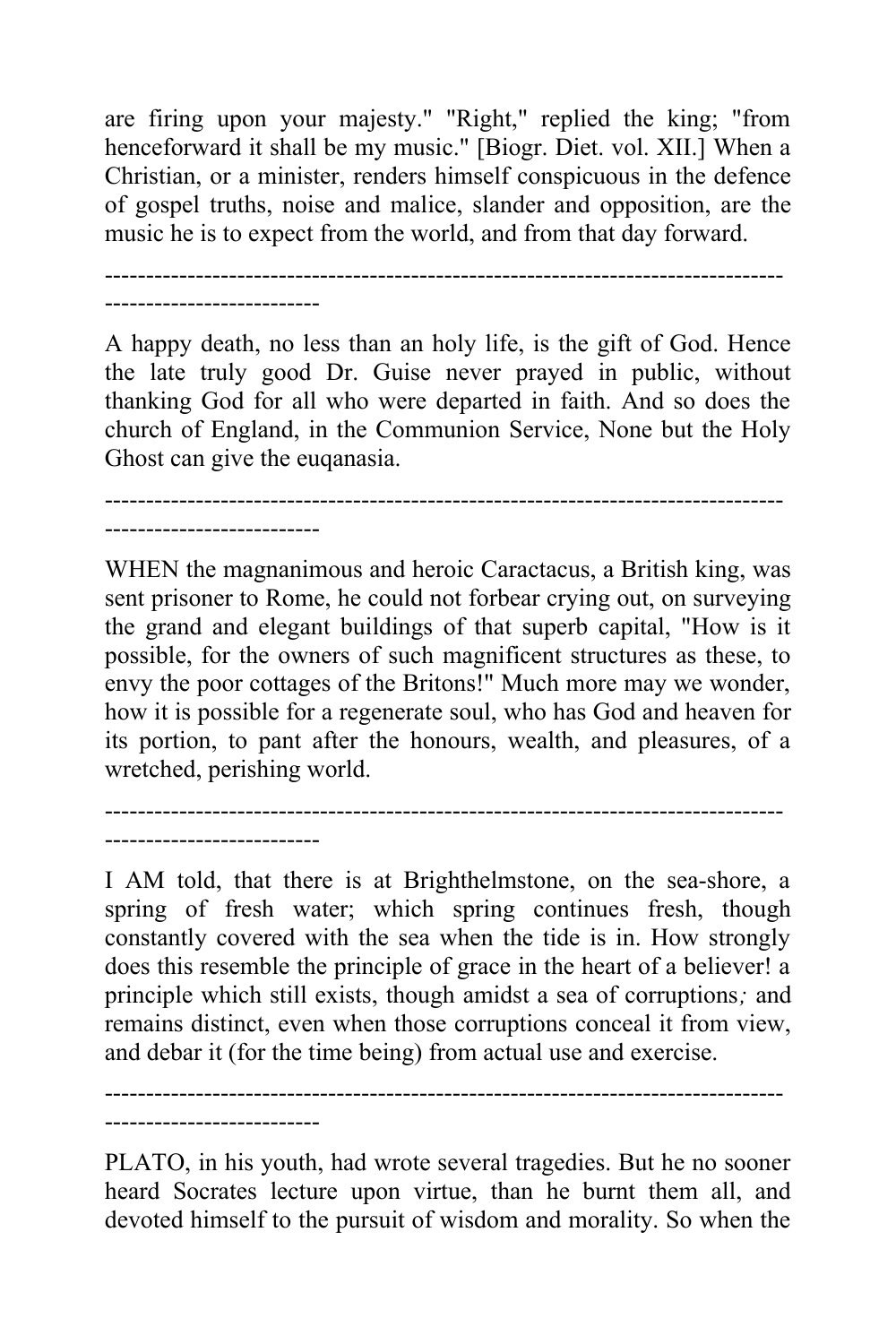soul has been savingly taught of God, its vanities fall off, and its desire is to be made wise and happy to salvation.

```
----------------------------------------------------------------------------------
--------------------------
```
A YOUNG gentleman, whose sensual propensities were extremely violent, desired the Sexton of St. Olave's, Southwark, to get him an entire female scull. The man gave him one, and received half a crown for his pains. Every morning, for a considerable time, the gentleman spent some minutes, in surveying this scull, before he went out; from an expectation that the sight of so unpleasing an object would operate as an antidote against the power of that temptation to which he was so subject. But all in vain. His corrupt inclinations still prevailed, and he sinned as frequently as ever. At last, he found that the scull did him no service; and he made a present of it to Mr. Wilson, of Bath; who, this day, (at Bath, Sept. 18, 1776), gave it to me, at my request.

Afterwards, it pleased God to convert the above-mentioned gentleman; and vital grace did that for him which a dead scull was unable to effect. His easily besetting sin had no more dominion over him, from the day that the Holy Ghost laid effectual hold on his heart.

----------------------------------------------------------------------------------

--------------------------

GOOD Mr. Rogers, the martyr, on the morning he was burnt, put on his clothes very carelessly; cheerfully saying, that "it mattered little how they were put on, seeing they were so soon to be put off for ever." Such should be our attachment to all worldly things.

---------------------------------------------------------------------------------- --------------------------

IT was said of Edward the black prince, that he never fought a battle which he did not win; and of the great duke of Marlborough, that he never besieged a city which he did not take. Shall that be said of men, which we deny concerning the most high God? Is he less successful than some human generals? Shall these invincibly prevail, and grace be liable to defeat? Impossible.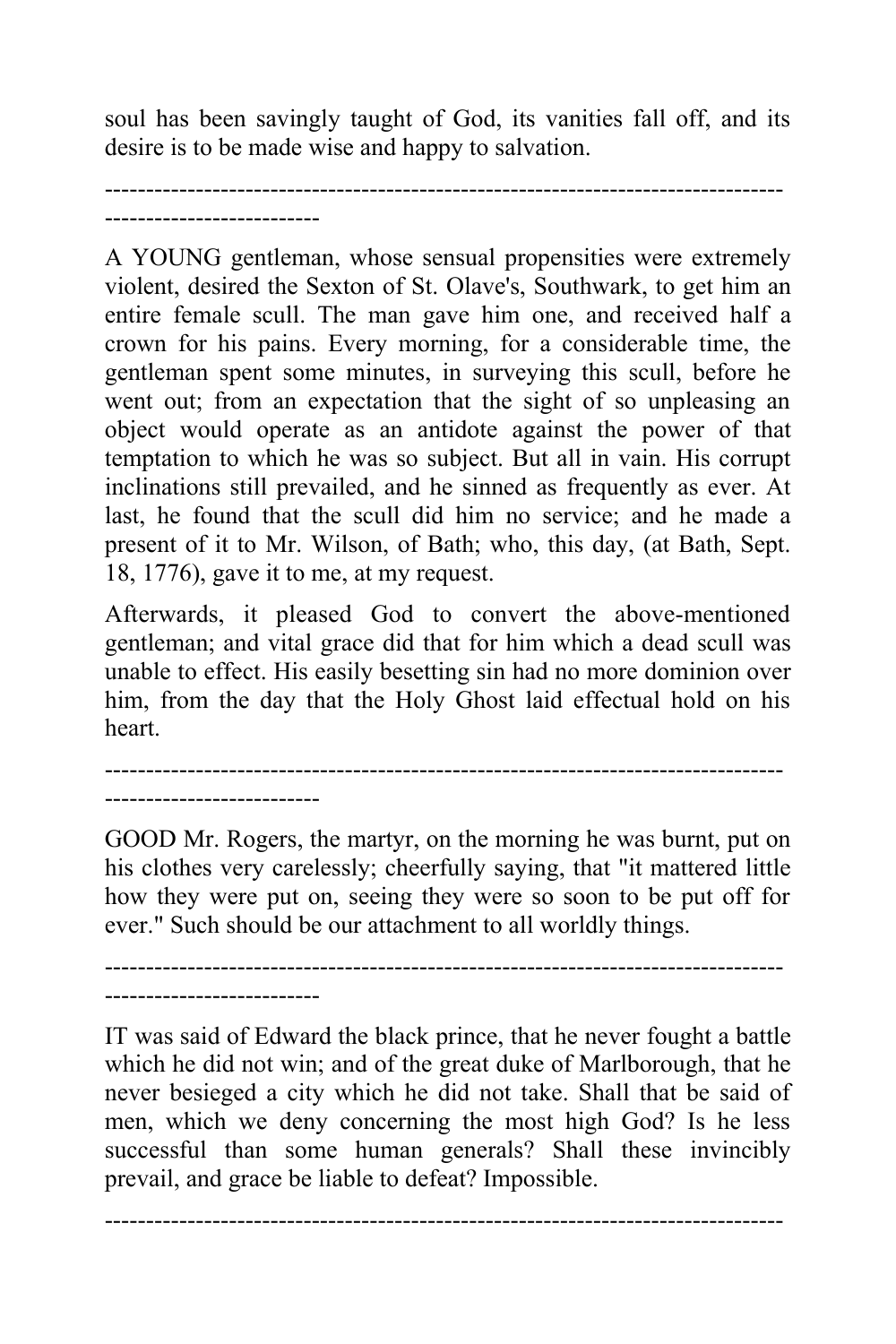## --------------------------

I REMEMBER to have seen an humorous print, of a miller grinding old people young. The idea, religiously considered, is not without reality. In regeneration, the holy Spirit puts us into the mill of the law, and grinds us small, and we come out new creatures.

---------------------------------------------------------------------------------- --------------------------

PROCOPIUS says, that when Misdates, king of Persia, was dead without issue, but had left his queen pregnant, the Persian nobility set the crown on the queen's belly, before she quickened: thereby acknowledging her unborn offspring for their future sovereign. So that Sapores (which was afterwards the child's name) [was not only crowned before he was born, but even] began his reign, before he began to live. If such acts, done by men, seem not irrational; why should any think it strange for the only wise God to set the crown of election upon the heads of his people, when as yet none of them had any being, save only in the womb of his own purpose and decree?



THE late lord B less ke (*viz*. the celebrated infidel and tory) was one day, reading in Calvin's Institutions. A clergyman (o) of his lordship's acquaintance coming on a visit, lord B. said to him, "You have caught me reading John Calvin. He was indeed a man of great parts, profound sense, and vast learning. He handles the doctrines of grace in a very masterly manner." - " Doctrines of grace (replied the clergyman)! the doctrines of grace have set all mankind together by the ears." I am surprised to hear you say so," answered lord B.; "you who profess to believe and to preach Christianity. Those doctrines are certainly the doctrines of the Bible: and, if I believed the Bible, I must believe them. And, let me seriously tell you, that the greatest miracle in the world is, the subsistence of Christianity, and its continued preservation, as a religion, when the preaching of it is committed to the care of such unchristian wretches as you."

(o) Mr. Church, who died curate of Battersea.

Told me, this day, at Bath, July 30, 1775, by lady Huntingdon, who had it from lord B vs own mouth.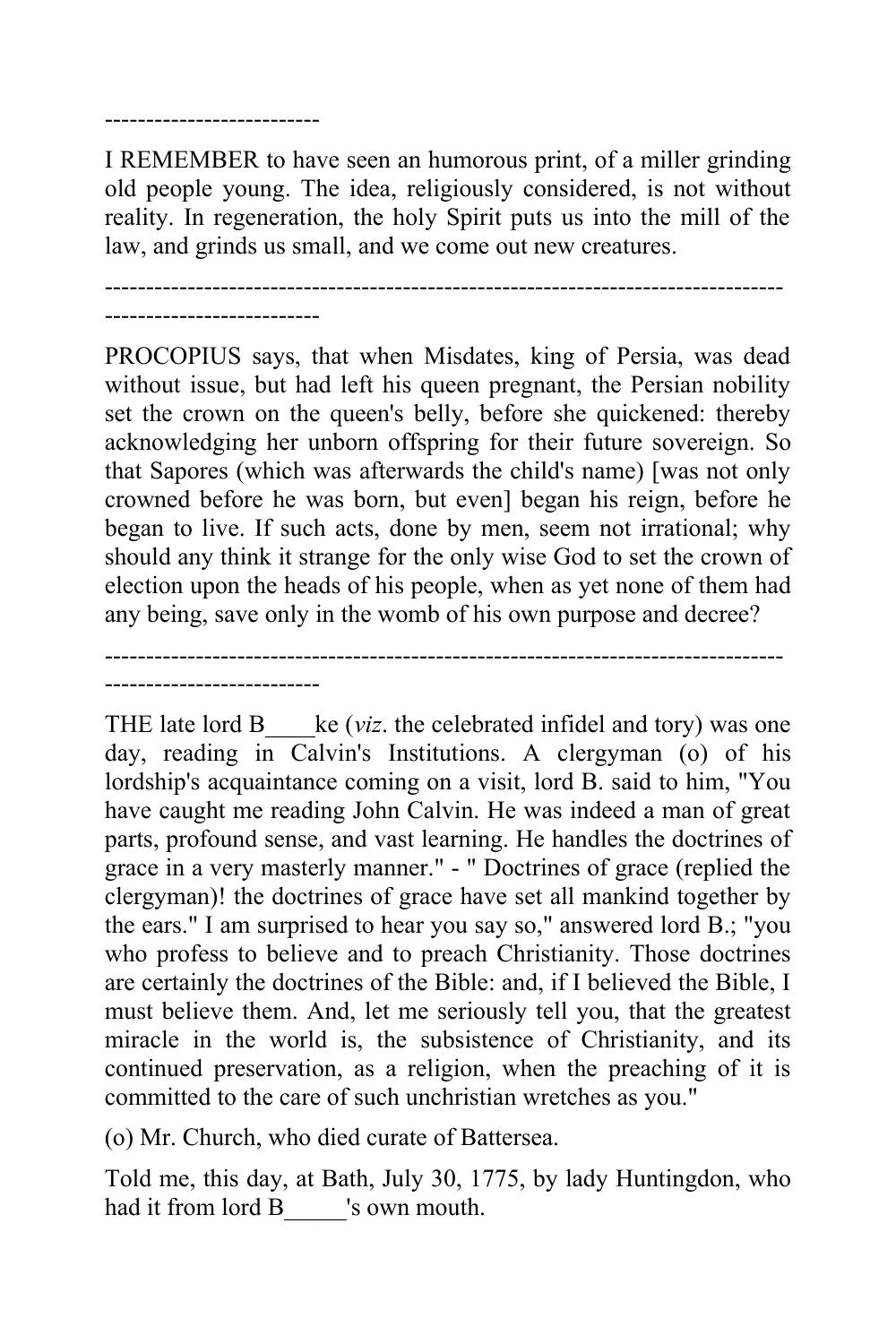---------------------------------------------------------------------------------- --------------------------

How fruitless is anxiety for worldly things! My friend, the late Mr. Paul Greenwood, when on his death-bed (about two years ago), was under some distress, as to his mother, to whose support he used to contribute. - The good man was no sooner dead, than a messenger was dispatched to let his mother know it. The messenger of the son's death was met, on the road, by another messenger, who was coming to bring the news of the mother's death to her son. - Thus, she lived not to miss her son's kindness; but both mother and son met in heaven together, about the same time.

I write this, October 30, 1769.

--------------------------

----------------------------------------------------------------------------------

I cannot help adding a saying the above good man made use of, in his plain, simple manner, on being told, that some people thought his sermons too long. "I sometimes preach," answered he, "half an hour, before God comes: and when he is come, I can do no less than preach half an hour, or three quarters of an hour afterwards."

---------------------------------------------------------------------------------- --------------------------

FOR some few years before the death of the great Mr. Hervey, he visited very few of the principal persons in his neighbourhood. Being once asked, "Why he so seldom went to see the neighbouring gentlemen, who yet showed him all possible esteem and respect?" He answered, "I can hardly name a polite family, where the conversation ever turns upon the things of God. I hear much frothy and worldly chit chat; but not a word of Christ. And I am determined not to visit those companies, where there is not room for my master, as well as for myself."

---------------------------------------------------------------------------------- --------------------------

DR. OLIVER, the celebrated Bath physician, had been a very inveterate infidel, till within a short time before his death. In his last sickness, the arrows of spiritual conviction stuck fast in him. Lady Huntingdon never saw a person more thoroughly humbled, distrest,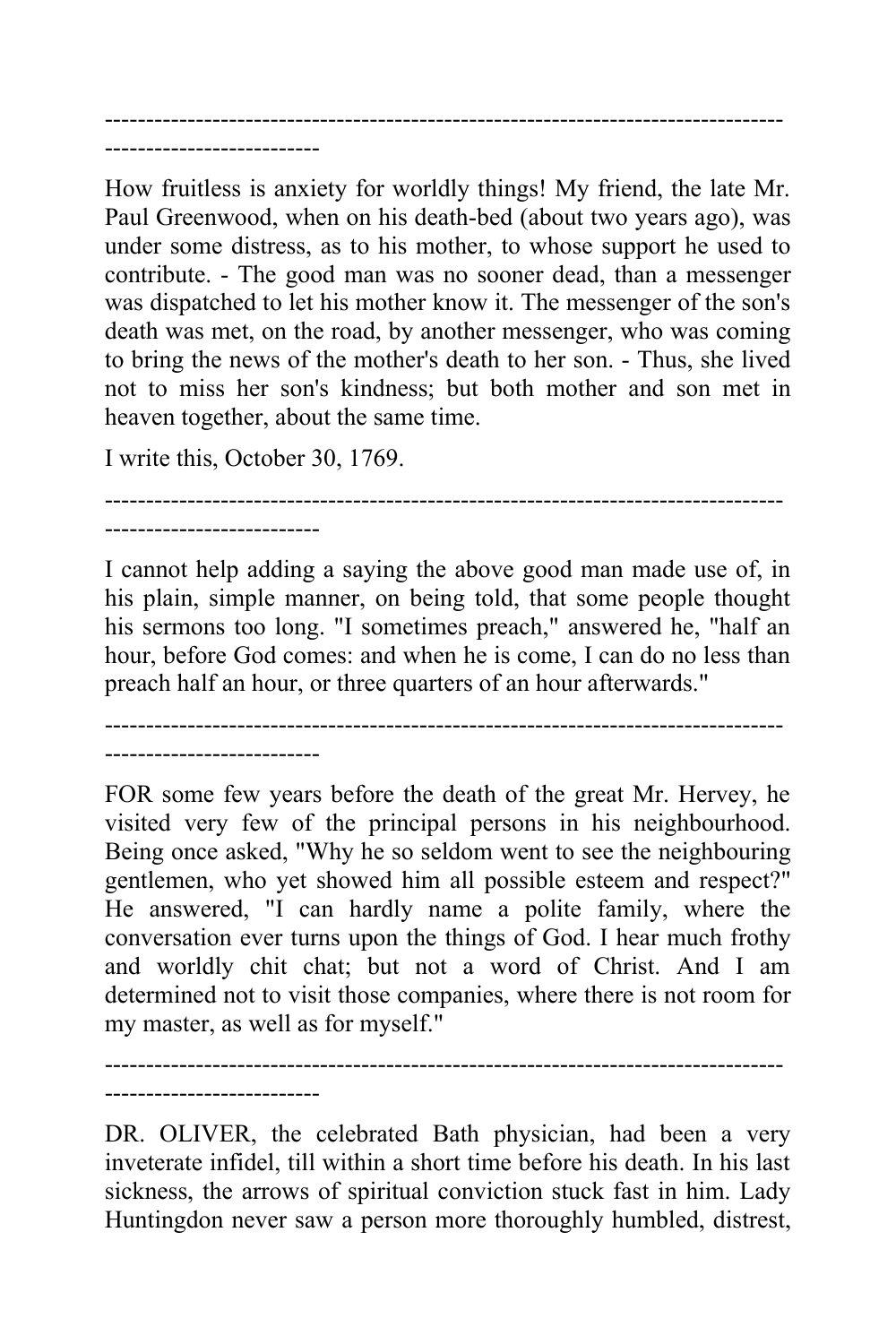and broken in heart. Coming to him about two days before he died, he lamented, not only his own past infidelity, but the zeal and success with which he had endeavoured to infect the minds of others. "O that I could undo the mischief I have done! I was more ardent," said he, "to poison people with the principles of irreligion and unbelief, than almost any Christian can be to spread the doctrines of Christ." - Cheer up (answered lady Huntingdon); Jesus, the great sacrifice for sin, atoned for the sins of the second table as well as for those of the first. - "God," replied he, "certainly can, but I fear he never will, pardon such a wretch as I." - You may fear it at present, rejoined she; but you and I shall most certainly meet each other in heaven. - The doctor then said, "O woman, great is thy faith. My faith cannot believe that I shall ever be there."

Soon after, the Lord lifted up the light of his countenance on Dr. Oliver's soul. He lay, the rest of his time, triumphing and praising free grace; and went off, at last, as happy as an angel.

Told me, by lady Huntingdon, at Clifton, August 19, 1775.

----------------------------------------------------------------------------------

--------------------------MR. MR. MACCAIL, a Scotch preacher, was tortured to death, in Scotland, some time after the restoration of Charles II. His dying words were glorious and triumphant, notwithstanding the extremity of his bodily pain: "Farewell, sun, moon, and stars! farewell, world, and time! farewell, weak and frail body! welcome, eternity! welcome, angels and saints! welcome, Saviour of the world! welcome, God the Judge of all!" He died by the torture of the iron boot.

---------------------------------------------------------------------------------- --------------------------A A PERSON, who had heard much concerning Scanderbeg's victories, was very desirous of seeing the sword with which that famous general had wrought such celebrated exploits. Scanderbeg sent it to him; and, on seeing it, the person spake to the following effect: "Is this the weapon which has made so great noise in the world? I can see nothing in this short, mean looking sword, answerable to the majestic idea I had entertained of it." This being told to Scanderbeg, he ordered the messenger to remind the other, that "Scanderbeg's victories depended, not on the grandeur of his sword, but on the strength and skill of the arm that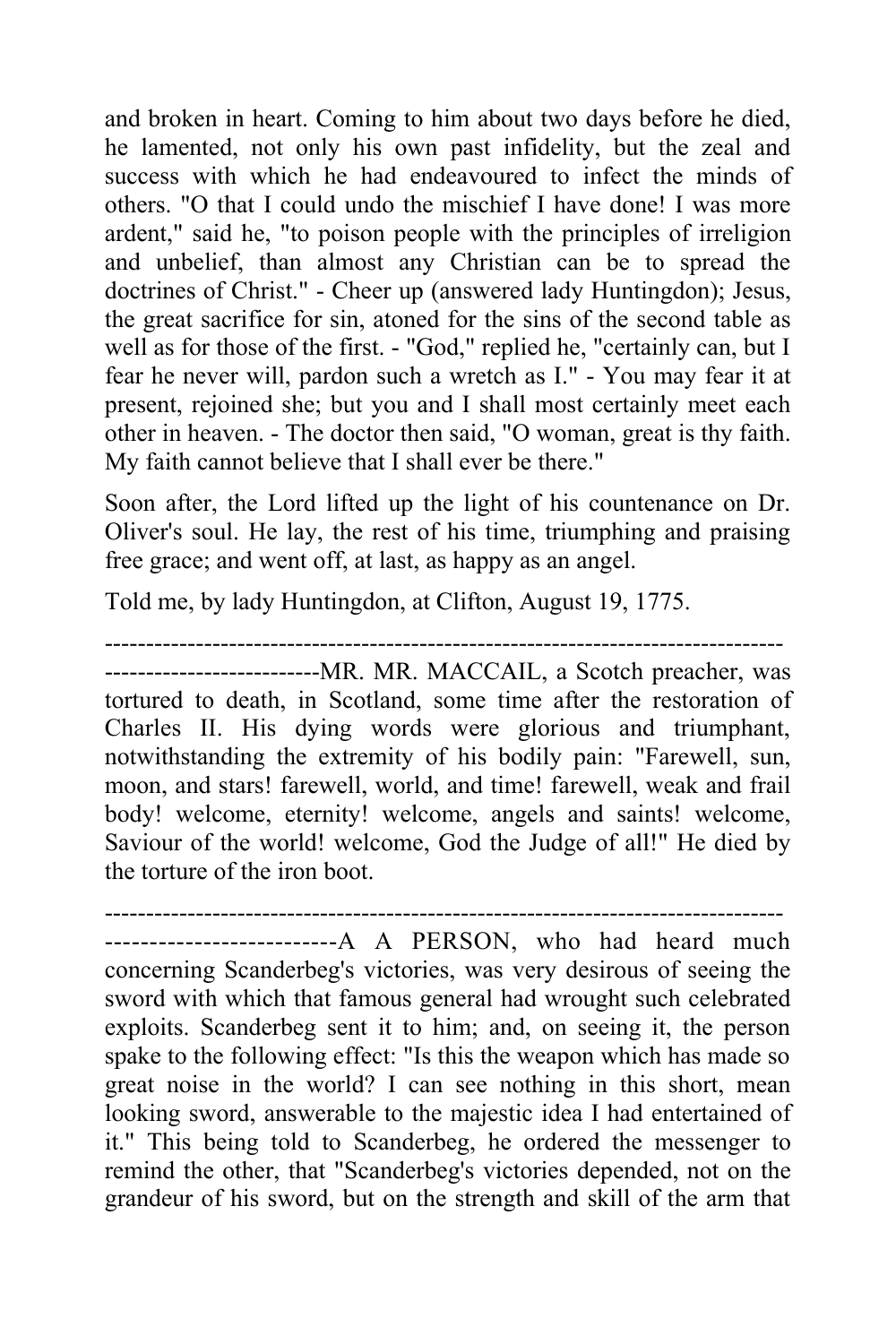wielded it: not the weapon, but Scanderbeg himself was the conqueror." So, it is not the gospel, nor gospel ministers, by whom souls are subdued to Christ; but the power of Christ's own spirit, acting by these, which brings sinners in subjection to the obedience of faith.

----------------------------------------------------------------------------------

--------------------------

THE late lady L d y, on being asked, by lady Huntingdon, "whether she knew any thing of that holy Spirit by whom the Bible was inspired?" made answer, in the following words: "Yes, my lady, I am well acquainted with the name of Socrates, and of all the other philosophers, that composed the Bible."

Told me, at Epping place (in Essex), by lady Huntingdon, April 2, 1776.

---------------------------------------------------------------------------------- --------------------------

A GODLY minister, being in a consumption, came to Ashby (near Fawsley, where Mr. Dod lived), for the benefit of Mr. Dod's counsel and conversation. He was much bowed down with doubts and fears; and, a little before his death, asked Mr. Dod, "What will you say to me, who am going out of the world, and can find no spiritual comfort?" Mr. Dod answered, "And what will you say to Christ himself, who, when going out of the world, found no comfort, but cried out, My God, my God, why hast thou forsaken me?" This speech much refreshed the dying minister a little before he went to his heavenly inheritance.

-------------------------- A MINISTER was recovering of a dangerous illness; when one of his friends addressed him thus: "Sir, though God seems to be bringing you up from the gates of death; yet, it will be a long time before you will sufficiently retrieve your strength, and regain vigour enough of mind, to preach as usual." - The good man answered: "You are mistaken, my friend; for this six weeks' illness has taught me more divinity, than all my past studies, and all my ten year's ministry, put together."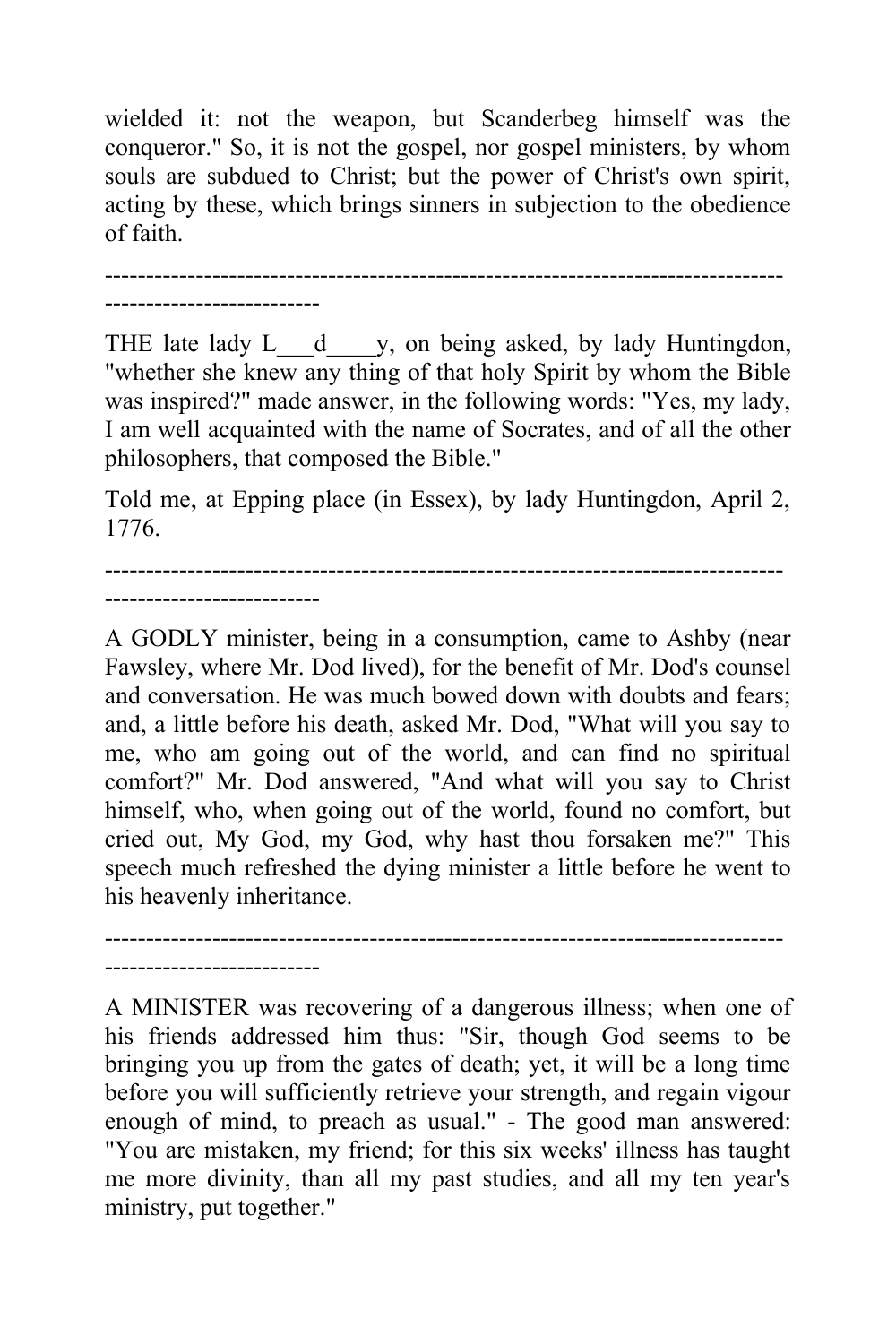Related by Mr. Medley, in preaching, at London, this evening, May 11, 1776.

```
----------------------------------------------------------------------------------
--------------------------
```
PUBLIC controversy from the press, may be of standing use to the present and to future times. But wrangling altercations in private company, seldom have much good effect: they resemble the pope's interview with an English quaker, where neither received any good from the other. - The quaker visited Rome, in order to convert the pope. Being admitted to his presence, the quaker thus accosted his holiness: "Friend, I come to tell thee, that thou art antichrist, and the scarlet whore of Babylon." - The pope, who was a man of humour, answered; "Friend, I am glad thou art come, as it gives me an opportunity of telling thee, that thou art a most egregious heretic. Thou mayest think thyself well off, that I do not put thee into the inquisition, and burn thee to ashes. So, get thee back to thy own country, while thou art safe and sound." - Thus, each left the other, as he found him. The pope would not believe himself to be antichrist, nor the quaker deem himself an heretic.

Mr. William Gay (of Uffculme), in conversation, at Broad Hembury, April 2, 1775.

----------------------------------------------------------------------------------

--------------------------

LEWIS I. of France, died of vexation, occasioned by the revolt of his son, Lewis of Bavaria. The broken-hearted father said, as he expired, "I forgive Lewis; but let him know he has been the cause of my death." - The sins of God's elect were the cause of the Messiah's death; yet, in dying, he declared, "Father, forgive them," &c.

----------------------------------------------------------------------------------

--------------------------

MY late revered friend, the truly reverend and useful Mr. George Whitefield, was preaching one time at Exeter. A man was present who had loaded his pockets with stones, in order to fling them at that eminently precious ambassador of Christ. He heard his prayer, however, with patience: but no sooner had he named his text, than the man pulled a stone out of his pocket, and held it in his hand,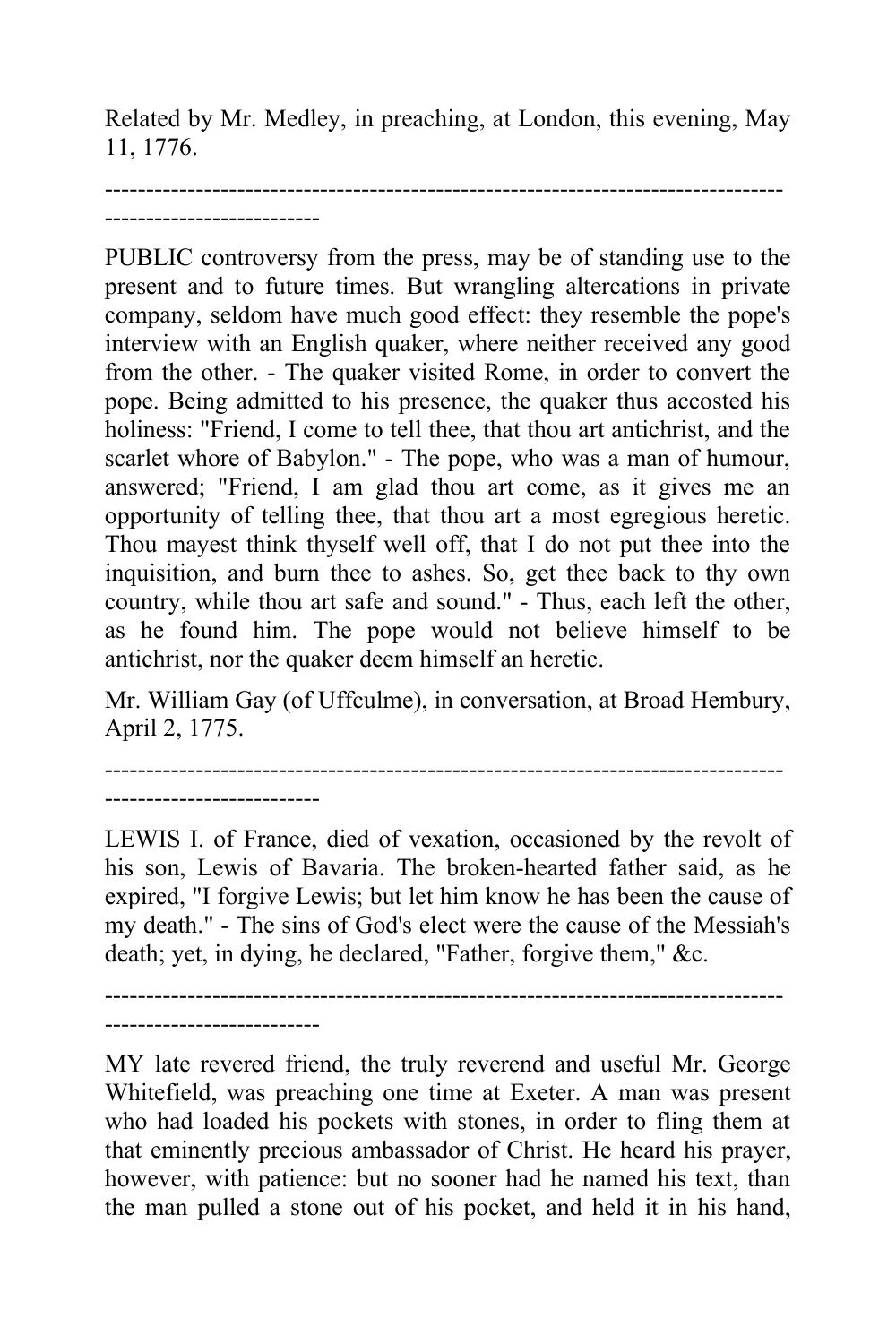waiting for a fair opportunity to throw it. But God sent a word to his heart, and the stone dropt from his hand. After sermon, he went to dear Mr. Whitefield (whose name I can hardly think of without tears), and told him, "Sir, I came to hear you this day, with a view to break your head; but the Spirit of God, through your ministry, has given me a broken heart." The man proved to be a sound convert, and lived an ornament to the gospel. Such power belongeth unto God!

----------------------------------------------------------------------------------

MY old and valuable acquaintance, the late Mr. Thomas Chorlton (who died, at Southwark, Dec. 19, 1774), who absolutely fell a martyr to frequent and excessive preaching, was very comfortable on his death-bed. "When will the happy hour arrive?" was one of his dying sayings. And, when some of his friends were taking their last farewell of him, he said, "Friends united to Christ shall meet again." He compared himself to a weary child, whom his father was putting to bed; and was deeply refreshed by that sweet promise in the last verse of Isa 35. "The ransomed of the Lord," &c. - His funeral text was, by his own particular desire, Ac 2:28. *"*Thou hast made known to me the ways of life; thou shalt make me full of joy with thy countenance."

---------------------------------------------------------------------------------- --------------------------

--------------------------

LADY HUNTINGDON was once speaking to a workman who was repairing a garden wall, and pressing him to take some thought concerning eternity and the state of his soul. - Some years afterwards, she spoke to another, on the same subject; and said to him, "Thomas, I fear you never pray, nor look to Christ for salvation." - "Your ladyship is mistaken," answered the man: "I heard what passed between you and James, at such a time; and the word you designed for him took effect on me." - "How did you hear it?" - " I heard it on the other side of the garden, through an hole in the wall; and shall never forget the impression I received." - Thus will the blessed Spirit even make his way through the hole of a wall, rather than an elect sinner shall die unconverted.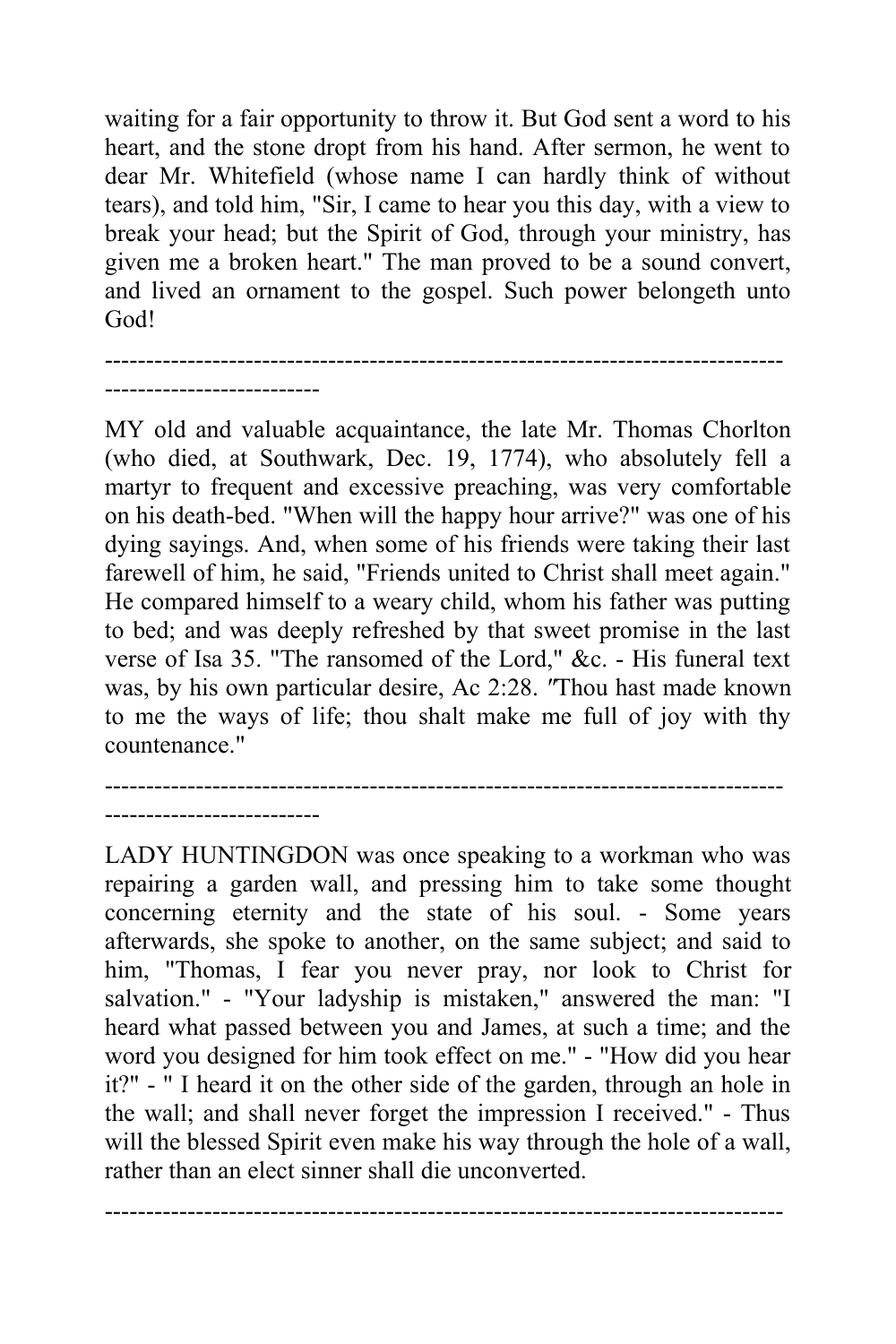```
--------------------------
```
"How does your ladyship" (said the famous lord Bolingbroke once to lady Huntingdon) "reconcile prayer to God for particular blessings, with absolute resignation to the Divine Will ?" - Very easily (answered she): just as if I was to offer a petition to a monarch, of whose kindness and wisdom I have the highest opinion. In such a case, my language would be, I wish you to bestow on me such a favour; but your majesty knows better than I, how far it would be agreeable to you, or right in itself, to grant my desire. I therefore content myself with humbly presenting my petition, and leave the event of it entirely to you.

---------------------------------------------------------------------------------- --------------------------

--------------------------

A GENTLEWOMAN at Lambeth, (if I mistake not, her name is B e) being lately asked to read some of W y's Arminian tracts, answered thus: "I have not yet done with the Bible: when I have thrown aside the Bible, I will read Mr. W \_\_\_\_\_\_\_ y."

Told me, at Knightsbridge, by Mr. Petty, in June, 1777.

---------------------------------------------------------------------------------- --------------------------

THE late Dr. Guyse lost his eye-sight in the pulpit, while he was in his prayer before sermon. Having finished his prayer, he was, consequently, forced to make no use of his written papers, but to preach without notes. - As he was led out of the Meeting, after service was over, he could not help lamenting his sudden and total blindness. A good old gentlewoman, who heard him deplore his loss, answered him, "God be praised that your sight is gone. I never heard you preach so powerful a sermon in my life. Now, we shall have no more notes. I wish, for my own part, that the Lord had took away your eye-sight twenty years ago, for your ministry would have been more useful by twenty degrees."

----------------------------------------------------------------------------------

THE truths of the gospel are to be introduced with discretion and propriety. - A person once harangued on the strength of Samson: "I affirm," said he, "that this same Samson was the strongest man that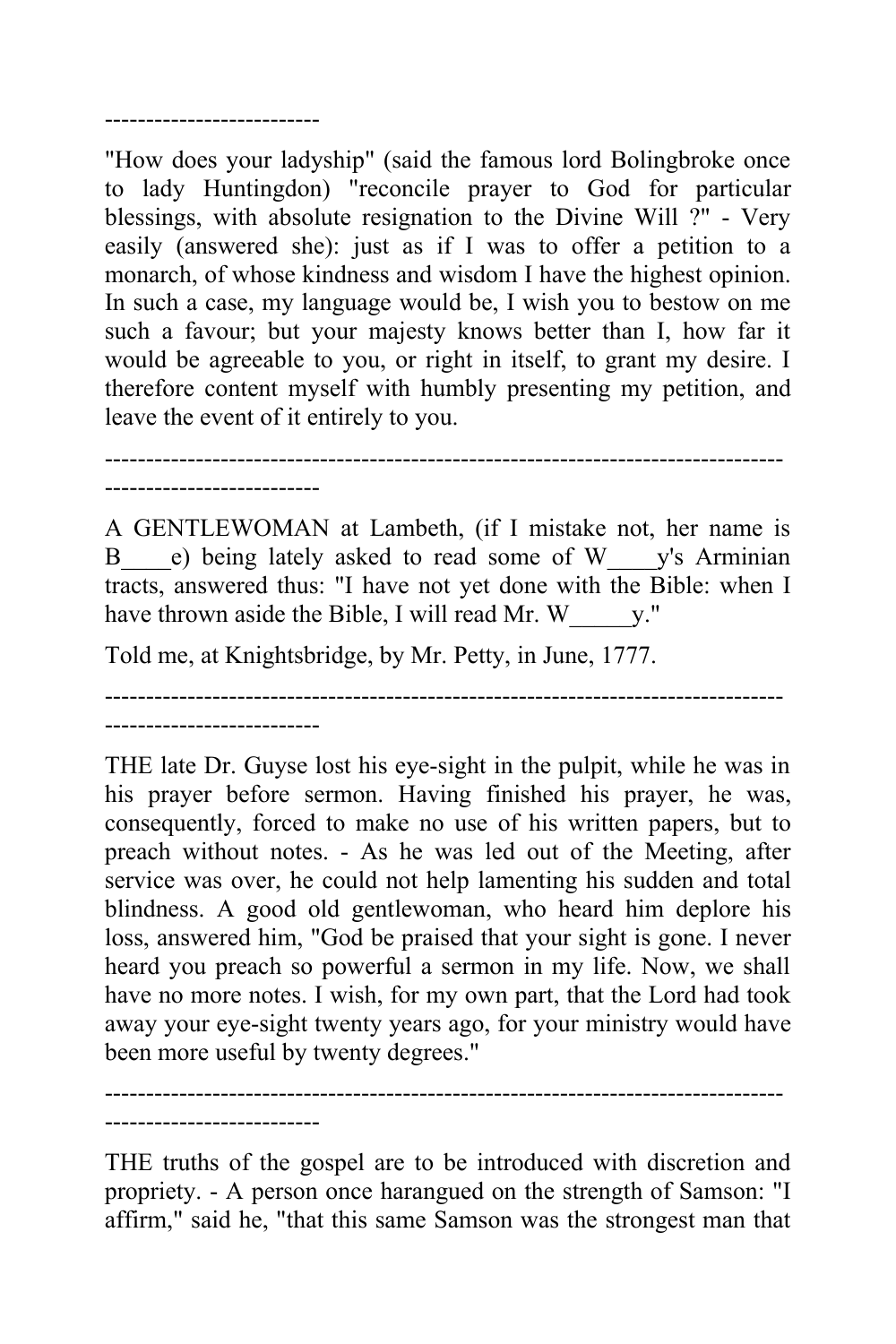ever did or ever will live in the world." - "I deny it," replied one of the company: "yourself are stronger than he." - "How do you make out that?" - "Because you just now lugged him in by head and shoulders."

---------------------------------------------------------------------------------- --------------------------

THE duke of Alva having given some prisoners their lives, they afterwards petitioned him for some food. His answer was, that *"*he would grant them life, but no meat." And they were famished to death. Fuller's Worthies, Part III. p. 39.

The deniers of final perseverance represent the Deity in a similar view. "God promises eternal life to the saints, if they endure to the end :" but he will not, according to this wretched Arminian doctrine, secure to them the continuance of that grace, without which, eternal life cannot be had!

---------------------------------------------------------------------------------- --------------------------

MR. HERVEY was once travelling in a stage-coach with a lady, who was totally immersed in dissipation, the lust of the eye, and the pride of life. "I have comfort," said she, "before my pleasurable plans take place, and when they do take place, and after they have taken place. I expect them with satisfaction, I enjoy them with high gratification, and I reflect on them with happiness when they are past." You have forgot to mention one comfort, madam (replied Mr. Hervey), which such a life is productive of. - " How so?" answered the lady. I have specified the pleasures I receive before the time, at the time, and after the time; and surely, I cannot have made any omission. - "Yes: you have forgot the principal joy of all; *viz.* the comfort which the review of these things will give you on your deathbed." - The lady was struck: and, growing serious from that time forward, she became an eminent Christian.

Told me, at Broad Hembury, March 15, 1775, by good Mr. Pitts, of Chard.

----------------------------------------------------------------------------------

--------------------------

SIMILIS, captain of the guards to Adrian, got leave to quit that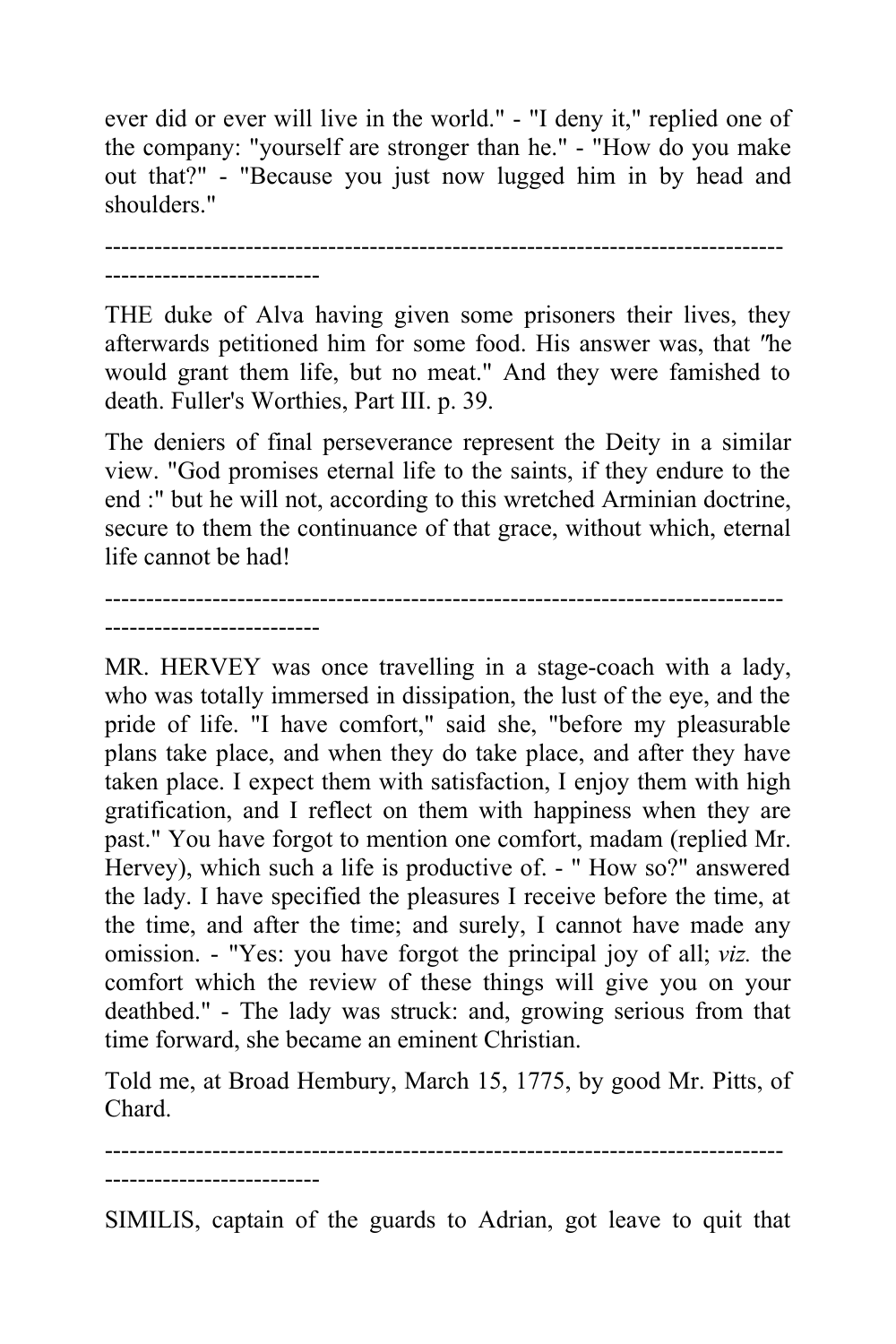emperor's service, and spent the last seven years of his life in rural retirement. At his death, he ordered the following inscription on his tomb: "Here lies Similis, who lived but seven years, though he died at sixty-seven."

Our true age, and our real life, are to be dated from the time of our abstraction from the world, and of our conversion to God.

----------------------------------------------------------------------------------

--------------------------

ONE time, when I was at Glastonbury, I went to see the Torr, which is a tower seated on the top of a very high hill. The ascent was so steep, that I was forced, in some places, to climb up, on my hands and knees. Would we enjoy God's presence? We must (through the efficacy of his influence) use our hands and knees: i. e. we must be found in the way of obedience, humility, and prayer.

---------------------------------------------------------------------------------- --------------------------

--------------------------

A PERSON was preaching in Norfolk, some time ago, and, among other observations, made the following: "If king George was to come and knock at your doors, you would all strive who should let him in first: why do not you, with at least equal readiness, let Christ into your hearts? One of his auditory took occasion to ask him, when sermon was over, "What if king George should knock at the door of an house in which all the people were dead? Who, I wonder, would rise and let in the king then?"

----------------------------------------------------------------------------------

THERE are merit-mongers, among the most abandoned sinners. - Two women were, some time since, admitted into the Lock Hospital, in order to be cured of a very criminal disease. Mr. Madan, who visited them during their confinement, laboured to convince them of their sin and spiritual danger. "Truly," said one of them, "I am by no means so bad as some of my profession are; for I never picked any man's pocket in my life." - The other said, "I cannot affirm that I never picked a man's pocket; but I have this in my favour, that I never admitted any man in my company, on a Sunday, until after nine at night."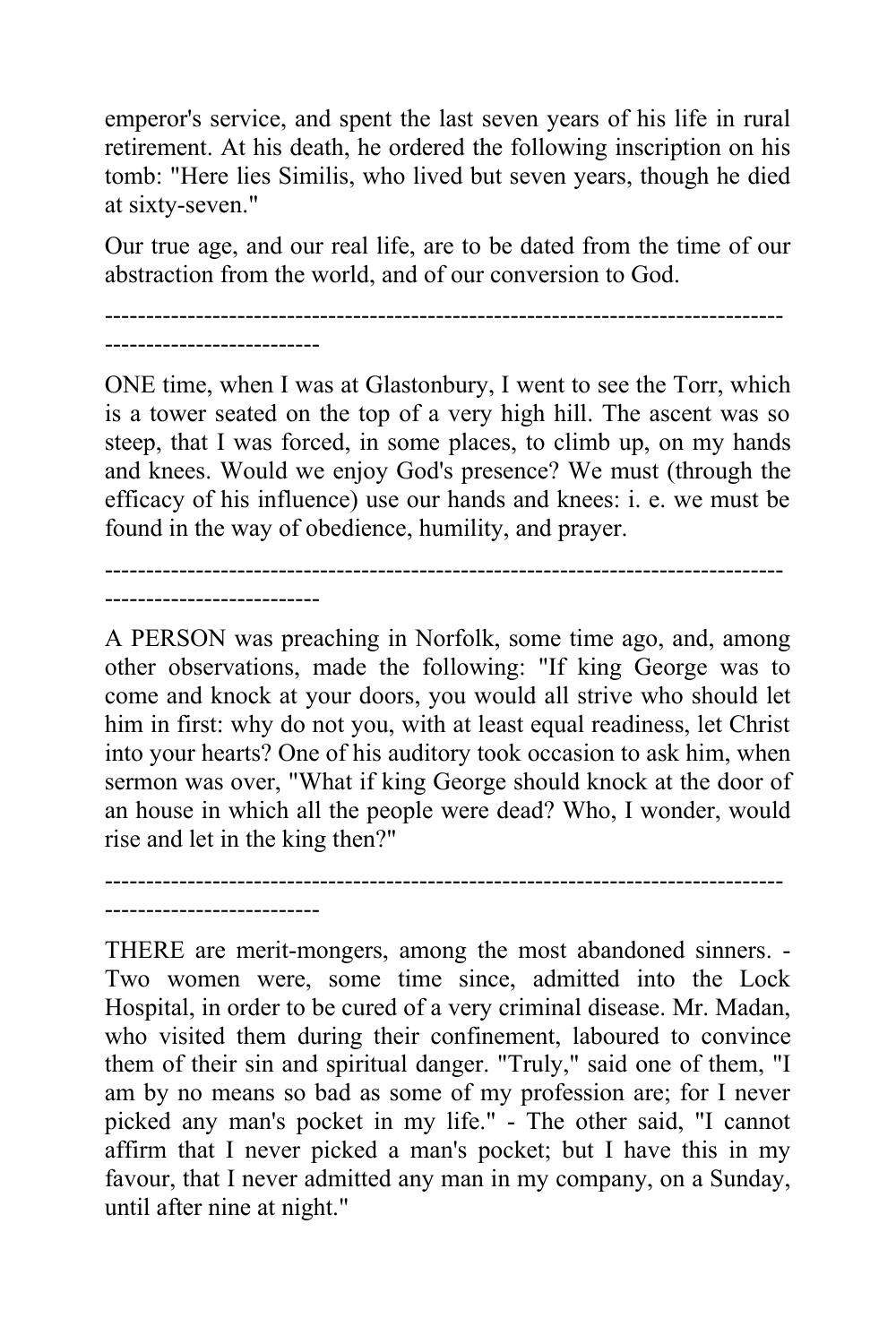---------------------------------------------------------------------------------- --------------------------

WHEN captain David Gam fell in the battle of Azincourt, king Henry V. knighted him as he was expiring on the ground. - What are all earthly distinctions, but honours conferred on dying men. - And what superior glory does Christ confer on his expiring saints! He crowns them kings in the very article of death.

---------------------------------------------------------------------------------- --------------------------

A GOOD woman (Mrs. Whitby, of Columpton) said, when under great bodily pain, "God has an end to answer by every afflicting dispensation; and, until God's end is answered, I would not wish this affliction to be withdrawn."

----------------------------------------------------------------------------------

--------------------------

--------------------------

AUG. 18, 1769, Dr. G bold me, that, some years ago, when he had been for a long time together, under great darkness of soul, he was complaining to good Mr. Walker, Truro, that "he could compare himself to nothing else but to a raven, an unclean bird, bringing bread and flesh to God's people, without tasting any himself." - To which Mr. Walker answered; "Be contented and thankful, that the Lord makes you a feeder of his heritage." - "Ah, but," added the doctor, "it seems hard to act merely as a cook, and serve up rich provision for others, while I myself am famishing." - Mr. Walker rejoined, "Nay, but, O man, who art thou that repliest against God?"

MR. Fox, the martyrologist, tells us, of one Mr. Crow an English seaman, who, being shipwrecked, lost all his property, and was obliged, when shifting for his own life, to throw what little money he had, which was five pounds, into the sea. But he would not part with his New Testament; and therefore, having tied it round his neck, he committed himself to a broken mast; On which, having floated for four days, he was at last discovered, and taken up alive; all the rest of the ship's crew being drowned.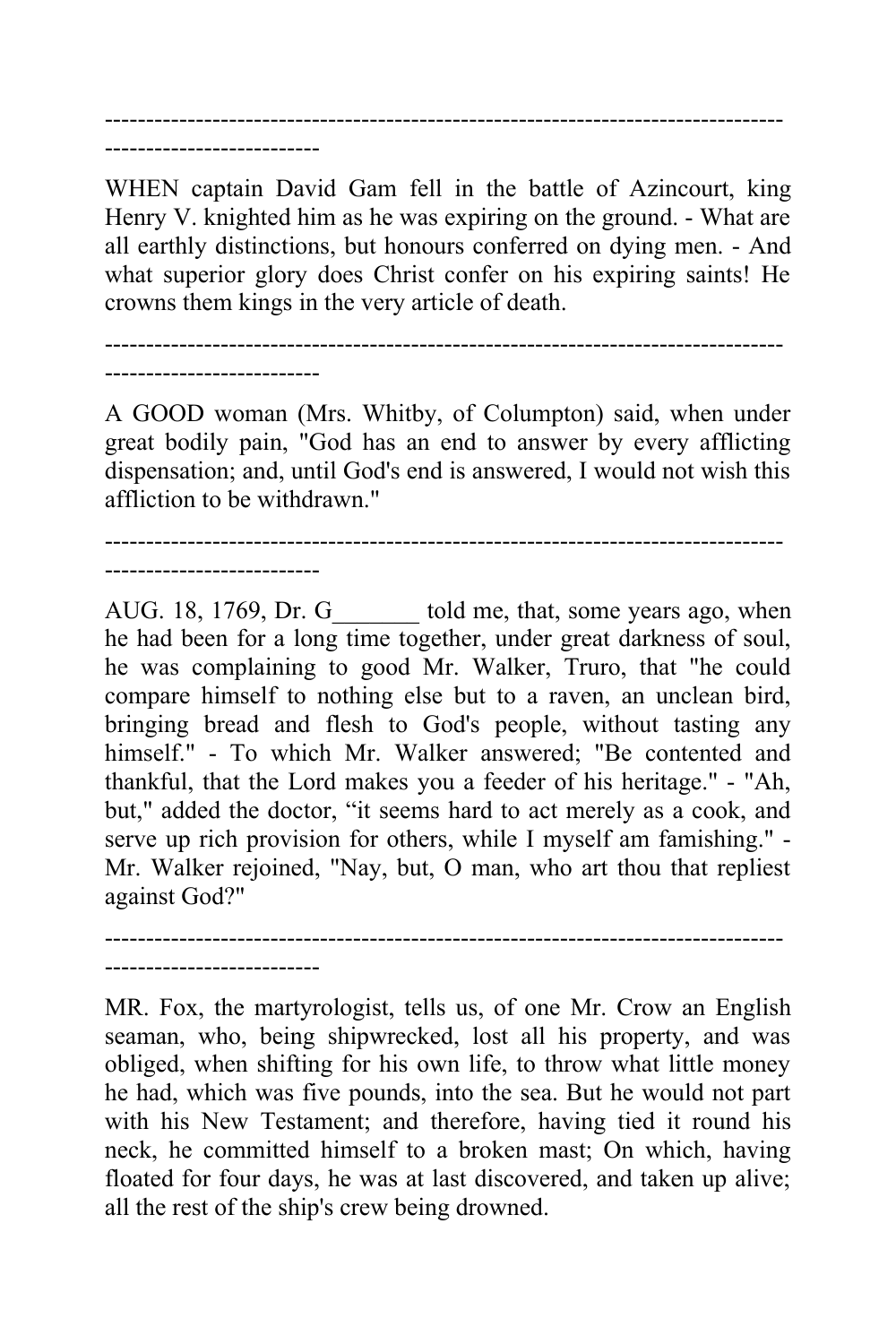---------------------------------------------------------------------------------- --------------------------

SOME time since, I was reading of a good woman, who, being on her death bed, was asked, whether she wished to live or die? "I desire," said she, "to have no wish about the matter; except it be, that the Lord may perform his own will." But, replied the person, which would you choose, if the Lord was to refer it to yourself?" Why truly," rejoined she, "I should in that case beg leave to refer it back to him again?"

---------------------------------------------------------------------------------- --------------------------

ARCHBISHOP WILLIAMS once said to a friend of his, "I have passed through many places of honour and trust, both in church and state; more than any of my order in England, these seventy years before: yet, were I but assured, that by my preaching, I had converted but one soul to God, I should take therein more spiritual joy and comfort, than in all the honours and offices which have been bestowed upon me."

---------------------------------------------------------------------------------- --------------------------

--------------------------

THE old duke of Bedford (grandfather of the late duke) used to say, "I consider the prayers of God's ministers and people, as the best walls round my house."

----------------------------------------------------------------------------------

Told me, at Woburn, by Mr. R. Oct. 12, 1775.

MR. WINTER was lately in company with an Arminian, who ran out violently against the doctrine of election. "You believe election," said Mr. Winter, "as firmly as I do." "I deny it," answered the other: "on the contrary, it is a doctrine I detest." "Do you believe that all men will be saved in the last day, or only some?" Only some. "Do you imagine that those some will be found to have saved themselves?" No, certainly; God in Christ is the only Saviour of sinners. "But God could have saved the rest, could he not?" No doubt. "Then salvation is peculiar to the saved?" To be sure. "And God saves them designedly, and not against his will?" Certainly.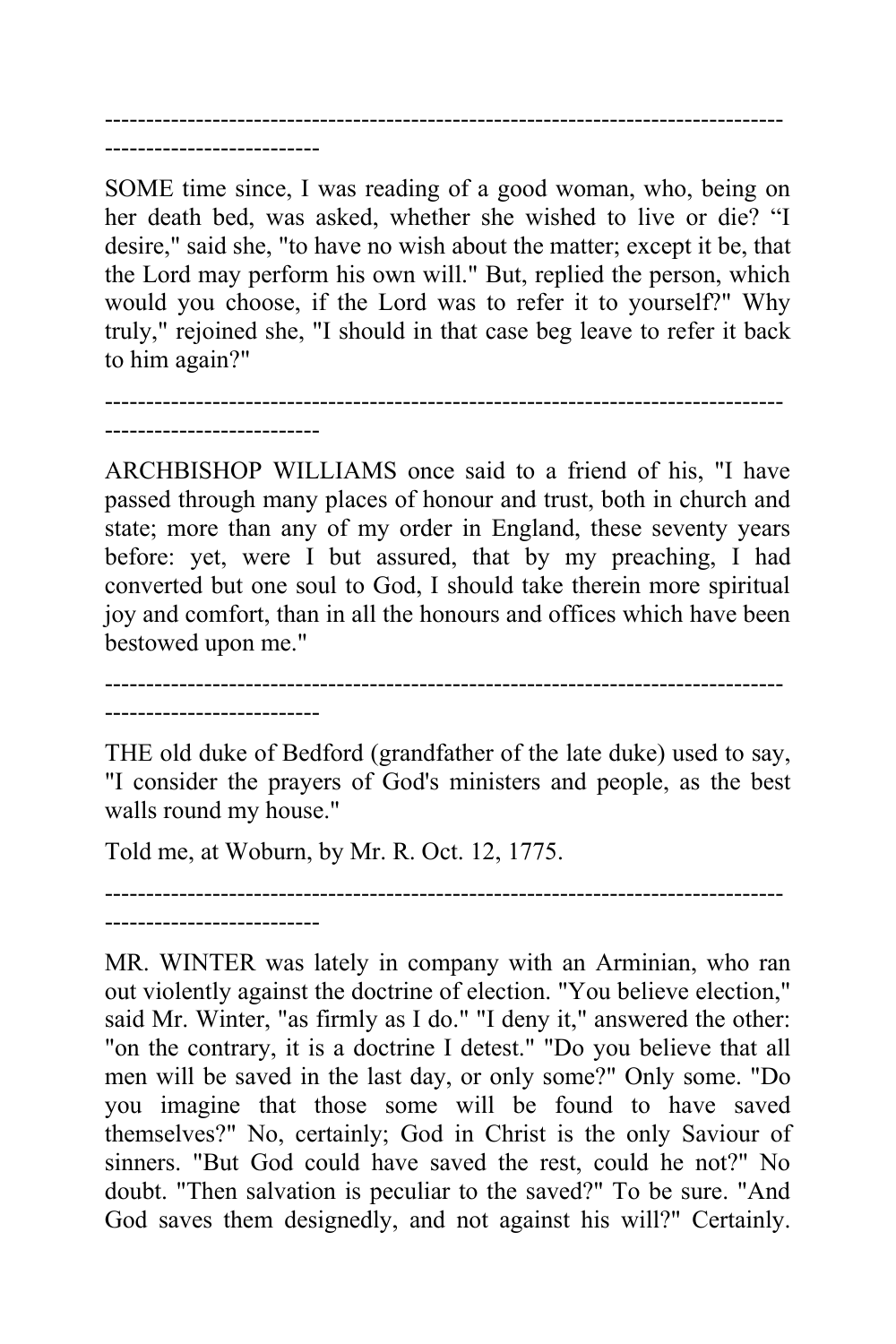"And willingly suffers the rest to perish, though he could easily have hindered it?" It should seem so. "Then is not this election?" It amounts to much the same thing.

---------------------------------------------------------------------------------- --------------------------

MR. JOHN BUNYAN having preached one day, with particular warmth and enlargement; some of his friends, after service was over, took him by the hand, and could not help observing what a sweet sermon he had delivered: "Aye," said the good man, "you need not remind me of that, for the devil told me of it before I was out of the pulpit."

----------------------------------------------------------------------------------

--------------------------

THE late Dr. Grovesnor, being at the funeral of Dr. Watts, a friend said to him, "Well, Dr. Grovesnor, you have seen the end of Dr. Watts; and you will soon follow: what think you of death*?" "*Think of it," replied the doctor, "why, when death comes, I shall smile upon death, if God smiles upon me."

Told me, by Mr. Ryland, July 11, 1769.

----------------------------------------------------------------------------------

--------------------------

THE late lady Stormont, sen. mother of the present lord chief justice Mansfield, upon being complimented by another lady, that "she had the three finest sons in Scotland to be proud of;" made answer, "No, madam; I have much to be thankful for, but nothing to be proud of."

Told me, by lady Grierson, at London, this day, January 10, 1776.

----------------------------------------------------------------------------------

--------------------------

WHEN Thales was young, his mother asked him why he did not marry? "It is too early," answered the philosopher. When he was advanced in years, the good woman repeated her question : to which he answered, "I am now too old." So satan is perpetually suggesting, that it is either too soon, or too late, to return to God.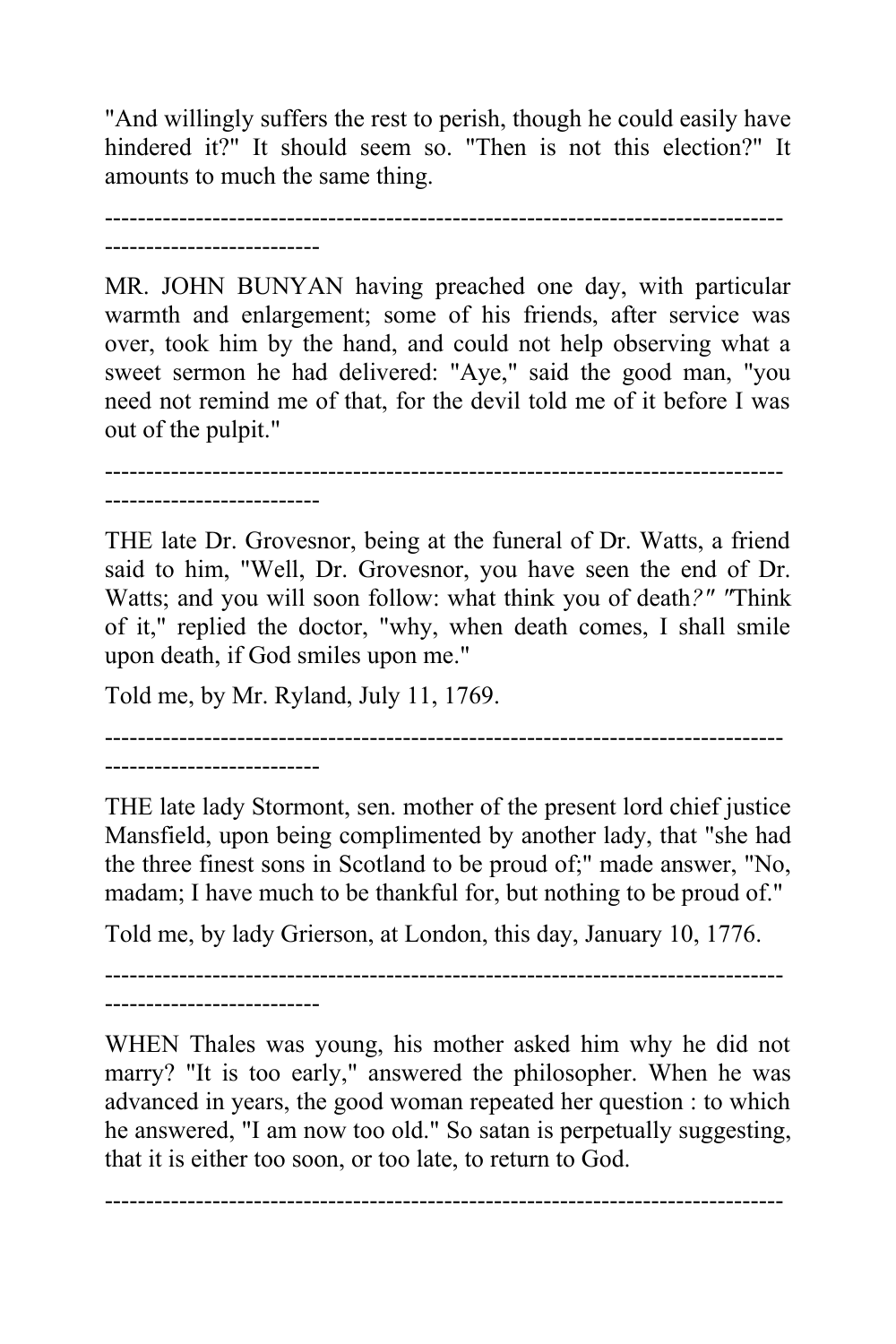A PERSIAN king, willing to oblige two of his courtiers, gave to one, a golden cup; and, to the other, a kiss: and he that had the former, complained to the king, that his fellow's kiss was more to be valued than his golden cup. Christ does not put off his people with the golden cup; but he gives them his kiss, which is infinitely better. He gives his best gifts to his best beloved ones; he gives his best love, his best joy, his best peace, his best mercies.

--------------------------

SOME of Mr. Thomas Jones' last words [viz. he who was chaplain of St. Saviour's, Southwark] were, "A sinner saved, a sinner saved!" Similar will be the everlasting song of the saints, in heaven itself.

----------------------------------------------------------------------------------

----------------------------------------------------------------------------------

--------------------------

Mr. RICHARD BAXTER, when on his death-bed, was visited by a friend, who reminded him of the glory to which he was going, and that his many good works would attend him into a better state. The old gentleman, lifting up his dying hand, and waving it, replied, "Do not talk to me about works; alas! I have dealt too much in them already."

---------------------------------------------------------------------------------- --------------------------

--------------------------

MRS. ROMAINE was, last week, in company with a clergyman, at Tiverton, who ran out with no little zeal against what he called "irresistible grace;" alleging, that "such grace would be quite incompatible with free-will." Not at all so, answered Mrs. Romaine: grace operates effectually, yet not coercively. The wills of God's people are drawn to him and divine things, just as your will would be drawn to a bishopric, if you had the offer of it.

Told me at Broad Hembury, by Mr. Romaine, Sept. 18, 1773.

----------------------------------------------------------------------------------

A GENTLEWOMAN went, some time ago, to hear Dr. F preach, and, as is usual among dissenters, carried a pocket-bible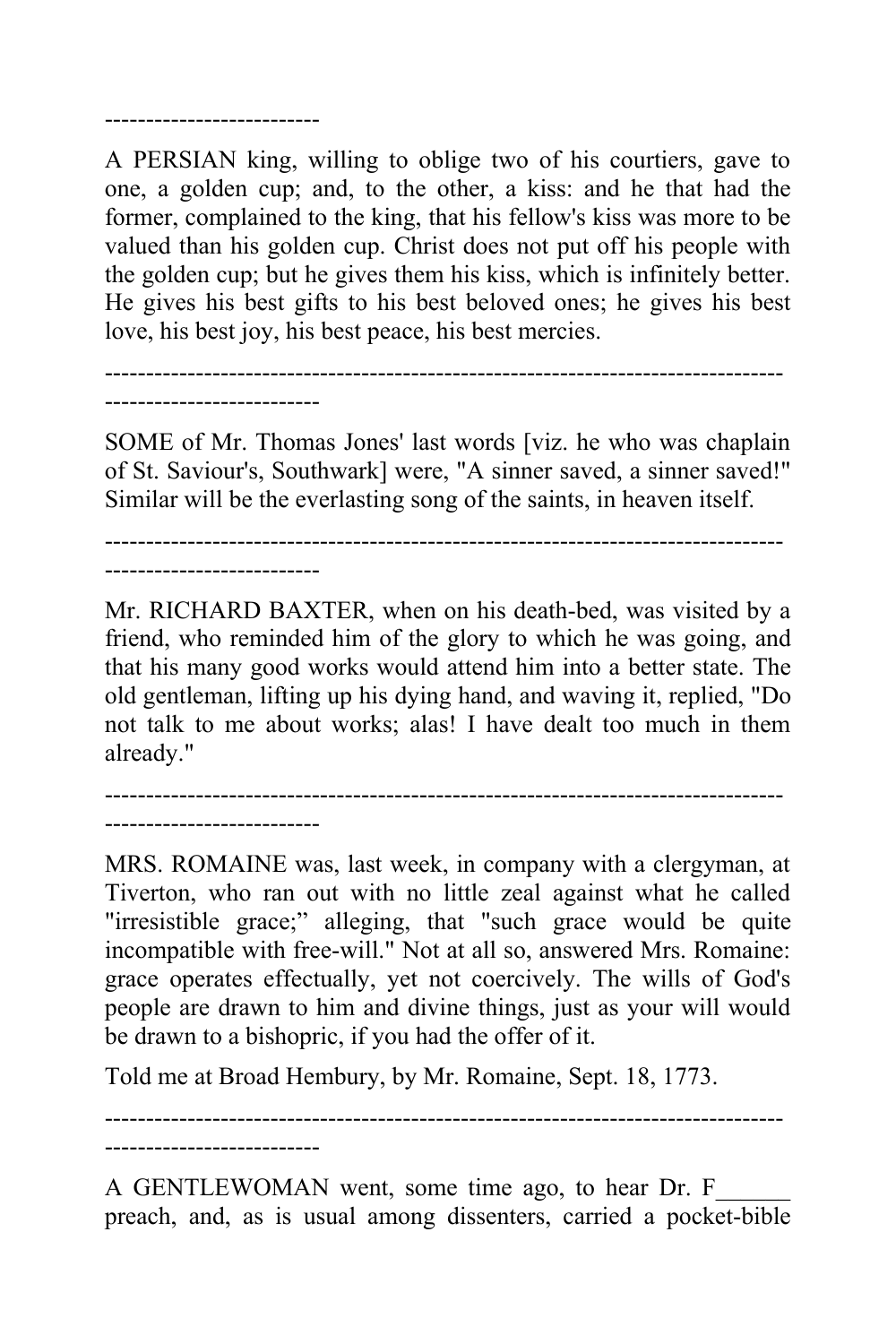with her, that she might turn to any passages the preacher might happen to refer to. But she found she had no use for her Bible there: and on coming away, said to a friend, "I should have left my Bible at home today, and have brought my dictionary. The doctor does not deal in Scripture, but in such learned words and phrases, as require the help of an interpreter, to render them intelligible."

---------------------------------------------------------------------------------- --------------------------

EDWARD the Black Prince, having conquered and taken prisoner king John of France, nobly condescended to wait on his royal captive, the same night, at supper. Christ, having first subdued his people by his grace, waits on them afterwards to their lives' end.

---------------------------------------------------------------------------------- --------------------------

MR. DOD, being at Holmby-house, and invited by an honourable personage, to see that stately building erected by sir Christopher Hatton; he desired to be excused, and to sit still, looking on a flower which he held in his hand: "for," said he, "I see more of God in this flower, than in all the beautiful edifices in the world.

----------------------------------------------------------------------------------

--------------------------

DR. GILL was preaching some years ago, on the natural depravity and spiritual inability of man. A gentleman, who heard the sermon, was greatly offended; and, taking an opportunity, some time after, calling on the doctor, told him, that, in his opinion, he had degraded that noble being, man, and laid him much too low. "Pray, sir," answered the doctor, "how much do you think can men contribute toward their own conversion and salvation?" Man can do such and such things replied the gentleman*;* reckoning up a whole string of free-will abilities. "And have you done all this for yourself?" said the doctor. Why no, I cannot say I have yet, but I hope I shall begin soon. "If you really have these things, in your power," replied the doctor, "and have not done them for yourself, you deserve to be doubly damned; and are but ill qualified to stand up for that imaginary free-will, which, according to your own confession, has done you so little good. However, after you have made yourself spiritually whole (if ever you find yourself able to do it), be kind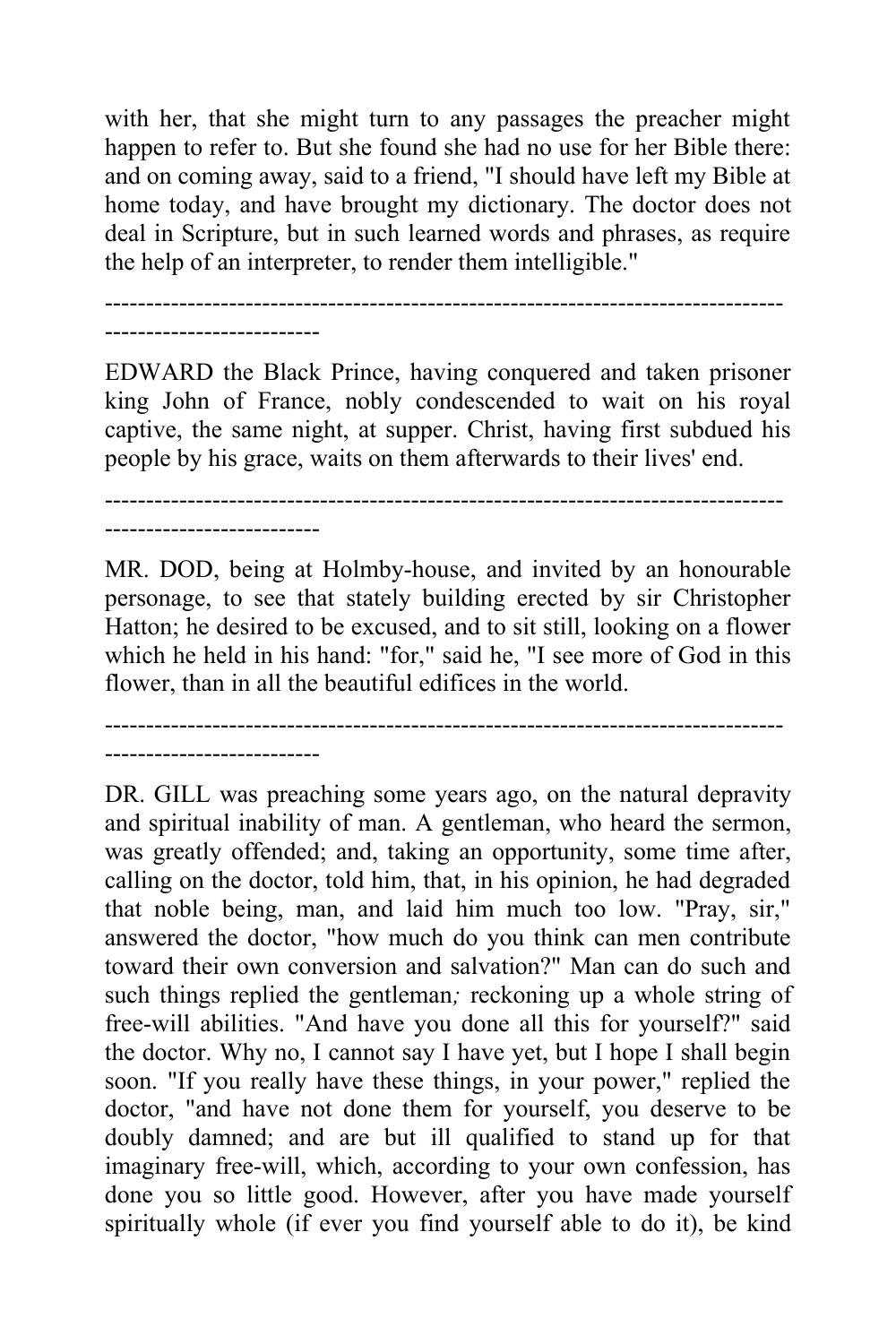enough to come and let me know how you went about it: for at present, I know but of one remedy for human depravation, namely, the effiacious grace of Him who worketh in men both to will and to do, of his own good pleasure."

---------------------------------------------------------------------------------- --------------------------

DR. GILL preaching a charity sermon, some years since, concluded thus: "Here are present, I doubt not, persons of divided sentiments; some belieying in free-will, and some in free grace. Those of you who are free-willers and merit-mongers, will give to this collection of course, for the sake of what you suppose you will get by it. Those of you on the other hand, who expect salvation by grace alone, will contribute to the present charity, out of love and gratitude to God. So between free-will and free grace, I hope we shall have a good collection."

---------------------------------------------------------------------------------- --------------------------

A PERSON called some time ago on Mr. Romaine, and complained of being grievously distressed and bowed down in soul, without one ray of comfort from God. Mr. Romaine's answer was, "Do you think then, that no persons go to heaven, but those that have comforts?"

Told me by Mr. Willett, Nov. 14, 1769.

----------------------------------------------------------------------------------

THE Virgin Mary is applied to by papists, as the giver of children. I should rather have thought them more consistent, if they considered her as the patroness of maids and batchelors.

----------------------------------------------------------------------------------

--------------------------

--------------------------

EUCLID (the disciple of Socrates) having offended a brother of his, the brother cried out in a rage, *"*Let me die, if I am not revenged on you, one time or other." To whom Euclid replied, with a sweetness next to Christian, "And let me die, if I do not soften you by my kindnesses, and make you love me as well as ever."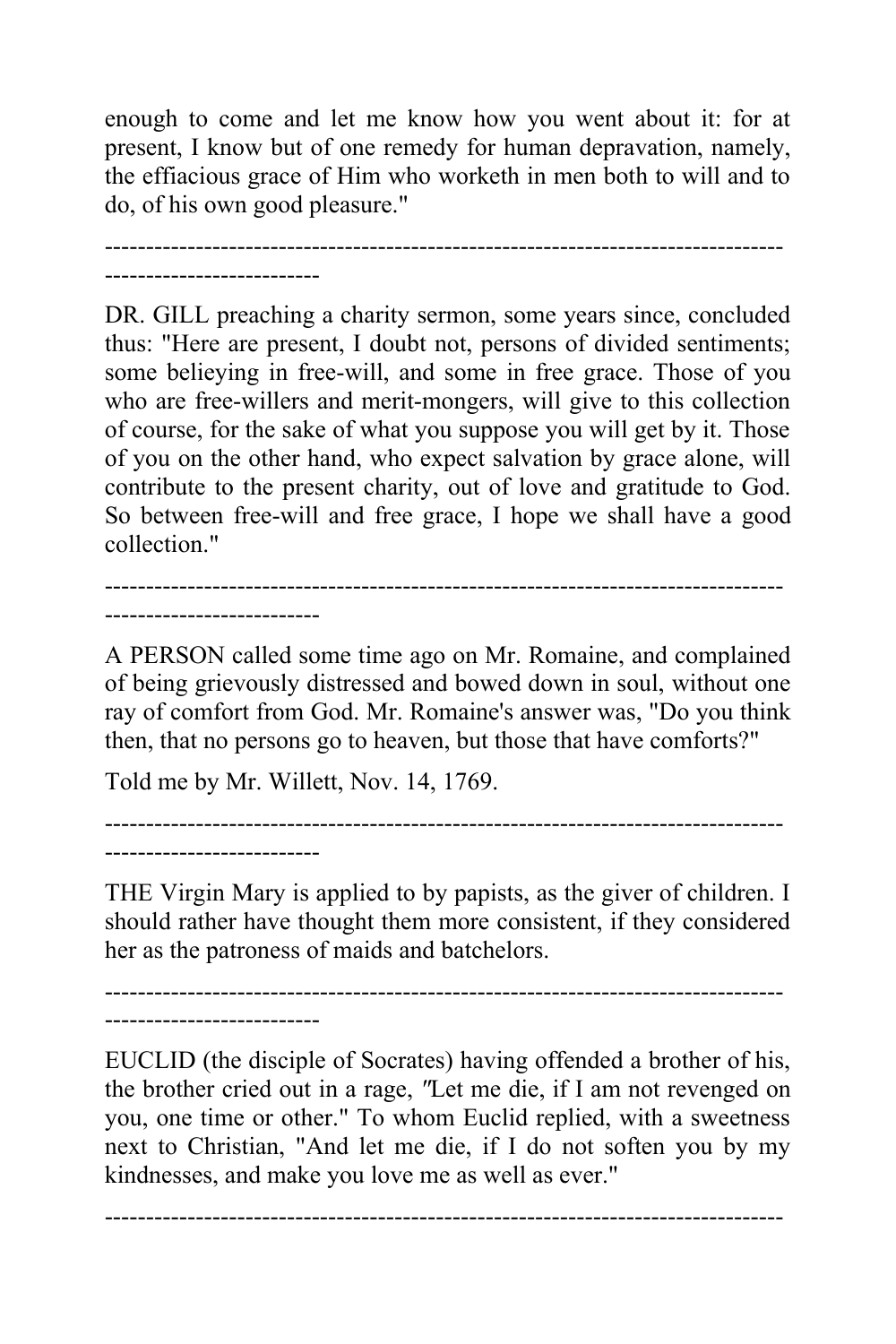--------------------------

THE learned Salmasius said, when on his death bed, "Oh, I have lost a world of time! If one year more was to be added to my life, it should be spent in David's Psalms and Paul's Epistles."

---------------------------------------------------------------------------------- --------------------------

A FRIEND of Mr. Dod's being raised from a mean estate to much worldly greatness; Mr. Dod sent him word, that "This was but like going out of a boat into a ship; and he should remember, that while he was in the world, he was still on the sea."

----------------------------------------------------------------------------------

--------------------------

GOOD Mrs. Wicks of Cambridge, when on her dying-bed, requested her family to pray that God would stay his hand: "I am so full of consolation," said she, "that the frail vessel of my heart can hold no more. I cannot sustain the divine manifestations, with which I am favoured. Beg of the Lord to moderate them, until I get out of the body."

A little before her departure, she said, "All the promises, that, during the time of my pilgrimage below, have been sent home to my soul at different seasons, are now given me together in a cluster."

Told me by her daughter, Mrs. G. sen., Sept. 19, 1769.

---------------------------------------------------------------------------------- --------------------------

MR. HERVEY, being in company with a person who was paying him some compliments on account of his writings, replied, laying his hand to his breast, "O sir, you would not strike the sparks of applause, if you knew how much corrupt tinder I have within."

---------------------------------------------------------------------------------- --------------------------

THE Rev. Mr. Cochlan asking a lady, in the neighbourhood of Norwich, "Whether she knew anything of Christ?" She answered, "Yes, sir; I remember that I once saw his picture."

Told me at Norwich, by Mr. Cochlan, April 5, 1776.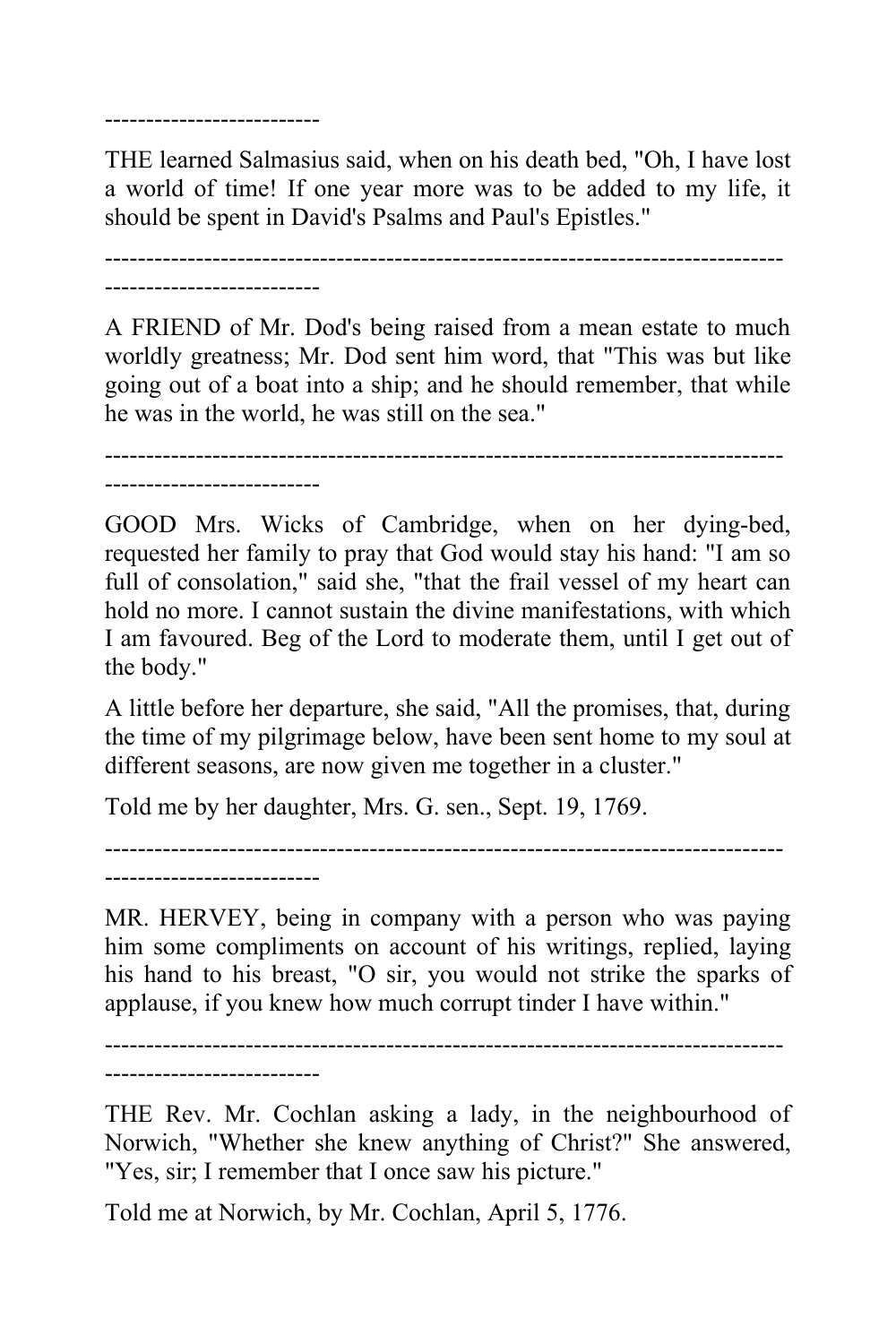--------------------------

*A* GENTLEMAN having lost a favourite son, said, when some friends offered their condolences, "I would be content, was it possible, to lose a son every day in the year, might I but be favoured with such manifestations of God's presence and love, as I have experienced on the present occasion."

----------------------------------------------------------------------------------

Told me by Dr. Gifford, Sept. 22, 1769.

----------------------------------------------------------------------------------

--------------------------

MR. GRIMSHAW (of Yorkshire), a little before he expired, said to Mr. Venn, "I am as happy as it is possible for me to be on earth; and am as certain of my salvation, as if I was already in heaven."

---------------------------------------------------------------------------------- --------------------------

A MARTYR was asked, whether he did not love his wife and children, who stood weeping by him? "Love them! yes," said he, "if all the world were gold, and at my disposal, I would give it all for the satisfaction of living with them, though it were in a prison. Yet, in comparison of Christ, I love them not."

----------------------------------------------------------------------------------

--------------------------

--------------------------

BROMIARDUS mentions an apprentice who had served an hard master, by whom he had often been severely beaten. These blows and rigorous treatment the Lord made a means of the young man's conversion. - Sometime after, lying on his deathbed, he got hold of his master's hands, (who stood by), and kissing them, said, *Hae manus perduxerunt me ad paradisum*; i. e. "These hands have been instrumental in bringing me to heaven."

GOOD old Mr. Peter Higgins, who lately departed to glory, dwelt much in the light of God's countenance, and walked in the full assurance of faith. Being asked, whether he had any doubt of his salvation? He answered, in his plain, simple manner; "I was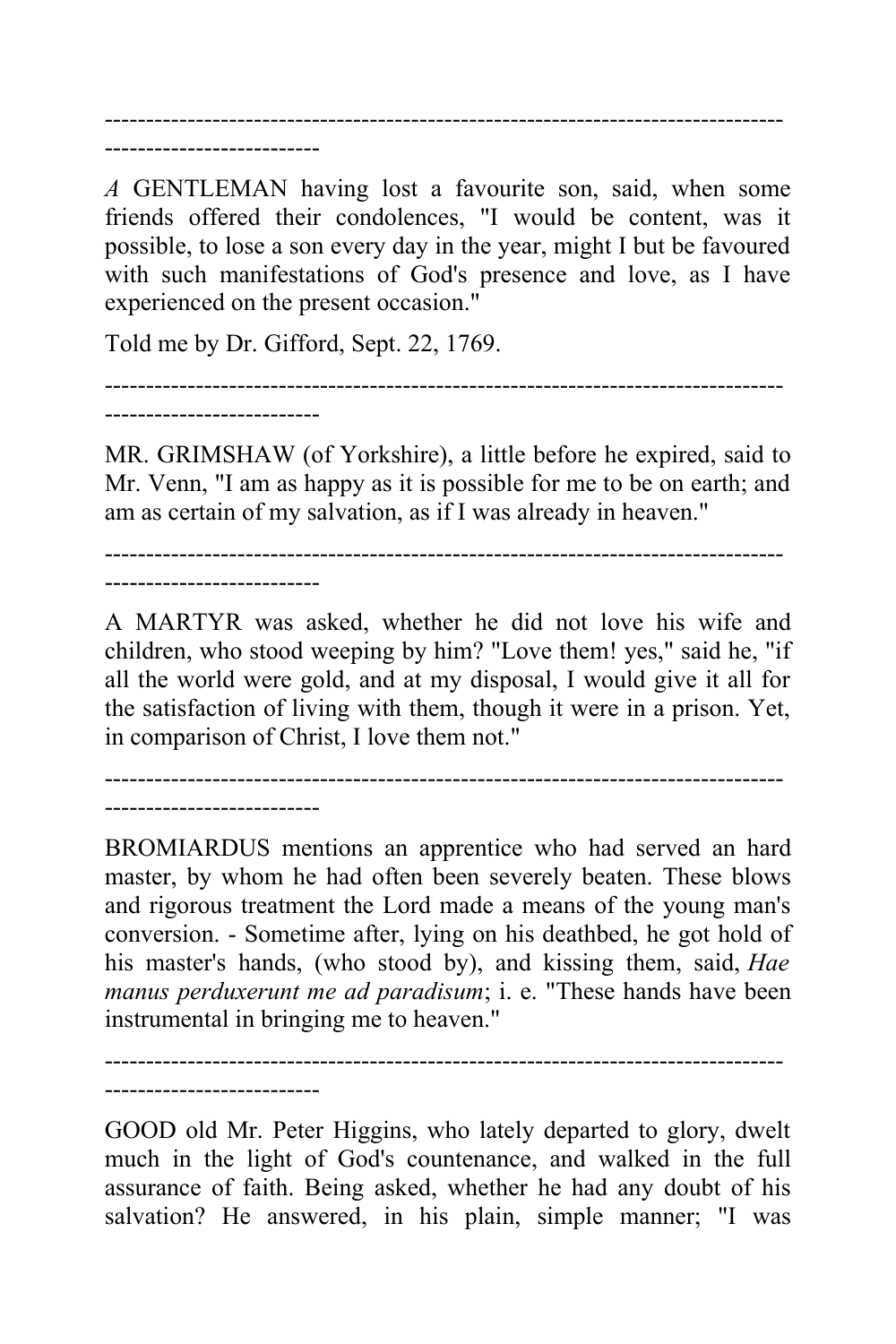bargained for in eternity, and the price of my redemption was paid above 1700 years ago: then why should I doubt? I have nothing left to doubt of "

---------------------------------------------------------------------------------- --------------------------

LUTHER had this passage in his last will and testament: "Lord God, I thank thee, for that thou hast been pleased to make me a poor and indigent man upon earth. I have neither house, nor land, nor money, to leave behind me. Thou hast given me wife and children: whom I now restore to thee. Lord, nourish, teach, and preserve them, as thou hast me."

----------------------------------------------------------------------------------

--------------------------

MR. FISHER, of Norwich, being some time ago dangerously ill, and recovering again, said to a friend, "I have been in full view of the harbour, and, alas! am blown back again."

Told me by Dr. Hunt, of Norwich, Dec. 10,1769.

----------------------------------------------------------------------------------

--------------------------

"I KNOW myself to be a child of God, and an heir of glory," said Mr. Hart, on his death-bed; adding, "Judas was lost, that the scripture might be fulfilled: but the scripture would not be fulfilled, if I should not be saved."

---------------------------------------------------------------------------------- --------------------------

THE famous Mr. Bulstrode Whitlock (Lord Chancellor, ambassador to Sweden, and historian) used to say, after his retirement from the world and from public business; "My religion is, to have the good Spirit of God in my heart."

----------------------------------------------------------------------------------

--------------------------

PAULINUS, when they told him that the Goths had sacked Nola, and plundered him of all he had; lifting up his eyes to heaven, said, "Lord, thou knowest where I have laid up my treasure."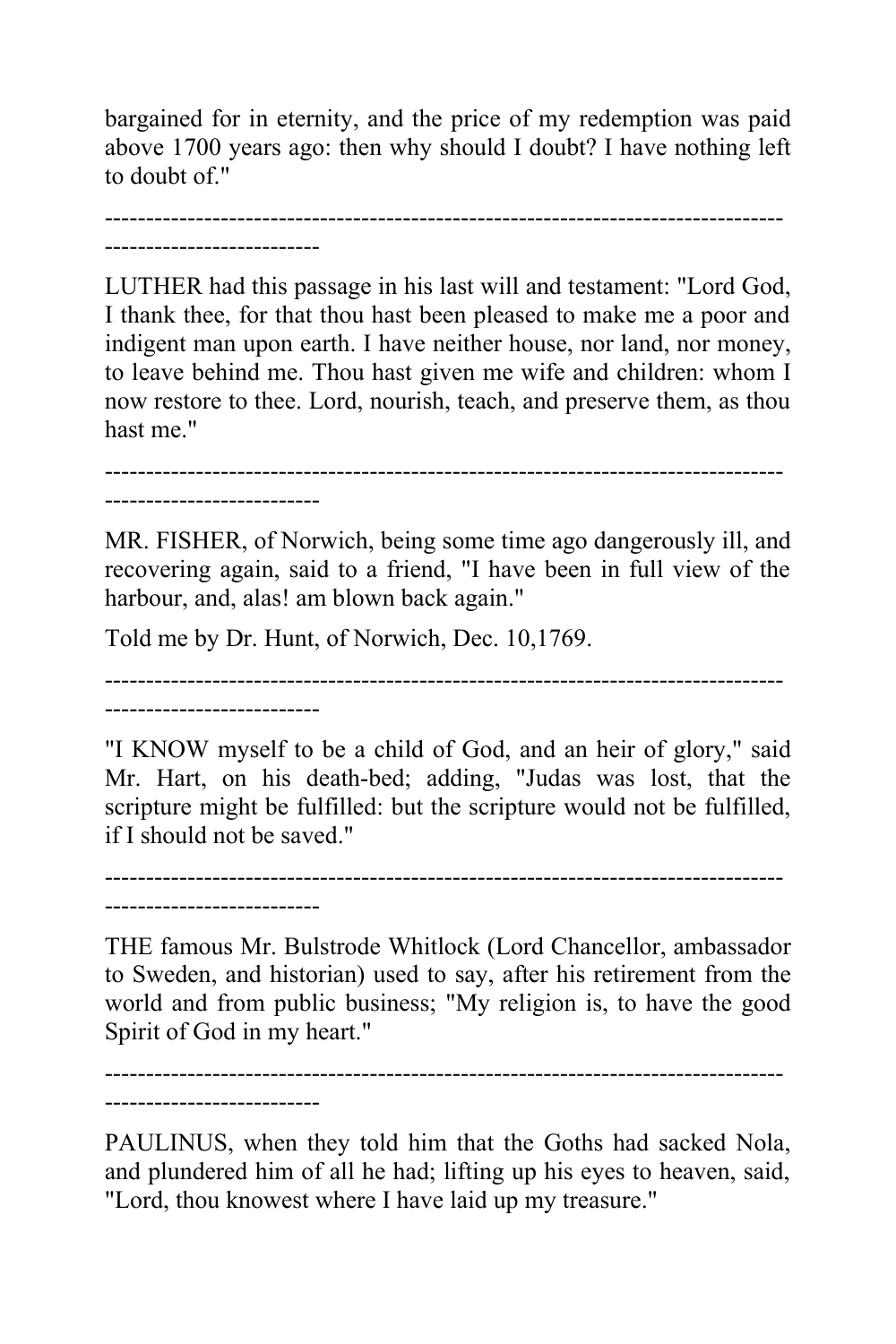---------------------------------------------------------------------------------- --------------------------

To say that a man, now in a state of grace, may hereafter perish eternally; is to say, that God serves his saints, as Edward IV. served the bastard of Falconbridge. Edward first pardoned him, and then cut off his head.

----------------------------------------------------------------------------------

--------------------------

IN returning from St. Nicholas' church, Bristol, where I preached this afternoon; lady Huntingdon said to me, "You have dressed the pharisees to purpose." - I answered, "My wish, madam, is not to dress them, but to undress them."

----------------------------------------------------------------------------------

--------------------------

HENRY I. made the length of his own arm a standard measure [since called a yard] throughout England. Do not bigots act much the same part in matters of religion?

---------------------------------------------------------------------------------- --------------------------

WENCESLAUS, king of Bohemia, after the defeat and flight of his army, being himself taken captive by the enemy, was asked, how he did? His answer was, "Never better. While I had all my army about me, I could find but little time to think on God: whereas, now, being stript of all earthly dependencies, I think on God alone, and betake myself wholly to his providence."

---------------------------------------------------------------------------------- --------------------------

A GOOD woman, in much pain of body, lately said, "Though I groan, I do not grumble."

----------------------------------------------------------------------------------

--------------------------

"I HAD rather do the least truly good work," said Luther, "than obtain all the conquests of Caesar and Alexander."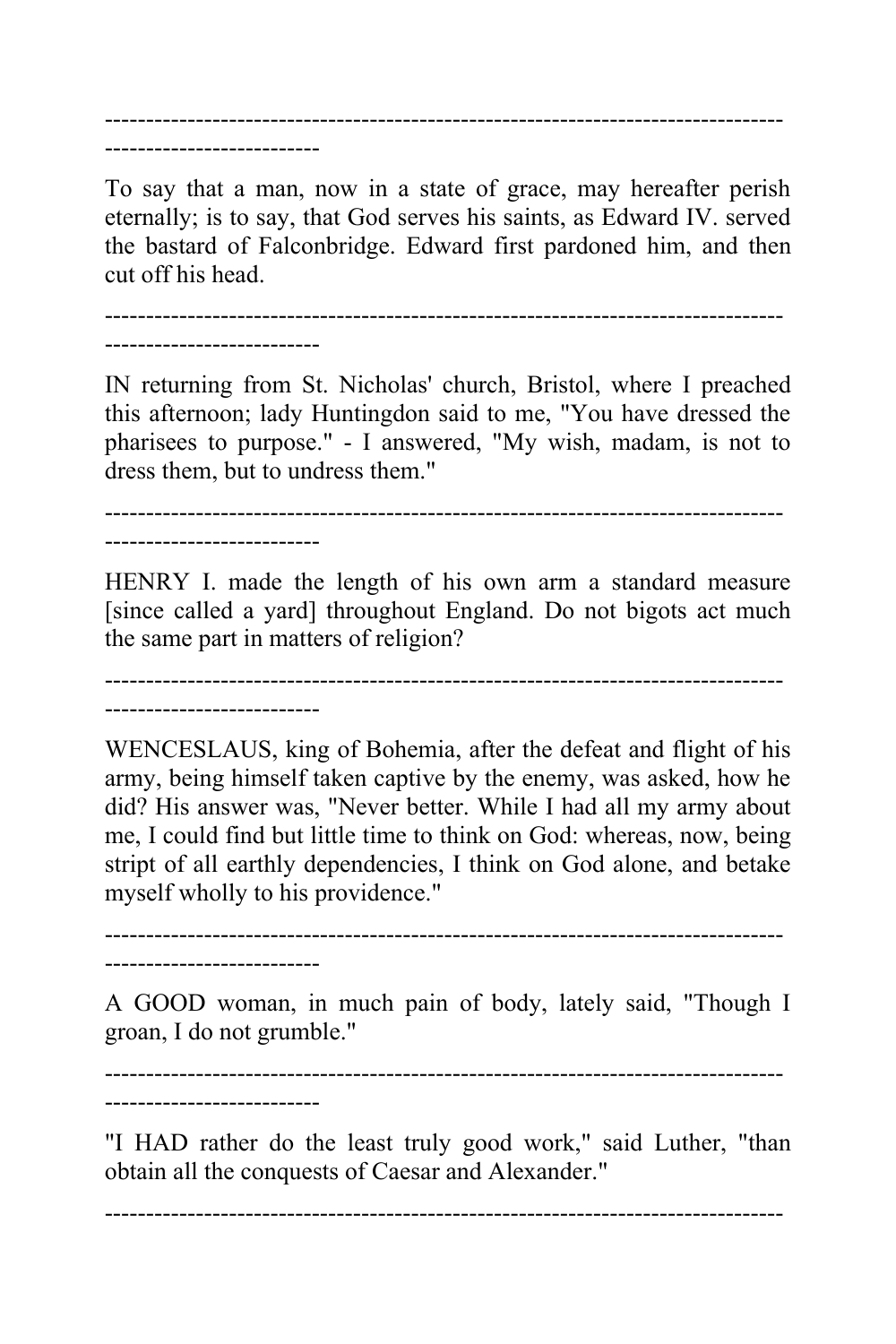--------------------------

ANAXAGORAS, the Ionian, being asked, to what end he^vas born, replied, "To contemplate the sun, moon, and skies." - Had he been a Christian, he would have answered, "To glorify God, and to be glorified by him."

---------------------------------------------------------------------------------- --------------------------

A PAINTER, going to take the picture of Helena, finding himself not able to draw her beauty to the life, drew her face covered with a vail. - Much more, when we speak of God's excellencies, must we draw a vail.

----------------------------------------------------------------------------------

--------------------------

A GOOD man, who died some years ago, at Cambridge, said, in his last hour, "I used to fear the river of death; I thought it deep, but I find it shallow; and it is no burden to me to go over."

----------------------------------------------------------------------------------

--------------------------

SOME of Dr. Doddridge's last words were, "The best prayer I ever offered up in my life deserves damnation."

Told me by Mr. Ryland, at London, June, 1774.

----------------------------------------------------------------------------------

--------------------------

DOCTOR COTTON MATHER, on his death-bed, expressed himself thus: "I am not afraid to die: if I was, I should disgrace my Saviour. I am in his hand, where no ill can befal me."

----------------------------------------------------------------------------------

--------------------------

--------------------------

A CERTAIN philosopher once asked a Christian, "Where is God ?" - The Christian answered, "Let me first ask of you, where he is not?"

----------------------------------------------------------------------------------

A CERTAIN Jew had formed a design to poison Luther; but was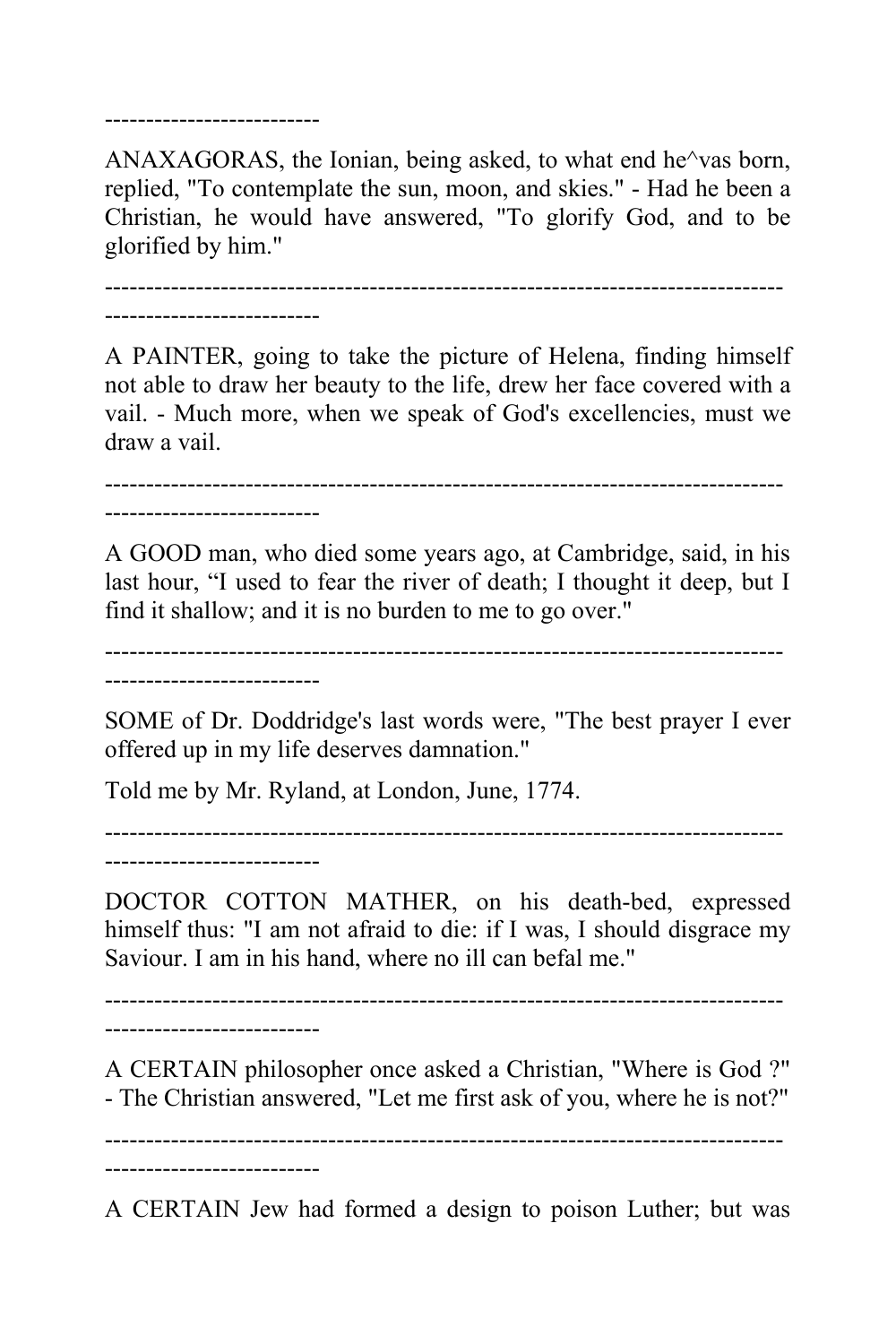happily disappointed by a faithful friend, who sent Luther a picture of the man, with a warning to take heed of such a person, when he saw him. By this, Luther knew the murderer, and escaped his hands. - Thus the word of God, O Christian, shows thee the face of those lusts, which satan employs to butcher thy comforts and poison thy soul. Hereby, saith David, "is thy servant warned," Ps 19:11.

---------------------------------------------------------------------------------- --------------------------

THE Rev. Mr. William Law, who was a professed and very able mystic, and who had gone great lengths in asserting the antichristian doctrine of justification by works; was, so far as concerns that article, brought to a better mind by the grace of God, before he was taken hence. Being on his death-bed, and the turn of the conversation leading him to speak about confidence in good works, he delivered himself in these words, a very short time before he expired: "Away with those filthy rags! A fire is now kindled in my soul" [laying his hand to his breast], "which shall burn to the praise of Jesus Christ, to all eternity."

---------------------------------------------------------------------------------- --------------------------

GOOD Mr. Wilcox [author of "A Word to Saints and Sinners,"] used to wish, if it were God's will, that his death might be sudden: and the Lord gave him his desire. His usual saying was, "Sudden death, sudden glory." Which words were his epitaph, on his tomb in Bunhill Fields.

---------------------------------------------------------------------------------- --------------------------

ONE Mr. Barber (an ancestor of that Mr. Barber who, about the year 1720, officiated as minister of a dissenting congregation at Burntwood, in Essex), being a protestant, was, in the reign of bloody queen Mary, condemned to the flames. The morning of execution arrived. The intended martyr walked to Smithfield, and was bound to the stake. The faggots were piled round him, and the executioner only waited for the word of command to apply the torch. Just in this crisis, tidings came of the queen's death; which obliged the officers to stop their proceedings, and respite the prisoner's sentence, until the pleasure of the new queen [Elizabeth] should be known.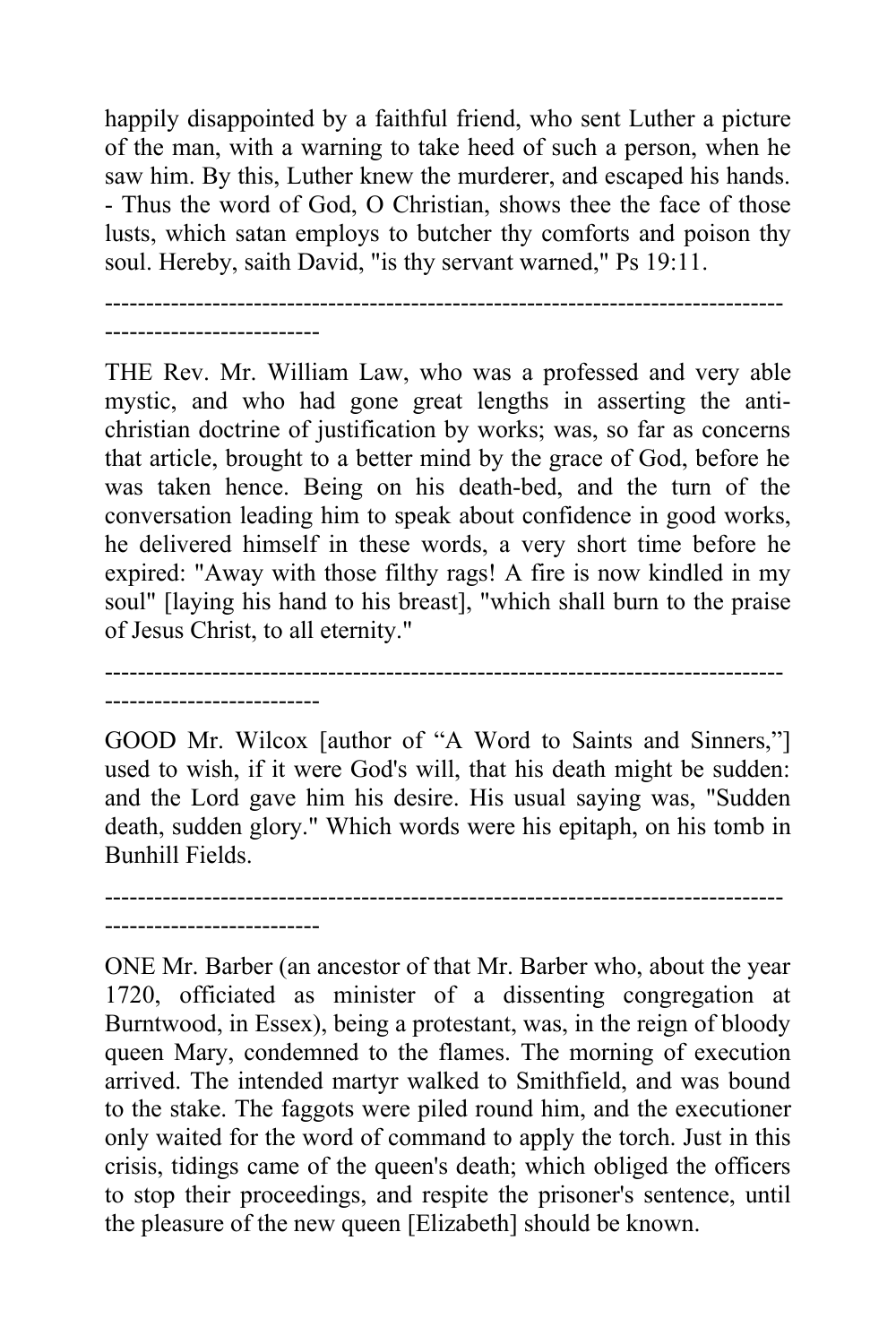In memory of so providential a deliverance, by which the good man was literally, as a brand plucked from the burning; he was no sooner released from his imprisonment and troubles, than he had a picture made, of queen Elizabeth, decorated round with significant ornaments: and ordered in his will, that the picture should be transmitted down, for a memorial to future times, in the eldest branch of his family; where (says Mr. Whiston, from whom the above account is extracted) it is preserved to this day. See Winston's Memoirs, vol. i. p. 295.

----------------------------------------------------------------------------------

THE late duke of Newcastle (viz: the old Whig duke) had been the instrument of making more bishops, than any other courtier of that time. On his being discarded by a succeeding sovereign, it was remarked to his grace, by a nobleman who was intimate with him, that "all his bishops, except one" [viz. Dr. Johnson late bishop of Worcester], "had forsaken his levee." To whom the duke answered, "I do not wonder at it, my lord; for, of all people in the world, no men are so apt to forget their Maker as the bishops." - How smart! (but at the same time, how palpably unjust), was the profane remark!

----------------------------------------------------------------------------------

MR. DODD having preached from that text, "O woman, great is thy faith, be it unto thee even as thou wilt;" he afterwards told some women, who were at dinner with him, "It is an usual saying, let a woman have her will, and she will be quiet. Now, the certain way for a woman to have her will, is to have a strong faith, and to pray as the woman did in the gospel."

---------------------------------------------------------------------------------- --------------------------

--------------------------

--------------------------

ARISTIDES, a professed heathen, would lend but one ear to any who accused an absent party, and used to hold his hand on the other; intimating, that he reserved an ear for the party accused.

See Mrs. Sarah Wight's Experience, p. 68.

----------------------------------------------------------------------------------

--------------------------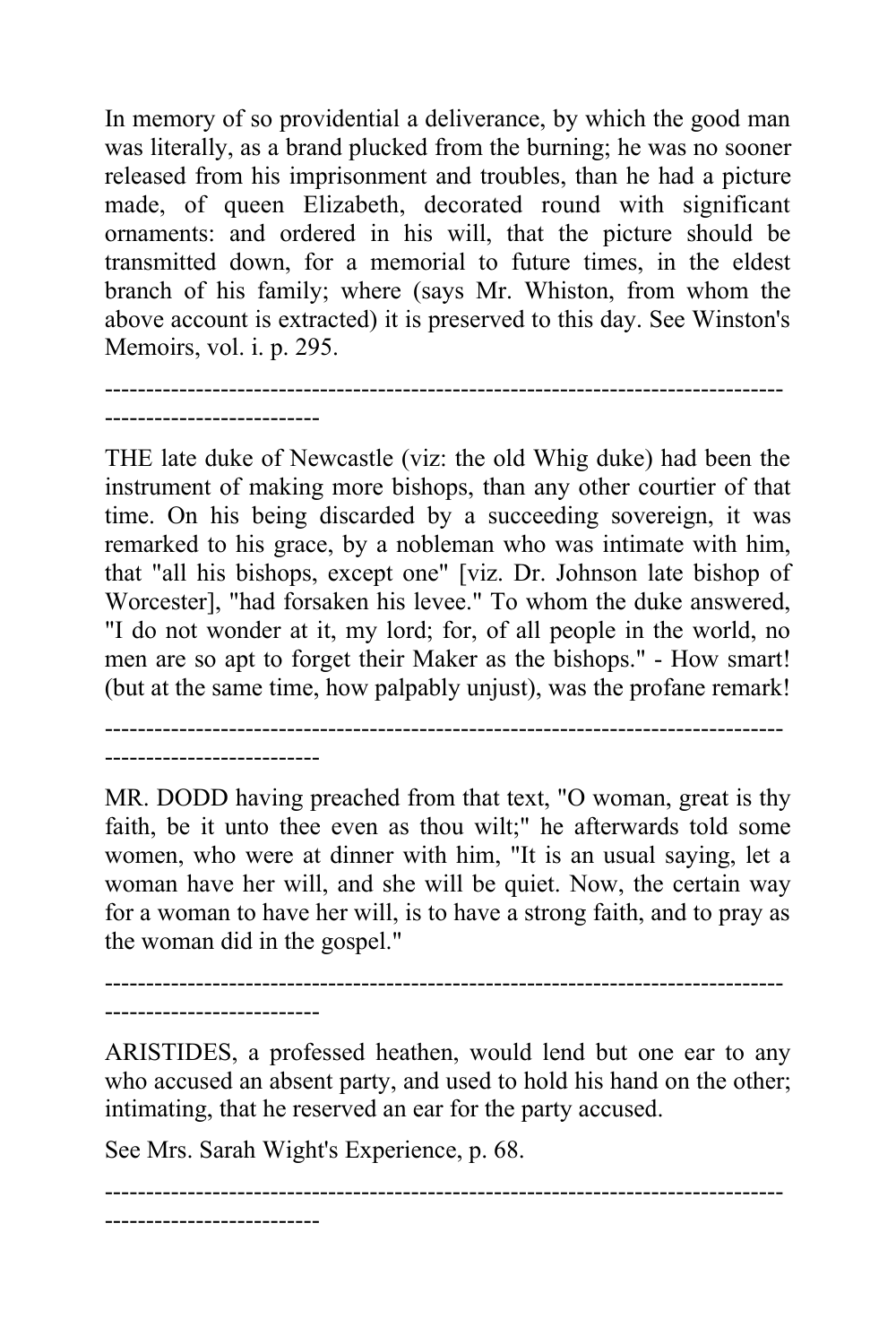IN the late war between Russia and the Porte, a small fleet of the former was met in the Black Sea by a much larger one belonging to the latter. The Turkish commander, observing his own superiority, sent a polite message or summons to the Russian, advising him to surrender, since all resistance would be rash and fruitless. To which the gallant officer made this reply: "That surrendering was not in his commission, but fighting; and that he might come on as fast as he pleased, for he was ready for him." This resolute answer being seconded by a suitable conduct, the Turkish fleet, after a short but smart engagement, was obliged to sheer off with loss. Christian reader, an useful animating hint to you and me: let us *g o* and do likewise. Jas 4:7; 1Ti 6:12.

----------------------------------------------------------------------------------

--------------------------

IN the reign of Charles II. one Blood attempted to steal the crown; and, instead of being hanged for it, had a pension settled upon him by that prince.

Naturally, we are all crown-stealers. We rob God of the glory, freeness, and unchangeableness of his decrees; we are for robbing Christ, as much as in us lies, of the praise of our salvation; and rob the Spirit of his efficacy, by exalting our own free-will. Yet many rebels who have done this; many, who have done all they could to uncrown and dethrone the whole Trinity; are endued, afterwards, with grace, and made partakers of God's kingdom.

---------------------------------------------------------------------------------- --------------------------

I HAVE heard of a man, who, being in Wales, went out of mere whim, to hear a Welsh sermon. He did not understand a single sentence that was spoken; and yet the power of God's Spirit was so eminently present, that the man was converted under that discourse. Can there be a stronger proof, that the work of conversion is the work of God only?

---------------------------------------------------------------------------------- --------------------------

IN the last century, an Asiatic Jew, named Sabbatei-Sevi, pretended to be the Messiah, and to work miracles. Being brought before the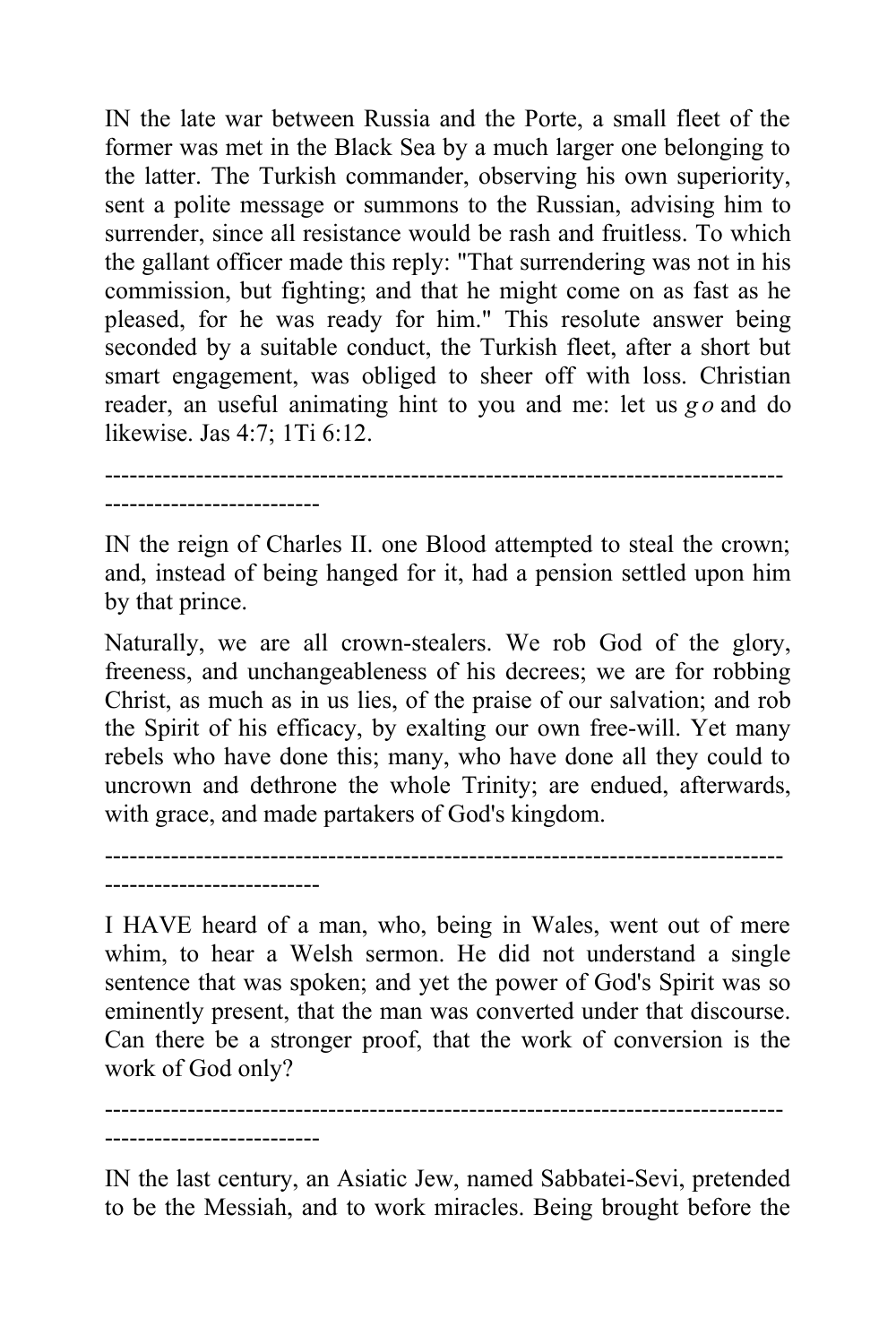Turkish emperor, that prince told him, "he would have him stripped naked, and shot at with arrows; and if he proved invulnerable, he would acknowledge him for the person he pretended to be." The impostor fell on his knees, and begged he might not be put to so violent a test. Arminianism professes itself to be the true system. But stripped and shot at with the arrows of reason and God's word it soon appears to be an imposture.

----------------------------------------------------------------------------------

--------------------------

--------------------------

--------------------------

SOMETIMES, there were more kings than one at Sparta, who governed by joint authority. A king was occasionally sent to some neighbouring state in character of a Spartan ambassador. Did he, when so sent, cease to be a king of Sparta, because he was also an ambassador? No: he did not divest himself of his regal dignity; but only added to it that of public deputation. So Christ in becoming man, did not cease to be God; but, though he ever was and still continued to be king of the whole creation, acted as the voluntary servant and messenger of the Father.

----------------------------------------------------------------------------------

THE late elector and bishop of Cologne was particularly addicted to hunting, and kept a great number of fine horses and excellent dogs. An intimate friend took the freedom one day, to represent to him, "that it was rather unbecoming a bishop to devote so much of his time and affection and revenues to the sports of the field." - "I hunt" (replied the elector), "not as bishop, but as prince of Cologne." - "Be it so" (rejoined his friend): "but if the prince should break his neck, what would become of the bishop?"

I would give this hint a farther improvement. If a professing minister of Christ should go to hell, what would become of the man?

----------------------------------------------------------------------------------

A GENTLEWOMAN who lived a little way out of Brighthelmstone, dreamed, that a tall lady, dressed in such and such a manner, would come to that town, and be an instrument of doing much good. - About three years after this dream, lady Huntingdon went down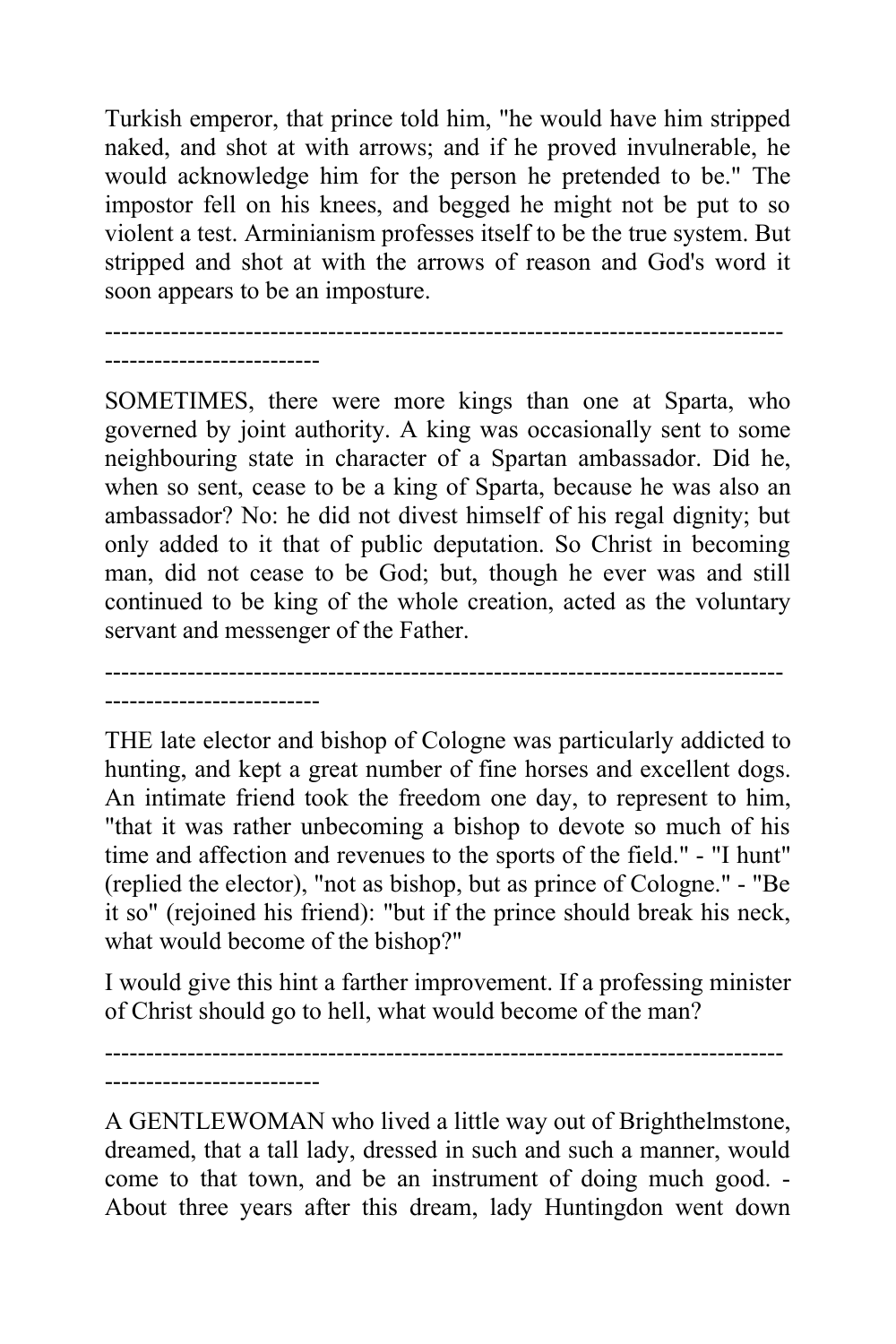thither (on account of her younger son's health, who was ordered by his physicians to bathe in the sea). One day her ladyship met this gentlewoman in the street; who, seeing the countess, made a full stop, and said, "O madam, you are come!" Lady H. was surprised at the oddity of such an address from an absolute stranger, and thought at first, that the woman was not in her senses. What do you know of me? said the countess. - "Madam," returned the former, "I saw you in a dream, three years ago, drest just as you now are:" and related the whole of what she had dreamed. - This very person was in consequence of this acquaintance with lady H. converted in a few weeks; and died in the triumph of faith, about a year after. - The result of lady Huntingdon's visit to Brighthelmstone was the founding of that chapel there, which has been since blest to the conversion of so many souls.

Told me, by lady Huntingdon, at Trevecka, this evening, August 30, 1776.

---------------------------------------------------------------------------------- --------------------------

OUR Henry IV. used to keep his crown by him on his bolster, while he slept. Being once very ill, and falling into a deep sleep, his attendants supposed him dead; on which, his eldest son came and took the crown away. The king waking unexpectedly, missed his crown, and enquired what was become of it; when his son brought it again, and restored it on his bended knee.

Man is by nature in a deep sleep; a sleep of spiritual insensibility and death. He knows not that the crown is fallen from his head; but, when awakened by the Spirit of God, he at once misses his crown, and enquires after it at the throne of grace. And, as surely as he feels his loss of it, and beseeches God to restore it, so surely shall it be given him again.

---------------------------------------------------------------------------------- --------------------------

THE late lord Huntingdon (who was remarkable for having hardly ever dreamt in his life) dreamed one night, that death, in the appearance of a skeleton, stood at the bed's foot; and, after standing a while, untucked the bed clothes at the bottom, and crept up to the top of the bed (under the clothes) and lay between him and his lady.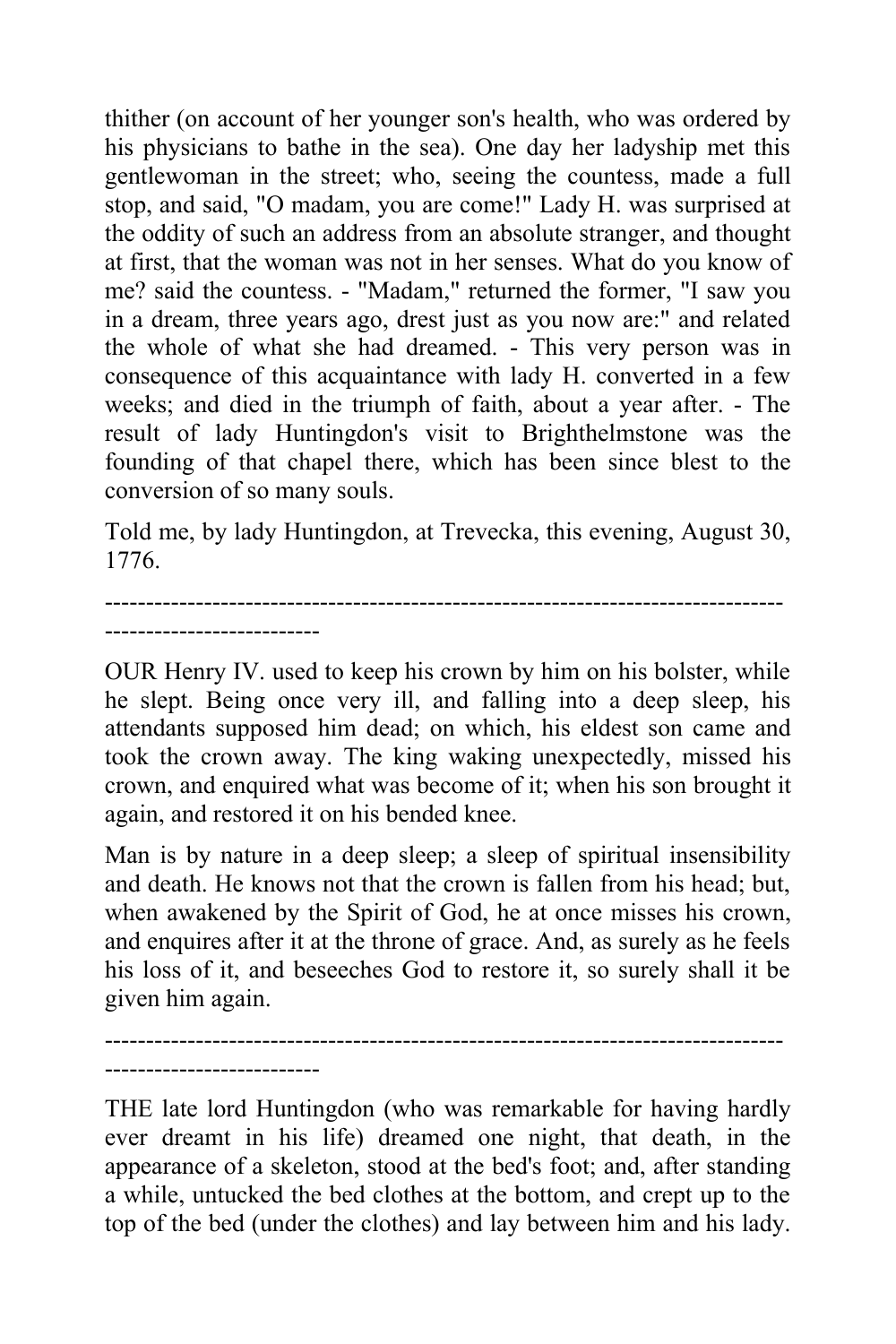His lordship told his dream in the morning to the countess, who affected to make light of it; but the earl died in about a fortnight after.

Told me, by the countess, at Rumford, Essex, April 12, 1776.

---------------------------------------------------------------------------------- --------------------------

I WAS this evening, after preaching at St. Bride's, in company with one Mr. Richards; who, in the course of the conversation, told me, that some years ago, when he was under his first awakenings, and had but an imperfect view of the gospel plan, he had been for a considerable time, exercised with various doubts concerning the absolute freeness of salvation; his unbelief perpetually suggesting, that he must do something, as a condition of justification. While in this state of embarrassment and legal distress, he dreamed one night that he was in company with Mary Magdalen, and that she addressed him to this effect: You are in doubt, whether salvation is absolutely free. Look at me. Consider my case. And then doubt the absolute freeness of salvation if you can. This dream had so happy an effect, that Mr. Richards waked perfectly satisfied about this great point; and has not had a doubt concerning it since. London, Dec. 31, 1775.

---------------------------------------------------------------------------------- --------------------------

ZEUXIS is said to have painted a picture of an old woman so very humorously, that, when finished, it threw him into such an excessive fit of laughter as proved his death. - How many pharisees have fallen in love with their own supposed works of righteousness (as Narcissus with himself), and descended to everlasting death, amid all the false complacency of self-admiration! See Isa 1:11.

----------------------------------------------------------------------------------  $-$ 

A FELLOW-TRAVELLER of mine (one Mr. Fry), with whom I went last month through Dorsetshire, and who has been several voyages to China; told me of a people called Lascars [by a slight transposition, rascals], who are extraordinary good seamen in fine weather, and out of an engagement; but, if once a storm arises, or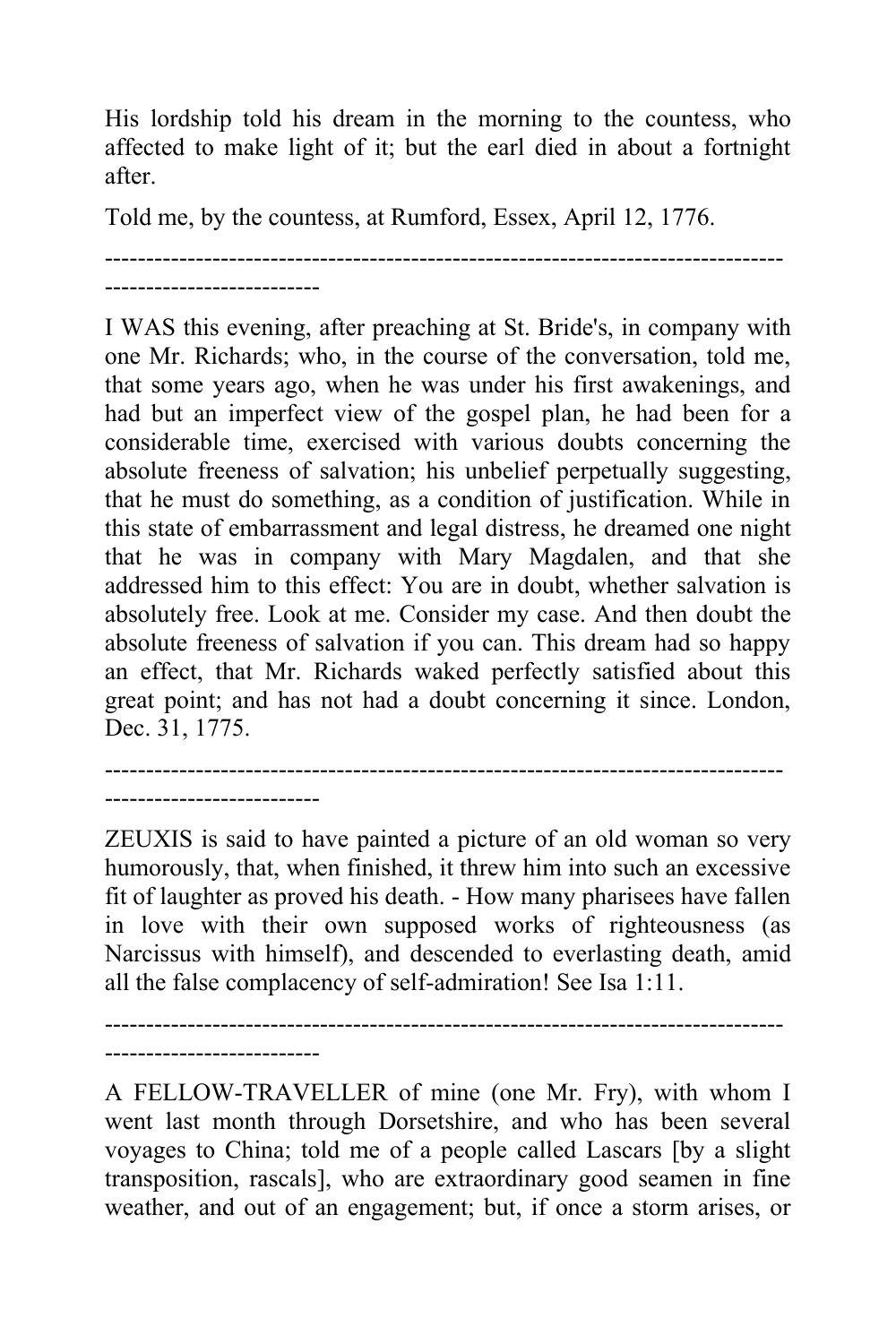the yessel is attacked by an enemy, down these Lascars go into the hold, and under the hatches; and will suffer themselves to be sunk, killed, or taken, rather than either fight, or work the ship. No threats or entreaties will induce them. - Such are half the professors of the Christian name. Broad Hembury, Aug. 18, 1770.

----------------------------------------------------------------------------------

--------------------------

MR. OHM (born near Riga) told me today, that he loves England better than his native country, because he had only his natural birth there; whereas, here, he was born again of the Holy Ghost.

London, July 13, 1776.

---------------------------------------------------------------------------------- --------------------------

MR. CHORLTON, who returned to town from the North last night, called on me this morning (Oct. 25, 1769), and told me, that he has reason to think that his ministry has been blest to awakening his aged father. Preaching very lately on Eze 37:9. the old man was so affected under his son's discourse, as to acknowledge with tears, "I have been eighty-six years in the world; and have never lived to God a moment of the time." - Thus grace can make a father the spiritual son of his own child!

---------------------------------------------------------------------------------- --------------------------

MR. HEARD very lately heard Dr. M\_\_\_\_\_\_\_ preach. Afterwards, the doctor asked him how he liked his sermon ?" Like it," said Mr. Heard, "why sir, I have liked and admired it these twenty years." The doctor stared, "Upon that shelf," added Mr. H. "you will find it verbatim. Mr. Boehm was an excellent preacher."

Told me by Mr. Heard, Oct. 1769.

My friend Heard is a bookseller; and booksellers are sometimes dangerous hearers, when a preacher deals in borrowed sermons.

----------------------------------------------------------------------------------

--------------------------

MY friend, Mr. Thomas Walsh, who died in the year 1759, had been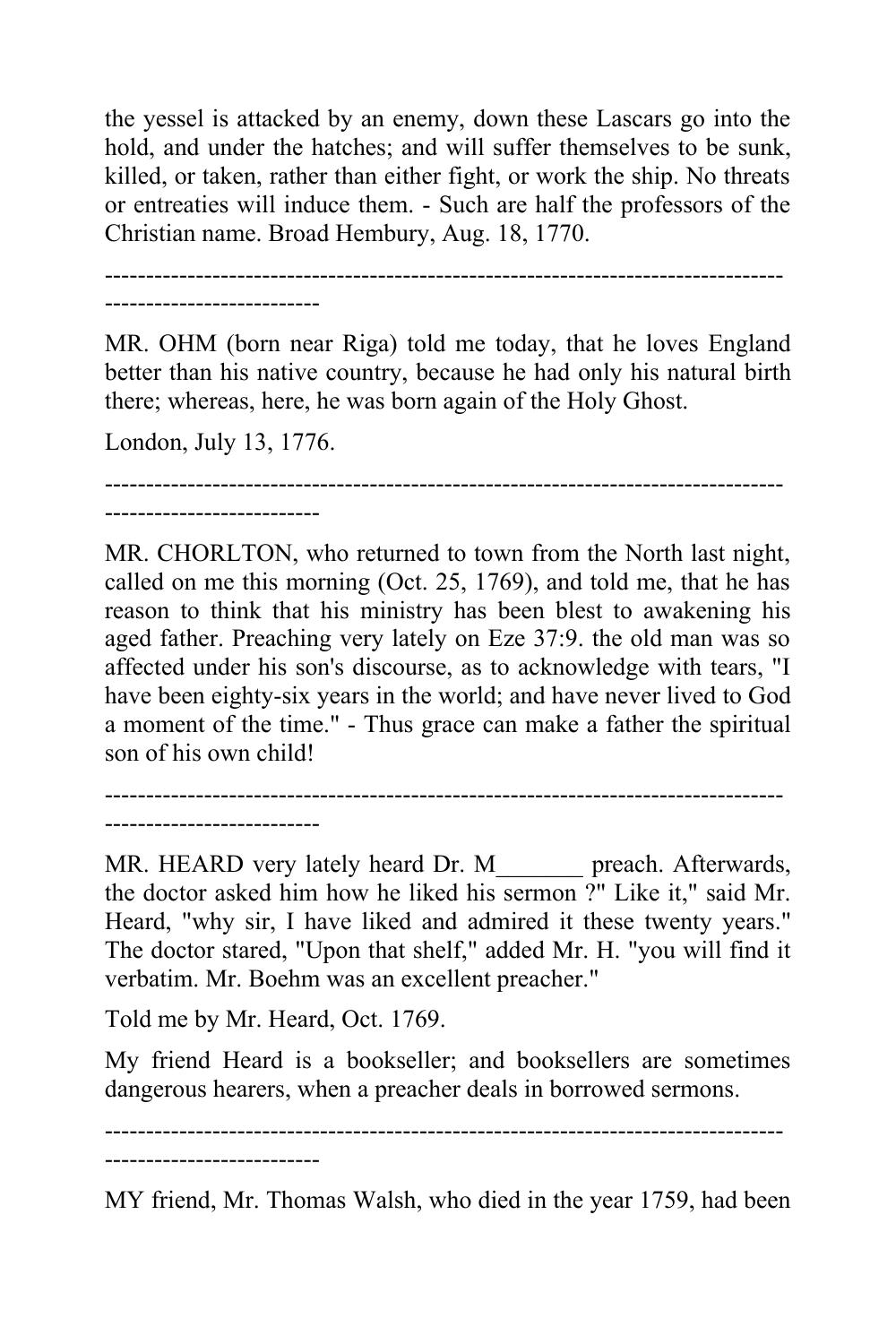during his health, a great asserter of free-will and perfection. In his last illness (which was a very long one) I saw him frequently. It was hardly possible for any created being to suffer, on this side eternity, more pain of body, or more dreadful darkness and distress of soul. His bowels literally came away from him by piece-meal. And the Lord did not give him so much as one ray of spiritual comfort, for eight or nine months. He was indeed led through a most tremendous wilderness of horrors. In this awful and disconsolate state (though he had for many years before, been favoured with assurance of interest in Christ) he continued until about half a minute before his death. All was darkness, even darkness that might be felt. "I now feel," said he, "the truth of our Lord's words, Without me ye can do nothing." But, just before he expired, the Holy Ghost shined in upon his soul. His last words were, "He is come, he is come, he is come! My beloved is mine, and I am his."

THERE is a remarkable fish called the torpedo, which, the moment it touches the bait, communicates such a numbness to the fisherman's arm who holds the rod, that he has hardly any command of it. - What the torpedo is to the fisher, that the world is to a child of God.

----------------------------------------------------------------------------------

----------------------------------------------------------------------------------

--------------------------

--------------------------

I HAVE read of a great commander, who being extremely tormented with thirst, sold himself and his army into the enemies hands, for a draught of cold water: which when he had drank, he repented, and said, "*O quantum ob quantillum*!" i. e. "How very little is that, for which I have parted with so very much!*"*

Believers may adopt the same words, though in a far different sense: "Oh, how much grace and happiness have I got, by a little thirsting, a little trusting in Jesus Christ!"

---------------------------------------------------------------------------------- --------------------------

MR. CHASTANIER was some years ago, in great temporal difficulties and distresses. One night, falling asleep with an heavy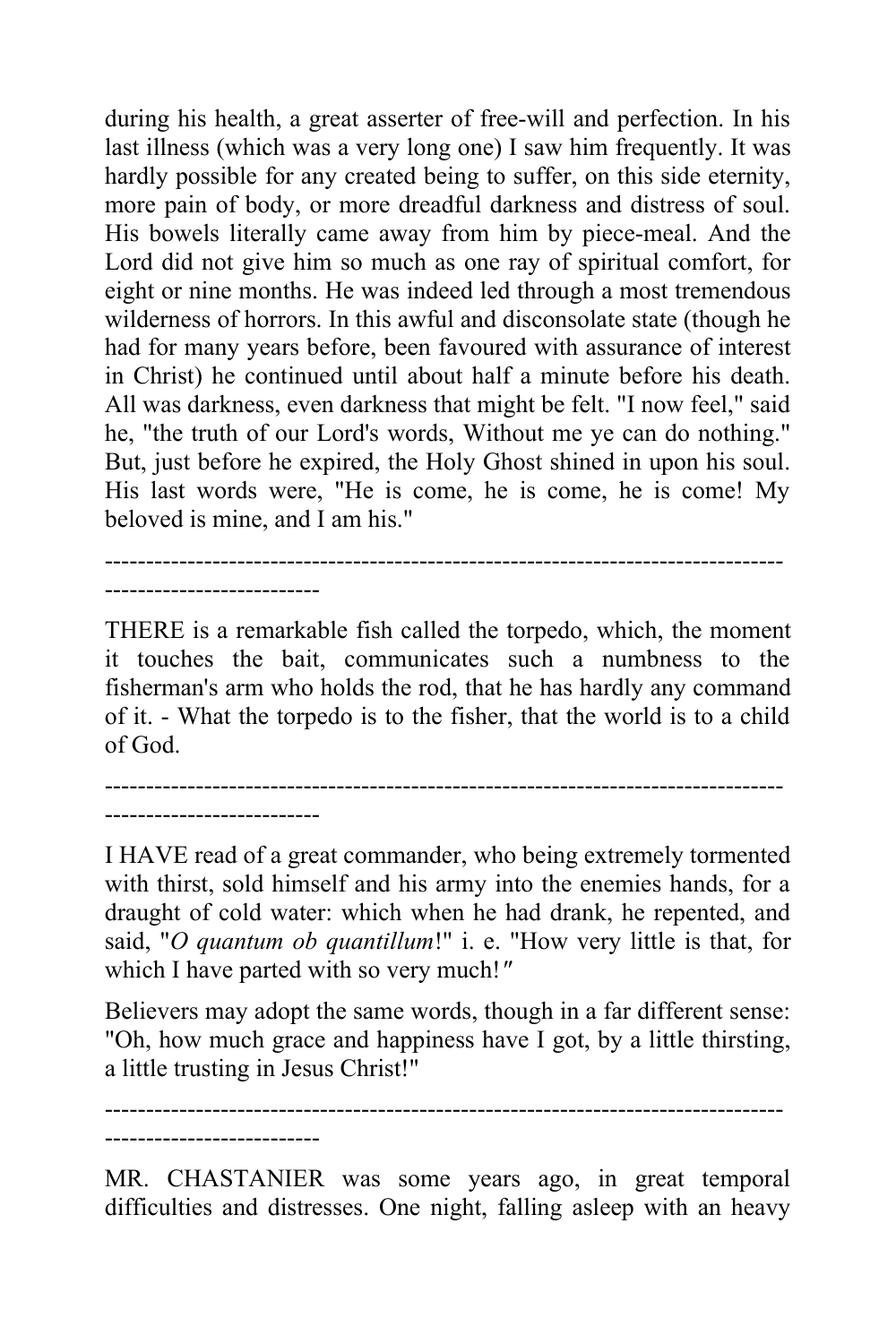heart, he dreamt that he was walking over a very rough country, exceedingly fatigued. At last his progress was stopped by a wide river, whose waves were agitated by a violent storm. Pass over it he must; but how he knew not. After walking up and down the side of the boisterous stream, in hope of being able to find a fordable place, he at last discovered a very old and battered boat, with a grave man sitting in it; who said to him, "Young man, you are in great distress about passing this river; step into this boat, and I will engage to convey you safely over." In he accordingly went. The stream immediately grew smooth and placid, and they got soon and safe to the other side. On quitting the boat, he thought he turned and looked very earnestly on the person that had done him this kindness; and it struck him, that it must be Christ. "Lord," said he, "is it thou ? - " Yes," answered his friend, "it is I; and be of good cheer, for I will never leave thee nor forsake thee." - On waking, it was so impressed upon his mind, that the boat was emblematic of his faith; which, for a considerable time before, had been very weak and battered indeed. - Soon after, divine providence gave a prosperous turn to his affairs.

Told me, by Mr. Chastanier himself, at London, this day, May 11, 1776.

---------------------------------------------------------------------------------- --------------------------

--------------------------

THE famous Dr. Manton was appointed, on some public occasion, to preach before the Lord Mayor and Aldermen of London. His sermon was learned, ingenious, and eloquent. As he was returning home, a plain old gentleman pulled him by the coat, and desired to speak with him. The doctor stopt, and the stranger began: "I was one of your auditory today; I went to be fed with the gospel as usual; but have returned empty. Dr. Manton was not Dr. Manton this morning. There was indeed much of the doctor, of the florid and learned man, in the discourse; but little or nothing of Jesus Christ: it was in short, no sermon to me " - " Sir," answered the doctor, "if I have not preached to you, you have now preached a good sermon to me; such as, I trust, I shall never forget, but be the better for as long as I live." Told me by Dr. Gifford, Oct. 21, 1769.

----------------------------------------------------------------------------------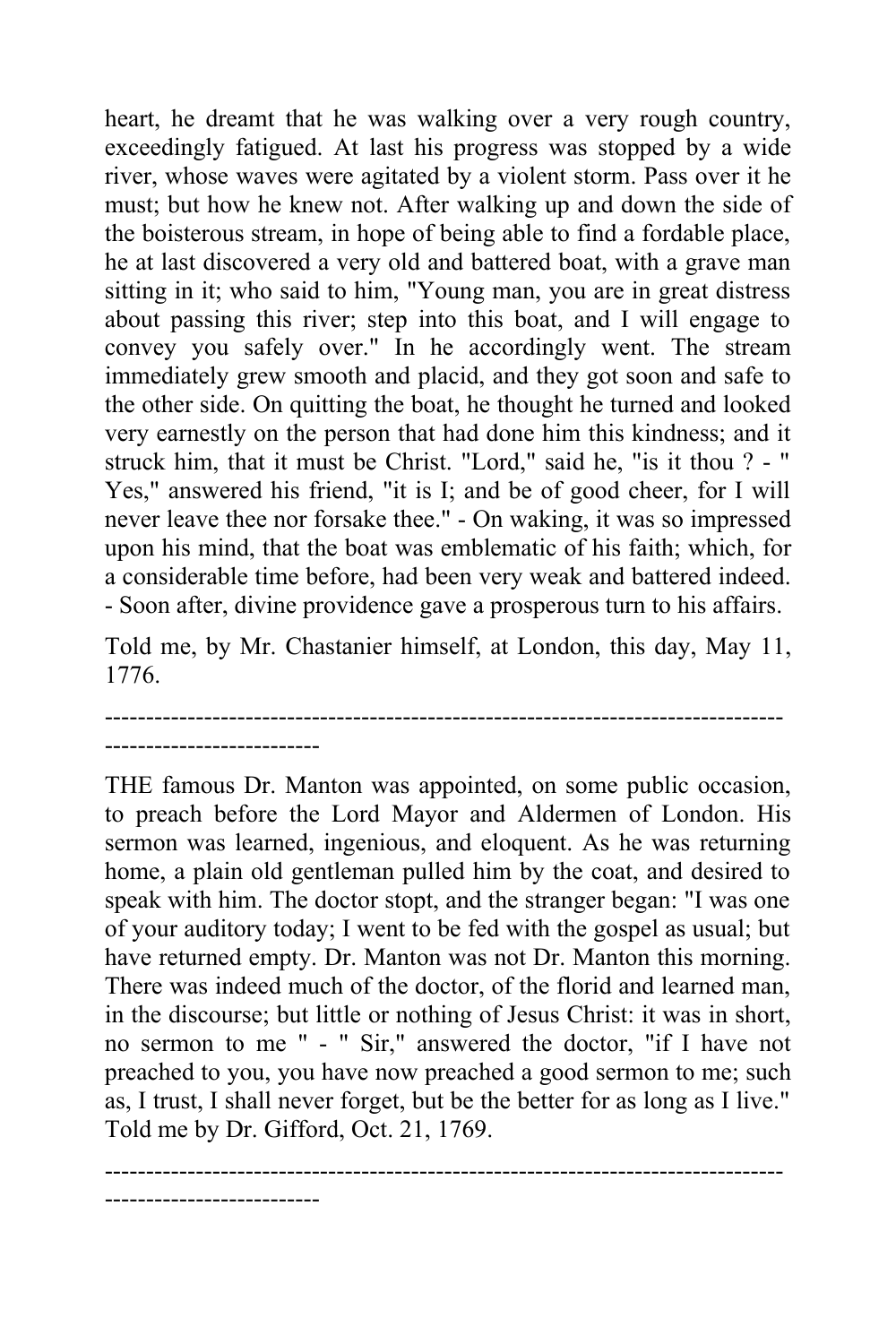DURING the Auto-de-Fe's at Lisbon, the priests who attended used to chaunt a number of psalms; which occasioned the following remark of Voltaire, in the character of a Jew; "These pretended Christians add to their hardship of our persecution, by singing our own psalms while they are burning us to death." - May not the observation be accommodated to those base professors, or rather disgracers, of the Christian name, who confess Christ with their mouths, and, as far as in them lies, put him to open shame in their practice?

---------------------------------------------------------------------------------- --------------------------

MR. NORTHCOTE'S uncle served, as an officer under king William, at the battle of Landen, in 1693; when the English and Confederates being overpowered by numbers, were forced to retreat: at which time, my friend's gallant kinsman above-mentioned, forded the river (the river Geet, if I mistake not) with his Bible in one hand, and his drawn sword in the other. - In much such a manner do the faithful ministers of God pass through life.

Told me, by Mr. Northcote, at Broad Hembury, August 17, 1770.

----------------------------------------------------------------------------------

--------------------------

ZEUXIS painted some grapes in so natural a manner, that the birds flew to the picture, and pecked at the fruit. What are the pleasures of sin, but painted grapes, which, beheld through the delusive medium of satan's colouring, appear to be real, while in fact, they are empty, and void, and waste?

----------------------------------------------------------------------------------

--------------------------

LADY HUNTINGDON, being once at Tunbridge, asked a poor man's daughter, "whether she took any thought for her soul?" The young woman answered, "I never knew that I had a soul." "Bid your mother call on me today," replied the countess. When the old woman came, my lady said to her, "How is it that your daughter is sixteen years of age, and does not know that she has a soul?" The woman answered, "In truth, my lady, I have so much care upon me, to find my daughter in food and clothes for her body, that I have no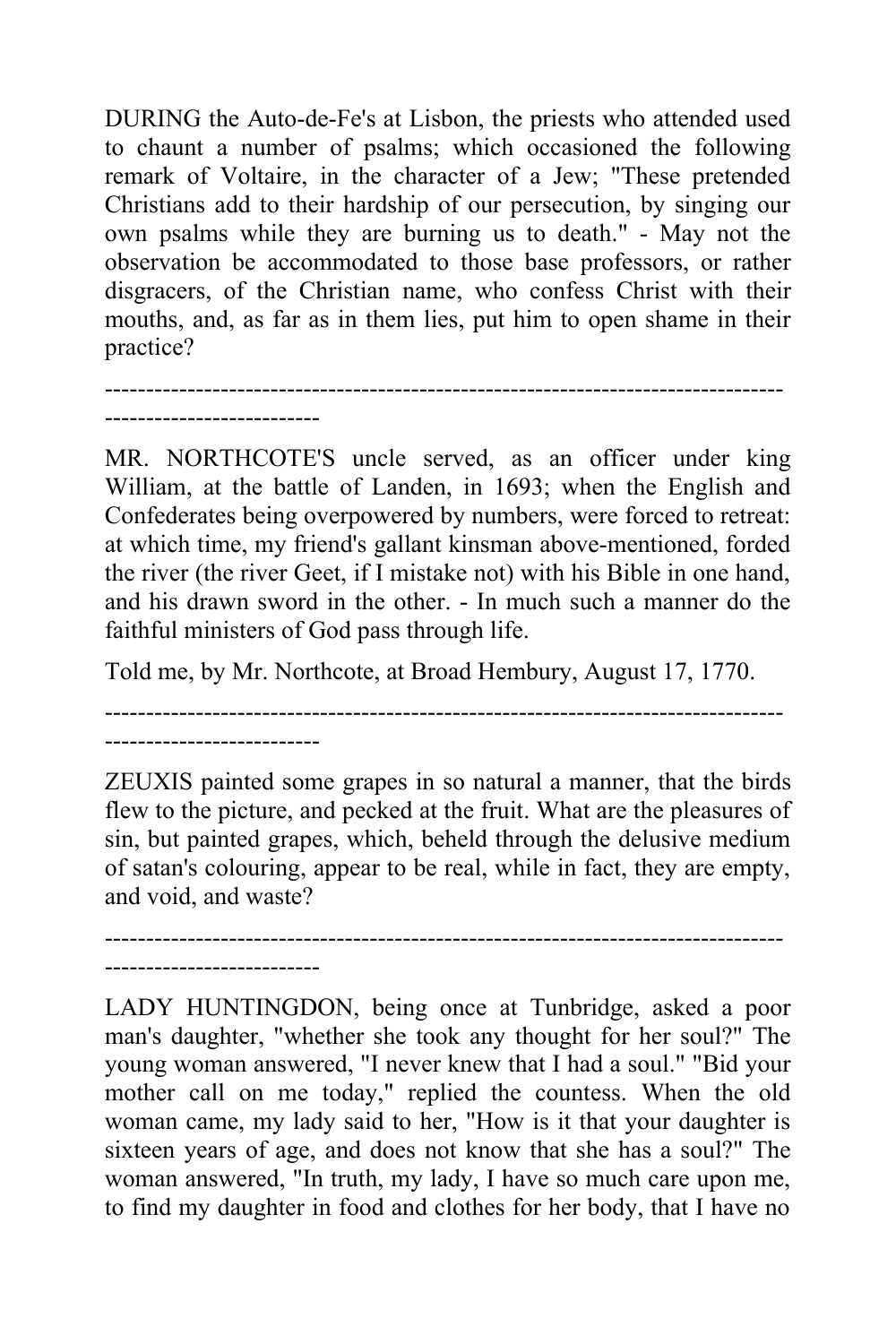time to talk to her about her soul."

Told me, by lady Huntingdon, at Norwich, April 5, 1776.

--------------------------

To the above instance, I add two others, which occurred to me myself; and both at Blagdon, in Somersetshire, which was my first curacy. Old farmer Vouls once said to me, "Sir, you preach about faith, and say a great deal concerning it; pray what is faith?" I answered, "What is your idea of it?" He replied, "I suppose it to be the ten commandments."

----------------------------------------------------------------------------------

----------------------------------------------------------------------------------

--------------------------

Old Mr. Robert Clarke, on my mentioning to him (in his last sickness) the necessity of the Holy Ghost's influence, answered, "I suppose, sir, that the Holy Ghost was a good man, who lived a great while ago."

----------------------------------------------------------------------------------

--------------------------

WHEN Dr. Gill first wrote against Dr. Abraham Taylor, some friends of the latter called on the former, and dissuaded him from going on; urging, among other things, that Gill would lose the esteem, and of course, the subscriptions of some wealthy persons who were Taylor's friends. "Do not tell me of losing," said Gill*;*"I value nothing in comparison of gospel truths. I am not afraid to be poor." Told me by Mr. Ryland.

---------------------------------------------------------------------------------- --------------------------

KING DARIUS (in a message to Alexander the Great) is said to have styled himself, "brother to the sun and moon, and partner with the stars." Yet were these swelling words of vanity, downright humility, when compared with the spiritual madness and pride of those, who trusting in their own righteousness, set themselves up for partners and coadjutors with the Son of God in the business of justification.

----------------------------------------------------------------------------------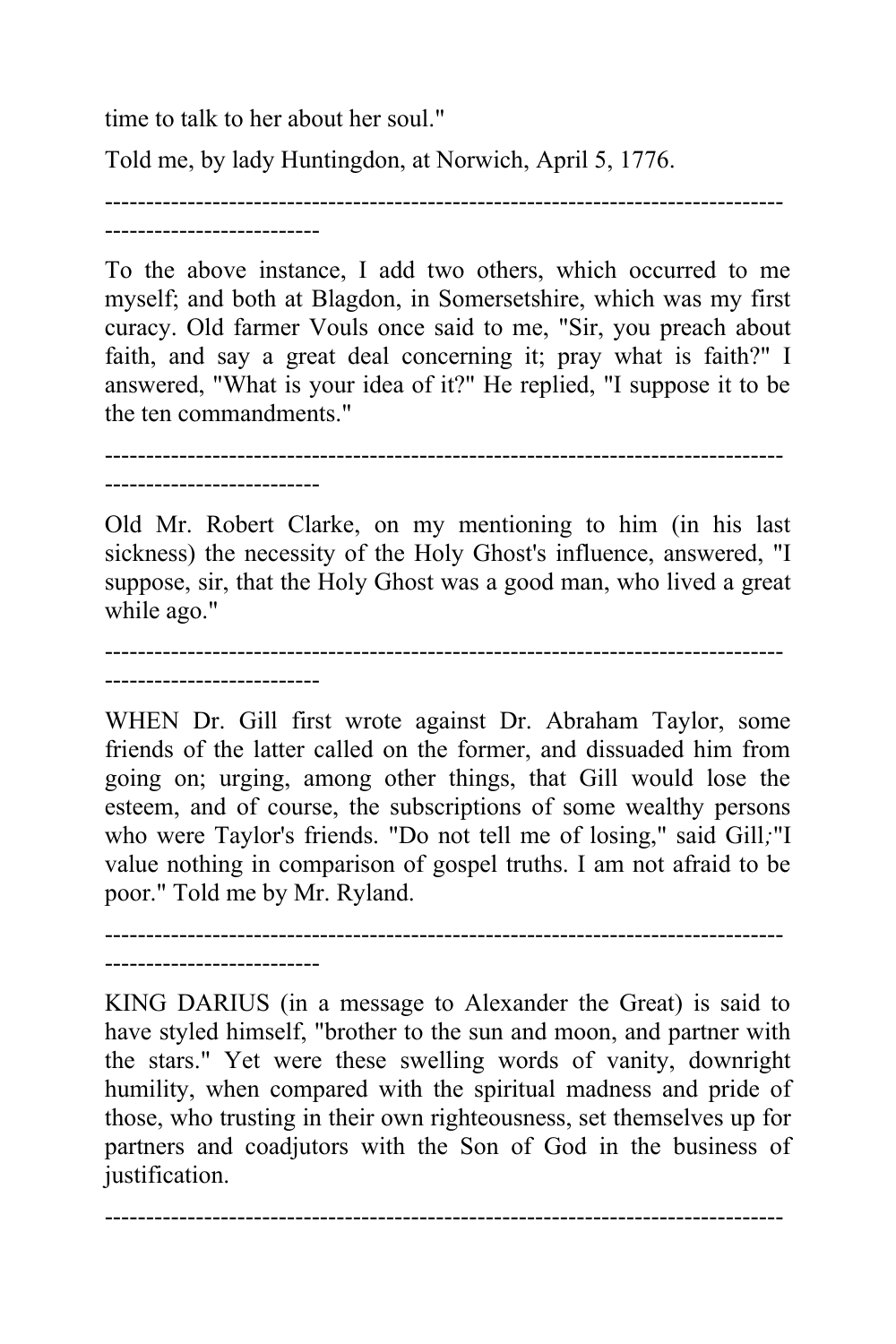--------------------------

LADY HUNTINGDON once asked another lady, in Leicestershire, "Whether she knew who it was that redeemed her?" received for answer, "Yes, madam, I know very well, who it was that redeemed me: it was Pontius Pilate."

Told me by lady Huntingdon, at Norwich, April *5,* 1776.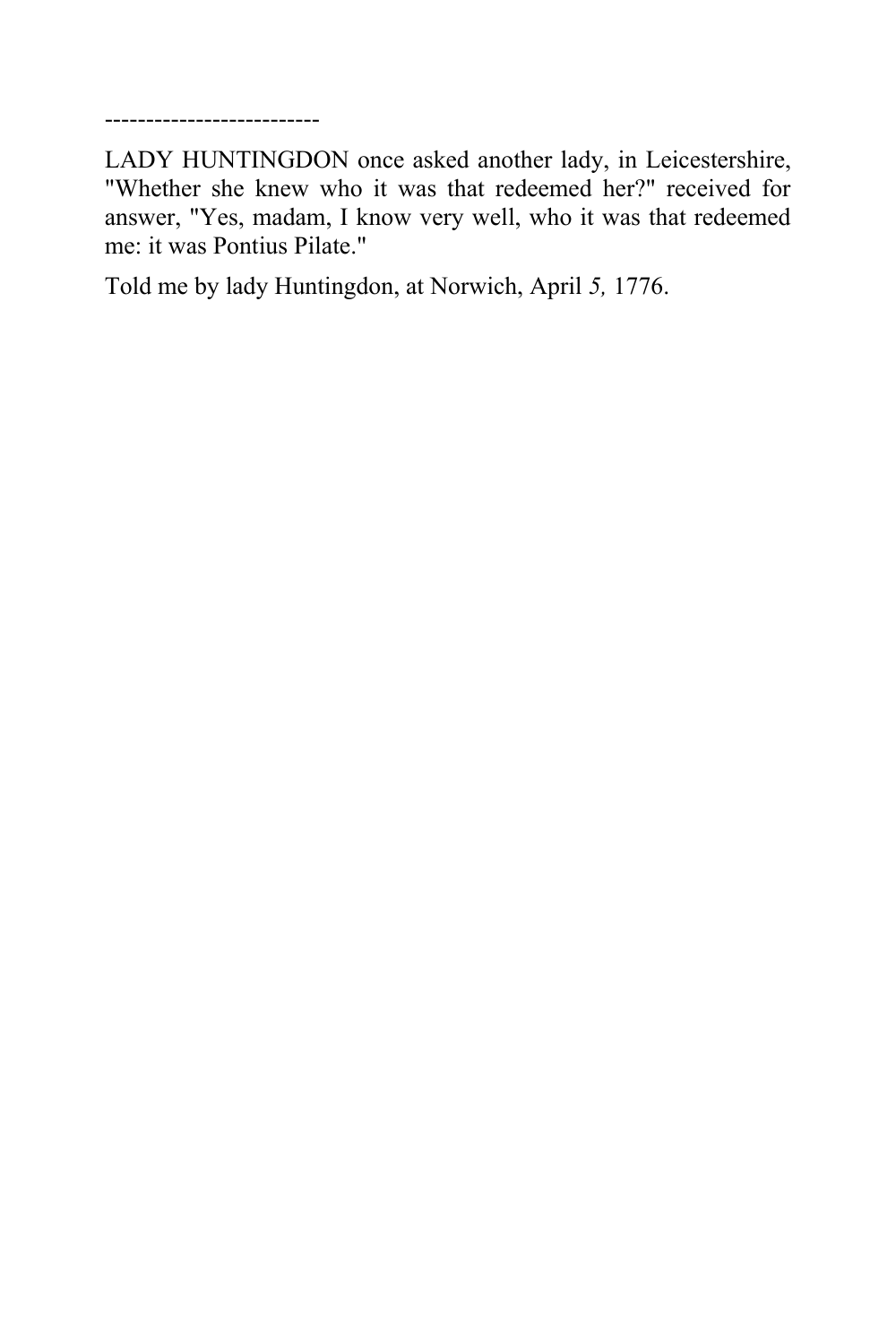## **Mr. Christopher Love's Prophecy** MR. CHRISTOPHER LOVE's PROPHECY.

## [Communicated to me, at London, this day, Dec. 23, 1775, by Dr. Gifford.]

How far the predictions are just, I cannot take upon me to say; but I insert them here, on account of their being very remarkable, and the production of so sensible and devout a man as Mr. Love.

"A short work of the Lord's in the latter age of the world. Great earthquakes, and commotions by sea and land, shall be in the year 1779.

"Great wars in Germany and America, 1780.

*"*The destruction of Popery, or Babylon's fall, in 1790.

"God will be known by many, in 1795. This will produce a great man.

"The stars will wander, and the moon turn as blood, in 1800. Africa, Asia, and America, will tremble, in 1803.

"A great earthquake over the whole world, in 1805.

"God will be universally known by all. Then general reformation and peace for ever. The people shall learn war no more. Happy is the man that liveth to see this day."

Omnia penes Deum.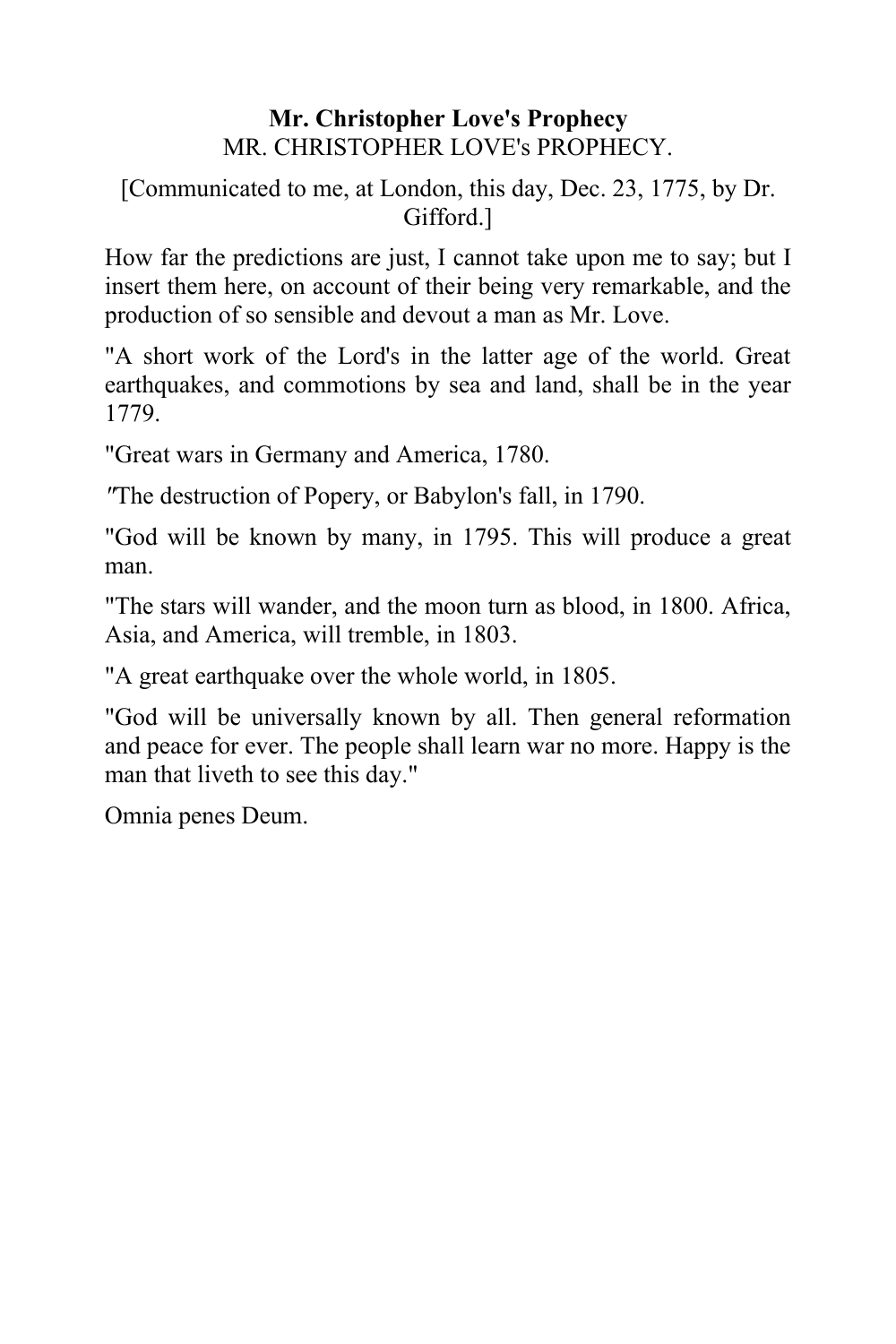# **Omens**

#### OMENS,

Or at least incidents which carry that appearance, are not always regardable. The gallant Epaminondas, a little before the battle of Leuctra, on being told, that several inauspicious omens seemed to portend bad success; nobly answered, in a celebrated Verse of Homer, '*Env oiwnov apizov amunesqai weri watren:* i. e. The best omen we can have, is, to fight manfully for our country. When William the Norman, commonly termed William the Conqueror, was landing on the Sussex coast, his foot slipped, and he fell to the ground. One of his soldiers gave the incident, a very courtly turn, by crying out with a loud voice, "Joy to you, sir! you have already taken possession of England." A short time after, when the same prince was arming himself for the battle of Hastings, he perceived, that, in his hurry, he had put on his coat of mail the lower side uppermost: but, instead of showing any symptoms of superstitious discouragement, he cheerfully said to his attendants, "By this I prognosticate, that my dukedom is turned into a kingdom. Julius Csesar (if I rightly remember the person) is reported to have fallen, in landing on the shore of Africa: and lest his followers should be disheartened by so unfavourable a beginning, he turned it off with saying, "Thus, Africa, do I embrace thee." When our king William III. while prince of Orange, sailed the first time with a large Dutch fleet, to restore the church and the civil constitution of England to a state of safety and vigour, the commencement of that important expedition was accompanied by some very unpromising circumstances. A violent storm arose which dissipated the whole fleet, and drove the shattered ships into various harbours. William, though by no means exempt from superstitious feelings, yet was not disanimated by this disaster. The dispersed vessels were recollected, and refitted. He ventured to sea again. Scarce had he made the coast of Devonshire, when a contrary wind put his firmness once more to the trial. A council was held, and several expedients were proposed. It was even deliberated, whether it might not be prudent to steer back for Holland. But *flebile principium melior fortuna secuta est.* In the very crisis, that God, whom every element obeys, commanded the wind to shift; and a sudden, unexpected gale, from the south, wafted the fleet with all its precious freight into Torbay. On this occasion, well might William ask the Arminian Dr. Burnet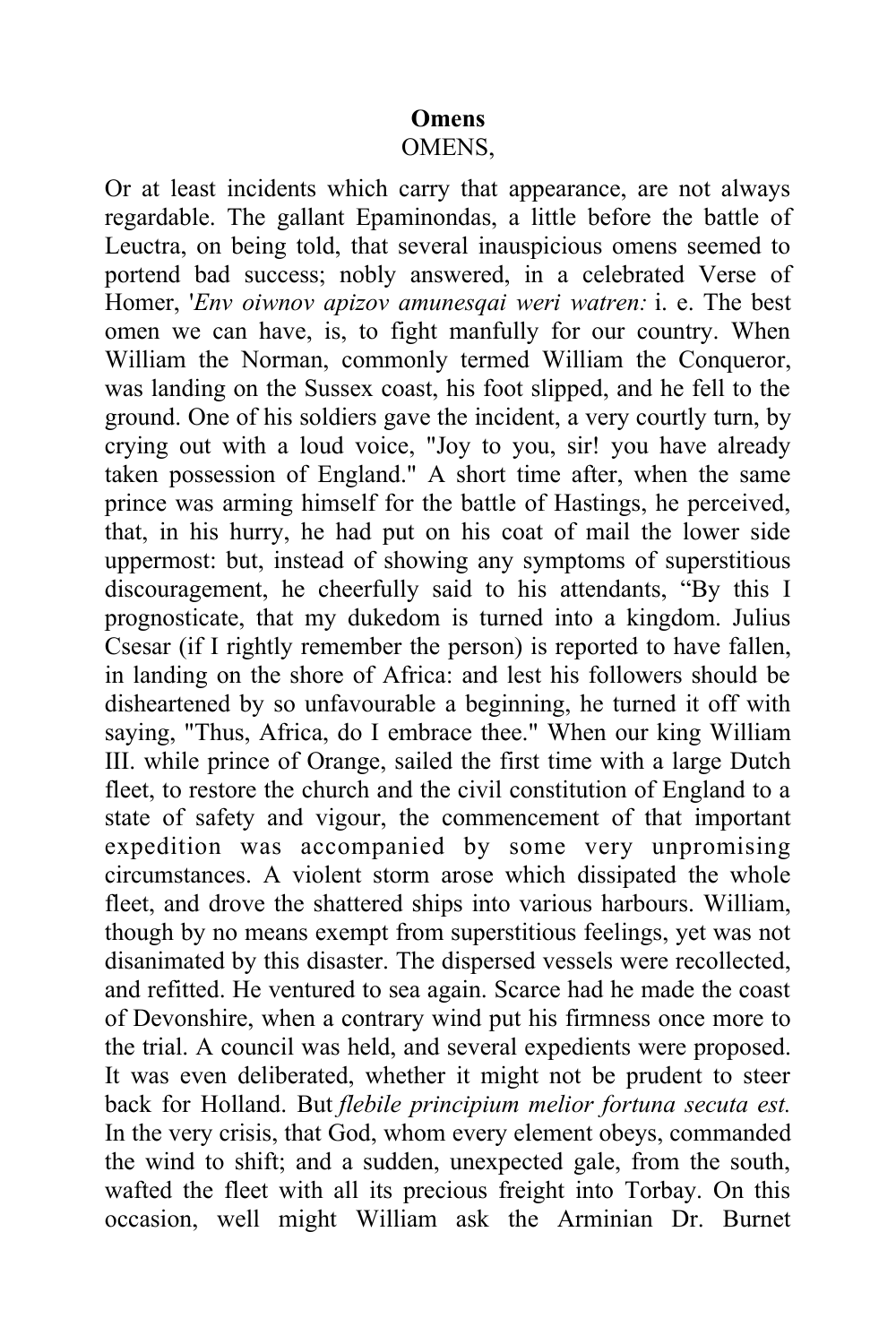(afterwards bishop of Salisbury), "Will you not now believe the doctrine of predestination?"

But though it be true, that all omens are not worthy of observation; and though they should never be so regarded, as to shock our fortitude, or diminish our confidence in God; still they are not to be constantly despised. Small incidents have sometimes been prelusive to great events; nor is there any superstition, in noticing these apparent prognostications; though there may be much superstition, in being either too indiscriminately, or too deeply swayed by them.

A MOST singular chain of uncommon circumstances preceded the assassination of that excellent monarch, Henry IV. of France. In the morning of the day, on which he was murdered by Ravaillac (viz. Friday, May 14, 1610), his majesty was exceedingly pensive. In hope of composing his spirits, he threw himself on his bed, but was unable to rest. Thrice he rose; and thrice he fell on his knees in prayer. Soon after, repairing to the presence chamber, his attendants endeavoured to divert the melancholy which preyed so deeply on his mind. Being naturally amiable and cheerful, he tried to fall in with the well meant pleasantry of his nobles, and attempted to smile; but concluded thus: "We have laughed enough for Friday: there will be weeping on Sunday."

His queen (Mary Medicis) had been crowned but the day before his murder. One La Brosse, a physician, is, by some, reported to have said to the duke de Vendome, on the evening of that day, "If the king survives a mischief which threatens him at present, he will live these thirty years." The duke entreated the king to grant this physician an audience: and repeated what the old gentleman had been saying. His majesty, with unusual asperity and hastiness, replied, "He is an old fool, for telling you such things; and you are a young fool, if you believe him." The duke's rejoinder was firm, respectful, and sensible: "Sire, one ought not to believe such things, but one may fear them." (q) The same day, as the king and queen were walking through an apartment of the palace, the king stopped to speak with somebody present. The queen stopping at the same time, he said to her, as by a spirit of involuntary prophecy, *Passez, Passez, madame la regente*, i. e. "Go on, go on, madam the regent."

(q) It is proper to apprise the reader, that Bayle has endeavoured to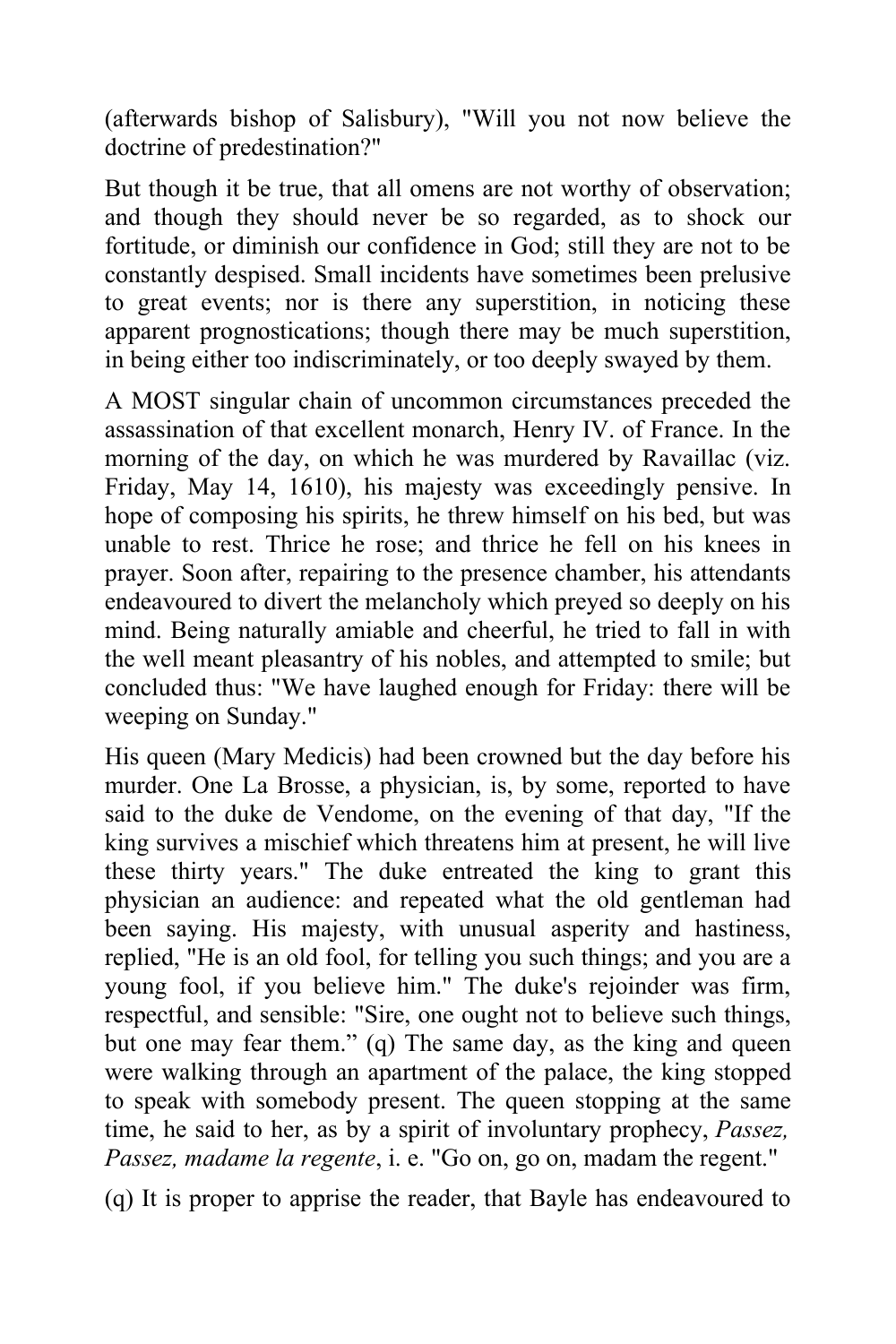shake the credit of this whole story about La Brosse and the duke of Vendome. But I am still inclinable, for reasons too numerous to mention here, to question the decisiveness of the evidence he alleges. Sec his 3d volume, under the article of Henry IV.

A few nights before the catastrophe, the queen dreamed that all the jewels in her crown were changed into pearls; and that she was told, pearls were significative of tears. Another night, she started and cried out in her sleep, and waked the king: who asking her, what was the matter? she answered, "I have had a frightful dream; but I know that dreams are mere illusions." "I was always of the same opinion," replied Henry, "however, tell me what your dream was." "I dreamed," continued she, "that you was stabbed with a knife, under the short ribs." "Thank God," rejoined the king, "it was but a dream."

I have already noted, that on the morning of the fatal day, his majesty was unusually chagrined; and he said more than once to those about him, "Something or other hangs very heavy on my heart." Before he went to his coach, he took leave of the queen no fewer than three times; and then stepping into his carriage, had not passed through many streets, ere Ravaillac gave him that fatal stab, which deprived France of one of the most generous and humane sovereigns she ever had.

WHEN Charles I. of England, opened the civil war, by erecting his standard on Nottingham castle; it was soon blown down by an high wind; and the weather continued so boisterous, that the standard could not be refixed for several days. Some years after, while the same calamitous prince was taking his trial, before what was called the High Court of Justice; the silver head fell off from his cane: nor did the head of its owner remain many days longer upon his shoulders.

AT the coronation of James II. the crown, not having been properly fitted to his head, was several times likely to have fallen off; which occasioned Mr. Henry Sidney (afterwards earl of Romney), who was standing near the coronation chair, and who once prevented the crown from slipping, to remind the king, facetiously, "Sir, this is not the first time the Sidney family has supported the crown." On the same day, as James was walking under the canopy of state, it broke;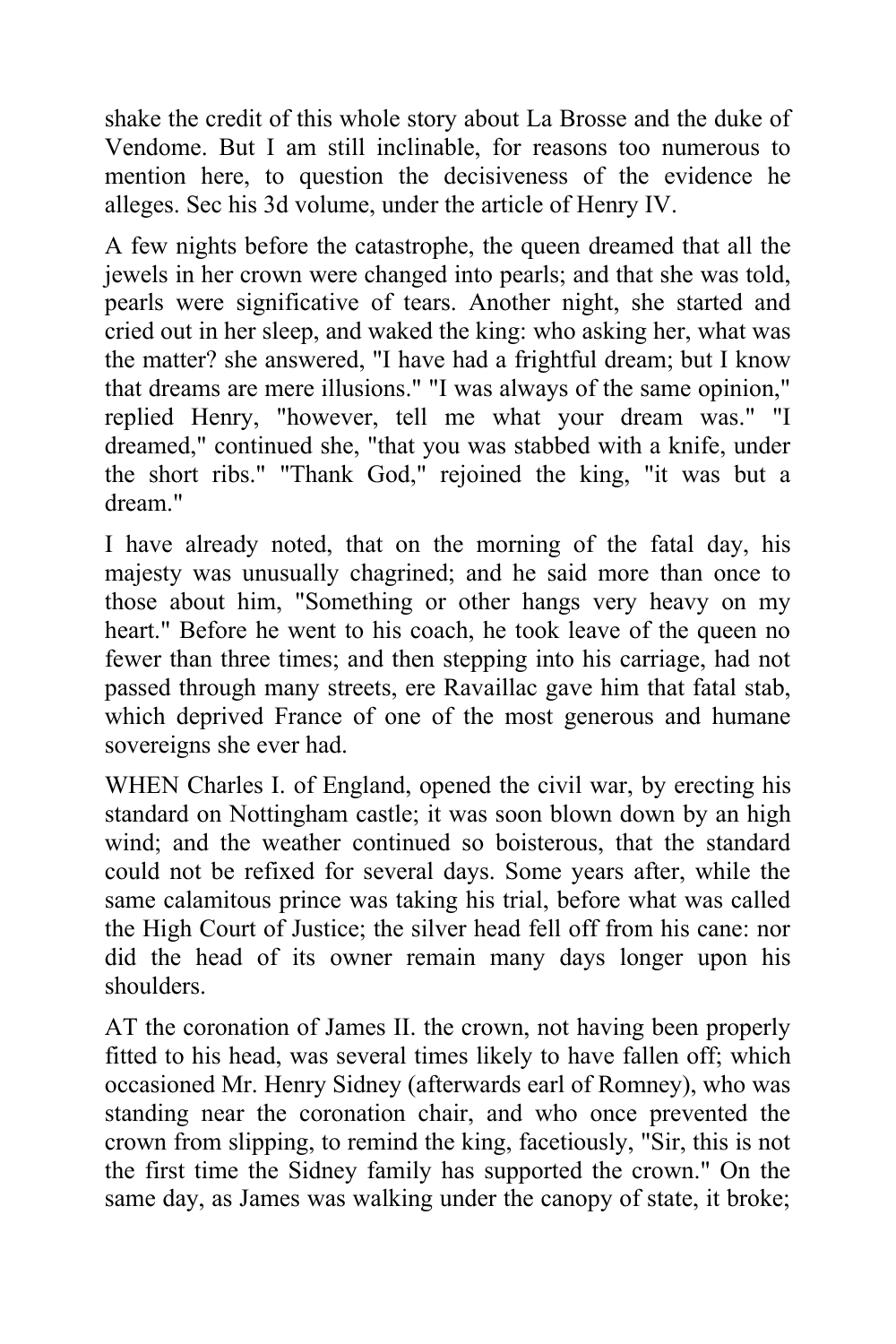and the royal arms, which occupied part of a painted window in one of the London churches, fell to the pavement (without any visible cause, and the rest of the window standing entire), and were dashed in pieces.

The prince of Orange having landed in the west, James repaired to Salisbury, in order to review a part of the army on which he so vainly depended. Shortly after his arrival in that city, he was seized with a sudden bleeding at the nose; and a stone crown, which almost terminated the spire of the cathedral, was blown down by a sudden storm. The next day, when the review began, he was seized with a more violent bleeding of the nose than before; and it was not a little happy for this endangered nation, that a few spoonfuls of blood, spouting from the royal nostrils, were the only blood which the accomplishment of the ensuing revolution cost.

Let the reader observe, that I nakedly relate the above facts, without wishing to build any theory upon them, or to deduce from them any superstitious inferences. It is, however, my own private opinion, that absolutely to cashier all omens, without distinction or exception, would be to fly in the face of ancient and modern wisdom, as well as of ancient and modern history.

WHEN Paulus AEmilius was appointed to the command of the forces designed against Persius, king of Macedon, the former, seeing his little daughter Tertia in tears, enquired the reason of her distress. The child throwing her arms round his neck, answered, "that she was crying for the death of Persius which was the name of her favourite dog, who had just breathed his last. I cannot think that AEmilius discovered any mental weakness, in replying as follows: "An auspicious circumstance, my daughter! I embrace the favourable omen."

BEFORE the incomparable Timoleon sailed on his glorious expedition to Sicily, he visited the oracle of Delphos, and sacrificed to Apollo. It was customary at that place, for rich and religious visitants to leave some valuable or elegant donation behind them, which was thenceforward appropriated to decorate the walls or ceiling of the temple. One of the votive presents which had been thus suspended, and which represented a triumphal wreath, suddenly fell from the place where it was fixed, directly on Timoleon's head.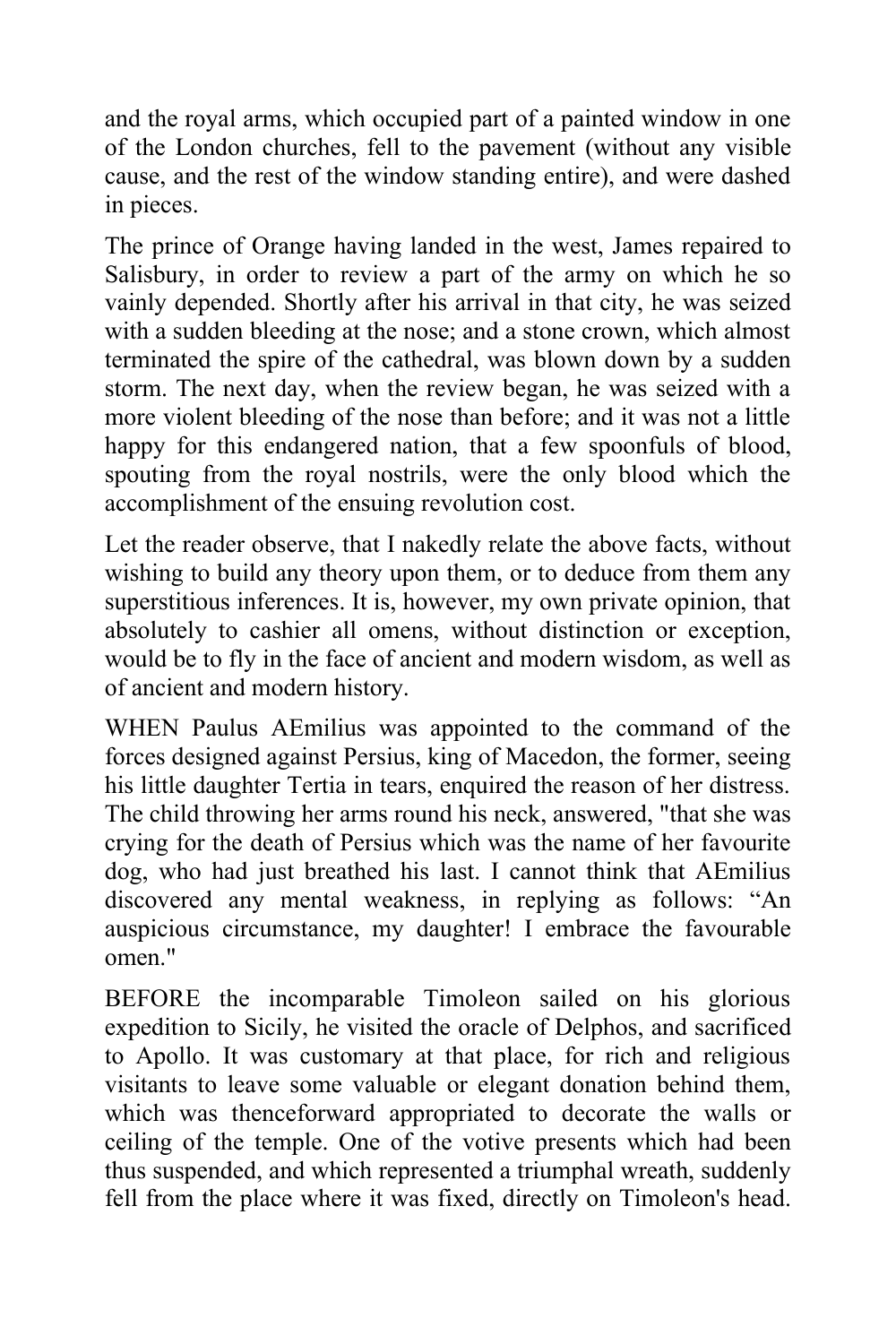"So that," (says Plutarch) "Apollo himself seemed to crown the hero for his future triumphs."

PYRRHUS the celebrated king of Epirus, had been forewarned by an oracle, that, "When he should see a wolf and a bull engaged in fight, his death would quickly ensue." Many years after, he attempted to take the city of Argos by storm, and actually penetrated into the town. Among the consecrated statues which decorated the market-place, were the figures" in brass, of a wolf and a bull in combat. The prediction immediately occurred to his mind, and filled him with all the gloom of anxious distress. He took off the regal diadem, which adorned his helmet, that his person might not be noticed and exposed by so dangerous a distinction: when, in a few minutes, one of the meaner citizens pierced him in the breast with a spear. The wound being but slight, Pyrrhus turned with redoubled fury on his assailant; whose mother (a very old and a very poor woman) beholding from the top of an house, the imminent peril her son was in, made shift with the help of both hands, to hurl a massy tile on the head of Pyrrhus, who immediately sunk from his horse to the ground, where he was soon completely dispatched by some Argive soldiers that knew him.

THE prophecy respecting Pyrrhus, reminds me of a similar one, recorded in our own English history. King Henry IV. had been told that he would finish his days at Jerusalem. He supposed the meaning of this prediction to be, that he was destined of God to emancipate the city of that name from the Turkish dominion, and should terminate his life there, amidst the flattering glories of conquest. But he received the omen of his death, much nearer home. "While paying his devotions at the shrine of Edward the Confessor, in Westminster Abbey, he was seized with his last illness, and borne from thence to the abbot's apartments. On coming to himself, he asked where he was? "In the Jerusalem chamber, sir," replied his attendants. On which, he recollected the intimation given him so long before, and resigned himself to his fate.

MANY inauspicious portents ushered in, and accompanied the terrible commotions which desolated Rome, under the conflicting interests of Marius and Sylla.

MITHRIDATES king of Pontus, had been long and remarkably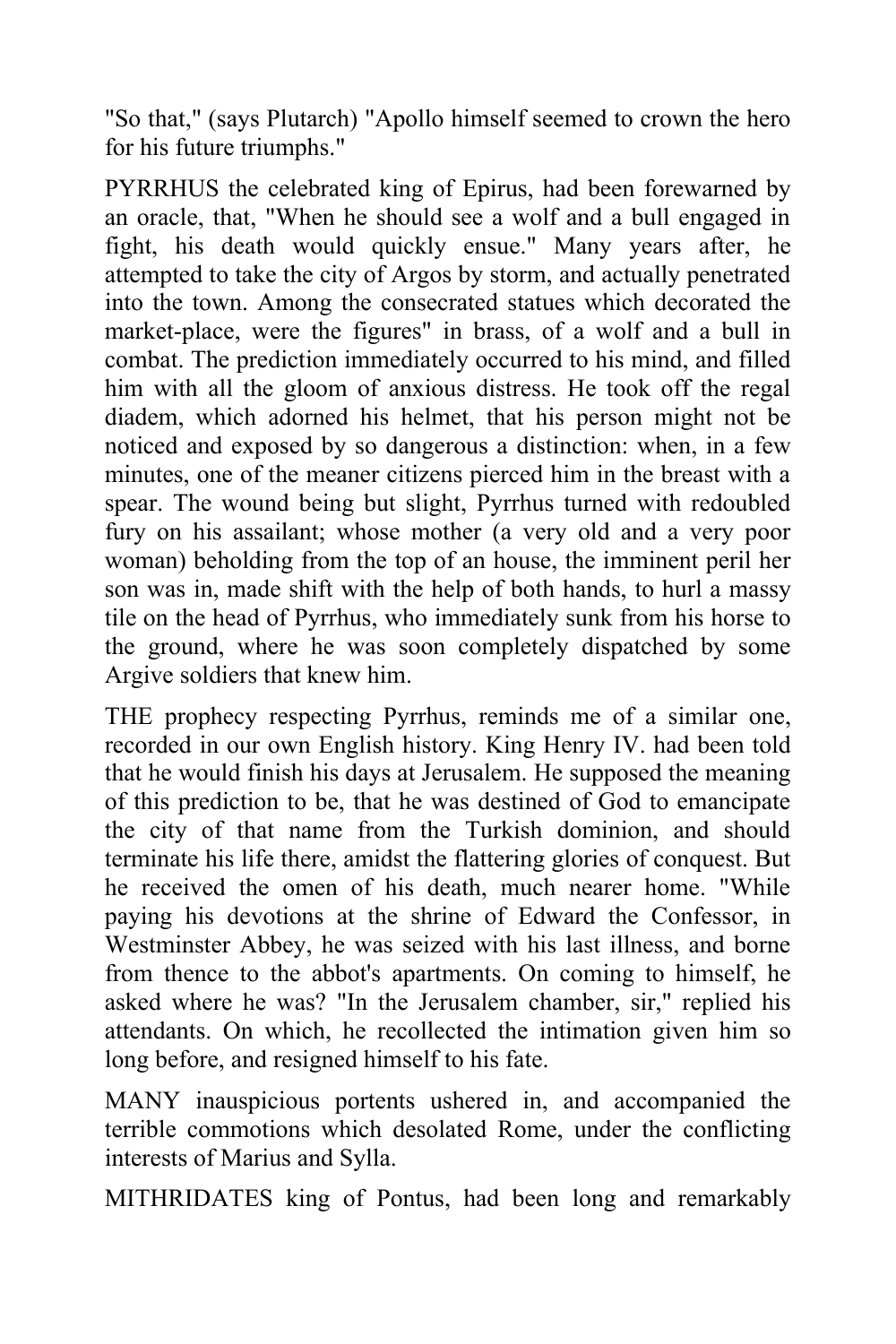successful in his efforts to stem the torrent of the Roman power. Being at Pergamus, the inhabitants of that city, desirous to pay him a very elegant compliment, contrived, that a statue of victory, holding a triumphal crown in its hand, should (by pullies) descend over him as he sat, and deposit the crown on his head. Just as the image had almost reached him, it suddenly burst asunder into several pieces! and the crown, falling likewise to the ground, strewed the area with its fragments. From that period, Mithridates' affairs began to decline; though they had, until then, been signally flourishing and prosperous.

FOR my own part, I cannot smile at the prodigies and omens, which are affirmed to have preceded the assassination of Julius Caesar: nor even at the crows, that fluttered at the outside of Cicero's chamber window (and one of which birds found its way into the room, and proved extremely troublesome), on the morning of the day in which he was murdered by Marc Anthony's soldiers.

CRASSUS' invasion of the Parthians (an invasion, the sole motives to which, were lust of money and lust of power) was attended by various unfavourable symptoms, strongly pre-noting the loss of glory which should result to Rome, from that ill concerted, unjust, and calamitous expedition. Two thunderbolts fell on the place, which had been marked out for the army's encampment. An horse of Crassus', sumptuously caparisoned, broke with sudden violence from the man who was holding him; and plunging into the Euphrates, was no more seen or heard of. Part of a bridge, which Crassus had thrown across that river, was broke down by a storm: on which occasion, he was so unguarded as to tell his troops, that the loss of the bridge was no misfortune, for not one of them should go back again that way. This speech was deemed ominous by the army; and Crassus was advised, but in vain, to compose their apprehensions, by explaining himself in a favourable sense. At one of the last sacrifices, the priest according to custom, offering the entrails of the victim to the general, he took them, and they fell from his hand: This comes said he laughingly, of my being an old man! but I will take care to grasp my sword sufficiently fast. On the morning of the day of battle he appeared not habited in scarlet, as was usual with the Roman generals; but (through inadvertency) in black. And it proved to him the blackest day he had ever seen; for it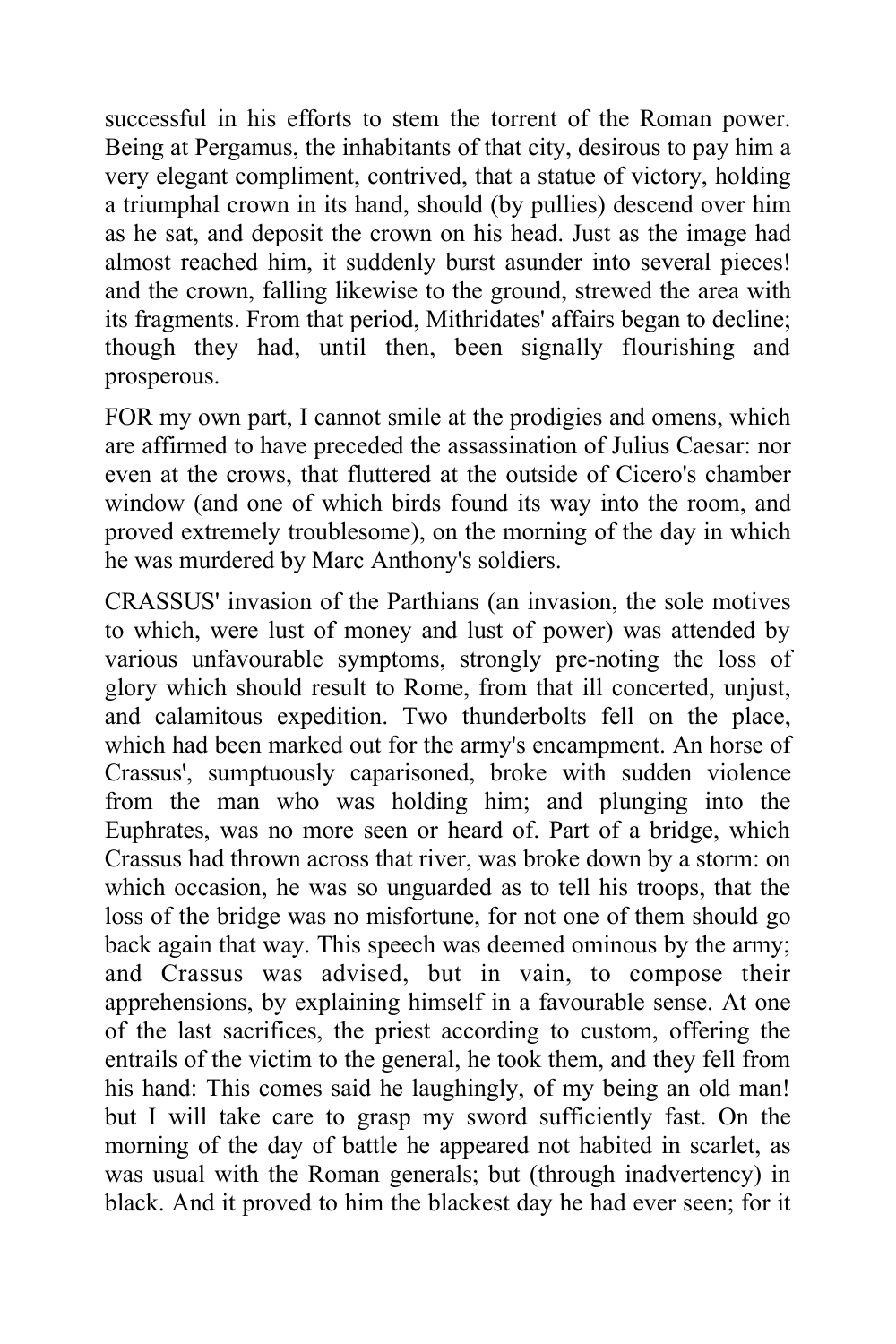ended in the total ruin of the most rapacious and unprincipled man that then disgraced the Roman name.

MR. COLLINS in his "Peerage of England," relates, concerning an Irish nobleman (an ancestor of the Kildare family) that, being concerned in treasonable practices against king Henry VIII. himself and five of his sons were sent prisoners to England. The young gentlemen in the course of their passage hither, enquired the name of the ship: and, on being informed, that it was called the Cow, expressed a dread of the consequence; a prediction having formerly been current, that, when five sons of a certain earl should sail to England in a cow's belly, none of them would return. How far so vague a prophecy was worthy of credit, I will not venture to decide: but that it was followed by a corresponding result is undeniable; for the unhappy brothers were all executed at Tyburn, February 2, 1535- 6.

AFTER Alexander the Great had made himself master of Sardis, he was undetermined for a while, whether he should push, or delay his designed attack upon Darius. During this state of suspense, a stream suddenly overflowed its banks, without any apparent cause; and the water having receded to its channel, left behind it on the ground, a plate of copper, engraved with very old characters, importing, that a period would ensue, when Persia should be overthrown by Grecians. - I only mention this, as a, remarkable circumstance; for I have my doubts, as to what is commonly called) the accidentally of it. It might be an artifice of Alexander's own contrivance, to keep up the spirits of his men, and to inspire them with an expectation of certain victory.

On the whole: what a very celebrated and no less ingenious (s) traveller remarks, concerning omens in general, fully speaks my humble sentiments of that subject. "I know not what to say. This I know, that many rash and ignorant people disregard and laugh at these things; and that men of great wisdom and learning speak of them with diffidence, and strive rather to encourage others to slight them, than show any real contempt of them themselves."

(s) Viz. The person, who published his Travels (one of the most sensible and entertaining books in the English language), under the name of Edward Browne, Esq. See p. 38. of that work.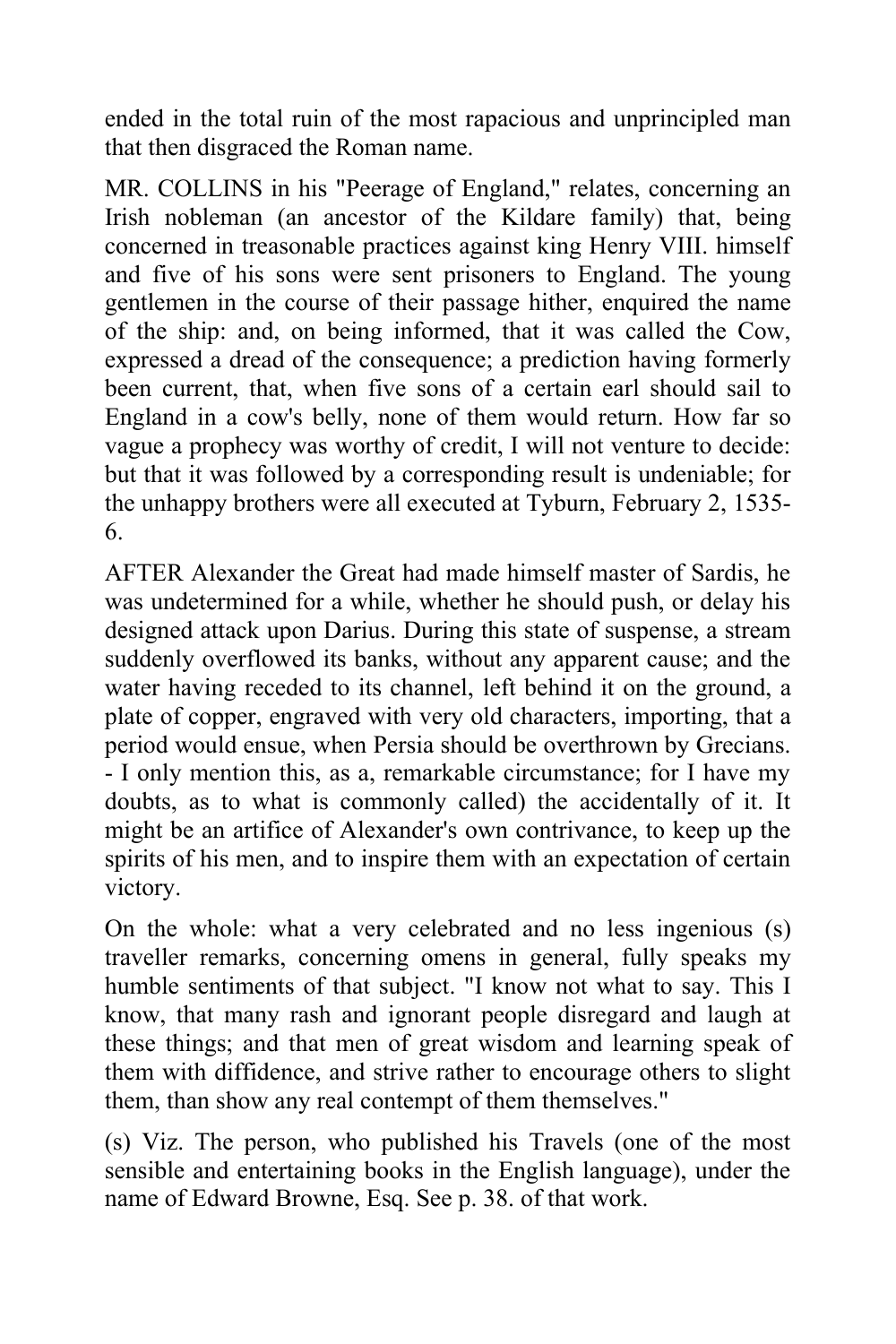#### **Extraordinary Dreams** EXTRAORDINARY DREAMS.

Though it be true, that, in the multitude [of major part] of dreams, there are diverse vanities, Ec 5:7; though it be likewise acknowledged, that whoso regardeth ['o epexwn, he that leaneth, or layeth great stress upon] dreams in general, is like him that catcheth at a shadow, and followeth after the wind, Eccles 34:2; forasmuch as dreams have deceived many, and they have failed that put their trust in them; yet, the same wise writer, from whom the two last passages are quoted, guards his remarks by the following caveat (v. 9.): Set not thy heart upon them [i. e. upon dreams], if they be not sent from the Most High in thy visitation. And we have it from an incomparably superior authority, that, in a dream, in a vision, when deep sleep falleth upon man, in slumberings upon the bed; then God openeth the ears of men, and sealeth their instruction, Job 33:15-16.

EXAMPLES of supernatural dreams, occur so frequently in the sacred volume, that no man can explode all dreams as vain, without exploding the Bible at the same time. God came to Abimelech, in a dream, Ge 20:*3.* - The angel of God spake to Jacob, in a dream, Ge 31:11. - Very remarkable was Jacob's dream at Bethel, Ge 28. - Joseph's two dreams were evidently prophetic, Ge 37. - So were those of king Pharaoh, Ge 41. - And of the Jewish soldier, Jos 7:13. - When God took away the spirit of prophecy from Saul, it is said, that the Lord answered him not by dreams, 1 Sam. 38:6. - At Gibeon, the Lord appeared to Solomon, in a dream, by night, 1Ki 3:5. - Nebuchadnezzar's predictive dreams were undeniably from God, Da 2 and Da 4. - As was Daniel's, concerning the four universal monarchies, Da 7.

YOUR old men shall dream dreams, is a promise belonging to gospel times, Joe 2:28. And it began to have its accomplishment in Joseph, the espoused and nominal husband of the virgin Mary. It was in a dream, that the angel of the Lord appeared to this holy man, and forbade him to suspect the purity of his unsullied bride. In the same dream, it was revealed to Joseph, that he should give to the Messiah the name of Jesus, because that blessed person was to save his people from their sins, Mt 1. - A short time after, Joseph was warned by an angel, in a dream, to flee with Jesus and Mary into Egypt: and, in the same manner, he received notice of Herod's death,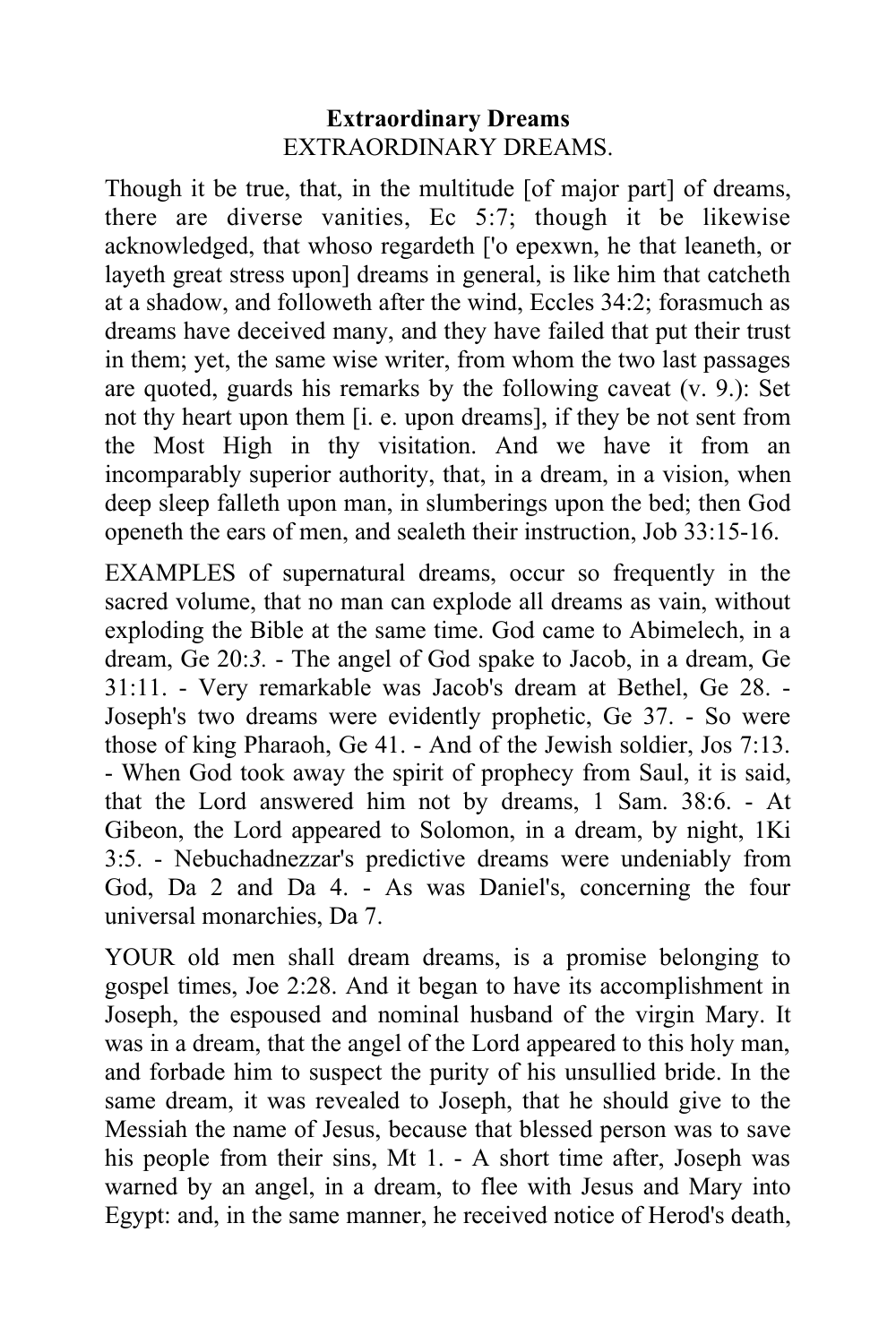and was commanded to return to Judea, Mt 2. - Nor can it be doubted, that the dream of Pontius Pilate's wife was from above, Mt 27.

WITH regard to the cause of dreams, one of the most able and most rational (t) philosophers, whom the present age, or any nation has produced, demonstrates, absolutely demonstrates, that dreams, even all dreams whatever, proceed, and can proceed only from the agency of unembodied spirits on the human mind. Strange as this theory may at first seem, the great author solidly proves his point, and solves (unanswerably in my opinion) every objection that is, or that perhaps ever can be alleged to the contrary. To him I refer the speculative reader: and shall conclude the present article, with several very observable, but very authentic instances of extraordinary and significant dreams.

(t) Viz. The late Mr. Baxter. See the second volume, of his unequalled Enquiry into the Nature of the human Soul. It is astonishing, that so great a man should have lived and died in such obscurity; and that (so far as I can find) not the least memoir of him has hitherto been published. What a disgrace to this generation! a generation that prides itself on its love of science, and on the respect it pays to elevated merit! - Even bishop Warburton acknowledges the surprising excellence of this extraordinary person; on whom, the right reverend critic bestows the following just encomium: "He was truly a great genius. And a time will come, if learning ever revive amongst us, when the present inattention to his admirable Metaphysics, established on the physics of Newton, will be deemed as great a dishonour to the wisdom of this age, as the neglect of Milton's poetry is to the wit of the past." Notes on Pope, vol. iv. p. 320.

ALCIBIADES, a little before his assassination, dreamed that an event of that kind had taken place. The ultimate ruin of Pompey was pre-discovered to Petitius in a dream.

ABOUT 332 years before Christ, Jaddua the high priest of the Jews, refused to take the required oath of allegiance to Alexander the Great, who was then besieging Tyre. Alexander had no sooner made himself master of that city, than he bent his course toward Jerusalem; with full determination to destroy both place, priest, and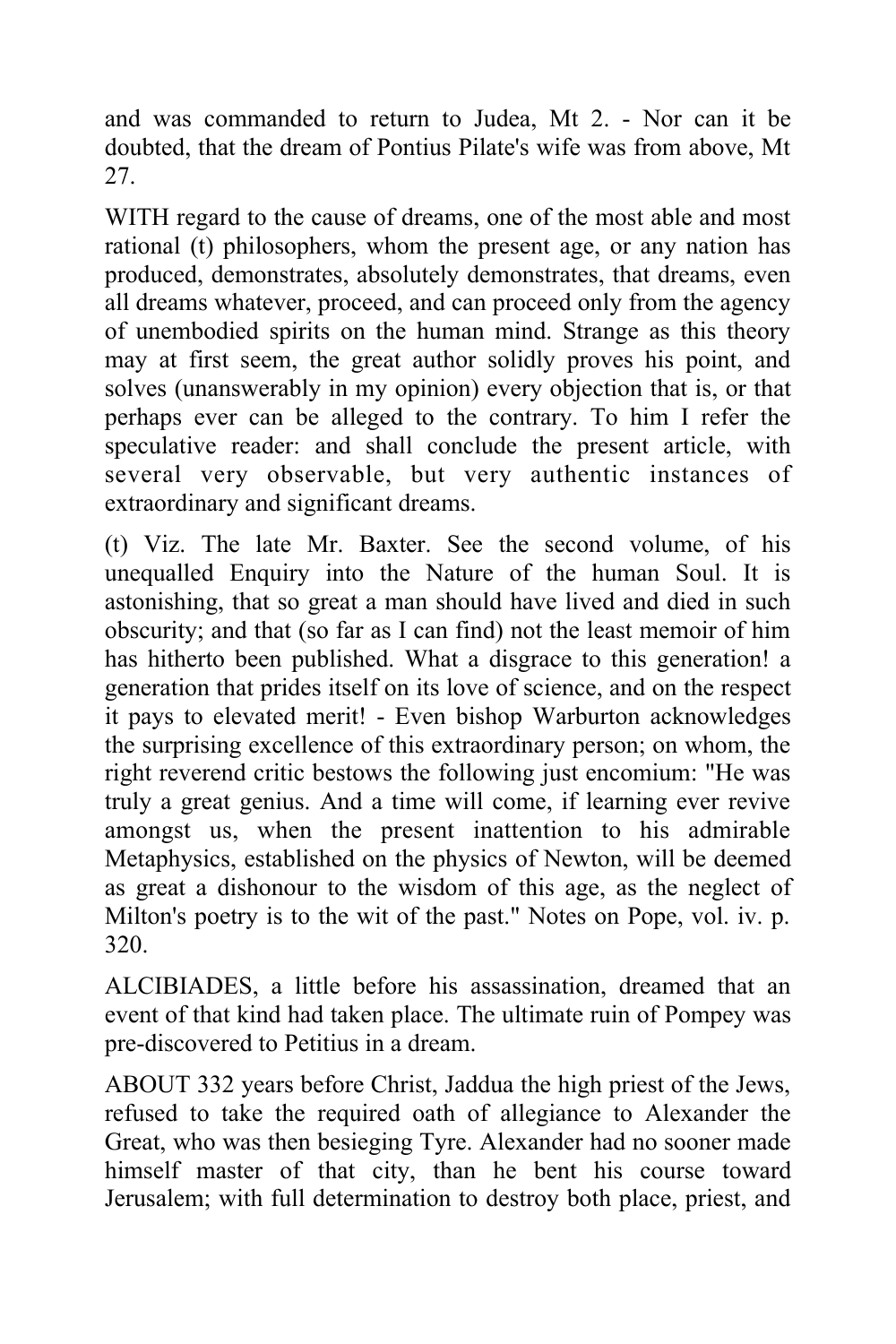people; and to enrich his forces by the free plunder of the Jewish capital. Jaddua, on receiving notice of this design, was in great perplexity. He appointed a day of public and solemn humiliation before God*;* and was that same night, relieved from his anxiety, by the following dream. He thought that "the Almighty exhorted him to dismiss his fears; to adorn the city as on festive occasions; to set open the gates; and, when Alexander drew near to give him the meeting, at the head of an ecclesiastical procession, robed in their sacerdotal habits." The next morning, Jaddua publicly declared his dream; regulated his measures agreeably to the suggestions he had received; and placidly waited the event.

So soon as Alexander came within sight of Jerusalem, the procession from the city began to move. The high priest took the lead, superbly arrayed in scarlet and purple, and wearing the mitre, which bore the name of GOD engraved on a plate of gold. Next him, followed the inferior priests, habited in fine linen. A multitude of citizens clothed in white, closed the rear. When the venerable train came up, Alexander commanded his own soldiers to halt: and, advancing foremost and alone, respectfully accosted Jaddua, and adored the incomprehensible name with which his mitre was adorned. The Jews uttered their salutations in shouts; and the hostile army stood astonished, at the unexpected behaviour of their prince. Parmenio, who was Alexander's particular friend and favourite, could not help expressing his surprise; and ventured to ask him, How is it, that you who are worshipped by all mankind, are now become a worshipper of the Jewish pontiff? - "I worship not the high priest," returned the king, "but the God, whose name he bears. When I was at Dios in Macedon, concerting the plan I should pursue, in order to subject Asia to my dominion, I saw in a dream, this very person habited exactly as he now stands, who exhorted me to undertake the expedition without delay, and promised me infallible success. I now am certain, that, under the divine patronage, I shall subdue Darius, and be master of Persia." (v)

(y) Josephus, Antiq. b. xi. ch. 8.

POLYCARP bishop of Smyrna, was martyred for the Christian faith, A. D. 167. Three days before he was apprehended by the heathen officers, he dreamt that "his pillow took fire, and was burnt to ashes." The holy man told his friends, that he considered this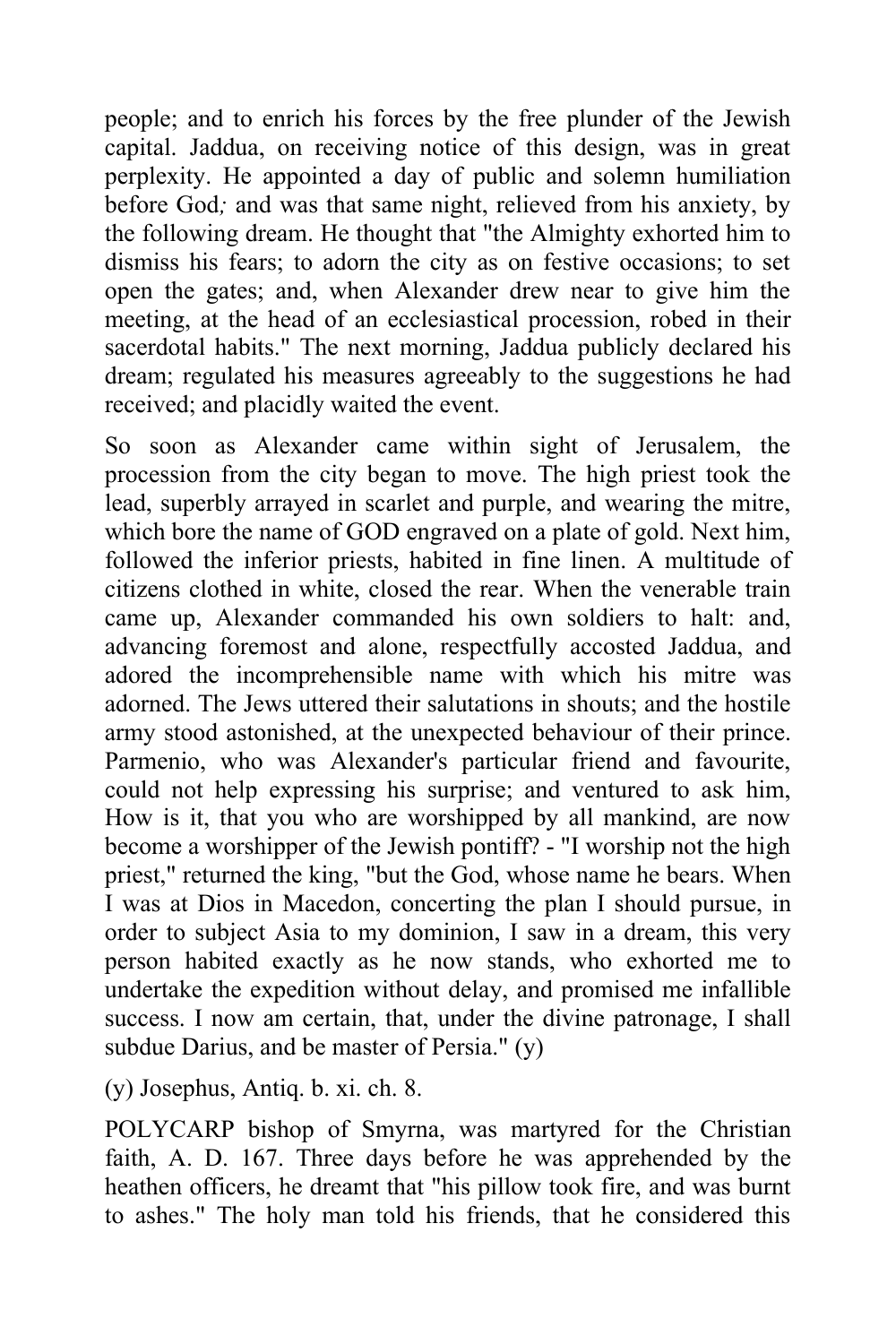dream as significative of his being burnt to death for Christ's sake. And the event was answerable to the presage.

THOMAS BRADWARDIN archbishop of Canterbury, who went to heaven, A. D, 1349, was author of that admirable treatise, written against the Pelagians, and most justly entitled, "*De-Causa Dei*." As a masterpiece of invincible reasoning, and as a treasury of evangelical doctrine, it is equal to any performance of St. Austin's: nor can I refer the learned reader to a more suitable book (next after the holy Scriptures), if he wish to see the very sinews of Pelagianism, and of modern Arminianism, totally and irrecoverably demolished.

This admirable prelate acquaints us in his preface to that immortal work, that he was encouraged to undertake it, by a very singular dream. I had long lamented (says he) the atrocious errors of Pelagius, and the general infection occasioned by the extensive spread of the free-will heresy. One night, after having spent some considerable time in weeping and supplication before God, beseeching him, for his glory's sake, to arise and maintain his own cause; I at last fell asleep, and dreamed as follows. "*Videbar nempe mihi videre, diurno lumine circumfuso, me multum supra terram in aere sublevatum, sicque ab oriente versus partes occiduas ascendendo intrepidum proficisci: quodque Pelagius veniens ex adverso, apprehensa sinistra mea, consertisque digitis, tota me violentia ad terram detrahere conabatur. Cui et, proprii roboris accinctus fiducia, plurimum reluctabar: talisque lucta, non mediocriter anxia, diutius perduravit. Sed et Pelagio continuo praevalente, et me paene ad infima detrahente, ipse in meipso responsum desperationis accepi; tota tamen virtute renitens, ad divinum confugi auxilium toto corde: statimque Pelagius, soluta manu, praeceps detruditur, et fracta cervice corruit super terram, clausisque oculis mortuus jacuit resupinus. Ego autem super terram remansi, in aere ascendens et progrediens, sicut ante, gratulando jucundius, et mirando. Hinc ergo, spiritu fortitudinis confortatus, spem hausi, quod de superbo Pelagio, principe Pelagianorum pestifero, quare et de universo ejus exercitu, Christi parvulus triumpharem.*" i. e. I imagined myself to be ascending, high and fast, through the air, from east to west, in broad day-light, and without being in the least afraid. Pelagius, methought, met me in a hostile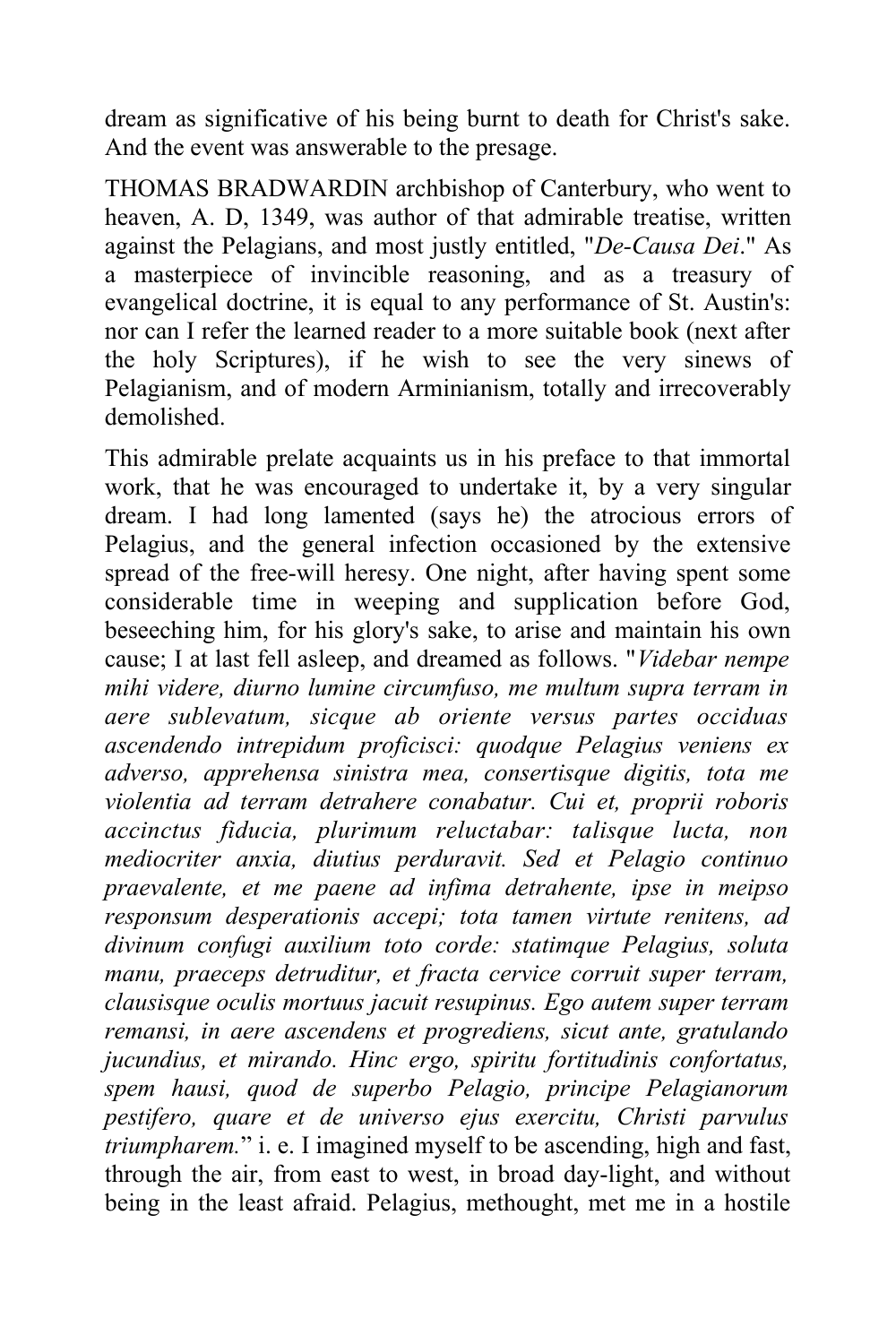manner; and, laying hold of my left hand, implicated his fingers strongly with mine, and strove with all his might to check my ascent, and to drag me down again towards the earth. Confident in my own imaginary strength, I resisted and opposed him to the utmost: and the conflict was warmly continued for some time. But Pelagius seemed to be getting the better, and to be pulling me more and more downward. Then it was, that I began to despair of my own strength, and cried with my whole heart to God for succour; taking care, however, still to resist the enemy with all the force I could exert. Immediately, I thought the tables began to turn; and Pelagius, unclinching his grasp of my hand, fell headlong to the earth, and there lay, a breathless corpse, with his neck broken, and his eyes closed. I still seemed to remain above the earth, mounting and advancing as before, but with additional wonder and rejoicing. - From the tenor of this dream I conceived some hope, that I, though a mere infant in Christ, might be enabled to triumph over the insolent Pelagius, that pestilent ring-leader of the sect which bears his name; and over his whole army of followers and adherents.

I will take upon me to say, that Bradwardin was not mistaken, as to his interpretation of this dream. Pelagianism has indeed lain extended on the ground, a breathless corpse, with closed eye-lids and a broken neck, ever since the publication of the great and good archbishop's volume. Arminians worship a demolished dagon, which all their zeal and efforts will never be able to quicken, or set up again on its legs; seek they to collect the shattered pieces ever so carefully, and to put them together ever so artfully.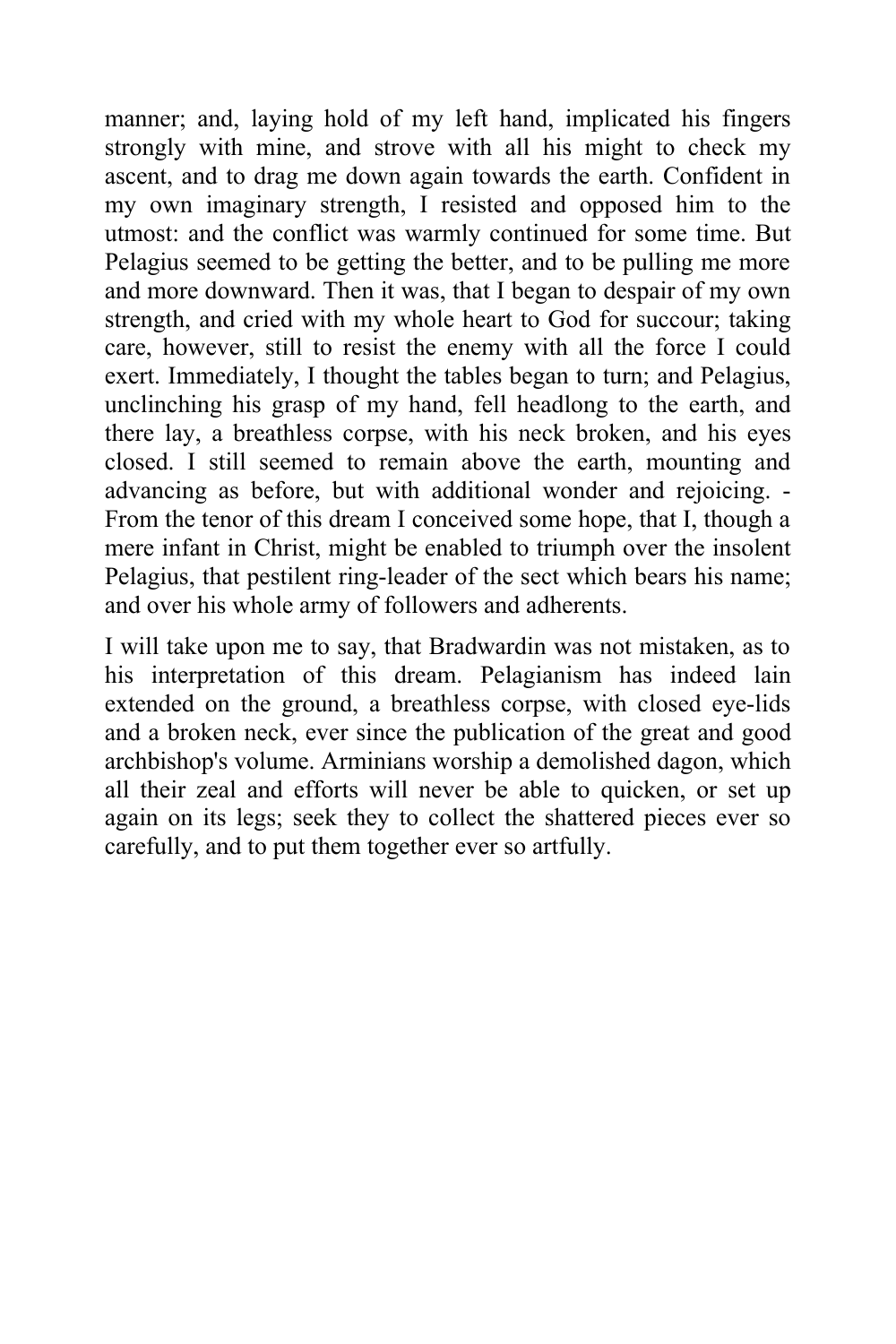## **Sketch of Natural History - Birds** SKETCH OF NATURAL HISTORY.

#### **BIRDS**

THERE are two kinds of birds which I shall consider: *viz.* birds of retreat, and birds of passage. The former pass the winter in their chambers (if I may use the expression); i. e. in sleep and retirement. The latter migrate at stated seasons, from one climate to another.

I. Of the first sort are bats, (if they may be classed with birds) swallows, and (as is generally believed) the cuckoo.

1. The bat, as every body knows, is a very ugly animal, and holds a kind of middle rank between bird and beast. As it seems to subsist on what nocturnal insects it can meet with, and as this supply can only be had during the warmer months, providence has wisely and kindly ordained, that sleep shall answer to this creature, every purpose of food, until the return of summer supersedes the famine occasioned by the long absence of the sun.

In men, that fine chemical process of nature, which we term perspiration, is twice as great during the hours of sleep, as when we are awake. But in those of the lower animals, who are to sleep for. whole months successively, and who would literally starve but for that succedaneum, perspiration either totally ceases, during the period of rest, or is so extremely trivial, as to occasion no sensible waste of spirits, nor diminution of parts.

2. Swallows likewise, live on insects, which they catch flying: and when their summer repast fails, betake themselves, in October, to holes and shelves, under the banks of rivers, &c. where they very comfortably sleep away the winter; and, with a more than philosophic insensibility, bid absolute defiance to their poverty, by quite forgetting it. Nor are they at all incommodated, much less injured, by the coldness and the dampness of their situation. The unctuous matter, which transudes from the vanous pores of their feathers, preserves their delicate skins from any hurtful access of water; and a sufficient circulation of the blood is kept up within, to maintain life, and counteract the cold, until the breath of April again awakens them to the businesses and pleasures of perceptive existence. Until this little resurrection takes place, the manner in which they arrange themselves is said to be very curious. They lie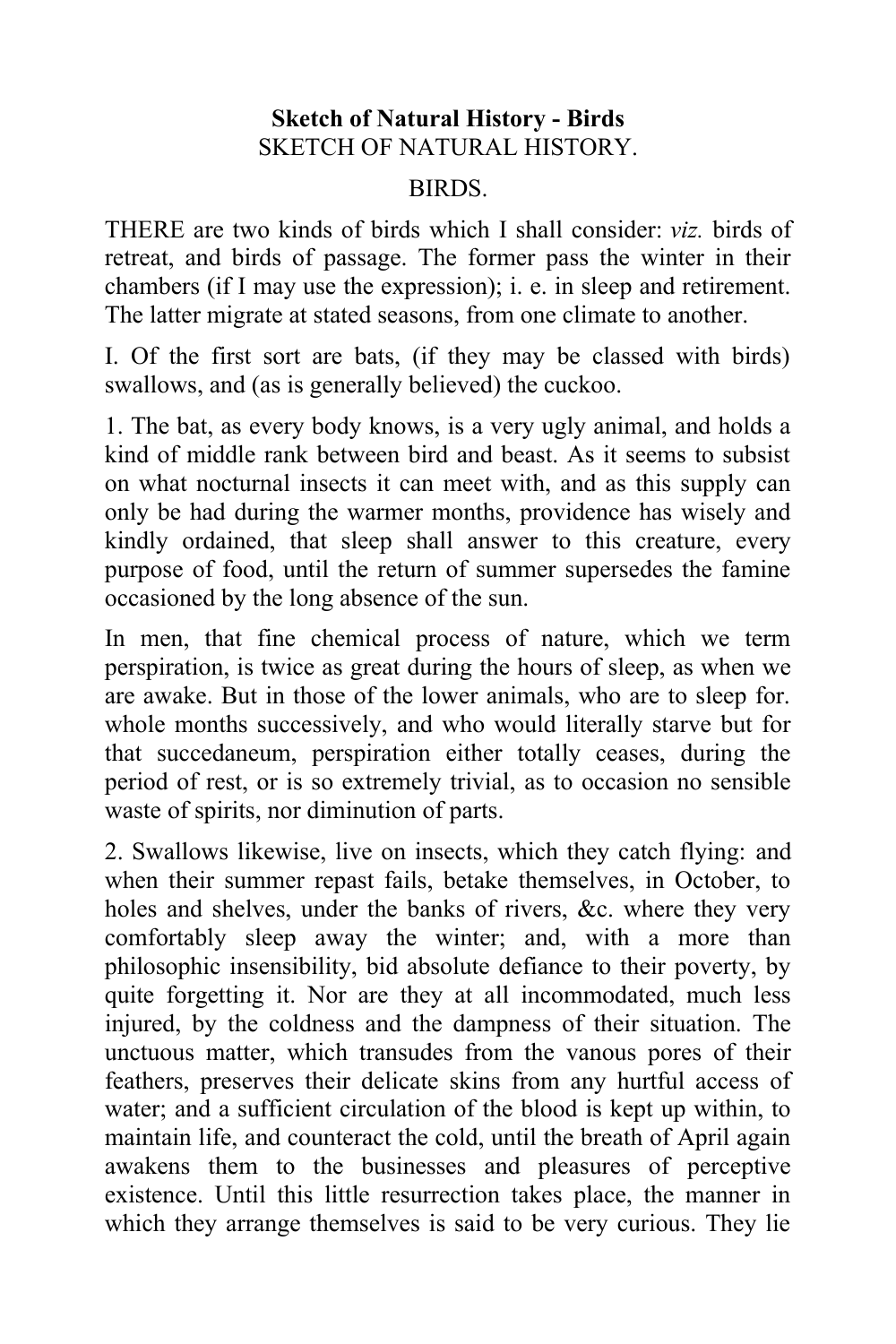clustered together in great numbers; their beaks and claws locked and interlinked with those of one another. - No improper emblem of the strict unity and friendship, which ever ought to obtain among God's people; but especially, when under afflictive circumstances! - An humble type, moreover, of the universal harmony, which never fails to reign among the elect, when death has extinguished the petty animosities which too often divided them below. Swallows, which perhaps amidst the hurries and the self-regards of active life, might quarrel for a gnat, or chatter and peck at each other for a bit of straw, bid adieu to their differences, when the time of retiring comes: and, during the whole of their quiescent state, sleep in the social embraces of each other. - Neither let us despair of divine assistance and deliverance, even when pressed by the severest weight of tribulation. He that supports the swallows during their winter recess, and renews their strength, and calls them forth at the return of spring, will not forsake the people of his love and the purchase of his blood. - Moreover, he that raises the swallows from the temporary graves, will much more quicken the mortal bodies of his saints, when he descends in person to call his sons and daughters from the ends of the earth. Therefore, O believer, lay down thy flesh with joy, at the call of God; and let it rest in hope, until thy Saviour comes, and the archangel's trumpet sounds.

*3 .* The cuckoo, once thought to be a bird of passage, is now, by general acknowledgment, numbered among those of retreat.

Here, in England, it salutes us commonly in April; and bids us good night in June: so that this hasty visitant obliges us with very little of its company. Having dispatched the short business of its waking hours, it again betakes itself to rest; and enjoys a long nap of about nine months. - Emblem of the sluggard, who, instead of redeeming, sleeps away his time! - And, in respect of its unvaried sameness of note, no unstriking counter-part of lazy preachers, who deliver one discourse, and of talkative people in general, who often repeat the same things over and over again.

II. Birds of passage are many; whose map is nature, and Providence their pilot: as the stork (though it never visits our island), the crane, the quail, the woodcock. To which some add, the nightingale, the fieldfare, and the martin.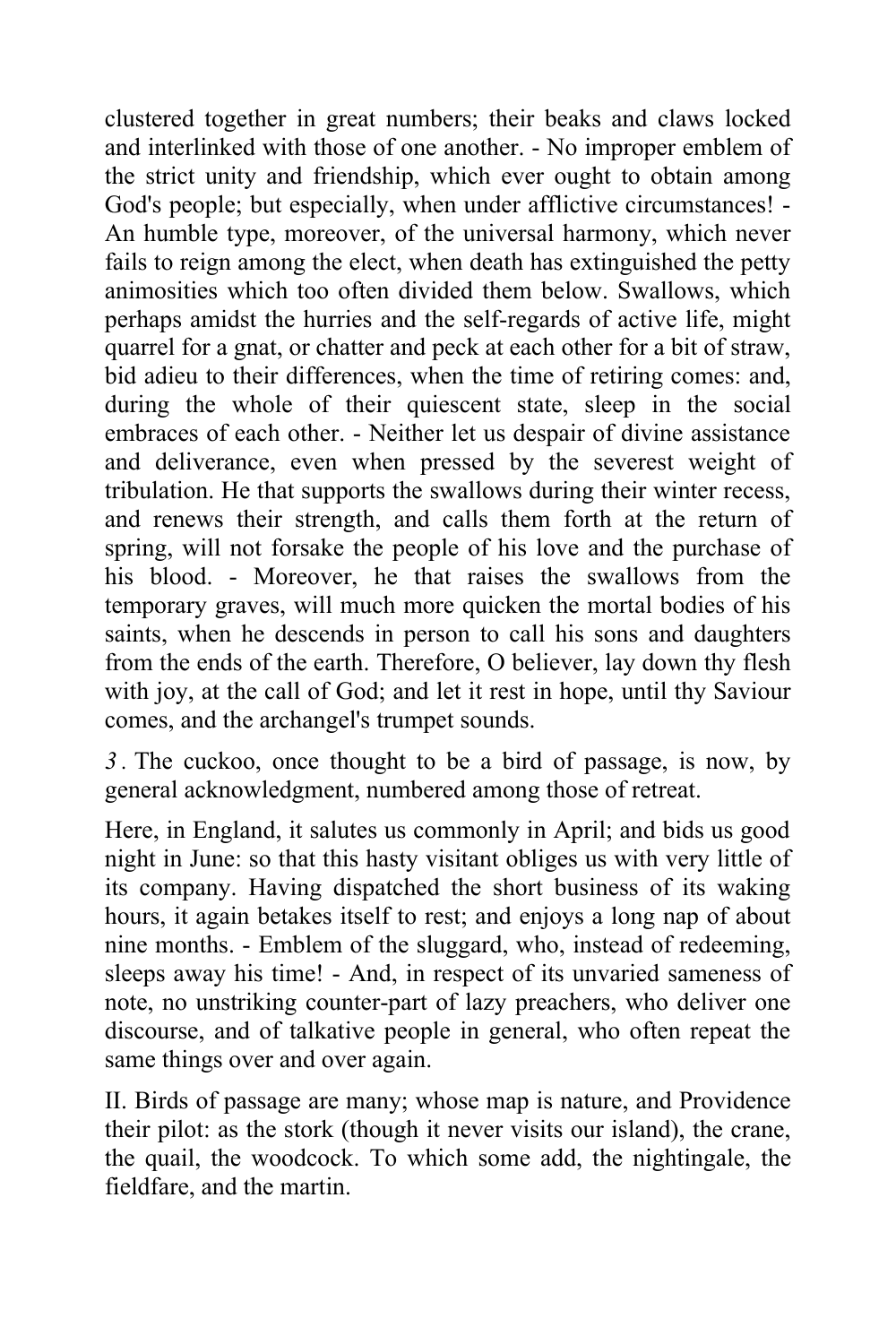The quail comes to see us in April; the woodcock, about October. Nobody need be told that we treat those beauteous travellers very inhospitably. And yet, enough of them survive the sportsman's havock to return to the far countries from whence they came, and to preserve their species from extinction: that, notwithstanding our ill usage of them, they may continue to favour us with their company again. - Learn from the amiable conduct of these gentle preachers, to be patient under affliction; to be meek under every provocation; to be kind even to the ungrateful; and to overcome evil with good.

The excellent Mr. Derham takes notice of two stinking particulars, for which the conduct of migrating birds is remarkable: 1. That these creatures "should know the proper times for their passage. And, 2. that they should know so exactly, how and which way to steer their course." To which we may add, the wonderful unanimity, with which they assemble, and concert matters for their intended expeditions; the neat and regular order into which they dispose themselves, like a regiment of foot, or a squadron of horse, where each individual knows his place and keeps to it; and the prudent secrecy, with which they set off, or rather steal their march, *viz.* in the night time, when they are in the least danger of annoyance. Doubtless, the pretty itinerants have a common language which they understand; a president of their council, who takes the lead in deliberative affairs; and a general, who, by mutual consent, heads each of the excursive legions, and superintends their flight for the good of the whole.

Admirable are the works of the Creator! In wisdom has he made them all. The earth is full of his riches. Through him, the stork in the heavens knoweth her appointed time; and the turtle, and the crane, and the swallow, observe the time of their coming, Jer 8:7. May our attendance on every mean of grace, and our attention to the regular discharge of every moral duty, be equally punctual and exact! - Let us, in the strength of the Holy Spirit, set out in affection, from earth to heaven, from self-righteousness to Christ, and from sin to holiness; like birds of passage, when they shift their clime. So at death, shall we pass like them, to a better country, from whence we shall never wish to return; and fly, not on the wings of eagles, but on the wings of angels, to Jesus the mediator of the covenant, and to the company of elect souls made perfect; there to be for ever with the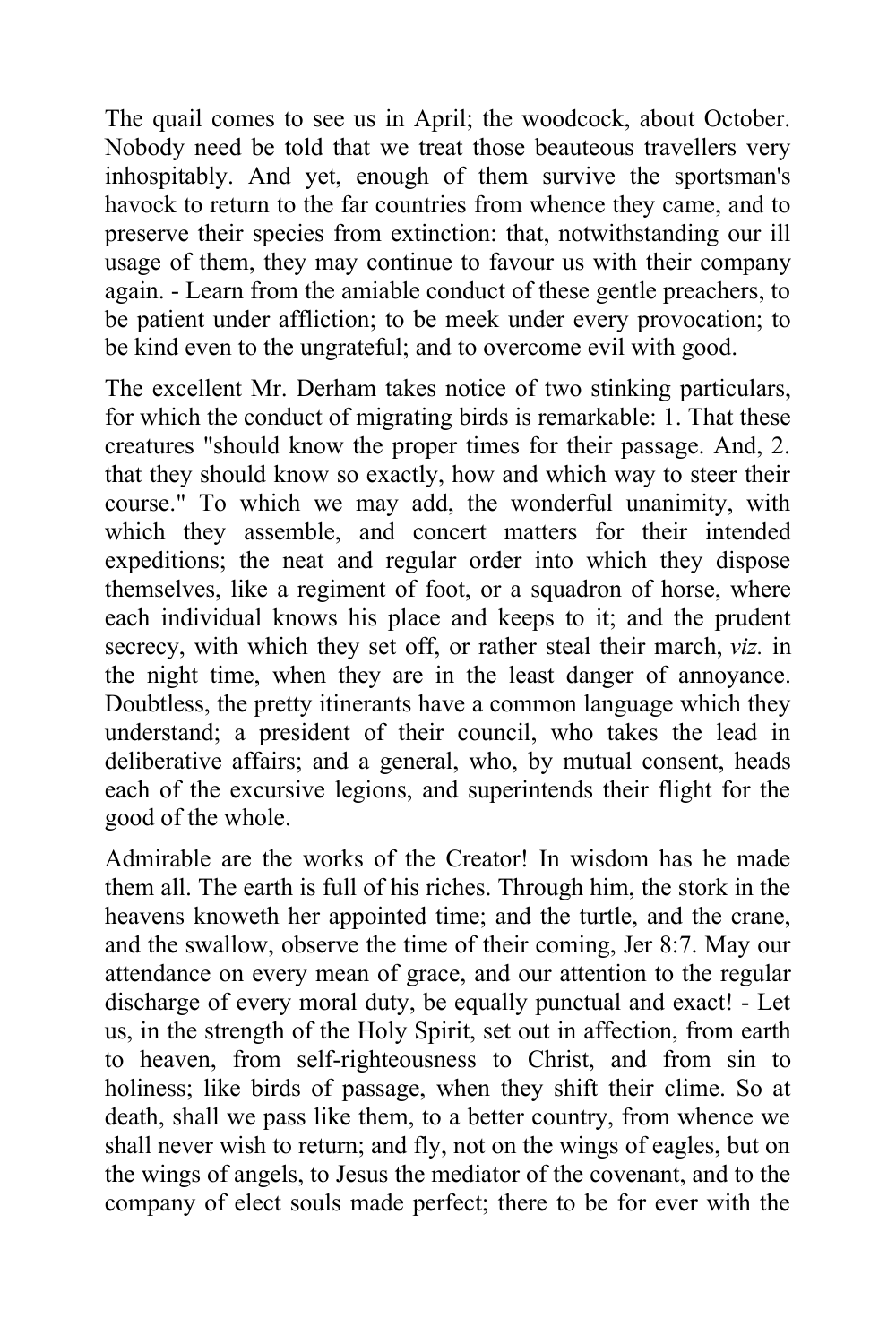Lord, and with each other.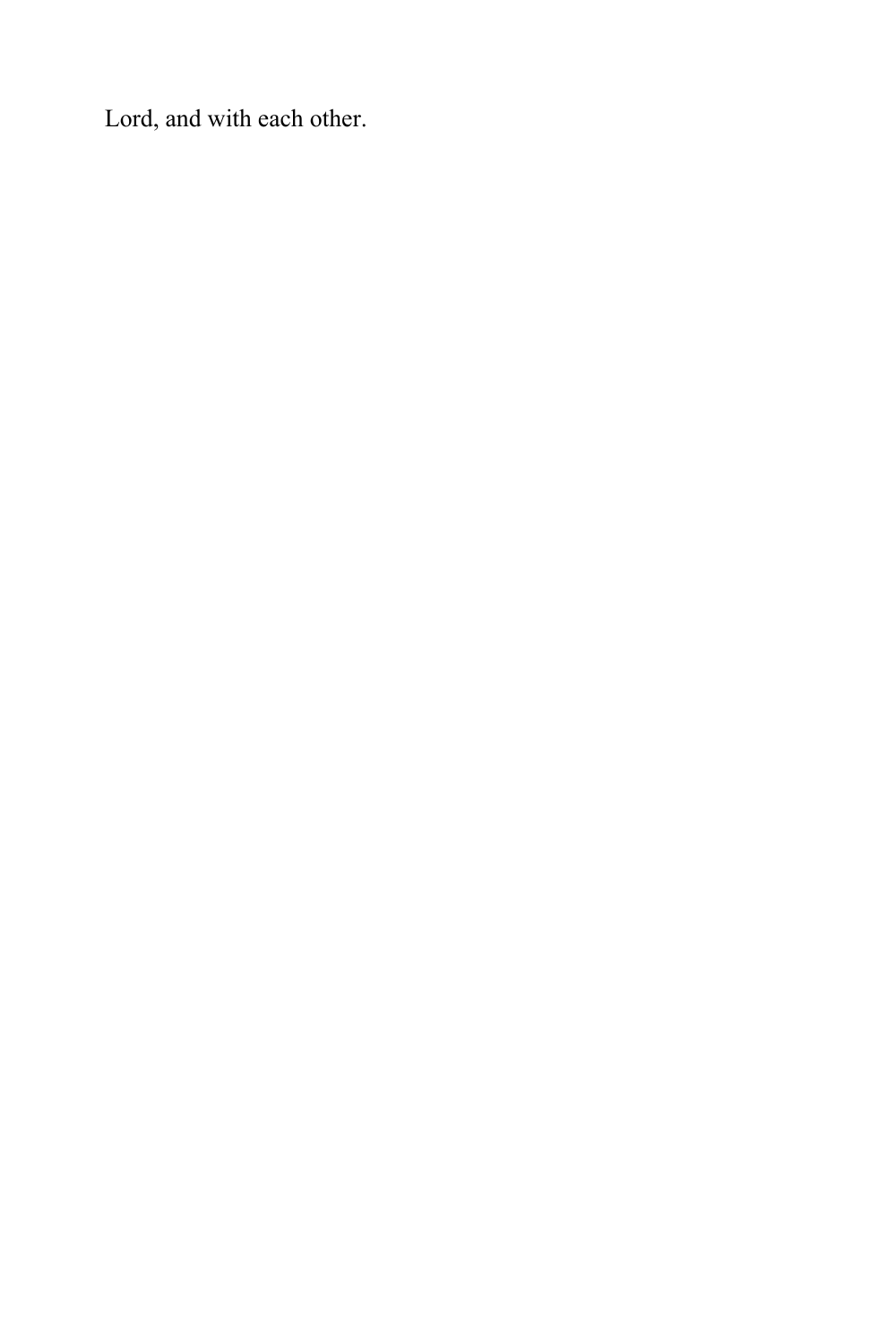#### **Sketch of Natural History - Meteors METEORS**

LEAVING the birds of retreat to enjoy their peaceful slumbers; and congratulating the birds of passage, on their safe arrival in milder climes; we will turn our meditations to that elegant and useful meteor, whose fleeces now decorate the leafless branches, and whiten the face of the ground.

The whole world of nature, no less than those of grace and of glory, is under the absolute dominion and the never ceasing direction of God. Every wind that blows is of his breathing; and every drop whether fluid or condensed that falls from the sky, is of his sending. At this very time, must the adoring nations confess, that he giveth snow like wool; he scattereth the hoar frost like ashes; he casteth forth his ice like morsels; who can stand before his cold? Ps 147:16- 17. - He saith to the snow, be thou on the earth: likewise to the small rain, and to the great rain of his strength. Job 37:6.

Let the same question be put to my readers, which speaking Omnipotence once put to Job (Job 38:22.) "Hast thou entered into the treasures of snow*? "* Hast thou considered its nature, its properties, and its uses?

Dew, mist, rain, snow, hail, and clouds, are no, more than coalitions of watery vapours, which have been partly forced towards the surface of our terraqueous globe, by the latent fires with which its bowels are fraught; and partly drawn up from it, by the insinuating, attractive agency of the sun. The humid particles thus exhaled, naturally ascend; as being, in their uncombined state, lighter than the surrounding air; and persist to soar, until they arrive at a region of the atmosphere, where their flight is stopt by other preceding vapours, already exhaled and condensed into clouds. Thus arrested and detained, they unite (like coalescing spherules of quicksilver, or like the contacting globules of water in a containing vessel) into floating masses; and remain in a state of literal suspense and fluctuation, until by accumulated compression, and by their own collected weight, they become specifically heavier than the sustaining air, and fall in larger or smaller drops to the earth and ocean from whence they sprung. Striking representation of man, in his best estate of mortal excellence! Are you rich, or exalted, or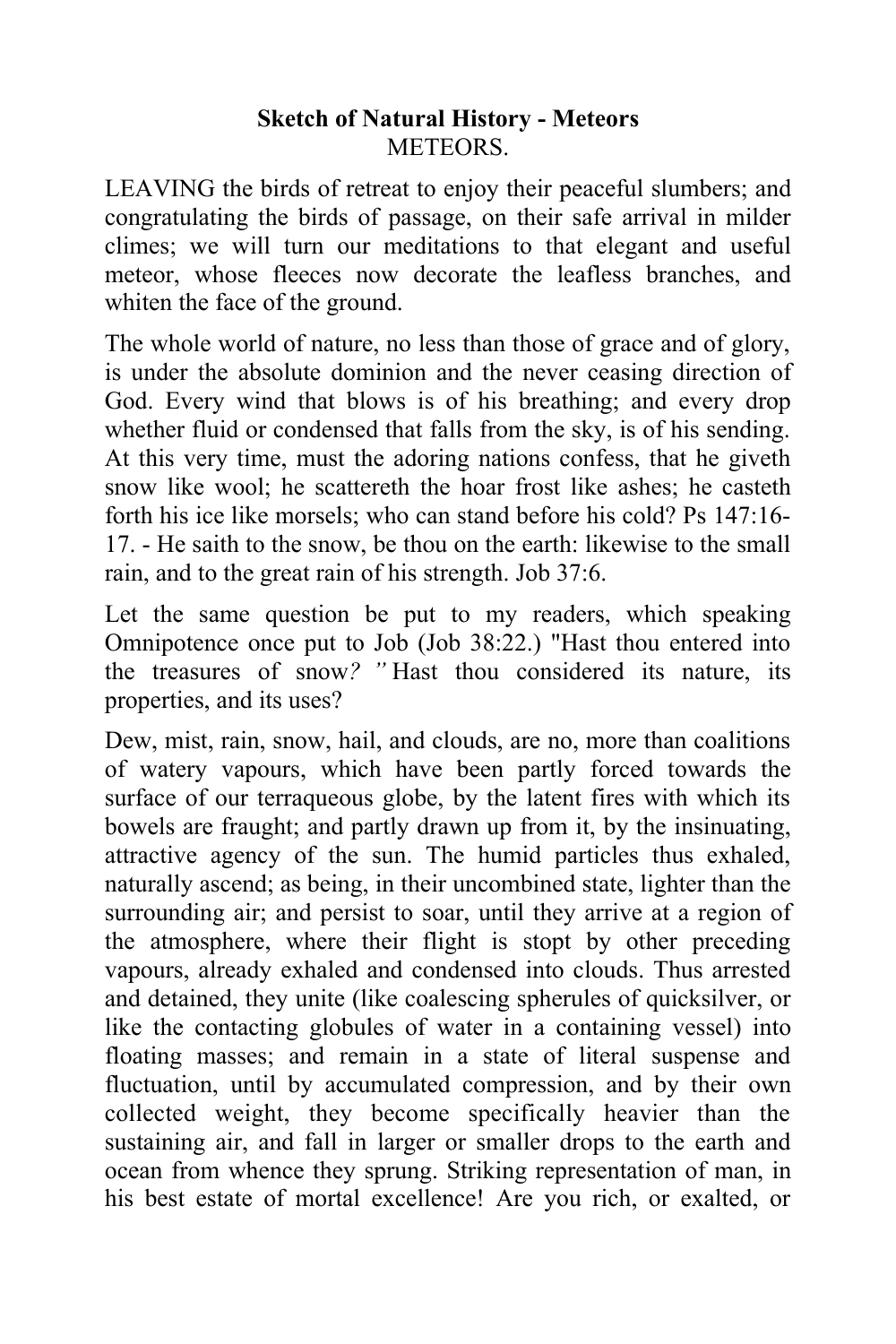prosperous, or gay? remember, that you are under as absolute obligation to providence for these glittering distinctions, as a rising vapour is indebted for its transitory elevation to the action of the solar beams. And, vapour-like, you too must fall, after having hovered your few destined moments: for, Dust thou art, and unto dust shalt thou return. An inspired pen has both started and resolved the question: What is your life? It is even a vapour that appeareth for a little time, and then vanisheth away, Jas 4:14. If so,

Why all this toil, for triumphs of an hour? What though we wade in wealth, or soar in fame! Earth's highest glory ends in, "here he lies!" And "dust to dust" concludes her noblest song.

Be wise therefore, to slip the cable of your affections from the world's evanid shore. Supplicate the holy Spirit to make you rich towards God. And, under the sweet breezes of his gracious influence, set sail in good earnest for the kingdom of heaven.

When the watery treasures of the sky descend to their native earth, more like respectful visitants, than like rude invaders, i.e. in moderate quantities, and with not too impetuous force, we call then showers. When they greatly exceed in those two particulars, we give them the hostile name of storms. Thus the human passions, if rectified and regulated by supernatural grace, are instruments of happiness, and productive of the most beneficial effects. But, if unrestrained by providence, and unrefined by the Holy Ghost, they operate like the deadly Egyptian tempest, which smote both man and beast, and destroyed every herb, and brake all the trees of the field. Ex  $9.25$ 

While the middle regions of the air are impregnated with frost, the falling drops catch cold (if the expression may be allowed), and are congealed in the course of their descent. Hail and snow, are but other names for different modifications of frozen rain. Hail is rain consolidated into an hard and heavy mass. Snow is a multitude of small hooked icicles, which, interfering with each other in their fall, become mutually entangled and interlinked, and cohere in delicate but irregular flakes, of very light, because of very expansive and superficial texture. If snow is no more than particles of water, congealed in their passage to the earth, it affords but too just an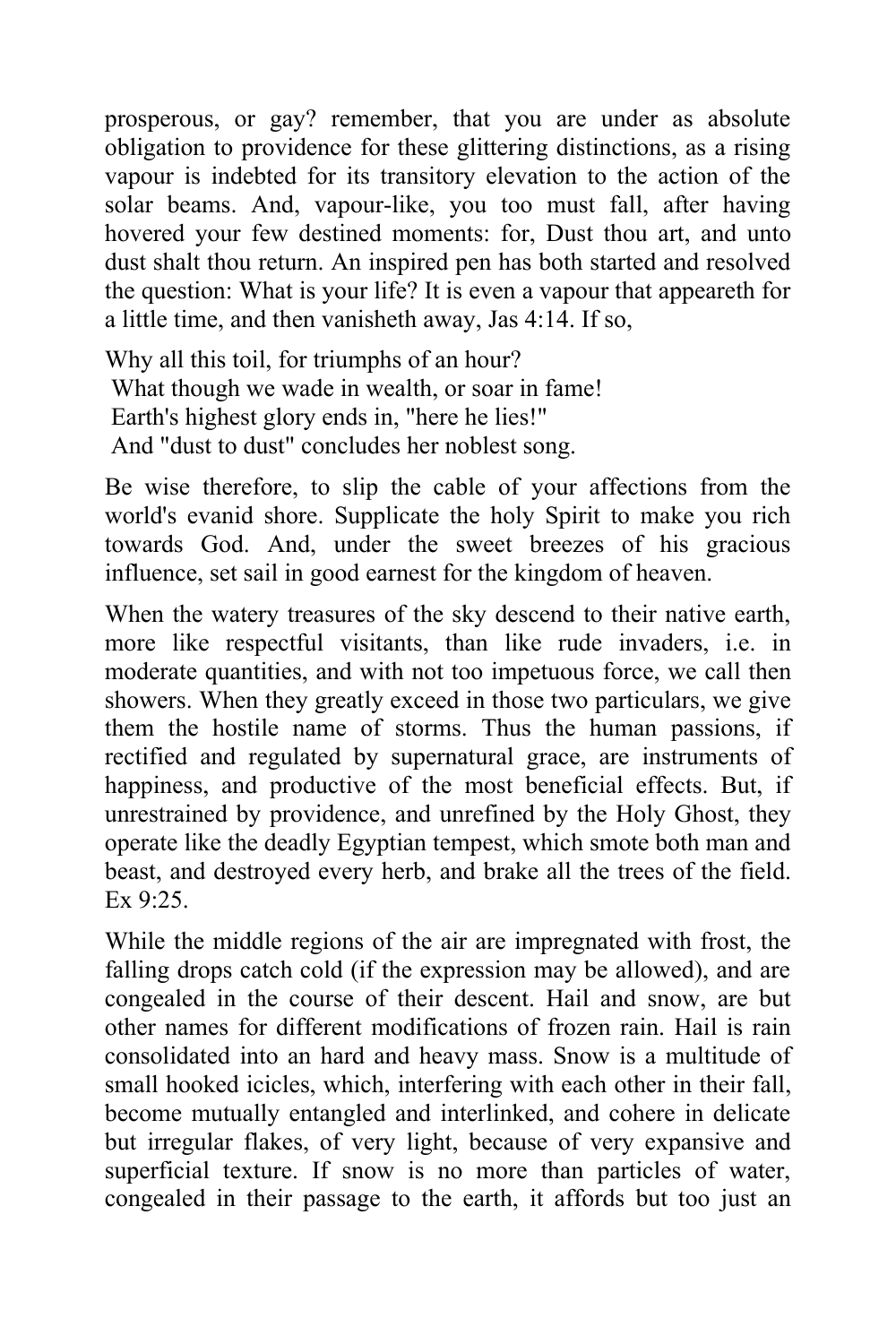emblem of our affections, when, instead of aspiring to God in Christ, they subside and gravitate towards a perishable world. Under such spiritual declension, our comforts are chilled, and our graces benumbed: until a fresh rising of the sun of righteousness upon our souls dissolves the moral frost, and again warms us into the meltings of penitential love. His beams strike upon the rock, and then the waters flow.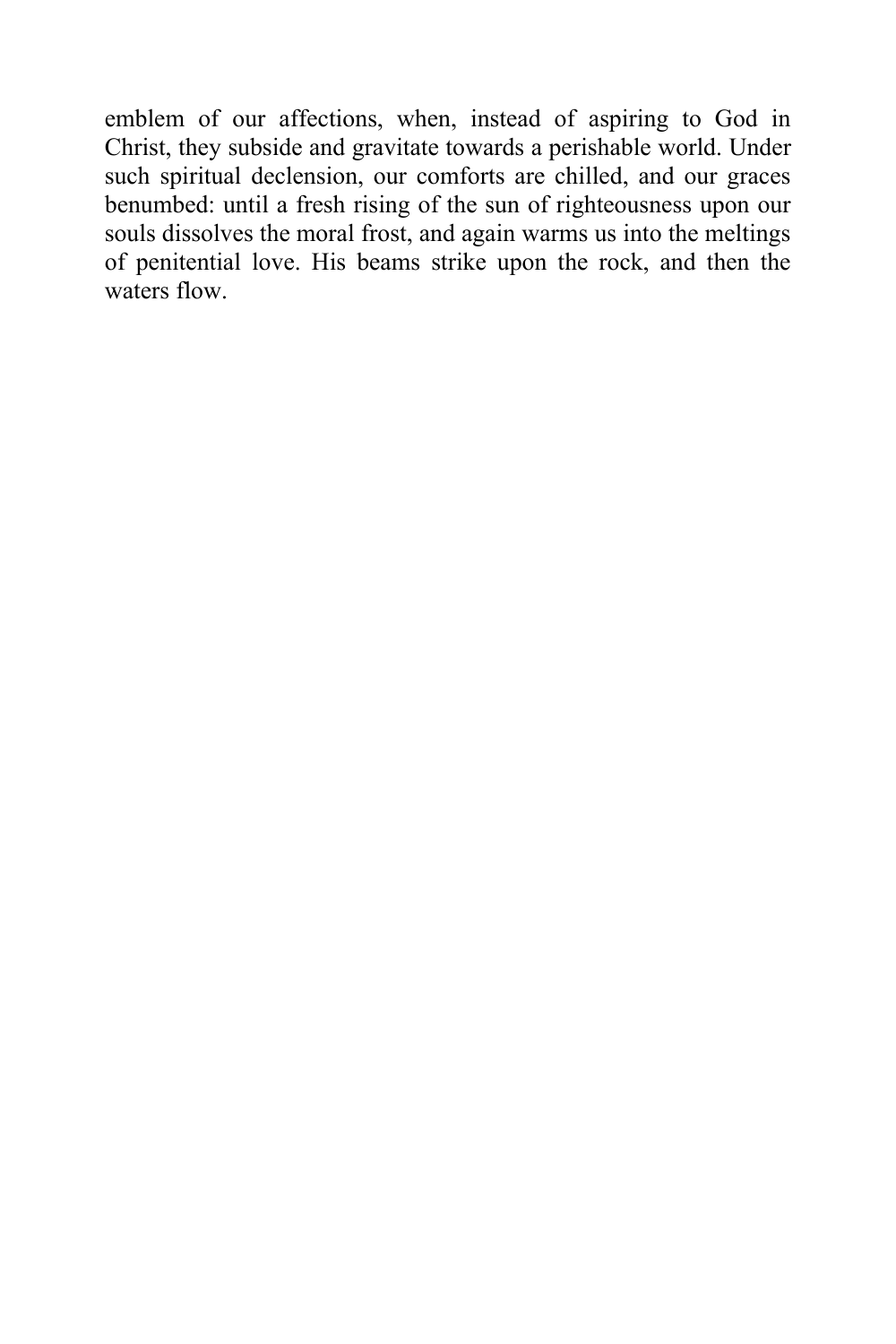## **Sketch of Natural History - Sagacity of Brutes** SAGACITY OF BRUTES.

I HAVE often wondered, that no ingenious observant has hitherto (so far at least as I can find) favoured the world with a professed treatise on the sagacity of brutes. Many curious and remarkable instances are, indeed, occasionally interspersed through the writings of various naturalists. But I could wish to see the rays collected to a point; and should be happy, if the hint now suggested, might set some competent hand in motion, to supply the lovers of nature with so amusing and instructive a desideratum.

My own reading, I honestly confess, is too scanty to administer any very significant quota towards such a stock of valuable entertainment. I will, however, present the reader with a few specimens or scraps of a subject, which an abler andmore intelligent pen might easily enlarge into a plentiful and pleasing feast. Let us then, briefly advert to some examples of that sagacity, which it has been the Creator's will to distribute with sufficient, though not with equal hand, through the different tribes of quadrupeds, birds, fishes, and insects.

I. Instances of Sagacity in Beasts.

The elephant is supposed to be the largest of any quadruped in the known world; and seems to be the wisest also. The observation is Cicero's: whose words (*De Nat. Deor. 1*.) are, "*Elephanto belluarum nulla providentior. At figura quae vastior*?" All the amiable, and all the furious passions, are to be found in this animal: and its docility is wonderful; for, when properly tamed, he is capable of being instructed and disciplined into a vast variety of entertaining and useful qualifications.

Do him a material injury, and he will act as if he had been tutored by the late lord Chesterfield: i. e. if it be in his power, he will immediately revenge the affront; but if restrained for the present, either by motives of prudence, or by inability to wreak his resentment, he will retain the offence in his memory, for years together, and take care to repay it with interest, the first favourable opportunity. I have heard or read of a boy, who wantonly struck the proboscis, or trunk of an elephant; and then courageously secured himself, by running away. Seven years afterwards, the lad was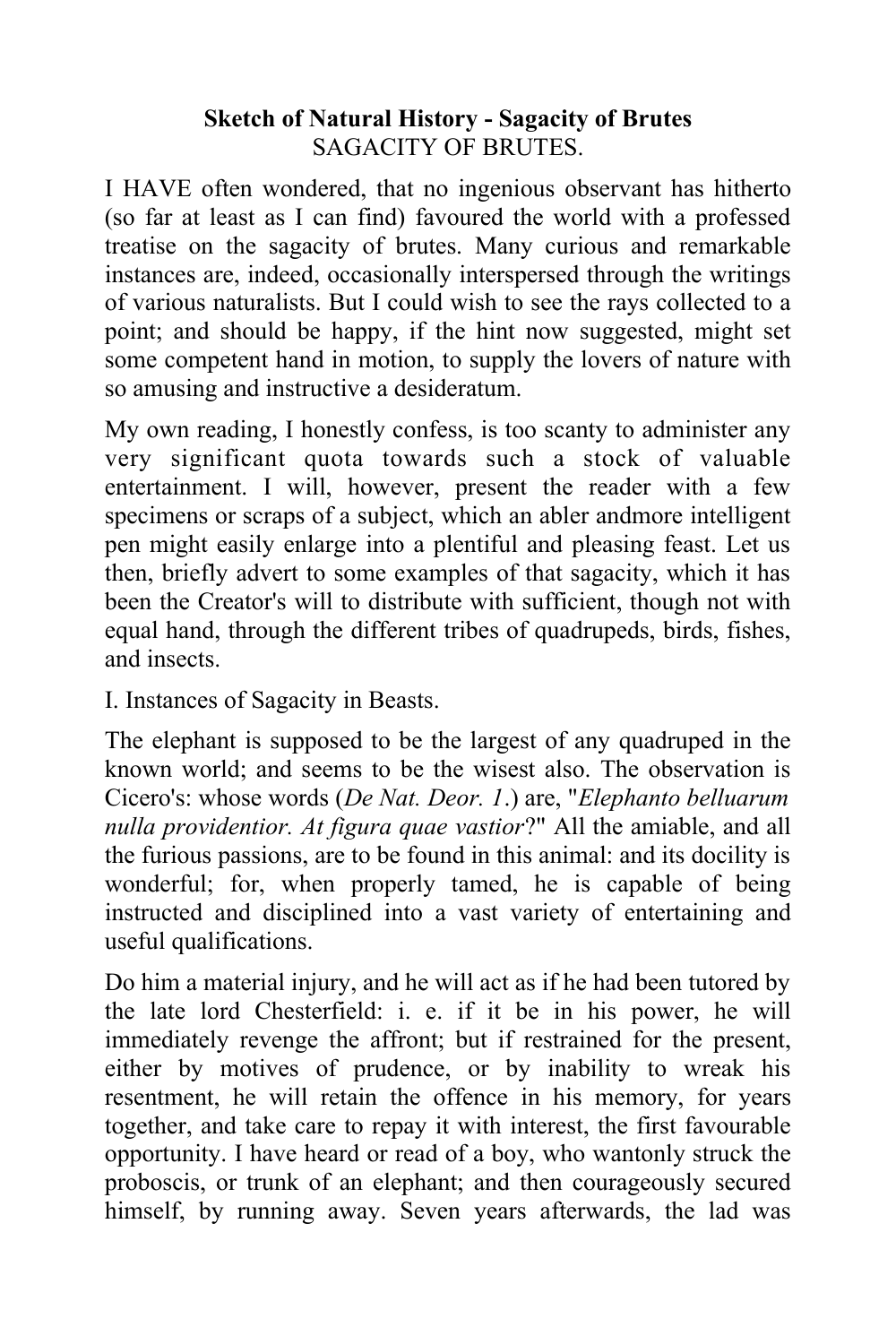playing near the side of a river; and had, probably, forgot his past misdemeanor. But the elephant had a better memory; and making up to the young delinquent, grasped him with his trunk, and very sedately carried the sprawling captive to the water, where he ducked him once or twice over head and ears, and then quietly setting him down again on terra firma, permitted him to walk off without further hurt.

It is said, that in those countries where elephants abound, such of them as are tame, go about the streets like any other domestic animal: and it is common for people to give them fruit as they pass. In time they commence absolute beggars, and will put in the extremity of their trunks at doors and windows, in hope of receiving the little benevolences which custom has inured them to expect. After waiting a short while, if nothing is given them, they withdraw their trunks, and pass on to the next accessible house. It is related, that some tailors were at work on a board, withinside of a window, whose casement stood open. A passing elephant stopped, and put in his trunk. One of the men, instead of conferring a douceur, gave the animal's trunk a scrateh with his needle. The injured party took no present notice of the provocation, but patiently walked away. He repaired to a neighbouring stream; and, having filled his capacious trunk-with a large quantity of water, returned to the window, where he coolly avenged himself, by spouting the fluid artillery on the aggressor and his comrades, for their late breach of hospitality. If we do not relieve the indigent, they at least have a right not to be insulted. And, very frequently, the meanest are able, sooner or later, to retaliate with usury the contempt they undeservedly receive.

Every beggar is not honest. Nor are all elephants actuated by a strict sense of moral delicacy. Their smell is very acute; and if a person has any fruit or cakes about him, they show, by the quick and judicious application of their trunks to the proper part of his dress, that they are adepts in the art of picking pockets, with excellent dexterity.

Elephants, like men, have (if I may be allowed the expression) their virtues and their vices; though, to the honour of the former be it observed, the vices of an elephant bear but small proportion to his virtues. There have been instances of these creatures, who, in the first hurry of rage for ill treatment, have killed their keepers. But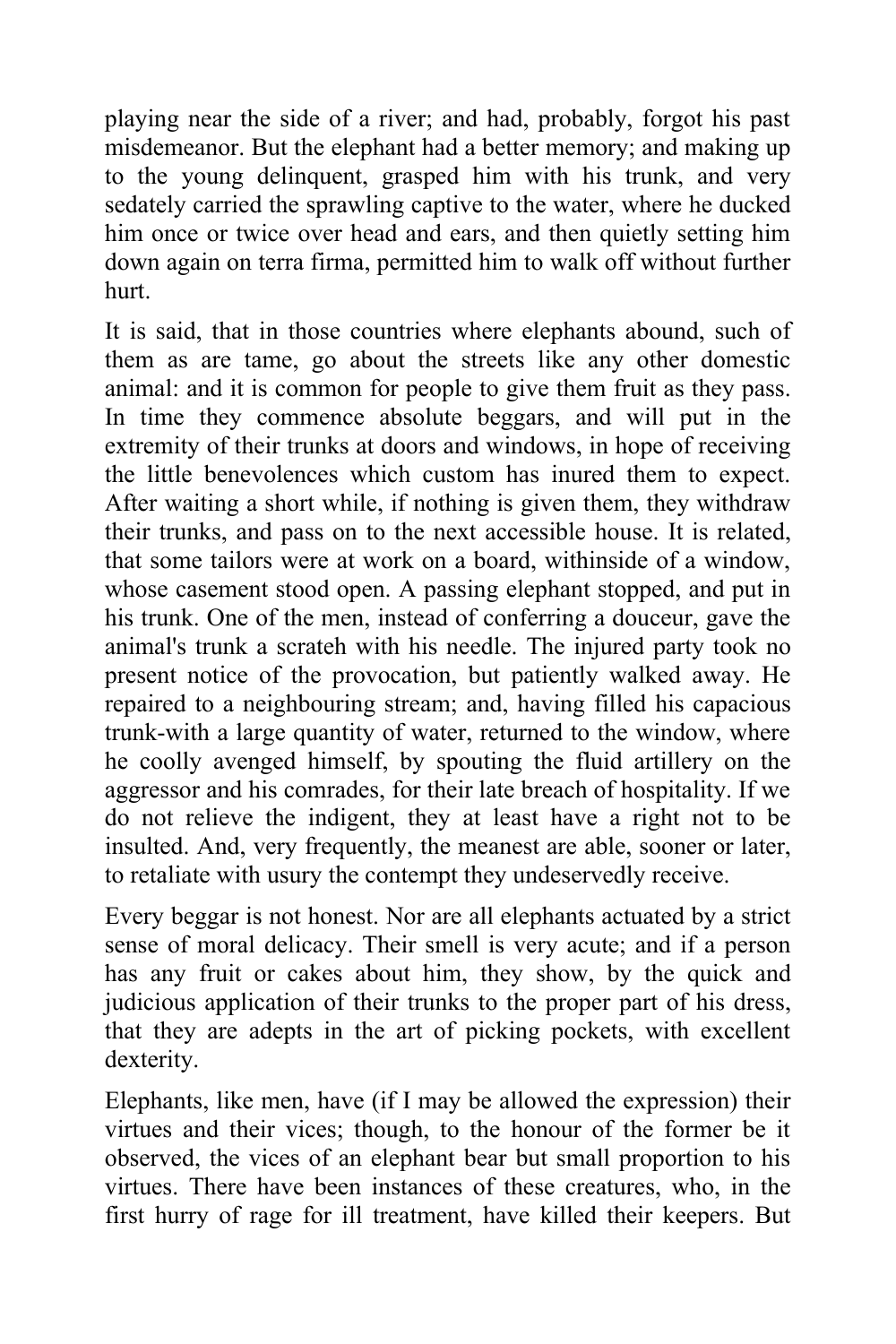their subsequent remorse has been so insupportably keen, that they have refused to take any sustenance, and literally starved themselves to death. A lesson to persons of violent passions; who, if hurried away by the impetuous torrent, either of excessive and unguarded anger, or of head strong and irregular desire, are liable to the commission of irreparable evil, and may in a single moment lay the foundation of irremediable ruin. He that hasteth with his feet, sinneth. O believer, if thou art by nature hasty, vehement, and easily inflammable, call in superior aid. He who in the days of his flesh, rebuked the raging of the winds, and stilled the tossings of the sea, can, by the sweet composing influence of his gracious Spirit, restrain thee within the bounds of holiness, and speak the storm into a perfect calm. I have read of an heathen, who, when he found himself unduly fermented by the kindlings of inward wrath, would never utter a single word, until he had first deliberately run over in his mind all the letters of the alphabet. I have read of a Christian, who, when endangered by similar temptation, would not suffer himself to speak a syllable, until he had silently repeated the Lord's Prayer. Go, and do thou likewise. Repeat that prayer to God, in the spirit of supplication; and thy victory over passion will be more than probable.

Elephants are singularly grateful, and have a very deep sense of friendship. They have been known to lay the death of a brother elephant, or of a kind keeper, so much to heart, as to pine away from that time forward. Even virtue, if strained beyond a certain pitch, degenerates into a fault. Nor is it right for us to love, with too much ardour, any perishable good. Dr. Owen somewhere remarks, that "strong affections make strong afflictions." Confine, therefore, your absolute regards, to Father, Son, and Spirit; the three glorious friends who never die, and whose loving-kindness is immortal as themselves.

In some countries, we are told, elephants supply the place of executioners. They are trained, at a given signal, to lay hold on the criminal with their trunks, by a strong suction; and either dash him violently against the ground, or toss him aloft in the air, until repeated contusions put a period to his life. Mankind are very prone to value themselves on their supposed civilization; and yet, by artful practising on the ferocity of inferior animals, they sometimes teach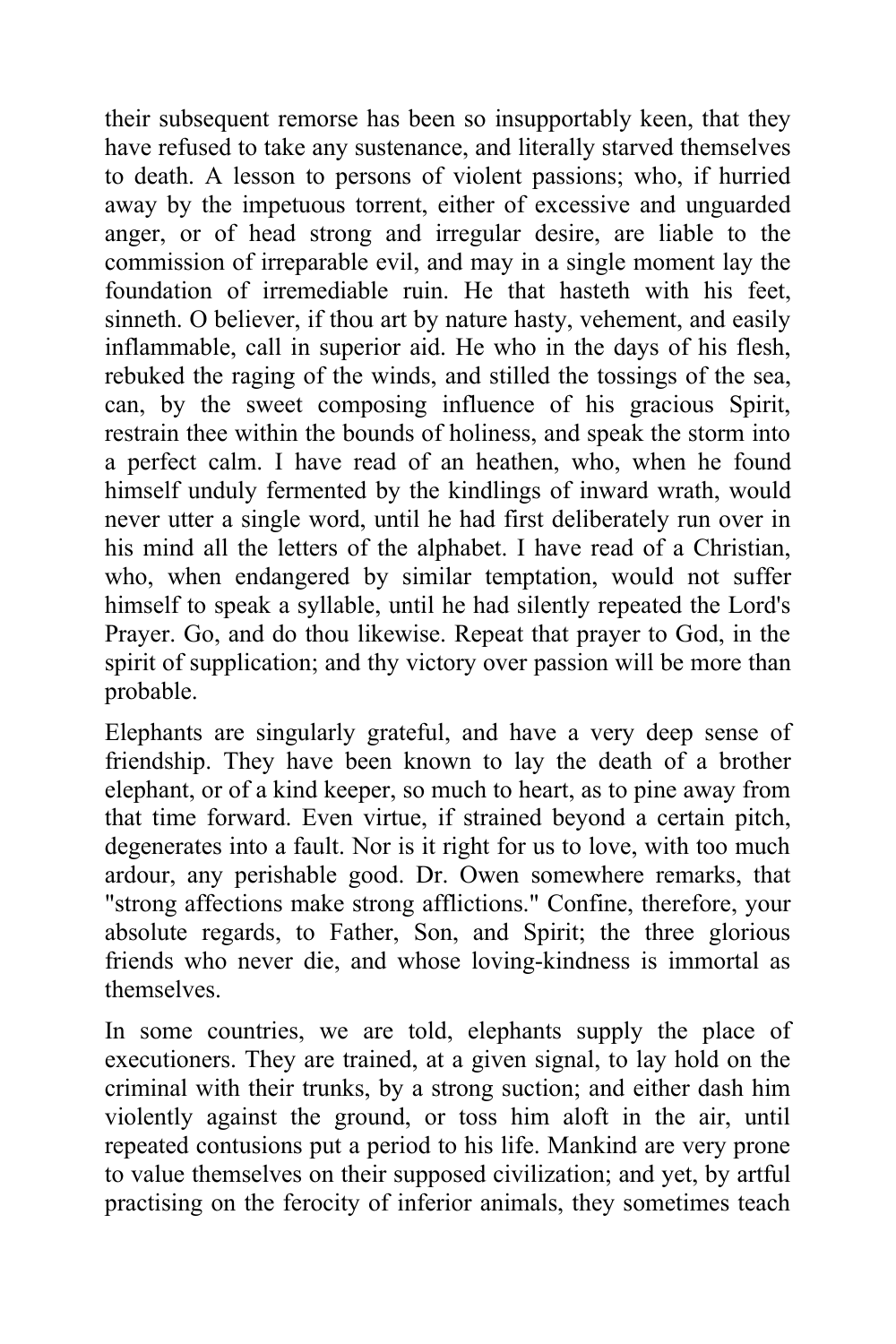brutes themselves to be still more brutal.

Clumsy as elephants are, they may be taught to dance, both singly and in companies; and they move, on these occasions, with singular exactness and order. They are not insensible to the harmony of music; and if properly inured, keep time with their feet, in a manner which discovers great powers of judgment. If I rightly remember, bishop Burnet informs us in his travels, that he saw an elephant play at ball, with all the ease and expertness of a man. But Plutarch, in his Life of Pyrrhus, mentions a much nobler instance of elephantine understanding and adroitness; accompanied by such magnanimous courage and fidelity, as would have redounded to the honour of a Sertorius, or of an Alexander. When Pyrrhus stormed the town of Argos, a number of accoutred elephants (according to the custom of those times) formed a part of his military apparatus. One of these creatures, perceiving that his rider was fallen, invited him, by every effort in his power, to remount. But finding soon after, that he [viz. the rider] was dead of the wounds he had received; the animal, in a transport of grief and rage, rushed furiously on friends and foes, without distinction: and, taking up the body with his trunk, made good his retreat, and rescued the remains of his breathless master from further violation, by faithfully and heroically conveying them from the scene of action.

With all his magnitude and strength, an elephant (if not soured by unkind usage) may be rendered so passive and gentle, as to be led and governed by a child. Just representation of that amiable meekness and humility, wherewith Christians of exalted rank condescend to men of low estate; and persons eminent for superior grace, or for distinguished learning, bear with the infirmities, and are courteous to the ignorance of the weak. It was in this spirit, that the excellent Dr. Watts descended from the regions of philosophy, and stooped from the heights of more elevated poetry, to compose his admirable hymns for children, and teach infant warblers to lisp the praises of the great Three-one.

The method by which wild elephants are taken, deserves to be noticed. A narrow inclosure is made; one end of which is left open for entrance; and, at the extremity of the other, several tame female elephants are placed. Between both (i. e. between the entrance and the extremity where the females are fixed) a large pit is dug, whose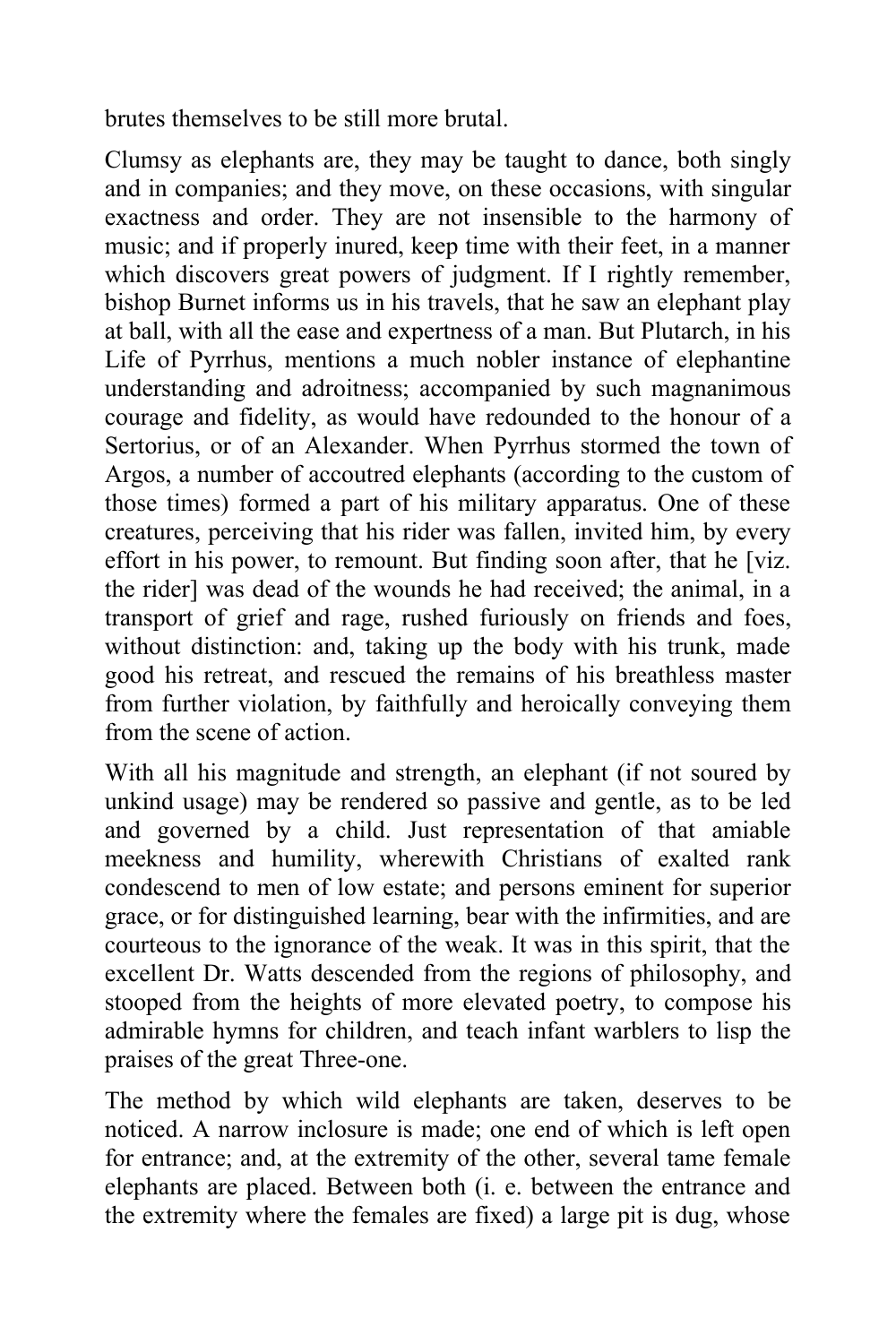surface is lined with a slight bridge-work, so neatly turfed, that it has all the appearance of firm ground. Allured by the females, the male elephants make towards the place, but are suddenly intercepted by the unsuspected snare. Proper persons, who are stationed to watch the event, start from their concealments; and, with exulting shouts, mock the indignant distress of their unweildy prisoners. Striking picture of the deceitfulness of sin; the unthinking folly of heedless minds; and the terrible effects of successful temptation.

Elephants are tamed chiefly by hunger, and by blows. Providence hides pride from man, and bends his stubbornness to obedience, by graciously afflictive dispensations.

Elephants are said to be extremely fond of pomp, and to receive very pleasurable ideas from the exhibitions of splendor. Hence the natives of East India, who hold the doctrine of transmigration, imagine, that these animals are animated by the souls of departed princes. For this reason, they are treated (especially in the kingdom Of Siam) with distinguished respect; and some of the handsomest are decorated with rich ornaments, and even dignified with titles of honour. An elephant of quality is known by the rings of gold, silver, or copper, with which his tusks are adorned. There is something very humiliating to the pride of human reason, in conduct so extravagantly absurd as this. Absolute good nature is absolute folly. And yet, the fanciful surmise of the transmigration of souls from one body into another, is attended with peculiar felicities to the poor beasts who live in countries where that doctrine obtains. It is our duty to adopt the humanity of those heathens, without its absurdities; and to be scrupulously tender of the life, and happiness of every inferior animal entrusted to our care: knowing, that the sovereign providence, which has made them subservient to our wants, has given us no charter for the exercise of unnecessary cruelty or wanton tyranny.

Elephants are extremely long lived. It is affirmed, that they will reach to one, two, or even three hundred years of age. If this be fact (and it rests on very respectable testimonies), it is probably true of those elephants only, which are permitted to live according to nature, unspoiled by the artificial and false refinements of our management. It will admit of little doubt, that, on the sum total, those beasts are happiest who have least connection with man. Not a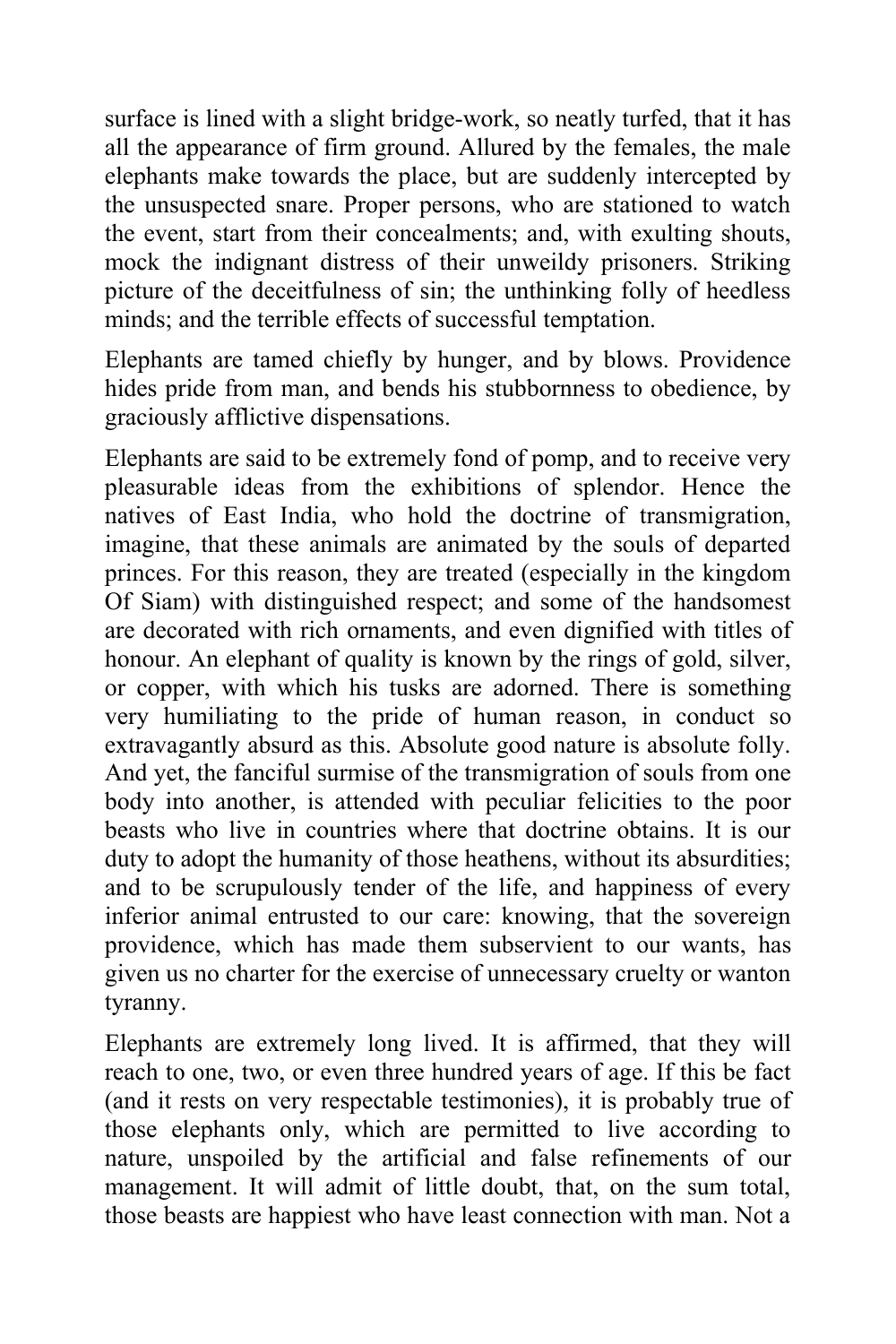single brute, from an elephant to an animated speck, but is eventually the worse, if it fall within the circuit of human government. Let us endeavour to make our male-administration as easy and as little mischievous to them as we can.

Man is supposed to have been originally indebted for several leading hints in points of considerable usefulness and importance, to the birds of the air, and to the beasts of the field. Nor is it beneath the dignity of human rank, to derive instruction from nature [i. e. from infinite wisdom at second hand], under whatever mode or form, her exertions may appear. Unerring authority bids us, on some occasion, learn of insects themselves: Go to the ant, thou sluggard; consider her ways, and be wise.

It seems extremely probable (for instance) that spiders and silk worms, gave the primitive housewives a notion of spinning. That birds and fishes, suggested the practicability of sailing, in vessels constructed similarly to the shape of those animals. And that the hippopotamus*,* or river horse (which, when overcharged with too great a quantity of blood, strikes himself against the point of a sharp reed, until he has bled sufficiently; and then rolls in a particular kind of mud, until the bleeding is stanched), supplied the ancients with the original idea of phlebotomy. One of our best cosmographers observes, that the cynocephalus, a species of monkey very common in Africa, is said to have furnished the first hint of dividing the day and night into twenty-four hours; this creature having been observed to make water with a mechanical exactness, twenty-four times regularly, and at equal intervals in the course of a day and night, when the sun is in the equinox.

A goat is by no means considered as an animal of bright intellects. And yet some things are related of him, which indicate no small share of rationality. Luther's story is well known: who relates, that two goats meeting on a narrow plank over a deep river, it being impossible for them to pass abreast, one of them very prudently couched; that so the other walking over him, neither of them might be in danger of falling into the stream. A memento, to men of precipitate dispositions; who, by a discreet self-restraint, and by well timed moderation, meekness, and condescension, may prevent much inward and outward evil from accruing to themselves and to the church of God.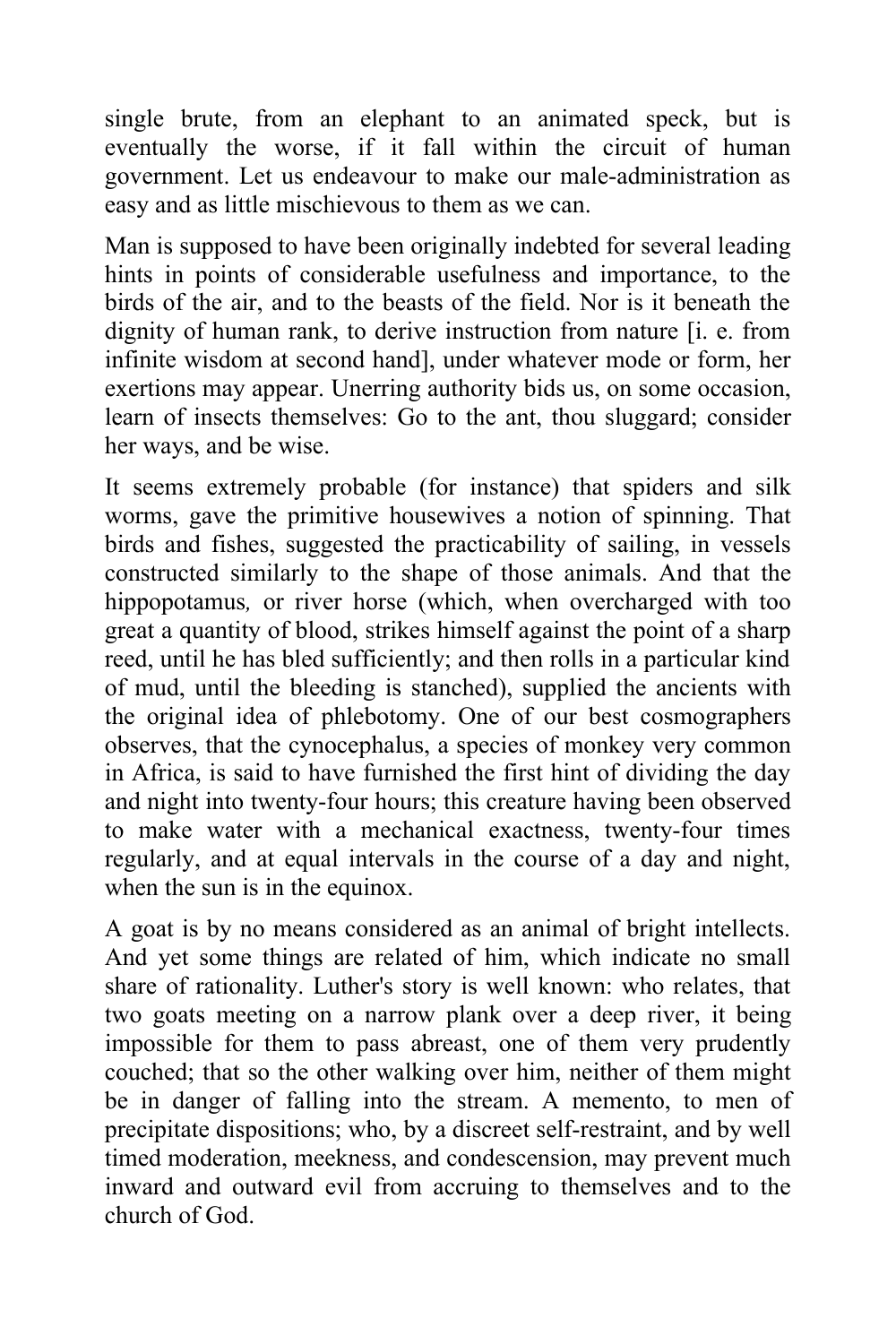If a goat knows how to conduct himself with prudence, when cases of difficulty and danger call for the exercise of that talent; he can also prove himself no contemptible adept in the art of war, when either his own safety, or that of his family and friends, requires him to repel force by force. An instance of this occurs, in the narrative of Lord Anson's Voyage*;* nor can I better express it, than in the words of that authentic and well written performance: premising only, that the theatre of the following unsuccessful invasion was the island of Juan Fernandez, in Spanish West India: - "We once had an opportunity of observing a remarkable dispute betwixt an herd of these animals [i. e. of goats], and a number of dogs. For, going in our boat into the eastern bay, we perceived some dogs running very eagerly upon the foot; and being willing to discover what game they were after, we lay upon our oars some time to view them, and at last saw them take to an hill; where, looking a little further, we observed upon the ridge of it, an herd of goats, which seemed drawn up for their reception. There was a very narrow path, skirted on each side by precipices, on which the master of the herd posted himself, fronting the enemy: the rest of the goats being all behind him, where the ground was more open. As this spot was inaccessible by any other path, excepting where this champion had placed himself, the dogs, though they ran up hill with great alacrity, yet, when they came within about twenty yards of him, they found they dared not encounter with him (for he would infallibly have driven them down the precipice): but gave over the chace, and quietly laid themselves down, panting at a great rate." Could any commanding officer on the face of the globe have displayed more military skill, in taking all possible advantage of his ground; and more resolute prowess in maintaining it, than this Leonidas of the herd? And, on the other hand, were not the invaders equally judicious in sounding a timely retreat, and in not attempting to storm a fortress, which both the nature of the place, and the discreet valour of the defendants, concurred to render impregnable? It is no impeachment of courage, but an argument of superior wisdom, to desist in due season, from designs that are found to be impracticable.

Plutarch relates in his Life of Themistocles, that, when the Athenians, in order to avoid falling into the hands of Xerxes the first, were forced to quit their city, and embark on board their ships; even the domestic animals were evidently sensible of the public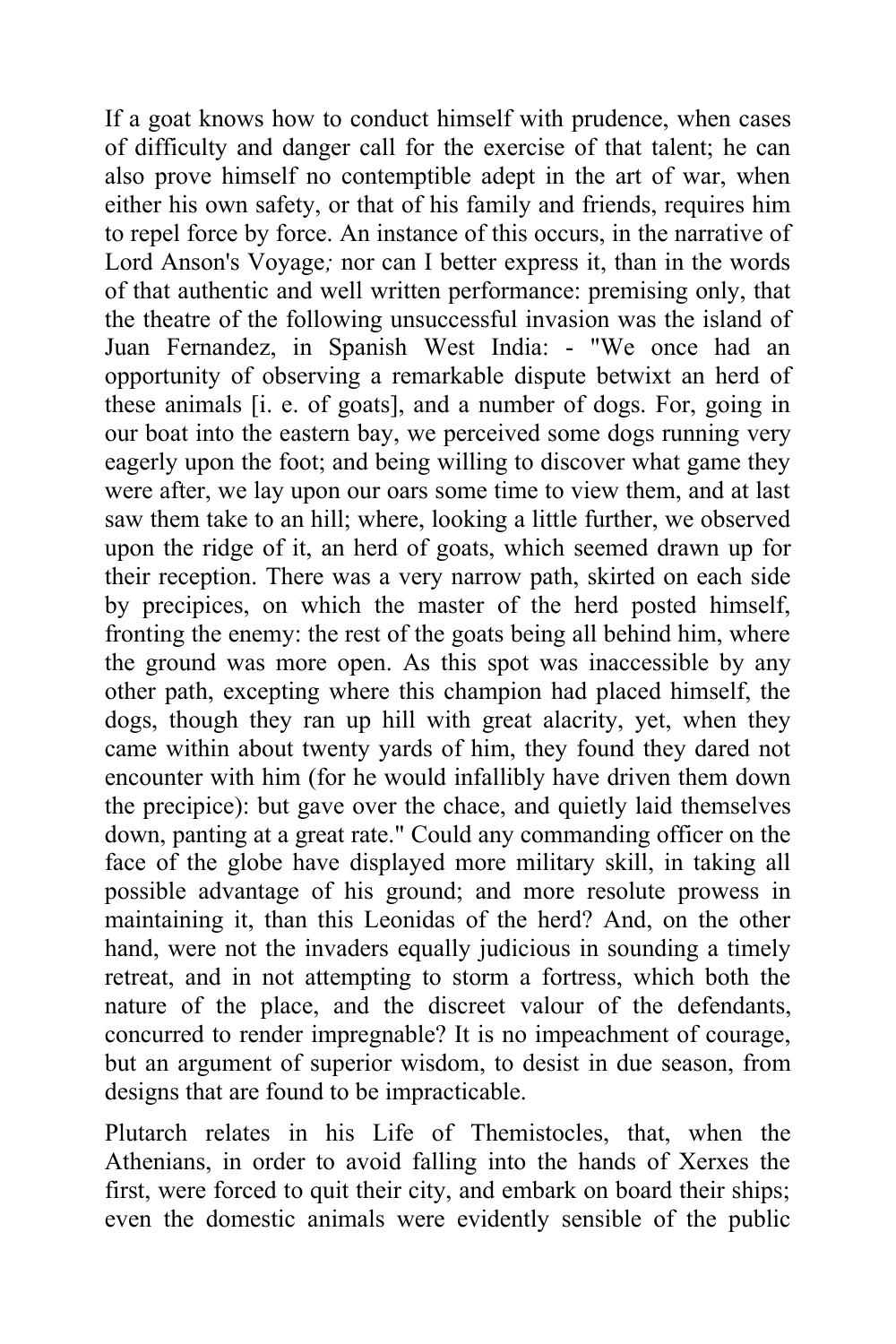distress. They read calamity and sorrow in the faces and conduct of their masters; though it was impossible for them to understand the cause. The melancholy notes of the fowls, the disconsolate mewing of the cats, and the universal howlings of the dogs, attracted the observation, and heightened the grief of the departing inhabitants. It is particularly added concerning a dog which belonged to Xantippus the father of Pericles, that no sooner did the vessel in which his master sailed push from shore, than the faithful animal who had been left behind, plunged himself into the sea, and swam by the side of the ship, until he reached the isle of Salamis: where, quite exhausted with fatigue, he fell down and expired. Fidelity and gratitude are virtues, in whatever rank of beings they appear: and the ancients (to their honour be it said) were famous for setting a just value on the good qualities of brutes. Xantippus' dog received a respectful interment; and his grave communicated its name to the adjoining part of the island; which, so low down as the time of Plutarch (who flourished about six hundred years afterwards), retained the appellation of "the dog's burying-place."

Plutarch, that nice observer of nature, in his entertaining dialogue concerning the different wisdom of aqueous and of land animals, adduces many pertinent examples, strongly tending to corroborate his hypothesis, that an inward intelligent principle of action is by no means the exclusive prerogative of men. I shall here select some of the most striking instances he brings; not marshalling them according to the exact routine of methodical arrangement, but introducing them (for the most part) just as they occur in the disquisitions of the Greek philosopher; taking the liberty, however, for the sake of connection, and of spiritual or moral improvement, to intersperse a few occasional remarks, obviously suggested by the instances themselves.

1. The cock-pigeon may stand as a pattern to husbands, of a far more exalted species. This amiable bird does, in his way, give honour and assistance to his wife, as to the more elegant and more tender vessel. During the session of the hen upon her eggs, he has no objection to alleviating the rigours of her confinement, by kindly brooding on the nest in her stead, as often as want of exercise, or of refreshment, inclines her to fly abroad. Nor will he quit his trust, until his mate's return: when he recommits the future family to her patient and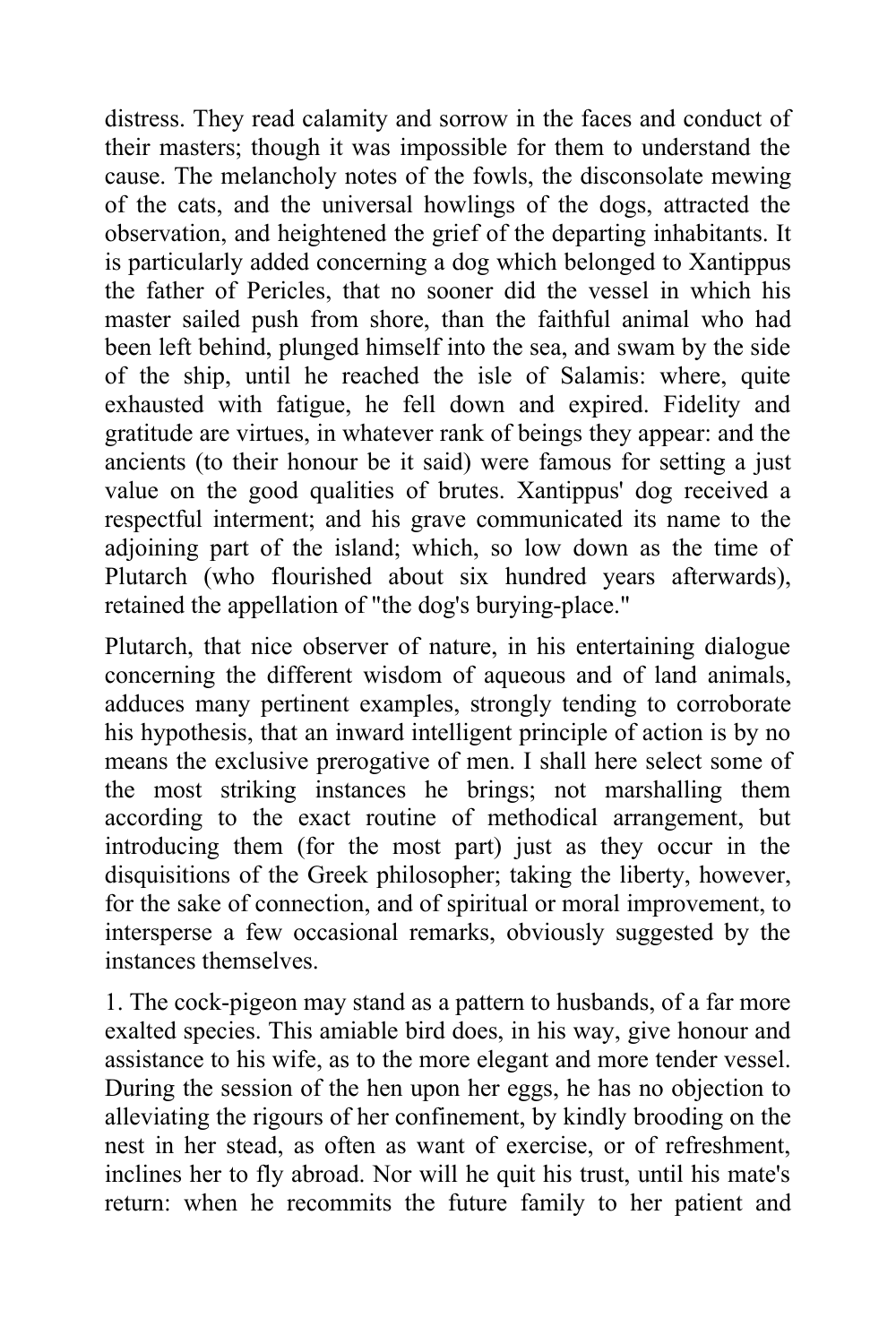affectionate care. After the young are hatched, he is very diligent in providing for his household. While the female keeps guard at home, he goes to market, or, if you please, sallies out in search of forage; which he distributes with much impartiality and discretion, among his hungry offspring. Sometimes the business of seeking provision devolves, by mutual consent, on the hen: in which case, if she happen to tarry out longer than necessity seems to require, the male bird will go in quest of her; and express his displeasure by a significant chattering, and by mildly chastising her with his bill. As much as to say: I know how to temper my tenderness, with a few grains of gentle authority. Why are you thus gadding about, and carelessly taking your pleasure, when you ought to be thinking on household affairs, and to be collecting a breakfast or dinner for the little folks at home? The female generally takes these conjugal expostulations very patiently: and, after softly chattering for a moment or two, in her own vindication, either pursues the business for which she set out; or flies back to the nest, if her husband choose to take the office of caterer on himself. When they meet a few minutes after, they salute as affectionately as ever, and all their petty differences are forgot.

2. The swallow is an excellent housewife, and has an high sense of cleanliness and decency. Hence, as her modest ambition aspires but to one apartment, which serves her

For chamber, and parlour, and kitchen, and hall;

she is very solicitous to preserve it extremely neat and unsullied. She therefore teaches her offspring so to arrange themselves at certain times, as that every thing indelicate may fall over the outside of the nest, without any annoyance to the purity of the common habitation. The care she takes of her house, is the less to be wondered at, when we remember she was at the pains of building it herself. And her skill as an architect, is admirable. Aware how much depends on laying a solid foundation, she places the larger and stronger stubble at the bottom of the intended edifice; and disposes the slenderer and slighter materials upon that. The interstices are plastered up with mud: which, when hardened by the air and sun, is quite inoffensive to any of the senses, and answers every purpose of comfortable warmth. If the season proves so dry, that ready prepared mud cannot be obtained; she remedies this inconvenience, by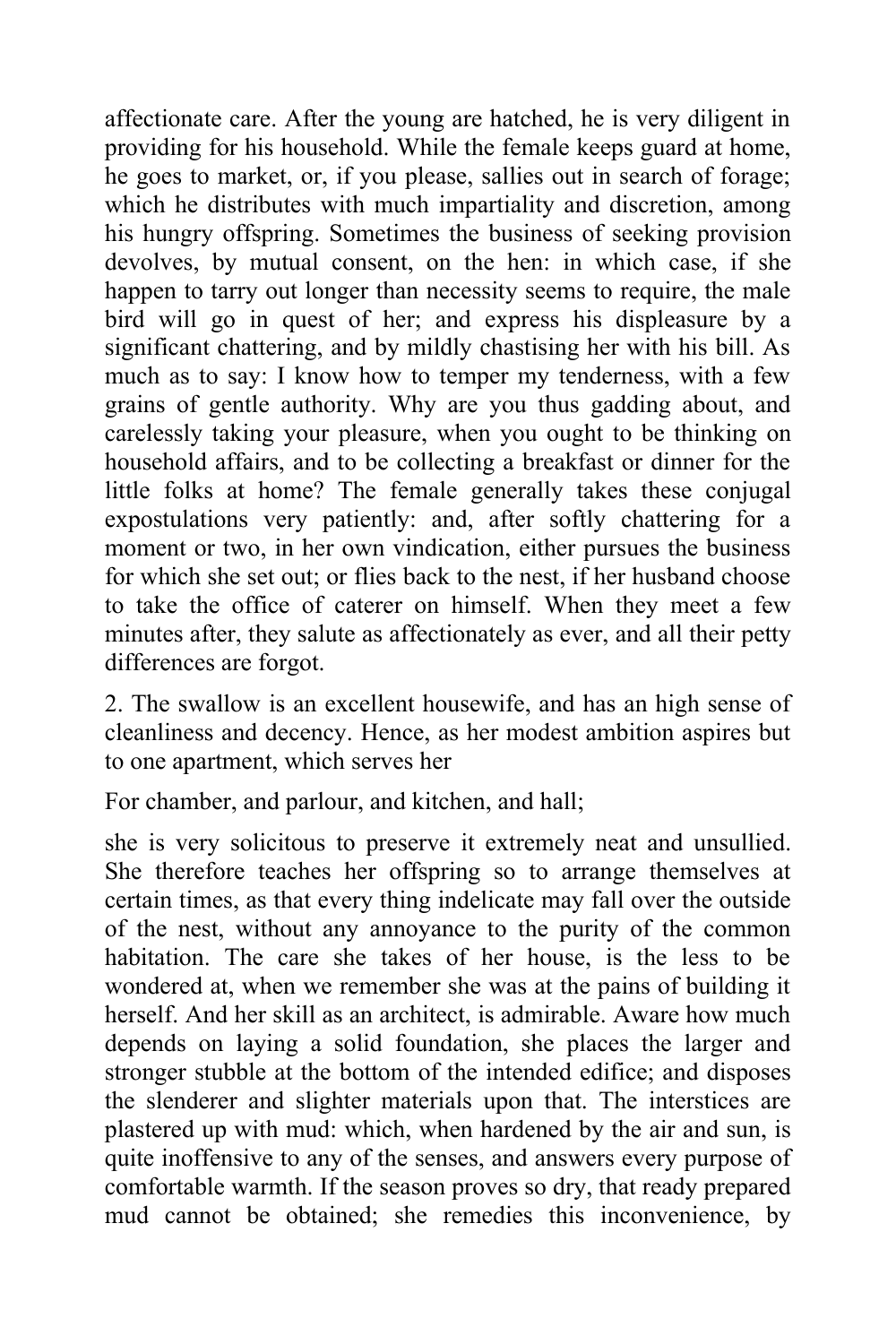dipping the edges of her wings in some adjacent pond or brook, and then shaking off the drops upon the ground, mixes the moistened dust into mortar with her bill, and conveys it to the place of destination. The style or form of the structure is nearly spherical: which figure is at once the most capacious, and the most durable. And she contrives the entrance with so much judgment, as equally to guard against the access of enemies and of cold.

3. If the wisdom and goodness of providence are so eminent in the endowments of smaller animals; it may be reasonably expected that creatures of larger size, and whose wants are consequently greater, should discover a proportionable extent of acuteness and sagacity. Hence the wild boar will whet his tusks before a combat: and the bull, when going to encounter an adversary, previously throws himself into such an attitude, either of attack or defence, as may give him the best advantage over his antagonist. - The lion seems to be sensible, that the track of feet so remarkable as his own, would expose him to a double inconvenience: it would serve the huntsmen as a clue to his haunts, and put inferior beasts on their guard from coming in his way. The former might be ruinous to his personal safety; the latter would greatly curtail his means of subsistence. To obviate both those difficulties, he sheaths his claws when he walks on a yielding soil; and contracts his feet into as narrow a compass as he can. This artful precaution frequently sets the hunter at a loss; and betrays many an unsuspecting quadruped into a false and fatal security. - The ichneumon, in order that he may become more hateful and formidable to his natural enemy the crocodile, will roll himself all over in mud; which often proves a better defence from the fury of so unequal a foe, than if the ichneumon was armed with weapons, or clad in a coat of impenetrable mail.

4. Of the following incident, Plutarch affirms that he himself was an eye-witness. Being once on ship-board, he observed a jar which was about half filled with oil. A dog was very desirous of paying his addresses to the contents; but the oil was too low in the containing vessel, for him to get at it. The seamen were all engaged different ways: and the dog, willing to make the most of the favourable opportunity, took up successively, a number of stories which were stowed in that part of the ship, and, dropping them one by one, into the jar, the oil at last rose within his reach, and he lapped as much of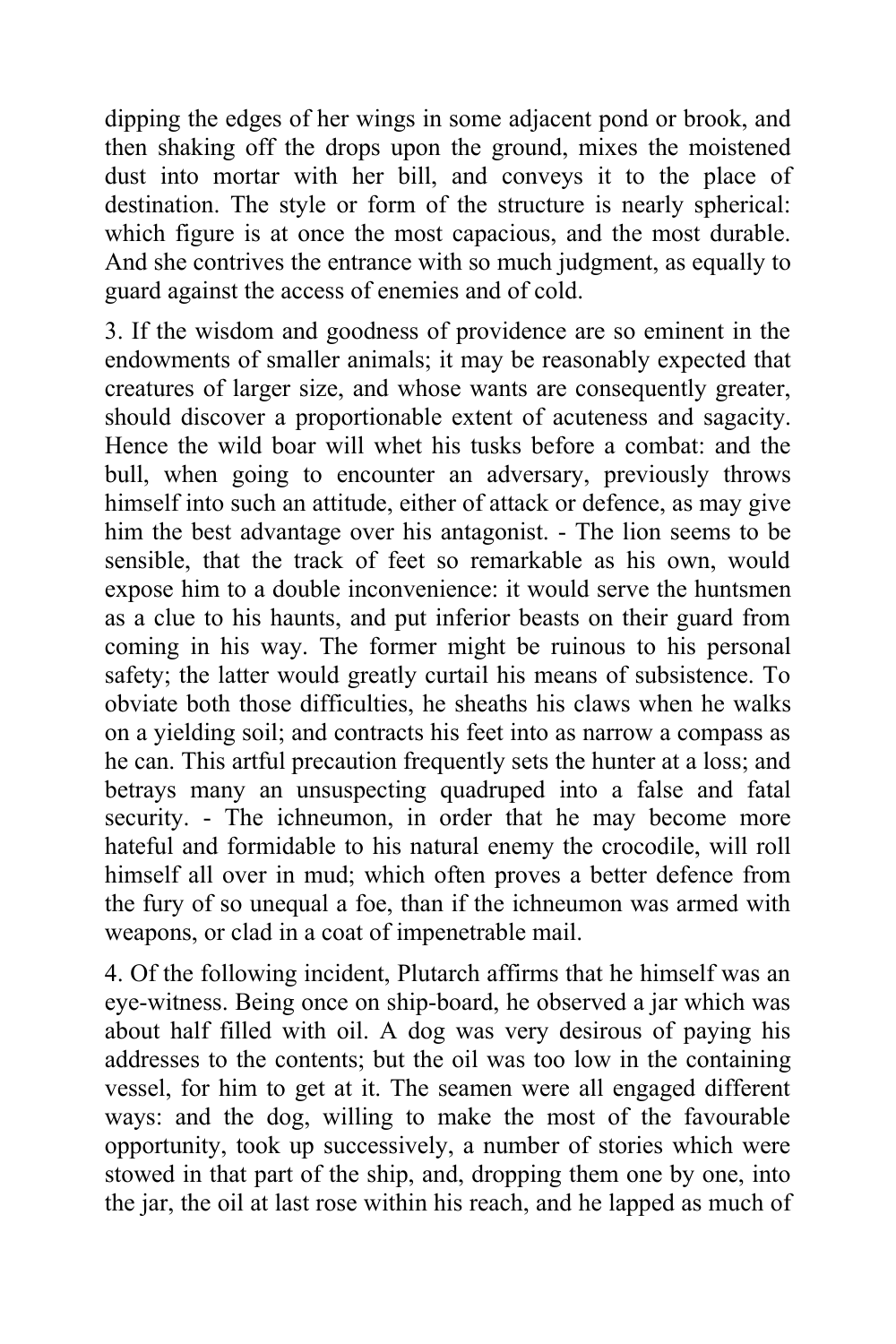it as he pleased. I was astonished, says Plutarch, by what means the dog could know, that the immission of heavier substances would cause the lighter substance to ascend. - After this, we need hardly be surprised at what is related concerning the cranes of Lybia: *viz.* that, when impelled by thirst, if they can meet with no water high enough to be conveniently reached by their bills, they will drop in a sufficient quantity of stones, until it rises to the height they wish. Plutarch, indeed, expresses some doubt, as to the certainty of this instance*;*but, I think, without sufficient reason. Especially, as he admits that similar artifices were, in cases of similar exigency, known to be made use of by the geese of Cilicia, and by the bees in Crete. Nor are the prudence and foresight of the last mentioned species, confined merely to matters of subsistence. The Cretan bees, conscious of their natural inability to fly, with due steadiness and equipoise, when the wind is boisterous, have been observed to clasp a small piece of gravel on each side, under their wings, that their light and slender bodies, thus judiciously ballasted, might preserve a due weight, and maintain a power of self-command. - The heights and recesses in Mount Taurus are said to be much occupied by eagles, who are never better pleased, than when they can pick the bones of a crane. Cranes are very prone to cackle and make a noise (Isa 38:14): and particularly so while they are flying. The sound of their voice rouses the eagles; who spring at the signal, and often make the talkative itinerants pay dear for their imprudent loquacity. The older and more experienced cranes, sensible of their besetting foible, and of the peril to which it exposes them, take care before they venture on the wing, to arm themselves, each with a stone large enough to fill the cavity of their mouths, and consequently to impose inevitable silence on their tongues.

Self-distrust is an infallible mark of wisdom, and (under the efficacy of providence and of grace) the truest ground of security. To know our weak side, and there to plant the strongest guard; to shun so far as in us lies, the very possibility of temptation; and to put it out of our own power to transgress, by avoiding the remotest occasions and opportunities of evil; are among the means which God vouchsafes to bless, for the preservation of his frail and fallible people in the path of duty and happiness. I could mention the name of a late very opulent and very valuable person, who, though naturally avaricious in the extreme, was liberal and beneficent to a proverb. He was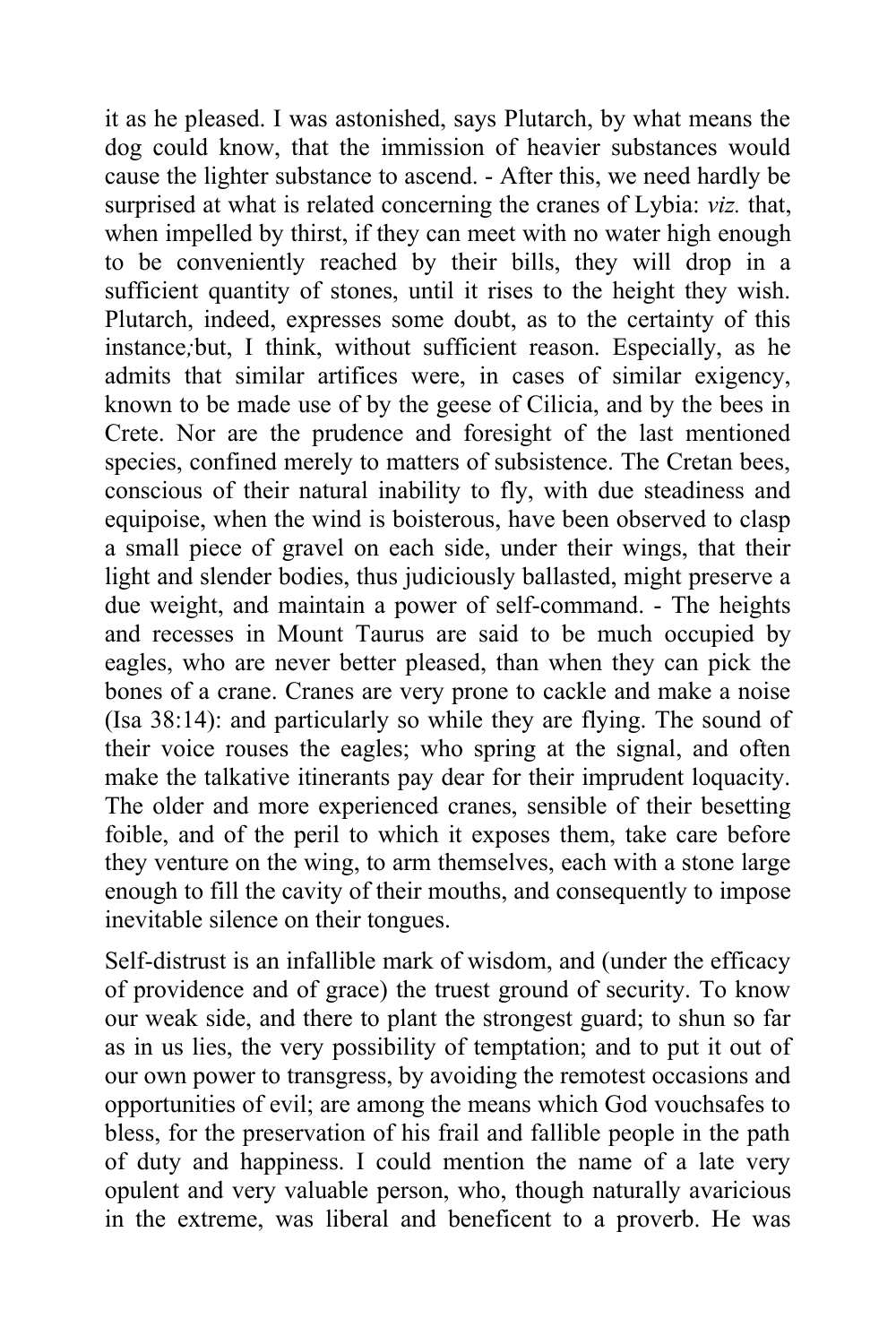aware of his constitutional sin; and God gave him victory over it, by enabling him to run away from it. Lest the dormant love of money should awake and stir in his heart, he would not, for many years before his death, trust himself with the sight of his revenues. He kept indeed, his accounts, as clearly and exactly as any man in the world; but he dared not receive, because he dared not look at that gold which he feared would prove a snare to his affections. His stewards received all, and retained all in their own hands until they received orders how to dispose of it. From the same excellent motive, Scipio refused to see a beautiful princess, whom the event of war had subjected to his power; lest her charms might prove either a source of uneasiness, if he had fortitude enough to resist them; or a source of guilt, if his fortitude should relax. Generally speaking, they are the most virtuous, who dread to put their virtues to too severe a trial. He that trusteth his own heart, is a fool; but whoso walketh wisely, he shall be delivered. Prov 38:26*.*

5. In fine serene weather, cranes (like professing Christians in a time of worldly sunshine) are not very observant of social ceremony; but will fly abroad singly, without paying much attention to each other. The case is different if necessity oblige them to make excursions under a lowering sky, and to cut their way through boisterous, opposing winds. They then form themselves into regular companies, and fly in large flocks of triangular figure; whose sharp point moves foremost when they sail against the wind; in order that they may more easily penetrate the tempestuous air, and preserve their ranks unbroken. - Sometimes they will sleep all night on the ground. To prevent surprise, a competent number of them are stationed, by way of advanced guard to the camp, because of fear in the night. These, on the first approach of danger, sound the note of alarm; and the whole regiment, starting from their slumbers, soar into the air without delay. Lest the centinels should sleep when they ought to watch, each stands (says Plutarch) on one leg, and grasps a stone in the claw of the other foot. The uneasiness of which situation has a tendency to keep them awake; and, if they happen to dose, the noise made by the falling of the stone, admonishes them to be less negligent. Let men learn of cranes, to be vigilant in their stations, and faithful to their trust. Above all, let ministers of Christ not sleep, as do others; but watch, as those that must give account of their stewardship to the Judge of quick and dead. It is said of Aristotle,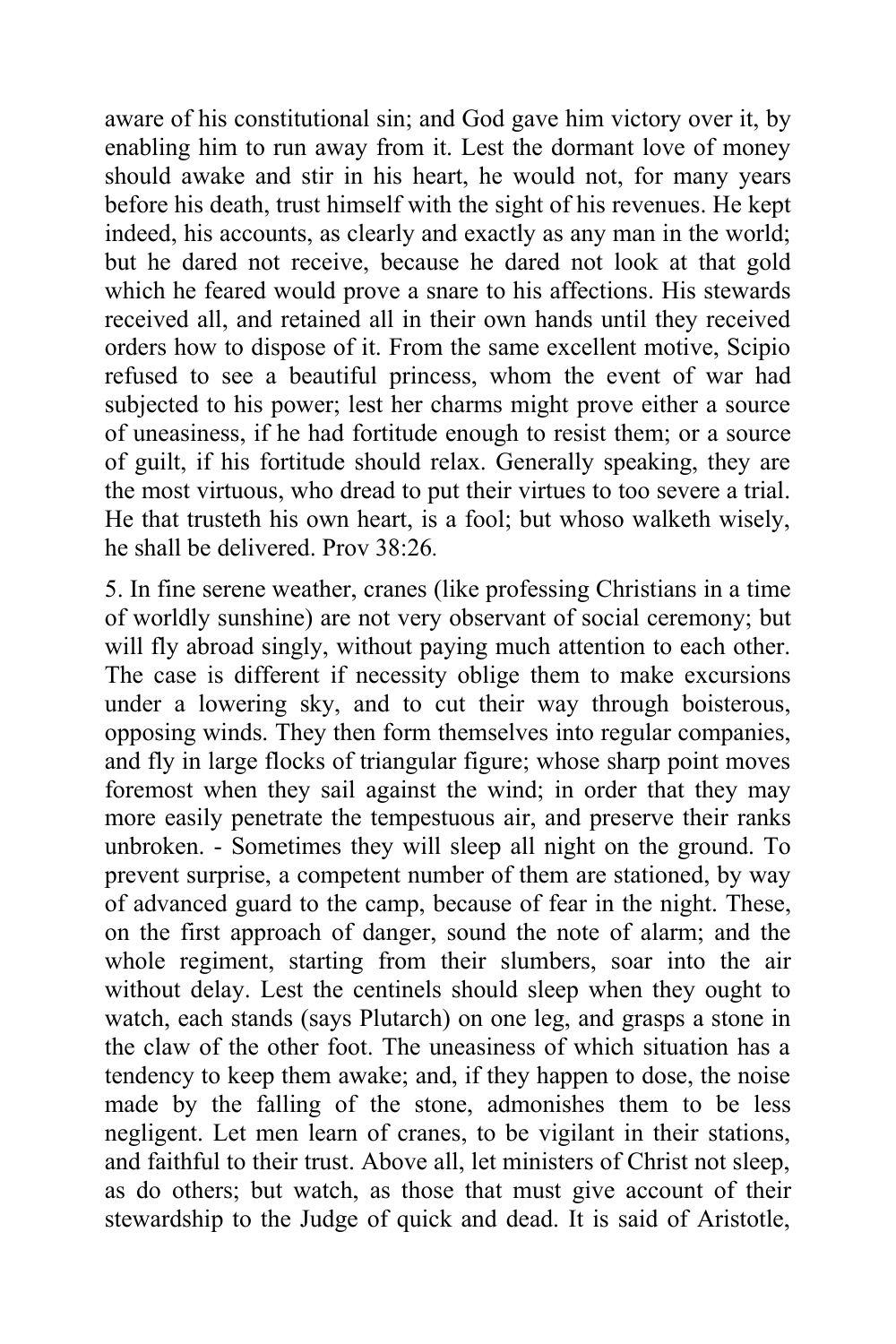that, lest he should impede his progress in his philosophical studies, by over-sleeping himself, he usually slept with one hand out of bed, and held a brass ball in it, over a vessel of the same metal; that the noise which the ball must occasion when it fell from his hand, might awake him to what he deemed the principal business of human life. In how many respects may heathen diligence put Christian slothfulness to the blush!

6. The ant seems of all others to have been Plutarch's favourite insect. He even pronounces her a wise and virtuous animal; and, in my opinion he proves his point. Friendship, fortitude, continency, patience, justice, and industry, are among the moral qualities which he deservedly places to her account.

A company of these creatures (says this philosopher) visited a neighbouring ant-hill, carrying with them a dead ant, which evidently seemed to have been an inhabitant of the colony to which his remains were now conveyed. On the arrival of so many strangers, several emmets ascended from their holes, and, after a short communication, returned into the hill, to apprize the community below, of the business on which the unexpected visitants were come. After two or three passings and repassings in this manner, the negociation appeared to be finally settled. A deputation of ants from within the hill, at last lugged up a worm from their under-ground stores, which the others accepted of; and, delivering the dead emmet to his friends, went away highly satisfied with the recompence they had received.

When a loaded ant is met by others which have no burden, they courteously stand on one side, or move another way, that they may not incommode an individual who is toiling for the public good. If a labouring ant is carrying or dragging an heavier load than she is well able to manage, this is no sooner perceived by the rest, than as many volunteers as are necessary run to her assistance, and cheerfully set their mouths or shoulders to the work. If the material be very cumbersome, and will conveniently admit of a partition, they will bite it into several pieces; and each moves homewards with as much as he is able to carry. After their subterraneous magazines are sufficiently stored with provisions, they carefully select such as begin to putrify or decay; and, bringing them out to the surface of the hill, expose them to the air, or sun, until properly dried; taking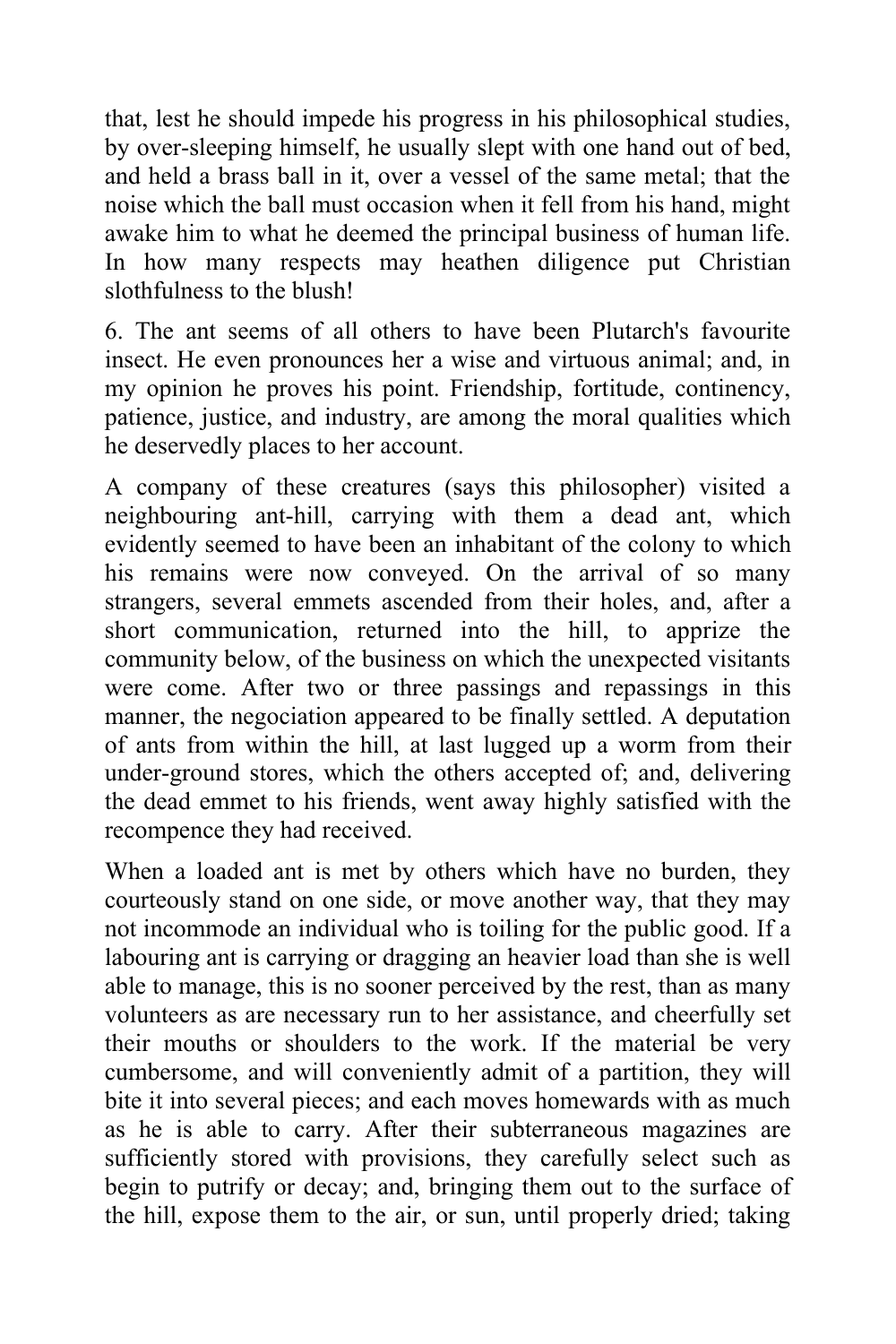care to turn them regularly, and to re-convey them into the common repository on the appearance of rain, or at the approach of night. Lest their hoarded corn should germinate, and so defeat the purpose for which they lay it up, they carefully bite off those parts of the grain from which the root strikes, and the blade shoots.

Plutarch's humanity does honour to his philosophy. He laments the cruelty of those, who, for the sake of gratifying their own speculations, exceedingly distress, if not totally ruin, whole societies of these (f) harmless and laborious insects, by digging up their hills. Certainly this is buying information, and indulging curiosity at too dear, because at a very unmerciful rate. They, however, who have examined the interior structure of their residence with the utmost nicety of attention, tell us that the passages into it are not perpendicular, but sloping; and, like a labyrinth, are intersected by many cross paths, and diversified with many turnings and windings. These terminate in three principal halls, or cavities. In one the members of this perfect republic, who have all things in common, assemble to feed and converse. The second is the grand repository, where the hope of the year (i. e. their food) is laid up. And the third is the vault, where they deposit their dead.

(f) I call them harmless, because I have been assured, that, on the nicest observation, they are not found to injure the fruit-trees on which they frequently climb. They are it seems, allured thither, not by the fruit, which they never hurt; but by a sort of sweetish dew, which they are very fond of, and which we are rather obliged to them for diminishing; as the particular dew, which they are most desirous of, is deemed very detrimental both to leaves and fruit.

7. The ancient Thracians, when they were desirous of passing a frozen river, but were dubious whether it was sufficiently firm, used, among other experiments, to turn a fox loose upon the ice: it being the custom of this shrewd and wary animal, to move very cautiously on such hazardous ground, laying his ear to the ice every step he went; that, if the surface began to crack, or if the frost was so moderate as to admit of his hearing the water flow beneath, he might be able to retreat back in due season. If, after the most exquisite observation, he perceived no danger, his fears would gradually wear off, and he advanced with boldness to the opposite bank. Plutarch's reflections on this conduct are extremely just. Here is, says he, no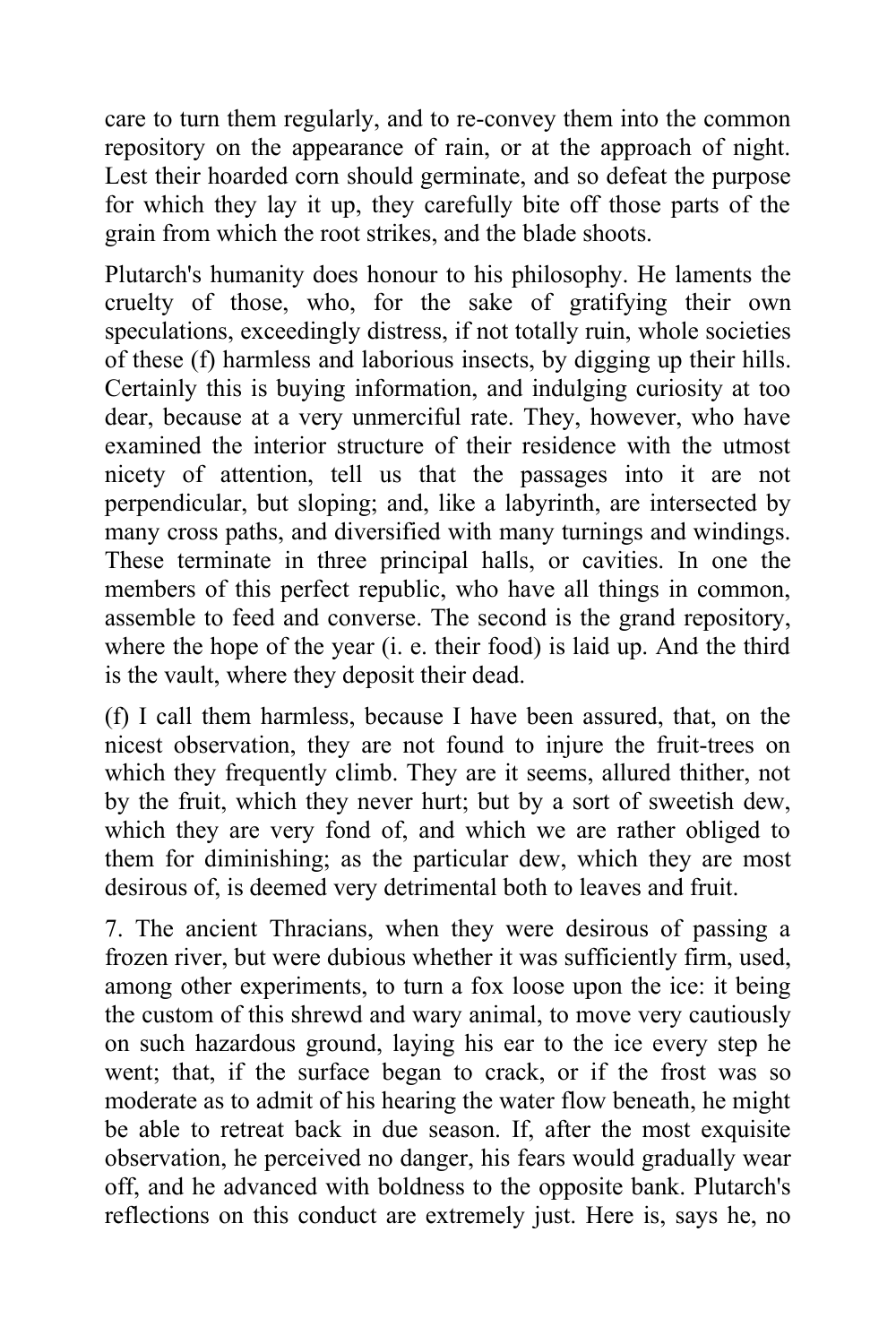less than a syllogistical conclusion, from premises furnished by the senses. And the fox's chain of argumentation amounts to no less than this: "There can be no noise without motion. That which is easily moved, cannot be firmly frozen. Water not firmly frozen, retains a degree of fluidity. And a fluid cannot support a body heavier than itself.

8. The stupidity and obstinacy of mules are proverbial. But, when Pericles was building a temple in Athens, one of these animals entitled himself to what he received, *viz.* the applauses and rewards of the public. This creature, who had been an old and useful servant to his employers, was exempted from farther toil, on account of his age and past services. While the above-mentioned temple was erecting, stones were continually brought from a considerable distance, in carriages drawn by mules. The old mule, though dismissed from work, took every opportunity of attending the carts, as a voluntary spectator; and cheerfully ambled, both to and from the keramicon, by the side of his harnessed brethren, as though he meant to encourage and quicken them in the duty they were performing. The people were surprised and pleased at the zealous attachment which the merry old quadruped showed to his former occupation; and, by an unanimous vote, ordered him to be maintained, during life, at the public expence.

A company of elephants were brought to Rome, to entertain the populace with an exhibition of the various and uncommon postures into which they had been taught to throw themselves. One of these creatures, who was not so ready at these difficult exercises as the rest, received, in recompence of his dullness, continual and severe chastisement from his keeper. The poor animal soon gave proof, that his slow proficiency was the effect rather of natural unwieldiness, than of idleness or obstinacy; for he was observed by night, when the moon shone, and when nobody was with him, to be carefully practising the lessons which had been given him; that he might escape farther correction, by acquitting himself with more agility and expertness on the morrow.

A Syrian elephant was entrusted to the care of a dishonest servant, who usually gave him but half his allowance of corn. One day, the elephant's owner happened to come into the stable at feeding time; and the servant, in consequence, poured out to the animal his full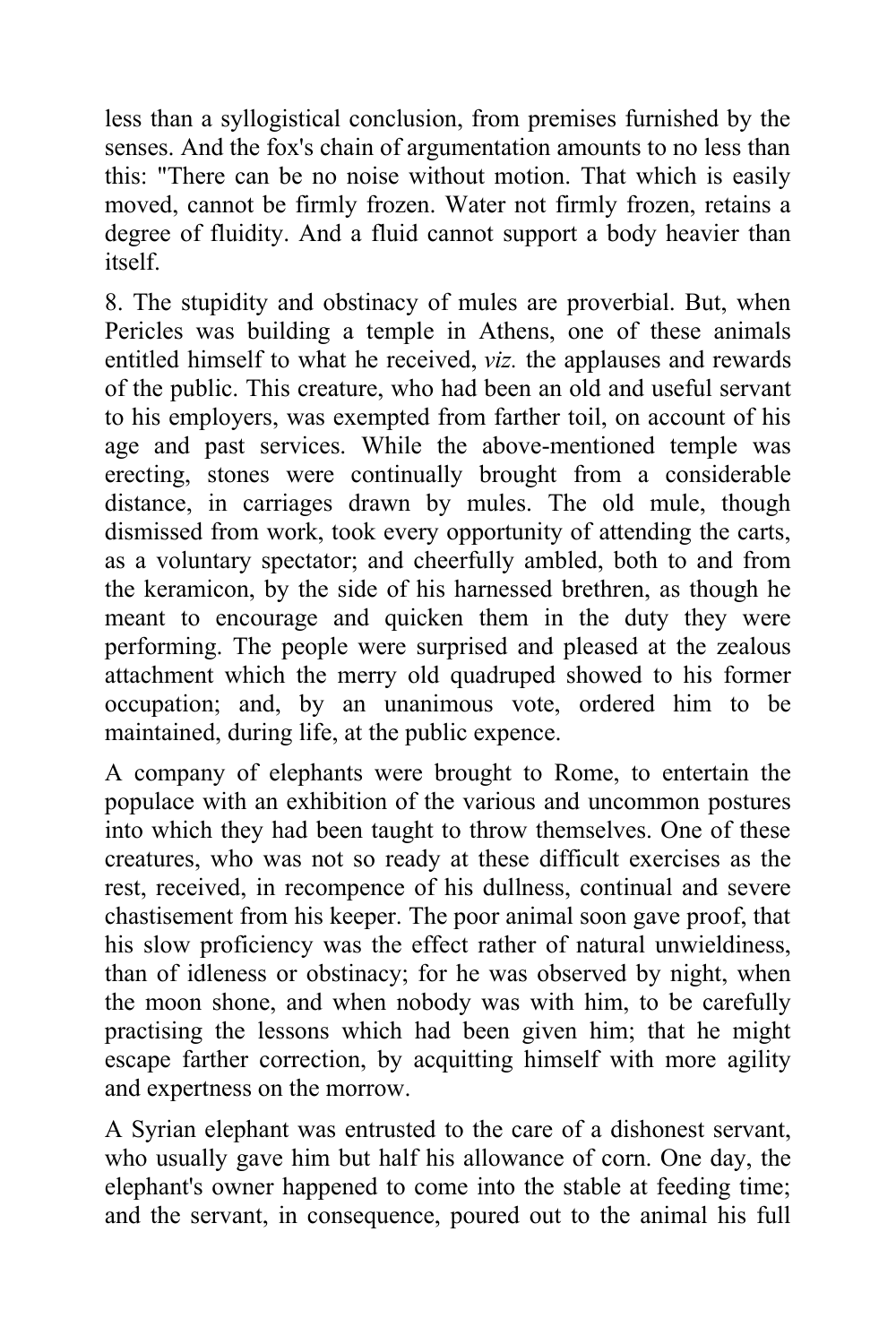measure of barley. But, instead of falling to, the elephant divided the heap into two equal parts, with his trunk; and, by the significancy of his motions, gave his master to understand, that, if he had not been present, his servant had not proved so liberal.

The keeper of an elephant used sometimes by way of frolic, to mix stones and dirt with his provender. This ill natured jest was seriously, though humourously, revenged. For one day, the elephant, being within reach of a vessel in which his keeper's dinner was boiling, repaid him in his own coin, by filling his trunk with ashes, and discharging them into the pot.

When a number of these animals (in their untamed state) are desirous of passing a river, they very prudently sound the depth of the stream, by deputing the least elephant to take the lead, before any of the larger ones venture from the bank; knowing, that, if the water be so shallow that the smallest of the company can wade across, the rest may follow without danger. If the harbinger who tries this experiment, begins to lose his footing, and to be higher than his neck in the water, he immediately turns back again, and the adventurers go in quest of a more fordable place.

When Porus, one of the kings of India, gave battle to Alexander, the former received several wounds by the missive weapons of the enemy. An elephant, on which he sometimes rode, and which attended him with all the affectionate solicitude of a bosom friend, perceiving his royal master occasionally wounded, watched every opportunity of drawing out (with his trunk) the darts that fastened: and the faithful creature performed these operations, with all the judgment and tenderness imaginable. At last, finding that Porus was sinking to the ground (though he soon recovered, and was afterwards restored to his dominions), through fatigue and loss of blood, the elephant gave another proof of his sympathy and care, by so supporting the king with his trunk, as to break the force of his fall, and to let him gently down.

We have noticed in a foregoing page, that it is usual with those who employ themselves in taking elephants, to trepan them into deep pits, whose surfaces are so disguised as to resemble firm ground. On these occasions, the ensnared elephant sets up a lamentable cry. If the coast is clear, his wild associates, on hearing him roar, hasten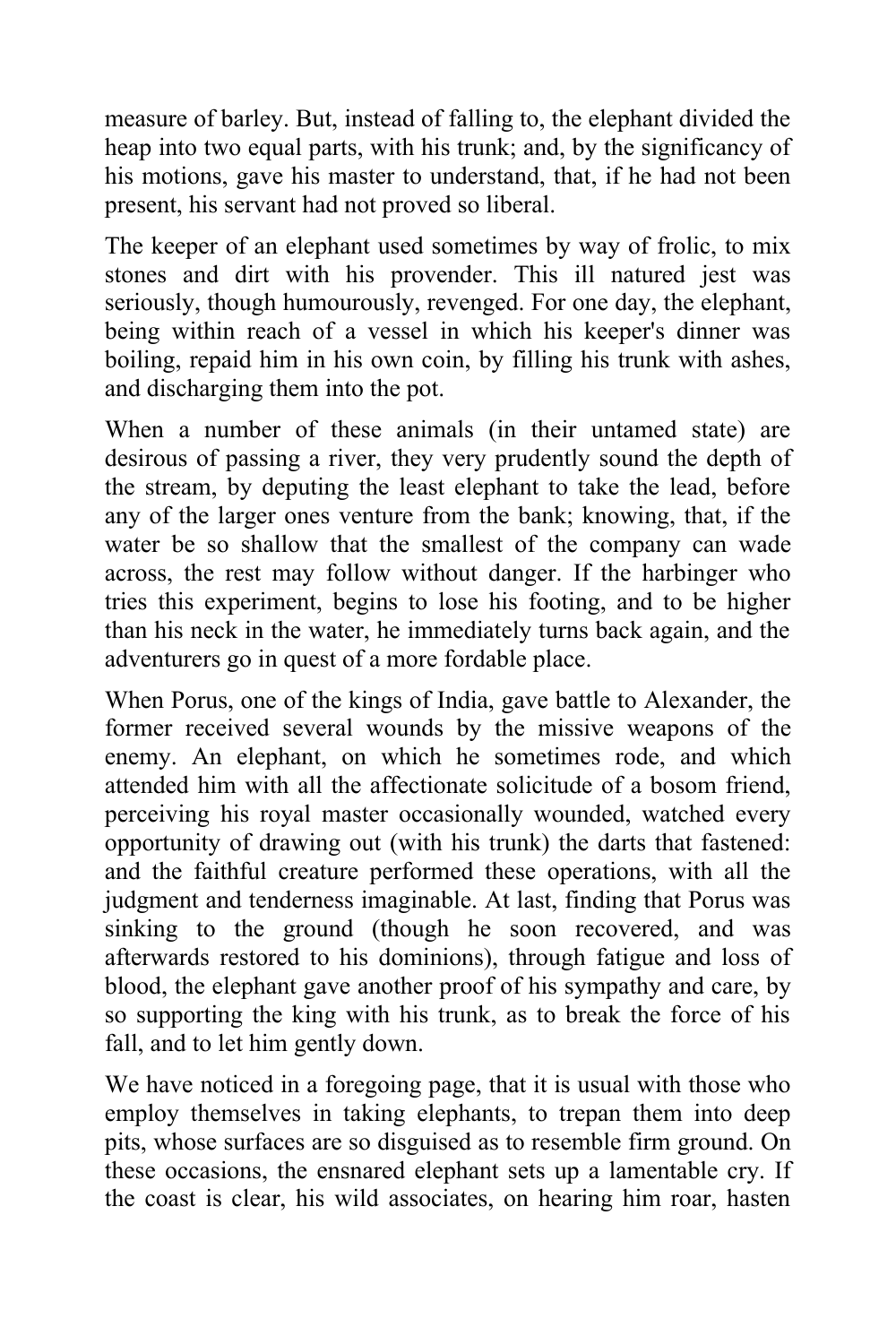(but with cautious tread) to the edges of the pit; and, if any such materials are at hand, will assist to facilitate his deliverance, by throwing in a large quantity of timber and stones; which the prisoner erecting into a sort of stair-case below, he is thus sometimes able to accomplish his escape. - I was of opinion, that these additional examples, adduced by so excellent a writer as Plutarch, and which obviously suggest so many moral lessons to man, deserved to stand as a supplement to what has been already observed concerning elephants.

The dead body of a Roman soldier, who had been killed in a domestic tumult, was carefully watched and guarded by his dog; who would not permit any person to touch the remains of his departed master. Pyrrhus king of Epirus, happening to pass that way, took notice of so striking a spectacle, and enquired into the circumstances of the case. On being informed that the man had been slain three days before, and that the dog in all that time, had neither stirred from the body, nor taken any food, the king ordered the corpse to be interred, and the dog to be taken care of and brought to him. The creature soon grew fond of Pyrrhus; who, shortly after, ordering his forces to be mustered, the soldiers past before him in review. During this ceremony, the dog for some time, lay quietly at his feet; until seeing those soldiers march by, who had murdered his late master, he sprung at them with such rage and fierceness, and turned himself to Pyrrhus, with such meaning in his looks and gestures, that the men were sent to prison, on suspicion of having committed the crime with which the dog seemed to charge them. Being strictly examined, they confessed themselves guilty, and were accordingly executed.

The temple of AEsculapius, at Athens, was furnished with many rich ornaments and utensils of gold and silver. A robber, who was desirous of paying his compliments to some of this wealth, accomplished his design with such art and secrecy, that he supposed all discovery of the offender to be impossible. A dog, indeed, belonging to some of those whose office it was to watch the temple, had done his duty by barking incessantly: but the sextons either did not, or would not take the alarm. The honest animal, faithful and steady to his purpose, pursued the thief, who in vain attempted to keep him at bay. He pelted him with stones; but the dog still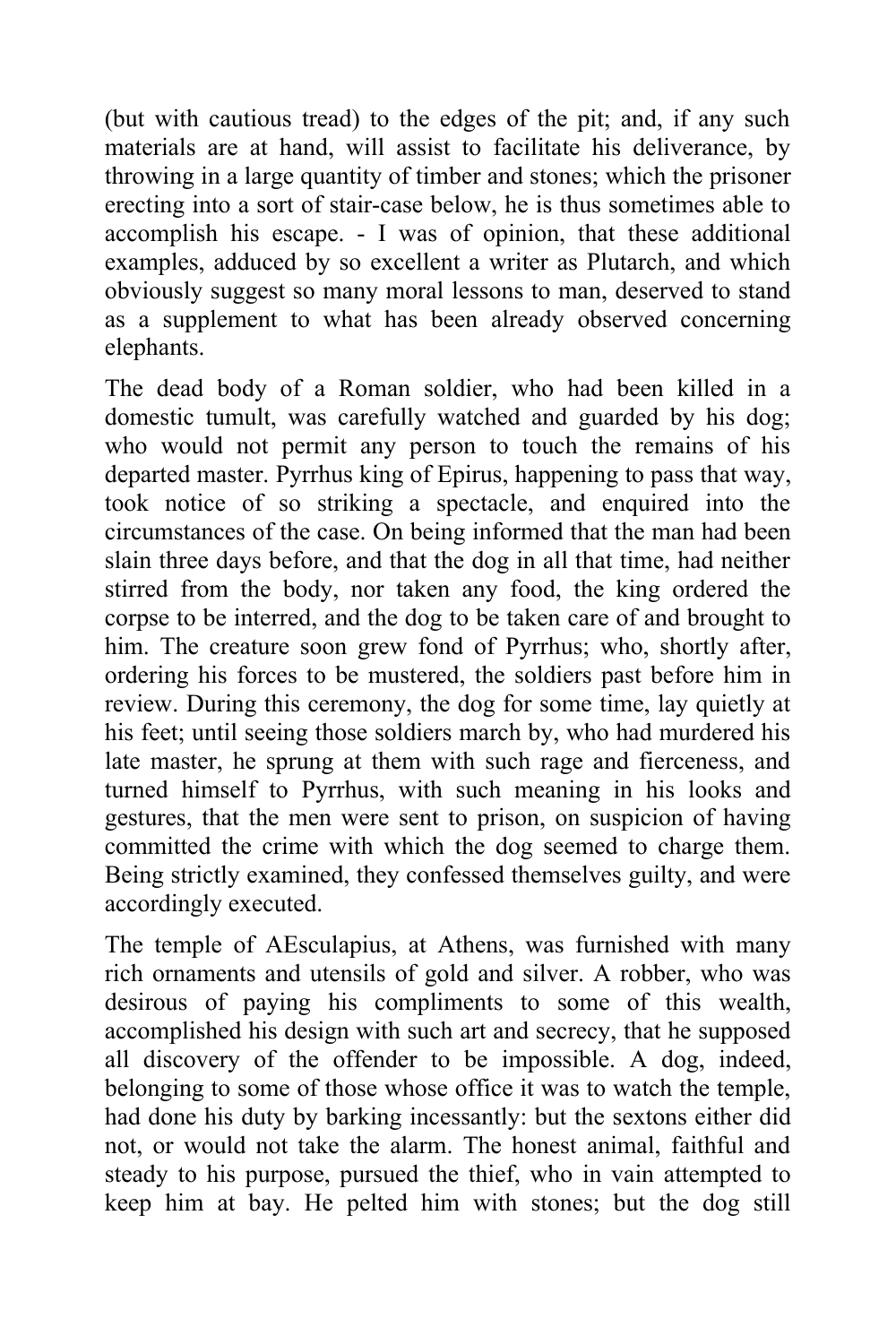followed. He tried to bribe him, by throwing him pieces of meat; but the dog refused to touch them. The pursuer still kept the criminal in view, nor lost sight of him, until he had watched him to his place of habitation (which was at some distance from Athens), where he posted himself as centinel at the door. Whenever the culprit ventured from home, Cipparus (for so the dog was called) still haunted him. The news of the robbery was soon made public, but the robber still remained undetected: until information being given, that Cipparus, the temple dog, was at such a place, and perpetually harassing such a person, though fawning on every body else; proper officers were dispatched, who took the suspicious man into custody. While they were conducting him to examination, the dog, conscious of the distinguished part he had borne, in bringing the miscreant to justice, ran before them all the way, jumping, and giving every demonstration of joy. The Athenian people recompensed the zeal, faithfulness, and assiduity of Cipparus, by assigning him to the care of the priests who officiated in the AEsculapian temple, and by voting him a supply from the public stores, for his maintenance.

Among the many useful inferences, deducible from such instances as these, one which Plutarch himself suggests, must not be omitted. "They," says this valuable philosopher, "who suppose, that there are no such things as gratitude and justice due from us, to animals of inferior rank; must be understood, in reference to such animals, only, as are absolutely untameable; and, particularly, to those that live in the sea, and occupy the recesses of the deep. For the sea produces no creature that is capable of contracting friendship with man, and all its inhabitants are incurably wild. But the person who insists, that moral obligation has nothing to do in regulating our treatment of land animals (especially, domestic ones); proclaims himself to be no better than a savage and a brute, in the worst sense of those terms. Was no respect due to the Hyrcanian dog, who, when he saw his master's corpse burning on the funeral pile, jumped into the flames, and was consumed with it? Nor to the dog of one Pyrrhus (not the king), who gave his deceased master the same testimony of affection?"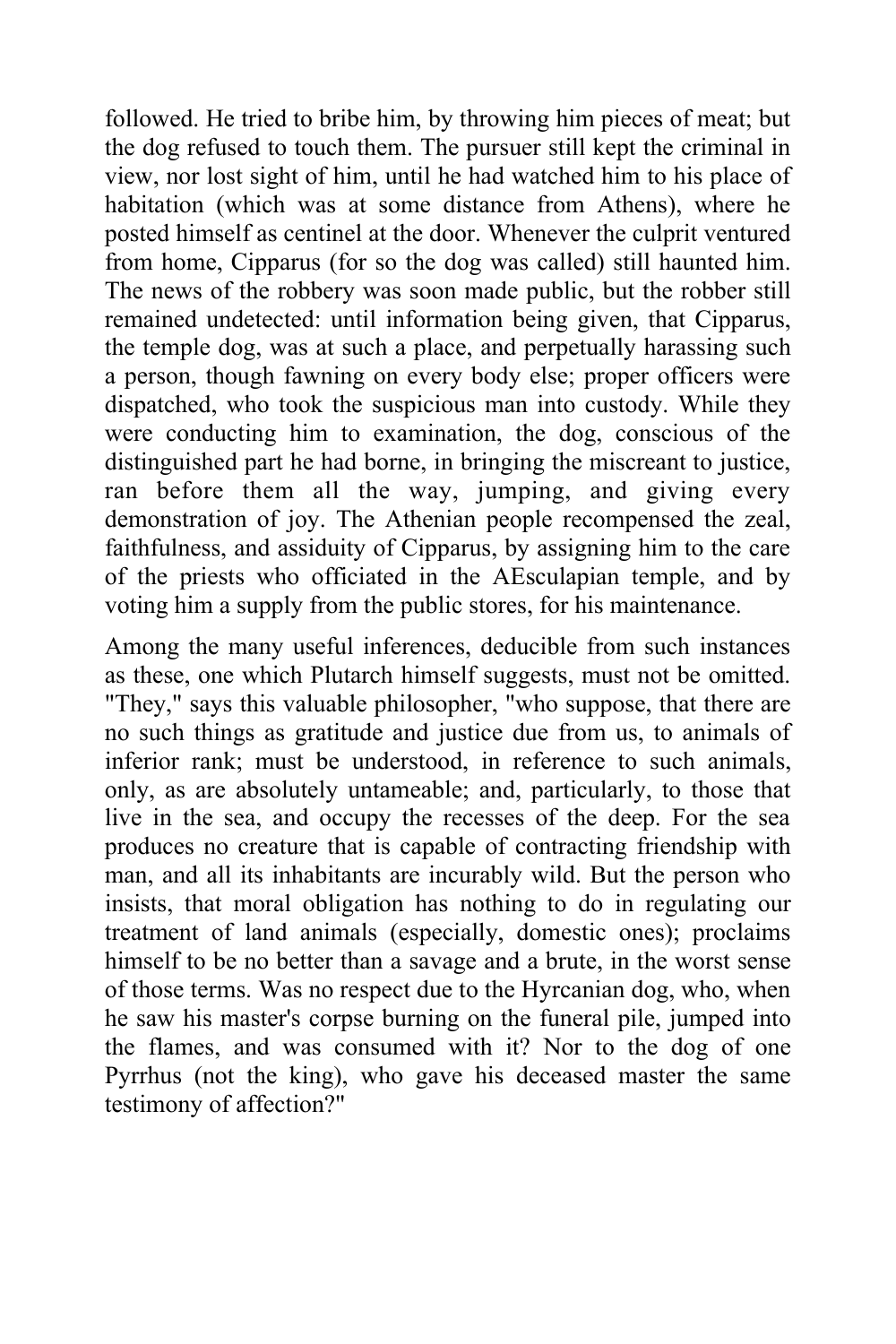## **Sketch of Natural History - Solar System** SOLAR SYSTEM.

1. IN the centre of our mundane system, and at a just distance from the circumvolving planets, is fixed that most magnificent and beneficial orb of fluid fire, the sun; designed and formed by gracious and Almighty Wisdom, to be the grand, unfailing dispenser of light and heat, to the animal, the mineral, and the vegetable worlds.

So essentially important are its communications, to the earth and her sister planets; that the adorable Saviour of sinners is in scripture, figuratively shadowed forth to our conceptions, by an idea taken from this brightest of visible objects. "The Lord God is a sun and shield; he will give to his chosen people, the light and warmth of grace below, and crown that grace with perfection of glory, in the heaven of heavens above (Ps 84:11.)" And the Father's endearing promise, made and fulfilled to each spiritually awakened sinner, is, "To you that fear my name, shall the sun of righteousness arise, with healing in his beams. Mal 4:2."

2. How extremely small the material sun appears, in comparison of its real (g) magnitude! Who, that is guided merely by his naked eye, would suppose that luminary to be, what in fact it is, not less than a million of times larger than our whole extensive globe of earth and seas! When purblind reason takes upon her, to sit in judgment on the mysterious nature, decrees, and dispensations of God, she resembles the short-sighted optics of an unlettered Indian, who, estimating the size of the sun by his own inadequate perceptions, imagines it to be of much less circumference than the floor of his hut; and, was a philosopher to apprise him of his mistake, would ask with an unbelieving stare, if not with a contemptuous smile, How can these things be? Between the sun's real and apparent dimensions, some, though exceeding little, proportion obtains. But, when the second person in the Godhead deigned to clothe himself with mortality, his appearance bore no proportion to his infinite and essential dignity. Is not this the carpenter, the son of Mary? was the decision of unilluminated reason. The eye of supernatural faith alone, was able to see through the human veil, discern the latent Deity, and behold his glory, as the glory of the only begotten of the Father, full of grace and truth.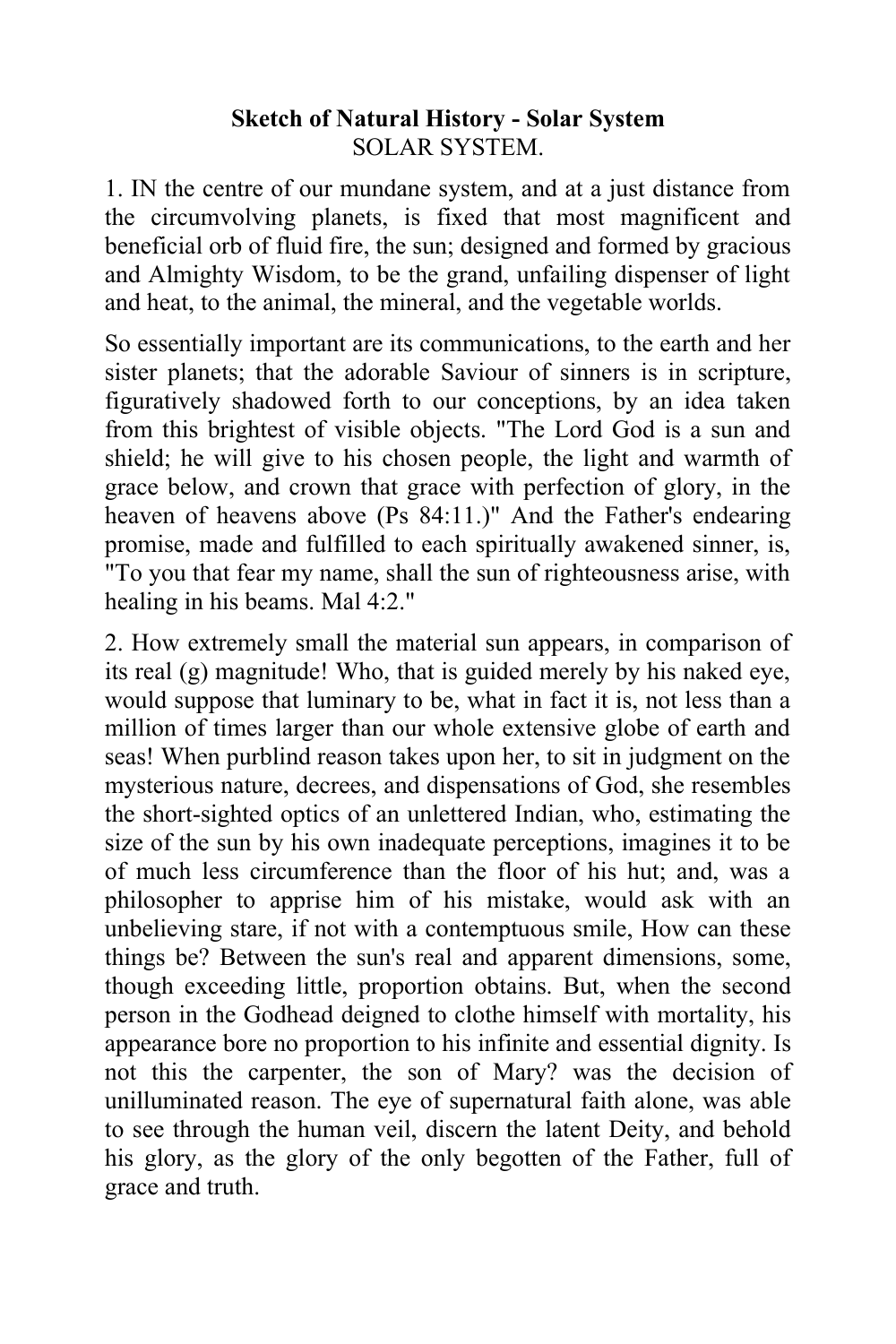(g) The sun's diameter, or width from edge to edge, is no fewer than eight hundred and twenty-two thousand, one hundred and forty-eight miles; and its circumference, two millions, five hundred, and eightytwo thousand miles. The diameter of the earth is not quite eight thousand.

3. What a diminutive figure would our earth make, if seen from the sun by eyes so constructed as ours! It would appear a million of times smaller, than the sun now seems to us: i. e. it would be hardly, if at all visible. Why is the sun no larger in our sight? Because of our extreme (h) distance from it. The earth, why so large? Because we are resident upon it. And wherefore, O my soul, are the glorious things of God, and the important concerns of futurity, no greater in thy view? Because the remains of original corruption still keep thee at some distance from thy master; and hinder thee from seeing eternal realities in the momentous light they deserve. Why do the perishing interests of time appear so great? Because we are immediately conversant with them; and they have naturally, too deep a place in our vile affections. Milton represents the seraph Uriel, as dwelling in the sun. Was this in a spiritual sense our case; were our hearts right with God, and could we constantly walk in the near, uninterrupted light of his blessed countenance; how would the world dwindle in our esteem? What a speck, what a comparative nothing would it appear!

*(h)* A line extended from the surface of the earth to that of the sun, would be eight hundred and sixty millions, fifty-one thousand, three hundred and ninety-eight miles in length.

Mr. Derham (see his Phys. Theo. book i. chap. 4.) computes, that a bullet, discharged from a large gun, would not (even supposing it to travel with its utmost, unabated velocity) reach the sun in less time than thirty-two years and a half.

4. The presence of the solar beams constitutes day-light; and stars, which, during our recess from the sun, spangled the sable canopy of night, and glittered to the view of gazing nations, not only cease to dazzle, but even forbear to twinkle, and become quite invisible, when the lucid monarch of the sky re-gilds our hemisphere with his gladdening smile. The superior lustre absorbs the inferior; and those shining drops, which so lately attracted our admiration, are lost,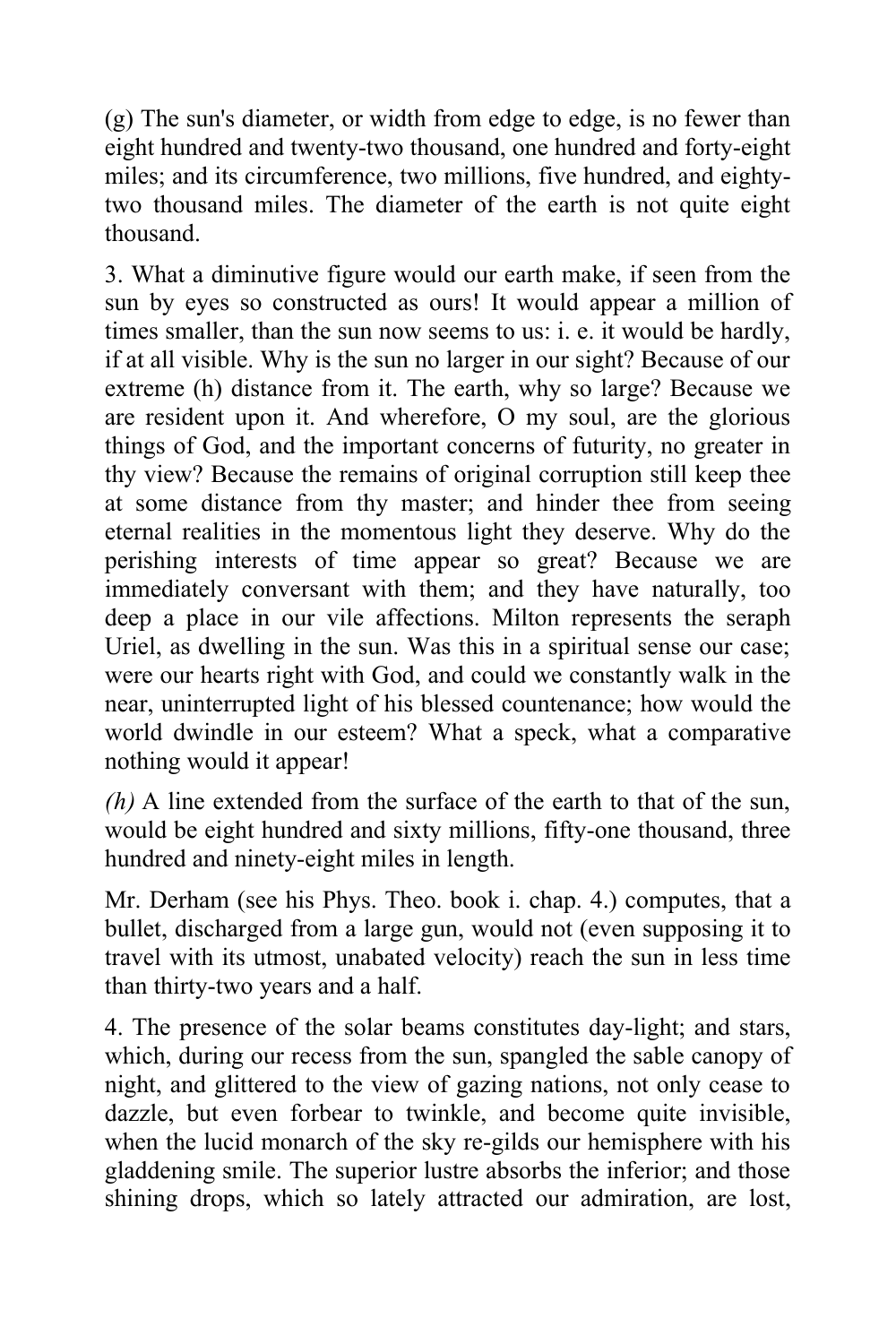absolutely lost, in one vast, magnificent ocean of light. Such is the fate of human righteousness, when Christ, in his fulness of mediatorial beauty and grandeur, rises on the soul of a benighted sinner. In our pharisaical and unconverted state (a state of tenfold deeper than Egyptian darkness); our good works, as we are apt flatteringly to style them, charms us with their petty, evanid radiance,

"As stars, from absent suns, have leave to shine."

But no sooner is Jesus, by the internal agency of his Spirit, revealed in our hearts, and his completely finished obedience discovered to the eye of faith, than we cease going about to establish our own righteousness, and joyfully submit to the imputed righteousness of the incarnate God. Self-excellence and self-dependance vanish in that blessed moment: and the language of the soul is, "Thy merits, O thou Redeemer of the lost, are all my salvation; and an interest in thee, is all my desire."

*5.* The atmosphere, or that body of air which encompasses our globe 45 miles every way, is equally important to the life of animals, and to the vegetation of plants. But it would quickly cease to answer these valuable ends, were it not for the additional influence of the sun. Whereas, in subordination to that, and as a medium between that and us, it ministers every moment, to our best temporal interests. Thus the ordinances of the gospel are to be numbered among those streams, which gladden the church of God, if, and when, he makes them the vehicles of his own presence and power to the soul. Abstracted from the converting and cherishing operations of the Holy Ghost, the best means of grace would infallibly leave us (as a sunless atmosphere would leave the earth) no less cold and unanimated, than they found us.

6. To the sun are owing, the jewels and the metals, that enrich the bowels of our globe; together with every herb, flower, and tree, that beautify its surface.

"'Tis Phoebus warms the rip'ning ore to gold:"

It is the solar influence which gives brilliancy to the diamond, verdure to the leaf, tints to the flower, and flavour to fruits. So the shinings of Christ's presence on the soul give existence and gradual maturity, to the inward graces that enrich the heart, and to the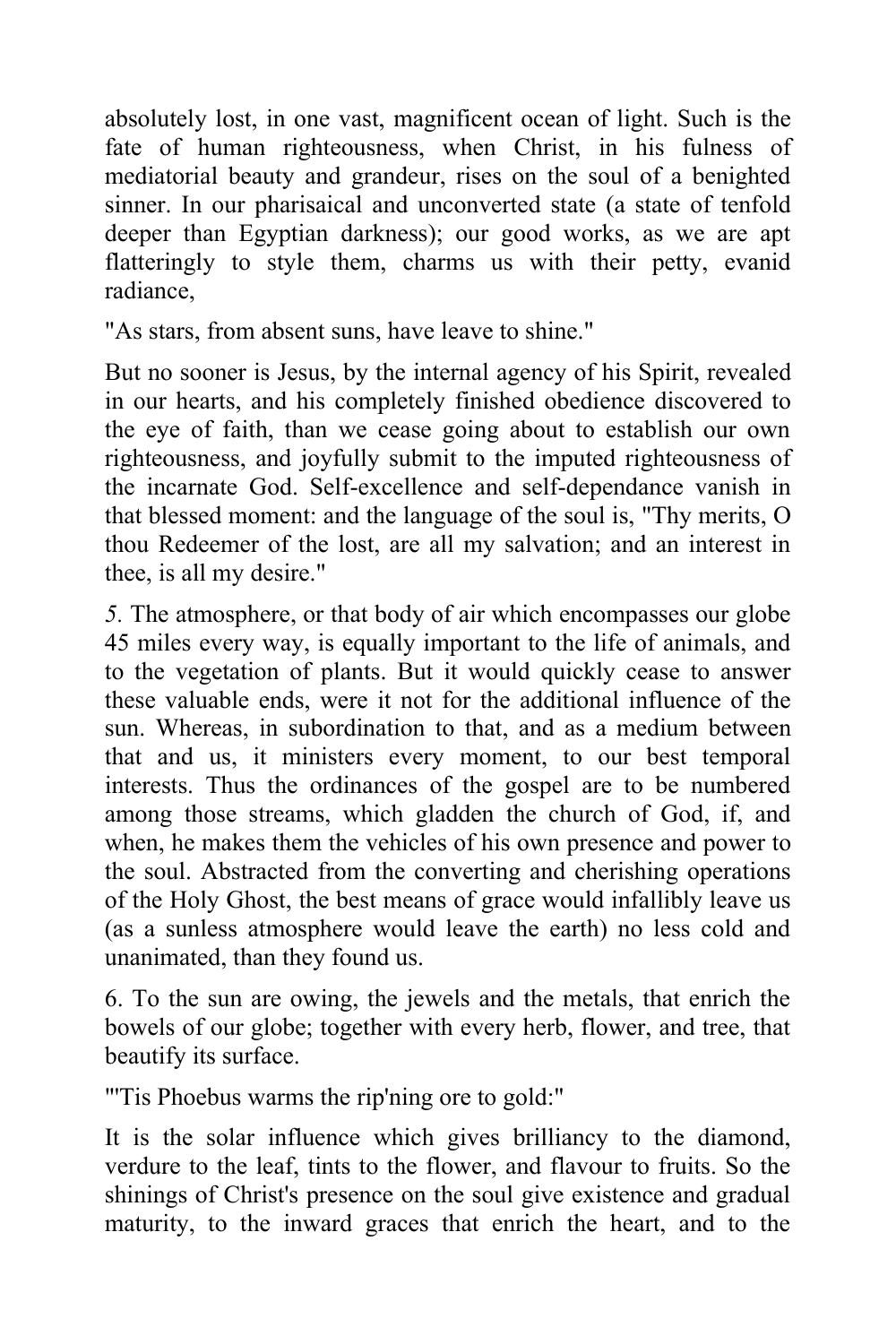peaceable works of righteousness which adorn the life of every true believer in his name.

7. Many of the ancients supposed that the sun moves round the earth: whereas, on the contrary, nothing is more demonstrable, than that the earth is carried round the sun. The Arminians (like those mistaken people of antiquity) would persuade us that God regulates his decrees by the free-will (or, in a yet more impious phrase of theirs, by the self-determined conduct) of the creatures he has made. This is just as absurd in theology, as it would be false in philosophy, to assert, that the sun dances round the earth, instead of the earth's circuiting the sun. Scripture expressly assures us, that the way of man is not in himself; neither is it in man that walketh, to direct his own steps, Jer 10:23. God does not, like a dependent lacquey in a livery, adjust his motions by ours; but human conduct is adjusted and regulated (either permissively, or effectively, according to the nature of the case) by the wise determinations of his sovereign and undefeatable will. He, as an uncreated and all-pervading sun, is the centre of the universal system; while the whole choir of created beings, without a single exception, perform their allotted planetary revolutions, to the ultimate glory of that God "whose never-failing providence" (as the church of England finely expresses it) "ordereth all things, both in heaven and earth."

8. Though the sun constantly occupies the same part of space, and is, in that respect, fixed and immoveable; it yet turns upon its own axis, and completes its central rotation in about 25 days and 6 hours. This regular and perpetual actuosity contributes, probably, to that amazing force and swiftness, with which its rays are thrown off towards the distant worlds that revolve around. - Thus God is necessarily and essentially, fixed and unchangeable in his will. He is of one mind; who can turn him? and what his soul desireth, even that he doth, Job 23:13. This divine immutability is, however, connected with incessant, omnipotent, and universal activity: governing all beings and events, by his absolute providence; and diffusing sacred light and heat, through the entire world of his converted people, by the energy of his grace. His own sovereign decree is the axis on which he moves; and the only rule by which he regulates the whole of his effective and permissive conduct.

9. Modern astronomers have discovered what are commonly called,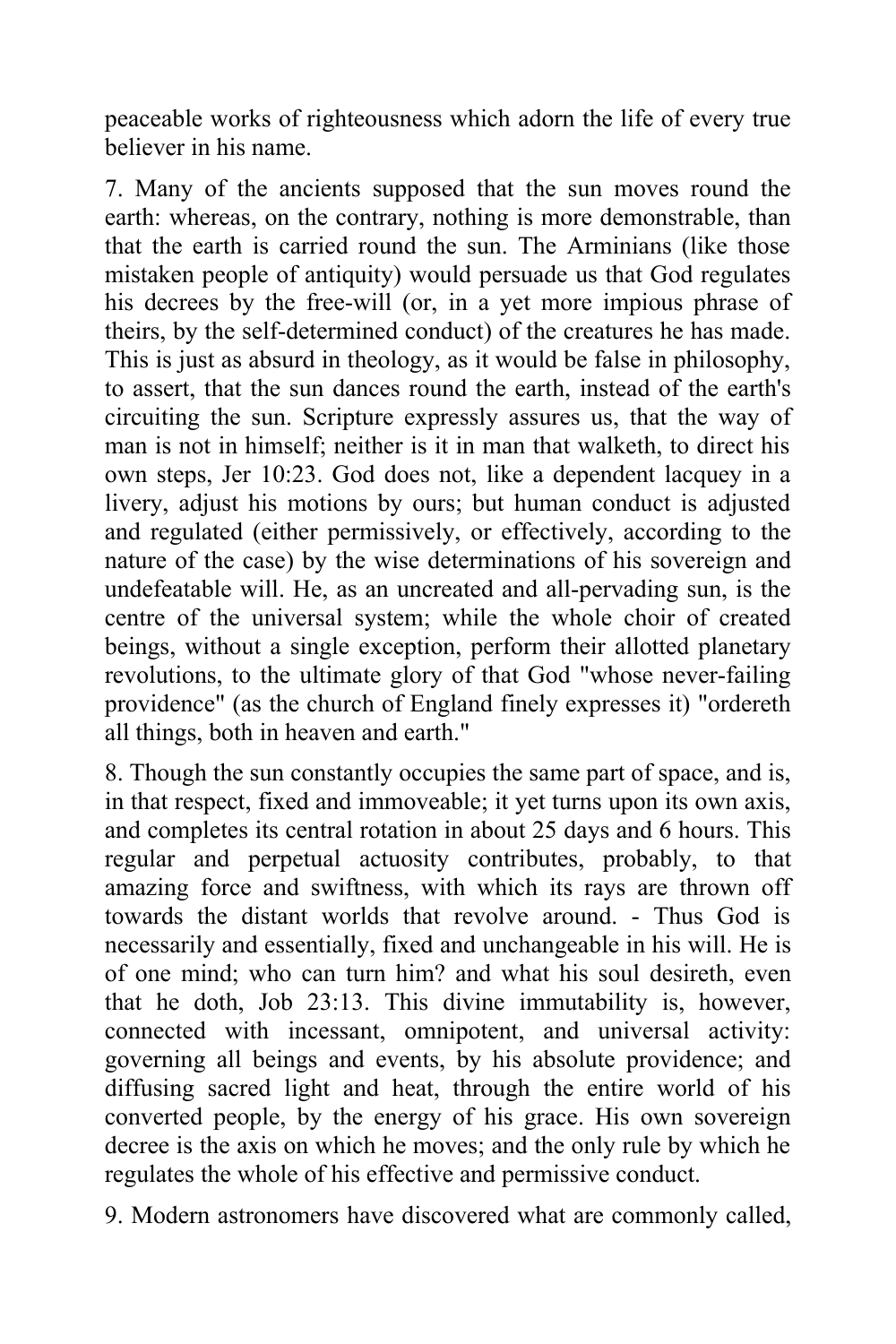*maculae solares*: i. e. certain spots which hover near the surface of the sun. Sometimes a considerable number of these are visible at once. And very often, none at all. Philosophers are greatly divided, as to the nature and cause of these solar spots; though it is generally agreed, that they are not adherent to the sun's disk, but suspended at some distance from it; and there is reasonable ground to believe, that, after a temporary suspension, they fall into the body of that grand luminary, and are instantaneously transmuted into one splendid mass with itself. Whether those reputed spots be really in the sun or not; thus much is infallibly certain, that God is light, and in him is no darkness at all: no error, no impurity, no defect. The afflictive distributions of his providence, and the limited communications of his grace, may, to the benighted eye of unregenerated reason, appear like the transitory spots, which sometimes seems to disfigure the beauty, and to impair the lustre of the sun. "I am afflicted beyond measure, and without cause;" cries a child of unbelief, while smarting under a providential rod. "God is partial and unjust, in converting some to holiness, and leaving others to perish in their sins," say the unhumbled disciples of Arminius. On the contrary, the faith of God's elect teaches its happy subjects, to give their heavenly Father unlimited credit for being perfectly wise, and just, and good; and to wait the end of his dispensations, when every seeming spot shall vanish, and God will make his righteousness as evident as the light, and his just dealing as the noon-day.

10. Is it at all wonderful, that the sun's transcendent brightness, if too intently surveyed, should dazzle and confuse the unassisted organs of human sight? Can it be otherwise, while that is so potent, and these so feeble? Go, then, thou pretended rationalist! and say, consistently with reason, if thou canst, that "Where mystery begins, religion ends." (k) Say rather, religion ends where mystery does not begin. If thou art unable with thy naked eye, to look stedfastly at the material sun, when shining in the fulness of its strength; who among the children of men is sufficient to comprehend the nature, the purposes, and the disposals of him, before whose insufferable glory Gabriel and Raphael cover their faces with their wings?

*"*But fools rush in, where angels fear to tread."

(k) These are the very words of a late Arminian author.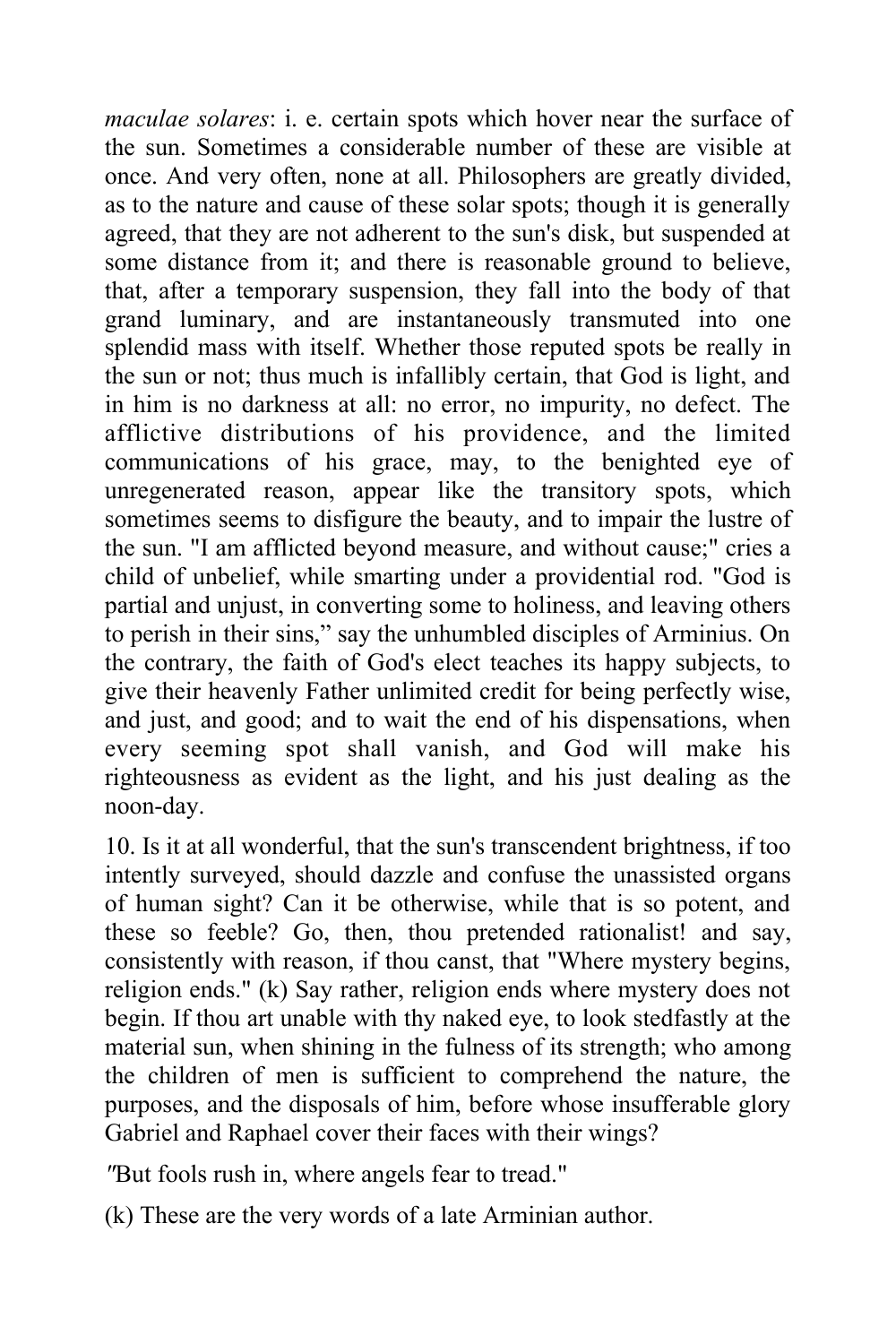11. How astonishingly rapid is the transmission of light, from the sun to our planet! I cannot display this so well, as in the words of the accomplished Mr. Derham. "It is a very great act of the providence of God, that such a benefit, as light, is not long in its passage from place to place. For was its motion no swifter than the motion of the swiftest bodies upon earth (such as of a (m) bullet, out of a great gun; or even of (n) sound, which next to light, is the swiftest motion we have); in this case, light would take up, in its progress from the sun to us, above thirty two years, at the rate of the first: and above seventeen years, at the rate of the latter motion. The inconveniencies of which would be, (1.) its energy and vigour would be greatly cooled and abated; (2.) its rays would be less penetrant; and, (3.) darkness would with greater difficulty and tardiness be dissipated; especially, by the fainter lights of our sublunary luminous bodies.

(m) According to the observations of Mersennus, a bullet shot out of a large gun flies 92 fathoms in a second of time; which are equal to 589 English feet, and a half: and according to the computation of Mr. Huygens, it would be 25 years in passing from the earth to the sun. But, according to my own observations, made with one of her late majesty's sakers, and a very accurate pendulum chronometer; a bullet, at its first discharge, flies 510 yards in 5 half seconds; which are a mile, in little above 17 half-seconds. And a bullet would be 32 years and a half, in flying, with its utmost velocity, to the sun.

(n) As to the velocity of sounds, I made divers nice experiments, with good instruments: by which I found, that the medium of their flight is at that rate of a mile in nine half-seconds and a quarter; or 1142 feet, in one second of time. According to which rate, a sound would be near 17 years and a half, in flying as far as the distance is from the earth to the sun." - DERHAM.

"But, passing with such prodigious velocity, with nearly the instantaneous swiftness of almost two hundred thousand miles in one second of time, or (which is the same thing) being but about seven or eight minutes of an hour, in coming from the sun to us; therefore it is, that, with all security and speed, we receive the kindly effects and influences of that noble and useful creature of God. Now, forasmuch as the distance between the sun and the earth is 860 millions, 51 thousand, 3 hundred, and 98 miles: therefore at the rate of 7 minutes and a half, or 450 seconds, in passing from the sun;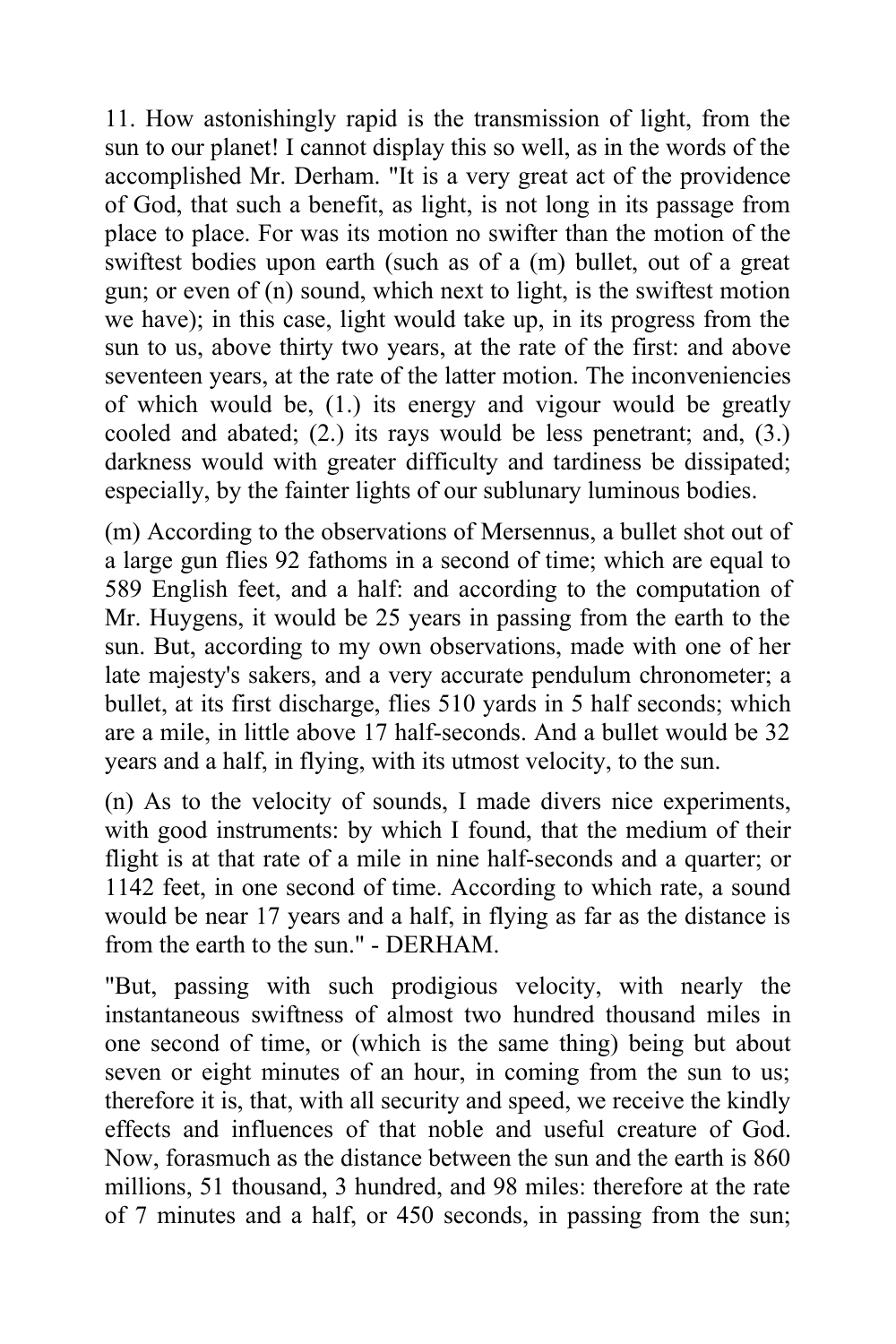light will be found to fly above 191 thousand, two hundred, and 25 miles, in one second of time."

Truly wonderful as these considerations are, they yet afford but a very inadequate illustration of the power and swiftness, with which the convincing arrows of the Holy Ghost are often found to pierce and illuminate the soul of an elect sinner. How was the energy of his arm revealed; how mightily, and how rapidly, did the meltings of his grace catch from heart to heart; when no fewer than three thousand rebels were savingly subdued, and born again, under a single sermon! Ac 2:41. - What instantaneous and irresistible lightening issued from the eye of Jesus, when he looked his revolted apostle into repentance unto life! - And, to enumerate no more instances, how great was the glory of that light, which (in a moment; or in less time, if less can be) struck the bloody pharisee of Tarsus to the ground; transformed the furious lion into a passive lamb; and compelled a blaspheming persecutor to groan, from the inmost of his heart, Lord, what wouldst thou have me to do? Nor is less power, from on high, exerted in the soul of any man who is effectually turned to God. The same omnipotence which conquered Paul; yea, the same omnipotence which raised Jesus himself from the dead; has actually been put forth in thee, O reader, if thou hast experienced the renewing operation of the Holy Spirit, 1Ti 1:16; Eph 1:19-20.

Do we wonder at the account which philosophy gives, concerning the speedy transmission of this lovely element, from its created fountain to the earth? Let us rather value and admire that infinitely transcendent and more important blessing, which the following golden passage so charmingly describes: God, who commanded the light to shine out of darkness, hath shined in our hearts; to give the light of the knowledge of the glory of God, in the person of Jesus Christ, 2Co 6:6.

Once more, light does not travel from the sun so swiftly as the quickened bodies of the saints shall rise into glory, honour, and immortality, when the Saviour of men shall appear, and the archangel's trumpet sound. In a moment, in the twinkling of an eye, the dead shall be raised incorruptible, and, we shall be changed.

12. Summer is usually the season of (o) heat; and winter of cold. Yet nothing is more certainly true, than that the sun is much (p) nearer to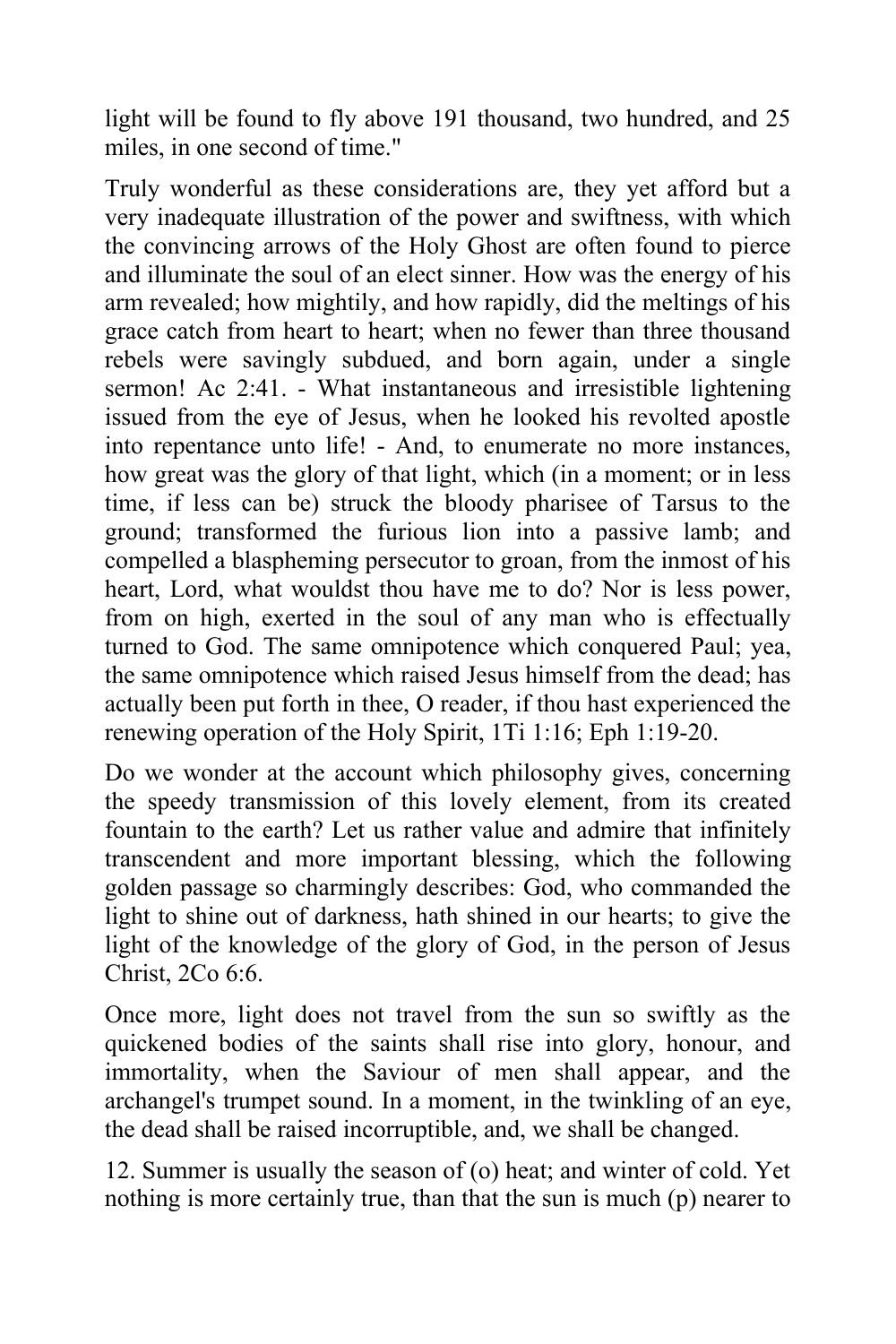us in winter, than in summer. The annual path which the earth describes around the sun, is not exactly circular, but elliptical; i. e. of a figure somewhat oval; from whence it follows, that our distance from that luminary is not always the same. For the reasons assigned in the first note below, we do not feel the solar heat during the keener months; though, in reality, we are less remote from the great material source of light and warmth, than at those times when its influence is more sensibly enjoyed. The believer too, has his winter seasons of providential affliction, and of spiritual distress. At such periods, his views are occasionally dark, and his comforts liable to a temporary chill. Yet, if the God of love is ever peculiarly near to his people for good, it is when his arrows stick fast in them, and when his hand presseth them sore. Behold, God is in this place, and I knew it not; was the retrospective experience of Jacob. While the spiritual winter lasts, be it thy endeavour to exercise, what a late excellent person terms, "The winter graces of faith and patience." At the time appointed, thy consolations shall return as the clear shining after rain; and thy joy be as the sun when it goeth forth in its might. Then will be realized that elegant and reviving delineation of inward summer and prosperity of soul: the winter [of doubts and darkness, of pain and sorrow, of affliction and temptation, of coldness and barrenness, of storm and tossing] is past: the rain [of weeping and distress] is over and gone. The flowers [of peace and holy rejoicing] appear on the earth; the time of the singing of birds [when thy graces shall be all alert and lively, and thou shalt pray and praise with enlargement] is come; and the voice of the turtle [the still, small] music of the holy Spirit's voice, whispering peace to the conscience] is heard in our land. The fig tree putteth forth her green figs [fruitfulness in every good word and work shall evidence thy revival in grace]; and the vines, with the tender grapes impart their fragrancy; thy amiable and benevolent tempers, accompanied by all the other lovely effects of communion with God, shall justify thy faith to the world, and visibly adorn thy profession of the gospel of Christ. Song 2:11-13.

(o) There are two causes of the great difference between the heat and the cold in summer and winter: 1. The shorter or longer continuance of the sun above our horizon. In summer long; which increases the heat, as much as it lengthens the day. In winter short; which diminishes heat, as it shortens the day; and augments the cold, as it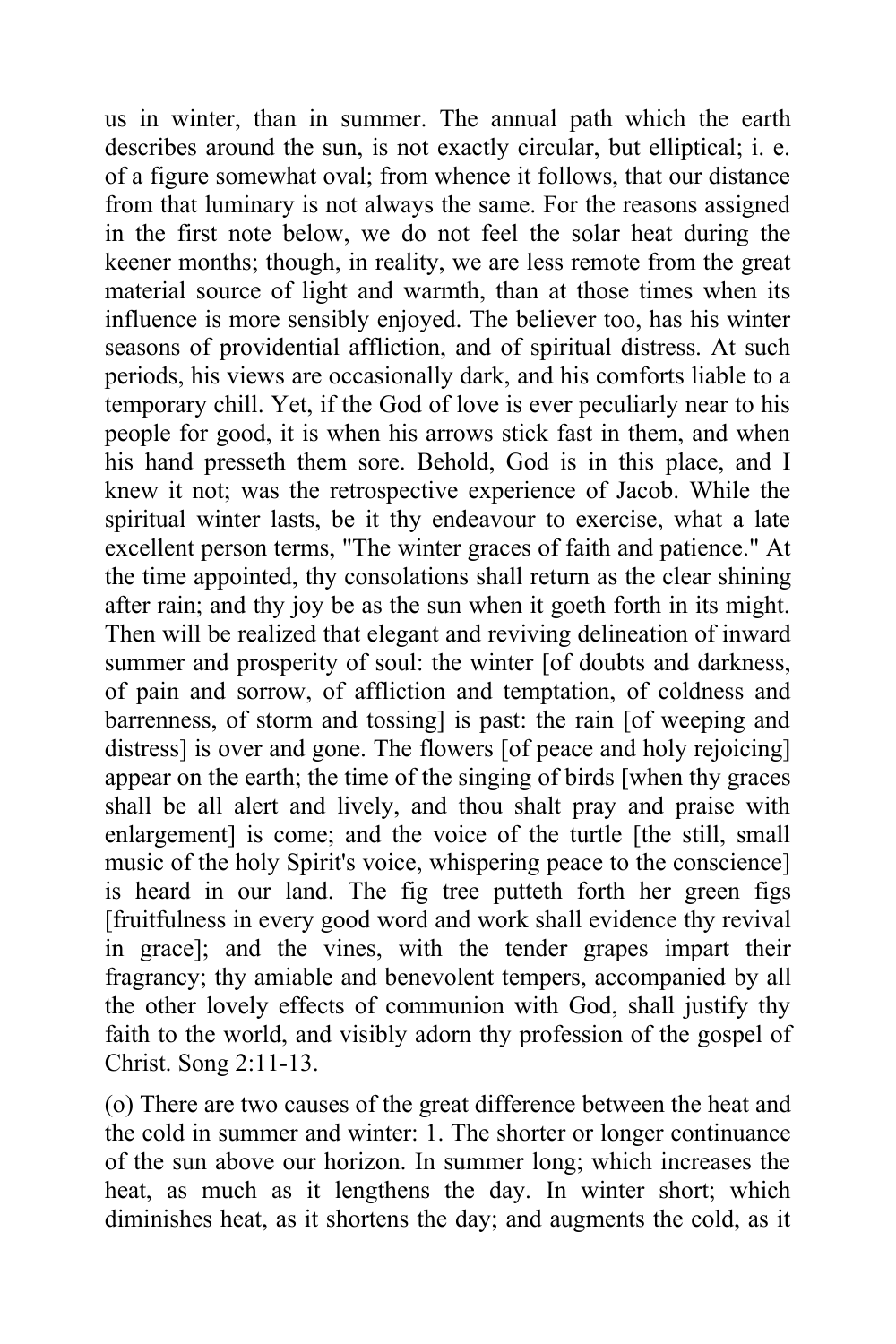lengthens the night 2. The other cause is, the oblique or perpendicular direction of the sun's rays; the oblique being weaker than the perpendicular." Astro-Theol. b. iv. ch. iv.

In summer, the rays fall more perpendicularly upon the earth, than in winter; and, consequently, with more vivid and forcible effect. In winter, they fall obliquely; and, therefore, with feebler and less sensible impression.

(p) The sun's greater proximity to us in winter is manifest, from the increment of its apparent diamenter, to 32'. 47".; and the decrement thereof, in summer, to 31'. 40".

"Moreover, its swifter motion in winter, about the solstice, by a 15th part, is an argument of its being then nearer the earth. From whence it comes to pass, that, from the vernal to the autumnal equinox, there are about eight days more, than from the autumnal to the vernal." Astro-Theology, u. s.

Yet, though favoured with this happy and glorious experience, you must not expect (at least, it is not the lot of every believer) to enjoy summer all the year round. But, however this be, an eternity is coming, when thy sun shall no more go down, neither shall thy moon withdraw itself; for the Lord shall be thy everlasting light, and the days of thy mourning shall be ended. Isa 60:20.

13. The sun may in some sense, be justly styled, *anima mundi*, or the soul of our revolving world. So universally pervading is its influence, that nothing is totally hid from the heat thereof, Ps 19:6. In a greater or less degree, it permeates the whole region of air, penetrates the inmost recesses of the earth, and distributes a competent portion of its beams through the vast expanse of waters. Hence, in and on our planet, there is no such thing as absolute darkness, truly and strictly so called. If our eyes were constructed in the same manner as those of subterraneous animals, we should like them, be able to see without artificial help, at any distance below the surface of the earth, and by night as well as day. Not less universal, than the solar agency, is the all directing providence of God. Nothing is exempted from its notice; nothing is excepted from its controul. Chance, like absolute darkness, has no real existence. If some events seem fortuitous, it is because we have not a sufficiency of knowledge, by which to trace the chain of combinations that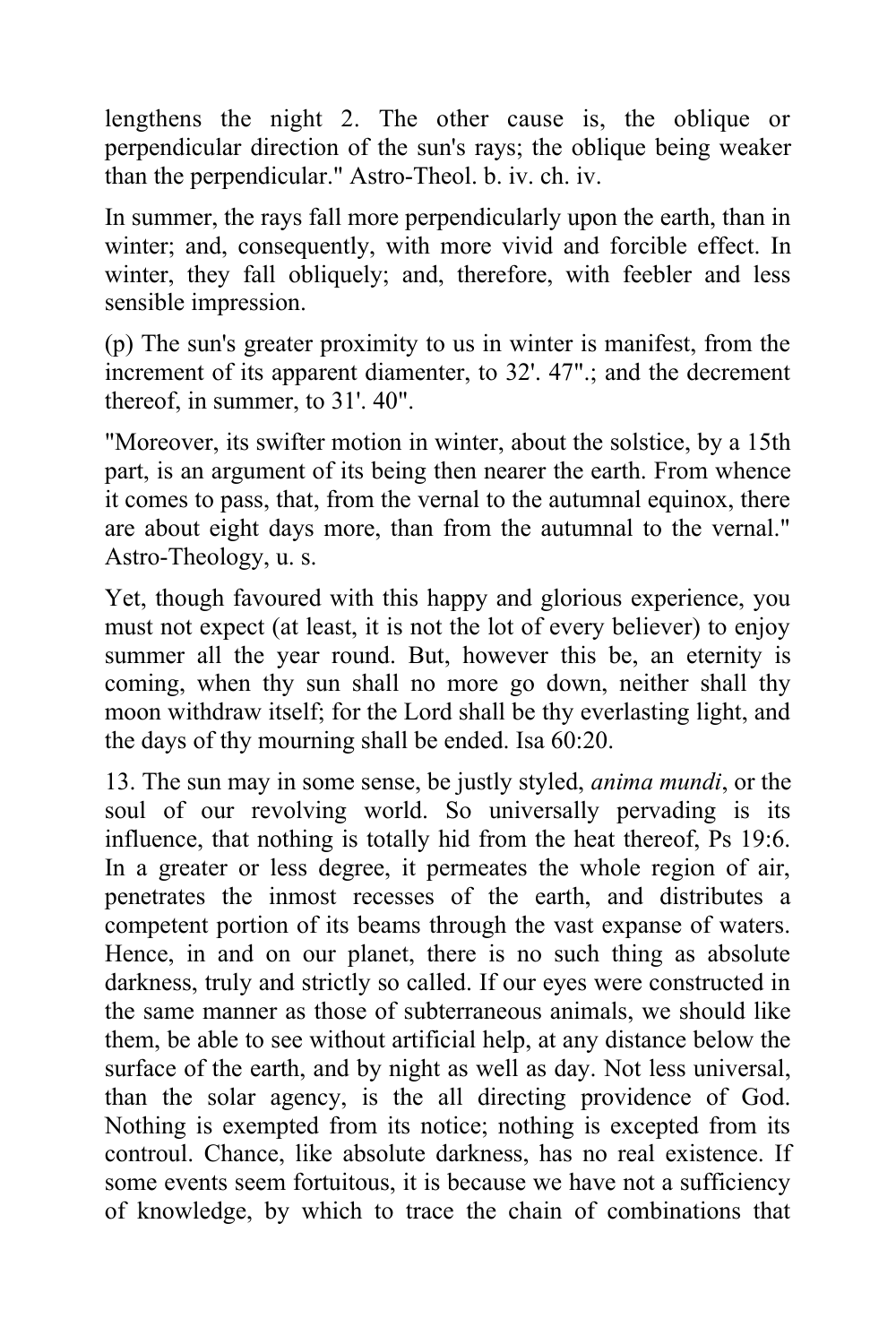necessarily produced them: just as some places, and some seasons, seem totally dark to us; because our optic system is so framed and attempered, that, on various occasions, the human eye is unable to collect those scattered and proportionably expanded rays, from which no place whatever is entirely secluded.

14. In common conversation, we frequently speak of solar eclipses. But what is called an eclipse of the sun, is in fact, an eclipse of the earth; occasioned by the moon's interference, or transit, between the sun and us. This circumstance makes no alteration in the sun itself; but only intercepts our view of it for a time. From whence does darkness of soul, even darkness that may be felt, usually originate? Never from any changeableness in our covenant God, the glory of whose unvarying faithfulness and love shines the same, and can suffer no eclipse. It is when the world, with its fascinating honours, or wealth, or pleasures, gets between our Lord and us; that the light of his countenance is obstructed, and our rejoicing in him suffers a temporary eclipse.

15. Mists, and vapours, rising from the earth, sometimes operate as a vail, and hide the sun from our eyes; until the superior influence of its beams overpower the ascending nuisance, and dissipate the noxious steams. Thus do the remaining corruptions of a regenerated heart, dim the prospect of salvation, and damp the fervour of inherent grace. Nothing can again brighten the former, and warm the latter into lively exercise, but the splendor of God's repeated rising on the soul. Happy it is for his benighted people, that, as mists and clouds may seem to obscure the sun, but cannot extinguish him; nor even hinder the access of his rays, beyond a certain time; so that faithful Jehovah, who knows what is in man, and who is still greater [in mercy and power] than our hearts can be in point of sinful depravation, will finally subdue our iniquities, shine away our fears, purify us from all our dross, and perfectly conform us to the image of his holiness.

16. The sun is commonly said, to rise and set. This, however, is spoken merely in complaisance to appearances. The truth is, that, when the horizon of the earth gets below the sun, we then perceive his beams; and, when the horizon gets above it, we lose sight of them. Here remember as before, that, in all our varying frames of soul, the variations are not in God, but in ourselves. Remember too,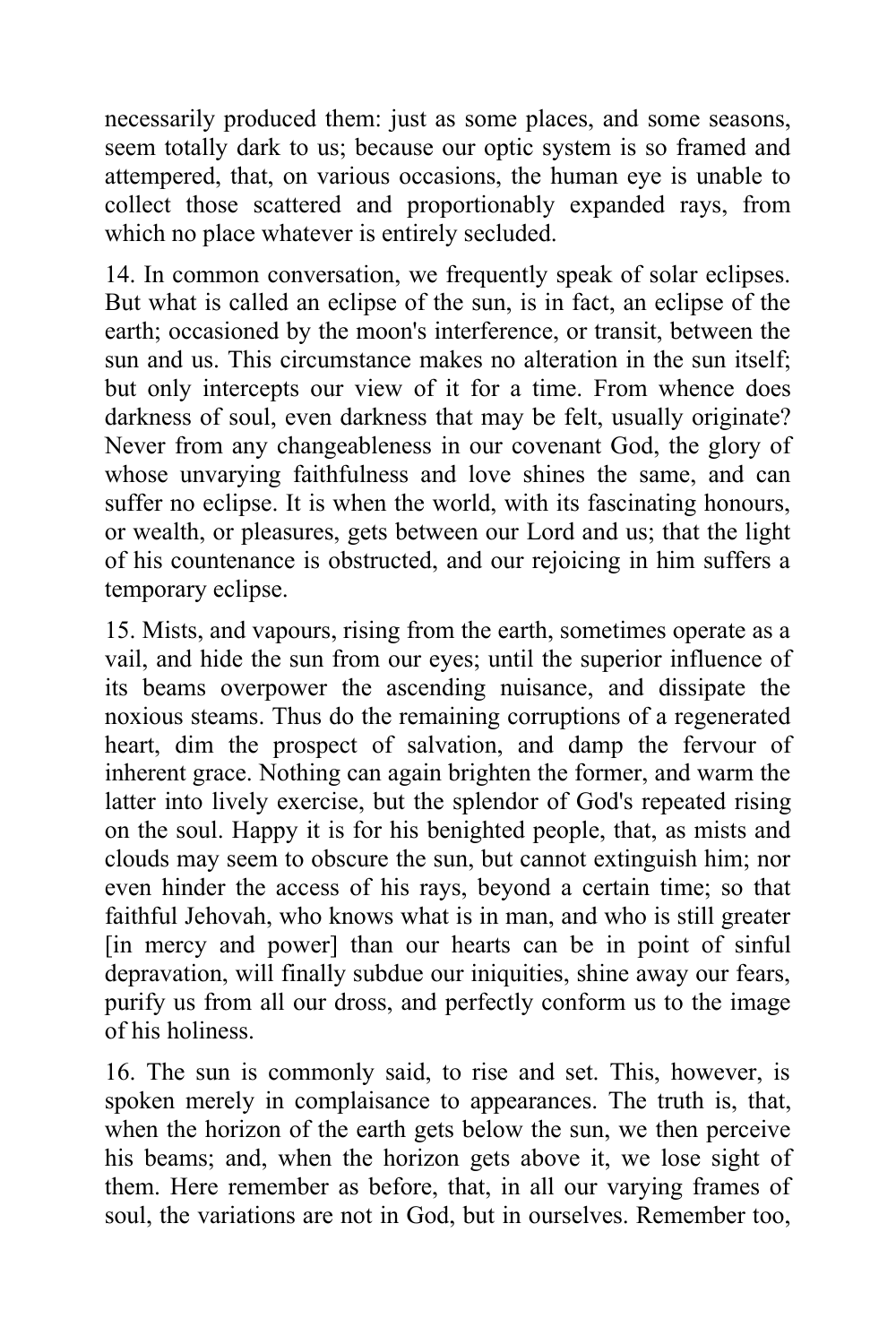that you must lie low at his feet, if you would bask in the shinings of his face. Get above his word and ordinances, and no wonder if the horror of a great darkness fall upon you.

17. The sun possesses, in a very super-eminent degree, the two contrary powers of attraction and repulsion. By the former, the circuiting planets are retained, each in its proper orbit; by the latter, they are prohibited from approaching him too nearly. A faint emblem of God's paternal attributes on one hand; and of his terrific perfections on the other. Those encourage us to draw nigh to him, as the everlasting lover of our souls; these restrain us from presumptuous familiarities, and from taking undue liberties with him who is glorious in holiness, fearful in praises, and whose greatness knows no limit.

18. The sun-beams, though unspeakably beneficent in their distributive capacity; yet, if collected to a point, would be almost infinitely ruinous in their operation. The power of God, considered as exerted in and for his believing people, becomes a gracious medium of their present and eternal felicity. But that same adorable attribute, when set in array against reprobate angels and men, burns as a fire which none can quench. Who knoweth the power of thy wrath? And oh, how irresistibly will that power be made manifest, when the Lord Jesus shall be revealed from heaven, in flaming fire, taking vengeance on them that know not God, and that believe not the gospel!

19. How preferable is the original, durable, and vivifying light of the sun, to the borrowed, evanid, unanimating lustre of the moon! The former, while it illuminates the eye, and uncovers the elegant scenes of creation, warms the earth, and makes it fruitful; diffuses cheerfulness, and imparts enrichment to no fewer than six primary, and ten secondary worlds. - As great is the difference between a cool historical faith, that floats in a contemplative head; and the faith of God's elect, which warms, invigorates, and purifies the heart. The former is a mere moon-light faith, which however clear, so far as it goes, yet leaves us as cold, and as barren, as it found us. The latter, like the solar communications, enlivens and fertilizes the soul; filling it with joy and peace, through the power of the Holy Ghost; and adorning it with the gems, and flowers, and fruits, of grace.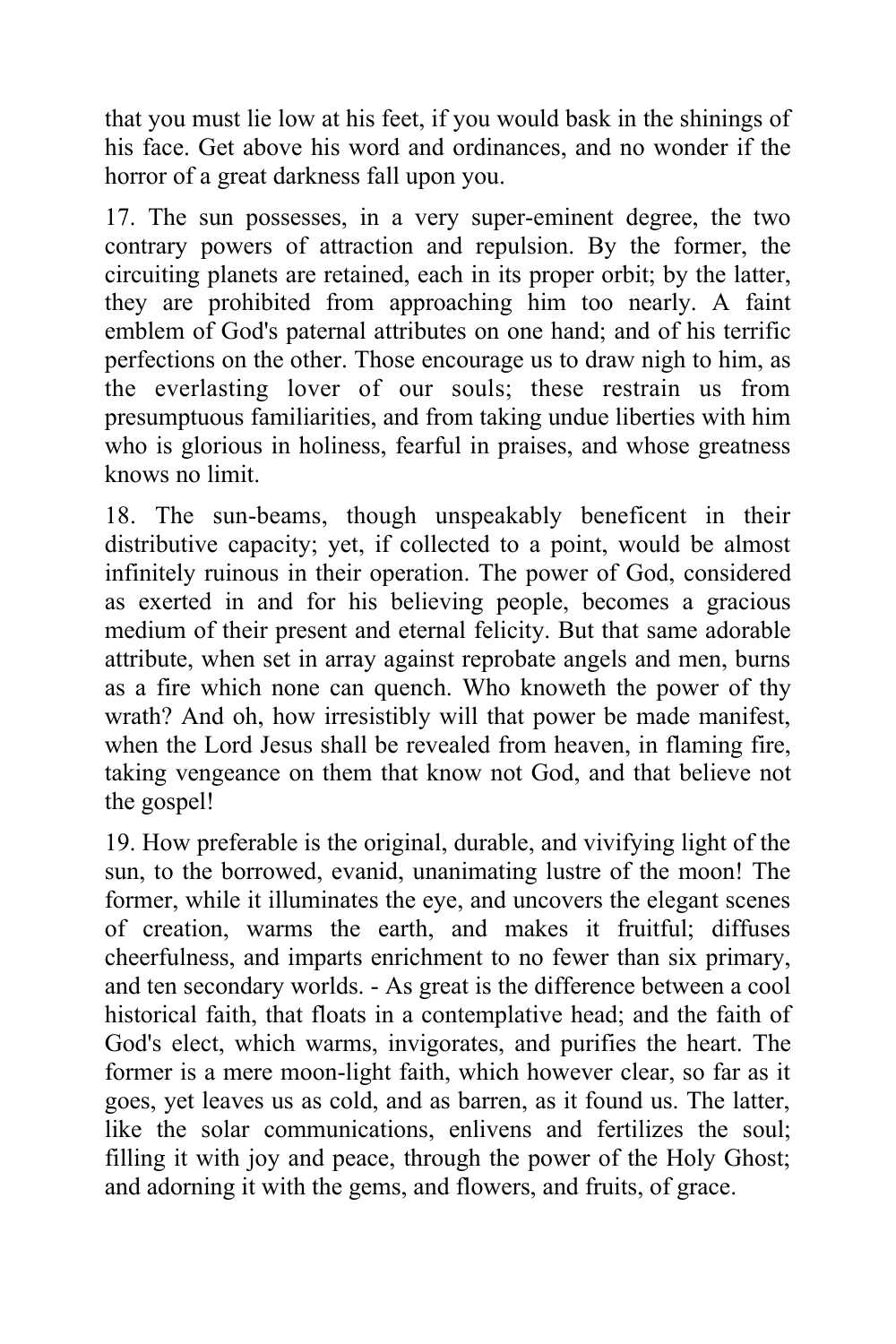20. St. Paul finely illustrates the eternal generation of Christ, by a grand idea taken from the material sun. The passage I refer to, is Heb 1:3 where our adorable Surety is styled, *Apaugasma,* i.e. the forth-beaming of the Father's glory. Perhaps, no other object in the whole compass of nature, could have supplied the apostle with a piece of imagery, equally majestic, delicate, and just. Light proceeds from the sun, and yet the sun never existed without light. Christ is at once the begotten of the Father, and co-eternal with him. The sun's rays, or unintermitting efflux of light, are of the same nature with the sun itself: and Christ is en morfh (Php 2.) i. e. a person in the same essence with the Father Almighty, and joint partaker of all his lovely, glorious, and infinite attributes. Could light be exterminated from the sun, the sun itself, as such, would inevitably be destroyed: and to deny the deity of Jesus is, virtually, to deny the existence of God. For whosoever denieth the Son, hath not the Father; but he that acknowledgeth the Son, hath the Father also.

Sixteen planets, or moving worlds, describe their revolutions round the sun. They are distinguished, (1.) into primary, and secondary; (2.) into superior, and inferior.

(1.) The primary planets are six; and make their circuits in the following order. Nearest to the sun rolls Mercury. Beyond the orbit of Mercury, is that of Venus; who, though she maintains her lively dance with unremitting speed, yet cannot complete her rotation in so short a time, as the first mentioned planet; because, her path being exterior to his, she has a greater portion of space to measure, than he. In the third (and consequently, in a still more extensive) circle, moves the earth; accompanied, like a genteel traveller, by a single, but faithful and steady servant, the Moon. Beyond the earth, Mars fetches a yet larger, and proportionably longer circuit. Next, Jupiter rides in state, like a person of dignity and opulence, adorned with three beautiful zones, or belts, and attended by a retinue of four obsequious moons. Lastly, Saturn, the outermost (i. e. the farthest from the sun and from the earth) of all the rest, pursues his majestic and long career; encompassed (but at a respectful distance, without touching his surface) by a magnificent arch, commonly termed his ring, and waited on by five moons. - Such are the names, which, for distinction's sake, astronomers have affixed to the primaries. - The secondary planets are the ten forementioned satellites, or attending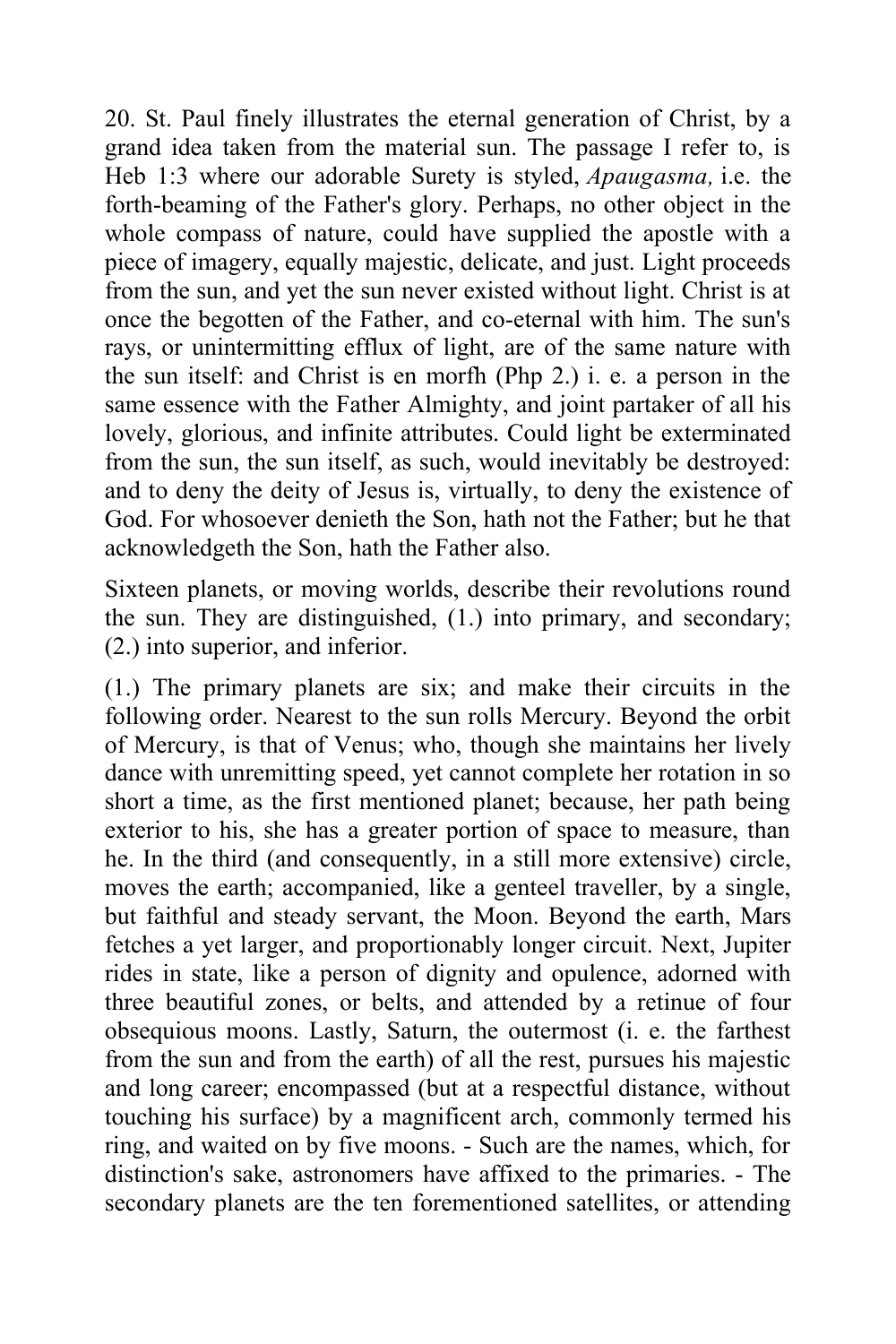moons; which revolve around three of their primaries; and, at the same time, accompany their masters in their periodic journey round the sun.

(2.) Those planets are called superior, which are farther from the sun than ourselves: *viz.* Mars, Jupiter, and Saturn. The inferior planets are those two, which are nearer to the sun than we; i. e. whose orbits are between the sun and us: *viz.* Mercury, and Venus.

Before we give each of these revolving worlds a distinct and particular consideration; let us pause, for a moment, and view them collectively, through the scripture glass.

1. A plurality of worlds is more than intimated, by the apostle Paul. In concert with his eternal Son, God the Father made the worlds, Heb 1:2. And hence, on the credit of divine information, through faith we understand, that the worlds were framed by the word of God, Heb 11:3. Nor was the co-equal Spirit unactive on the great occasion: for as, by his agency, life was breathed into man (Job 33:4); so, by his commanding power, he garnished the heavens with beauty, grandeur, and light, Job 26:13.

2. By whom are the planets supported? and whose-hand impels them, with never-ceasing rapidity, round the central ocean of fire? They are supported, and impelled, by that very person, whose human soul was made an offering for sin; and whose hands were nailed to the ignominious tree. By him, all things consist, or are held together, Col 1:17. - He both sustains and carries [ferwn] all things, by the word of his own power (Heb 1:3): he upholds the entire universe of suns and worlds; and, by the omnipotency of his sovereign will, he carries the rolling worlds round their respective suns.

3. It has already been noticed, that some of the planets finish their rotations in much less time than others. The nearer they are to the sun, the more speedily they revolve. Mercury, for instance, is not quite 88 days, in accomplishing his year: while Saturn takes up considerably more than 29 of our years, in circuiting the same common centre. --- Thus, some of God's converted people are soon matured for glory, by their nearness to, and intimate communion with, the sun of righteousness. These are frequently known to outrun their brethren, and (like John at the tomb of our Lord) to reach the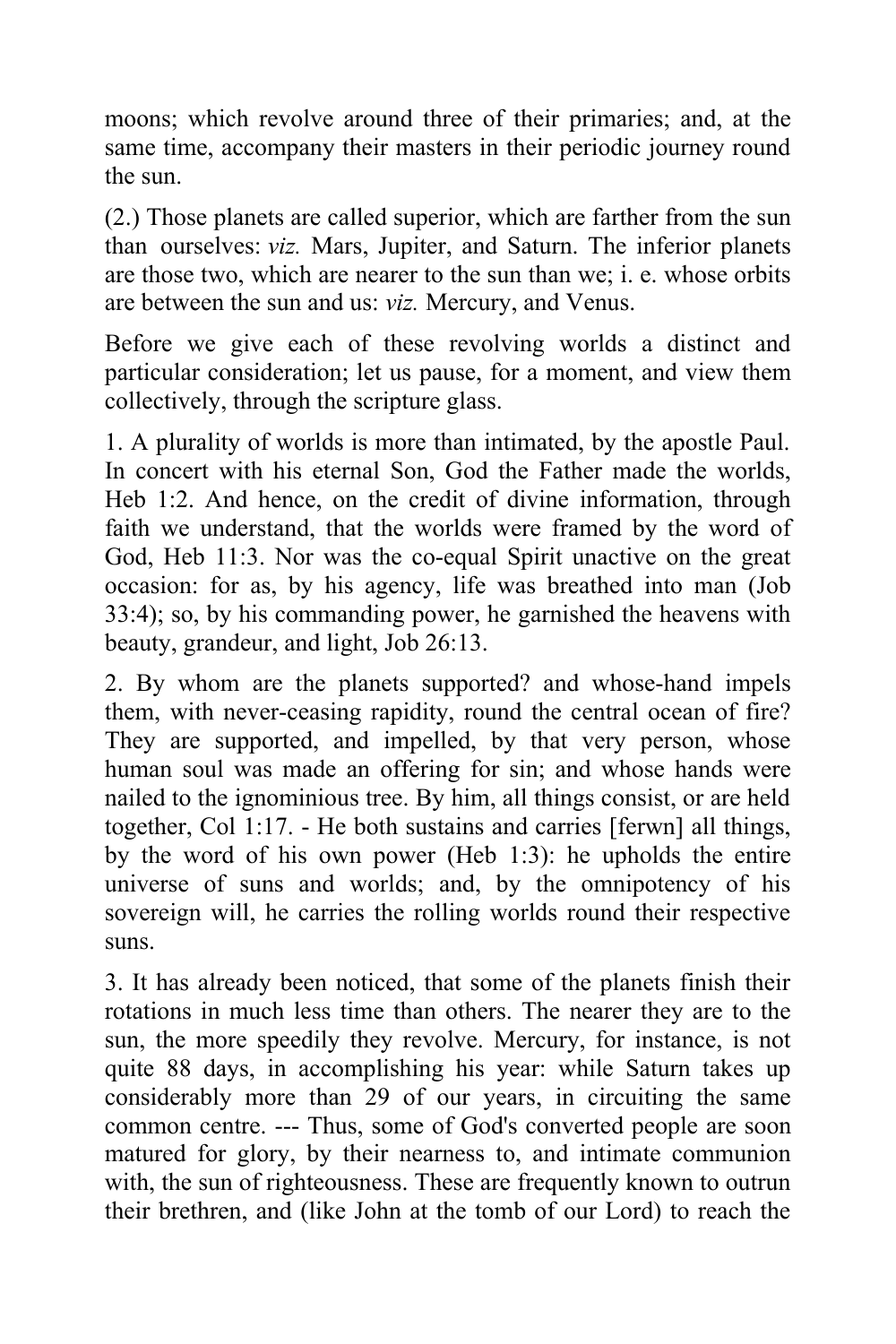sepulchre, finish their course, and ascend to their master's joy, at a very early period. While other saints, who either do not ripen so fast, or who have a larger field of usefulness to occupy on earth, are detained from their crown, until they are full of years and good works. Each of these is gathered, as a shock of corn, in its season. O believer, if thy God summon thee away betimes, his Spirit will first perfect that which concerneth thee; nor will providence apply the sickle, until grace has made thee white for the harvest. Or, if he lengthened thy thread, having much for thee to do, and much to suffer; he will show himself the God of thy old age, and not forsake thee when thou art grey-headed: for he hath inviolably declared, Even to your old age, I am he; and, even to hoary hairs, will I carry you: I have made, and I will bear; even I will carry, and will deliver you, Isa 46:4. Remember, to thy great and endless comfort, that

"His ev'ry word of grace is strong, As that which built the skies: The voice that rolls the stars along, Spake all the promises." (r)

(r) Watts.

4. How amicably, and how regularly, do the various planets move! In a series of almost 6000 years, there has been no interference, no collision, no subversion of order, no deficiency of service, no cessation of activity. Each is made to comport itself, as though each knew its allotted line of duty, and were determined that nothing should divert it from its course. The secondary orbs, without weariness, and without complaint, minister to the greater; while these, without boasting and without upbraiding, as cheerfully (s) repay, with accumulated interest, the kind offices they receive. --- Thus let inferiors serve; and thus let superiors requite!

*(s)* The earth, for example, communicates a much greater quantity of light to the moon, than the moon can possibly reflect to the earth. Admitting the moon to be fifteen times smaller than our own planet; the latter must impart fifteen times more light to her, than she to us.

5. The primary planets take the secondaries along with them, in their passage round the sun; and the secondaries attend them, with the most perfect and unrepining readiness. --- Thus should parents, tutors, and masters of families, train their children, their pupils, and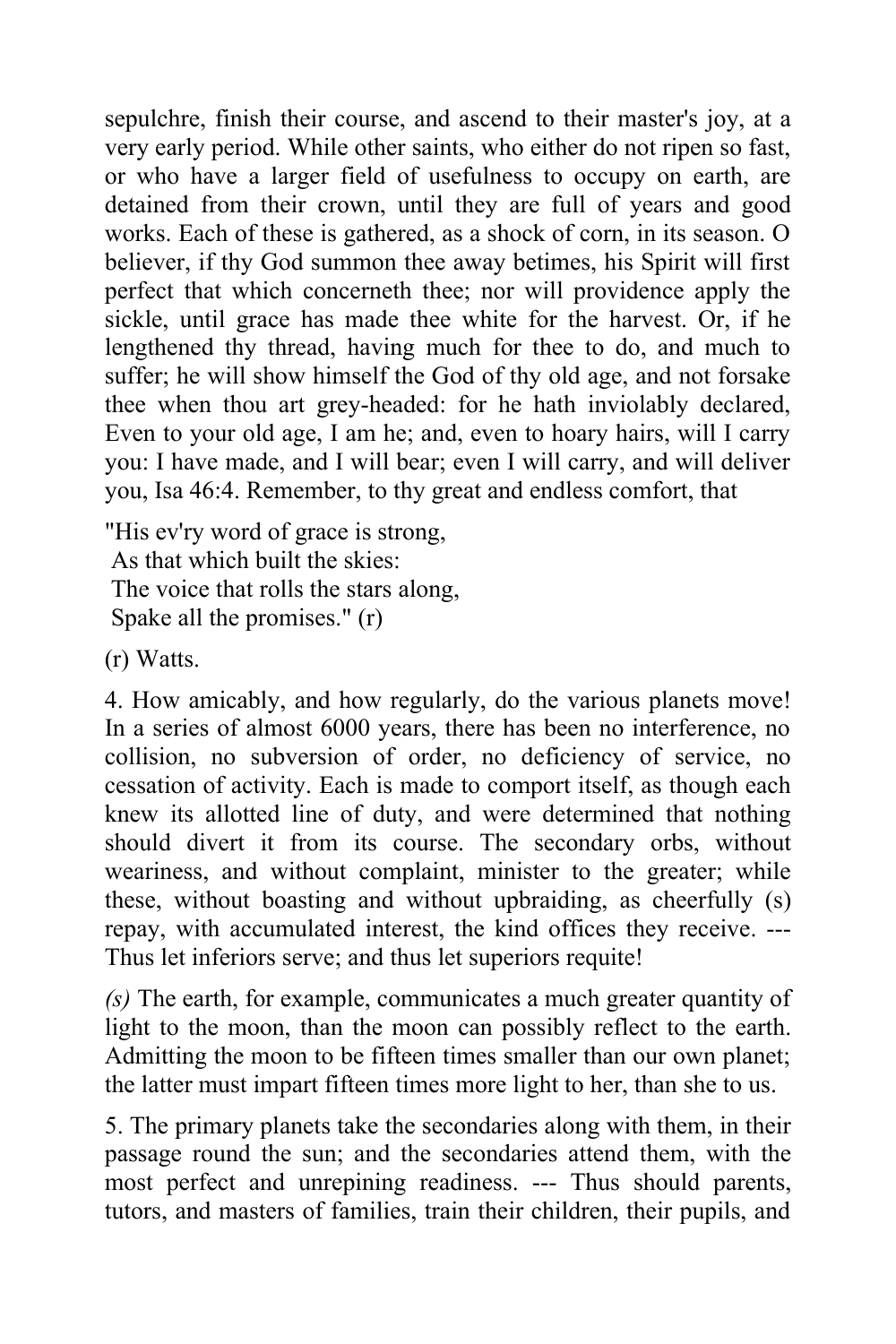their dependents, in the knowledge and admonition of the Lord; and labour to take as many with them to heaven, as they can. Blessed are the guides, who exert their influence, to purposes so unspeakably important; and blessed are the ears, which listen, joyfully, to the instruction that maketh wise unto salvation.

6. As all the planets perform their revolutions, without intermission; so, they make the end of one revolution the beginning of another. They are never languid, never fatigued. They renew their beauteous toil, again and again; nor will ever stop, until the archangel swears, by him who liveth from eternity to eternity, that time shall be no longer. - Equally intense, uninterrupted, and unwearied, the obedience of Adam was, ere sin profaned the temple of the soul. Such too, the obedience of the elect angels has been, and is, to this very moment. Such, moreover, the true believer, on earth, wishes (but wishes, alas, in vain) to pay his Lord. And such shall the obedience, both of saints and of angels for ever be, in the paradise of God.

"Then shall we sing, and never tire, In that blest house above; Where sin, and fear, and pain expire, Cast out by perfect love. Then not the sun shall, more than I, His Maker's will perform; Nor shine with brighter purity, Nor burn with zeal so warm."

1. Of all the planets, Mercury, as already hinted, revolves nearest to the sun. His diameter amounts to 2748 English miles; and his whole globe, is to ours, as 2 to *5 .* The orbit or path which he describes round the sun, measures 66,621,000 English miles: and yet he moves with such prodigious velocity (viz. at the rate of almost 100,000 miles an hour; which is nearly as swift again as the motion of our earth), that he completes his year, or solar rotation, in about 7 days and 23 hours. His distance from the sun, is not quite 32 millions of miles; and he is about 18 millions of miles distant from us.

The venerable and ingenious Mr. Browne has given us a comprehensive and pleasing description of this planet, in the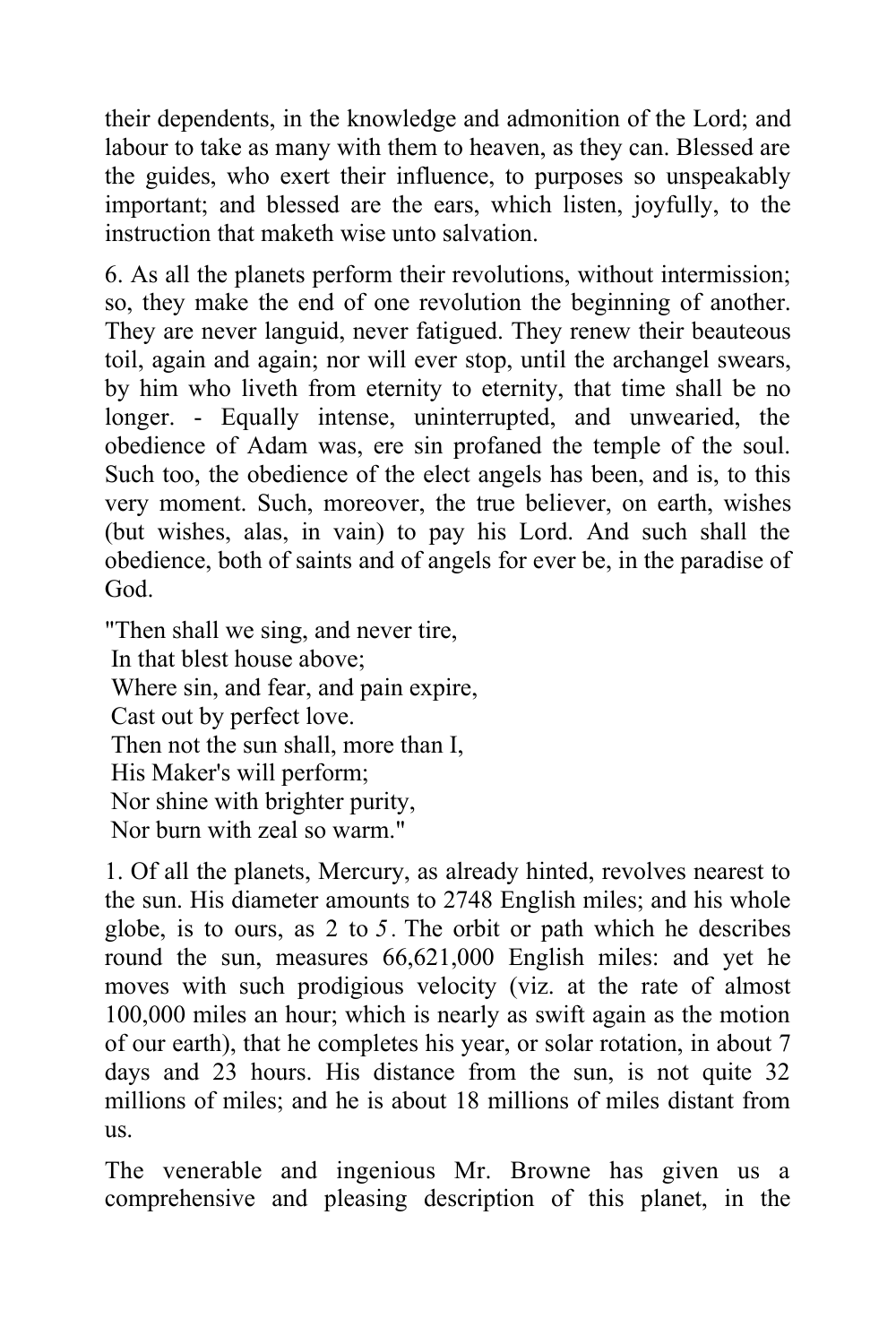compass of four lines:

"First, verging on the lucid fount of day, Bright Mercury directs his circling way: In three short months he rounds the solar sphere, His seasons shifts, and ends the transient year*."*

2. Mercury's proximity to the sun, renders him, except at a few particular seasons, invisible to the inhabitants of our world. From the vast exuberance of light in which he is almost lost to our view, astronomers have, I believe, been hitherto unable to ascertain the period of his diurnal motion on his own axis; or even to pronounce with certainty, whether he have any diurnal motion, or not. - Similar are many secret acts of prayer, praise, faith, love, and humiliation, which true believers exercise towards their heavenly Father. Remote from the prying eye of man, they pour out their souls into the bosom of the Lord, and, wrapt in the comforts of his presence (like Mercury in the beams of the sun), the curiosity of others wishes in vain to know the whole of what passes between God and them. As, on one hand, there are occasions when it is our bounden duty, for the honour of our master, and for the edification of our neighbour, to let our light shine before men; there are at times, also, when it behoves us to enter into our closets, and to shut the door about us, and hold sequestered communion with him who sees in secret. This distinction reminds me of a little anecdote, not entirely foreign from the subject. A late prelate in the north of England, had conceived some illiberal prejudices against a clergyman of his diocese. With intent to embarrass the divine, his lordship thus addressed him, at a public visitation: "Mr. \_\_\_\_\_, you give away a great deal to the poor; but your charity is of the ostentatious kind. You are too public in the distributions of your bounty, I do not hear of any private good you do. It is all with sound of trumpet." The answer was sensible and pertinent: "My lord, I care not how much you hear of my public charities, nor how little you hear of my private ones."

3. Mercury, though rarely discernible, is sometimes seen, like a dark spot on the sun's disk, as he passes between him and us. The transit of this planet is said to have been first observed by Gassendi, in the year 1632. - Thus, the illumined side of Mercury commonly eludes our notice; but his dark hemisphere excites our attention, and strikes our view. We too frequently act a similar part by each other. A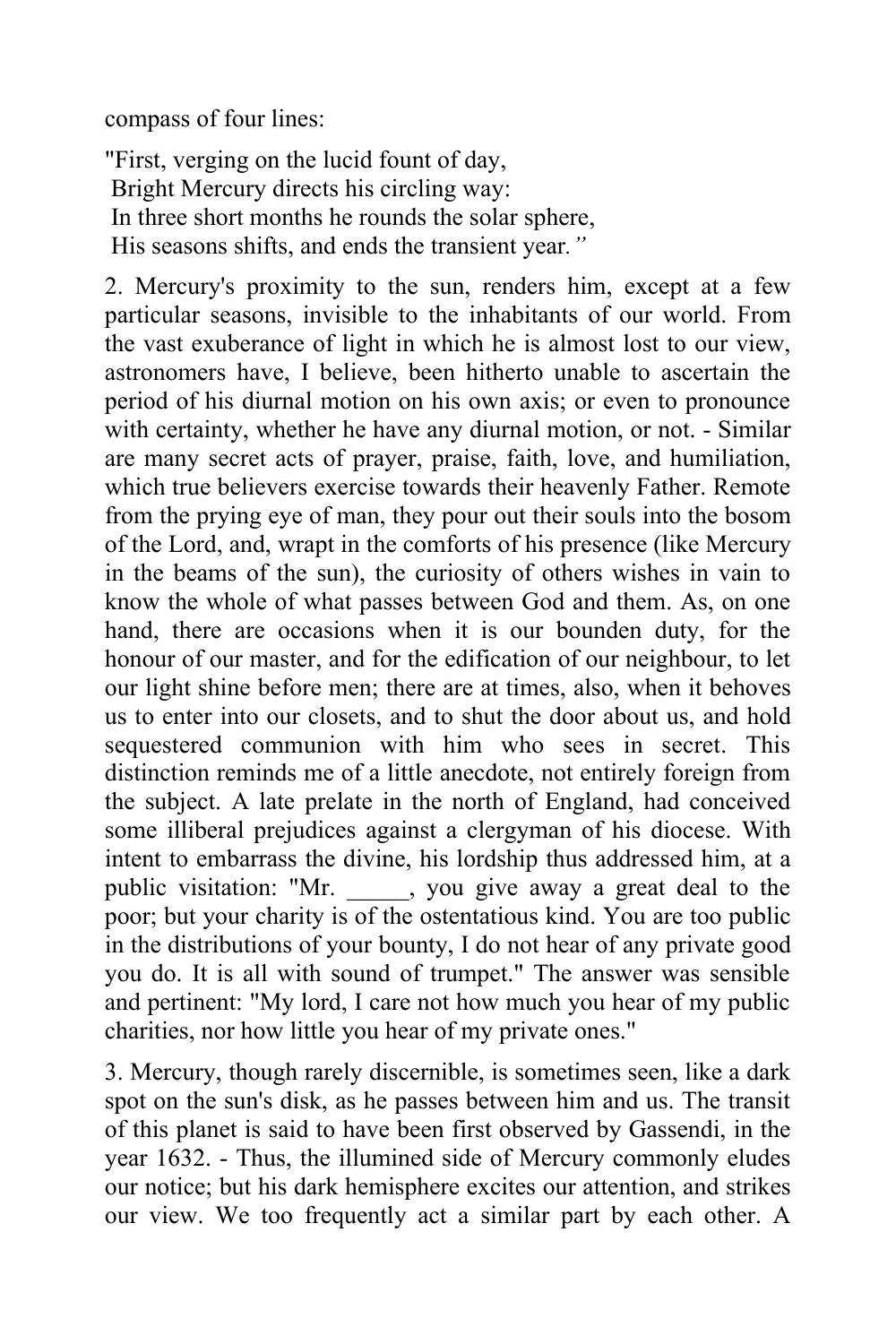fellow Christian, or any conspicuous character, may shine unregarded: whereas, if his brightness become, in any respect, clouded and overcast, our telescopes are up, our eyes in full employ, our tongues proclaim his defects; and it is well, if magnifying and multiplying glasses do not lend their assistance on the occasion.

4. Not a single moon, or secondary orb, accompanies Mercury in his progress. He pursues his solitary journey, without a servant, without a companion. Yet, in no wise discouraged by this circumstance, he cheerfully speeds his rapid course, and rather flies, than rolls, round the vivifying centre of light and heat. The sun is to him, in the stead of every other friend; and more than supplies the absence of a thousand attendants. - Providence may perhaps cast your lot, O Christian, in a place, or fix you in a family, where you may not find any with whom you can take sweet religious counsel, and walk in the house of God as brethren. Be not, however, disheartened; neither dejectly ask, Who will shew me any good? but make the psalmist's prayer your own: Lord lift thou up the light of thy countenance upon me! If you experience continual nearness to God, through the Spirit; and are, as Mercury, in *sole positus,* irradiated and warmed by direct communion with Christ, no matter, whether you travel to heaven in company or alone. In the best sense of the word, you are sure of not being alone; for all the persons in the Godhead, and angels who minister to the heirs of salvation, are your companions and guardians, your guides and familiar friends. Nor will they cease to watch over you for good, and to keep you in all your ways, until you enter the celestial house not made with hands; where you will, to all eternity, associate with the innumerable assembly and church of the first-born, who were written in heaven.

5. The solar light and heat are supposed to strike the surface of Mercury, with seven-fold greater intenseness, than is experienced on the surface of our earth at the hottest seasons. If this be the case, and if the inhabitants of that planet are embodied beings, their eyes must be differently constructed from ours, to sustain such excess of light; and their whole corporeal system differently constituted, to endure such extremity of heat. But shall we conclude, that Mercury is not inhabited, because, according to our present temperament, we should, probably, be unable to live there, on account of its vicinity to the sun? A Mercurian might, with equal propriety, pronounce the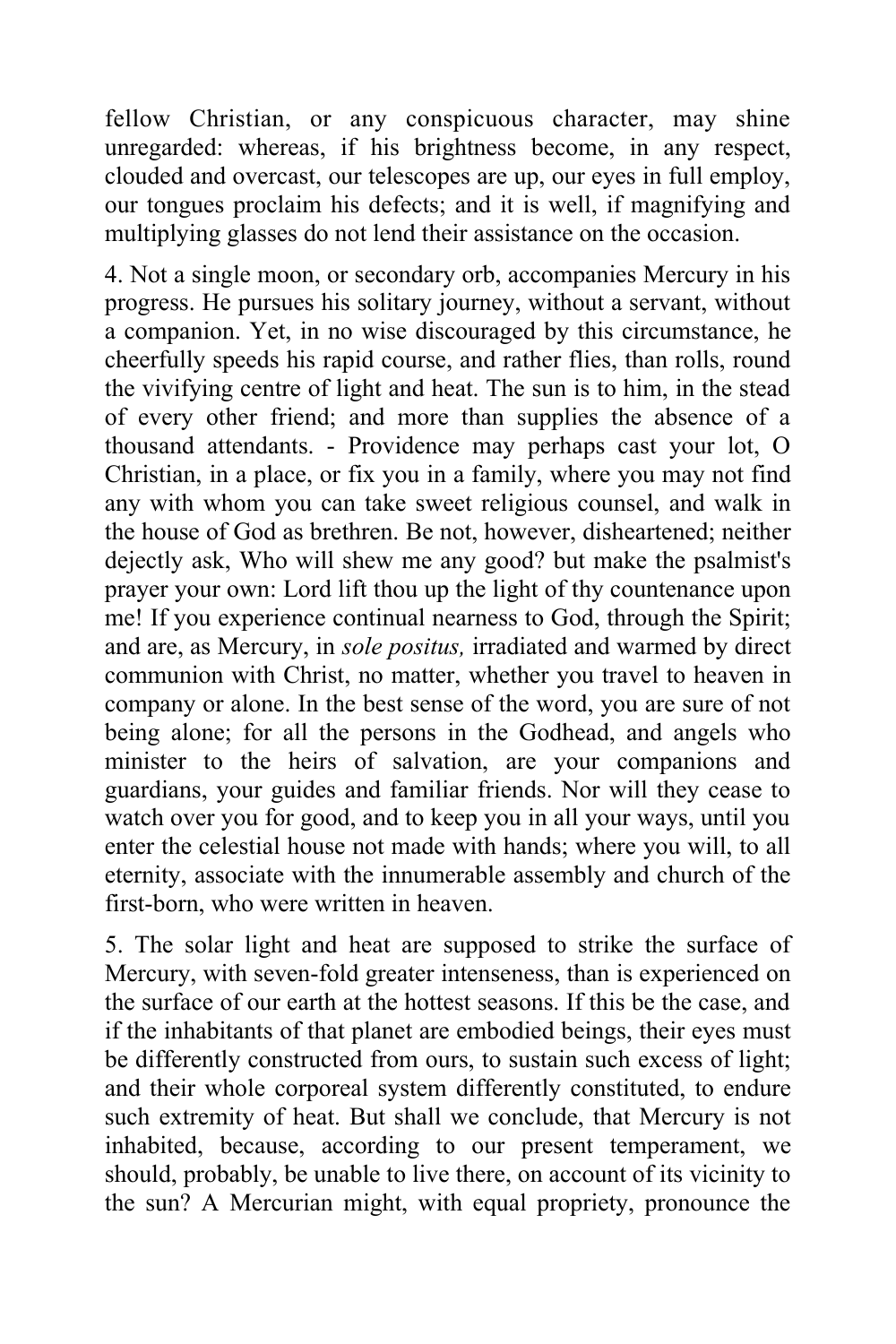earth (a) uninhabitable, because of its comparative remoteness from the grand luminary. After all, to adopt the reasoning of an elegant and profound philosopher, "As the animal constitution with respect to heat and cold, may be widely different on the same planet; so, there may not be such a difference of the degrees of heat and cold, on the planets nearer to and more distant from the sun, as we imagine. The nature of an atmosphere, and the alterations happening in it, produce sometimes sultry heat, and sometimes piercing cold, contrary to what should be the effect of the sun's rays separately considered: so that heat and cold do not absolutely depend on a planet's nearness to, or distance from, the sun*;* but, together with these, on some other causes. We are considerably farther from the sun in the summer months, than in the winter: yet our weather is then, generally, much warmer. - Though Saturn has but about the hundredth part of the sun's heat, which we feel; I am not sure whether the hundredth part of our heat will amount to any degree of positive or real cold, without the co-efficiency of some other positive and real cause: and it is not difficult, I think, to conceive, that the constitution of his atmosphere may be such, as to make that planet a mild and temperate clime. And, if there be any weight in this reasoning, it will not be hard to apply it to the inferior planets, Mercury and Venus. For we sometimes feel the heat of our summer as much qualified by some different cause, as the rigour of our winter."

(a) "Some fancy, should the planetary train A race of living animals contain, Those fix'd in Mercury's too splendid seat Must sink, oppress'd, beneath the fervent heat; Or, by too strong a ray, the tortur'd sight Fail, quite o'erpower'd with unabating light. "Allow me this, what disputants maintain: Nor will it render our opinion vain, The same of us, might the Mercurials hold, A planet uninhabitably cold! And those, reverse, in Saturn's icy seat, Suppose us scorch'd with more than AEtna's heat. Each by their world comparing ours, might deem Their reasons firm, and err in wide extreme. "But let th' objection stand. Some orbs, suppose,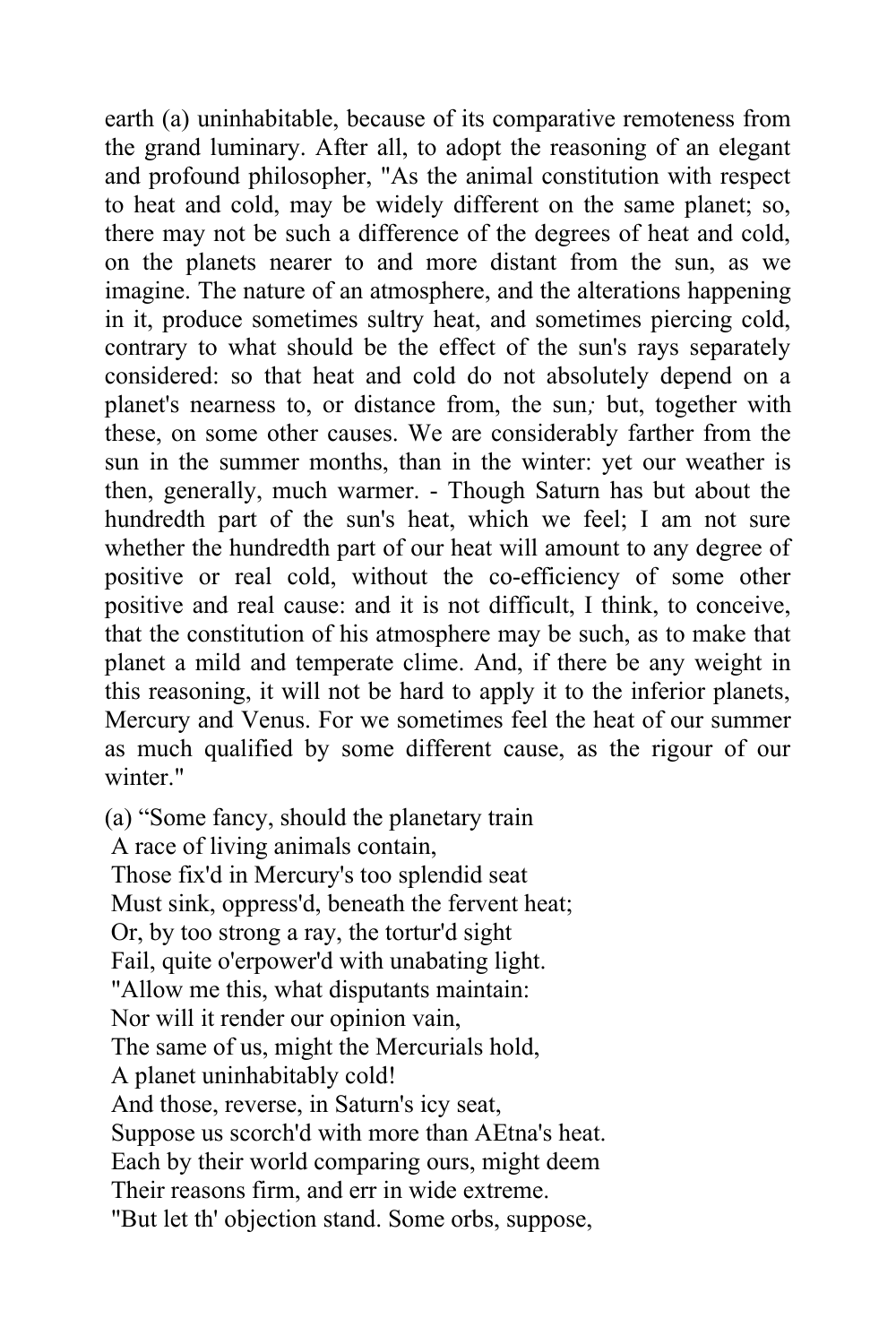Scorch'd with hot rays, or chill'd by pris'ning snows. No doubt, th' Almighty could his worlds replete With creatures suited to their various seat: Intense degrees of cold or heat to bear, Of light or gloom a pleasing, proper share: To them agreeable, by nature blest, Painful howe'er imagin'd by the rest. "Of this, on earth, similitude we find; Each place to fit inhabitants assign'd, The bird of Jove, with an undazzled sight, Kens the clear sun, and tow'rs to reach his light: While the benighted bat, and owl obscene, Attend the chariot of the shadowy queen, Upward the feath'ry nations all repair, And range at large, th' extensive fields of air; To firmer earth the grosser kinds adhere, And watery realms the finny natives cheer. The ant and mole their downward courses guide; And, deep intrench'd, a gloomy race reside: And bees their artful palaces contrive In the close cavern of their darksome hive. "Pleas'd, to his destin'd mansion each is prone; Form'd best to suit, and best approve his own."

See Browne's Essay, u. s. where the argument, for the habitability of the planets, is very ingeniously pleaded; and, in my opinion, satisfactorily proved.

6. Mercury being very considerably nigher the sun, than we, the dusk of that illustrious object, viewed by a Mercurian spectator, appears (as is computed) seven times larger, than it does to us. --- Thus, the nearer we spiritually dwell to God, the more glorious does Christ, both as a divine person, and as a Mediator, shine to the eye of faith. They, who unhappily entertain low and degrading ideas, of Jesus, give but too infallible demonstration, that they themselves are far, extremely far, removed from the light of Jehovah's truth, and from the warmth of Jehovah's grace.

7. Mercury's appearances (like those of our moon) are various, according to his situation in respect of the sun. Sometimes he seems quite dark; at others, falcated or horned; and sometimes shining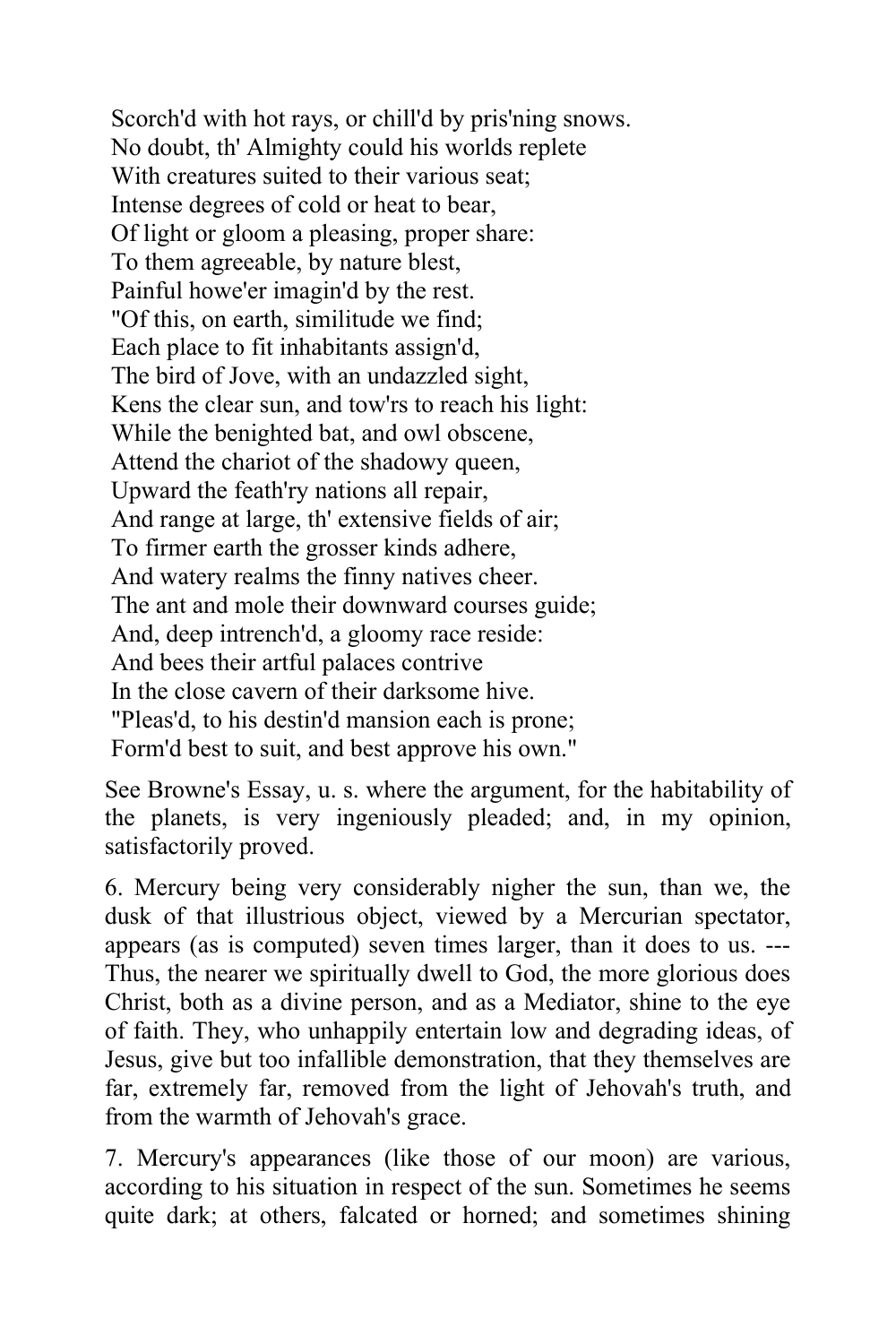fully, or with an hemisphere entirely illuminated. - In the present stages of spiritual experience, the believer's interior comfort, and his exterior lustre, greatly depend on the position of his heart toward the uncreated sun of righteousness. How obscure and benighted are our views, and how languid our exercise of grace, when an unbelieving, a worldly, or a careless spirit, interrupts our walk with God! But, if the out-goings of our souls are to him, and if the in-pourings of his blessed influence be felt, we glow, we kindle, we burn, we shine. This may be called (to borrow an astronomical phrase) our superior conjunction with the sun : and, at those distinguished seasons of peace and joy in the Holy Ghost,

Clearly we see and win our way, Shining unto the perfect day, And more than conquer all."

1. Next beyond the orbit of Mercury, is that of Venus: a planet, not so respectable for her magnitude, as for her beauty*;* arising from the brilliancy, the clearness, and the steadiness of her light. A very accomplished (d) astronomer observes, that "Venus is the brightest, when she is about 40 degrees removed from the sun: at which time, only a fourth part of her lucid disk is to be seen from the earth. In this situation, Venus has been many times seen in the day-time; and even in full sunshine. This beauty and brightness of Venus are very admirable; who, having no native light of her own, and only enjoying the borrowed light of the sun, should yet break forth into so great a lustre, that the like is not to be observed in Jupiter, nor even in our moon, when she is in the same elevation from the sun. It is true, the moon's light is [to our view] much greater, on account of her apparent magnitude, than that of Venus: yet it is but a dull, and as it were a dead light; which has nothing in it of the vigour and briskness that always accompany the beams of Venus." - Thus should the ministers of Christ shine with gospel light derived from him; and irradiate the visible church, with the purest and most vivid beams of celestial truth. In allusion to this part of their character, our Lord styles his messengers, the light of the world, the candles in the midst of the churches, and the stars which he holds in his right hand. In point of steadiness and of consistency, and of communicativeness to others, they should resemble the suns or fixed stars; which never deviate from their spheres, but impart unwavering and unremitting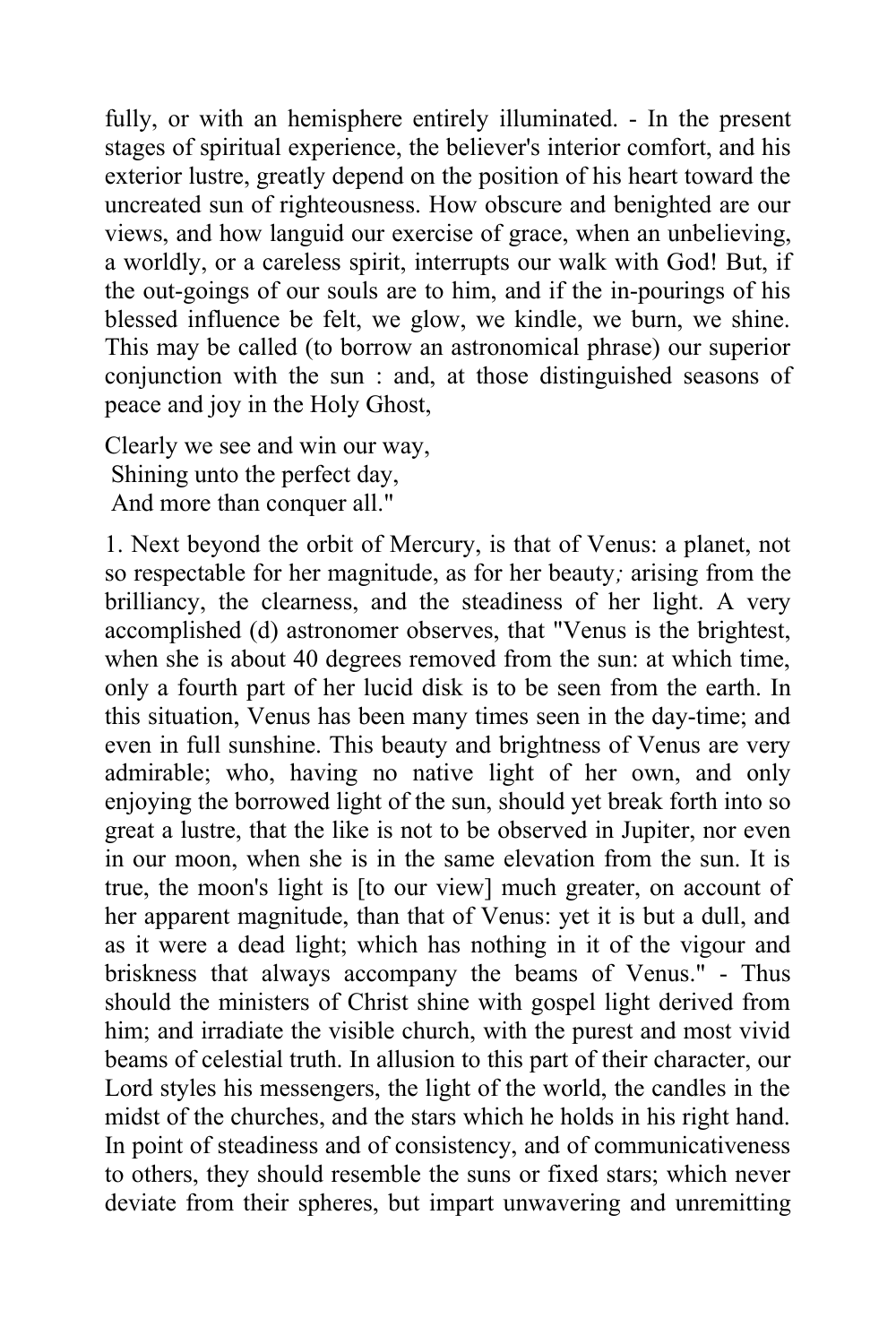light to all around them. In point of zeal, and of activity, and of indefatigableness, in their holy calling, they should, like the planetary globes, without cessation and without weariness, pursue their shining course; and, conformably to the maxim of Julius Caesar,

Think nothing done, while aught remains to do.

(d) Dr. Edmund Halley. See Keill's Astronomical Lectures, Lect. *xv.*

2. In this respect Venus is a pattern, both to ministers and to private believers. She rolls round the sun, in about 225 days, which constitute her year; and at the rate of 70,000 miles an hour; which exceeds the velocity of the earth's annual motion, by about 10,000 miles an hour. Thus this exemplary planet connects the most pleasing graces of lustre and delicacy with all the ardour of diligence and rapidity: like some elegant and industrious lady, who crowns the charms of personal beauty with the still more valuable services of domestic house-wifery.

3. Besides her yearly tour around the sun, it is more than probable that Venus performs a regular revolution about her own axis. From the *maculae;* or spots, which, in the years 1665 and 1666, Cassini and Campani discovered on her surface, those two philosophers have ascertained the reality of her diurnal motion: which diurnal motion she accomplishes in about 23 days: so that one of her days is equal to 23 of ours. One duty should not be permitted to supersede another. There are personal duties which we owe to ourselves; no less than relative virtues which we ought to exercise toward our neighbours. Connect the two together in your own practice, and you will exhibit a moral exemplification of the harmony, with which Venus, and the other moving spheres, accomplish their compound (i. e. their annual and diurnal) rotations, without any shadow of competition or interference.

"On their own axis as the planets run,

Yet make at once their circle round the sun;

So two consistent motions act the soul:

And one regards itself, and one the whole." (g)

(g) Pope's Essay on Man, Epist. 3.

But be it carefully remembered, that, as the sun is the ultimate and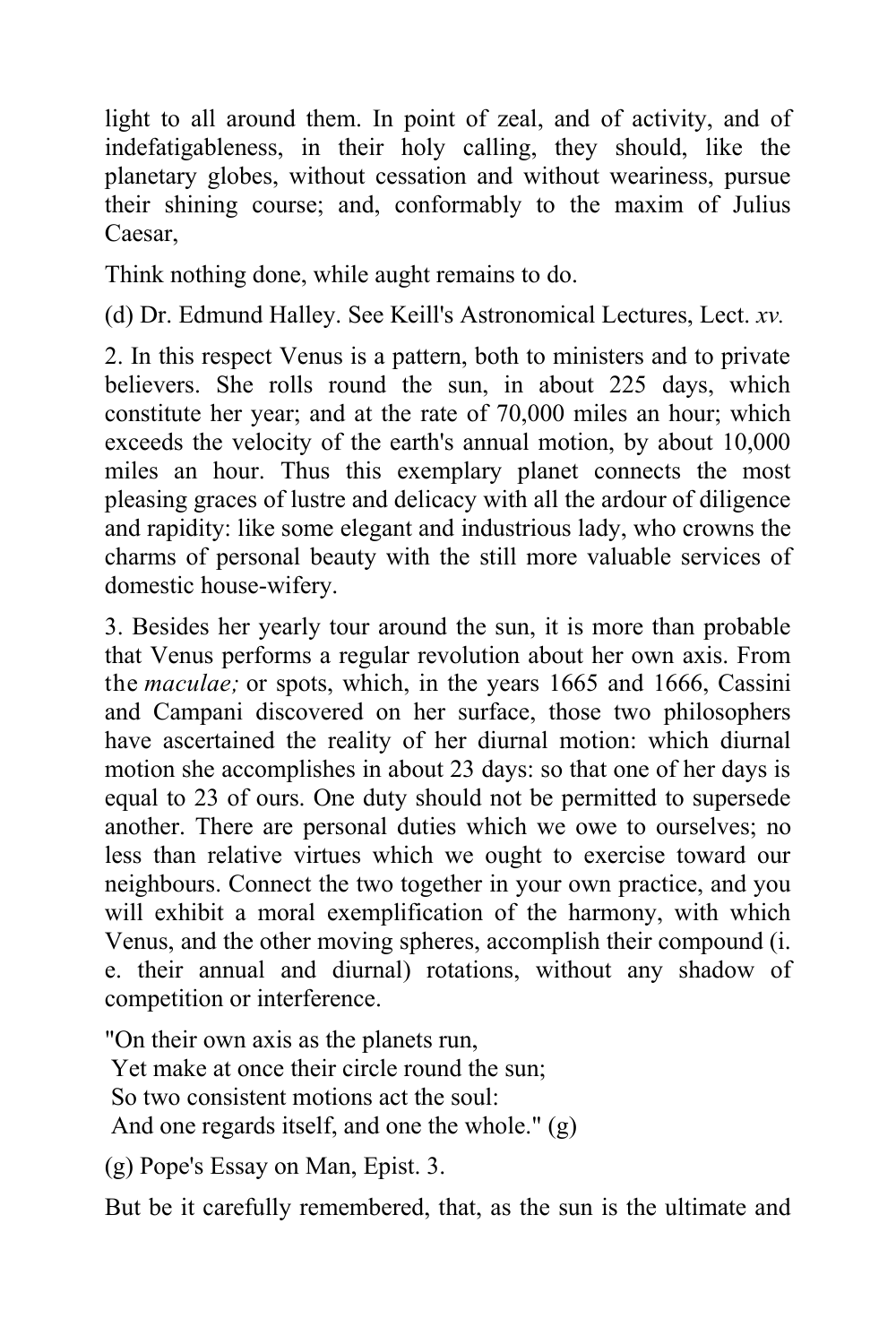common centre of all the planetary movements; so we shall never be able to discharge our various personal and social duties, acceptably to God, in spirit and in truth, until his glory is the grand and sole end of all the works and duties we perform, whether immediately referrible to ourselves or others. "As unto the Lord, and not [merely] unto men," least of all for the pleasing or aggrandizing of that wretched thing called self; may stand as the universal motto, to every virtue that is truly Christian and evangelical.

4. Venus, though so justly admired for her beauty, and celebrated for her lustre, still has her dark side. When this is turned toward our earth, her rays are no longer beheld, and she herself becomes invisible. - As each believer, shine he ever so brightly, is at present, sanctified but in part; need we wonder, if on some occasions, the splendor of his gifts, and the radiancy of his graces, suffer a temporary eclipse? At such times, let our candour and forbearance have their perfect work. After a certain period, Venus will emerge from the shade, and beam forth in all the loveliness of her usual lustre: and, when the declining saint has sat his appointed time in darkness, the Lord will again be a light unto him. Happy is that benighted soul, whose faith (for it is the peculiar business of faith's eye, to see in the dark) can pierce the gloom; anticipate the return of day; and long for a final approximation to the sun of righteousness, in that world of glory, where no more cloud nor darkness shall obscure our views, tarnish our graces, or damp our joys for ever.

*5.* The solar light and heat, on Venus, are estimated to be four times greater, than on the planet inhabited by us. Why? Because her distance from the source of both, is considerably less than ours. - In like manner, bright evidences, and warm experiences, of our interest in Christ, and of the work of his Spirit upon our souls, are generally the blessed consequences of living near to God, and of walking closely with him, in all holy conversation, prayer, and watchful godliness. The joy and liveliness of grace (though not grace itself) may be sinned away. Spiritual comfort is a tender plant, and requires much delicacy of treatment. To be triumphant and alert in the ways of God, you must take equal heed of wandering, and of slumbering.

6. Venus' orbit, or path of rotation, is, for the most part, extremely regular, hardly any point of it being more remote from the sun than another. Hence this planet is remarkable for always preserving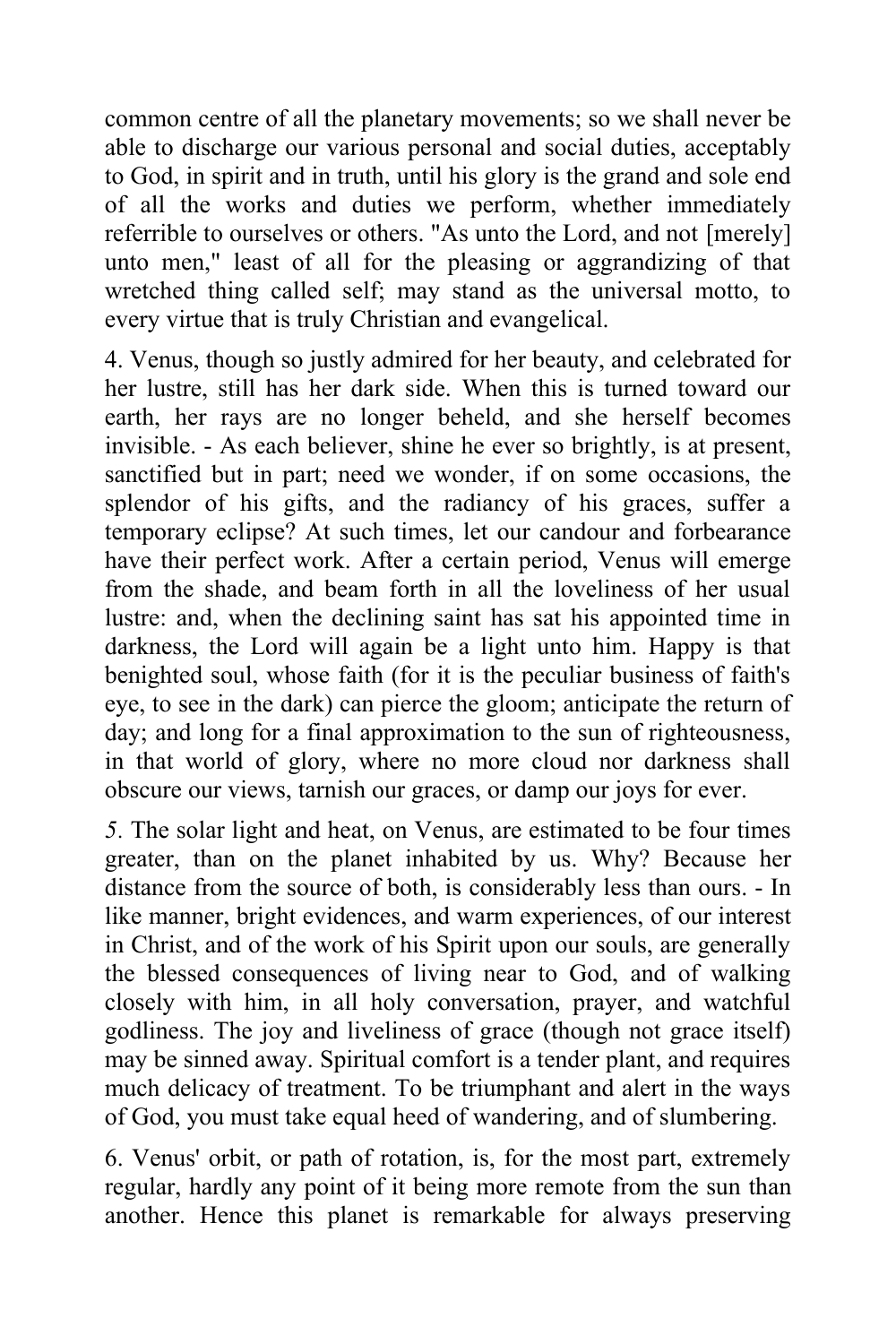nearly an equal distance from that luminary. Similar is the experience of some believers. They enjoy rather an even and settled peace, than any exuberant overflowings of consolation. Their habitation is mostly on the middle region of Mount Tabor, instead of being now elevated to the summit, and anon turned down into the valley below. The manner is not always exactly the same, in which the holy Spirit trains his disciples to a meetness for their heavenly inheritance. Like a judicious and careful tutor, he wisely and condescendingly adapts his modes of instruction to the genius, and to the particular improvement, of each individual pupil: until, having taken their appointed degree in grace, they ascend, one by one, to their glorious home above.

7. Venus is in size, somewhat less than our earth; and yet contains about the same quantity of matter, though in a smaller compass. In other words, the body of Venus is denser than that of the earth, as being so much nearer to the sun. Appearances are not the invariable standard of intrinsic worth. Our globe, which is undeniably larger, or occupies more space than Venus, is not more wealthy in constituent particles, than she. Hers lie closer together than ours, and therefore make less show. Ours are less compact, or compressed, than hers, and therefore swell into a greater visible magnitude.

8. It is probable that Venus, like Mercury, has no attending satellite, or moon. Cassini, indeed, in the last century, thought he had discovered one: but he seems to have been mistaken. Venus' vicinity to the sun seems to render the services of such a companion unnecessary. Just as in the world of the blessed, the saints will need no ministry of the word, nor other means of grace; because they will then walk in the light of the Lamb, and, with open face, behold the glory of the Lord.

9. Towards the beginning of the present century, Monsieur De la Hire descried some mountains in Venus; which, on accurate investigation, he found to be considerably larger, not only than the largest on earth, but than even the largest mountains hitherto discovered in the (h) moon itself. Does any man ask, "Wherefore, and for the accommodation of what intelligent beings, is the surface of Venus, like those of the earth or the moon, diversified with mountains, vallies, and plains?" The only answer which can at present be returned, is, that the Almighty Creator both wrought, and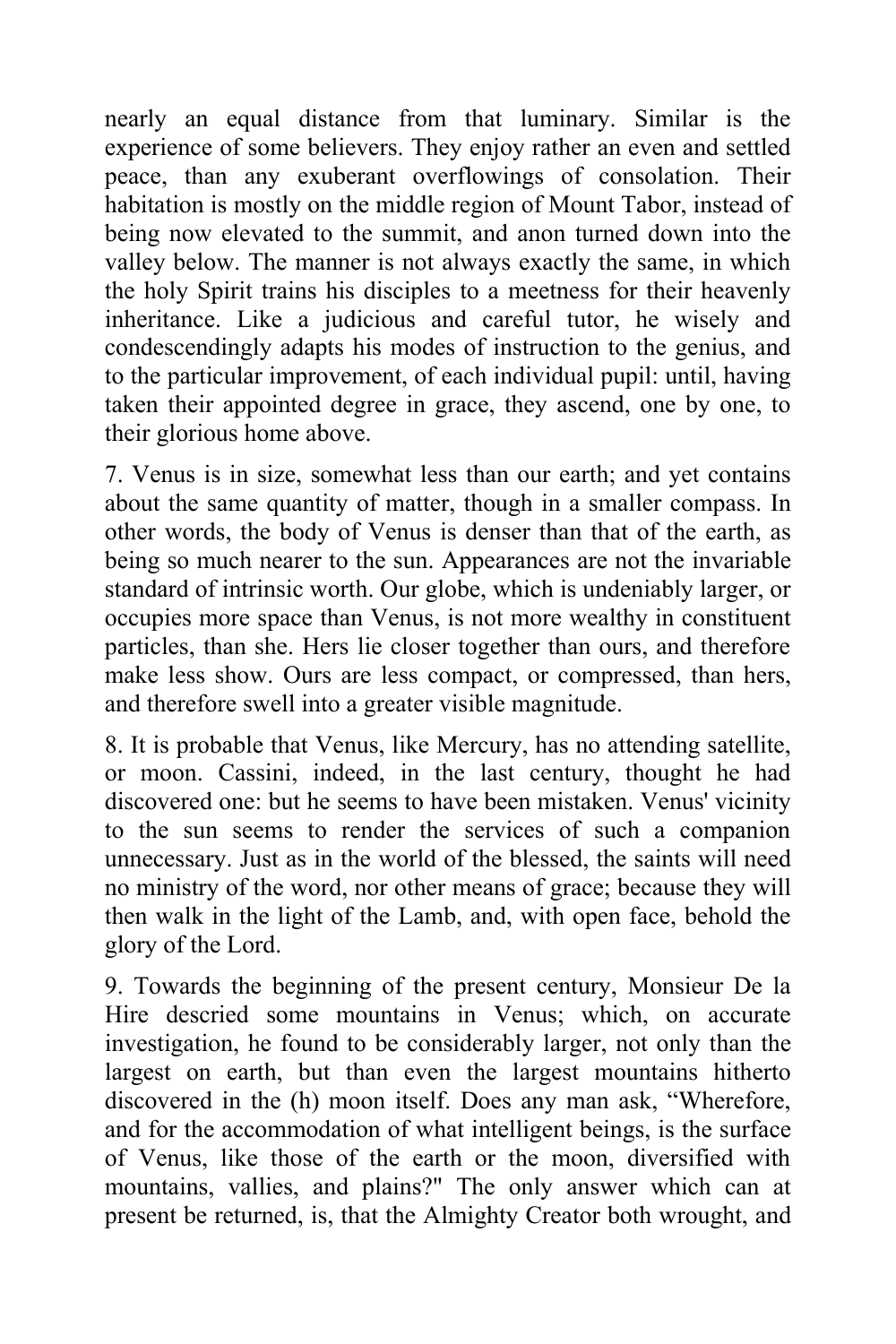continues to order all things, according to the counsel of his own will: which will is but another name for infinite rectitude and unerring wisdom, operating by sovereign and omnipotent power, through the fittest means, and to the noblest ends.

(h) "The lunar mountains are much higher in proportion to the body of the moon, than any mountain upon our globe (for the geometers can take the height of them, as easily as they can find the measure of a mountain upon our earth). The height of St. Katharine's hill, in the moon, is nine miles: which is three miles higher than the tops of our highest hills on earth." Keill, Lect. x.

For the manner, by which the height of the lunar mountains is measured and demonstrated, see Keill, ibid. and also Derham's Astro Theology, book v. chap. 2. note i..

10. During part of the year, Venus smiles as a (i) morning star; considered in which capacity, she was called by the Greeks, Phosphorus; and, by the Latins, Lucifer: both which appellations signify, a brighter light. She never acts in this character, nor sustains this appellation, except when she is rather to the westward of the sun; and, consequently rises before he does. Then, and then only it is, that she sparkles as the mild and beauteous harbinger of the day. When she is to the eastward of the sun, and sets after his disappearance, she enters on her short vesperian regency, and shines by the name of Hesperus, or the evening star. Milton has given us a fine description of her, under this title: -

"--------Now glow'd the firmament

"With living sapphires. Hesperus, that led

"The starry host, rode brightest: till the moon,

"Rising in clouded majesty, at length

"Apparent queen, unveil'd her peerless light,

"And o'er the dark her silver mantle threw." (k)

(k) Paradise Lost, book iv.

Again:

"The sun was sunk; and, after him, the star "Of Hesperus, whose office is to bring "Twilight upon the earth: short arbiter "Of day and night." (l)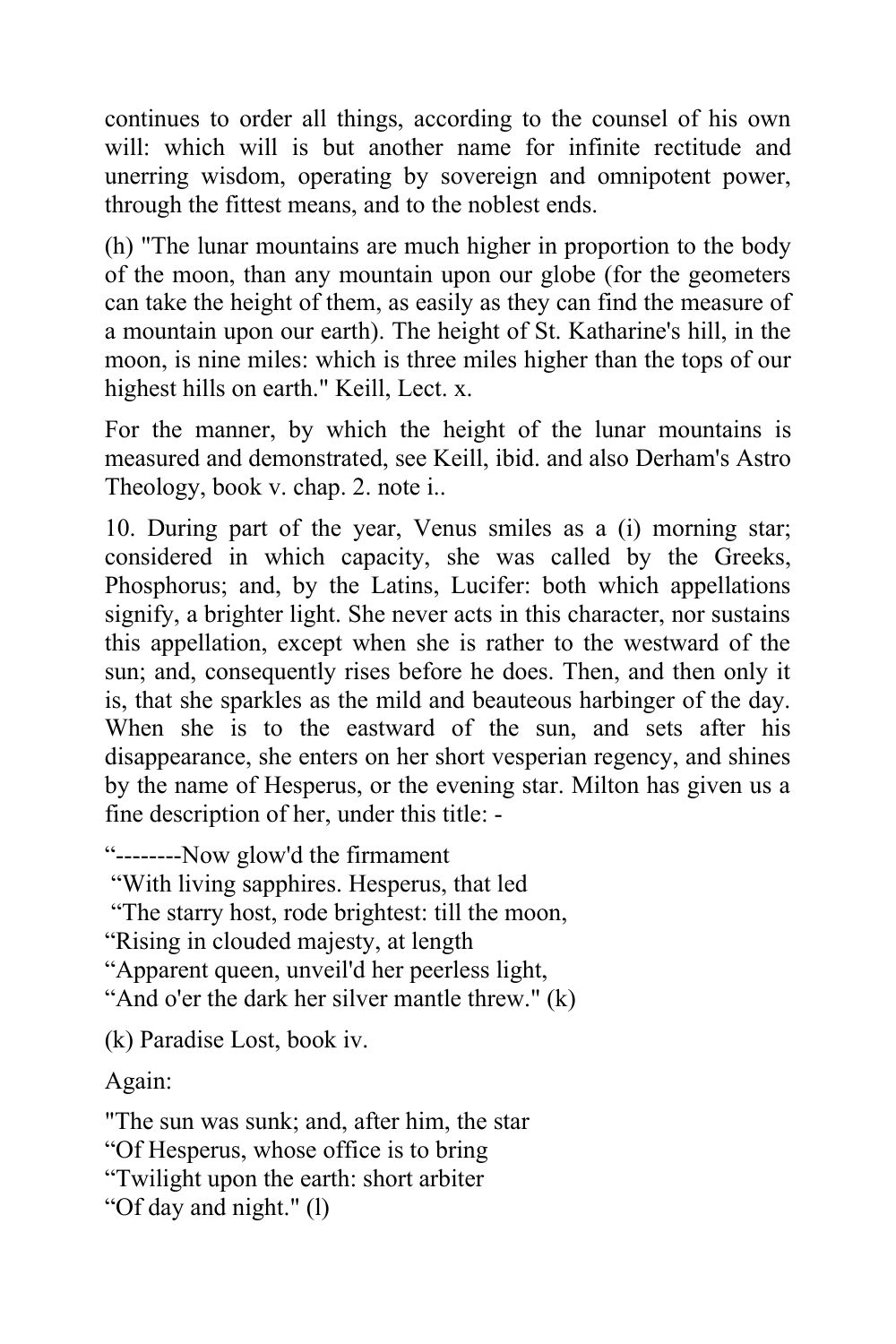(l) Ibid. book ix.

Thus this lovely planet, like a ready and faithful friend, hastens to bring us the good news of approaching sunshine; and, at other times, like a disinterested brother, that is born to soften our adversity, stays with us, when the sun has left us; exerting the utmost of its light, to cheer the widowed earth, and to brighten the gloom of the incumbing shades.

11. There is another particular, whereby Venus preaches an important lesson to the followers of Christ, *viz.* that the earth was never yet known to come between her and the sun. Whence the languor and the spiritual declensions, the darkness, and the soul distresses of many a child of light? Come they not, very frequently, from giving way to earthly cares, earthly joys, and earthly pursuits? No wonder that we move heavily, and walk in the dark, while we cultivate that friendship with this world, which is enmity with God *.* But if, on the contrary, our affections are set on things above; if our treasure, and our hearts, are with Christ in heaven; we shall probably walk in the light, as he is in the light, and enjoy an abiding perception of interest in his precious blood, which cleanseth from all sin. With regard to our worldly accommodations, if his kind providence vouchsafes to give us such a competency as may enable us to pay turnpikes, and to do some good to others, as we travel through the wilderness; we are rich, amply rich, to all the real purposes of sublunary happiness.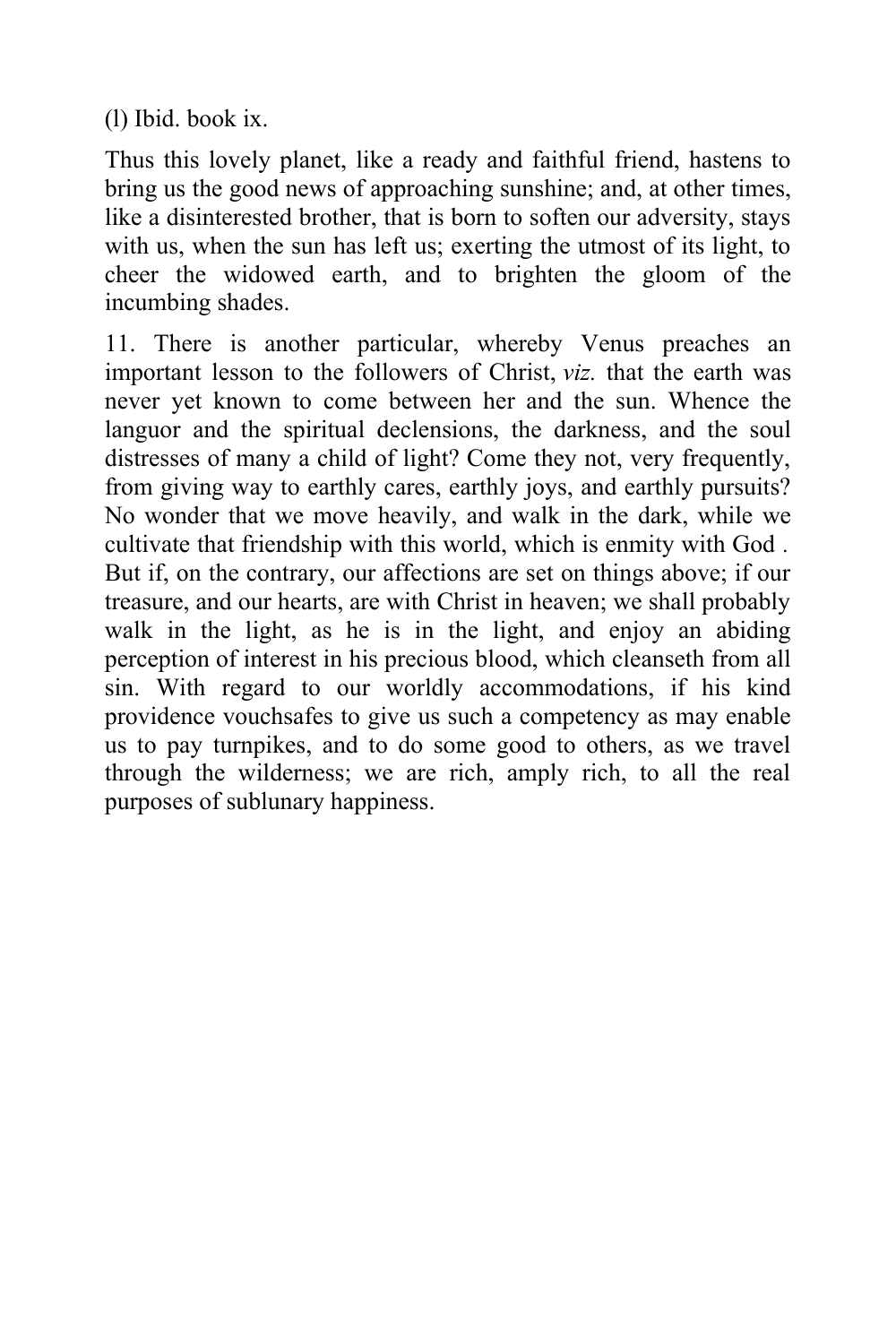# **Christianity Reversed,...** CHRISTIANITY REVERSED.

#### OR,

# A New Office of Initiation for all Youths of the Superior Class. Being a Summary of LORD CHESTERFIELD'S Creed.

I BELIEVE that this world is the object of my hopes and morals; and that the little prettinesses of life will answer all the ends of human existence.

I believe that we are to succeed in all things, by the graces of civility and attention; that there is no sin but against good manners; and that all religion and virtue consist in outward appearance.

I believe that all women are children, and all men fools; except a few cunning people, who see through the rest, and make their use of them.

I believe that hypocrisy, fornication, and adultery, are within the lines of morality; that a woman may be honourable when she has lost her honour, and virtuous when she has lost her virtue.

This, and whatever else is necessary to obtain my own ends, and bring me into repute, I resolve to follow; and to avoid all moral offences; such as scratching my head before company, spitting upon the floor, and omitting to pick up a lady's fan. And in this persuasion I will persevere, without any regard to the resurrection of the body or the life everlasting. Amen.

*Ques*. Wilt thou be initiated into these principles?

*Ans*. That is my inclination.

*Ques*. Wilt thou keep up to the rules of the Chesterfield morality?

*Ans*. I will, Lord Chesterfield being my admonisher. Then the Officiator shall say,

Name this child.

*Ans*. A fine gentleman.

Then he shall say,

 I introduce thee to the world, the flesh, and the devil, that thou mayest triumph over all awkwardness, and grow up in all politeness; that thou mayest be acceptable to the ladies, celebrated for refined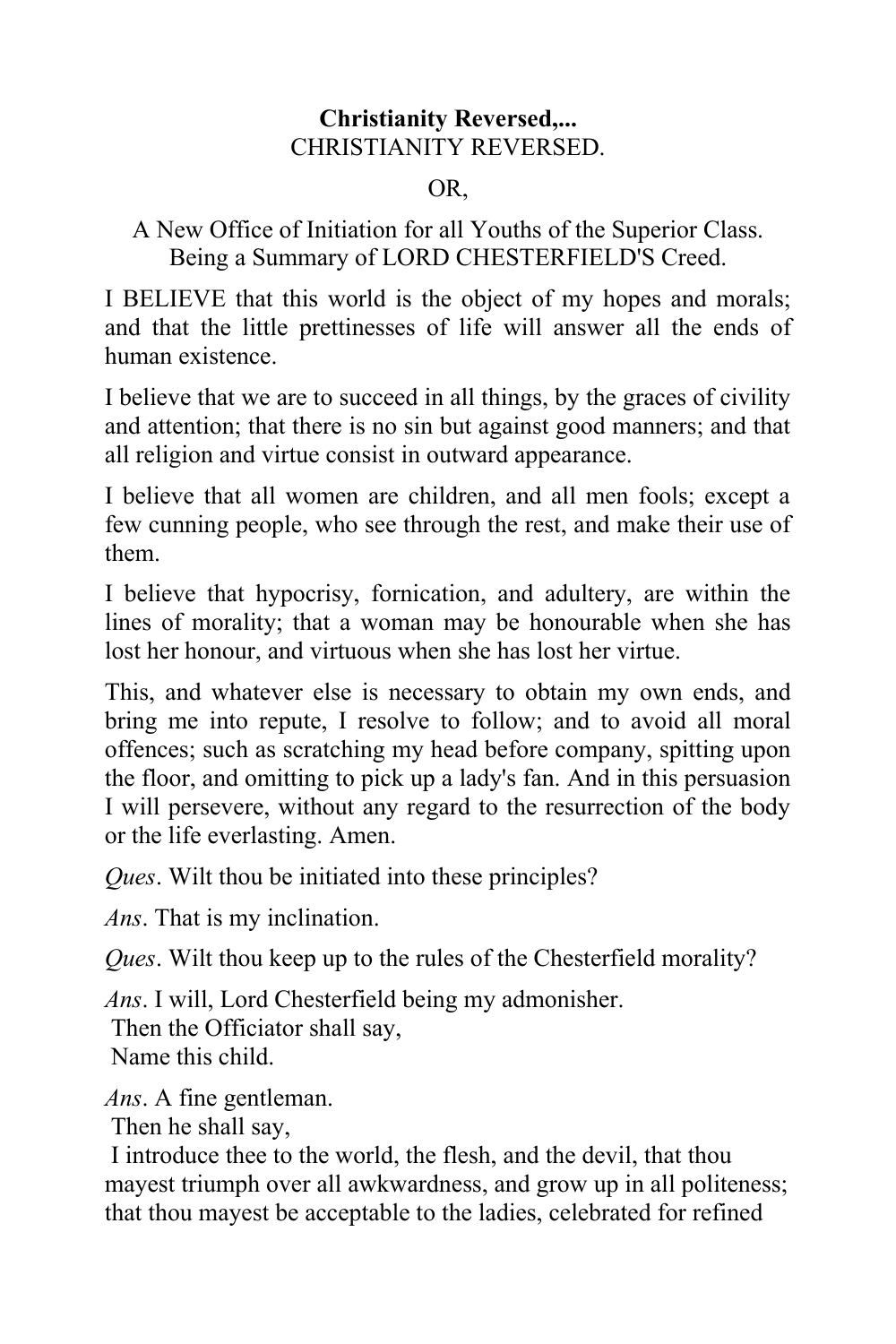breeding, able to speak French and read Italian, invested with some public supernumerary character in a foreign court, get into parliament (perhaps into the privy council), and that, when thou art dead, the letters written to thy bastards may be published in seven editions, for the instruction of all sober families.

"Ye are to take care that this child, when he is of a proper age, be brought to court to be confirmed."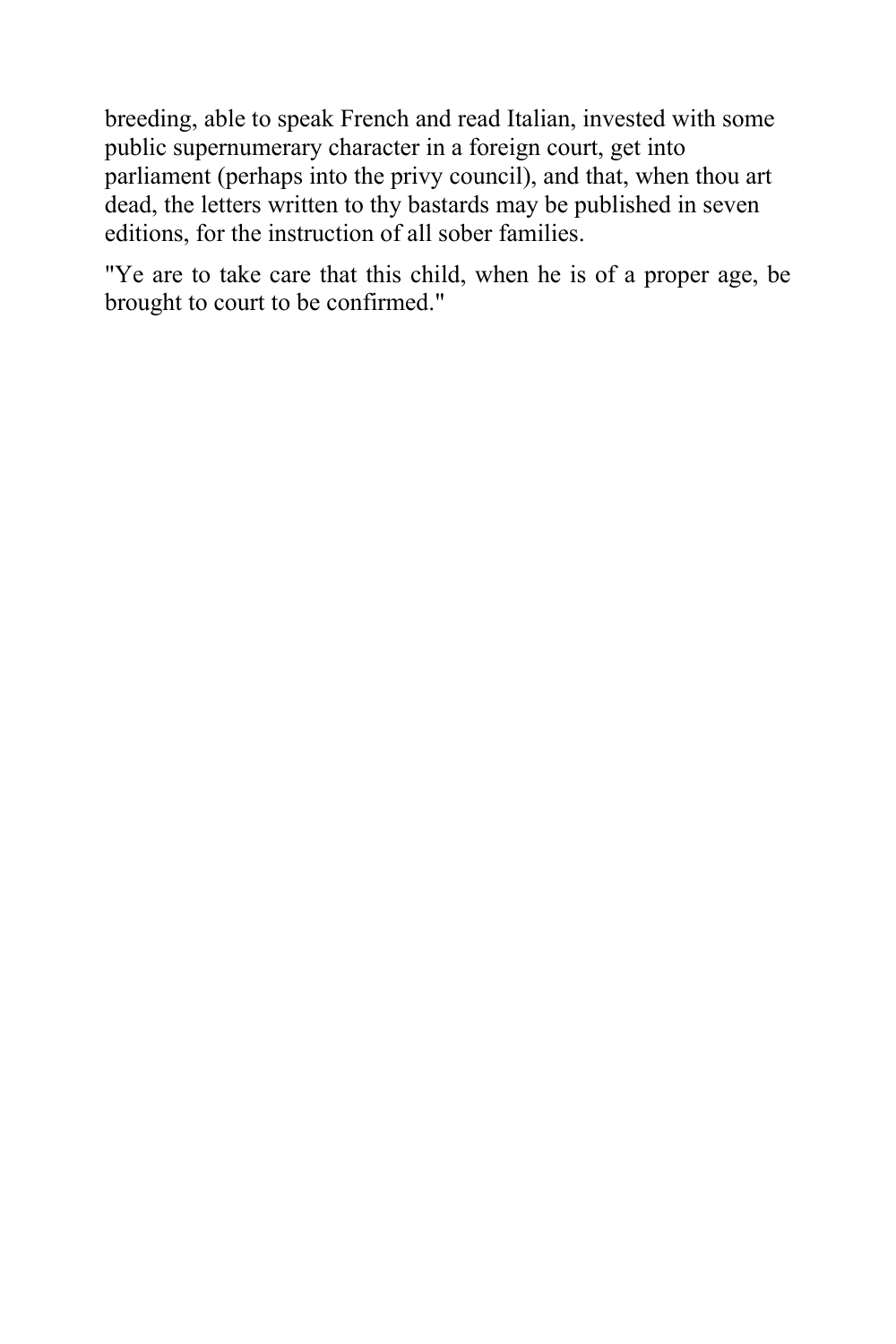# **A Sketch of Modern Female Education**

FROM the present mode of female education, one would really imagine that the people of England were Turks, and did not believe that their daughters have souls.

A lady of fashion, if she knows not God, usually brings up a daughter in the following style. Little miss, almost as soon as born, is (it may be) so straightened and pinched up in her dress (under pretence of giving her a fine shape), that her health, and, perhaps, her shape itself, are materially the worse for it during life.

As succeeding weeks and months roll on, her constitution receives still farther detriment by the pernicious kindness of a too delicate and tender method of treatment. The nursery must always be overheated in order to be well aired. Miss must never be drest nor undrest but before a large fire. Nor have her hands and face washed but in warm milk and water, corrected with elder flowers or with a decoction of tansey. Nor on any pretence be carried, except when the sun shines, out of the house.

At four or five years old she is taught to entertain false ideas of her own importance. Her mamma will not let her be contradicted. If she fall into a passion she must be soothed and humoured; not to say applauded as a child of spirit If she in vents a falsehood, the dear little creature, instead of being punished as she deserves, is kissed and commended for her wit.

By degrees she begins to consider herself as formed of more refined materials, and cast in a more elegant mould, than the generally of other people. She is struck with the love of pomp and equipage. Grows haughty and insolent to the servants. Values herself upon dress, and admires the reflection of her own face in the lookingglass.

At six or seven years of age she looks over her papa and mamma when they play at cards; and miss has some idea of gaming, before she is thoroughly versed in her A. B. C.

In due season the care of her head is committed to a friseur; a Monsieur le Puff, from Paris. Her head-piece is also carefully cultivated by the milliner and the jeweller; who decorate with festoons the pyramid which the friseur has raised.— Perhaps the little pullet (shall I call her, or chicken) suddenly erects herself into a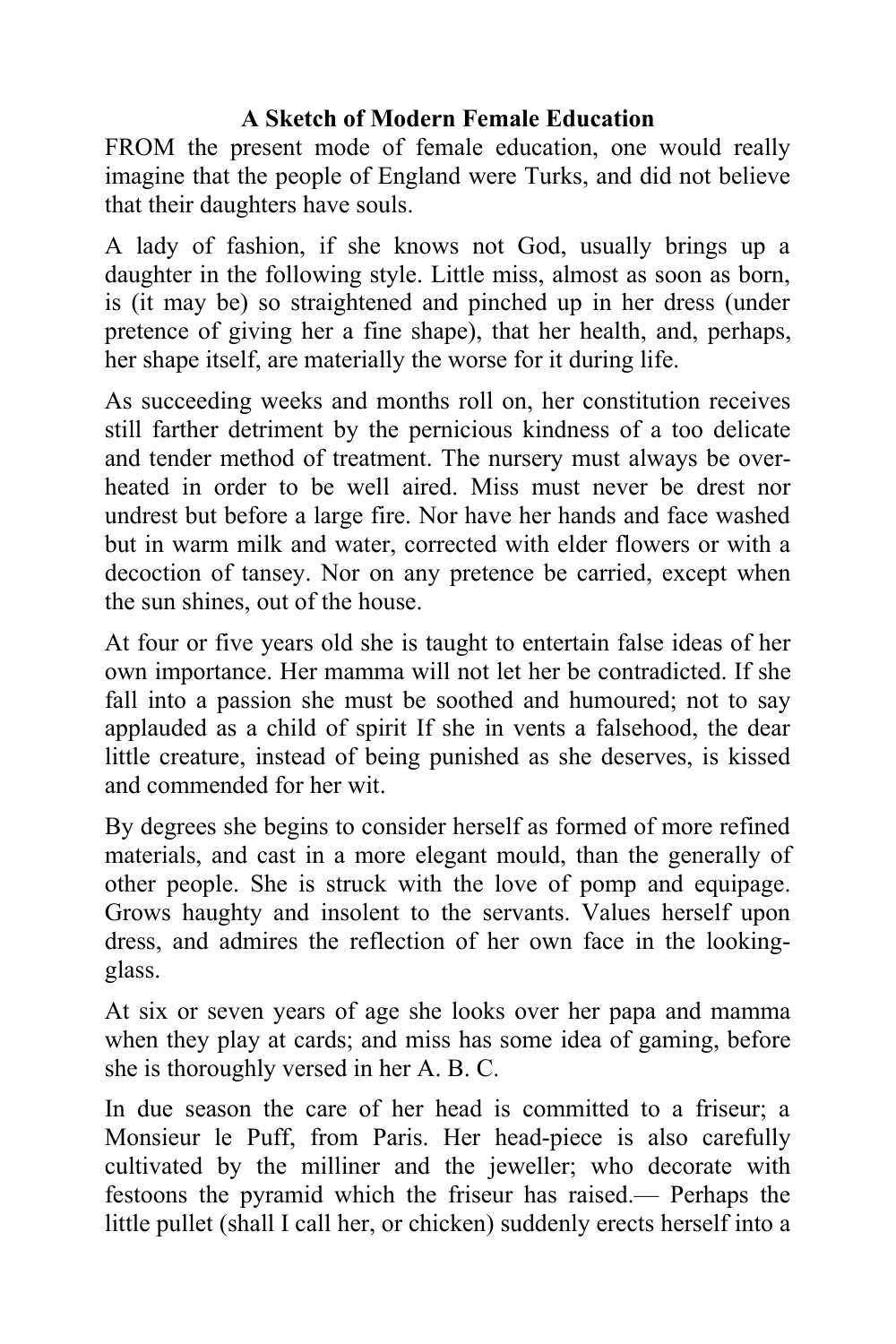gigantic pea-hen, by tufting the pyramid with plumes half a yard high.

But what is a superb roof without a well furnished front? swayed by this consideration, she begins to pencil her eye-brows, and to assume an artificial complexion. But let her not enamel. Let her also abstain from colouring her neck, her breast, and arms, lest she fall a martyr to white lead, and kill herself in a few months, as some ladies of fashion have done before her. That miss may be thoroughly accomplished from head to foot, the aid of a foreign dancing-master is called in. A French governess teaches her the language of that country, ere she is well mistress of her own, and perhaps poisons her mind with popery into the bargain. An Italian instructs her in the guitar. And a singing-master at least teaches her to squeak, if she cannot sing. She has also to attend her a monster unheard of till now, called a card-tutor, that she may know how to cheat with a genteel grace, when she goes into polite company.

By this time I take for granted she is a perfect adept in several smaller, but not unnecessary embellishments, which the late Lord Chesterfield would have called female graces. Such as to lisp, to mince some words, and to be utterly unable to pronounce some letters, to be extremely near-sighted, to toss the fan with elegance, to manage the snuff-box according to art, to kiss a lap dog with delicacy, to languish with propriety, and be just ready on some occasions to faint away judiciously.

And now for routes, balls, operas, public gardens, masquerades, card-parties, ridottos, and theatres. In a word, for every dissipation that can exhaust money, stifle reflection, kill time, gratify the lust of the eye, and feed the pride of life.

Amidst all this profusion, if miss does not inherit what is called a great fortune, she may possibly lie upon hands, and die at last without changing her name. But if she be entitled to an opulent estate, it may sell her to some rake of distinction: and they may live together without quarrelling about, three days; and prove faithful to each other for near a week. I mean she may marry a rake of distinction, if she do not previously steal a flying march to Scotland with her father's butler, or valet de chambre, or the friseur abovementioned. In which case, the disappointed rake of distinction must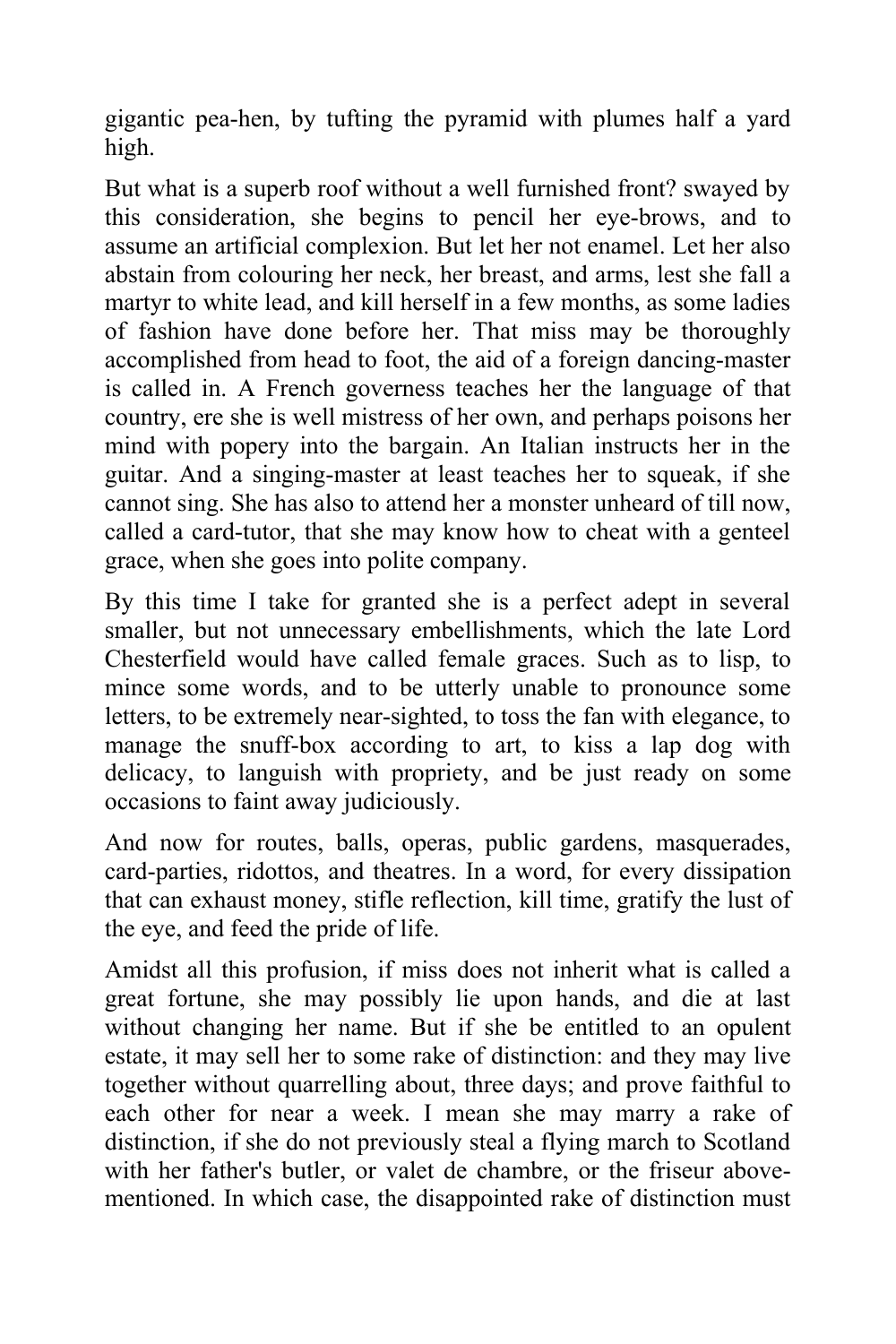hunt for a wife elsewhere.

When the young lady becomes a mother, she gives her children an education similar to what she received from her own mamma. And thus the world goes round! Thus do unconverted people tread the same circle one after another! This is their foolishness, and their posterity praise their saying, and walk in the same steps until they drop into hell one by one. Dismal prelude to their meeting each other at Christ's left hand, in the day of judgment!

I should have observed, in its due place, that miss would have been carried within the walls of the church a few weeks after she was born if the clergyman had not been sent for to christen her at home. She would also have gone to church on her wedding-day, but for one or other of the following circumstances. Supposing she takes a trip to Scotland, going to church on the occasion is out of the question. — And if she marry with her parents' consent, it is ten to one but that the ceremony is performed in her mamma's drawing-room, by special license. I must add that she would certainly see the inside of a church once a year (to wit, after every lying-in), if it were not the fashion among people of quality to be chambered instead of churched, by having the thanksgiving-service read in their own respective apartments. And thus perhaps, miss never enters the house of God until, at her interment, she is carried in feet foremost.